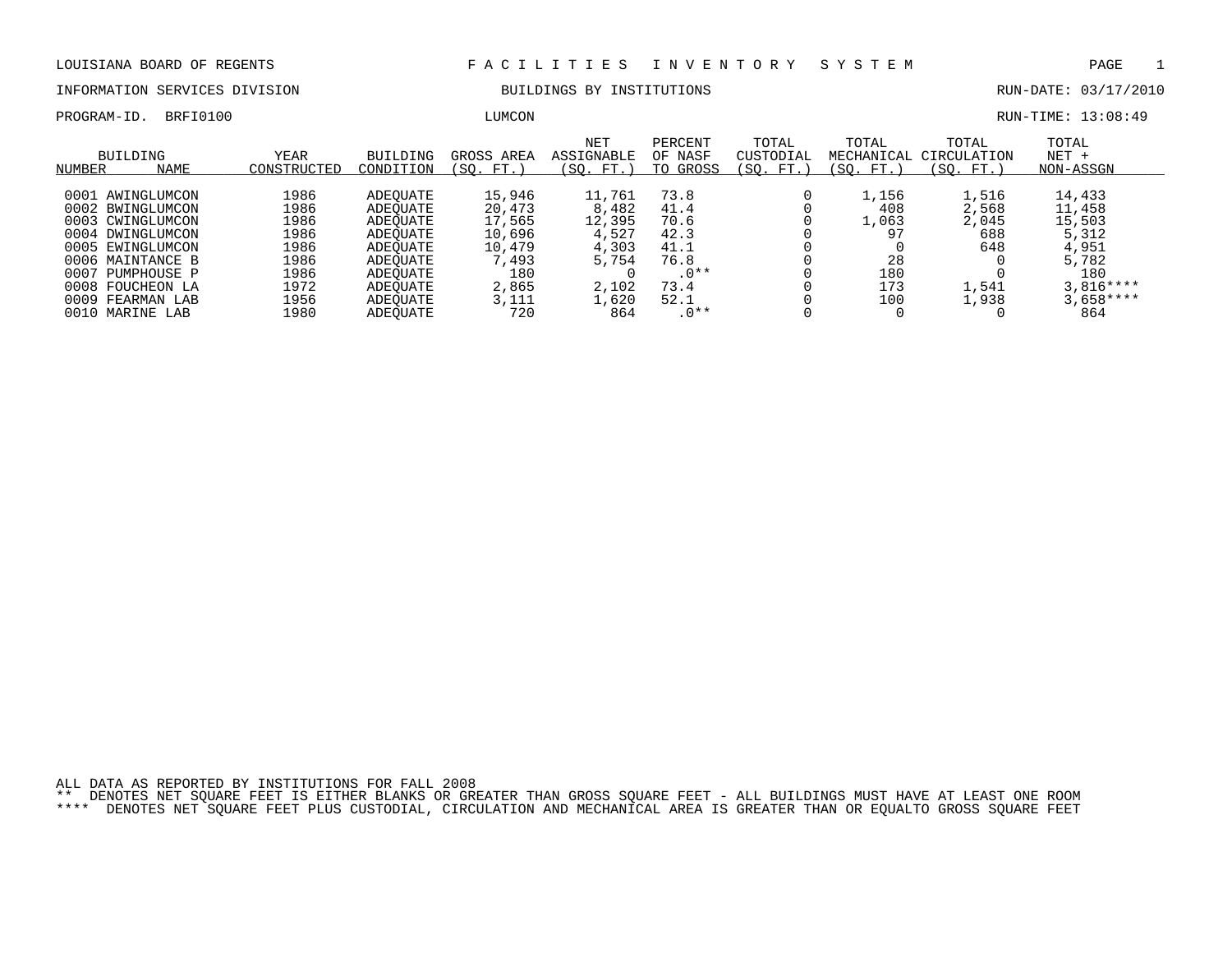### INFORMATION SERVICES DIVISION BUILDINGS BY INSTITUTIONS RUN-DATE: 03/17/2010

PROGRAM-ID. BRFI0100 CRAMBLING STATE UNIVERSITY STATE UNIVERSITY RUN-TIME: 13:08:49

|                         |             |                 |            | <b>NET</b>            | PERCENT  | TOTAL          | TOTAL                                                               | TOTAL                  | TOTAL     |  |
|-------------------------|-------------|-----------------|------------|-----------------------|----------|----------------|---------------------------------------------------------------------|------------------------|-----------|--|
| <b>BUILDING</b>         | YEAR        | BUILDING        |            | GROSS AREA ASSIGNABLE | OF NASF  | CUSTODIAL      |                                                                     | MECHANICAL CIRCULATION | $NET +$   |  |
| NUMBER<br><b>NAME</b>   | CONSTRUCTED | CONDITION       | (SO. FT. ) | (SO. FT. )            | TO GROSS | (SO. FT. )     | (SO. FT. )                                                          | (SO. FT.)              | NON-ASSGN |  |
|                         |             |                 |            |                       |          |                |                                                                     |                        |           |  |
| 0001 LONG-JONES HALL    | 1939        | ADEOUATE        | 35,705     | 20,132                | 56.4     | 85             | 617                                                                 | 6,252                  | 27,086    |  |
| 0002 WOMEN'S MEMORIAL   | 1943        | ADEQUATE        | 15,598     | 13,025                | 83.5     | $\mathbf 0$    | 33                                                                  | 218                    | 13,276    |  |
| 0003 LEE HALL           | 1939        | REMOD-C         | 10,065     | 7,409                 | 73.6     | 0              | 90                                                                  | 1,185                  | 8,684     |  |
| 0004 DOUGLAS HALL       | 1944        | REMOD-C         | 24,960     | 14,553                | 58.3     | $\mathsf{O}$   | $\overline{0}$                                                      | $\overline{0}$         | 14,553    |  |
| 0005 ATTUCKS HALL       | 1954        | ADEOUATE        | 17,392     | 10,168                | 58.5     | $\frac{0}{97}$ | $\mathbf 0$                                                         | $\Omega$               | 10,168    |  |
| 0006 MEN 'S MEMORIAL    | 1954        | REMOD-C         | 35,850     | 9,355                 | 26.1     |                | $\overline{0}$                                                      | 4,380                  | 13,832    |  |
| 0007 FOSTER- JOHNSON    | 1958        | REMOD-C         | 8,111      | 5,523                 | 68.1     | 185            | 125                                                                 | 929                    | 6,762     |  |
| 0008 ATHLETICS          | 1954        | ADEOUATE        | 6,794      | 4,638                 | 68.3     | 23             | 156                                                                 | 1,048                  | 5,865     |  |
| 0010 UNIVERSITY POLICE  | 1942        | ADEOUATE        | 5,538      | 3,567                 | 64.4     | $\mathbf{0}$   | $\mathbf 0$                                                         | 1,369                  | 4,936     |  |
| 0011 ATHLETIC ANNEX     | 1990        | ADEQUATE        | 2,016      | 1,482                 | 73.5     |                | $\mathbf 0$                                                         | 350                    | 1,832     |  |
| 0012 DEVELOPMENT        | 1939        | ADEQUATE        | 3,046      | 2,436                 | 80.0     |                | $\Omega$                                                            | $\overline{0}$         | 2,436     |  |
| 0013 CAMPUS MINISTRY    | 1944        | OBSOLETE        | 1,442      | 807                   | 56.0     |                | $\mathbf{0}$                                                        | $\mathbf 0$            | 807       |  |
| 0014 SGA BUILDING       | 1958        | OBSOLETE        | 2,061      | 1,302                 | 63.2     |                | $\begin{array}{c} 0 \\ 0 \\ 0 \\ \gamma \end{array}$<br>$\mathbf 0$ | $\mathbf 0$            | 1,302     |  |
| 0022 JEWETT HALL        | 1939        | REMOD-C         | 14,301     | 7,534                 | 52.7     |                | $\mathbf 0$                                                         | $\overline{0}$         | 7,534     |  |
| 0024 TRUTH HALL         | 1954        | REMOD-B         | 24,960     | 14,261                | 57.1     | $\mathbf 0$    | $\Omega$                                                            | $\Omega$               | 14,261    |  |
| 0025 TUBMAN HALL        | 1953        | ADEQUATE        | 24,576     | 13,811                | 56.2     | $\mathbf 0$    | $\Omega$                                                            | $\mathbf 0$            | 13,811    |  |
| 0029 A. C. LEWIS MEMORI | 1961        | ADEQUATE        | 61,720     | 43,076                | 69.8     | 282            | 2,362                                                               | 3,915                  | 49,635    |  |
| 0030 GSU LAB HIGH SCHO  | 1965        | REMOD-C         | 27,759     | 20,323                | 73.2     | 89             | 728                                                                 | 4,573                  | 25,713    |  |
| 0031 GSU LAB GYM/BAND   | 1955        | REMOD-C         | 14,644     | 13,463                | 91.9     | $\overline{0}$ | 38                                                                  | 754                    | 14,255    |  |
| 0032 GSU LAB JUNIOR HIG | 1955        | REMOD-C         | 14,543     | 8,385                 | 57.7     | 27             | 511                                                                 | 2,885                  | 11,808    |  |
| 0033 CRIMINAL JUSTICE D | 1955        | REMOD-C         | 12,378     | 8,429                 | 68.1     | 45             | 606                                                                 | 3,298                  | 12,378    |  |
| 0034 GSU LAB CAFETERIA- | 1955        | REMOD-C         | 7,850      | 3,208                 | 40.9     | $\overline{0}$ | 77                                                                  | 36                     | 3,321     |  |
| 0035 LAUNDRY            | 1959        | REMOD-C         | 5,892      | 5,388                 | 91.4     | $\mathsf 0$    | $\overline{0}$                                                      | $\overline{0}$         | 5,388     |  |
| 0037 ARMY ROTC          | 1956        | REMOD-C         | 7,200      | 6,551                 | 91.0     | $\mathsf{O}$   | 82                                                                  | $\overline{0}$         | 6,633     |  |
| 0038 AIR FORCE ROTC     | 1956        | ADEQUATE        | 7,200      | 6,336                 | 88.0     | $\overline{0}$ | $\Omega$                                                            | 273                    | 6,609     |  |
| 0040 JAMES HALL         | 1956        | ADEOUATE        | 31,716     | 22,798                | 71.9     | 33             | 1,790                                                               | 4,761                  | 29,382    |  |
| 0041 MARTHA ADAMS       | 1969        | REMOD-C         | 73,480     | 58,312                | 79.4     | 0              | $\Omega$                                                            | 0                      | 58,312    |  |
| 0042 CHARLES P.ADAMS    | 1969        | ADEQUATE        | 89,212     | 59,117                | 66.3     | 154            | 3,807                                                               | 14,446                 | 77,524    |  |
| 0043 PRESIDENT HOUSE &  | 1944        | <b>ADEOUATE</b> | 2,404      | 2,109                 | 87.7     | $\mathbf 0$    | $\mathbf 0$                                                         | 0                      | 2,109     |  |
| 0048 GARAGE             | 1960        | REMOD-C         | 2,406      | 2,112                 | 87.8     | $\mathbf 0$    | $\mathbf 0$                                                         | 0                      | 2,112     |  |
| 0051 BROWN HALL         | 1956        | REMOD-C         | 24,960     | 12,333                | 49.4     | 94             | 660                                                                 | 2,537                  | 15,624    |  |
| 0052 BOWEN HALL         | 1956        | REMOD-C         | 28,834     | 19,753                | 68.5     | $\mathbf 0$    | $\Omega$                                                            | $\Omega$               | 19,753    |  |
| 0055 DUNBAR HALL        | 1956        | REMOD-C         | 57,416     | 33,118                | 57.7     | 240            | 2,718                                                               | 10,437                 | 46,513    |  |
| 0056 PROPERTY STORES/RE | 1956        | REMOD-C         | 6,000      | 4,874                 | 81.2     | 0              | 0                                                                   | 240                    | 5,114     |  |
| 0058 CARVER HALL ANNEX  | 1969        | REMOD-C         | 43,288     | 31,735                | 73.3     | 397            | 1,299                                                               | 4,474                  | 37,905    |  |
| 0059 MEMORIAL STADIUM   | 1958        | REMOD-C         | 27,209     | 12,859                | 47.3     | $\overline{0}$ | 1,309                                                               | 7,226                  | 21,394    |  |
| 0060 MCCALL HALL        | 1960        | REMOD-A         | 42,996     | 11,804                | 27.5     | 162            | 1,657                                                               | 505                    | 14,128    |  |
| 0061 CARVER HALL        | 1958        | ADEQUATE        | 77,960     | 56,721                | 72.8     | 84             | 3,438                                                               | 17,717                 | 77,960    |  |
| 0062 C. D. HENRY NATATO | 1958        | REMOD-A         | 31,048     | 29,505                | 95.0     | 68             | 488                                                                 | 987                    | 31,048    |  |
| 0063 HARRIS HALL        | 1960        | ADEOUATE        | 24,487     | 24,254                | 99.0     | $\overline{0}$ | 0                                                                   | $\Omega$               | 24,254    |  |
|                         |             |                 |            |                       |          |                |                                                                     |                        |           |  |

ALL DATA AS REPORTED BY INSTITUTIONS FOR FALL 2008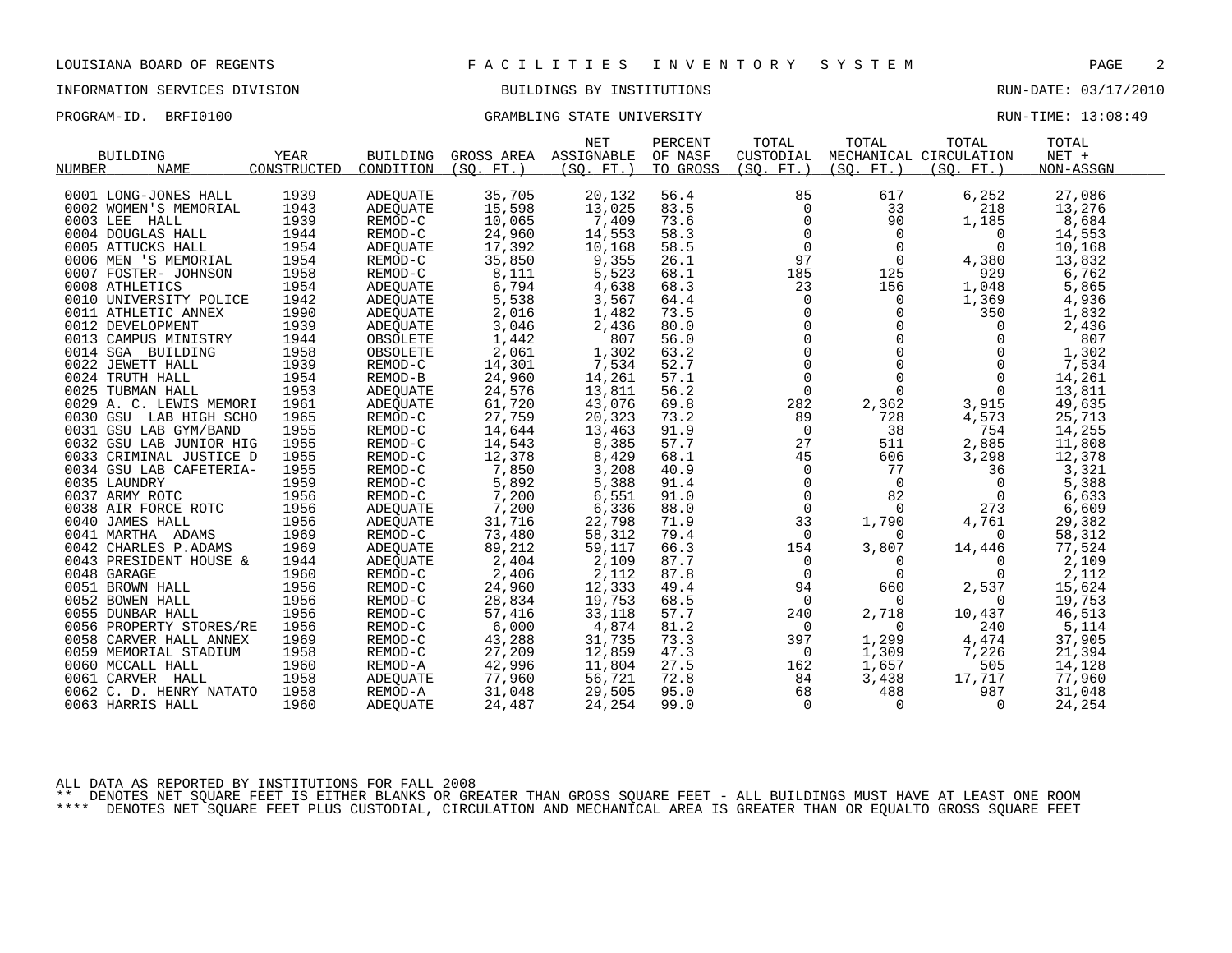### INFORMATION SERVICES DIVISION BUILDINGS BY INSTITUTIONS RUN-DATE: 03/17/2010

PROGRAM-ID. BRFI0100 CRAMBLING STATE UNIVERSITY STATE UNIVERSITY RUN-TIME: 13:08:49

|                         |             |           |                       | NET            | PERCENT  | TOTAL               | TOTAL          | TOTAL                  | TOTAL     |  |
|-------------------------|-------------|-----------|-----------------------|----------------|----------|---------------------|----------------|------------------------|-----------|--|
| <b>BUILDING</b>         | YEAR        | BUILDING  | GROSS AREA ASSIGNABLE |                | OF NASF  | CUSTODIAL           |                | MECHANICAL CIRCULATION | $NET +$   |  |
| <b>NAME</b><br>NUMBER   | CONSTRUCTED | CONDITION | (SO. FT.)             | (SO. FT. )     | TO GROSS | (SQ. FT.)           | (SO. FT.)      | (SO. FT. )             | NON-ASSGN |  |
|                         |             |           |                       |                |          |                     |                |                        |           |  |
| 0064 KNOTT HALL         | 1959        | REMOD-C   | 24,654                | 15,059         | 61.1     | $\mathbf 0$         | $\mathbf 0$    | $\Omega$               | 15,059    |  |
| 0065 HOLLAND HALL       | 1959        | REMOD-C   | 22,455                | 11,298         | 50.3     | $\Omega$            | $\Omega$       | $\Omega$               | 11,298    |  |
| 0067 FAVROT STUDENT UNI | 1959        | ADEQUATE  | 45,096                | 36,749         | 81.5     | 1,159               | 2,171          | 4,985                  | 45,064    |  |
| 0068 BETHUNE HALL       | 1960        | REMOD-C   | 22,528                | 13,666         | 60.7     | 0                   | 0              | $\Omega$               | 13,666    |  |
| 0069 JEANES HALL        | 1960        | REMOD-C   | 22,528                | 13,691         | 60.8     | $\mathbf 0$         | $\Omega$       | $\Omega$               | 13,691    |  |
| 0070 WASHINGTON COMPLEX | 1962        | ADEQUATE  | 40,882                | 21,660         | 53.0     | 33                  | 1,063          | 2,157                  | 24,913    |  |
| 0071 PINCHBACK          | 1967        | REMOD-C   | 64,356                | 29,751         | 46.2     | $\mathbf 0$         | $\Omega$       | $\Omega$               | 29,751    |  |
| 0072 JONES HALL         | 1967        | REMOD-C   | 76,706                | 50,702         | 66.1     | $\mathbf{0}$        | $\mathbf 0$    | 0                      | 50,702    |  |
| 0073 WHEATLEY HALL      | 1967        | ADEQUATE  | 68,598                | 31,052         | 45.3     | $\mathsf{O}$        | $\overline{0}$ | $\overline{0}$         | 31,052    |  |
| 0074 WOODSON HALL       | 1967        | ADEOUATE  | 54,075                | 31,594         | 58.4     | $\mathbf 0$         | 136            | 6,852                  | 38,582    |  |
| 0076 ALMA. J. BROWN ELE | 1982        | REMOD-C   | 37,984                | 21,999         | 57.9     | 100                 | 326            | 5,893                  | 28,318    |  |
| 0077 ROBINSON STADIUM   | 1982        | ADEQUATE  | 26,235                | 9,754          | 37.2     | 0                   | $\Omega$       | 0                      | 9,754     |  |
| 0078 PUMP HOUSE         | 1983        | REMOD-A   | 1,232                 | $\overline{0}$ | $.0***$  | 0                   | 1,052          | 0                      | 1,052     |  |
| 0079 PRESIDENT'S RESIDE | 1984        | ADEOUATE  | 5,697                 | 5,133          | 90.1     | 0                   | $\overline{0}$ | 0                      | 5,133     |  |
| 0080 TELEPHONE EXCHANGE | 1984        | ADEQUATE  | 1,161                 | 934            | 80.4     | $\mathbf 0$         | 33             | $\mathbf 0$            | 967       |  |
| 0081 SCHOOL OF NURSING  | 1987        | ADEQUATE  | 56,010                | 36,413         | 65.0     | 171                 | 3,443          | 10,026                 | 50,053    |  |
| 0082 JACOB T. STEWART B | 1992        | ADEOUATE  | 78,159                | 44,508         | 56.9     | 156                 | 5,088          | 15,236                 | 64,988    |  |
| 0083 INTRAMURAL CENTER  | 1991        | ADEQUATE  | 33,279                | 19,851         | 59.7     | 25                  | 1,228          | 6,651                  | 27,755    |  |
| 0086 UTILITY BUILDING   | 1985        | ADEOUATE  | 200                   | 175            | 87.5     | $\mathbf 0$         | $\Omega$       | $\Omega$               | 175       |  |
| 0087 UTILITY BUILDING   | 1985        | ADEOUATE  | 200                   | 175            | 87.5     | $\mathbf 0$         | $\mathbf 0$    | $\Omega$               | 175       |  |
| 0088 UTILITY BUILDING   | 1985        | ADEQUATE  | 200                   | 175            | 87.5     | $\overline{0}$      | $\mathbf 0$    | $\mathbf 0$            | 175       |  |
| 0089 UTILITY BUILDING   | 1985        | ADEOUATE  | 200                   | 175            | 87.5     |                     |                | $\mathsf 0$            | 175       |  |
| 0090 UTILITY BUILDING   | 1985        | ADEOUATE  | 200                   | 175            | 87.5     | $_{0}^{0}$          | $\Omega$       | $\Omega$               | 175       |  |
| 0091 UTILITY BUILDING   | 1985        | ADEOUATE  | 200                   | 175            | 87.5     | $\Omega$            | $\Omega$       | $\Omega$               | 175       |  |
| 0092 UTILITY BUILDING   | 1985        | ADEOUATE  | 200                   | 175            | 87.5     | $\mathsf{O}\xspace$ | $\Omega$       | $\mathbf 0$            | 175       |  |
| 0093 UTILITY BUILDING   | 1985        | ADEOUATE  | 200                   | 175            | 87.5     | $\mathsf{O}$        | $\mathbf 0$    | $\mathbf 0$            | 175       |  |
| 0094 VIRGINIA HARRIS HU | 1994        | ADEQUATE  | 14,148                | 12,219         | 86.4     | $\Omega$            | $\Omega$       | $\Omega$               | 12,219    |  |
| 0095 ELIZABETH ROBINSO  | 1994        | ADEQUATE  | 15,032                | 11,443         | 76.1     | 0                   | 496            | $\mathbf 0$            | 11,939    |  |
| 0096 WILLIAM GARNER HAL | 1994        | ADEQUATE  | 14,676                | 11,661         | 79.5     | $\mathbf 0$         | 462            | $\mathbf 0$            | 12,123    |  |
| 0097 LAFAYETTE RICHMOND | 1994        | ADEQUATE  | 13,578                | 9,284          | 68.4     | $\Omega$            | 208            | $\Omega$               | 9,492     |  |
| 0100 SEWAGE TREATMENT P | 1958        | REMOD-A   | 764                   | 0              | $.0**$   | $\mathbf 0$         | 744            | $\mathbf 0$            | 744       |  |
| 0101 FISH HATCHERY      | 1963        | ADEOUATE  | 5,316                 | 1,938          | 36.5     | $\mathbf 0$         | $\Omega$       | $\Omega$               | 1,938     |  |
| 0102 PAVILLION          | 1980        | ADEQUATE  | 527                   | 510            | 96.8     | $\Omega$            | $\Omega$       | $\Omega$               | 510       |  |
| 0103 SILO               | 1966        | OBSOLETE  | 123                   | $\Omega$       | $.0**$   | $\Omega$            | 97             | $\Omega$               | 97        |  |
| 0104 STORAGE            | 1963        | REMOD-B   | 1,495                 | 1,432          | 95.8     |                     | $\mathbf 0$    | 0                      | 1,432     |  |
| 0105 GREENHOUSE         | 1967        | OBSOLETE  | 1,440                 | 1,318          | 91.5     | $_0^0$              | $\Omega$       | $\Omega$               | 1,318     |  |
| 0106 LAKE SECURITY BUIL | 1990        | ADEOUATE  | 348                   | 335            | 96.3     | $\Omega$            | $\Omega$       | $\Omega$               | 335       |  |
| 0107 WATER TREATMENT PL | 1988        | ADEOUATE  | 578                   | 0              | $.0**$   | $\mathbf 0$         | 488            | 0                      | 488       |  |
| 0108 RADIO ANTENNA BUIL | 1990        | ADEQUATE  | 160                   | 140            | 87.5     | $\mathbf 0$         | $\mathbf 0$    | $\mathbf 0$            | 140       |  |
| 0109 FACILITIES ANNEX   | 1957        | REMOD-A   | 6,144                 | 5,784          | 94.1     | $\Omega$            | $\Omega$       | $\Omega$               | 5,784     |  |
|                         |             |           |                       |                |          |                     |                |                        |           |  |

ALL DATA AS REPORTED BY INSTITUTIONS FOR FALL 2008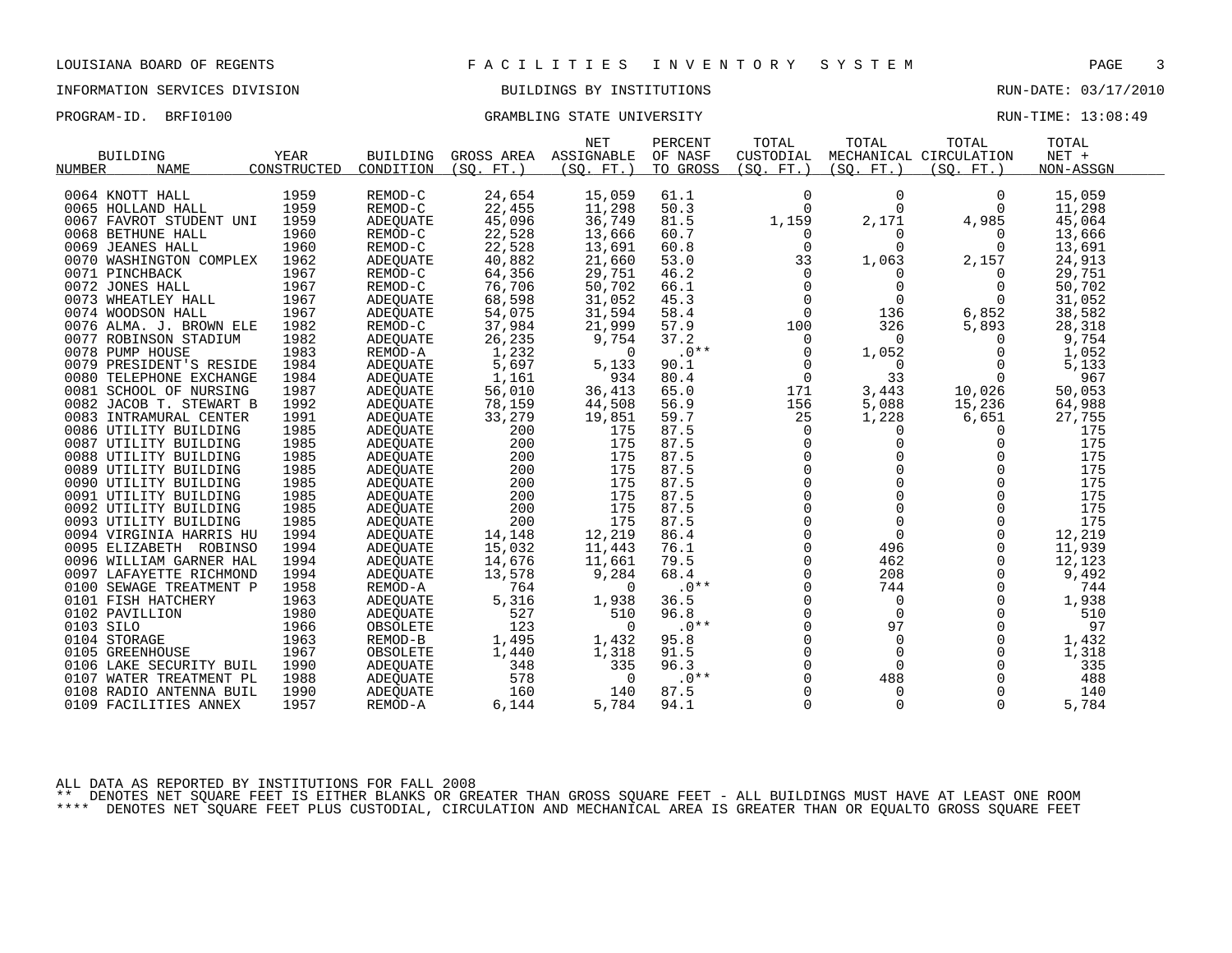### INFORMATION SERVICES DIVISION BUILDINGS BY INSTITUTIONS RUN-DATE: 03/17/2010

PROGRAM-ID. BRFI0100 GRAMBLING STATE UNIVERSITY RUN-TIME: 13:08:49

| <b>BUILDING</b><br><b>NAME</b><br>NUMBER                                                                                                                                                                                                                                                                                            | YEAR<br>CONSTRUCTED                                                                                  | <b>BUILDING</b><br>CONDITION                                                                                                                         | GROSS AREA<br>(SQ. FT.)                                                                                  | NET<br>ASSIGNABLE<br>(SQ. FT.)                                                                           | PERCENT<br>OF NASF<br>TO GROSS                                                                        | TOTAL<br>CUSTODIAL<br>(SQ. FT.         | TOTAL<br>MECHANICAL<br>(SQ. FT.)     | TOTAL<br>CIRCULATION<br>(SQ. FT.)  | TOTAL<br>$NET +$<br>NON-ASSGN                                                                           |  |
|-------------------------------------------------------------------------------------------------------------------------------------------------------------------------------------------------------------------------------------------------------------------------------------------------------------------------------------|------------------------------------------------------------------------------------------------------|------------------------------------------------------------------------------------------------------------------------------------------------------|----------------------------------------------------------------------------------------------------------|----------------------------------------------------------------------------------------------------------|-------------------------------------------------------------------------------------------------------|----------------------------------------|--------------------------------------|------------------------------------|---------------------------------------------------------------------------------------------------------|--|
| 0110 STORAGE<br>0111 FACILITIES OPERATI<br>0112 FACILITIES WAREHOU<br>0113 BUS COVER<br>0114 FACILITIES MANAGEM<br>0115<br>OUTDOOR CLASSROOM<br>0116 UTILITY BUILDING<br>0117<br>UTILITY BUILDING<br>0118 UTILITY BUILDING<br>0121 BOOKSTORE ANNEX<br>0122 TEMPORARY BOOKSTOR<br>0130 BOOK STORE/POST OF<br>0131 FAVROT STUDENT UNI | 1963<br>1984<br>1987<br>1987<br>1987<br>1981<br>1972<br>1977<br>1983<br>1991<br>1995<br>1996<br>1996 | REMOD-B<br>ADEOUATE<br>ADEOUATE<br>ADEOUATE<br>ADEOUATE<br>ADEOUATE<br>REMOD-A<br>REMOD-A<br>REMOD-A<br>ADEOUATE<br>ADEQUATE<br>ADEOUATE<br>ADEOUATE | 437<br>6,420<br>2,522<br>2,052<br>6,221<br>324<br>260<br>142<br>108<br>1,680<br>2,016<br>26,880<br>6,280 | 360<br>5,812<br>2,319<br>$\Omega$<br>4,396<br>300<br>220<br>102<br>68<br>1,526<br>1,910<br>21,329<br>447 | 82.4<br>90.5<br>92.0<br>$.0**$<br>70.7<br>92.6<br>84.6<br>71.8<br>63.0<br>90.8<br>94.7<br>79.3<br>7.1 | $\Omega$<br>64<br>46                   | 51<br>269<br>1,776<br>190            | 84<br>2,032<br>906<br>1,438<br>916 | 360<br>5,863<br>2,403<br>2,032<br>5,635<br>300<br>220<br>102<br>68<br>1,526<br>1,910<br>24,589<br>1,553 |  |
| 0132 STADIUM SUPPORT FA<br>0133 HAZARDOUS WASTE ST<br>0134<br>STADIUM SUPPORT ME<br>0135 GRAMBLING HALL<br>029A LIBRARY ANNEX<br>040A<br>JAMES HALL ANNEX<br>111A GATE HOUSE                                                                                                                                                        | 1998<br>1999<br>2000<br>2001<br>1986<br>1992<br>1983                                                 | ADEOUATE<br>ADEOUATE<br>ADEQUATE<br>ADEOUATE<br>ADEOUATE<br>ADEOUATE<br><b>ADEOUATE</b>                                                              | 25,892<br>2,200<br>2,888<br>22,360<br>25,000<br>20,177<br>182                                            | 19,037<br>1,940<br>2,516<br>12,625<br>14,453<br>18,160<br>145                                            | 73.5<br>88.2<br>87.1<br>56.5<br>57.8<br>90.0<br>79.7                                                  | 91<br>0<br>78<br>156<br>28<br>$\Omega$ | 1,709<br>46<br>2,973<br>526<br>1,181 | 3,261<br>4,098<br>1,914<br>808     | 24,098<br>1,940<br>2,562<br>19,774<br>17,049<br>20,177<br>145                                           |  |

4860 ASSEMBLY CENTER 2007 ADEQUATE 160,450 9,032 5.6 0 0 0 9,032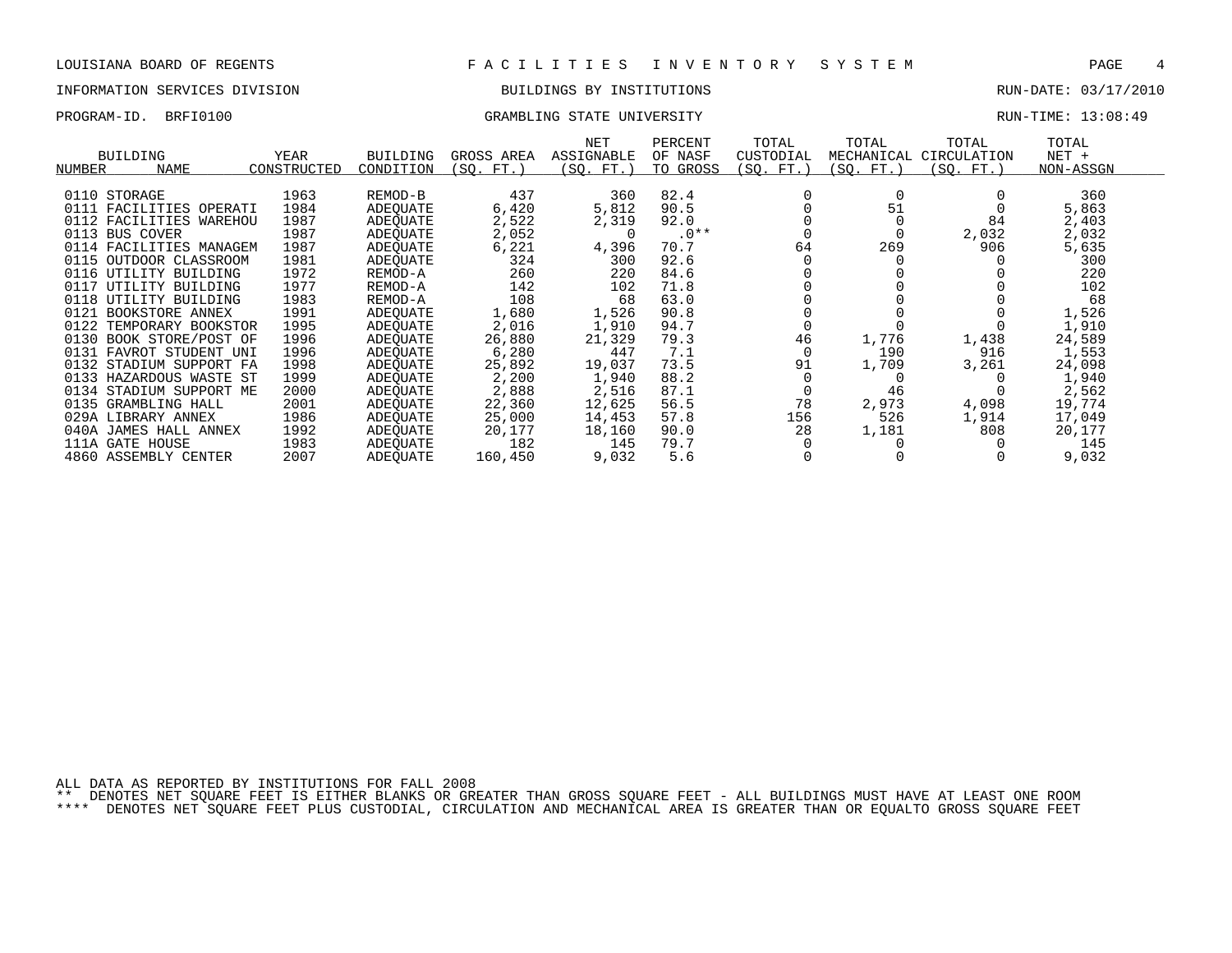# INFORMATION SERVICES DIVISION BUILDINGS BY INSTITUTIONS AND RUN-DATE: 03/17/2010

### PROGRAM-ID. BRFI0100 COULSIANA TECH UNIVERSITY COULSIAN TECH UNIVERSITY

|        |                              |             |                               |                            | <b>NET</b>     | PERCENT  | TOTAL                                         | TOTAL                                                                                                                 | TOTAL                  | TOTAL     |  |
|--------|------------------------------|-------------|-------------------------------|----------------------------|----------------|----------|-----------------------------------------------|-----------------------------------------------------------------------------------------------------------------------|------------------------|-----------|--|
|        | <b>BUILDING</b>              | YEAR        | BUILDING                      | GROSS AREA ASSIGNABLE      |                | OF NASF  | CUSTODIAL                                     |                                                                                                                       | MECHANICAL CIRCULATION | $NET +$   |  |
| NUMBER | NAME                         | CONSTRUCTED | CONDITION                     | (SO. FT. )                 | (SO. FT. )     | TO GROSS | (SO. FT. )                                    | (SO. FT. )                                                                                                            | (SQ. FT.)              | NON-ASSGN |  |
|        |                              |             |                               |                            |                |          |                                               |                                                                                                                       |                        |           |  |
|        | 0001 HALE HALL               | 2004        | ADEQUATE                      | 41,843                     | 25,225         | 60.3     | 247                                           | 3,121                                                                                                                 | 4,110                  | 32,703    |  |
|        | 0002 WAREHOUSE&APPLIED       | 1963        | REMOD-A                       | 9,383                      | 9,031          | 96.2     | $\overline{0}$                                | $\Omega$                                                                                                              | $\Omega$               | 9,031     |  |
|        | 0003 ROPP CENTER             | 1918        | ADEQUATE                      | 8,121                      | 5,456          | 67.2     | 93                                            | 262                                                                                                                   | 1,326                  | 7,137     |  |
|        | 0004 PHYSICAL PLANT BUT      | 1978        | REMOD-A                       | 8,749                      | 8,148          | 93.1     | $\overline{0}$                                | $\overline{0}$                                                                                                        | $\Omega$               | 8,148     |  |
|        | 0005 WYLY TOWER              | 1972        | REMOD-C                       | 186,359                    | 132,478        | 71.1     | 832                                           | 5,794                                                                                                                 | 11,875                 | 150,979   |  |
|        | 0008 CAB ANNEX               | 1927        | REMOD-C                       | 21,656                     | 18,232         | 84.2     |                                               | $\begin{array}{ccc} 0 & & 2\nonumber \\ 0 & & 2\nonumber \\ 0 & & 1,353\nonumber \\ 2 & & 3,103\nonumber \end{array}$ | $\mathbf{0}$           | 18,232    |  |
|        | 0009 ELEC. ENGINEERING       | 1978        | REMOD-C                       | 3,107                      | 3,005          | 96.7     |                                               |                                                                                                                       | $\overline{0}$         | 3,005     |  |
|        | 0010 MEAT PROCESSING PL      | 1978        | REMOD-C                       | 7,956                      | 7,042          | 88.5     |                                               |                                                                                                                       | 141                    | 7,391     |  |
|        | 0011 BIOMEDICAL ENGINEE      | 1928        | REMOD-C                       | 23,730                     | 14,382         | 60.6     |                                               |                                                                                                                       | 5,032                  | 20,767    |  |
|        | 0012 KEENY HALL              | 1936        | REMOD-A                       | 56,825                     | 38,806         | 68.3     |                                               |                                                                                                                       | 9,638                  | 51,855    |  |
|        | 0013 ASWELL HALL             | 1939        | REMOD-A                       | 25,313                     | 16,127         | 63.7     |                                               |                                                                                                                       | 4,907                  | 21,976    |  |
|        | 0015 BOGARD HALL             | 1940        | REMOD-A                       | 109,260                    | 65,263         | 59.7     | 222                                           | 4,692                                                                                                                 | 13,882                 | 84,059    |  |
|        | 0016 HOWARD PERFORMING 1939  |             | REMOD-A                       | 65,331                     | 34,042         | 52.1     | 76                                            | 3,839                                                                                                                 | 17,971                 | 55,928    |  |
|        | 0017 TOLIVER DINING HAL      | 1940        | ADEOUATE                      | 37,725                     | 25,821         | 68.4     | 280                                           | 3,402                                                                                                                 | 5,044                  | 34,547    |  |
|        | 0018 POWER PLANT             | 1940        | REMOD-A                       | 29,766                     | $\overline{0}$ | $.0***$  | $\overline{0}$                                | 20,589                                                                                                                | 231                    | 20,820    |  |
|        | 0019 ROBINSON HALL           | 1940        | REMOD-C                       | 15,701                     | 8,767          | 55.8     | $\mathsf{O}$                                  | 636                                                                                                                   | 3,112                  | 12,515    |  |
|        | 0020 REESE HALL              | 1940        | REMOD-B                       | 20,027                     | 11,911         | 59.5     | 43                                            | 1,820                                                                                                                 | 3,365                  | 17,139    |  |
|        | 0022 DAIRY PRODUCTION C      | 1976        | REMOD-A                       | 4,574                      | 2,945          | 64.4     | $\overline{0}$                                | 1,008                                                                                                                 | 229                    | 4,182     |  |
|        | 0023 ENGINEERING ANNEX       | 1946        | REMOD-A                       | 14,463                     | 8,751          | 60.5     | 106                                           | 404                                                                                                                   | 2,604                  | 11,865    |  |
|        | 0024 SOUTH HALL              | 1947        | REMOD-C                       | 12,730                     | 7,883          | 61.9     | 11                                            | 1,012                                                                                                                 | 2,204                  | 11,110    |  |
|        | 0025 ADAMS HALL              | 1947        | REMOD-A                       | 44,981                     | 25,243         | 56.1     | 337                                           | 5,738                                                                                                                 | 8,668                  | 39,986    |  |
|        | 0027 COTTINGHAM HALL         | 1949        | REMOD-C                       | 20,394                     | 13,782         | 67.6     | 27                                            | 18                                                                                                                    | 2,160                  | 15,987    |  |
|        | 0028 RICHARDSON HALL         | 1949        | REMOD-C                       | 20,731                     | 13,968         | 67.4     | 151                                           | 704                                                                                                                   | 3,584                  | 18,407    |  |
|        | 0029 CUSTODIAL/GROUNDS       | 1953        | REMOD-C                       | 4,215                      | 3,825          | 90.7     | $\overline{0}$                                | $\overline{0}$                                                                                                        | $\overline{0}$         | 3,825     |  |
|        | 0030 MEMORIAL GYM            | 1953        | ADEOUATE                      | 83,343                     | 52,030         | 62.4     | 134                                           | 4,235                                                                                                                 | 16,575                 | 72,974    |  |
|        | 0031 T. H. HARRIS BUILD      | 1954        | REMOD-C                       | 7,517                      | 4,699          | 62.5     | 83                                            | 556                                                                                                                   | 1,213                  | 6,551     |  |
|        | 0032 DUDLEY HALL             | 1956        | REMOD-A                       | 25,946                     | 18,711         | 72.1     | 669                                           | $\mathbf 0$                                                                                                           | 933                    | 20,313    |  |
|        | 0033 DAIRY PROCESSING P      | 1956        | REMOD-C                       | 6,164                      | 4,050          | 65.7     | 72                                            | 1,105                                                                                                                 | 241                    | 5,468     |  |
|        | 0034 EARLY CHILDHOOD ED      | 1956        | REMOD-C                       | 1,855                      | 1,818          | 98.0     | $\overline{0}$                                | 37                                                                                                                    | $\overline{0}$         | 1,855     |  |
|        | 0035 APPLIED TRADE SHOP      | 1965        | REMOD-A                       | 10,713                     | 9,894          | 92.4     | $\mathbf 0$                                   | 84                                                                                                                    | 482                    | 10,460    |  |
|        | 0036 CARSON TAYLOR HALL      | 1957        | REMOD-B                       | 94,712                     | 61,827         | 65.3     | 201                                           | 2,106                                                                                                                 | 11,941                 | 76,075    |  |
|        | 0037 MCFARLAND-JENKINS       | 1958        | REMOD-C                       | 49,972                     | 33,134         | 66.3     | $\mathsf{O}$                                  | $\mathbf 0$                                                                                                           | $\overline{0}$         | 33,134    |  |
|        | 0038 ENGINEERING TESTIN      | 2009        | ADEQUATE                      | 1,480                      | 1,480          | 100.0    | $\overline{0}$                                | $\overline{0}$                                                                                                        | 0                      | 1,480     |  |
|        | 0039 PEARCE HALL             | 1958        | REMOD-A                       | 29,829                     | 20,767         | 69.6     | $\begin{smallmatrix}0\0\212\end{smallmatrix}$ | 82                                                                                                                    | 3,400                  | 24,249    |  |
|        | 0040 STUDENT CENTER/BOO 1959 |             | ADEQUATE                      | 113,234                    | 82,087         | 72.5     | 212                                           | 5,728                                                                                                                 | 14,417                 | 102,444   |  |
|        | 0041 PRESCOTT LIBRARY        | 1961        | REMOD-C                       | 59,082                     | 52,805         | 89.4     | 172                                           | 2,558                                                                                                                 | 3,547                  | 59,082    |  |
|        | 0042 WOODARD HALL            | 1962        | REMOD-C                       | 58,320                     | 39,031         | 66.9     | 29                                            | 2,224                                                                                                                 | 2,185                  | 43,469    |  |
|        | 0043 GRAHAM HALL             | 1962        |                               |                            | 26,788         | 62.8     | 92                                            | 2,333                                                                                                                 | 8,276                  | 37,489    |  |
|        | 0044 MITCHELL HALL           | 1962        | REMOD-C<br>REMOD-C<br>REMOD-C | 42,645<br>70,847<br>70,847 | 53,291         | 75.2     | 192                                           | 293                                                                                                                   | 1,896                  | 55,672    |  |
|        | 0045 ADVANCED STUDIES L      | 1962        | REMOD-B                       | 1,530                      | 1,102          | 72.0     | $\Omega$                                      | 84                                                                                                                    | 99                     | 1,285     |  |
|        |                              |             |                               |                            |                |          |                                               |                                                                                                                       |                        |           |  |

ALL DATA AS REPORTED BY INSTITUTIONS FOR FALL 2008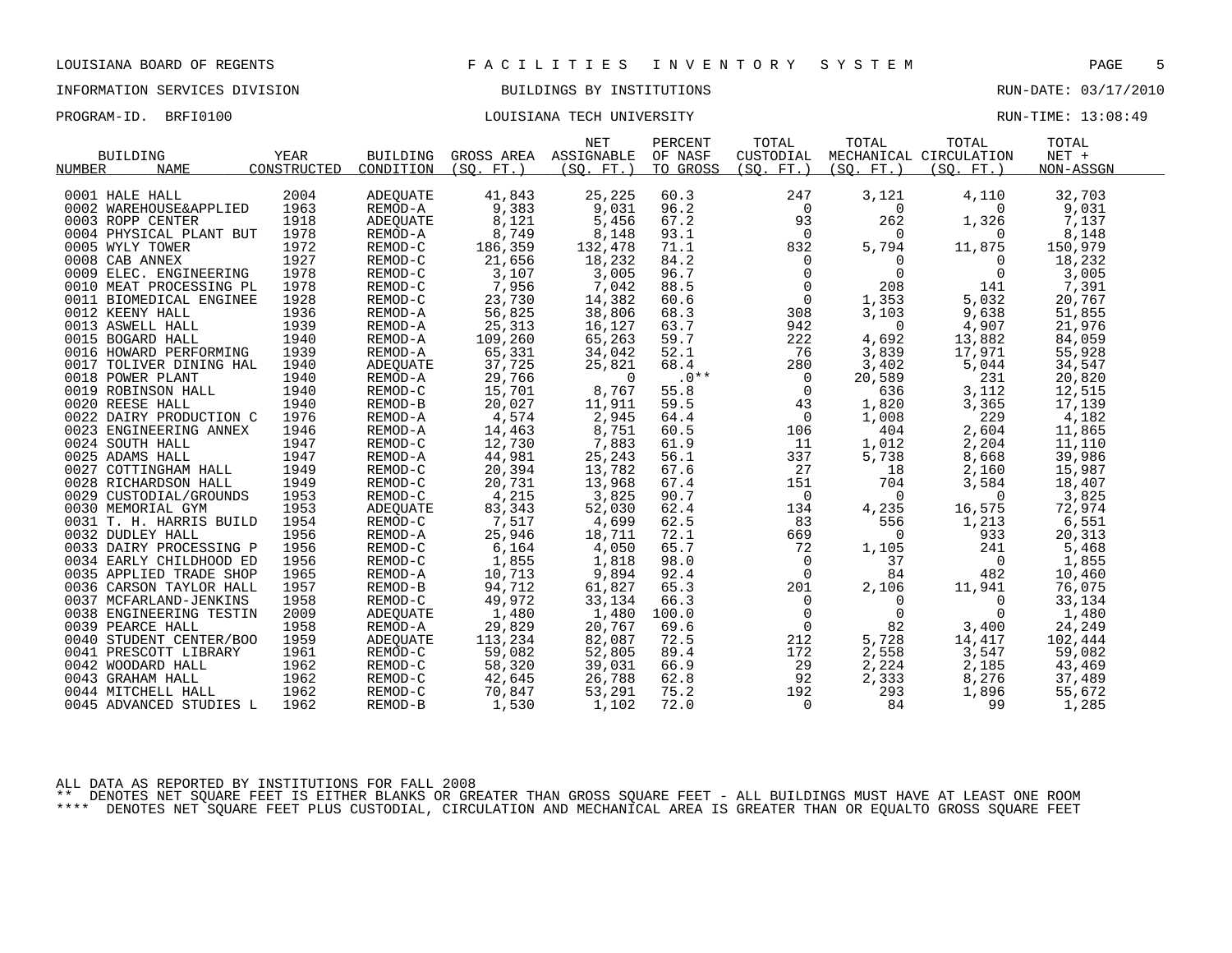# INFORMATION SERVICES DIVISION BUILDINGS BY INSTITUTIONS AND RUN-DATE: 03/17/2010

### PROGRAM-ID. BRFI0100 COULSIANA TECH UNIVERSITY COULSIAN TECH UNIVERSITY

| <b>BUILDING</b><br><b>NAME</b><br>NUMBER | YEAR<br>CONSTRUCTED | BUILDING<br>CONDITION | GROSS AREA ASSIGNABLE<br>(SO. FT.) | <b>NET</b><br>(SO. FT. ) | PERCENT<br>OF NASF<br>TO GROSS | TOTAL<br>CUSTODIAL<br>(SO. FT. ) | TOTAL<br>(SO. FT. )                               | TOTAL<br>MECHANICAL CIRCULATION<br>(SO. FT.) | TOTAL<br>$NET +$<br>NON-ASSGN |  |
|------------------------------------------|---------------------|-----------------------|------------------------------------|--------------------------|--------------------------------|----------------------------------|---------------------------------------------------|----------------------------------------------|-------------------------------|--|
|                                          |                     |                       |                                    |                          |                                |                                  |                                                   |                                              |                               |  |
| 0046 ADVANCED STUDIES L                  | 1962                | REMOD-B               | 1,530                              | 1,143                    | 74.7                           | 0                                | 90                                                | 75                                           | 1,308                         |  |
| 0047 ADVANCED STUDIES L                  | 1962                | REMOD-B               | 1,530                              | 1,199                    | 78.4                           | 0                                | 86                                                | 77                                           | 1,362                         |  |
| 0048 ADVANCED STUDIES L                  | 1962                | REMOD-B               | 1,530                              | 1,167                    | 76.3                           | $\mathsf{O}$                     | 86                                                | 99                                           | 1,352                         |  |
| 0049 ADVANCED STUDIES L                  | 1962                | REMOD-B               | 1,530                              | 1,313                    | 85.8                           | $\overline{0}$                   | 86                                                | 55                                           | 1,454                         |  |
| 0050 HARPER HALL                         | 1964                | REMOD-C               | 96,093                             | 60,325                   | 62.8                           | 1,589                            | 1,092                                             | 16,278                                       | 79,284                        |  |
| 0051 HUTCHESON HALL                      | 1964                | REMOD-C               | 76,162                             | 48,014                   | 63.0                           | 552                              | $\overline{0}$                                    | 16,369                                       | 64,935                        |  |
| 0052 FORESTRY LAB BLDG                   | 1967                | REMOD-C               | 5,916                              | 4,529                    | 76.6                           | 19                               | 87                                                | 691                                          | 5,326                         |  |
| 0053 ADMINISTRATION & B                  | 1965                | REMOD-A               | 44,753                             | 28,611                   | 63.9                           | 91                               | 1,589                                             | 8,801                                        | 39,092                        |  |
| 0054 CARUTHERS HALL                      | 1966                | REMOD-C               | 108,457                            | 74,266                   | 68.5                           | 1,122                            | 1,262                                             | 16,290                                       | 92,940                        |  |
| 0056 VISUAL ARTS CENTER                  | 1966                | REMOD-C               | 39,836                             | 27,929                   | 70.1                           | 51                               | 2,791                                             | 5,798                                        | 36,569                        |  |
| 0057 GEORGE T. MADISON                   | 1967                | REMOD-C               | 130,941                            | 70,112                   | 53.5                           | 381                              | 4,669                                             | 27,705                                       | 102,867                       |  |
| 0058 NETHKEN HALL                        | 1967                | REMOD-B               | 41,863                             | 27,288                   | 65.2                           | 125                              | 1,392                                             | 4,952                                        | 33,757                        |  |
| 0059 MARRIED STUDENT AP                  | 1967                | REMOD-C               | 5,248                              | 4,823                    | 91.9                           | $\overline{0}$                   | $\overline{0}$                                    | $\mathbf{0}$                                 | 4,823                         |  |
| 0060 MARRIED STUDENT AP                  | 1967                | REMOD-C               | 5,248                              | 4,823                    | 91.9                           | $\mathsf{O}$                     | $\mathsf{O}$                                      | $\mathbf 0$                                  | 4,823                         |  |
| 0061 MARRIED STUDENT AP                  | 1967                | REMOD-C               | 5,248                              | 4,823                    | 91.9                           |                                  | $\mathbf{0}$                                      | $\mathbf 0$                                  | 4,823                         |  |
| 0062 MARRIED STUDENT AP                  | 1967                | REMOD-C               | 5,248                              | 4,823                    | 91.9                           |                                  | $\begin{array}{c}\n0 \\ 0 \\ 0\n\end{array}$<br>0 | $\mathbf 0$                                  | 4,823                         |  |
| 0063 MARRIED STUDENT AP                  | 1967                | REMOD-C               | 5,248                              | 4,823                    | 91.9                           |                                  | 0                                                 | $\mathsf{O}$                                 | 4,823                         |  |
| 0064 MARRIED STUDENT AP                  | 1967                | REMOD-C               | 5,248                              | 4,823                    | 91.9                           | $\overline{0}$                   | $\overline{0}$                                    | $\overline{0}$                               | 4,823                         |  |
| 0065 NEILSON HALL                        | 1968                | REMOD-C               | 145,538                            | 89,941                   | 61.8                           | 620                              | 3,099                                             | 32,738                                       | 126,398                       |  |
| 0066 NATATORIUM                          | 1968                | REMOD-A               | 32,281                             | 28,245                   | 87.5                           | 48                               | 935                                               | 1,593                                        | 30,821                        |  |
| 0068 AILLET STADIUM                      | 1969                | ADEQUATE              | 30,336                             | 9,452                    | 31.2                           | $\overline{0}$                   | 2,957                                             | 2,636                                        | 15,045                        |  |
| 0069 A E PHILLIPS                        | 1969                | REMOD-A               | 48,300                             | 40,062                   | 82.9                           | 36                               | 2,066                                             | 2,493                                        | 44,657                        |  |
| 0071 BAND BUILDING                       | 1969                | REMOD-B               | 19,444                             | $13,213$<br>7,048        | 68.0                           | 33                               | 1,072                                             | 4,200                                        | 18,518                        |  |
| 0072 MARBURY CENTER                      | 1969                | REMOD-B               | +++, 41<br>9, 963                  |                          | 70.7                           | 38                               | 629                                               | 1,328                                        | 9,043                         |  |
| 0073 AILLET FIELD HOUSE                  | 1971                | REMOD-C               | 27,444                             | 21,274                   | 77.5                           | 148                              | 2,149                                             | 3,873                                        | 27,444                        |  |
| 0074 TRACK STORAGE BLDG                  | 1971                | ADEQUATE              | 582                                | 469                      | 80.6                           | $\mathbf 0$                      | $\overline{0}$                                    | $\overline{0}$                               | 469                           |  |
| 0075 J.C. LOVE BASEBALL                  | 1971                | REMOD-A               | 8,933                              | 4,675                    | 52.3                           | $\mathbf 0$                      | 1,700                                             | 1,470                                        | 7,845                         |  |
| 0076 PHYSICAL PLANT/REC                  | 1973                | REMOD-A               | 12,717                             | 11,652                   | 91.6                           | 47                               | 200                                               | 396                                          | 12,295                        |  |
| 0077 PRESIDENTS HOME                     | 1972                | REMOD-A               | 8,549                              | 5,458                    | 63.8                           | $\Omega$                         | $\Omega$                                          | $\overline{0}$                               | 5,458                         |  |
| 0078 INST FOR MICROMANU                  | 1996                | ADEQUATE              | 66,073                             | 28,386                   | 43.0                           | 87                               | 3,791                                             | 7,592                                        | 39,856                        |  |
| 0090 CARUTHERS HALL A (                  | 2004                | ADEQUATE              | 9,540                              | 9,540                    | 100.0                          | 0                                | 0                                                 | $\mathbf{0}$                                 | 9,540                         |  |
| 0091 CARUTHERS HALL B                    | 2004                | ADEOUATE              | 12,347                             | 12,347                   | 100.0                          | 0                                | $\mathbf 0$                                       | 0                                            | 12,347                        |  |
| 0092 CARUTHERS HALL C (                  | 2004                | ADEQUATE              | 11,907                             | 11,907                   | 100.0                          | $\mathsf{O}$                     | $\mathbf 0$                                       | $\mathbf 0$                                  | 11,907                        |  |
| 0093 THATCHER HALL A (L                  | 2004                | ADEQUATE              | 16,113                             | 16,113                   | 100.0                          | $\overline{0}$                   | $\Omega$                                          | $\Omega$                                     | 16,113                        |  |
| 0094 THATCHER HALL B(LE                  | 2004                | ADEQUATE              | 8,844                              | 8,844                    | 100.0                          | $\overline{0}$                   | $\Omega$                                          | $\Omega$                                     | 8,844                         |  |
| 0095 KIDD B                              | 2004                | ADEQUATE              | 9,540                              | 9,540                    | 100.0                          | $\overline{0}$                   | $\Omega$                                          | $\mathbf 0$                                  | 9,540                         |  |
| 0096 KIDD C                              | 2004                | ADEQUATE              | 9,540                              | 9,540                    | 100.0                          |                                  | $\Omega$                                          | $\mathbf 0$                                  | 9,540                         |  |
| 0097 KIDD A                              | 2005                | ADEQUATE              | 9,780                              | 9,780                    | 100.0                          | $_0^0$                           | $\mathbf 0$                                       | $\mathbf 0$                                  | 9,780                         |  |
| 0098 SUTTON C                            | 2005                | ADEOUATE              | 7,732                              | 7,732                    | 100.0                          | $\mathbf 0$                      | $\Omega$                                          | $\Omega$                                     | 7,732                         |  |
| 0099 SUTTON A                            | 2005                | ADEQUATE              | 9,540                              | 9,540                    | 100.0                          | $\mathbf 0$                      | $\mathbf 0$                                       | $\Omega$                                     | 9,540                         |  |
|                                          |                     |                       |                                    |                          |                                |                                  |                                                   |                                              |                               |  |

ALL DATA AS REPORTED BY INSTITUTIONS FOR FALL 2008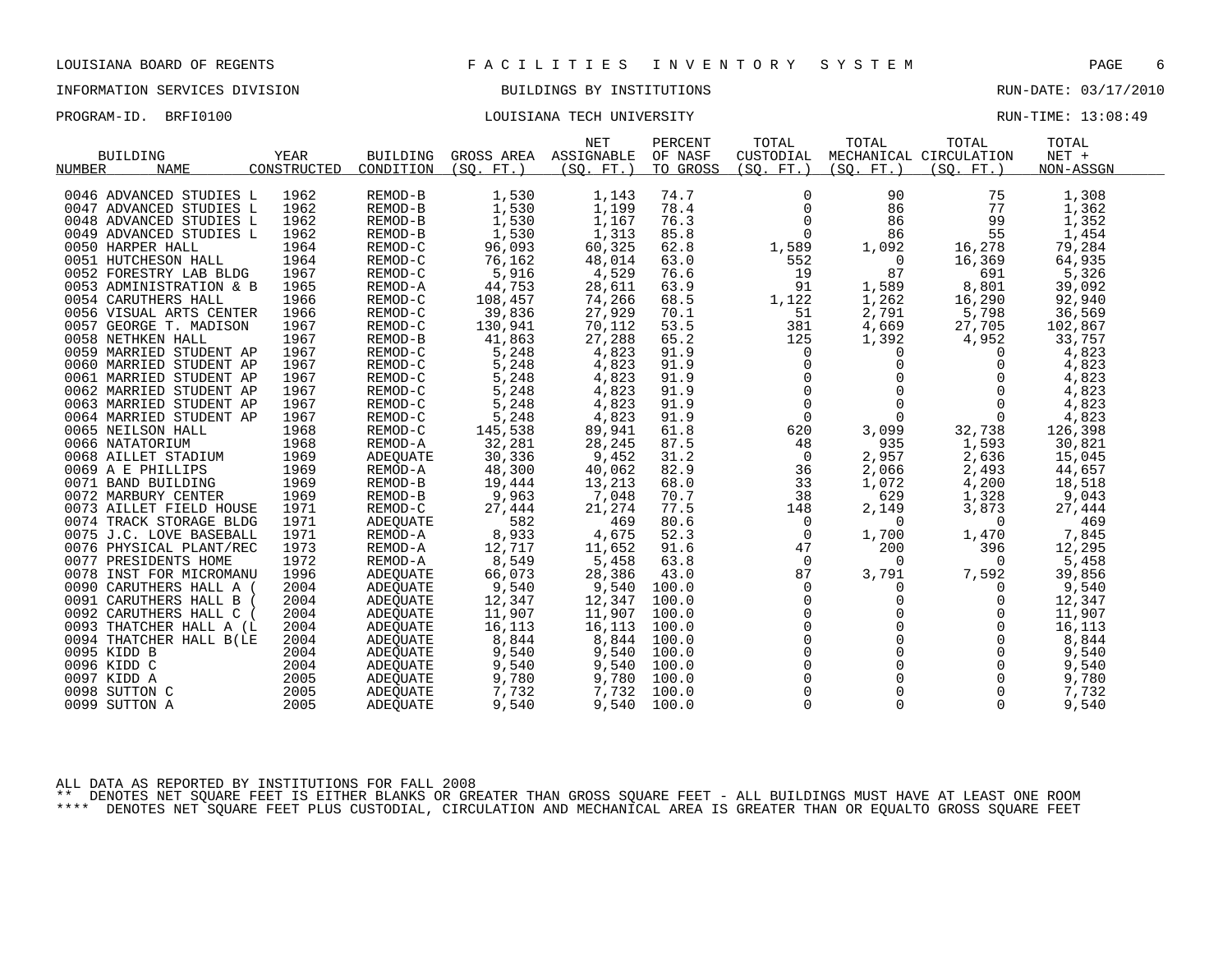# INFORMATION SERVICES DIVISION BUILDINGS BY INSTITUTIONS AND RUN-DATE: 03/17/2010

### PROGRAM-ID. BRFI0100 COULSIANA TECH UNIVERSITY COULSIAN TECH UNIVERSITY

|                         |             |           |                       | <b>NET</b> | PERCENT  | TOTAL               | TOTAL          | TOTAL                  | TOTAL     |  |
|-------------------------|-------------|-----------|-----------------------|------------|----------|---------------------|----------------|------------------------|-----------|--|
| <b>BUILDING</b>         | YEAR        | BUILDING  | GROSS AREA ASSIGNABLE |            | OF NASF  | CUSTODIAL           |                | MECHANICAL CIRCULATION | $NET +$   |  |
| <b>NAME</b><br>NUMBER   | CONSTRUCTED | CONDITION | (SO, FT.)             | (SO. FT. ) | TO GROSS | (SO. FT. )          | (SO. FT.)      | (SQ. FT. )             | NON-ASSGN |  |
|                         |             |           |                       |            |          |                     |                |                        |           |  |
| 0100 SUTTON B           | 2005        | ADEOUATE  | 4,250                 | 4,250      | 100.0    | $\mathbf 0$         | $\mathbf 0$    | $\Omega$               | 4,250     |  |
| 0101 SUTTON E           | 2005        | ADEOUATE  | 9,540                 | 9,540      | 100.0    | 0                   | 0              | 0                      | 9,540     |  |
| 0102 SUTTON D           | 2005        | ADEQUATE  | 16,089                | 16,089     | 100.0    | $\Omega$            | $\Omega$       | $\Omega$               | 16,089    |  |
| 0103 ENTERPRISE CENTER  | 1967        | ADEQUATE  | 14,371                | 13,680     | 95.2     | 54                  |                | $\Omega$               | 13,734    |  |
| 0113 HEADHOUSE AND GREE | 1939        | REMOD-A   | 9,395                 | 8,896      | 94.7     | $\overline{0}$      | $\mathbf 0$    | $\Omega$               | 8,896     |  |
| 0114 GREENHOUSE #048    | 1955        | REMOD-A   | 1,797                 | 1,712      | 95.3     | 0                   |                |                        | 1,712     |  |
| 0115 SAWMILL            | 1954        | ADEOUATE  | 3,534                 | 3,484      | 98.6     | $\mathbf 0$         |                | 0                      | 3,484     |  |
| 0117 AGRICULTURAL MAINT | 1939        | REMOD-B   | 8,318                 | 8,088      | 97.2     | $\overline{0}$      | $\Omega$       | $\Omega$               | 8,088     |  |
| 0120 AGRICULTURAL MECHA | 1939        | REMOD-B   | 3,995                 | 3,995      | 100.0    | $\mathsf{O}\xspace$ | 0              | $\mathbf 0$            | 3,995     |  |
| 0121 INDOOR ARENA       | 1939        | REMOD-A   | 6,024                 | 6,024      | 100.0    | $\mathbf 0$         |                | 0                      | 6,024     |  |
| 0126 RESEARCH PARK OBSE | 1966        | REMOD-B   | 1,489                 | 1,332      | 89.5     | $\Omega$            | $\Omega$       | $\Omega$               | 1,332     |  |
| 0130 FARM SALES FACILIT | 1967        | REMOD-B   | 3,428                 | 3,104      | 90.5     | $\mathsf{O}$        | 62             | $\mathbf 0$            | 3,166     |  |
| 0138 EQUIPMENT SHED&HAY | 1939        | REMOD-B   | 4,097                 | 4,097      | 100.0    | 0                   | $\mathbf 0$    | 0                      | 4,097     |  |
| 0140 HORSE BARN #177    | 1939        | REMOD-B   | 4,027                 | 2,390      | 59.3     | $\mathbf 0$         | $\Omega$       | 1,299                  | 3,689     |  |
| 0141 SWINE BARN         | 1956        | REMOD-B   | 1,258                 | 1,156      | 91.9     | $\mathsf{O}$        | $\Omega$       | $\Omega$               | 1,156     |  |
| 0144 FORESTRY STORAGE G | 1954        | REMOD-B   | 1,238                 | 1,191      | 96.2     | $\mathbf 0$         |                | 0                      | 1,191     |  |
| 0148 LATH HOUSE         | 1984        | REMOD-B   | 1,877                 | 1,683      | 89.7     | $\mathbf 0$         | $\Omega$       | 0                      | 1,683     |  |
| 0152 HAY STORAGE/FEEDIN | 1939        | REMOD-B   | 4,788                 | 4,503      | 94.0     | $\mathbf 0$         | $\overline{0}$ | 0                      | 4,503     |  |
| 0157 THOMAS ASSEMBLY CE | 1982        | REMOD-A   | 194,219               | 64,074     | 33.0     | 688                 | 27,854         | 51,499                 | 144,115   |  |
| 0158 LAMBRIGHT INTRAMUR | 1981        | REMOD-A   | 101,671               | 65,485     | 64.4     | 124                 | 2,613          | 10,192                 | 78,414    |  |
| 0159 LOMAX HALL         | 1984        | REMOD-A   | 58,758                | 24,642     | 41.9     | 106                 | 2,363          | 3,247                  | 30,358    |  |
| 0160 LOMAX STORAGE BUIL | 1984        | REMOD-A   | 6,269                 | 4,616      | 73.6     | $\mathbf 0$         | $\mathbf 0$    | $\mathbf 0$            | 4,616     |  |
| 0162 GOLF CLUBHOUSE     | 1981        | REMOD-B   | 758                   | 462        | 60.9     | 0                   | 147            | $\mathbf 0$            | 609       |  |
| 0163 GOLF COURSE SHOP   | 1981        | ADEOUATE  | 2,397                 | 2,310      | 96.4     | $\Omega$            | $\Omega$       | $\Omega$               | 2,310     |  |
| 0165 PRESIDENT'S GREENH | 1973        | REMOD-A   | 231                   | 193        | 83.5     | 0                   | $\Omega$       | $\mathbf 0$            | 193       |  |
| 0166 GIRLS SOFTBALL FIE | 1982        | REMOD-A   | 287                   | $\Omega$   | $.0**$   | $\mathbf 0$         | 218            | $\mathbf 0$            | 218       |  |
| 0167 VEHICLE MAINTENANC | 1981        | ADEOUATE  | 4,979                 | 4,894      | 98.3     | $\Omega$            | $\Omega$       | $\Omega$               | 4,894     |  |
| 0169 MOBILE HOME-RESEAR | 1980        | REMOD-C   | 1,039                 | 707        | 68.0     | 0                   | 102            | $\mathbf 0$            | 809       |  |
| 0171 CHEMICAL STORAGE B | 1977        | REMOD-B   | 675                   | 552        | 81.8     | $\Omega$            | $\Omega$       | $\Omega$               | 552       |  |
| 0172 EOUINE CENTER OFFI | 1982        | REMOD-C   | 2,798                 | 2,493      | 89.1     | $\mathbf 0$         | $\Omega$       | $\mathbf 0$            | 2,493     |  |
| 0173 SHEEP/GOAT PAVILLI | 1983        | ADEQUATE  | 2,240                 | 2,081      | 92.9     | $\mathbf 0$         | 104            | $\mathbf 0$            | 2,185     |  |
| 0174 CALVING BARN #216  | 1981        | REMOD-B   | 243                   | 243        | 100.0    | $\Omega$            | $\Omega$       | $\Omega$               | 243       |  |
| 0177 EQUINE AUCTION BLE | 1981        | REMOD-A   | 858                   | 858        | 100.0    | $\Omega$            | $\Omega$       | $\mathbf 0$            | 858       |  |
| 0178 GRIFFIN MEM GREENH | 1955        | REMOD-B   | 1,672                 | 1,501      | 89.8     | $\Omega$            | $\Omega$       | $\mathbf 0$            | 1,501     |  |
| 0179 HORSE SHELTER#1    | 1981        | ADEOUATE  | 153                   | 134        | 87.6     | $\mathsf 0$         | 0              | 0                      | 134       |  |
| 0180 HORSE SHELTER#2    | 1981        | ADEQUATE  | 150                   | 132        | 88.0     | $\mathbf 0$         | $\Omega$       | $\mathbf 0$            | 132       |  |
| 0181 HORSE SHELTER#3    | 1981        | ADEQUATE  | 157                   | 138        | 87.9     | $\Omega$            | $\Omega$       | $\Omega$               | 138       |  |
| 0182 HORSE SHELTER#4    | 1981        | ADEOUATE  | 155                   | 136        | 87.7     | $\mathbf 0$         | $\mathbf 0$    | $\mathbf 0$            | 136       |  |
| 0183 HORSE SHELTER#5    | 1981        | ADEQUATE  | 135                   | 125        | 92.6     | 0                   | $\mathbf 0$    | 0                      | 125       |  |
| 0185 PRINTING SHOP-SERV | 1985        | REMOD-A   | 8,750                 | 7,248      | 82.8     | $\Omega$            | 275            | 487                    | 8,010     |  |
|                         |             |           |                       |            |          |                     |                |                        |           |  |

ALL DATA AS REPORTED BY INSTITUTIONS FOR FALL 2008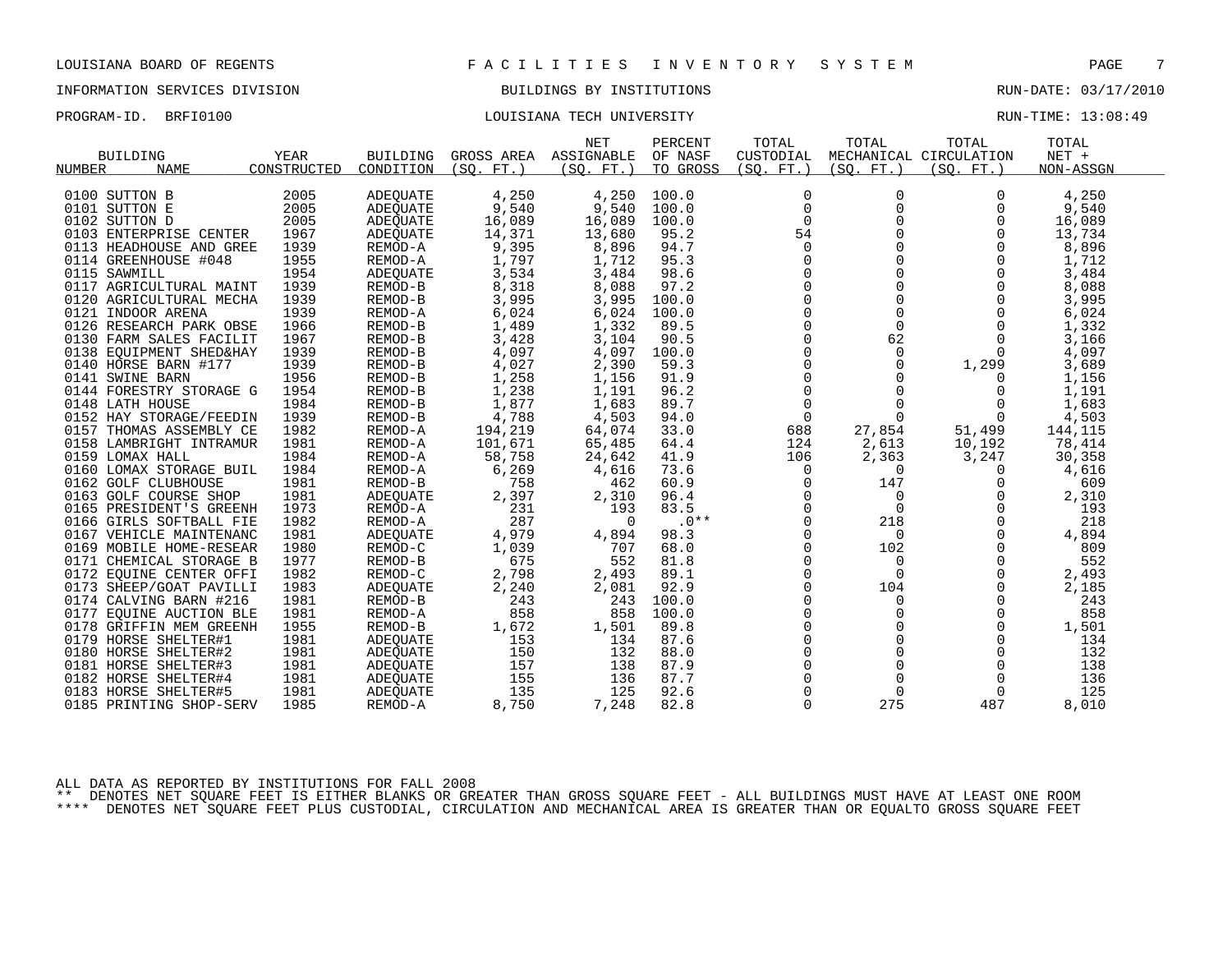# INFORMATION SERVICES DIVISION BUILDINGS BY INSTITUTIONS AND RUN-DATE: 03/17/2010

### PROGRAM-ID. BRFI0100 COULSIANA TECH UNIVERSITY COULSIAN TECH UNIVERSITY

|        |                          |             |                 |             | <b>NET</b> | PERCENT  | TOTAL       | TOTAL       | TOTAL                  | TOTAL     |
|--------|--------------------------|-------------|-----------------|-------------|------------|----------|-------------|-------------|------------------------|-----------|
|        | <b>BUILDING</b>          | YEAR        | <b>BUILDING</b> | GROSS AREA  | ASSIGNABLE | OF NASF  | CUSTODIAL   |             | MECHANICAL CIRCULATION | $NET +$   |
| NUMBER | <b>NAME</b>              | CONSTRUCTED | CONDITION       | FT.<br>(SO. | (SO. FT.)  | TO GROSS | (SO. FT.)   | (SO.<br>FT. | (SO. FT.)              | NON-ASSGN |
|        |                          |             |                 |             |            |          |             |             |                        |           |
| 0187   | INTRAMURAL RESTROO       | 1986        | REMOD-B         | 287         | 0          | $.0**$   | 0           | 218         | $\Omega$               | 218       |
|        | 0188 BIOMED SHOP         | 1985        | ADEOUATE        | 243         | 221        | 90.9     | 0           | 0           |                        | 221       |
|        | 0189 BIOMED WAREHOUSE    | 1982        | REMOD-A         | 2,003       | 1,907      | 95.2     | $\Omega$    | $\Omega$    |                        | 1,907     |
|        | 0191 RESEARCH PARK HAY   | 1990        | REMOD-A         | 3,084       | 3,060      | 99.2     | $\Omega$    | $\Omega$    |                        | 3,060     |
|        | 0192 CENTENNIAL PLAZA C  | 1994        | ADEQUATE        | 1,212       | $\Omega$   | $.0**$   | $\Omega$    | 905         | $\Omega$               | 905       |
|        | 0193 RESEARCH PARK SHEE  | 1990        | REMOD-A         | 525         | 525        | 100.0    | $\Omega$    | $\Omega$    | $\Omega$               | 525       |
|        | 0194 RESEARCH PARK STOR  | 1990        | REMOD-A         | 327         | 298        | 91.1     | $\mathbf 0$ | $\mathbf 0$ | $\Omega$               | 298       |
|        | 0195 RESEARCH PARK STAB  | 1990        | REMOD-A         | 333         | 333        | 100.0    | $\Omega$    | $\Omega$    | $\Omega$               | 333       |
|        | 0197 ART & ARCHITECTURE  | 1996        | ADEOUATE        | 9,991       | 7,683      | 76.9     | 23          | 300         | 392                    | 8,398     |
|        | 0198 BASEBALL UTILITY    | 1995        | ADEOUATE        | 450         | 420        | 93.3     | $\mathbf 0$ | 0           | 0                      | 420       |
|        | 0210 LIVESTOCK PRODUCTI  | 1971        | REMOD-A         | 1,680       | 1,680      | 100.0    | $\Omega$    | $\Omega$    | $\Omega$               | 1,680     |
|        | 0212 SAWDUST STORAGE     | 1976        | REMOD-A         | 618         | 618        | 100.0    |             |             |                        | 618       |
|        | 0215 CATTLE SHED #215    | 1981        | REMOD-B         | 302         | 302        | 100.0    | $\Omega$    |             |                        | 302       |
|        | 0218 HAY STORAGE/FEED U  | 1970        | REMOD-B         | 280         | 250        | 89.3     | $\Omega$    |             |                        | 250       |
| 0220   | EQUINE UTILITY BUI       | 1970        | REMOD-A         | 144         | 129        | 89.6     | $\cap$      | $\cap$      |                        | 129       |
|        | 0221 DAIRY HOLDING AREA  | 1980        | REMOD-A         | 38,811      | 38,811     | 100.0    | $\Omega$    | $\Omega$    | $\Omega$               | 38,811    |
|        | 0223 SHEEP/GOAT UTIL BL  | 1981        | REMOD-A         | 119         | 111        | 93.3     | $\Omega$    | $\Omega$    | $\Omega$               | 111       |
|        | 0226 GIRLS SOFTBALL FLD  | 1981        | ADEOUATE        | 249         | 182        | 73.1     | 0           | $\mathbf 0$ |                        | 182       |
| 0227   | GIRLS SOFTBALL FLD       | 1981        | ADEOUATE        | 249         | 182        | 73.1     | $\mathbf 0$ | $\mathbf 0$ |                        | 182       |
|        | 1111 FARM RESTROOM BLDG  | 1997        | ADEQUATE        | 160         | $\Omega$   | $.0**$   | $\mathbf 0$ | 137         | $\Omega$               | 137       |
|        | 7777 TECH. TRANSFER CENT | 1997        | ADEQUATE        | 17,974      | 10,132     | 56.4     | 0           | 454         | 5,976                  | 16,562    |
|        | 7888 WATER TOWER         | 1936        | REMOD-C         | 416         | $\Omega$   | $.0**$   | $\Omega$    | 416         | $\Omega$               | 416       |
|        | 8888 WOMEN'S CENTER      | 1970        | REMOD-A         | 3,605       | 2,150      | 59.6     | $\mathbf 0$ | 74          | 154                    | 2,378     |
|        | 8889 PROFESSIONAL AVIA.  | 1998        | ADEOUATE        | 16,575      | 4,510      | 27.2     | 63          | 1,073       | 3,336                  | 8,982     |
|        | 8890 BIOMEDICAL ENGINEE  | 2007        | ADEQUATE        | 63,589      | 46,734     | 73.5     | 260         | 2,023       | 8,566                  | 57,583    |
|        | 8891 TRENCHLESS TECHNOL  | 2007        | ADEQUATE        | 5,120       | 4,425      | 86.4     | $\Omega$    | 135         | 160                    | 4,720     |
|        | 9990 ARCHITECTURE SHOP   | 2003        | ADEOUATE        | 4,800       | 3,200      | 66.7     | $\Omega$    | $\Omega$    | 1,600                  | 4,800     |
|        | 9992 TRACK LOCKER ROOM   | 1999        | ADEQUATE        | 1,908       | 1,138      | 59.6     | $\mathbf 0$ | 442         | 34                     | 1,614     |
|        | 9993 J.C. LOVE BATTING   | 2000        | ADEOUATE        | 3,780       | 3,780      | 100.0    | $\mathbf 0$ | 0           | $\Omega$               | 3,780     |
|        | 9994 ENGINEERING RESEAR  | 1966        | REMOD-B         | 1,229       | 1,192      | 97.0     |             | $\mathbf 0$ |                        | 1,192     |
|        | 9995 EQUIPMENT SHED WES  | 1998        | ADEQUATE        | 3,630       | 3,630      | 100.0    | 0           | $\Omega$    |                        | 3,630     |
|        | 9996 ENVIRONMENTAL SAFE  | 1998        | ADEQUATE        | 4,200       | 4,135      | 98.5     | $\mathbf 0$ | 65          | $\Omega$               | 4,200     |
|        | 9997 MYCOGEN HOUSE       | 1984        | REMOD-C         | 1,953       | 288        | 14.7     | $\Omega$    | $\Omega$    | $\Omega$               | 288       |
|        | 9998 PROFESSIONAL AVIAT  | 1999        | ADEOUATE        | 49,557      | 30,123     | 60.8     | 253         | 3,910       | 8,302                  | 42,588    |
|        | 9999 ENVIRONMENTAL SAFE  | 1998        | ADEOUATE        | 2,480       | 1,260      | 50.8     | 0           | 272         | 314                    | 1,846     |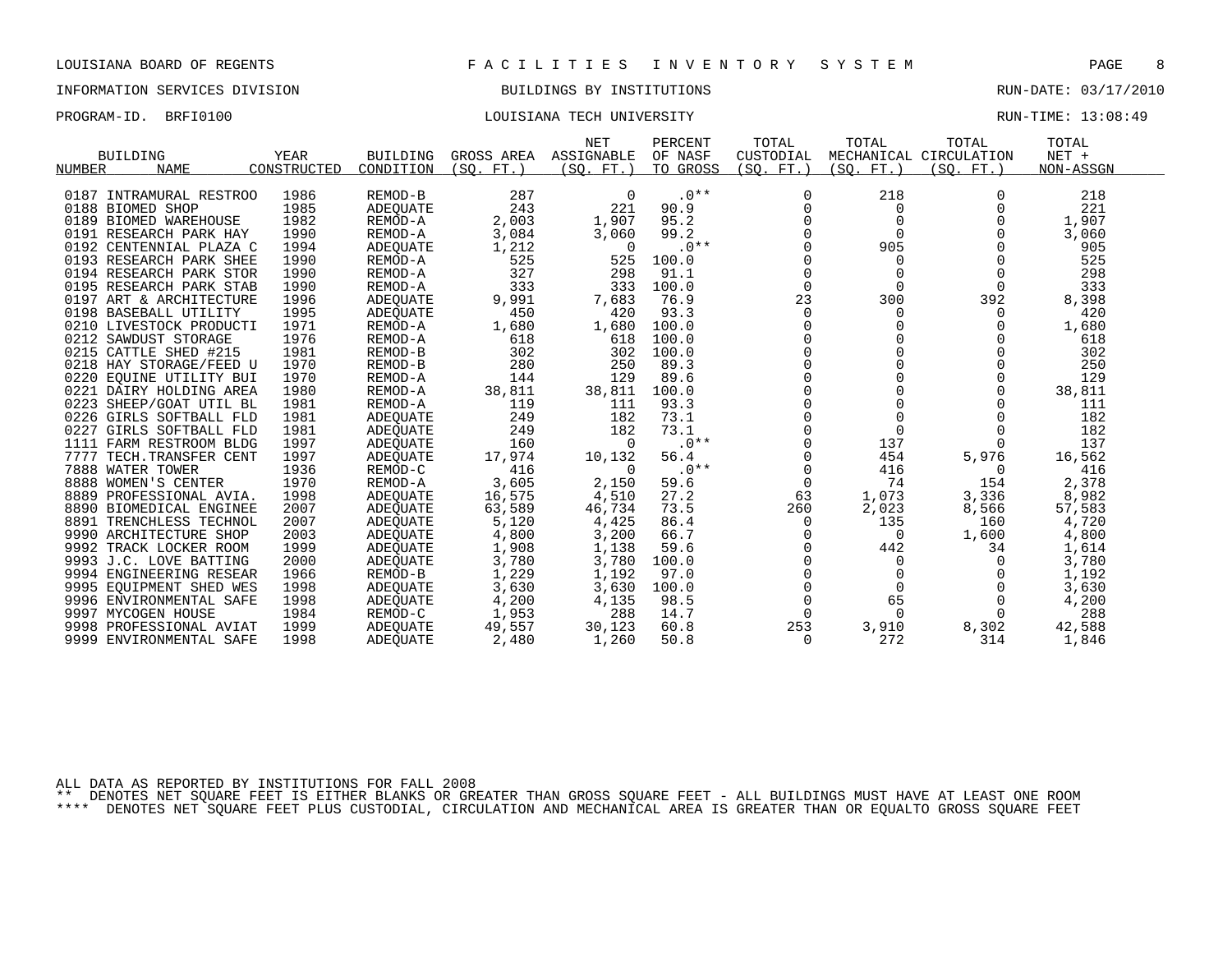### PROGRAM-ID. BRFI0100 **MONEESE STATE UNIVERSITY RUN-TIME: 13:08:49** RUN-TIME: 13:08:49

|                         |             |           |                       | <b>NET</b> | PERCENT  | TOTAL          | TOTAL          | TOTAL                  | TOTAL     |  |
|-------------------------|-------------|-----------|-----------------------|------------|----------|----------------|----------------|------------------------|-----------|--|
| <b>BUILDING</b>         | YEAR        | BUILDING  | GROSS AREA ASSIGNABLE |            | OF NASF  | CUSTODIAL      |                | MECHANICAL CIRCULATION | $NET +$   |  |
| <b>NAME</b><br>NUMBER   | CONSTRUCTED | CONDITION | (SO. FT.)             | (SO. FT. ) | TO GROSS | (SO. FT.)      | (SO. FT. )     | (SO. FT. )             | NON-ASSGN |  |
|                         |             |           |                       |            |          |                |                |                        |           |  |
| A405 STUDENT UNION ANNE | 1977        | ADEOUATE  | 30,352                | 17,223     | 56.7     | 135            | 2,561          | 7,644                  | 27,563    |  |
| 0101 SHERMAN FINE ARTS  | 1949        | REMOD-C   | 56,002                | 36,064     | 64.4     | 128            | 4,890          | 10,403                 | 51,485    |  |
| 0102 BAND HALL          | 1982        | REMOD-C   | 12,556                | 9,172      | 73.0     | 40             | 659            | 1,548                  | 11,419    |  |
| 0103 JULIET HARDTNER HA | 2001        | ADEQUATE  | 52,764                | 33,385     | 63.3     | 125            | 3,138          | 11,193                 | 47,841    |  |
| 0201 F. G. BULBER AUDIT | 1939        | ADEQUATE  | 45,730                | 23,948     | 52.4     | 13             | 2,355          | 8,332                  | 34,648    |  |
| 0202 RECREATION COMPLEX | 1943        | ADEQUATE  | 115,205               | 87,736     | 76.2     | 104            | 3,045          | 18,161                 | 109,046   |  |
| 0203 POOL TREATMENT BUI | 1983        | ADEOUATE  | 1,176                 | $\Omega$   | $.0***$  | $\overline{0}$ | 1,074          | $\overline{0}$         | 1,074     |  |
| 0204 SMITH HALL         | 1969        | REMOD-B   | 17,682                | 11,836     | 66.9     | 52             | 1,064          | 2,763                  | 15,715    |  |
| 0205 BURTON BUSINESS CE | 1984        | ADEQUATE  | 63,420                | 43,723     | 68.9     | 182            | 2,970          | 10,662                 | 57,537    |  |
| 0206 FINANCIAL AID OFFI | 1956        | ADEQUATE  | 11,957                | 8,511      | 71.2     | 24             | 414            | 1,692                  | 10,641    |  |
| 0301 KAUFMAN HALL       | 1939        | REMOD-C   | 80,139                | 45,581     | 56.9     | 617            | 3,310          | 22,466                 | 71,974    |  |
| 0302 MEMORIAL GYM       | 1948        | ADEOUATE  | 21,173                | 17,369     | 82.0     | $\mathsf{O}$   | 467            | 1,965                  | 19,801    |  |
| 0303 FARRAR HALL        | 1969        | ADEQUATE  | 80,206                | 54,876     | 68.4     | 212            | 3,873          | 16,282                 | 75,243    |  |
| 0401 FRASCH HALL        | 1955        | REMOD-B   | 86,099                | 55,122     | 64.0     | 141            | 4,229          | 16,439                 | 75,931    |  |
| 0404 BOOKSTORE          | 1953        | REMOD-A   | 14,014                | 11,948     | 85.3     | $\Omega$       | 182            | 1,142                  | 13,272    |  |
| 0405 HOLBROOK STUDENT U | 1956        | REMOD-A   | 54,160                | 39,794     | 73.5     | 230            | 3,753          | 5,920                  | 49,697    |  |
| 0410 STUDENT SERVICES   | 1987        | ADEOUATE  | 5,393                 | 4,282      | 79.4     | $\overline{0}$ | 241            | $\mathbf{0}$           | 4,523     |  |
| 0411 UNIVERSITY POST OF | 1987        | ADEQUATE  | 3,048                 | 2,681      | 88.0     | $\mathbf 0$    | 47             | $\Omega$               | 2,728     |  |
| 0501 FRAZAR MEMORIAL LI | 1962        | REMOD-C   | 83,314                | 63,952     | 76.8     | 38             | 5,117          | 8,848                  | 77,955    |  |
| 0502 WATKINS INFIRMARY  | 1966        | ADEQUATE  | 5,565                 | 3,378      | 60.7     | 24             | 176            | 1,183                  | 4,761     |  |
| 0503 KIRKMAN HALL       | 1969        | REMOD-B   | 66,732                | 45,713     | 68.5     | 116            | 2,616          | 13,274                 | 61,719    |  |
| 0504 ENGINEERING & TECH | 1978        | ADEOUATE  | 25,448                | 17,129     | 67.3     | 33             | 1,476          | 3,153                  | 21,791    |  |
| 0505 CENTRAL PLANT      | 1985        | ADEQUATE  | 8,045                 | $\Omega$   | $.0**$   | $\mathsf{O}$   | 7,941          | $\mathbf 0$            | 7,941     |  |
| 0508 AUTOMOTIVE SHOP    | 1959        | ADEQUATE  | 1,750                 | 1,527      | 87.3     | 18             | 32             | 0                      | 1,577     |  |
| 0509 H. C. DREW CENTER  | 1970        | ADEQUATE  | 1,806                 | 1,245      | 68.9     | 20             | 139            | 129                    | 1,533     |  |
| 0510 FACILITY PLANNING  | 1981        | ADEQUATE  | 3,543                 | 2,507      | 70.8     | 23             | 212            | 361                    | 3,103     |  |
| 0511 MAINTENANCE WAREHO | 1981        | ADEOUATE  | 11,646                | 9,443      | 81.1     | 21             | 39             | 805                    | 10,308    |  |
| 0512 DREW TRUST HALL    | 1983        | ADEQUATE  | 34,899                | 23,261     | 66.7     | 147            | 996            | 8,459                  | 32,863    |  |
| 0513 HAZARDOUS STORAGE  | 1989        | ADEQUATE  | 1,500                 | 1,290      | 86.0     | $\mathsf{O}$   | $\overline{0}$ | $\overline{0}$         | 1,290     |  |
| 0605 GAYLE HALL ANNEX   | 1959        | ADEQUATE  | 4,140                 | 3,550      | 85.7     | $\overline{0}$ | 73             | 50                     | 3,673     |  |
| 0610 UNIVERSITY POLICE  | 1967        | ADEQUATE  | 5,146                 | 3,765      | 73.2     | 73             | 150            | 612                    | 4,600     |  |
| 0611 PRESIDENTS HOME    | 1965        | ADEQUATE  | 6,054                 | 5,337      | 88.2     | $\overline{0}$ | $\overline{0}$ | $\mathbf{0}$           | 5,337     |  |
| 0612 GAYLE HALL         | 1970        | REMOD-B   | 43,717                | 29,624     | 67.8     | 70             | 1,959          | 8,288                  | 39,941    |  |
| 0701 ALPHA HALL         | 1956        | REMOD-B   | 27,058                | 17,519     | 64.7     | 78             | 608            | 6,074                  | 24,279    |  |
| 0703 COLLETTE HALL      | 1966        | ADEQUATE  | 40,485                | 24,764     | 61.2     | 55             | 1,353          | 8,907                  | 35,079    |  |
| 0704 BURTON HALL        | 1970        | REMOD-C   | 97,740                | 89,157     | 91.2     | $\mathsf{O}$   | $\overline{0}$ | $\overline{0}$         | 89,157    |  |
| 0802 STREAM ALUMNI CENT | 1977        | ADEQUATE  | 5,697                 | 4,367      | 76.7     | 26             | 206            | 673                    | 5,272     |  |
| 0805 JACK V. DOLAND FIE | 1965        | REMOD-C   | 17,785                | 13,495     | 75.9     | 42             | 422            | 2,118                  | 16,077    |  |
| 0806 SPORTS MEDICINE FA | 2000        | ADEQUATE  | 5,863                 | 4,067      | 69.4     | $\mathbf 0$    | 385            | 821                    | 5,273     |  |
| 0808 NOLAN SKYRANCH     | 1998        | ADEQUATE  | 14,530                | 7,045      | 48.5     | $\Omega$       | 1,309          | 4,094                  | 12,448    |  |
|                         |             |           |                       |            |          |                |                |                        |           |  |

ALL DATA AS REPORTED BY INSTITUTIONS FOR FALL 2008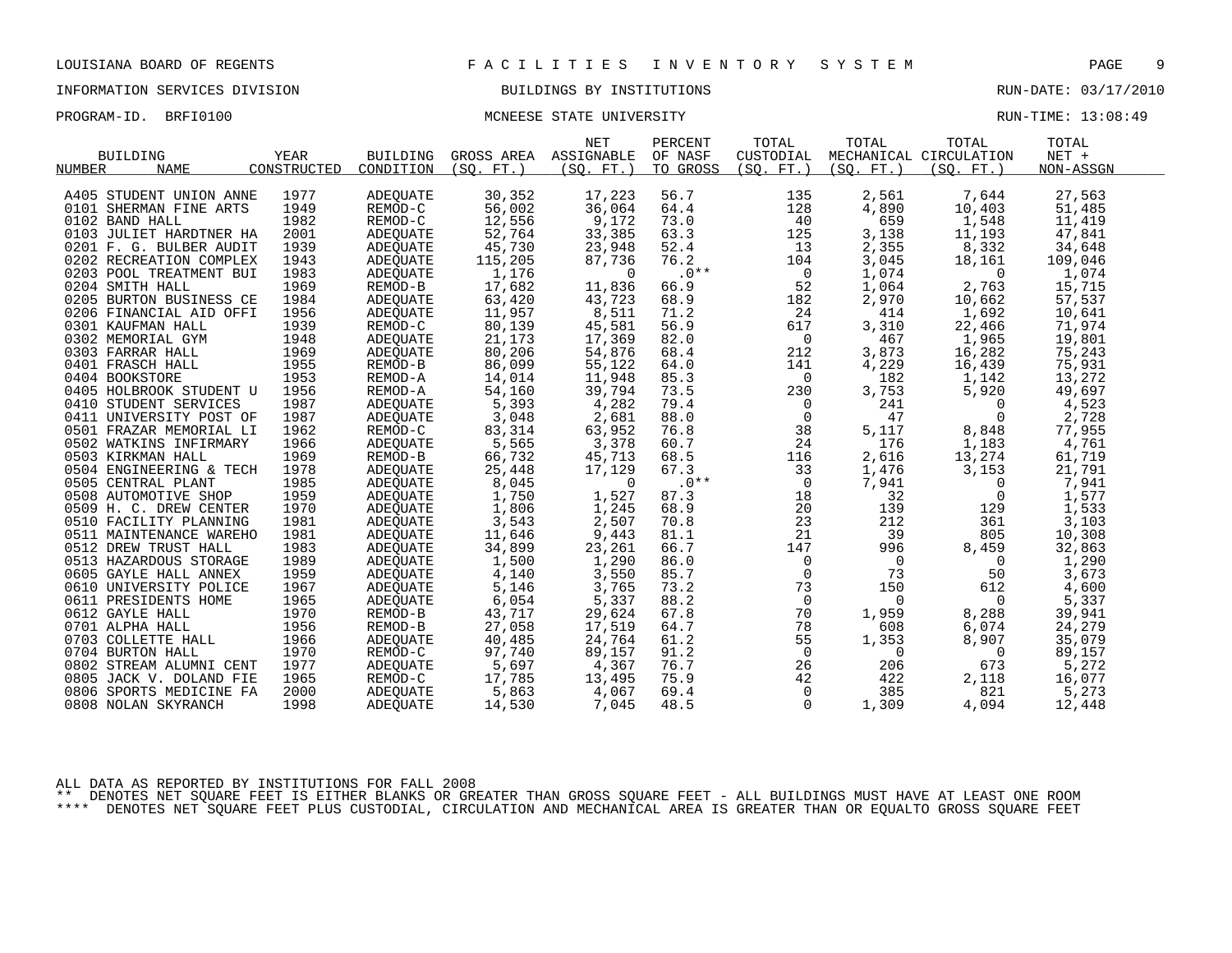## INFORMATION SERVICES DIVISION BUILDINGS BY INSTITUTIONS RUN-DATE: 03/17/2010

### PROGRAM-ID. BRFI0100 **MONEESE STATE UNIVERSITY RUN-TIME: 13:08:49** RUN-TIME: 13:08:49

| <b>BUILDING</b>         | YEAR        | <b>BUILDING</b> | GROSS AREA | <b>NET</b><br>ASSIGNABLE | PERCENT<br>OF NASF | TOTAL<br>CUSTODIAL | TOTAL           | TOTAL<br>MECHANICAL CIRCULATION | TOTAL<br>$NET +$ |  |
|-------------------------|-------------|-----------------|------------|--------------------------|--------------------|--------------------|-----------------|---------------------------------|------------------|--|
| <b>NAME</b><br>NUMBER   | CONSTRUCTED | CONDITION       | (SO, FT.)  | (SO. FT.)                | TO GROSS           | (SO. FT. )         | (SO.<br>$FT.$ ) | (SO. FT.)                       | NON-ASSGN        |  |
|                         |             |                 |            |                          |                    |                    |                 |                                 |                  |  |
| 0809 COWBOY STADIUM RES | 1964        | REMOD-A         | 996        | 0                        | $.0**$             | 0                  | 784             | 0                               | 784              |  |
| 0810 COWBOY STADIUM RES | 1964        | <b>ADEOUATE</b> | 1,026      | $\Omega$                 | $.0**$             | $\Omega$           | 784             | $\Omega$                        | 784              |  |
| 0811 COWBOY STADIUM CON | 1964        | ADEOUATE        | 613        | 588                      | 95.9               | 0                  | 0               | 0                               | 588              |  |
| 0812 COWBOY STADIUM CON | 1964        | <b>ADEOUATE</b> | 775        | 588                      | 75.9               | 0                  | $\mathbf 0$     |                                 | 588              |  |
| 0813 COWBOY STADIUM CON | 1964        | ADEQUATE        | 613        | 588                      | 95.9               | 0                  | $\Omega$        |                                 | 588              |  |
| 0814 COWBOY STADIUM CON | 1964        | ADEQUATE        | 775        | 735                      | 94.8               | $\Omega$           | $\Omega$        |                                 | 735              |  |
| 0815 COWBOY STADIUM RES | 1964        | ADEQUATE        | 996        | $\Omega$                 | $.0**$             | $\Omega$           | 782             |                                 | 782              |  |
| 0816 COWBOY STADIUM RES | 1964        | ADEQUATE        | 1,026      | 0                        | $.0**$             | $\mathbf 0$        | 804             | $\mathbf 0$                     | 804              |  |
| 0819 EARL MILLER COWBOY | 1981        | <b>ADEOUATE</b> | 3,969      | 3,231                    | 81.4               | 0                  | 362             | 170                             | 3,763            |  |
| 0820 GROUNDS SHOP       | 1981        | ADEQUATE        | 3,360      | 3,015                    | 89.7               | $\Omega$           | $\Omega$        | 0                               | 3,015            |  |
| 0821 FOOTBALL SERVICE B | 1983        | ADEQUATE        | 288        | 256                      | 88.9               | $\Omega$           | $\Omega$        | 0                               | 256              |  |
| 0824 TRACK FIELDHOUSE   | 1999        | ADEQUATE        | 3,230      | 2,630                    | 81.4               | $\Omega$           | 90              | 206                             | 2,926            |  |
| 0826 BASEBALL DUGOUT SO | 1975        | ADEQUATE        | 480        | 284                      | 59.2               | $\mathbf 0$        | 0               | 0                               | 284              |  |
| 0827 BASEBALL DUGOUT WE | 1975        | ADEQUATE        | 480        | 284                      | 59.2               | 0                  | $\Omega$        | $\Omega$                        | 284              |  |
| 0829 BASEBALL FIELDHOUS | 1970        | ADEQUATE        | 9,487      | 4,493                    | 47.4               | 0                  | 206             | 1,065                           | 5,764            |  |
| 0831 COWBOY DIAMOND PRE | 1986        | ADEQUATE        | 216        | 157                      | 72.7               | $\Omega$           | $\Omega$        | $\Omega$                        | 157              |  |
| 0832 COWBOY DIAMOND RR/ | 1975        | ADEQUATE        | 871        | 397                      | 45.6               | $\Omega$           | 238             | 44                              | 679              |  |
| 0841 PINE HAVEN A       | 1962        | REMOD-A         | 9,237      | 6,132                    | 66.4               | $\Omega$           | 13              | 1,856                           | 8,001            |  |
| 0842 PINE HAVEN B       | 1962        | REMOD-A         | 9,237      | 6,132                    | 66.4               | 0                  | 13              | 1,856                           | 8,001            |  |
| 0843 PINE HAVEN C       | 1962        | REMOD-A         | 9,237      | 6,132                    | 66.4               | 0                  | 13              | 1,856                           | 8,001            |  |
| 0844 PINE HAVEN D       | 1962        | REMOD-A         | 9,237      | 6,132                    | 66.4               | 0                  | 13              | 1,856                           | 8,001            |  |
| 0845 PINE HAVEN E       | 1966        | REMOD-A         | 9,237      | 6,132                    | 66.4               | 0                  | 13              | 1,856                           | 8,001            |  |
| 0846 PINE HAVEN F       | 1966        | REMOD-A         | 9,237      | 6,132                    | 66.4               | $\Omega$           | 13              | 1,856                           | 8,001            |  |
| 0847 PINE HAVEN G       | 1966        | REMOD-A         | 9,237      | 6,132                    | 66.4               | $\mathbf 0$        | 13              | 1,856                           | 8,001            |  |
| 0848 PINE HAVEN H       | 1966        | REMOD-A         | 9,237      | 6,132                    | 66.4               | 0                  | 13              | 1,856                           | 8,001            |  |
| 0849 PINE HAVEN LAUNDRY | 1970        | REMOD-C         | 170        | 163                      | 95.9               | 0                  | 0               | $\Omega$                        | 163              |  |
| 0916 CALF BARN          | 1956        | <b>ADEOUATE</b> | 1,200      | 725                      | 60.4               | 0                  |                 |                                 | 725              |  |
| 0918 STALLION BARN      | 1970        | ADEQUATE        | 2,414      | 2,227                    | 92.3               | $\Omega$           | $\Omega$        |                                 | 2,227            |  |
| 0919 BREEDING LAB       | 1970        | ADEOUATE        | 9,644      | 9,263                    | 96.0               | $\mathbf 0$        | 149             | 0                               | 9,412            |  |
| 0920 MEAT LAB           | 1970        | ADEQUATE        | 4,518      | 2,515                    | 55.7               | 0                  | 528             | 153                             | 3,196            |  |
| 0922 HAY BARN           | 1984        | OBSOLETE        | 2,500      | 2,250                    | 90.0               | 0                  | $\Omega$        | 0                               | 2,250            |  |
| 0923 EQUINE CENTER      | 1984        | REMOD-A         | 11,339     | 7,235                    | 63.8               | 0                  | 0               | 2,604                           | 9,839            |  |
| 0970 LOUISIANA ENVIRON  | 1956        | ADEQUATE        | 2,268      | 1,780                    | 78.5               | $\mathbf 0$        | 214             | 0                               | 1,994            |  |
| 1104 RESIDENCE AT 3935  | 1958        | <b>ADEOUATE</b> | 1,768      | 1,559                    | 88.2               | $\Omega$           | $\Omega$        | $\Omega$                        | 1,559            |  |
| 1120 HODGES STREET FIEL | 2008        | ADEQUATE        | 5,400      | 3,247                    | 60.1               | 39                 | 383             | 590                             | 4,259            |  |
| 1201 BURTON COLISEUM    | 1976        | ADEQUATE        | 177,776    | 112,052                  | 63.0               | $\Omega$           | 28,224          | 33,454                          | 173,730          |  |
| 1202 STOCK PAVILLION    | 1975        | ADEQUATE        | 166,320    | 158,004                  | 95.0               | $\Omega$           | 0               | $\Omega$                        | 158,004          |  |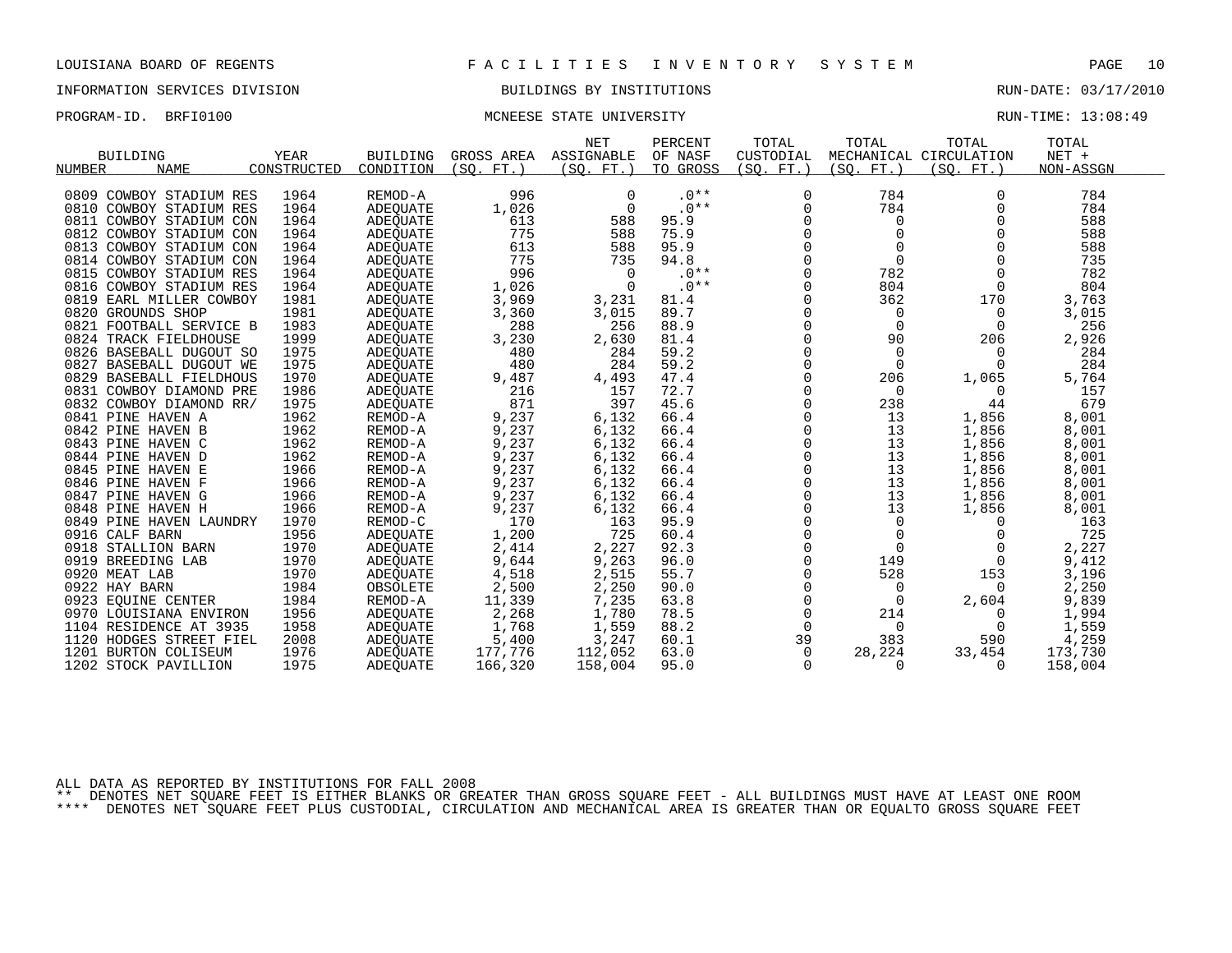### INFORMATION SERVICES DIVISION BUILDINGS BY INSTITUTIONS RUN-DATE: 03/17/2010

PROGRAM-ID. BRFI0100 NICHOLLS STATE UNIVERSITY NEXT RUN-TIME: 13:08:49

|                         |             |                 |                       | <b>NET</b> | PERCENT  | TOTAL          | TOTAL       | TOTAL                  | TOTAL     |  |
|-------------------------|-------------|-----------------|-----------------------|------------|----------|----------------|-------------|------------------------|-----------|--|
| <b>BUILDING</b>         | <b>YEAR</b> | <b>BUILDING</b> | GROSS AREA ASSIGNABLE |            | OF NASF  | CUSTODIAL      |             | MECHANICAL CIRCULATION | $NET +$   |  |
| <b>NAME</b><br>NUMBER   | CONSTRUCTED | CONDITION       | (SO, FT.)             | (SO, FT.)  | TO GROSS | (SO, FT.)      | (SO, FT.)   | (SO, FT.)              | NON-ASSGN |  |
|                         |             |                 |                       |            |          |                |             |                        |           |  |
| 0001 C C ELKINS HALL    | 1948        | ADEQUATE        | 41,116                | 32,580     | 79.2     | 111            | 1,609       | 6,116                  | 40,416    |  |
| 0002 E D WHITE HALL     | 1956        | ADEOUATE        | 20,000                | 10,515     | 52.6     | 110            | 1,020       | 3,534                  | 15,179    |  |
| 0003 R C SHAVER GYMNASI | 1957        | ADEQUATE        | 29,050                | 24,276     | 83.6     | 205            | 1,622       | 2,859                  | 28,962    |  |
| 0004 D R STOPHER GYMNAS | 1967        | REMOD-A         | 51,012                | 37,130     | 72.8     | 0              | 1,021       | 2,447                  | 40,598    |  |
| 0005 P G T BEAUREGARD H | 1960        | ADEOUATE        | 61,182                | 34,414     | 56.2     | 236            | 1,226       | 11,014                 | 46,890    |  |
| 0006 O E PELTIER HALL   | 1966        | ADEQUATE        | 108,380               | 73,539     | 67.9     | 330            | 3,914       | 20,877                 | 98,660    |  |
| 0007 LEONIDAS POLK HALL | 1963        | ADEOUATE        | 48,275                | 27,532     | 57.0     | 13             | 2,622       | 9,397                  | 39,564    |  |
| 0008 V F GALLIANO HALL/ | 1964        | ADEQUATE        | 29,720                | 24,930     | 83.9     | 63             | 1,960       | 639                    | 27,592    |  |
| 0009 BOLLINGER MEM ST U | 1967        | ADEOUATE        | 73,376                | 44,371     | 60.5     | 190            | 4,662       | 9,797                  | 59,020    |  |
| 0010 RICHARD E TALBOT H | 1970        | ADEQUATE        | 75,532                | 49,679     | 65.8     | 456            | 4,643       | 10,501                 | 65,279    |  |
| 0011 ALUMNI             | 1966        | ADEQUATE        | 3,537                 | 2,538      | 71.8     | $\overline{0}$ | 234         | 459                    | 3,231     |  |
| 0012 STUDENT PUBLICATIO | 1970        | <b>ADEOUATE</b> | 10,177                | 7,232      | 71.1     | $\overline{0}$ | 334         | 1,599                  | 9,165     |  |
| 0014 JAMES LYNN POWELL  | 1971        | ADEQUATE        | 38,323                | 27,298     | 71.2     | 191            | 2,289       | 6,542                  | 36,320    |  |
| 0015 FAMILY AND CONSUME | 1975        | ADEQUATE        | 10,000                | 6,333      | 63.3     | 281            | 1,736       | 1,421                  | 9,771     |  |
| 0016 PICCIOLA HALL      | 1978        | <b>ADEOUATE</b> | 9,374                 | 7,372      | 78.6     | 53             | 469         | 369                    | 8,263     |  |
| 0017 ELLENDER MEMORIAL  | 1980        | ADEQUATE        | 149,215               | 107,209    | 71.8     | 658            | 16,068      | 13,121                 | 137,056   |  |
| 0018 CANDIES HALL       | 1985        | ADEOUATE        | 9,674                 | 6,002      | 62.0     | 13             | 326         | 2,475                  | 8,816     |  |
| 0019 FRANCOIS T GOUAUX  | 1981        | ADEQUATE        | 67,760                | 46,919     | 69.2     | $\overline{0}$ | 2,862       | 16,663                 | 66,444    |  |
| 0020 TIMOTHY R. LINDSLE | 1993        | ADEQUATE        | 10,000                | 6,727      | 67.3     | 75             | 751         | 1,810                  | 9,363     |  |
| 0021 BETSY CHERAMIE AYO | 2001        | ADEOUATE        | 74,753                | 44,509     | 59.5     | 137            | 5,226       | 12,645                 | 62,517    |  |
| 0022 ALLIED HEALTH/CONT | 2001        | ADEQUATE        | 19,859                | 14,401     | 72.5     | 447            | 2,073       | 1,890                  | 18,811    |  |
| 0027 TRACTOR BAR        | 1950        | ADEQUATE        | 1,584                 | 1,584      | 100.0    | $\mathbf 0$    | $\Omega$    | $\Omega$               | 1,584     |  |
| 0028 FEED BARN          | 1950        | ADEQUATE        | 180                   | 180        | 100.0    | 0              | $\mathbf 0$ | 0                      | 180       |  |
| 0030 PRESIDENTS HOUSE   | 1956        | ADEQUATE        | 5,969                 | 5,253      | 88.0     | $\mathbf 0$    | $\Omega$    | $\mathbf 0$            | 5,253     |  |
| 0032 LABORATORY         | 1975        | ADEQUATE        | 1,643                 | 1,643      | 100.0    | $\overline{0}$ | $\Omega$    | $\mathbf 0$            | 1,643     |  |
| 0033 FARM HOUSE         | 1950        | ADEQUATE        | 1,225                 | 1,078      | 88.0     | $\mathsf{O}$   | $\mathbf 0$ | $\mathbf 0$            | 1,078     |  |
| 0034 FARM HOUSE         | 1950        | ADEOUATE        | 1,225                 | 1,078      | 88.0     | $\mathbf 0$    | $\Omega$    | $\Omega$               | 1,078     |  |
| 0035 FARM HOUSE         | 1950        | ADEQUATE        | 1,285                 | 1,131      | 88.0     | $\overline{0}$ | $\Omega$    | $\Omega$               | 1,131     |  |
| 0036 FARM HOUSE         | 1950        | ADEQUATE        | 967                   | 851        | 88.0     | $\overline{0}$ | $\Omega$    | $\Omega$               | 851       |  |
| 0037 FARM HOUSE         | 1950        | ADEOUATE        | 967                   | 851        | 88.0     |                | $\mathbf 0$ | $\mathbf 0$            | 851       |  |
| 0038 FARM HOUSE         | 1950        | ADEQUATE        | 967                   | 851        | 88.0     | $_{0}^{0}$     | $\Omega$    | $\Omega$               | 851       |  |
| 0039 FARM HOUSE         | 1950        | ADEOUATE        | 967                   | 851        | 88.0     | $\Omega$       | $\Omega$    | $\Omega$               | 851       |  |
| 0040 GROUNDS MAI        | 1963        | ADEOUATE        | 10,578                | 10,578     | 100.0    | $\mathsf{O}$   | 0           | $\mathbf 0$            | 10,578    |  |
| 0041 STALLION BA        | 1950        | ADEQUATE        | 5,655                 | 5,655      | 100.0    | $\mathsf{O}$   | $\mathbf 0$ | $\Omega$               | 5,655     |  |
| 0042 FARM STABLE        | 1950        | ADEOUATE        | 2,310                 | 2,310      | 100.0    | $\Omega$       | $\Omega$    | $\Omega$               | 2,310     |  |
| 0043 HORSE BARN         | 1950        | ADEQUATE        | 31,900                | 31,900     | 100.0    | $\mathsf 0$    | $\mathbf 0$ | 0                      | 31,900    |  |
| 0044 MILK PARLOR        | 1950        | ADEQUATE        | 877                   | 877        | 100.0    | $\mathbf 0$    | $\Omega$    | $\mathbf 0$            | 877       |  |
| 0045 GREENHOUSE         | 1960        | ADEOUATE        | 4,744                 | 4,744      | 100.0    | $\mathbf{0}$   | $\mathbf 0$ | 0                      | 4,744     |  |
| 0046 BASEBALL FI        | 1966        | ADEOUATE        | 315                   | 283        | 89.8     | $\mathsf{O}$   | $\mathbf 0$ | $\mathbf 0$            | 283       |  |
| 0047 BASEBALL FI        | 1966        | <b>ADEQUATE</b> | 372                   | 304        | 81.7     | $\Omega$       | $\Omega$    | $\Omega$               | 304       |  |
|                         |             |                 |                       |            |          |                |             |                        |           |  |

ALL DATA AS REPORTED BY INSTITUTIONS FOR FALL 2008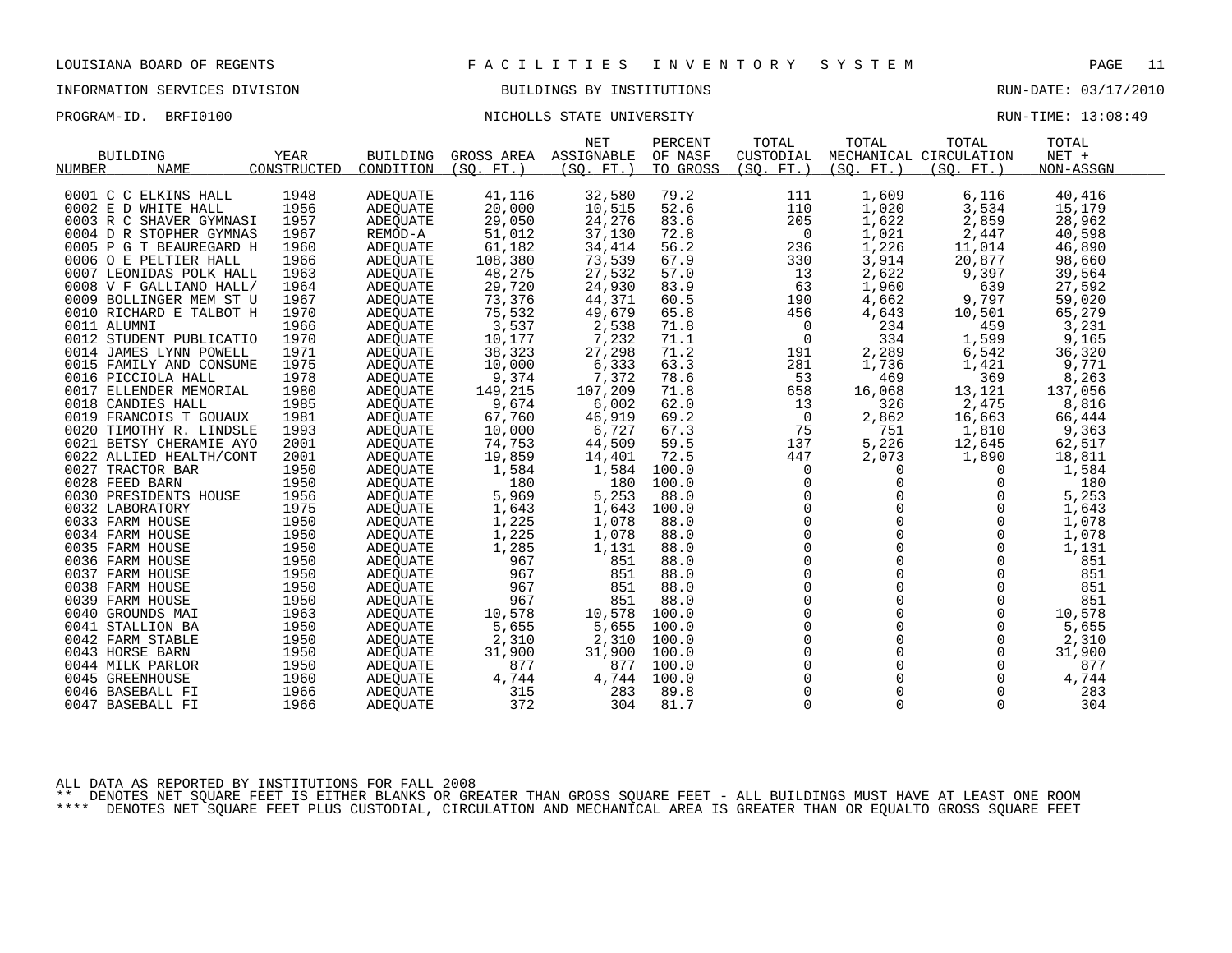## INFORMATION SERVICES DIVISION BUILDINGS BY INSTITUTIONS RUN-DATE: 03/17/2010

## PROGRAM-ID. BRFI0100 NICHOLLS STATE UNIVERSITY NEXT RUN-TIME: 13:08:49

|                                      |             |                 |              | <b>NET</b>  | PERCENT  | TOTAL         | TOTAL        | TOTAL                  | TOTAL     |  |
|--------------------------------------|-------------|-----------------|--------------|-------------|----------|---------------|--------------|------------------------|-----------|--|
| <b>BUILDING</b>                      | <b>YEAR</b> | <b>BUILDING</b> | GROSS AREA   | ASSIGNABLE  | OF NASF  | CUSTODIAL     |              | MECHANICAL CIRCULATION | $NET +$   |  |
| NUMBER<br><b>NAME</b>                | CONSTRUCTED | CONDITION       | (SO. FT. )   | (SO. FT. )  | TO GROSS | (SO. FT. )    | (SO. FT. )   | (SO. FT. )             | NON-ASSGN |  |
|                                      |             |                 |              |             |          |               |              |                        |           |  |
| 0048 GREENHOUSE                      | 1967        | ADEQUATE        | 290          | 290         | 100.0    | 0             | 0            | $\Omega$               | 290       |  |
| 0049 HAY BARN                        | 1950        | <b>ADEOUATE</b> | 6,433        | 6,433       | 100.0    | $\Omega$      | $\Omega$     | $\Omega$               | 6,433     |  |
| 0053 PAINT SHED                      | 1970        | <b>ADEQUATE</b> | 9,900        | $\mathbf 0$ | $.0**$   | 868           | $\mathbf 0$  | 0                      | 868       |  |
| 0055 ARENA                           | 1950        | ADEQUATE        | 21,816       | 21,816      | 100.0    | $\mathbf 0$   |              | $\Omega$               | 21,816    |  |
| 0062 RESIDENCE                       | 1935        | <b>ADEOUATE</b> | 1,600        | 1,408       | 88.0     | $\Omega$      | $\Omega$     | $\Omega$               | 1,408     |  |
| 0063 BARN                            | 1935        | <b>ADEOUATE</b> | 6,325        | 6,325       | 100.0    | 0             | $\mathbf 0$  | $\Omega$               | 6,325     |  |
| 0068 GREENHOUSE                      | 1971        | ADEQUATE        | 1,500        | 1,500       | 100.0    | $\mathbf 0$   | $\Omega$     | $\mathbf 0$            | 1,500     |  |
| 0070 FRANK L BAR                     | 1972        | ADEQUATE        | 18,895       | 13,874      | 73.4     | 201           | 1,056        | 2,912                  | 18,043    |  |
| 0071 BARKER HALL ANNEX               | 1986        | ADEQUATE        | 4,320        | 3,602       | 83.4     | $\Omega$      | 80           | 250                    | 3,932     |  |
| 0073 AYO SWIMMIN                     | 1976        | <b>ADEOUATE</b> | 1,417        | 937         | 66.1     | 0             | 137          | 147                    | 1,221     |  |
| 0077 FARM MANAGE                     | 1935        | ADEQUATE        | 5,000        | 4,400       | 88.0     | 0             | 0            | 0                      | 4,400     |  |
| 0078 DIDIER BASE                     | 1979        | ADEQUATE        | 1,108        | 1,045       | 94.3     | $\Omega$      | $\Omega$     | $\Omega$               | 1,045     |  |
| 0085 CALECAS HALL                    | 1972        | ADEQUATE        | 23,074       | 20,898      | 90.6     | $\mathbf 0$   | 0            | 0                      | 20,898    |  |
| 0086 JOHN L GUIDRY STAD              | 1972        | ADEQUATE        | 12,446       | 7,039       | 56.6     | 45            | 4,049        | 933                    | 12,066    |  |
| 0088 LST GREENHO                     | 1982        | <b>ADEQUATE</b> | 960          | 960         | 100.0    | 0             | $\Omega$     | $\Omega$               | 960       |  |
| 009A STUDENT UNI                     | 1988        | ADEQUATE        | 8,214        | 4,325       | 52.7     | 0             | 969          | 2,147                  | 7,441     |  |
| 0090 SOUTH BABINGTON                 | 1965        | ADEQUATE        | 22,269       | 13,230      | 59.4     | $\Omega$      | $\Omega$     | $\Omega$               | 13,230    |  |
| 0091 NORTH BABINGTON                 | 1964        | <b>ADEOUATE</b> | 13,266       | 7,056       | 53.2     | $\mathbf 0$   | 0            | $\Omega$               | 7,056     |  |
| 0093 H D ELLENDER                    | 1967        | <b>ADEOUATE</b> | 63,606       | 23,400      | 36.8     | 0             | $\mathbf 0$  | 0                      | 23,400    |  |
| 0094 FAMILY HOUSING                  | 1978        | ADEQUATE        | 14,524       | 11,620      | 80.0     | $\mathbf 0$   | $\Omega$     | 0                      | 11,620    |  |
| 0095 FAMILY RES CTR                  | 1983        | <b>ADEOUATE</b> | 2,517        | 182         | 7.2      | $\mathbf 0$   | 124          | 225                    | 531       |  |
| 0096 UNIV POLICE                     | 1971        | ADEQUATE        | 1,208        | 628         | 52.0     | 29            | 154          | 189                    | 1,000     |  |
| 0097 SCHOLARS HALL                   | 2008        | ADEQUATE        | 61,362       | 43,258      | 70.5     | 0             | 0            | 0                      | 43,258    |  |
| 0098 ZERINGUE HALL                   | 2008        | ADEQUATE        | 55,453       | 39,514      | 71.3     | 0             | 0            | 0                      | 39,514    |  |
| 0099 MILLET HALL                     | 2008        | ADEQUATE        | 55,453       | 39,514      | 71.3     | $\Omega$      | $\Omega$     | $\Omega$               | 39,514    |  |
| 0101 LA MAISON DU BAYOU              | 2003        | <b>ADEOUATE</b> | 7,761        | 7,761       | 100.0    | $\mathsf 0$   | $\mathbf 0$  | $\mathbf 0$            | 7,761     |  |
| 0102 LA MAISON DU BAYOU              | 2003        | ADEQUATE        | 25,821       | 25,821      | 100.0    | $\mathbf 0$   | $\Omega$     | $\Omega$               | 25,821    |  |
| 0103 LA MAISON DU BAYOU              | 2003        | ADEQUATE        | 25,821       | 25,821      | 100.0    | $\Omega$      | $\Omega$     | $\Omega$               | 25,821    |  |
| 0104 LA MAISON DU BAYOU              | 2003        | ADEOUATE        | 12,558       | 12,558      | 100.0    | $\mathbf 0$   | $\mathbf 0$  | 0                      | 12,558    |  |
| 0105 LA MAISON DU BAYOU              | 2003        | ADEQUATE        | 25,821       | 25,821      | 100.0    | 0             | $\Omega$     | $\mathbf 0$            | 25,821    |  |
| 0106 LA MAISON DU BAYOU              | 2003        | ADEQUATE        | 12,558       | 12,558      | 100.0    | $\mathbf 0$   | $\Omega$     | $\Omega$               | 12,558    |  |
| 0107 LA MAISON DU BAYOU              | 2003        | <b>ADEQUATE</b> | 25,821       | 25,821      | 100.0    | $\mathbf 0$   | $\Omega$     | $\Omega$               | 25,821    |  |
| 0108 LA MAISON DU BAYOU              | 2003        | ADEQUATE        | 25,821       | 25,821      | 100.0    | $\mathbf 0$   | $\mathbf 0$  | $\Omega$               | 25,821    |  |
| 018A ELKINS MECH                     | 1985        | <b>ADEOUATE</b> | 1,935        | 0           | $.0**$   | $\mathbf 0$   | 1,877        | 0                      | 1,877     |  |
| 019A GOUAUX HALL                     | 1981        | ADEQUATE        | 2,000        | $\Omega$    | $.0**$   | $\Omega$      | 1,726        | $\Omega$               | 1,726     |  |
| 050A MAINTENANCE                     | 1965        | ADEQUATE        | 6,130        |             | $.0**$   | $\mathbf 0$   | 712          | $\mathbf 0$            | 712       |  |
|                                      | 1959        |                 |              | $\Omega$    | $.0**$   |               |              | $\Omega$               | 7,280     |  |
| 050B MAINTENANCE<br>050C MAINTENANCE | 1968        | ADEQUATE        | 7,280<br>288 | $\Omega$    | $.0**$   | 0<br>$\Omega$ | 7,280<br>288 | $\Omega$               | 288       |  |
|                                      |             | ADEOUATE        |              |             |          |               |              |                        |           |  |
| 050D MAINTENANCE                     | 1968        | ADEOUATE        | 2,020        | $\Omega$    | $.0**$   | 0             | 2,020        | 0                      | 2,020     |  |
| 070A MAINTENANCE                     | 1959        | <b>ADEQUATE</b> | 7,068        | $\Omega$    | $.0**$   | $\Omega$      | 7,068        | $\Omega$               | 7,068     |  |

ALL DATA AS REPORTED BY INSTITUTIONS FOR FALL 2008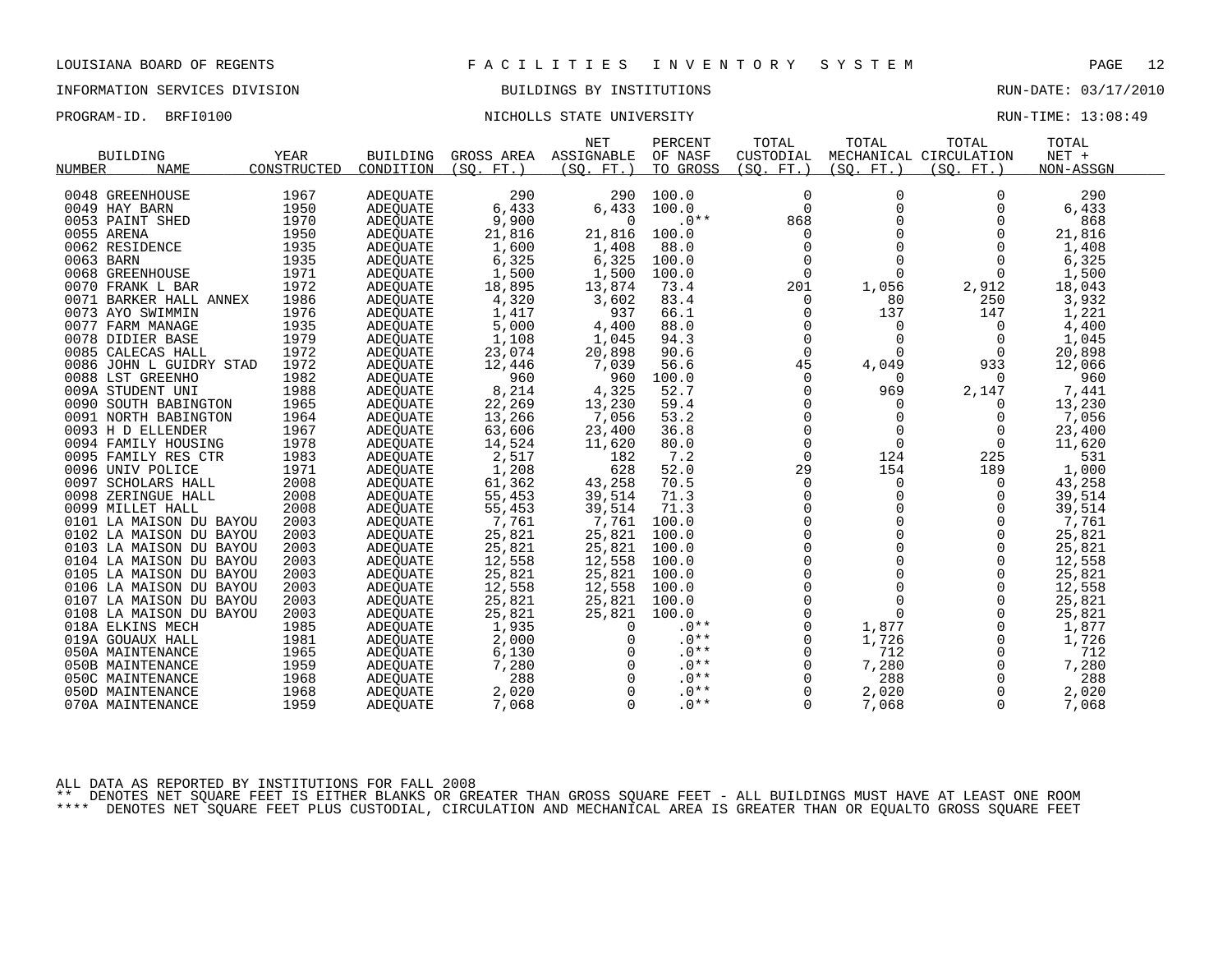### INFORMATION SERVICES DIVISION BUILDINGS BY INSTITUTIONS RUN-DATE: 03/17/2010

# PROGRAM-ID. BRFI0100 NICHOLLS STATE UNIVERSITY NEXT RUN-TIME: 13:08:49

| NUMBER | BUILDING<br>NAME | YEAR<br>CONSTRUCTED | <b>BUILDING</b><br>CONDITION | GROSS AREA<br>FT.<br>'SO. | NET<br><b>ASSIGNABLE</b><br>SO.<br>FT. | PERCENT<br>OF NASF<br>TO GROSS | TOTAL<br>CUSTODIAL<br>SO.<br>FT.) | TOTAL<br>MECHANICAL<br>SO.<br>FT. | TOTAL<br>CIRCULATION<br>'SO.<br>FT.) | TOTAL<br>$NET +$<br>NON-ASSGN |  |
|--------|------------------|---------------------|------------------------------|---------------------------|----------------------------------------|--------------------------------|-----------------------------------|-----------------------------------|--------------------------------------|-------------------------------|--|
|        |                  |                     |                              |                           |                                        |                                |                                   |                                   |                                      |                               |  |
|        | 070B ATHLETICS B | 1957                | ADEOUATE                     | 2,076                     | 2,076                                  | 100.0                          |                                   |                                   |                                      | 2,076                         |  |
|        | 073A AYO SWIMMIN | 1976                | ADEOUATE                     | 916                       |                                        | $0***$                         |                                   | 797                               |                                      | 797                           |  |
|        | 081A MECHANICAL  | 1964                | ADEOUATE                     | 900                       |                                        | $.0***$                        |                                   | 821                               |                                      | 821                           |  |
|        | 083A MECHANICAL  | 1967                | ADEOUATE                     | 768                       |                                        | $.0***$                        |                                   | 695                               |                                      | 695                           |  |
|        | 091A MECHANICAL  | 1964                | ADEOUATE                     | 900                       |                                        | $0***$                         |                                   | 821                               |                                      | 821                           |  |
|        | 093A MECHANICAL  | 1969                | ADEOUATE                     | 640                       |                                        | $.0**$                         |                                   | 574                               |                                      | 574                           |  |
|        | 096A TELEPHONE E | 1985                | ADEOUATE                     | ,705                      | 375                                    | 22.0                           |                                   | 946                               | 123                                  | .,444                         |  |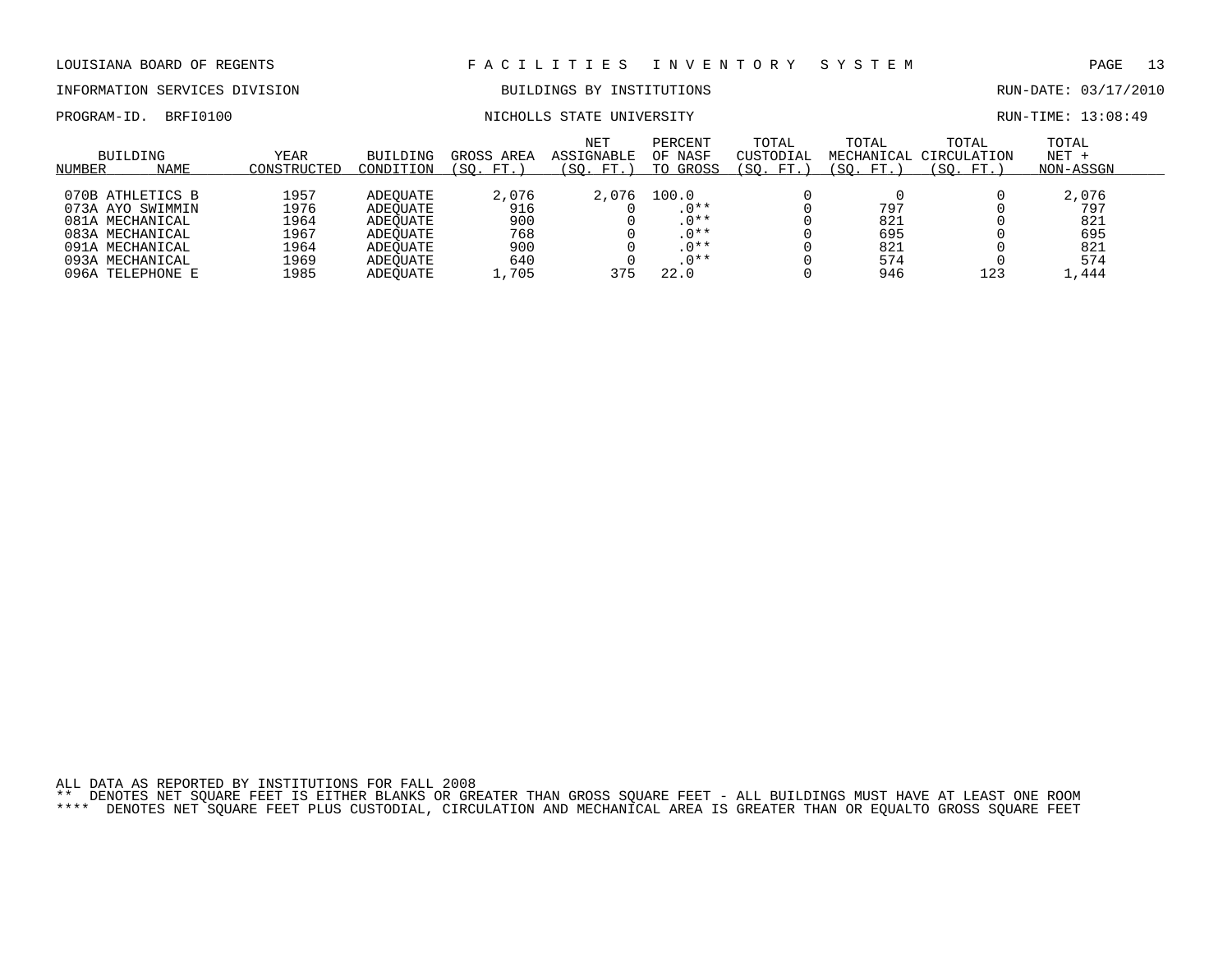# INFORMATION SERVICES DIVISION BUILDINGS BY INSTITUTIONS AND RUN-DATE: 03/17/2010

### PROGRAM-ID. BRFI0100 **BRFION CONFERSITY OF LOUISIANA IN MONROE** RUN-TIME: 13:08:49

|                         |                     |                                                                    |                        | <b>NET</b> | PERCENT  | TOTAL          | TOTAL                                                                  | TOTAL                  | TOTAL     |  |
|-------------------------|---------------------|--------------------------------------------------------------------|------------------------|------------|----------|----------------|------------------------------------------------------------------------|------------------------|-----------|--|
| <b>BUILDING</b>         | YEAR                | BUILDING                                                           | GROSS AREA ASSIGNABLE  |            | OF NASF  | CUSTODIAL      |                                                                        | MECHANICAL CIRCULATION | $NET +$   |  |
| <b>NAME</b><br>NUMBER   | CONSTRUCTED         | CONDITION                                                          | (SO. FT. )             | (SQ. FT. ) | TO GROSS | (SQ. FT. )     | (SO. FT. )                                                             | (SO. FT.)              | NON-ASSGN |  |
|                         |                     |                                                                    |                        |            |          |                |                                                                        |                        |           |  |
| 0001 TESTING CENTER     |                     | REMOD-B                                                            | 1,452                  | 1,385      | 95.4     | 0              | 67                                                                     | $\mathbf{0}$           | 1,452     |  |
| 0002 UNIVERSITY HOUSE   | 1940                | REMOD-A                                                            | 3,300                  | 2,714      | 82.2     | 15             | 24                                                                     | 537                    | 3,290     |  |
| 0003 AIRWAY SCIENCES BU | 2002                | REMOD-A                                                            | 49,026                 | 27,810     | 56.7     | 221            | 4,735                                                                  | 12,121                 | 44,887    |  |
| 0004 BAYOU COMMONS 1    | 2006                | ADEQUATE                                                           | 52,393                 | 42,429     | 81.0     | $\overline{0}$ | 464                                                                    | 9,188                  | 52,081    |  |
| 0005 BAYOU COMMONS 2    | 2006                | ADEOUATE                                                           | 67,980                 | 53,292     | 78.4     | $\mathsf{O}$   | 1,149                                                                  | 13,473                 | 67,914    |  |
| 0006 BAYOU VILLAGE SUIT | $\frac{2006}{2006}$ | ADEQUATE                                                           | 52,081                 | 36,392     | 69.9     | $\overline{0}$ | 470                                                                    | 9,182                  | 46,044    |  |
| 0007 CLAIBORNE BUILDING |                     | ADEQUATE                                                           | 5,550                  | 4,073      | 73.4     |                | $\frac{1}{2}$<br>43                                                    | 1,095                  | 5,211     |  |
| 0008 INTRAMURAL STORAGE |                     | REMOD-C                                                            | 180                    | 180        | 100.0    |                | $\overline{\mathbf{0}}$                                                | $\overline{0}$         | 180       |  |
| 0013 AG MECH SHOP       |                     | REMOD-C                                                            | 10,520                 | 9,936      | 94.4     |                | 242                                                                    | 279                    | 10,502    |  |
| 0015 BUILDING 5         |                     | ADEQUATE                                                           | 53,784                 | 40,041     | 74.4     | $\mathsf 0$    | 150                                                                    | 7,917                  | 48,108    |  |
| 0016 BUILDING 6         | 2005                | ADEQUATE                                                           | 53,784                 | 39,631     | 73.7     | $\overline{0}$ | 150                                                                    | 8,327                  | 48,108    |  |
| 0017 BUILDING 7         | 2005                | <b>ADEOUATE</b>                                                    | 59,034                 | 43,923     | 74.4     | $\mathsf{O}$   | 450                                                                    | 7,917                  | 52,290    |  |
| 0018 BIENVILLE BUILDING | 2000                | ADEQUATE                                                           | 127,104                | 94,355     | 74.2     | 114            | 8,220                                                                  | 20,726                 | 123,415   |  |
| 0019 STUDENT HEALTH CEN | 2005                | ADEQUATE                                                           | 6,130                  | 4,232      | 69.0     | $\overline{0}$ | 512                                                                    | 1,373                  | 6,117     |  |
| 0020 SOFTBALL RESTROOMS | 2005                |                                                                    | 1,200                  | 395        | 32.9     |                | 144                                                                    | $\overline{0}$         | 539       |  |
| 0021 SOFTBALL CONCESSIO | 2005                |                                                                    | 2,150                  | 1,179      | 54.8     |                | 68                                                                     | 37                     | 1,284     |  |
| 0022 4709 BON AIRE      |                     |                                                                    | 1,626                  | 1,613      | 99.2     |                | 13                                                                     | $\overline{0}$         | 1,626     |  |
| 0023 ULM CHILD DEVELOPM |                     |                                                                    | 3,695                  | 3,461      | 93.7     |                | 17                                                                     | 208                    | 3,686     |  |
| 0101 FILHIOL HALL       | 1957                |                                                                    | 16,208                 | 9,667      | 59.6     |                | 899                                                                    | 3,566                  | 14,156    |  |
| 0102 BIEDENHARN HALL    | 1939                | ADEQUATE<br>ADEQUATE<br>ADEQUATE<br>ADEQUATE<br>REMOD-C<br>REMOD-A | 47,279                 | 24,873     | 52.6     | 120            | $\begin{bmatrix} 0 \\ 0 \\ 0 \\ 0 \\ 24 \\ 120 \end{bmatrix}$<br>4,068 | 10,749                 | 39,810    |  |
| 0103 BROWN HALL         | 1931                | REMOD-C                                                            | 27,711                 | 16,724     | 60.4     | 279            | 1,358                                                                  | 2,745                  | 21,106    |  |
| 0104 BROWN AUDITORIUM   | 1931                | REMOD-C                                                            | 33,467                 | 24,005     | 71.7     | 44             | 1,081                                                                  | 2,811                  | 27,941    |  |
| 0105 BROWN GYM          | 1932                | REMOD-C                                                            | 21,572                 | 17,540     | 81.3     | 132            | 1,008                                                                  | 1,508                  | 20,188    |  |
| 0106 BRY HALL           | 1939                | REMOD-C                                                            | 17,103                 | 12,334     | 72.1     | 48             | 550                                                                    | 1,761                  | 14,693    |  |
| 0107 STUBBS HALL        | 1956                | REMOD-C                                                            | 66,611                 | 40,562     | 60.9     | 648            | 2,837                                                                  | 15,555                 | 59,602    |  |
| 0108 CALDWELL HALL      | 1949                | REMOD-C                                                            | 21,616                 | 13,990     | 64.7     | 122            | 624                                                                    | 4,259                  | 18,995    |  |
| 0109 HANNA HALL         | 1966                | REMOD-C                                                            | 59,796                 | 40,272     | 67.3     | 75             | 4,291                                                                  | 9,445                  | 54,083    |  |
| 0110 GARRETT HALL       | 1962                | REMOD-C                                                            | 26,823                 | 17,428     | 65.0     | 68             | 1,475                                                                  | 6,029                  | 25,000    |  |
| 0111 SANDEL HALL        | 1963                | REMOD-C                                                            | 81,433                 | 70,061     | 86.0     | 327            | 2,119                                                                  | 4,826                  | 77,333    |  |
| 0112 ADMINISTRATION BUI | 1969                | REMOD-C                                                            | 125,754                | 84,991     | 67.6     | 476            | 3,871                                                                  | 27,729                 | 117,067   |  |
| 0113 FANT-EWING COLISEU | 1971                | REMOD-C                                                            | 131,272                | 82,421     | 62.8     | 453            | 7,600                                                                  | 23,865                 | 114,339   |  |
| 0114 BROWN STADIUM      | 1967                | REMOD-C                                                            | 32,120                 | 29,672     | 92.4     | 38             | 773                                                                    | 1,632                  | 32,115    |  |
| 0115 STUDENT UNION      | 1939                | ADEQUATE                                                           | 66,855                 | 42,739     | 63.9     | 392            | 4,638                                                                  | 13,283                 | 61,052    |  |
| 0117 SUGAR HALL         | 1971                | REMOD-C                                                            | 77,379                 | 56,545     | 73.1     | 138            | 3,247                                                                  | 13,760                 | 73,690    |  |
| 0118 STRAUSS HALL       | 1973                | REMOD-C                                                            | 62,164                 | 41,178     | 66.2     | 54             | 2,771                                                                  | 12,757                 | 56,760    |  |
| 0119 BAND BUILDING      | 1973                | REMOD-C                                                            | 15,200                 | 11,467     | 75.4     | 25             | 2,015                                                                  | 1,605                  | 15,112    |  |
| 0120 HEARD STADIUM      | 1976                | REMOD-C                                                            |                        | 4,537      | 90.9     | $\overline{0}$ | 392                                                                    | 45                     | 4,974     |  |
| 0121 OXFORD NATATORIUM  | 1979                | REMOD-C                                                            | $\frac{4,990}{34,372}$ | 29,729     | 86.5     | 64             | 3,631                                                                  | 948                    | 34,372    |  |
| 0122 MALONE STADIUM     | 1978                | REMOD-C                                                            | 139,580                | 121,994    | 87.4     | 72             | 7,433                                                                  | 10,064                 | 139,563   |  |
| 0123 CONSTRUCTION BUILD | 1981                | REMOD-C                                                            | 17,779                 | 13,217     | 74.3     | $\Omega$       | 1,889                                                                  | 2,666                  | 17,772    |  |
|                         |                     |                                                                    |                        |            |          |                |                                                                        |                        |           |  |

ALL DATA AS REPORTED BY INSTITUTIONS FOR FALL 2008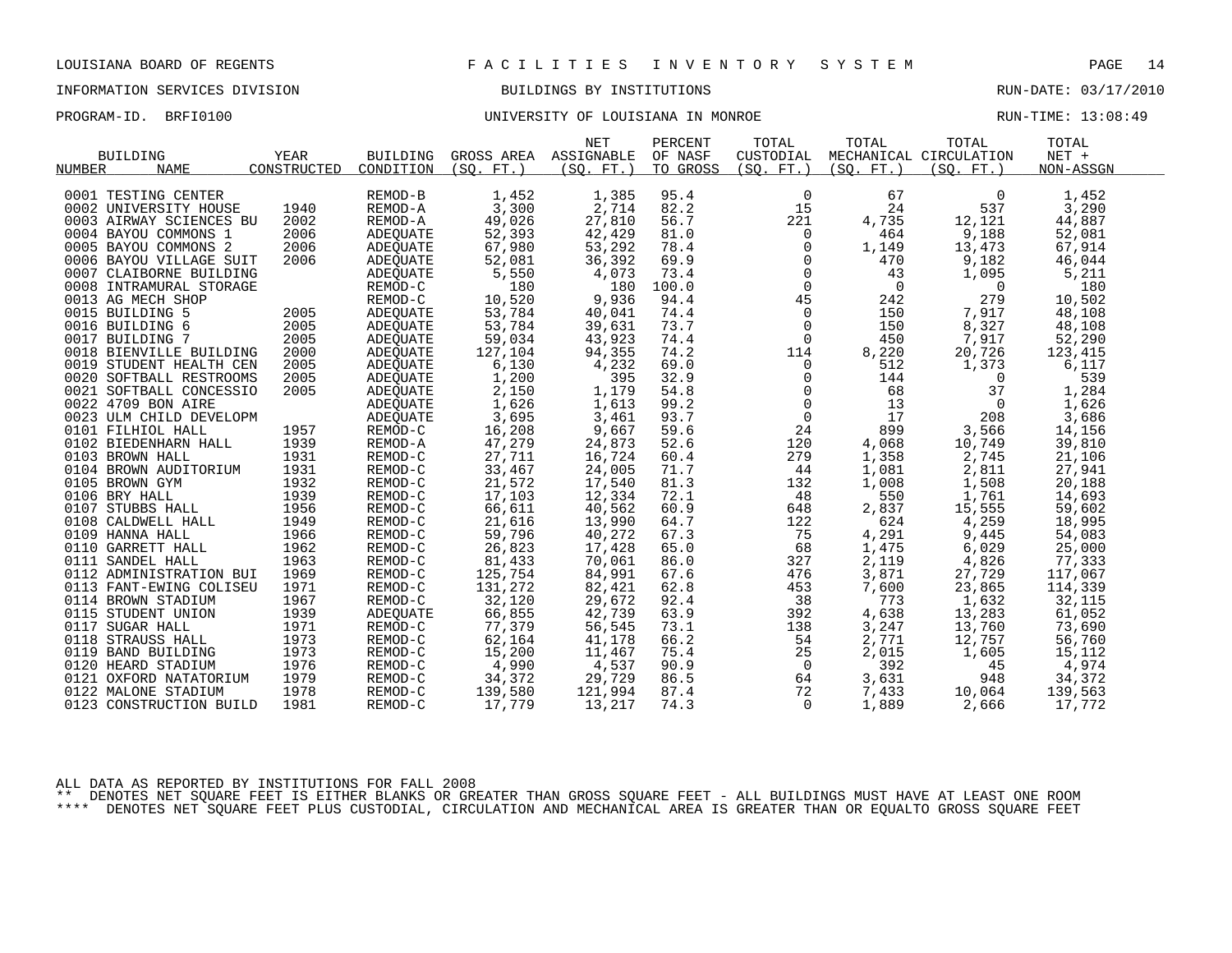## INFORMATION SERVICES DIVISION BUILDINGS BY INSTITUTIONS RUN-DATE: 03/17/2010

### PROGRAM-ID. BRFI0100 **BRFION CONFERSITY OF LOUISIANA IN MONROE** RUN-TIME: 13:08:49

|                         |             |           |                       | <b>NET</b> | PERCENT  | TOTAL               | TOTAL                                                  | TOTAL                  | TOTAL     |  |
|-------------------------|-------------|-----------|-----------------------|------------|----------|---------------------|--------------------------------------------------------|------------------------|-----------|--|
| BUILDING                | YEAR        | BUILDING  | GROSS AREA ASSIGNABLE |            | OF NASF  | CUSTODIAL           |                                                        | MECHANICAL CIRCULATION | $NET +$   |  |
| NUMBER<br><b>NAME</b>   | CONSTRUCTED | CONDITION | (SQ. FT.)             | (SO. FT. ) | TO GROSS | (SO. FT.)           | (SO. FT. )                                             | (SQ. FT. )             | NON-ASSGN |  |
|                         |             |           |                       |            |          |                     |                                                        |                        |           |  |
| 0124 NURSING BUILDING   | 1981        | REMOD-B   | 61,304                | 57,985     | 94.6     | $\mathbf 0$         | $\Omega$                                               | 0                      | 57,985    |  |
| 0125 BASEBALL STADIUM   | 1982        | REMOD-C   | 30,887                | 21,045     | 68.1     | $\overline{0}$      | 1,717                                                  | 2,257                  | 25,019    |  |
| 0126 CHEMISTRY NATRL SC | 1984        | REMOD-C   | 92,500                | 56,703     | 61.3     | 346                 | 9,545                                                  | 17,296                 | 83,890    |  |
| 0128 UNIVERSITY LIBRARY | 1999        | ADEQUATE  | 249,550               | 155,701    | 62.4     | 740                 | 18,979                                                 | 74,104                 | 249,524   |  |
| 0205 MADISON HALL       | 1961        | REMOD-C   | 57,525                | 32,040     | 55.7     | 167                 | 978                                                    | 1,278                  | 34,463    |  |
| 0207 OUACHITA HALL      | 1962        | REMOD-B   | 30,281                | 19,098     | 63.1     | 244                 | 524                                                    | 6,072                  | 25,938    |  |
| 0210 MASUR HALL         | 1966        | REMOD-C   | 77,629                | 51,369     | 66.2     | 512                 | 1,191                                                  | 18,174                 | 71,246    |  |
| 0228 905 FILHIOL        | 1956        | REMOD-C   | 1,605                 | 1,358      | 84.6     | 0                   | 62                                                     | 105                    | 1,525     |  |
| 0300 UNIVERSITY RESIDEN | 2008        | ADEQUATE  | 9,705                 | 8,897      | 91.7     | 0                   | $\mathbf{0}$                                           | 0                      | 8,897     |  |
| 0301 STUDENT SUCCESS CE | 1960        | ADEQUATE  | 18,380                | 12,265     | 66.7     | 85                  | 1,182                                                  | 4,839                  | 18,371    |  |
| 0302 SCHULZE DINING HAL | 1965        | REMOD-C   | 19,012                | 17,186     | 90.4     | 18                  | 954                                                    | 413                    | 18,571    |  |
| 0303 COENEN HALL        | 1966        | REMOD-B   | 16,338                | 10,730     | 65.7     | 556                 | 652                                                    | 2,794                  | 14,732    |  |
| 0405 ANNA GRAY NOE ALUM | 1974        | REMOD-B   | 6,494                 | 6,030      | 92.9     | 0                   | 19                                                     | 0                      | 6,049     |  |
| 0406 STUDENT ACTIVITY C | 1993        | REMOD-A   | 88,625                | 75,323     | 85.0     | 181                 | 4,921                                                  | 8,195                  | 88,620    |  |
| 0407 3601 DESIARD       |             | REMOD-B   | 7,000                 | 6,123      | 87.5     | 0                   | 41                                                     | 395                    | 6,559     |  |
| 0501 MAINTENANCE SHOP   | 1967        | REMOD-C   | 10,872                | 9,831      | 90.4     | 0                   | 43                                                     | 86                     | 9,960     |  |
| 0502 GROUNDS BUILDING   | 1967        | REMOD-C   | 4,495                 | 4,284      | 95.3     |                     | $\begin{matrix} 0 \\ 0 \end{matrix}$<br>$\overline{0}$ | 0                      | 4,284     |  |
| 0503 AUTO SERVICES      | 1984        | REMOD-C   | 4,380                 | 4,184      | 95.5     |                     | 24                                                     | $\Omega$               | 4,208     |  |
| 0504 WAREHOUSE/PHYSICAL | 1967        | REMOD-C   | 14,035                | 11,992     | 85.4     | 17                  | 63                                                     | 411                    | 12,483    |  |
| 0505 PROPERTY CONTROL S | 1984        | REMOD-C   | 4,040                 | 4,040      | 100.0    | $\mathbf 0$         | $\overline{0}$                                         | $\overline{0}$         | 4,040     |  |
| 0506 MAINTENANCE BUILDI | 1985        | REMOD-C   | 3,868                 | 1,244      | 32.2     | $\mathbf 0$         | $\overline{0}$                                         | $\Omega$               | 1,244     |  |
| 0507 GROUNDS HOTHOUSE   | 1985        | REMOD-C   | 500                   | 282        | 56.4     | $\mathsf 0$         | $\mathbf 0$                                            | $\mathbf 0$            | 282       |  |
| 0508 AG GREENHOUSE-SHOR | 1985        | REMOD-C   | 500                   | 282        | 56.4     | $\mathbf 0$         | $\mathbf 0$                                            | 0                      | 282       |  |
| 0509 AG GREENHOUSE -LON | 1985        | REMOD-C   | 500                   | 282        | 56.4     | $\mathbf 0$         | $\Omega$                                               | $\Omega$               | 282       |  |
| 0510 GREENHOUSE LARGE   |             | REMOD-C   | 2,470                 | 2,444      | 98.9     | $\mathsf{O}$        | $\mathbf 0$                                            | $\mathbf 0$            | 2,444     |  |
| 0511 CUSTODIAL SERVICES | 1990        | REMOD-C   | 2,000                 | 1,484      | 74.2     | 0                   | $\mathbf 0$                                            | $\mathbf 0$            | 1,484     |  |
| 0601 EAST STADIUM RR    | 1992        | REMOD-C   | 3,850                 | 42         | 1.1      | $\Omega$            | 3,483                                                  | $\Omega$               | 3,525     |  |
| 0602 EAST STADIUM SNACK | 1992        | REMOD-C   | 613                   | 523        | 85.3     | 0                   | 0                                                      | 0                      | 523       |  |
| 0607 SOFTB DUGOUT # 2   | 1980        | REMOD-A   | 208                   | 208        | 100.0    | $\Omega$            | $\Omega$                                               | $\Omega$               | 208       |  |
| 0608 SOFTB DUGOUT # 1   | 1980        | REMOD-A   | 208                   | 208        | 100.0    | $\mathbf 0$         | $\mathbf 0$                                            | $\mathbf{0}$           | 208       |  |
| 0613 3815 BON AIRE      | 1960        | OBSOLETE  | 2,832                 | 2,396      | 84.6     | $\overline{0}$      | $\mathbf{0}$                                           | $\mathbf 0$            | 2,396     |  |
| 0614 606 MCGUIRE        | 1966        | OBSOLETE  | 2,645                 | 2,112      | 79.8     | $\mathsf{O}\xspace$ | 24                                                     | 112                    | 2,248     |  |
| 0615 600 COLE-JTPA      | 1946        | OBSOLETE  | 2,489                 | 2,226      | 89.4     | $\mathsf{O}\xspace$ | 62                                                     | 0                      | 2,288     |  |
| 0616 INST OF GERONTOLOG | 1941        | REMOD-B   | 3,491                 | 3,489      | 99.9     | $\mathbf 0$         | $\overline{0}$                                         | 0                      | 3,489     |  |
| 0617 ATHLETIC GROUNDS B |             | REMOD-C   | 2,490                 | 2,001      | 80.4     | $\mathsf{O}\xspace$ | 39                                                     | 51                     | 2,091     |  |
| 0619 4401 PEYTON        | 1960        | REMOD-B   | 2,344                 | 1,867      | 79.7     | $\mathbf 0$         | 13                                                     | 0                      | 1,880     |  |
| 0621 604 MCGUIRE        | 1950        | OBSOLETE  | 1,741                 | 1,689      | 97.0     | $\mathbf 0$         | 52                                                     | 0                      | 1,741     |  |
| 0623 MARRIAGE&FAMILY TH |             | REMOD-C   | 3,974                 | 3,310      | 83.3     | $\overline{5}$      | 98                                                     | 522                    | 3,935     |  |
| 0624 ULM BOOSTER HOUSE  | 1958        | OBSOLETE  | 1,674                 | 1,559      | 93.1     | $\mathsf{O}$        | 20                                                     | 0                      | 1,579     |  |
| 0625 605 MCGUIRE        | 1943        | REMOD-C   | 2,765                 | 2,578      | 93.2     | $\Omega$            | $\Omega$                                               | 177                    | 2,755     |  |
|                         |             |           |                       |            |          |                     |                                                        |                        |           |  |

ALL DATA AS REPORTED BY INSTITUTIONS FOR FALL 2008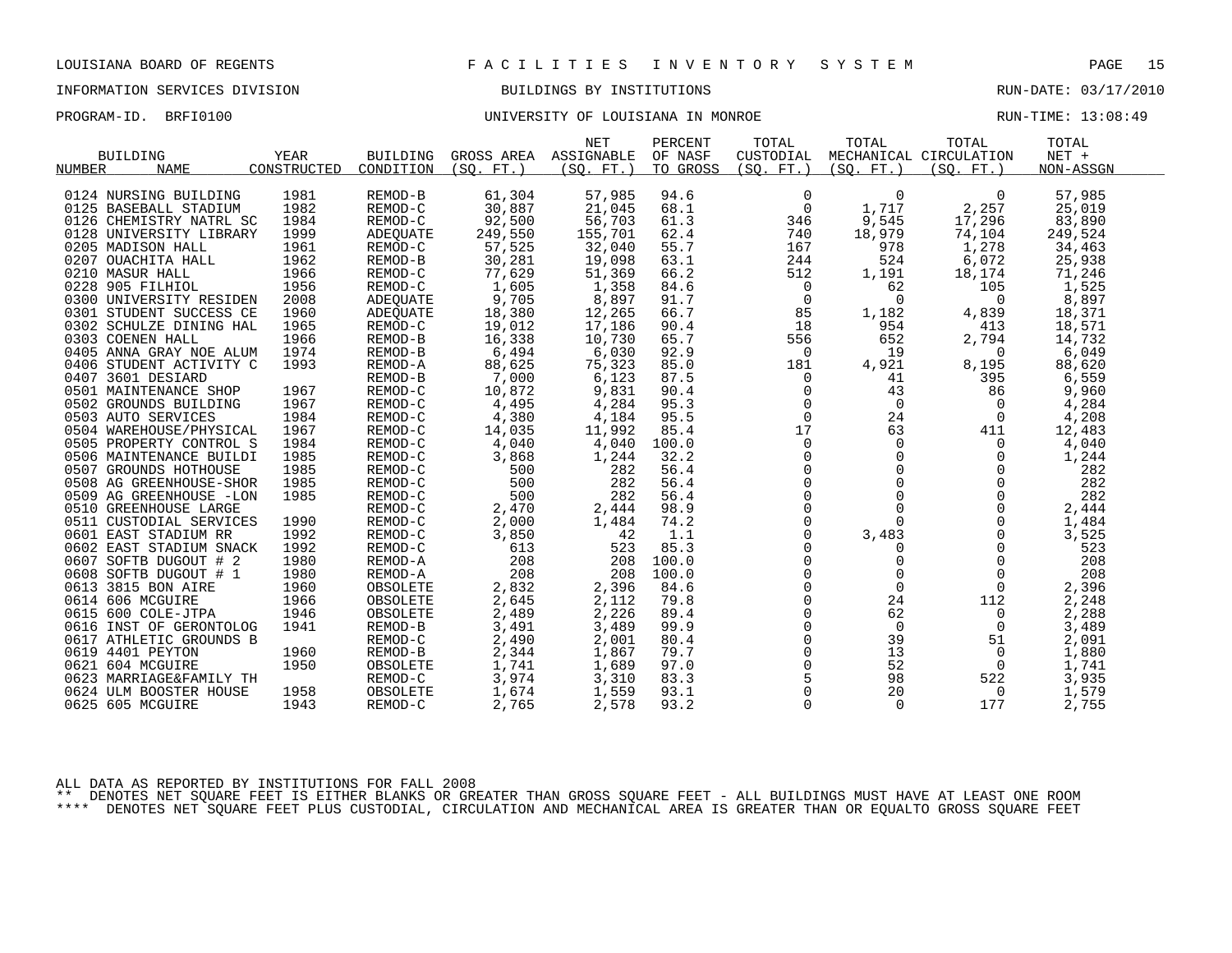## INFORMATION SERVICES DIVISION BUILDINGS BY INSTITUTIONS RUN-DATE: 03/17/2010

### PROGRAM-ID. BRFI0100 **BRFION CONFERSITY OF LOUISIANA IN MONROE** RUN-TIME: 13:08:49

|                         |             |           |                       | <b>NET</b>     | PERCENT  | TOTAL        | TOTAL       | TOTAL                  | TOTAL     |
|-------------------------|-------------|-----------|-----------------------|----------------|----------|--------------|-------------|------------------------|-----------|
| BUILDING                | YEAR        | BUILDING  | GROSS AREA ASSIGNABLE |                | OF NASF  | CUSTODIAL    |             | MECHANICAL CIRCULATION | NET +     |
| <b>NAME</b><br>NUMBER   | CONSTRUCTED | CONDITION | (SO. FT. )            | (SQ. FT. )     | TO GROSS | (SQ. FT.)    | (SQ. FT. )  | (SO. FT. )             | NON-ASSGN |
|                         |             |           |                       |                |          |              |             |                        |           |
| 0627 MARG & FAMILY CLIN |             | REMOD-C   | 1,947                 | 1,409          | 72.4     | 0            | 94          | 268                    | 1,771     |
| 0638 MECHANICAL BLDG -  | 1982        | REMOD-C   | 676                   | $\overline{0}$ | $.0**$   | 0            | 676         | 0                      | 676       |
| 0639 GARRETT HALL GREEN | 1964        | REMOD-C   | 1,302                 | 1,243          | 95.5     | 0            | 0           | 0                      | 1,243     |
| 0640 STORAGE BUILDING - | 1982        | REMOD-C   | 221                   | 221            | 100.0    | $\mathbf 0$  | $\Omega$    | $\Omega$               | 221       |
| 0642 NORTH TICK MALONE  | 1976        | REMOD-C   | 85                    | 80             | 94.1     | $\mathsf{O}$ |             | $\mathbf 0$            | 80        |
| 0643 SOUTH TICK MALONE  | 1976        | REMOD-C   | 85                    | 80             | 94.1     | $\mathsf{O}$ | $\mathbf 0$ | 0                      | 80        |
| 0644 AG GREENHOUSE STOR |             | REMOD-C   | 90                    | 85             | 94.4     | $\mathsf{O}$ | $\Omega$    | $\mathbf 0$            | 85        |
| 0645 4001 BON AIRE STOR | 1962        | OBSOLETE  | 540                   | 539            | 99.8     | $\Omega$     |             | $\Omega$               | 539       |
| 0646 MAINT SHED/BB      | 1982        | REMOD-C   | 400                   | 400            | 100.0    | $\mathsf{O}$ | $\mathbf 0$ | $\mathbf 0$            | 400       |
| 0647 GREENHOUSE STORAGE |             | REMOD-C   | 108                   | 108            | 100.0    | $\pmb{0}$    | $\Omega$    | $\mathbf 0$            | 108       |
| 0648 GREENHOUSE STORAGE |             | REMOD-C   | 200                   | 200            | 100.0    | $\mathbf 0$  | $\mathbf 0$ | $\mathbf 0$            | 200       |
| 0649 PLANT POTTING SHED |             | REMOD-C   | 730                   | 720            | 98.6     | $\mathbf 0$  | $\Omega$    | $\mathbf 0$            | 720       |
| 0652 KEDM PUBLIC RADIO  |             | REMOD-B   | 890                   | $\overline{0}$ | $.0**$   | 0            | 870         | 0                      | 870       |
| 0653 SOFTBALL STORAGE   |             | REMOD-B   | 160                   | 160            | 100.0    | 0            | 0           | $\mathbf 0$            | 160       |
| 0655 GROUNDS STORAGE BU | 1985        | OBSOLETE  | 200                   | 200            | 100.0    | $\mathbf 0$  | $\Omega$    | $\mathbf 0$            | 200       |
| 0666 UPD STORAGE        |             | OBSOLETE  | 170                   | 160            | 94.1     | $\mathsf{O}$ |             | 0                      | 160       |
| 0686 BB TICKET          |             | REMOD-C   | 100                   | 100            | 100.0    | $\mathbf 0$  |             | 0                      | 100       |
| 0700 LAYTON FARM OFFICE | 1960        | REMOD-C   | 756                   | 364            | 48.1     | $\Omega$     | $\Omega$    | $\Omega$               | 364       |
| 0701 LAYTON FARM HAY BA | 1986        | REMOD-C   | 2,799                 | 2,796          | 99.9     | $\mathsf{O}$ |             | 0                      | 2,796     |
| 0702 LAYTON FARM HORSE  | 1979        | REMOD-C   | 3,675                 | 3,648          | 99.3     | 0            |             | 0                      | 3,648     |
| 0703 LAYTON FARM RESIDE | 1980        | REMOD-C   | 1,988                 | 1,359          | 68.4     | $\Omega$     | $\Omega$    | 0                      | 1,359     |
| 0704 LAYTON FARM PORTBL | 1980        | REMOD-C   | 160                   | 160            | 100.0    | $\mathsf{O}$ |             | $\mathbf 0$            | 160       |
| 0705 LAYTON FARM 12 STA | 1985        | REMOD-C   | 3,024                 | 1,800          | 59.5     | $\mathbf 0$  |             | $\Omega$               | 1,800     |
| 0706 LAYTON FARM ONE ST | 1960        | REMOD-C   | 1,632                 | 1,632          | 100.0    | $\mathbf{0}$ |             | 0                      | 1,632     |
| 0707 LAYTON FARM ARENA  | 1980        | REMOD-C   | 149                   | 149            | 100.0    | 0            |             | 0                      | 149       |
| 0708 LAYTON FARM HORSE  | 1985        | REMOD-C   | 480                   | 464            | 96.7     | $\mathbf 0$  |             |                        | 464       |
| 0709 LAYTON FARM HORSE  | 1985        | REMOD-C   | 288                   | 288            | 100.0    | $\Omega$     |             |                        | 288       |
| 0711 LAYTON FARM IRON S | 1980        | REMOD-C   | 64                    | 64             | 100.0    | 0            | 0           | 0                      | 64        |
| 0712 JOHNSON FARM RESID | 1980        | REMOD-C   | 1,965                 | 1,960          | 99.7     | $\pmb{0}$    |             |                        | 1,960     |
| 0713 JOHNSON FARM RESID | 1960        | REMOD-C   | 1,405                 | 1,400          | 99.6     | $\mathbf 0$  |             | 0                      | 1,400     |
| 0714 JOHNSON FARM OFFIC | 1960        | REMOD-C   | 1,600                 | 960            | 60.0     | $\mathbf 0$  | $\mathbf 0$ | 0                      | 960       |
| 0715 JOHNSON FARM BARN  | 1960        | REMOD-C   | 11,258                | 11,236         | 99.8     | 0            |             | 0                      | 11,236    |
| 0716 JOHNSON FARM DAIRY | 1955        | REMOD-C   | 5,563                 | 3,740          | 67.2     | $\mathbf 0$  |             | 0                      | 3,740     |
| 0717 JOHNSON FARM LONG  | 1960        | REMOD-C   | 3,014                 | 1,507          | 50.0     | $\Omega$     | $\Omega$    | $\Omega$               | 1,507     |
| 0718 JOHNSON FARM OPEN  | 1960        | REMOD-C   | 644                   | 644            | 100.0    | $\mathsf 0$  |             | 0                      | 644       |
| 0719 JOHNSON FARM SILO  | 1960        | REMOD-C   | 255                   | 255            | 100.0    | 0            |             | 0                      | 255       |
| 0720 JOHNSON FARM CATTL | 1960        | REMOD-C   | 3,150                 | 3,150          | 100.0    | $\mathbf 0$  | $\Omega$    | 0                      | 3,150     |
| 0721 JOHNSON FARM CATTL | 1960        | REMOD-C   | 3,150                 | 3,150          | 100.0    | $\mathsf 0$  |             | 0                      | 3,150     |
| 0722 JOHNSON FARM CATTL | 1960        | REMOD-C   | 3,150                 | 3,150          | 100.0    | $\mathbf 0$  |             | 0                      | 3,150     |
| 0725 JOHNSON FARM EQPMT | 1960        | REMOD-C   | 2,496                 | 2,496          | 100.0    | $\Omega$     |             | $\Omega$               | 2,496     |
|                         |             |           |                       |                |          |              |             |                        |           |

ALL DATA AS REPORTED BY INSTITUTIONS FOR FALL 2008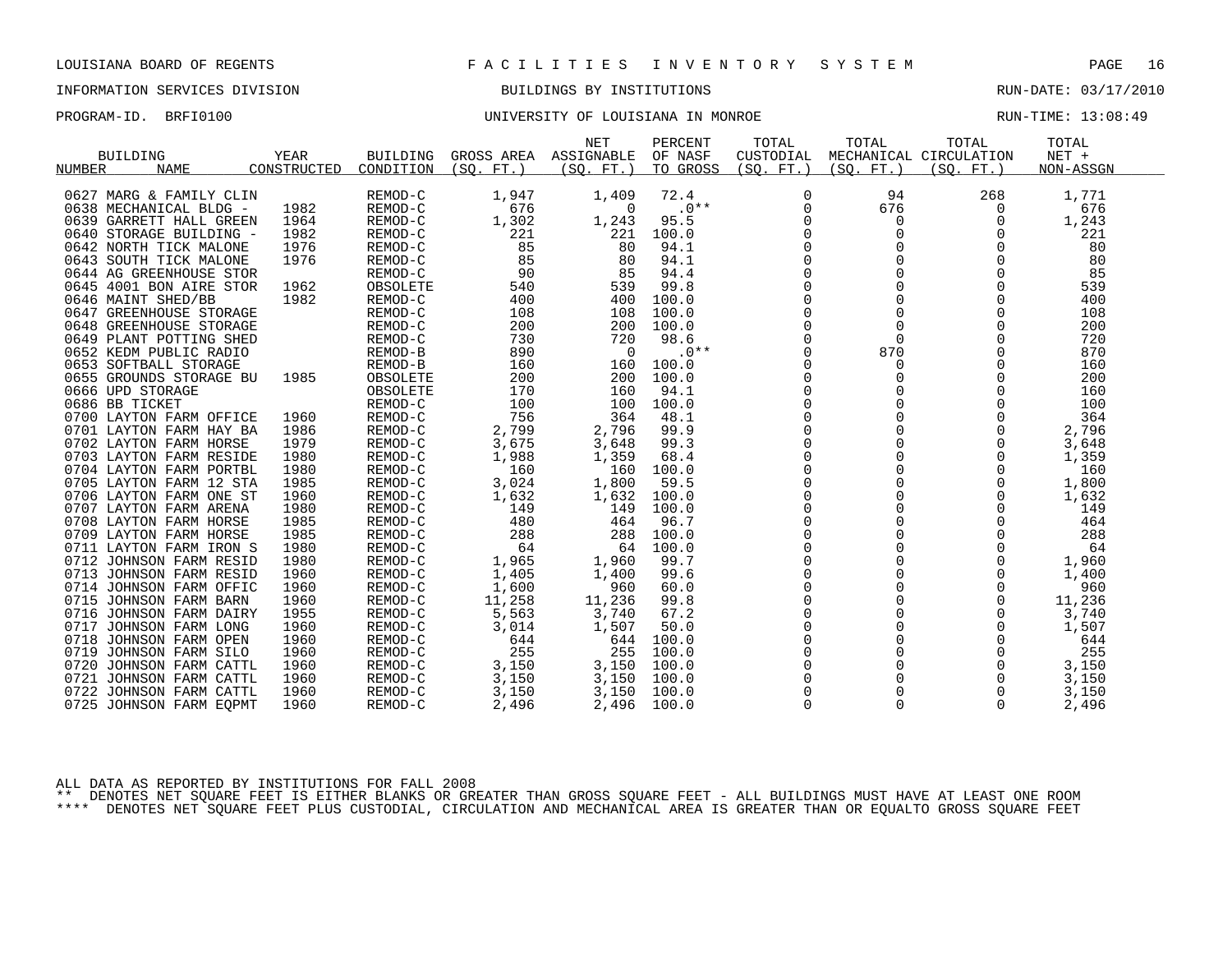# INFORMATION SERVICES DIVISION BUILDINGS BY INSTITUTIONS AND RUN-DATE: 03/17/2010

PROGRAM-ID. BRFI0100 UNIVERSITY OF LOUISIANA IN MONROE RUN-TIME: 13:08:49

|        | BUILDING                | YEAR        | <b>BUILDING</b> | GROSS AREA  | NET<br>ASSIGNABLE | PERCENT<br>OF NASF | TOTAL<br>CUSTODIAL | TOTAL<br>MECHANICAL | TOTAL<br>CIRCULATION | TOTAL<br>$NET +$ |  |
|--------|-------------------------|-------------|-----------------|-------------|-------------------|--------------------|--------------------|---------------------|----------------------|------------------|--|
|        |                         |             |                 |             |                   |                    |                    |                     |                      |                  |  |
| NUMBER | NAME                    | CONSTRUCTED | CONDITION       | FT.<br>(SO. | (SO. FT.)         | TO GROSS           | (SO. FT.)          | (SO. FT.)           | (SO. FT.)            | NON-ASSGN        |  |
|        |                         |             |                 |             |                   |                    |                    |                     |                      |                  |  |
|        | 0726 JOHNSON FARM CATTL | 1960        | REMOD-C         | 2,835       | 2,640             | 93.1               |                    |                     |                      | 2,640            |  |
|        | 0728 LAYTON SHIPP PAVIL |             | REMOD-C         | 18,000      | 18,000            | 100.0              |                    |                     |                      | 18,000           |  |
|        | 0729 LAYTON FARM ARENA  |             | REMOD-C         | 160         |                   | $.0**$             |                    | 160                 |                      | 160              |  |
|        | 0730 LAYTON FARM MOBLE  |             | REMOD-C         | 720         | 720               | 100.0              |                    |                     |                      | 720              |  |
|        | 0740 JOHNSON FARM SWINE | 1996        | REMOD-C         | 492         | 492               | 100.0              |                    |                     |                      | 492              |  |
|        | 0741 JOHNSON FARM SHOP  |             | REMOD-C         | 3,750       | 3,750             | 100.0              |                    |                     |                      | 3,750            |  |
|        | 0746 JOHNSON FARM RED D |             | REMOD-C         | 452         | 452               | 100.0              |                    |                     |                      | 452              |  |
| 0747   | JOHNSON FARM SALE       |             | REMOD-C         | 7,398       | 7,398             | 100.0              |                    |                     |                      | 7,398            |  |
|        | 0748 JOHNSON FARM OFFIC |             | REMOD-C         | 8,456       | 8,456             | 100.0              |                    |                     |                      | 8,456            |  |
|        | 0751 JOHNSON FARM GREY  |             | REMOD-C         | 452         | 452               | 100.0              |                    |                     |                      | 452              |  |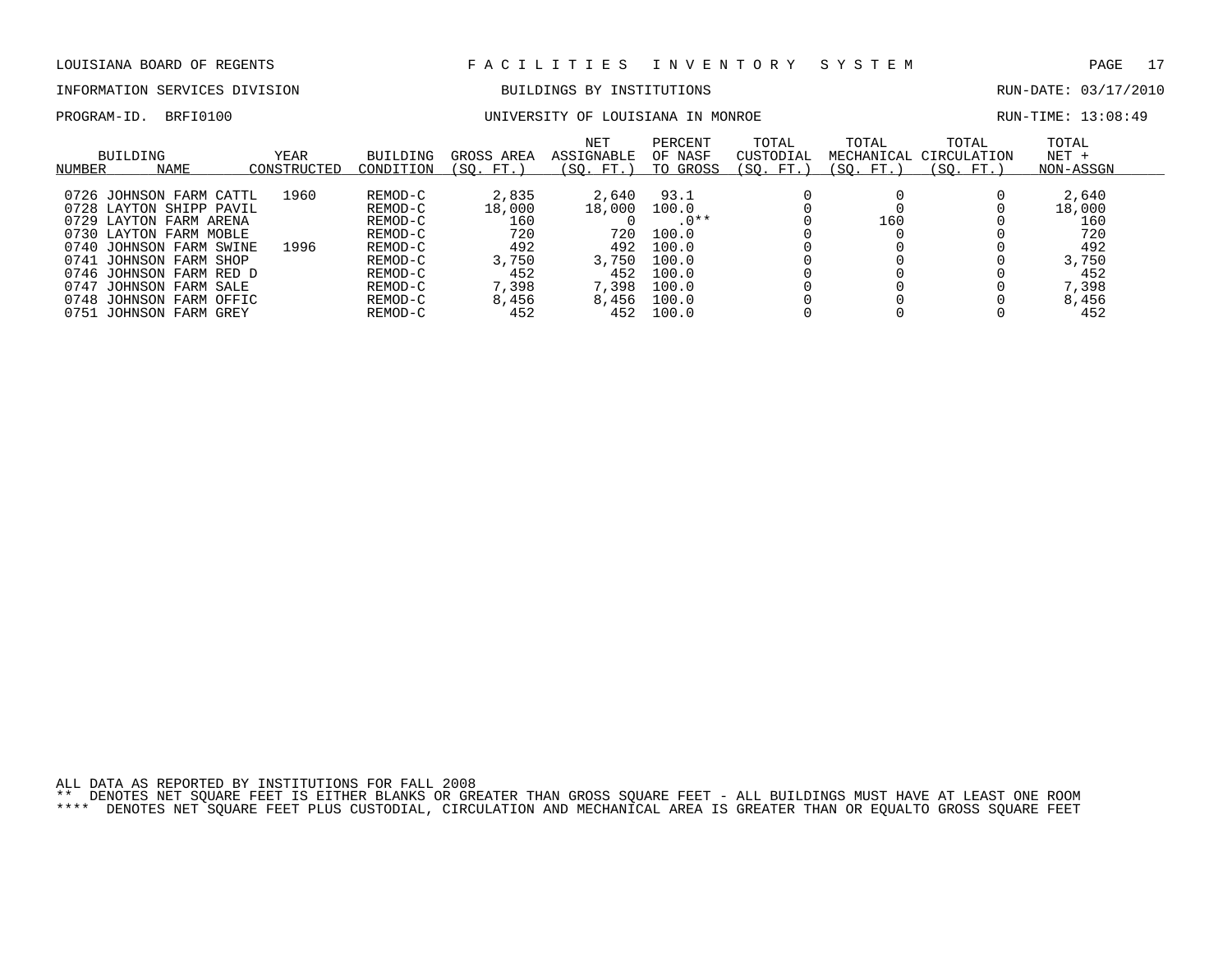## INFORMATION SERVICES DIVISION BUILDINGS BY INSTITUTIONS RUN-DATE: 03/17/2010

### PROGRAM-ID. BRFI0100 **NORTHWESTERN STATE UNIVERSITY** NORTHWESTERN STATE ON THE STATE ON THE STATE OF THE STATE O

|                         |             |                 |            | <b>NET</b> | PERCENT  | TOTAL          | TOTAL       | TOTAL                  | TOTAL     |  |
|-------------------------|-------------|-----------------|------------|------------|----------|----------------|-------------|------------------------|-----------|--|
| <b>BUILDING</b>         | <b>YEAR</b> | <b>BUILDING</b> | GROSS AREA | ASSIGNABLE | OF NASF  | CUSTODIAL      |             | MECHANICAL CIRCULATION | $NET +$   |  |
| <b>NAME</b><br>NUMBER   | CONSTRUCTED | CONDITION       | (SO, FT.)  | (SO, FT.)  | TO GROSS | (SO, FT.)      | (SO, FT.)   | (SO, FT.)              | NON-ASSGN |  |
|                         |             |                 |            |            |          |                |             |                        |           |  |
| 0001 NICHOLS SCHOOL HOU | 1906        | <b>ADEQUATE</b> | 560        | 500        | 89.3     | $\mathbf 0$    | $\mathbf 0$ | 0                      | 500       |  |
| 0005 INFIRMARY          | 1920        | <b>ADEOUATE</b> | 6,677      | 4,510      | 67.5     | 19             | 275         | 521                    | 5,325     |  |
| 0008 LEE A NELSON HALL  | 1923        | OBSOLETE        | 15,592     | 7,628      | 48.9     | 0              | $\mathbf 0$ | 0                      | 7,628     |  |
| 0010 WARREN EASTON HALL | 1928        | ADEOUATE        | 66,364     | 61,194     | 92.2     | 500            | 3,849       | 525                    | 66,068    |  |
| 0011 ALUMNI CENTER      | 1929        | ADEQUATE        | 4,403      | 3,616      | 82.1     | 0              | 222         | 565                    | 4,403     |  |
| 0012 ALUMNI CENTER GARA | 1929        | ADEQUATE        | 448        | 360        | 80.4     | $\Omega$       | 0           | 0                      | 360       |  |
| 0015 RUSSELL HALL       | 1936        | ADEOUATE        | 41,713     | 29,656     | 71.1     | 1,247          | 1,872       | 8,181                  | 40,956    |  |
| 0018 HARRY "RAGS" TURPI | 1939        | ADEQUATE        | 142,724    | 39,001     | 27.3     | 87             | 6,680       | 64,963                 | 110,731   |  |
| 0019 TRISLER POWER PLAN | 1939        | ADEOUATE        | 13,226     | 1,395      | 10.5     | $\mathbf 0$    | 5,639       | $\Omega$               | 7,034     |  |
| 0020 VARNADO HALL       | 1939        | ADEQUATE        | 51,630     | 40,883     | 79.2     | $\overline{0}$ | $\mathbf 0$ | $\Omega$               | 40,883    |  |
| 0025 A.A.FREDERICKS FIN | 1939        | ADEQUATE        | 104,326    | 68,028     | 65.2     | 142            | 3,600       | 14,370                 | 86,140    |  |
| 0026 WELLNESS RECREATIO | 1940        | ADEOUATE        | 89,348     | 52,305     | 58.5     | 236            | 5,209       | 6,622                  | 64,372    |  |
| 0028 NESOM NATATORIUM   | 1940        | ADEQUATE        | 10,412     | 8,824      | 84.7     | 23             | 1,030       | 386                    | 10,263    |  |
| 0030 SOUTH HALL         | 1944        | ADEQUATE        | 15,605     | 8,405      | 53.9     | 56             | 623         | 793                    | 9,877     |  |
| 0031 JAMES A. NOE MILIT | 1945        | ADEQUATE        | 12,449     | 9,304      | 74.7     | 0              | 98          | $\Omega$               | 9,402     |  |
| 0042 MORRISON HALL      | 1950        | ADEQUATE        | 18,924     | 12,743     | 67.3     | 476            | 1,229       | 3,319                  | 17,767    |  |
| 0043 FOURNET HALL       | 1950        | ADEQUATE        | 35,495     | 26,906     | 75.8     | 89             | 1,797       | 5,475                  | 34,267    |  |
| 0044 FAMILY AND CONSUME | 1950        | ADEQUATE        | 18,216     | 11,182     | 61.4     | 74             | 1,333       | 2,998                  | 15,587    |  |
| 0046 WAREHOUSE          | 1950        | ADEQUATE        | 13,645     | 12,605     | 92.4     | $\Omega$       | 45          | $\Omega$               | 12,650    |  |
| 005A GAS STATION        | 1990        | ADEOUATE        | 448        | 438        | 97.8     | $\mathsf{O}$   | $\mathbf 0$ | 0                      | 438       |  |
| 005B VISITOR CENTER     | 2007        | ADEQUATE        | 77         | 77         | 100.0    | $\Omega$       | $\mathbf 0$ | $\Omega$               | 77        |  |
| 0050 INDUSTRIAL EDUCATI | 1955        | ADEOUATE        | 14,772     | 9,981      | 67.6     | $\mathbf 0$    | $\mathbf 0$ | $\Omega$               | 9,981     |  |
| 0052 DODD HALL          | 1958        | ADEQUATE        | 44,065     | 16,271     | 36.9     | $\mathsf{O}$   | 536         | 8,643                  | 25,450    |  |
| 0053 ST. DENIS HALL     | 1958        | ADEQUATE        | 11,774     | 8,634      | 73.3     | $\mathbf 0$    | 798         | 2,260                  | 11,692    |  |
| 0054 WILLIAMSON HALL    | 1958        | ADEOUATE        | 31,956     | 19,944     | 62.4     | 90             | 1,312       | 1,480                  | 22,826    |  |
| 0057 CARPENTER SHOP     | 1960        | ADEQUATE        | 6,480      | 5,513      | 85.1     | $\mathbf 0$    | 210         | $\Omega$               | 5,723     |  |
| 0059 AUDITOR'S BUILDING | 1961        | ADEQUATE        | 963        | 816        | 84.7     | $\mathbf 0$    | 123         | $\Omega$               | 939       |  |
| 0064 MARRIED STUDENT HS | 1962        | ADEQUATE        | 2,399      | 2,350      | 98.0     | $\mathbf 0$    | $\Omega$    | $\Omega$               | 2,350     |  |
| 0065 MARRIED STUDENT HS | 1962        | ADEQUATE        | 2,399      | 2,350      | 98.0     | $\Omega$       | $\Omega$    | $\Omega$               | 2,350     |  |
| 0067 PRATHER COLISEUM   | 1963        | ADEQUATE        | 103,841    | 63,993     | 61.6     | 137            | 6,920       | 18,849                 | 89,899    |  |
| 0070 MARRIED STUDENT HS | 1963        | ADEQUATE        | 3,025      | 2,600      | 86.0     | $\mathbf 0$    | $\Omega$    | $\Omega$               | 2,600     |  |
| 0071 ROY HALL           | 1964        | ADEOUATE        | 27,534     | 18,614     | 67.6     | 25             | 1,591       | 1,800                  | 22,030    |  |
| 0072 MARRIED STUDENT HS | 1964        | ADEQUATE        | 5,307      | 4,550      | 85.7     | $\mathbf 0$    | $\Omega$    | $\Omega$               | 4,550     |  |
| 0073 MARRIED STUDENT HS | 1965        | ADEQUATE        | 4,565      | 4,565      | 100.0    | $\overline{0}$ | $\Omega$    | $\Omega$               | 4,565     |  |
| 0074 IBERVILLE DINING H | 1966        | ADEOUATE        | 26,418     | 22,937     | 86.8     | $\Omega$       | 1,213       | 443                    | 24,593    |  |
| 0077 STUDENT UNION      | 1966        | ADEQUATE        | 71,358     | 56,897     | 79.7     | 310            | 3,019       | 6,700                  | 66,926    |  |
| 0078 MARRIED STUDENT HS | 1966        | ADEQUATE        | 4,547      | 4,547      | 100.0    | 0              | $\mathbf 0$ | $\Omega$               | 4,547     |  |
| 0079 CULINARY ARTS ANNE | 1967        | ADEQUATE        | 2,910      | 2,792      | 95.9     | 0              | 33          | $\Omega$               | 2,825     |  |
| 0081 JOHN S.KYSER HALL  | 1968        | ADEOUATE        | 135,879    | 89,393     | 65.8     | 116            | 6,947       | 14,378                 | 110,834   |  |
| 0082 LUMBER SHED/AUTO D | 1968        | ADEQUATE        | 2,917      | 2,717      | 93.1     | 0              | 0           | 0                      | 2,717     |  |
|                         |             |                 |            |            |          |                |             |                        |           |  |

ALL DATA AS REPORTED BY INSTITUTIONS FOR FALL 2008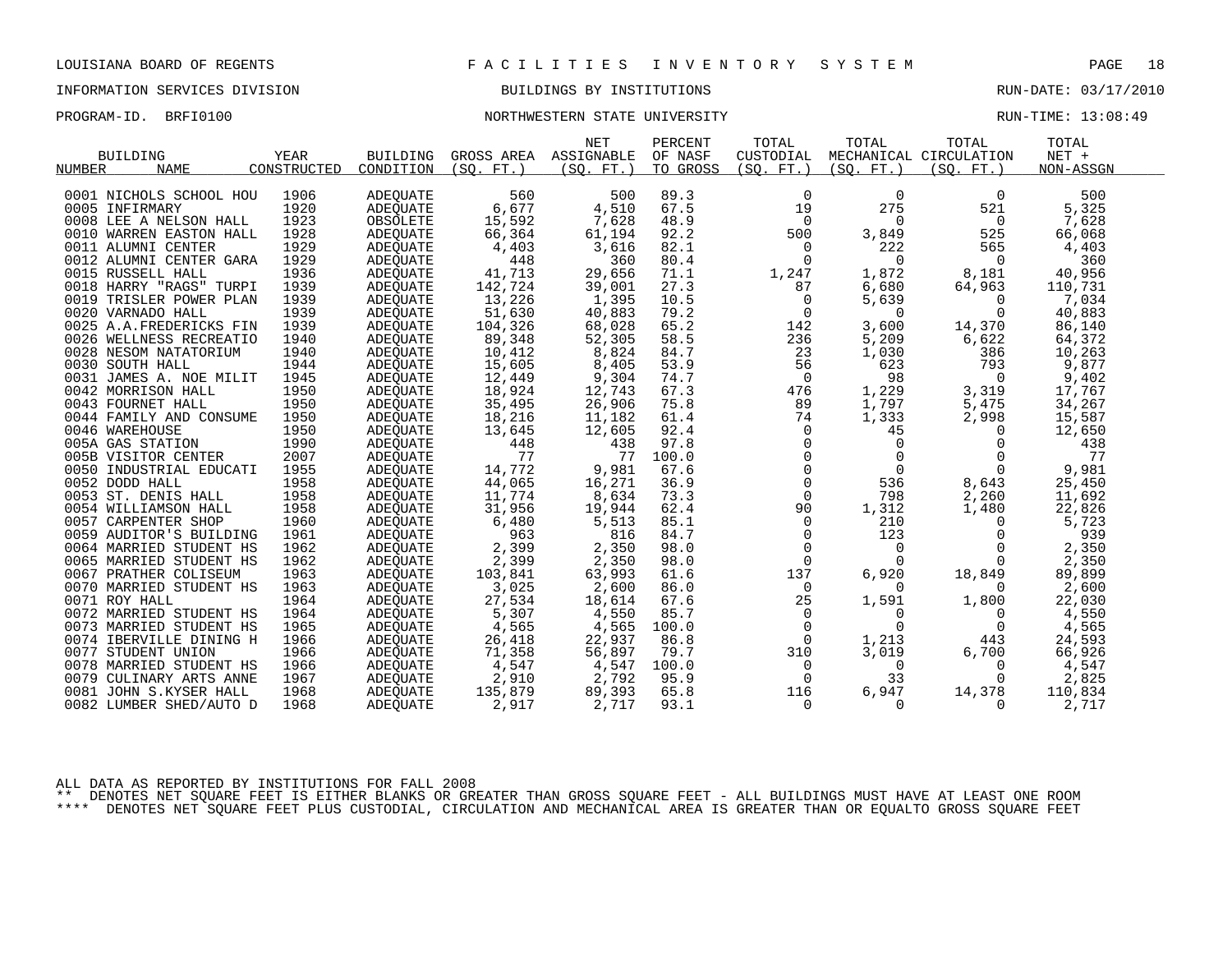## INFORMATION SERVICES DIVISION BUILDINGS BY INSTITUTIONS RUN-DATE: 03/17/2010

## PROGRAM-ID. BRFI0100 **NORTHWESTERN STATE UNIVERSITY** NORTHWESTERN STATE ON THE STATE ON THE STATE OF THE STATE O

|                         |             |                 |            | <b>NET</b> | PERCENT  | TOTAL       | TOTAL       | TOTAL                  | TOTAL     |  |
|-------------------------|-------------|-----------------|------------|------------|----------|-------------|-------------|------------------------|-----------|--|
| <b>BUILDING</b>         | <b>YEAR</b> | <b>BUILDING</b> | GROSS AREA | ASSIGNABLE | OF NASF  | CUSTODIAL   |             | MECHANICAL CIRCULATION | NET +     |  |
| NUMBER<br><b>NAME</b>   | CONSTRUCTED | CONDITION       | (SO, FT.)  | (SO, FT.)  | TO GROSS | (SO. FT. )  | (SO. FT. )  | (SO, FT.)              | NON-ASSGN |  |
|                         |             |                 |            |            |          |             |             |                        |           |  |
| 0084 MARRIED STUDENT HS | 1969        | <b>ADEQUATE</b> | 3,241      | 3,241      | 100.0    | 0           | 0           | $\Omega$               | 3,241     |  |
| 0085 GROUNDS AUTO FACIL | 1970        | ADEQUATE        | 11,590     | 5,760      | 49.7     | $\mathsf 0$ | $\mathbf 0$ | $\Omega$               | 5,760     |  |
| 0086 POST OFFICE        | 1969        | ADEQUATE        | 3,351      | 1,566      | 46.7     | $\Omega$    | 89          | 1,172                  | 2,827     |  |
| 0087 TEACHER ED CENTER, | 1970        | <b>ADEOUATE</b> | 1,080      | 1,000      | 92.6     | $\mathbf 0$ | 0           | 0                      | 1,000     |  |
| 0088 TEACHER ED CENTER  | 1970        | <b>ADEOUATE</b> | 4,909      | 198        | 4.0      | 0           | $\Omega$    | $\Omega$               | 198       |  |
| 0089 HEALTH & PE MAJORS | 1970        | ADEQUATE        | 52,787     | 41,916     | 79.4     | 99          | 2,004       | 6,744                  | 50,763    |  |
| 0090 BIENVENU HALL SCIE | 1970        | ADEOUATE        | 52,678     | 41,003     | 77.8     | 104         | 4,032       | 7,155                  | 52,294    |  |
| 0091 PRESIDENT'S RESIDE | 1970        | ADEQUATE        | 9,984      | 8,674      | 86.9     | 0           | 0           | 0                      | 8,674     |  |
| 0092 E.P.WATSON MEMORIA | 1972        | <b>ADEOUATE</b> | 93,588     | 81,245     | 86.8     | 436         | 3,876       | 5,016                  | 90,573    |  |
| 0093 SUB STATION #1     | 1970        | ADEQUATE        | 1,764      | 1,764      | 100.0    | 0           | 0           | 0                      | 1,764     |  |
| 0094 SUB STATION #2     | 1970        | ADEQUATE        | 1,764      | 1,764      | 100.0    | 0           | $\Omega$    | $\Omega$               | 1,764     |  |
| 010A WE ACTIVITIES BLDG | 1987        | <b>ADEOUATE</b> | 5,056      | 4,940      | 97.7     | 0           | 65          | 0                      | 5,005     |  |
| 010B WE MECHANICAL EOUI | 1987        | <b>ADEOUATE</b> | 1,260      | 1,188      | 94.3     | 0           | 0           | $\Omega$               | 1,188     |  |
| 010C NURSERY OUTBULDING | 1987        | ADEQUATE        | 240        | 177        | 73.8     | $\mathbf 0$ | $\mathbf 0$ | 0                      | 177       |  |
| 0106 RECREATION COMPLEX | 1977        | ADEQUATE        | 6,260      | 5,016      | 80.1     | 78          | 730         | 399                    | 6,223     |  |
| 0108 TRACK BUILDING     | 1977        | ADEQUATE        | 1,800      | 1,026      | 57.0     | 0           | 588         | $\Omega$               | 1,614     |  |
| 0109 TRACK TOWER        | 1977        | <b>ADEOUATE</b> | 260        | 250        | 96.2     | 0           | $\mathbf 0$ | 0                      | 250       |  |
| 0110 TRAFFIC SAFETY CEN | 1976        | ADEQUATE        | 785        | 727        | 92.6     | 0           | $\mathbf 0$ | $\Omega$               | 727       |  |
| 0111 TENNIS COMPLEX     | 1978        | <b>ADEOUATE</b> | 676        | 514        | 76.0     | $\Omega$    | $\Omega$    | $\Omega$               | 514       |  |
| 0112 PRO SHOP COMPLEX   | 1980        | ADEOUATE        | 2,500      | 2,300      | 92.0     | $\mathbf 0$ | $\mathbf 0$ | 0                      | 2,300     |  |
| 0113 REC COMPLEX MAINT  | 1980        | ADEQUATE        | 3,100      | 2,950      | 95.2     | $\mathbf 0$ | $\Omega$    | 0                      | 2,950     |  |
| 0114 ATHLETIC FIELD HOU | 1979        | ADEQUATE        | 38,490     | 25,762     | 66.9     | 130         | 1,214       | 5,342                  | 32,448    |  |
| 0115 BASEBALL FACILITY  | 1980        | ADEQUATE        | 530        | 288        | 54.3     | 0           | 126         | $\Omega$               | 414       |  |
| 0116 DUGOUT 1ST BASE    | 1980        | <b>ADEOUATE</b> | 416        | 266        | 63.9     | 0           | 0           | 0                      | 266       |  |
| 0117 DUGOUT 3RD BASE    | 1980        | <b>ADEOUATE</b> | 416        | 266        | 63.9     | 0           | $\Omega$    | $\Omega$               | 266       |  |
| 0119 FAC SVCS COMPLEX   | 2006        | <b>ADEQUATE</b> | 12,900     | 10,335     | 80.1     | $\Omega$    | 1,067       | $\Omega$               | 11,402    |  |
| 0121 SAT BOILER STU UN  | 1987        | <b>ADEOUATE</b> | 216        | $\Omega$   | $.0**$   | $\mathbf 0$ | 191         | $\Omega$               | 191       |  |
| 0122 SAT BOILER-KYSER   | 1987        | ADEQUATE        | 280        | 0          | $.0**$   | 0           | 239         | 0                      | 239       |  |
| 0123 WOMENS DUGOUT 3B   | 1992        | <b>ADEOUATE</b> | 480        | 70         | 14.6     | $\Omega$    | 0           | $\Omega$               | 70        |  |
| 0124 WOMENS DUGOUT 1ST  | 1992        | <b>ADEQUATE</b> | 300        | 270        | 90.0     | 0           | $\Omega$    | 0                      | 270       |  |
| 0125 WOMENS SOFTBALL FA | 1992        | ADEQUATE        | 1,380      | 1,006      | 72.9     | $\Omega$    | 185         | $\Omega$               | 1,191     |  |
| 0126 NSU ROWING TEAM BA | 2006        | <b>ADEOUATE</b> | 2,700      | 2,700      | 100.0    | $\mathbf 0$ | 0           | 0                      | 2,700     |  |
| 0129 FACILITIES SHOP    | 2008        | ADEOUATE        | 3,000      | 3,000      | 100.0    | 0           | $\mathbf 0$ | 0                      | 3,000     |  |
| 0130 EQUINE CENTER      | 2004        | ADEQUATE        | 3,520      | 2,019      | 57.4     | 0           | 75          | $\Omega$               | 2,094     |  |
| 0140 SOFTBALL COMPLEX   | 2004        | ADEOUATE        | 1,380      | 1,380      | 100.0    | $\Omega$    | $\Omega$    | $\Omega$               | 1,380     |  |
| 0141 SOFTBALL COMPLEX   | 2006        | ADEQUATE        | 300        | 300        | 100.0    | $\mathbf 0$ | $\mathbf 0$ | 0                      | 300       |  |
| 0142 SOFTBALL COMPLEX   | 2006        | <b>ADEOUATE</b> | 500        | 450        | 90.0     | 0           | 0           | 0                      | 450       |  |
| 0143 SOFTBALL BATTING C | 2007        | ADEQUATE        | 1,800      | 1,800      | 100.0    | 0           | 0           | 0                      | 1,800     |  |
| 0145 SOCCER/CONCESS     | 2006        | <b>ADEQUATE</b> | 630        | 630        | 100.0    | $\Omega$    | $\Omega$    | $\Omega$               | 630       |  |
| 0146 SOFTBALL AND SOCCE | 2006        | <b>ADEOUATE</b> | 320        | 320        | 100.0    | $\Omega$    | $\Omega$    | $\Omega$               | 320       |  |

ALL DATA AS REPORTED BY INSTITUTIONS FOR FALL 2008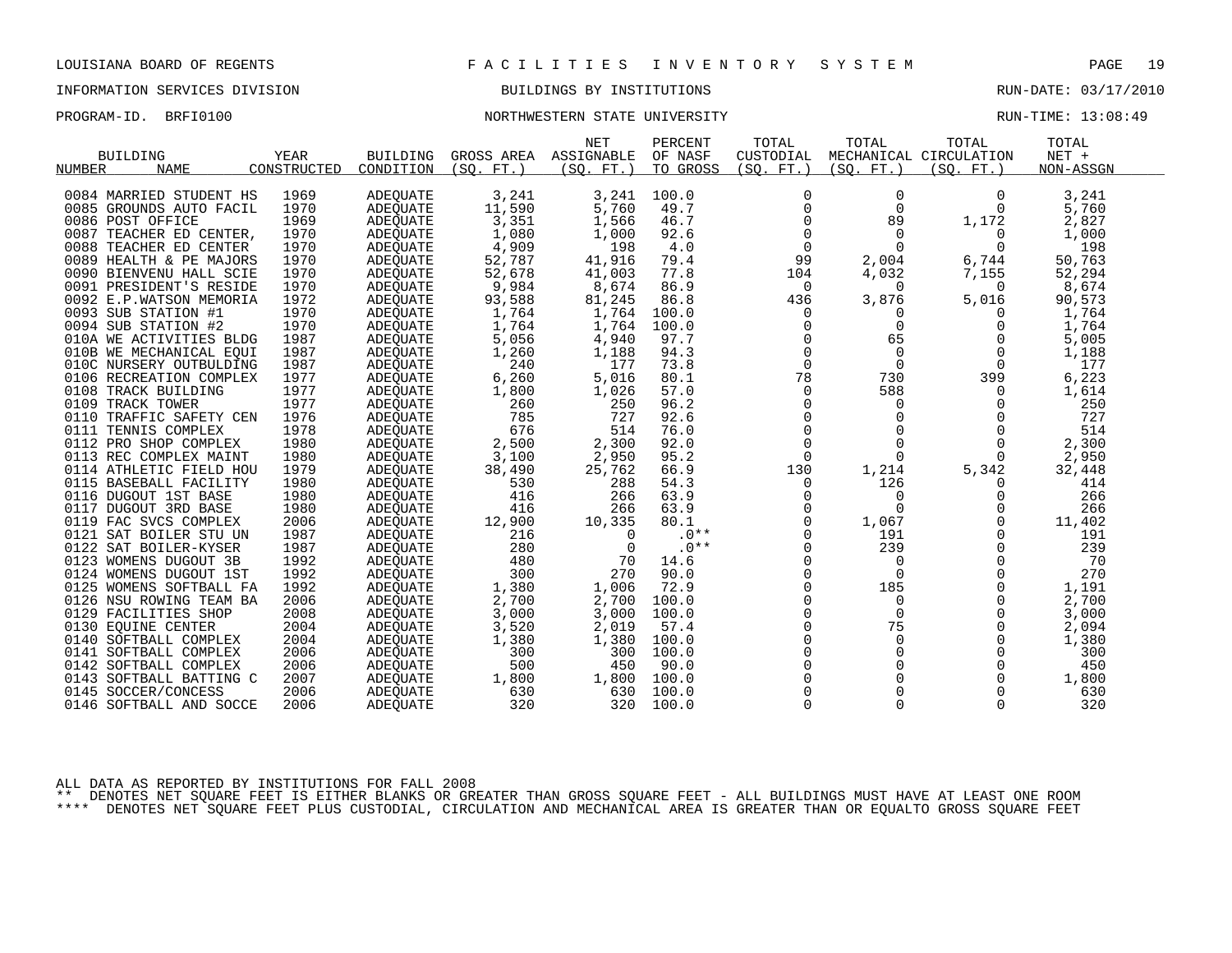### INFORMATION SERVICES DIVISION BUILDINGS BY INSTITUTIONS RUN-DATE: 03/17/2010

0401 AQUACULTURE RESEAR 1987 ADEQUATE 2,800 2,600 92.9 0 200 0 2,800 0402 EQUIP & REPAIR 2005 ADEQUATE 2,430 2,430 100.0 0 0 0 2,430 0550 W C OWEN ADM BUILD 1976 ADEQUATE 11,161 10,352 92.8 188 300 312 11,152 0551 ED CTR FT POLK A B 1986 ADEQUATE 12,420 9,614 77.4 0 810 0 10,424 0552 ED CTR FT POLK B B 1986 ADEQUATE 13,470 10,102 75.0 218 132 462 10,914 0701 AIRPORT HANGER LEA ADEQUATE 11,700 9,529 81.4 30 0 9,859 088A TEACHER ED CENTER, 1970 ADEQUATE 45,460 31,272 68.8 45 2,192 3,978 37,487 088B TEACHER ED CENTER, 1970 ADEQUATE 6,362 5,465 85.9 64 54 55 5,638 088C TEACHER ED CENTER, 1970 ADEQUATE 22,715 17,540 77.2 0 684 3,024 21,248 088D TEACHER ED CENTER, 1970 ADEQUATE 9,940 8,268 83.2 100 0 0 8,368 092A LIBRARY MECH EQUIP 1972 ADEQUATE 1,080 0 .0\*\* 0 946 0 946 113A REC COMPLEX 1999 ADEQUATE 1,000 1,000 100.0 0 0 0 1,000 115A BASEBALL STORAGE 2007 ADEQUATE 623 600 96.3 0 0 0 600 306A NURSES ED CTR A BL 1906 ADEQUATE 17,876 7,924 44.3 44 2,090 3,754 13,812 306B NURSES ED CTR B BL 1985 ADEQUATE 43,360 27,776 64.1 129 4,261 9,581 41,747 306C NURSES ED CTR C BL 1985 ADEQUATE 30,245 16,205 53.6 125 1,368 6,946 24,644

# PROGRAM-ID. BRFI0100 NORTHWESTERN STATE UNIVERSITY NEXT AND RUN-TIME: 13:08:49

|        | BUILDING                  | YEAR        | <b>BUILDING</b> | GROSS AREA  | NET<br>ASSIGNABLE | PERCENT<br>OF NASF | TOTAL<br>CUSTODIAL | TOTAL      | TOTAL<br>MECHANICAL CIRCULATION | TOTAL<br>$NET +$ |
|--------|---------------------------|-------------|-----------------|-------------|-------------------|--------------------|--------------------|------------|---------------------------------|------------------|
| NUMBER | NAME                      | CONSTRUCTED | CONDITION       | SO.<br>FT.) | 'SO.<br>. FT.     | TO GROSS           | SO.<br>FT.)        | SO.<br>FT. | $'SO.$ FT.                      | NON-ASSGN        |
|        |                           |             |                 |             |                   |                    |                    |            |                                 |                  |
|        | 025A FINE ARTS NEW BUIL   | 1982        | ADEOUATE        | 83,813      | 64,622            | 77.1               | 42                 | 5,174      | 8,477                           | 78,315           |
|        | 0300 NURSING, S'PORT: WAR | 1966        | ADEOUATE        | 45,282      | 19,724            | 43.6               | 33                 | 418        | 1,506                           | 21,681           |
|        | 0400 AOUACULTURE RESEAR   | 1987        | ADEOUATE        | 5,300       | 3.671             | 69.3               |                    | 160        |                                 | 3,831            |

| PAGE | ι.<br>╱. |
|------|----------|
|      |          |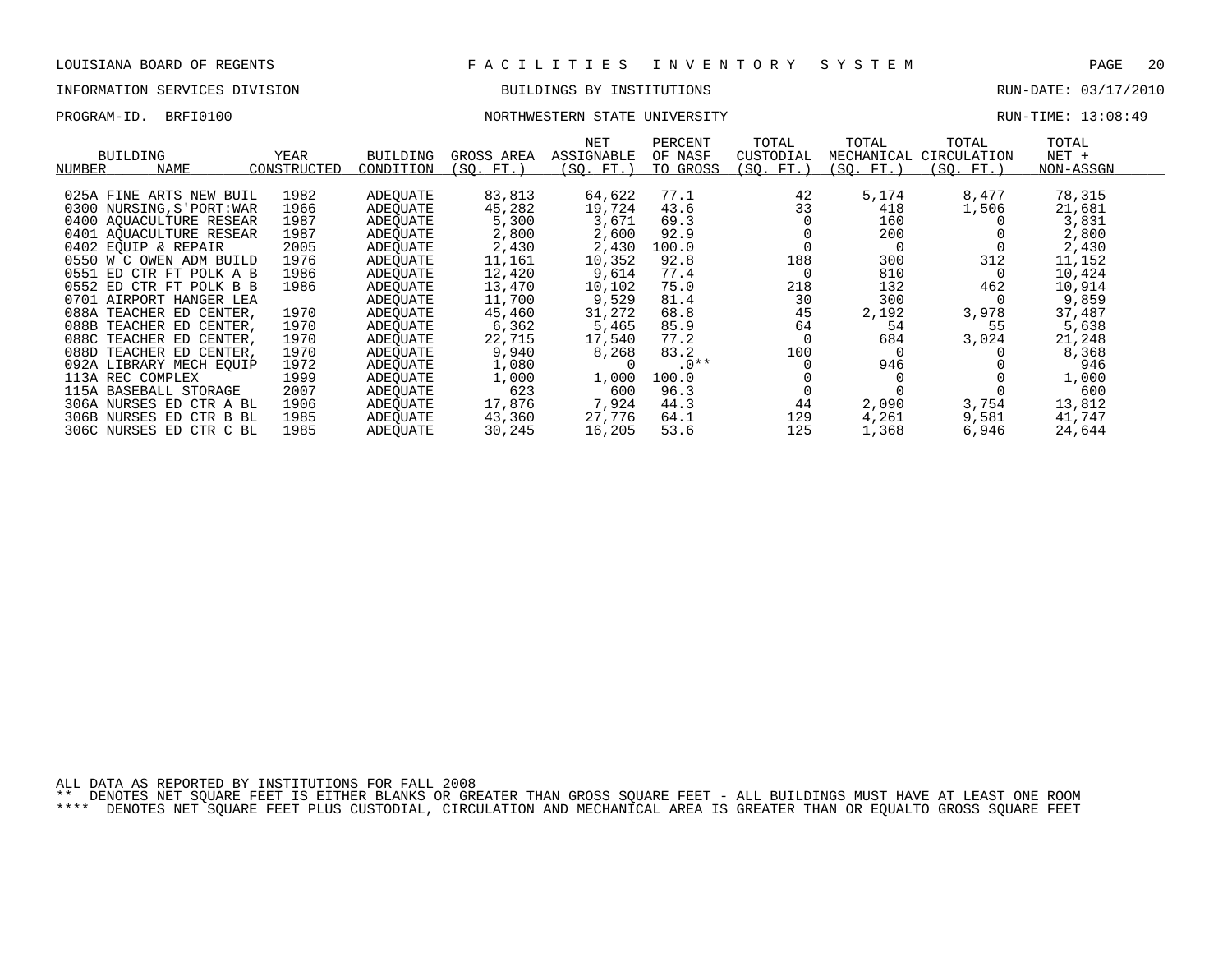## INFORMATION SERVICES DIVISION BUILDINGS BY INSTITUTIONS RUN-DATE: 03/17/2010

# PROGRAM-ID. BRFI0100 SOUTHEASTERN LOUISIANA UNIVERSITY RUN-TIME: 13:08:49

|                         |             |                 |            | <b>NET</b> | PERCENT  | TOTAL          | TOTAL       | TOTAL                  | TOTAL     |  |
|-------------------------|-------------|-----------------|------------|------------|----------|----------------|-------------|------------------------|-----------|--|
| <b>BUILDING</b>         | YEAR        | <b>BUILDING</b> | GROSS AREA | ASSIGNABLE | OF NASF  | CUSTODIAL      |             | MECHANICAL CIRCULATION | NET +     |  |
| NUMBER<br><b>NAME</b>   | CONSTRUCTED | CONDITION       | (SO. FT. ) | (SO. FT.)  | TO GROSS | (SO. FT. )     | (SO. FT. )  | (SO. FT. )             | NON-ASSGN |  |
|                         |             |                 |            |            |          |                |             |                        |           |  |
| ALFD Alumni Field       | 2000        | <b>ADEQUATE</b> | 500        | 381        | 76.2     | 0              | $\mathbf 0$ | $\Omega$               | 381       |  |
| AZAO Azalea Building    | 2009        | <b>ADEOUATE</b> | 650        | 547        | 84.2     | $\mathbf 0$    | 67          | $\Omega$               | 614       |  |
| CLMB Columbia Theatre   |             | ADEQUATE        | 34,366     | 16,952     | 49.3     | 126            | 5,145       | 12,143                 | 34,366    |  |
| FAYO Fayard Hall        | 2001        | <b>ADEQUATE</b> | 96,800     | 58,256     | 60.2     | 585            | 6,284       | 22,888                 | 88,013    |  |
| INMO Intermodel Faci    | 2009        | <b>ADEQUATE</b> | 616,360    | 160,111    | 26.0     | 0              | 532         | 2,850                  | 163,493   |  |
| LAHO Louisiana Hall     | 2005        | ADEQUATE        | 35,780     | 22,817     | 63.8     | 85             | 1,437       | 0                      | 24,339    |  |
| LIVH Livingston Hall    | 2005        | <b>ADEQUATE</b> | 48,376     | 32,569     | 67.3     | 0              | 175         | $\overline{0}$         | 32,744    |  |
| LLTC Literacy and Techn | 2005        | ADEQUATE        | 43,325     | 9,650      | 22.3     | 100            | 400         | 200                    | 10,350    |  |
| MEDE Medical East       | 1970        | ADEQUATE        | 1,436      | 1,174      | 81.8     | 0              | 32          | 230                    | 1,436     |  |
| PRDH Pride Hall         | 2005        | <b>ADEQUATE</b> | 55,769     | 35,419     | 63.5     | 543            | 1,953       | 3,285                  | 41,200    |  |
| SACO Claude B. Penningt | 2001        | <b>ADEQUATE</b> | 85,462     | 50,167     | 58.7     | 235            | 6,303       | 13,233                 | 69,938    |  |
| SCF0 Naquin Strength an | 2009        | ADEQUATE        | 6,785      | 5,500      | 81.1     | 0              | 400         | 0                      | 5,900     |  |
| SHAA Washington Hall    | 2005        | ADEQUATE        | 47,080     | 31,662     | 67.3     | 102            | 1,193       | 30                     | 32,987    |  |
| SHAB St. Tammany Hall   | 2005        | <b>ADEOUATE</b> | 47,080     | 31,684     | 67.3     | 441            | 910         | 337                    | 33,372    |  |
| SHAC Tangipahoa Hall    | 2004        | <b>ADEQUATE</b> | 31,651     | 20,471     | 64.7     | 121            | 932         | $\Omega$               | 21,524    |  |
| SHAD Hammond Hall       | 2004        | ADEOUATE        | 42,661     | 28,885     | 67.7     | 166            | 1,060       | 0                      | 30,111    |  |
| SLBC Southeast Louisian | 1995        | <b>ADEQUATE</b> | 14,765     | 9,034      | 61.2     | 95             | 1,013       | 4,623                  | 14,765    |  |
| SO01 Southeastern Oaks  | 2001        | ADEQUATE        | 12,324     | 11,568     | 93.9     | $\overline{0}$ | $\Omega$    | $\Omega$               | 11,568    |  |
| SO02 Southeastern Oaks  | 2001        | <b>ADEQUATE</b> | 12,324     | 11,552     | 93.7     | $\mathbf 0$    | 0           | $\mathbf 0$            | 11,552    |  |
| SO03 Southeastern Oaks  | 2001        | ADEQUATE        | 8,424      | 7,848      | 93.2     | $\mathbf 0$    | 0           | 0                      | 7,848     |  |
| SO04 Southeastern Oaks  | 2001        | ADEQUATE        | 12,324     | 11,557     | 93.8     | $\Omega$       | $\Omega$    | $\Omega$               | 11,557    |  |
| SO05 Southeastern Oaks  | 2001        | <b>ADEQUATE</b> | 12,324     | 11,579     | 94.0     | $\mathbf 0$    | $\Omega$    | $\mathbf 0$            | 11,579    |  |
| SO06 Southeastern Oaks  | 2001        | <b>ADEQUATE</b> | 24,648     | 22,839     | 92.7     | 0              | $\Omega$    | 0                      | 22,839    |  |
| STAM St. Tammany Center | 1998        | <b>ADEOUATE</b> | 20,923     | 15,465     | 73.9     | $\Omega$       | 1,073       | 4,385                  | 20,923    |  |
| TAYH Taylor Hall        | 2005        | ADEOUATE        | 44,593     | 29,326     | 65.8     | 176            | 1,278       | 505                    | 31,285    |  |
| TCGC Turtle Cove Comple | 2006        | ADEQUATE        | 2,303      | 1,942      | 84.3     | $\mathbf 0$    | 61          | $\Omega$               | 2,003     |  |
| TECM Cate TEC Mechanica | 1973        | <b>ADEOUATE</b> | 680        | 108        | 15.9     | $\mathbf 0$    | $\mathbf 0$ | $\Omega$               | 108       |  |
| URES University Residen | 2005        | ADEQUATE        | 7,545      | 6,458      | 85.6     | $\mathbf 0$    | $\mathbf 0$ | 0                      | 6,458     |  |
| VILA Greek Village A    | 2001        | <b>ADEQUATE</b> | 10,247     | 3,468      | 33.8     | $\mathbf 0$    | $\Omega$    | $\Omega$               | 3,468     |  |
| VILB Greek Village B    | 2001        | <b>ADEQUATE</b> | 11,824     | 5,080      | 43.0     | $\Omega$       | $\Omega$    | $\Omega$               | 5,080     |  |
| VILD Greek Village D    | 2001        | ADEQUATE        | 20,920     | 8,872      | 42.4     | $\mathbf 0$    | $\Omega$    | $\Omega$               | 8,872     |  |
| VILE Greek Village E    | 2001        | <b>ADEOUATE</b> | 9,084      | 3,442      | 37.9     | $\mathbf 0$    | $\mathbf 0$ | 0                      | 3,442     |  |
| VILF Greek Village F    | 2001        | <b>ADEQUATE</b> | 19,439     | 10,300     | 53.0     | $\mathbf 0$    | $\Omega$    | $\Omega$               | 10,300    |  |
| 0A23 Horticulture Cente | 1984        | ADEQUATE        | 11,234     | 9,124      | 81.2     | $\Omega$       | 72          | 1,180                  | 10,376    |  |
| 00L1 Baton Rouge Center | 1982        | REMOD-A         | 68,633     | 38,848     | 56.6     | 1,969          | 5,150       | 15,926                 | 61,893    |  |
| 00M1 Physical Plant M1  | 1979        | ADEQUATE        | 10,000     | 9,143      | 91.4     | 0              | 444         | 0                      | 9,587     |  |
| 00M2 Office of Physical | 1980        | ADEQUATE        | 5,066      | 2,771      | 54.7     | 16             | 352         | 1,267                  | 4,406     |  |
| 00M3 Physical Plant M3  | 1980        | ADEQUATE        | 10,000     | 9,193      | 91.9     | $\overline{0}$ | 232         | 130                    | 9,555     |  |
| 00M4 Purchasing & Prope | 1980        | ADEOUATE        | 36,207     | 26,426     | 73.0     | 11             | 118         | 800                    | 27,355    |  |
| 00M5 Physical Plant Veh | 1980        | <b>ADEQUATE</b> | 720        | $\Omega$   | $.0**$   | $\Omega$       | $\Omega$    | 670                    | 670       |  |
|                         |             |                 |            |            |          |                |             |                        |           |  |

ALL DATA AS REPORTED BY INSTITUTIONS FOR FALL 2008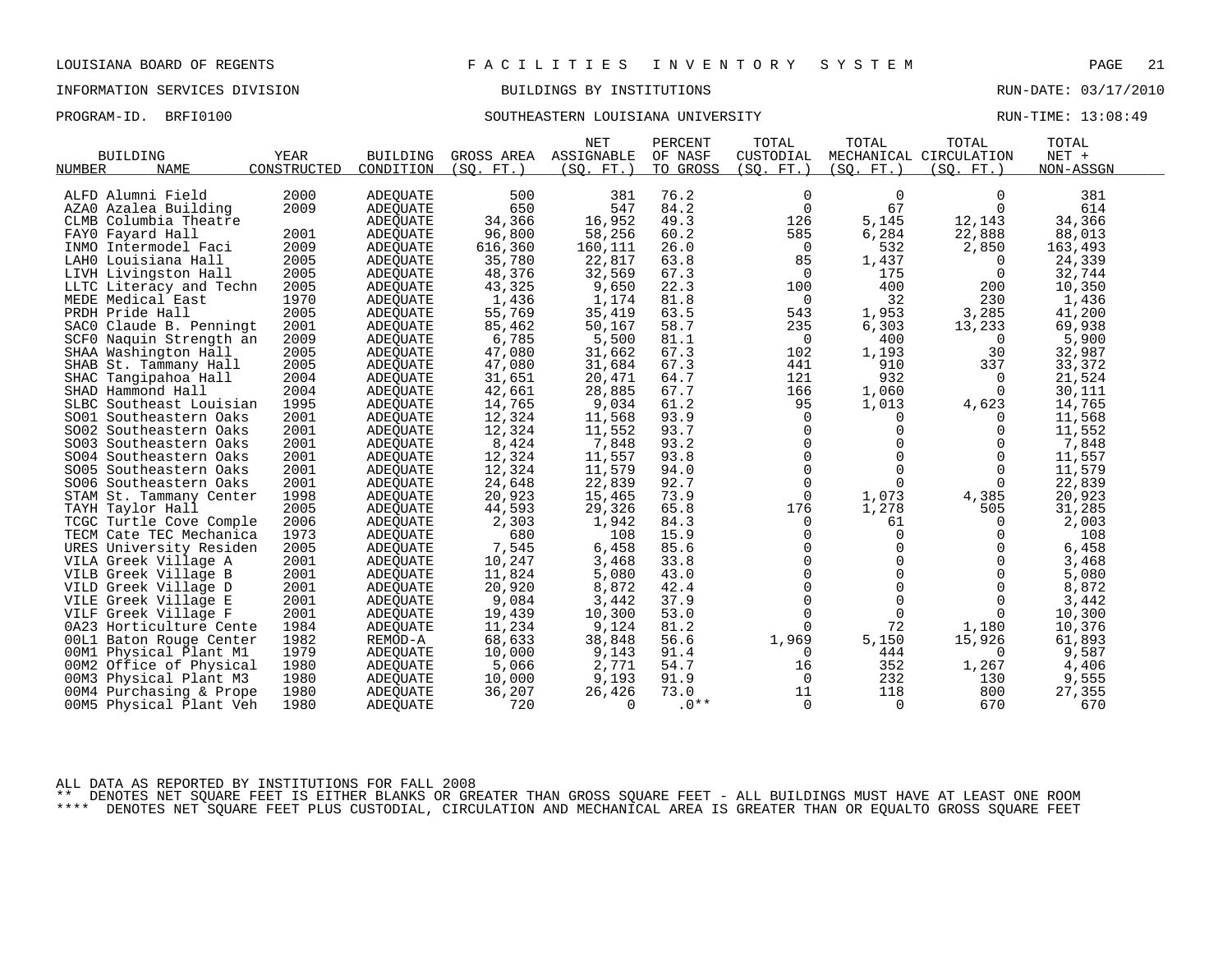# PROGRAM-ID. BRFI0100 SOUTHEASTERN LOUISIANA UNIVERSITY RUN-TIME: 13:08:49

|                         |             |                 |            | <b>NET</b> | PERCENT  | TOTAL          | TOTAL       | TOTAL                  | TOTAL     |  |
|-------------------------|-------------|-----------------|------------|------------|----------|----------------|-------------|------------------------|-----------|--|
| <b>BUILDING</b>         | <b>YEAR</b> | <b>BUILDING</b> | GROSS AREA | ASSIGNABLE | OF NASF  | CUSTODIAL      |             | MECHANICAL CIRCULATION | NET +     |  |
| <b>NAME</b><br>NUMBER   | CONSTRUCTED | CONDITION       | (SO. FT. ) | (SO. FT.)  | TO GROSS | (SQ. FT. )     | (SQ. FT. )  | (SQ. FT.)              | NON-ASSGN |  |
|                         |             |                 |            |            |          |                |             |                        |           |  |
| 00M6 Physical Plant Equ | 1980        | ADEOUATE        | 6,400      | 6,400      | 100.0    | 0              | $\Omega$    | $\Omega$               | 6,400     |  |
| 00M9 Main HV Switch     | 1945        | <b>ADEQUATE</b> | 1,476      | 1,299      | 88.0     | 0              | $\mathbf 0$ | 0                      | 1,299     |  |
| 0001 Lucius McGehee Hal | 1934        | REMOD-B         | 20,384     | 12,902     | 63.3     | 137            | 950         | 1,983                  | 15,972    |  |
| 0002 J. Leon Clark Hall | 1939        | REMOD-B         | 16,818     | 9,398      | 55.9     | $\overline{0}$ | 679         | 3,087                  | 13,164    |  |
| 0003 Eleanore H. Meade  | 1939        | REMOD-C         | 20,624     | 9,161      | 44.4     | 88             | 2,859       | 1,176                  | 13,284    |  |
| 0004 Science Building A | 1955        | <b>ADEQUATE</b> | 20,968     | 13,103     | 62.5     | 145            | 1,107       | 3,834                  | 18,189    |  |
| 0006 Ralph R. Pottle Mu | 1939        | REMOD-B         | 26,325     | 13,457     | 51.1     | 166            | 688         | 2,226                  | 16,537    |  |
| 0007 Jay W. McClimans H | 1939        | REMOD-A         | 28,910     | 17,628     | 61.0     | 134            | 752         | 3,271                  | 21,785    |  |
| 0008 Dugas Center for S | 1972        | REMOD-A         | 34,634     | 18,440     | 53.2     | 236            | 2,091       | 5,122                  | 25,889    |  |
| 0010 Biology Building   | 1964        | REMOD-B         | 78,427     | 50,511     | 64.4     | 75             | 8,383       | 16,434                 | 75,403    |  |
| 0011 R.T. Pursley Hall  | 1967        | <b>ADEQUATE</b> | 48,579     | 32,190     | 66.3     | 89             | 861         | 5,288                  | 38,428    |  |
| 0012 Community Counseli | 1961        | REMOD-A         | 4,160      | 2,602      | 62.5     | $\overline{0}$ | 521         | 629                    | 3,752     |  |
| 0013 Charles Anzalone H | 1964        | REMOD-B         | 34,746     | 30,094     | 86.6     | 65             | 369         | 1,551                  | 32,079    |  |
| 0014 War Memorial Stude | 1965        | REMOD-B         | 58,992     | 43,902     | 74.4     | 769            | 3,913       | 5,738                  | 54,322    |  |
| 0015 Vera W. Thomason H | 1966        | REMOD-A         | 7,360      | 5,457      | 74.1     | 0              | 554         | 928                    | 6,939     |  |
| 0016 Charles E. Cate Te | 1973        | REMOD-A         | 123,480    | 76,858     | 62.2     | 437            | 7,962       | 13,273                 | 98,530    |  |
| 002A Clark Hall Annex   | 1974        | ADEOUATE        | 5,500      | 4,814      | 87.5     | 0              | 199         | $\Omega$               | 5,013     |  |
| 002B Art Foundry        | 1980        | ADEQUATE        | 1,000      | 864        | 86.4     | $\mathbf 0$    | $\mathbf 0$ | $\Omega$               | 864       |  |
| 0022 D. Vickers Hall    | 1971        | REMOD-B         | 101,405    | 46,388     | 45.7     | 188            | 3,692       | 20,188                 | 70,456    |  |
| 0023 Kinesiology & Heal | 1969        | REMOD-B         | 58,574     | 43,180     | 73.7     | 186            | 7,098       | 6,917                  | 57,381    |  |
| 0025 Recreation Center  | 1939        | REMOD-B         | 30,785     | 13,773     | 44.7     | 972            | 760         | 470                    | 15,975    |  |
| 0026 Luther H. Dyson Ha | 1961        | ADEQUATE        | 18,236     | 11,983     | 65.7     | 40             | 1,093       | 2,432                  | 15,548    |  |
| 0027 Wilson Hall        | 1960        | REMOD-B         | 9,636      | 6,503      | 67.5     | $\mathbf 0$    | 437         | 1,164                  | 8,104     |  |
| 0028 White Hall         | 1960        | REMOD-B         | 31,674     | 19,401     | 61.3     | 87             | 1,591       | 7,786                  | 28,865    |  |
| 0029 R. Norval Garrett  | 1962        | ADEQUATE        | 59,807     | 36,196     | 60.5     | $\overline{0}$ | 1,557       | 10,564                 | 48,317    |  |
| 005A G. Jack Tinsley Ha | 1955        | REMOD-B         | 17,036     | 11,242     | 66.0     | 68             | 994         | 2,815                  | 15,119    |  |
| 005B Tinsley Hall Annex | 1955        | REMOD-B         | 3,280      | 1,370      | 41.8     | 0              | 108         | 545                    | 2,023     |  |
| 0050 The Inn at Southea | 1940        | REMOD-A         | 4,900      | 3,232      | 66.0     | $\mathbf 0$    | 20          | 405                    | 3,657     |  |
| 0054 Hill House         | 1901        | ADEQUATE        | 1,875      | 1,495      | 79.7     | $\mathbf 0$    | 128         | 56                     | 1,679     |  |
| 006A Music Annex        | 1981        | REMOD-A         | 30,071     | 20,623     | 68.6     | 87             | 1,497       | 6,216                  | 28,423    |  |
| 0061 Physical Plant M6  | 1967        | REMOD-B         | 14,153     | 11,593     | 81.9     | 0              | $\mathbf 0$ | $\overline{0}$         | 11,593    |  |
| 0072 McClimans Hall Ele | 1939        | <b>ADEQUATE</b> | 196        | $\Omega$   | $.0**$   | 0              | 180         | $\Omega$               | 180       |  |
| 0073 Horticulture Resou | 1983        | <b>ADEQUATE</b> | 880        | 764        | 86.8     | 0              | 0           | $\Omega$               | 764       |  |
| 0074 Herbarium Trailer  | 1977        | ADEQUATE        | 670        | 607        | 90.6     | $\mathbf 0$    | $\Omega$    | $\mathbf 0$            | 607       |  |
| 0076 Region II Service  | 1915        | ADEQUATE        | 1,440      | 1,058      | 73.5     | 53             | $\mathbf 0$ | $\overline{0}$         | 1,111     |  |
| 0077 Region II Service  | 1912        | ADEQUATE        | 1,793      | 1,441      | 80.4     | 0              | 0           | 51                     | 1,492     |  |
| 0078 Dameron House      | 1920        | REMOD-C         | 2,100      | 2,100      | 100.0    | $\Omega$       | $\Omega$    | $\Omega$               | 2,100     |  |
| 0079 University Center  | 1982        | REMOD-A         | 239,812    | 62,728     | 26.2     | 1,359          | 18,966      | 35,537                 | 118,590   |  |
| 0080 Turtle Cove Guest  | 1940        | REMOD-C         | 6,650      | 5,820      | 87.5     | 0              | $\Omega$    | 0                      | 5,820     |  |
| 0081 Linus A. Sims Memo | 1985        | <b>ADEQUATE</b> | 137,428    | 102,651    | 74.7     | 691            | 11,195      | 17,720                 | 132,257   |  |
|                         |             |                 |            |            |          |                |             |                        |           |  |

ALL DATA AS REPORTED BY INSTITUTIONS FOR FALL 2008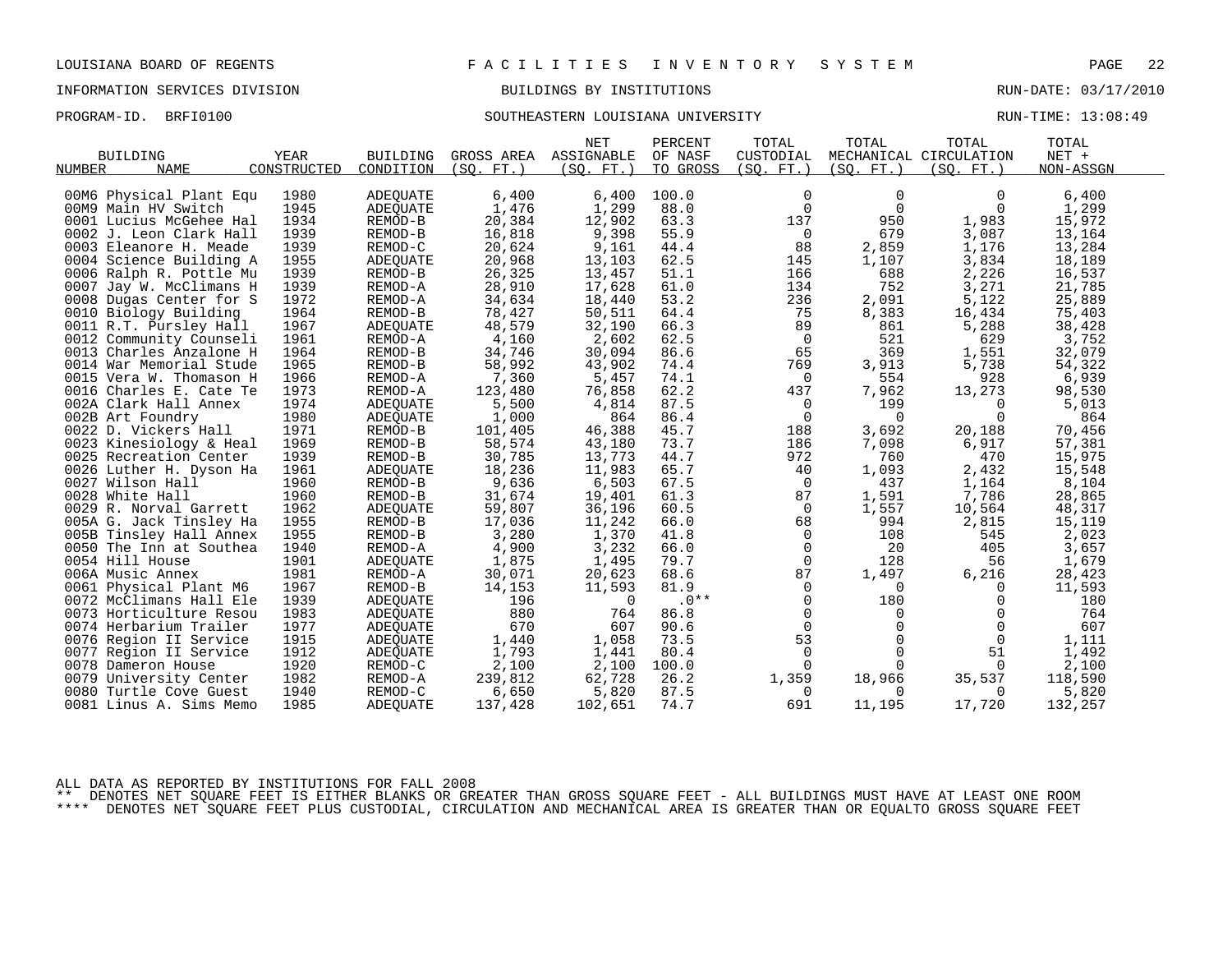## INFORMATION SERVICES DIVISION BUILDINGS BY INSTITUTIONS RUN-DATE: 03/17/2010

# PROGRAM-ID. BRFI0100 SOUTHEASTERN LOUISIANA UNIVERSITY RUN-TIME: 13:08:49

| <b>BUILDING</b>          | YEAR        | <b>BUILDING</b> | GROSS AREA | NET<br>ASSIGNABLE | PERCENT<br>OF NASF | TOTAL<br>CUSTODIAL | TOTAL<br>MECHANICAL | TOTAL<br>CIRCULATION | TOTAL<br>$NET +$ |  |
|--------------------------|-------------|-----------------|------------|-------------------|--------------------|--------------------|---------------------|----------------------|------------------|--|
| NAME<br>NUMBER           | CONSTRUCTED | CONDITION       | (SQ. FT.)  | (SQ. FT.)         | TO GROSS           | (SQ. FT.)          | (SQ. FT.)           | (SQ. FT.)            | NON-ASSGN        |  |
|                          |             |                 |            |                   |                    |                    |                     |                      |                  |  |
| 0085 Alumni Center       | 1994        | ADEQUATE        | 9,717      | 6,603             | 68.0               | 60                 | 431                 | 1,851                | 8,945            |  |
| 014A Student Union Anne  | 1983        | REMOD-A         | 29,354     | 21,217            | 72.3               | 113                | 1,642               | 3,318                | 26,290           |  |
| 023A Kinesiology & Healt | 1968        | ADEQUATE        | 500        |                   | $.0**$             |                    | 480                 |                      | 480              |  |
| 023B Kinesiology & Heal  | 1968        | ADEQUATE        | 3,750      |                   | $.0**$             |                    | 375                 |                      | 375              |  |
| 024B University Police   | 1971        | REMOD-A         | 7,500      | 5,691             | 75.9               |                    | 204                 | 986                  | 6,881            |  |
| 040A East Strawberry St  | 1937        | REMOD-B         | 42,820     | 30,410            | 71.0               | 2,089              | 2,838               | 3,753                | 39,090           |  |
| 040Z East Stadium Ticke  | 1981        | ADEQUATE        | 100        | -8                | 8.0                | $\Omega$           |                     | $\Omega$             | 8                |  |
| 041A West Strawberry St  | 1937        | REMOD-B         | 41,853     | 19,766            | 47.2               | 335                | 3,200               | 7,241                | 30,542           |  |
| 042A Cafeteria           | 1956        | REMOD-B         | 70,074     | 58,712            | 83.8               | 135                | 3,814               | 957                  | 63,618           |  |
| 046Z Cable TV Head in B  | 1957        | ADEQUATE        | 80         | $\Omega$          | $.0**$             | $\Omega$           | 55                  |                      | 55               |  |
| 047A Charles W. Campbel  | 1940        | REMOD-A         | 11,208     | 6,231             | 55.6               | 10                 | 268                 | 2,854                | 9,363            |  |
| 047B Gertie Lee Mims Ha  | 1948        | REMOD-B         | 31,048     | 13,573            | 43.7               | 9                  | 9,885               | 322                  | 23,789           |  |
| 047C Southeastern Hall   | 1948        | REMOD-A         | 32,136     | 13,750            | 42.8               | 15                 | 10,789              | 204                  | 24,758           |  |
| 047F Zachary Taylor Hal  | 1966        | OBSOLETE        | 73,222     | 64,857            | 88.6               | $\Omega$           |                     |                      | 64,857           |  |
| 047G Cardinal Newman Ha  | 1964        | OBSOLETE        | 29,532     | 12,432            | 42.1               | 80                 | 1,462               | 5,536                | 19,510           |  |
| 080A Turtle Cove Careta  | 1940        | REMOD-C         | 1,250      | 1,250             | 100.0              |                    |                     |                      | 1,250            |  |
| 080B Turtle Cove Boat H  | 1983        | REMOD-C         | 990        | 990               | 100.0              | $\Omega$           |                     |                      | 990              |  |
| 1816 North Campus Finan  | 1961        | ADEQUATE        | 20,833     | 15,865            | 76.2               | 16                 | 1,567               | 2,323                | 19,771           |  |
| 1817 North Campus-Main   | 1961        | REMOD-A         | 69,156     | 41,759            | 60.4               | 413                | 3,690               | 13,188               | 59,050           |  |
| 1818 North Campus Class  | 1961        | ADEOUATE        | 8,802      | 1,871             | 21.3               | $\Omega$           |                     |                      | 1,871            |  |
| 1819 North Campus Human  | 1968        | ADEQUATE        | 5,341      | 3,615             | 67.7               | 50                 | 118                 | 644                  | 4,427            |  |
| 1820<br>Campus Athletics | 1961        | REMOD-A         | 30,298     | 13,861            | 45.7               | $\Omega$           | 251                 | 786                  | 14,898           |  |
| 1821 North Campus Textb  | 1961        | REMOD-A         | 8,246      | 6,902             | 83.7               | 82                 | 98                  |                      | 7,082            |  |
| 1822 North Campus Compl  | 1961        | REMOD-B         | 6,171      | 5,658             | 91.7               | $\Omega$           |                     |                      | 5,658            |  |

ALL DATA AS REPORTED BY INSTITUTIONS FOR FALL 2008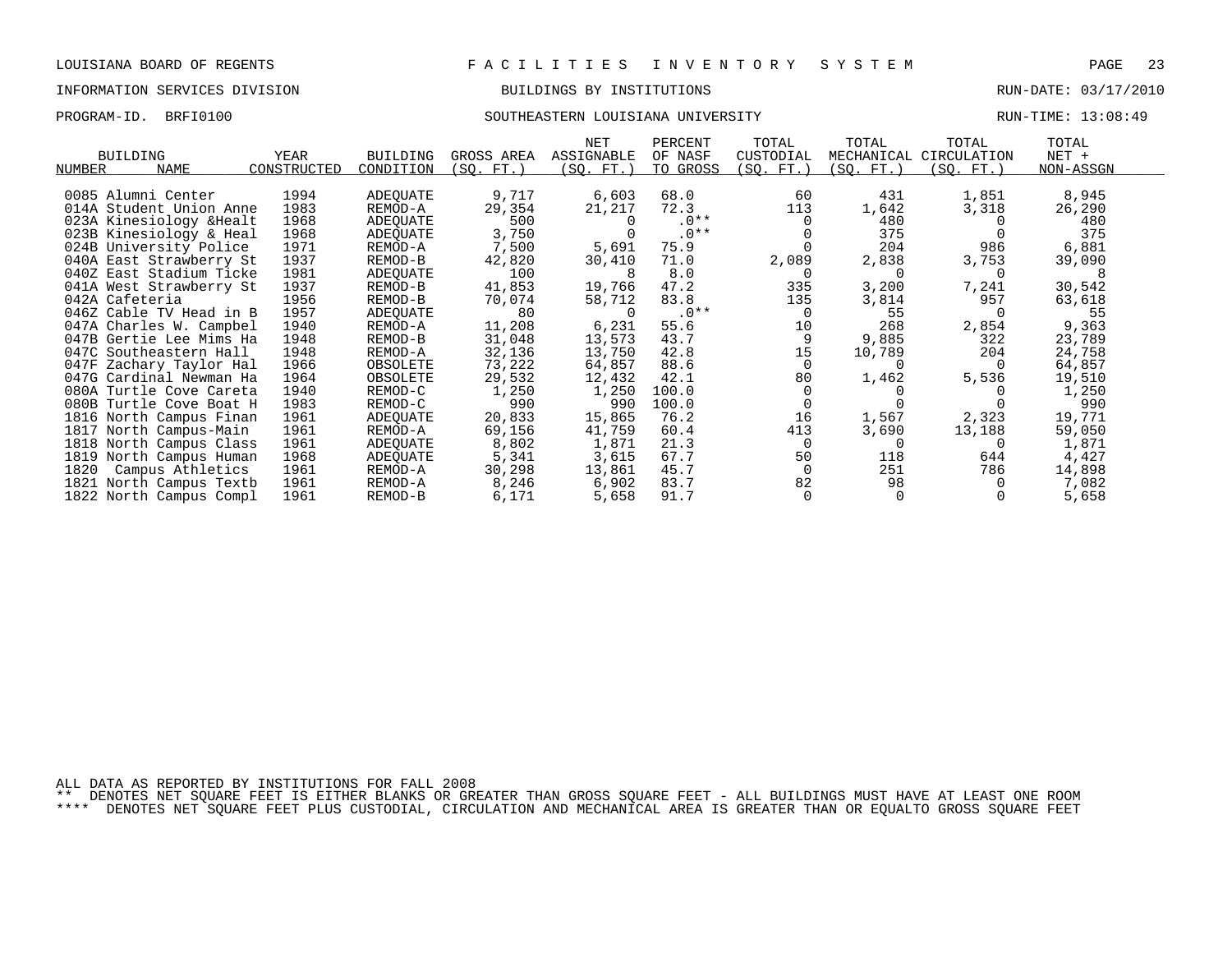PROGRAM-ID. BRFI0100 **BRFION CONFERSITY OF LOUISIANA IN LAFAYETTE** RUN-TIME: 13:08:49

|                                        |             |                 |                  | <b>NET</b> | PERCENT  | TOTAL          | TOTAL          | TOTAL                  | TOTAL     |  |
|----------------------------------------|-------------|-----------------|------------------|------------|----------|----------------|----------------|------------------------|-----------|--|
| <b>BUILDING</b>                        | <b>YEAR</b> | <b>BUILDING</b> | GROSS AREA       | ASSIGNABLE | OF NASF  | CUSTODIAL      |                | MECHANICAL CIRCULATION | $NET +$   |  |
| <b>NAME</b><br>NUMBER                  | CONSTRUCTED | CONDITION       | (SO. FT. )       | (SO. FT.)  | TO GROSS | (SO. FT. )     | (SO. FT. )     | (SO. FT. )             | NON-ASSGN |  |
|                                        |             |                 |                  |            |          |                |                |                        |           |  |
| ACBR Alumni Center Boar                | 1996        | <b>ADEQUATE</b> | 1,692            | 1,487      | 87.9     | 0              | 122            | 34                     | 1,643     |  |
| ACTR Advnd. Comp. Tech.                | 2007        | <b>ADEOUATE</b> | 61,272           | 35,747     | 58.3     | 68             | 5,210          | 15,487                 | 56,512    |  |
| AITO Advanced Institute                | 2007        | ADEQUATE        | 61,272           | 33,230     | 54.2     | 128            | 5,073          | 8,322                  | 46,753    |  |
| ALTA Police Training Fa                | 1996        | <b>ADEOUATE</b> | 4,352            | 3,151      | 72.4     | 0              | 358            | 691                    | 4,200     |  |
| BK10 Micr and Small Bui                | 1998        | <b>ADEOUATE</b> | 2,818            | 1,531      | 54.3     | $\mathbf 0$    | 212            | 702                    | 2,445     |  |
| BOHS Bourgeois House                   | 2005        | ADEQUATE        | 2,640            | 1,989      | 75.3     | 0              | 0              | 63                     | 2,052     |  |
| CAFF LP_Caffery Hall                   | 2003        | <b>ADEQUATE</b> | 15,570           | 12,109     | 77.8     | $\mathsf{O}$   | $\mathbf 0$    | 3,435                  | 15,544    |  |
| CALL LP-Callais                        | 2003        | ADEQUATE        | 25,841           | 18,086     | 70.0     | 144            | $\Omega$       | 5,748                  | 23,978    |  |
| CHFA Chimpanzee Housing                | 2006        | ADEQUATE        | 20,939           | 10,252     | 49.0     | 22             | 3,892          | 3,179                  | 17,345    |  |
| CRSB Chimp Research Bui                | 2003        | ADEQUATE        | 3,111            | 2,561      | 82.3     | 0              | 120            | 76                     | 2,757     |  |
| CYPS CypressLP Hall                    | 2003        | ADEQUATE        | 28,392           | 13,505     | 47.6     | 0              | 0              | 0                      | 13,505    |  |
| DPF2 Dome Pod Facility                 | 2006        | ADEQUATE        | 1,183            | 1,038      | 87.7     | $\Omega$       | $\Omega$       | $\Omega$               | 1,038     |  |
| DPF3 Dome Pod Facility                 | 2006        | ADEQUATE        | 2,366            | 2,076      | 87.7     | $\mathbf 0$    | $\Omega$       | $\Omega$               | 2,076     |  |
| DPF4 Dome Pod Facility                 | 2006        | ADEQUATE        | 1,183            | 1,038      | 87.7     | $\mathbf 0$    | $\mathbf 0$    | $\Omega$               | 1,038     |  |
| DPF5 Dome Pod Facility                 | 2006        | <b>ADEQUATE</b> | 2,366            | 2,076      | 87.7     | $\Omega$       | $\Omega$       | $\Omega$               | 2,076     |  |
| DPF6 Dome Pod Facility                 | 2006        | ADEQUATE        | 2,366            | 2,076      | 87.7     | $\mathbf 0$    | $\mathbf 0$    | 0                      | 2,076     |  |
| ECOL Group Of Private B                | 1992        | REMOD-A         | 31,688           | 22,420     | 70.8     | 80             | 487            | 4,774                  | 27,761    |  |
| EMDH LP E.A.Martin                     | 2003        | <b>ADEQUATE</b> | 31,377           | 20,747     | 66.1     | $\mathbf 0$    | 35             | 5,754                  | 26,536    |  |
| LCTB Lady Cajun Ticket                 | 1998        | ADEOUATE        | 184              | 180        | 97.8     | 0              | $\overline{0}$ | 0                      | 180       |  |
| MCCU LP_ McCullough Hal                | 2003        | ADEQUATE        | 28,392           | 18,090     | 63.7     | 0              | $\overline{0}$ | 5,754                  | 23,844    |  |
| MNTS Maintanence Shop                  | 2004        | ADEQUATE        | 21,198           | 9,787      | 46.2     | $\overline{0}$ | 246            | $\Omega$               | 10,033    |  |
| MX00 Moody Annex                       | 2003        | ADEOUATE        | 61,336           | 35,557     | 58.0     | 81             | 5,478          | 14,646                 | 55,762    |  |
| NIWH New Maintenance Sh                | 1978        | <b>ADEQUATE</b> | 10,396           | 9,881      | 95.0     | $\mathbf 0$    | 239            | $\Omega$               | 10,120    |  |
| OLVR Advnd. Comp. Tech.                | 2007        | <b>ADEOUATE</b> | 61,272           | 35,844     | 58.5     | 98             | 5,204          | 14,065                 | 55,211    |  |
| PC46 Primate Colony Bld                | 2007        | ADEQUATE        | 4,061            | 2,792      | 68.8     | $\mathbf 0$    | 70             | 674                    | 3,536     |  |
| PDF1 Dome Pod Facility                 | 2006        | ADEQUATE        | 2,366            | 2,076      | 87.7     | 0              | $\mathbf 0$    | 0                      | 2,076     |  |
| PDF2 Dome Pod Facility                 | 2006        | <b>ADEOUATE</b> | 2,662            | 2,122      | 79.7     | 0              | 0              | 0                      | 2,122     |  |
| PDF3 Dome Pod Facility                 | 2006        | ADEQUATE        | 5,212            | 5,212      | 100.0    | $\Omega$       | $\Omega$       | $\Omega$               | 5,212     |  |
| PDF4 Dome Pod Facility                 | 2006        | ADEQUATE        | 2,662            | 2,122      | 79.7     | $\mathbf 0$    | $\Omega$       | $\mathbf 0$            | 2,122     |  |
| PDF5 Dome Pod Facility                 | 2006        | <b>ADEQUATE</b> | 2,662            | 2,122      | 79.7     | 0              | $\mathbf 0$    | $\mathbf 0$            | 2,122     |  |
| PDF6 Dome Pod Facility                 | 2006        | <b>ADEQUATE</b> | 2,366            | 1,590      | 67.2     | $\Omega$       | $\Omega$       | $\Omega$               | 1,590     |  |
| RBRT Roberts House                     | 1955        | ADEOUATE        | 1,904            | 1,509      | 79.3     | $\mathbf 0$    | 90             | 37                     | 1,636     |  |
| RHFA Rhesus Facility                   | 2006        | <b>ADEQUATE</b> | 13,818           | 6,211      | 44.9     | 20             | 579            | 2,766                  | 9,576     |  |
|                                        | 2003        | <b>ADEOUATE</b> |                  | 10,794     | 62.6     | $\Omega$       | $\Omega$       |                        | 14,229    |  |
| ROYO LP_Roy Hall<br>THIB LP-Thibodeaux | 2003        |                 | 17,241<br>31,377 |            | 64.0     | 144            | 0              | 3,435<br>5,748         |           |  |
|                                        |             | ADEQUATE        | 31,377           | 20,078     | 66.1     |                | $\Omega$       |                        | 25,970    |  |
| VERM LP_Vermillion Hall                | 2003        | ADEQUATE        |                  | 20,744     |          | 0              |                | 5,754                  | 26,498    |  |
| VOOR LP Voorhies Hall                  | 2003        | ADEQUATE        | 28,392           | 17,336     | 61.1     | $\mathbf 0$    |                | 5,754                  | 23,090    |  |
| WLCN Welcome Center Tra                | 2004        | ADEQUATE        | 1,749            | 605        | 34.6     | 0              | 1,055          | 0                      | 1,660     |  |
| 0001 President's Reside                | 1940        | ADEOUATE        | 8,243            | 6,553      | 79.5     | $\mathbf 0$    | $\Omega$       | $\Omega$               | 6,553     |  |
| 0002 Girard Hall                       | 1922        | ADEQUATE        | 25,155           | 15,081     | 60.0     | 222            | 1,384          | 6,563                  | 23,250    |  |

ALL DATA AS REPORTED BY INSTITUTIONS FOR FALL 2008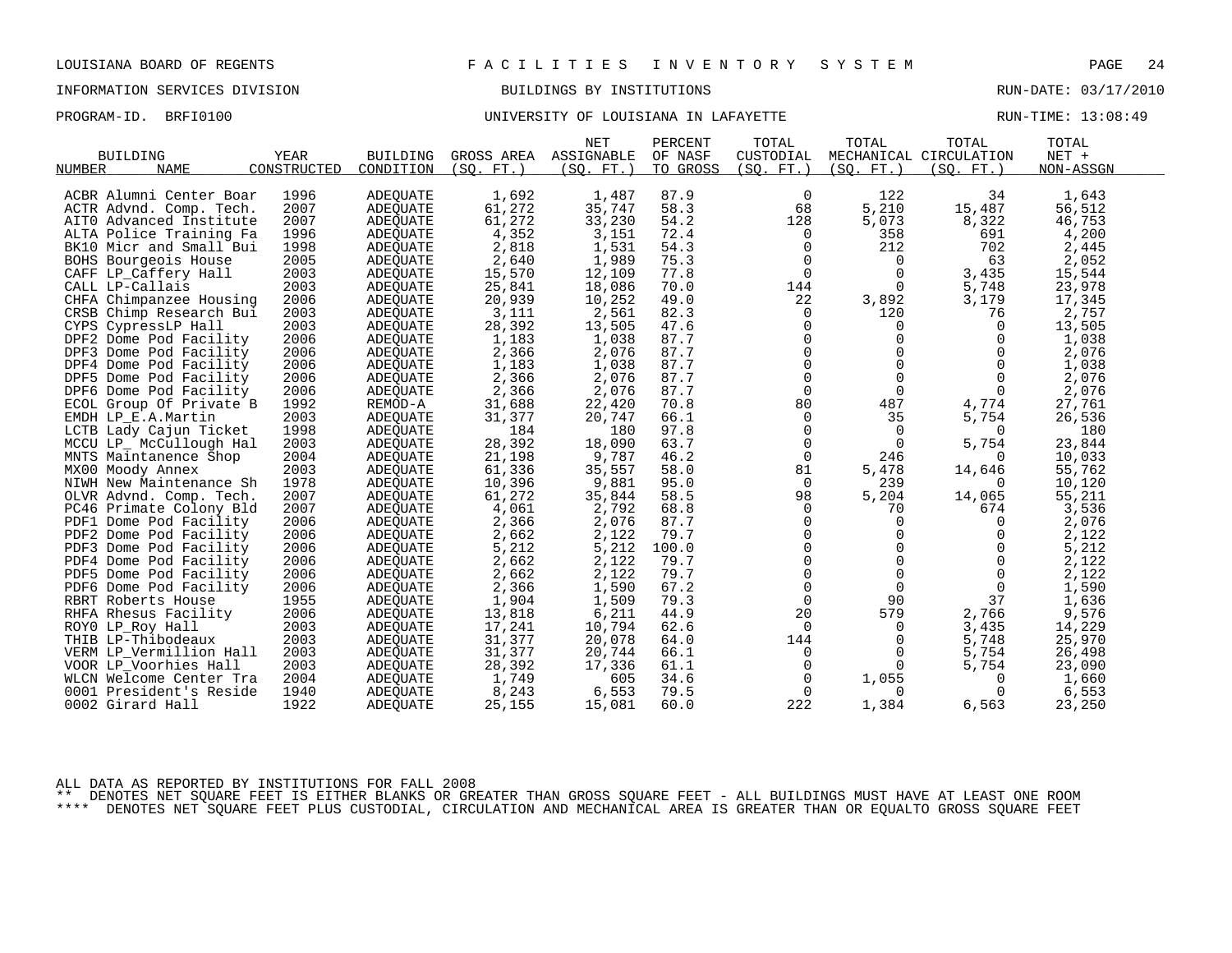PROGRAM-ID. BRFI0100 **BRFION CONFERSITY OF LOUISIANA IN LAFAYETTE** RUN-TIME: 13:08:49

|                                           |             |                 |                 | <b>NET</b>   | PERCENT   | TOTAL                 | TOTAL        | TOTAL                  | TOTAL           |
|-------------------------------------------|-------------|-----------------|-----------------|--------------|-----------|-----------------------|--------------|------------------------|-----------------|
| <b>BUILDING</b>                           | YEAR        | <b>BUILDING</b> | GROSS AREA      | ASSIGNABLE   | OF NASF   | CUSTODIAL             |              | MECHANICAL CIRCULATION | $NET +$         |
| NUMBER<br><b>NAME</b>                     | CONSTRUCTED | CONDITION       | (SO. FT. )      | (SO. FT. )   | TO GROSS  | (SO. FT. )            | (SO. FT. )   | (SO. FT. )             | NON-ASSGN       |
|                                           |             |                 |                 |              |           |                       |              |                        |                 |
| 0004 Foster Hall                          | 1901        | ADEQUATE        | 16,456          | 10,524       | 64.0      | 169                   | 1,486        | 3,746                  | 15,925          |
| 0005 Mouton Hall                          | 1938        | ADEQUATE        | 19,354          | 12,917       | 66.7      | 72                    | 1,876        | 3,773                  | 18,638          |
| 0006 Stephens Hall                        | 1940        | ADEOUATE        | 26,530          | 19,259       | 72.6      | $\overline{0}$        | 738          | 5,016                  | 25,013          |
| 0007 Broussard Hall                       | 1940        | <b>ADEOUATE</b> | 19,151          | 12,048       | 62.9      | 82                    | 1,509        | 3,911                  | 17,550          |
| 0008 Lee Hall                             | 1925        | ADEQUATE        | 17,431          | 10,865       | 62.3      | 515                   | 1,468        | 3,986                  | 16,834          |
| 0009 Griffin House                        | 1937        | ADEQUATE        | 4,000           | 3,600        | 90.0      | 0                     | $\mathbf 0$  | 0                      | 3,600           |
| 0011 Roy House                            | 1920        | REMOD-B         | 4,450           | 4,304        | 96.7      | $\mathbf 0$           | $\mathbf{0}$ | $\Omega$               | 4,304           |
| 0012 Bittle Hall                          | 1939        | ADEOUATE        | 5,377           | 3,406        | 63.3      | $\overline{0}$        | 182          | 1,214                  | 4,802           |
| 0013 Declouet Hall                        | 1903        | <b>ADEOUATE</b> | 16,923          | 9,186        | 54.3      | 47                    | 1,160        | 2,933                  | 13,326          |
| 0014 Buchanan Hall                        | 1927        | REMOD-B         | 11,603          | 7,282        | 62.8      | 21                    | 325          | 2,964                  | 10,592          |
| 0015 Evangeline Hall                      | 1939        | REMOD-A         | 16,038          | 11,980       | 74.7      | 362                   | 30           | 2,851                  | 15,223          |
| 0016 Wharton Hall                         | 1968        | ADEQUATE        | 127,278         | 81,497       | 64.0      | 172                   | 8,693        | 33,718                 | 124,080         |
| 0017 Maxim Doucet Hall                    | 1966        | <b>ADEOUATE</b> | 58,310          | 39,029       | 66.9      | 173                   | 3,974        | 13,554                 | 56,730          |
| 0018 O. K. Allen Hall                     | 1935        | ADEQUATE        | 25,799          | 19,185       | 74.4      | 82                    | 1,815        | 3,055                  | 24,137          |
| 0019 Burke Hall                           | 1940        | <b>ADEOUATE</b> | 70,282          | 44,033       | 62.7      | 145                   | 6,364        | 14,759                 | 65,301          |
| 0020 Alumni Hall (Vermi                   | 1950        | ADEQUATE        | 1,808           | 1,359        | 75.2      | $\mathbf 0$           | 74           | 10                     | 1,443           |
| 0021 Olivier Hall                         | 1955        | REMOD-B         | 10,632          | 8,568        | 80.6      | $\mathbf 0$           | 258          | 972                    | 9,798           |
| 0022 Coronna Hall                         | 1957        | ADEOUATE        | 10,574          | 5,626        | 53.2      | 175                   | 987          | 3,466                  | 10,254          |
| 0023 Guillory Hall                        | 1957        | ADEQUATE        | 13,280          | 8,881        | 66.9      | 220                   | 1,585        | 1,063                  | 11,749          |
| 0024 Randolph Hall                        | 1950        | ADEQUATE        | 12,346          | 7,752        | 62.8      | $\overline{0}$        | 193          | 3,120                  | 11,065          |
| 0025 Judice-Rickels                       | 1927        | ADEQUATE        | 10,343          | 4,107        | 39.7      | 21                    | 385          | 855                    | 5,368           |
| 0026 Saucier Clinic (In                   | 1939        | ADEQUATE        | 5,715           | 3,264        | 57.1      | $\overline{0}$        | 557          | 1,387                  | 5,208           |
| 0027 McLaurin Hall                        | 1940        | <b>ADEOUATE</b> | 17,335          | 12,581       | 72.6      | 166                   | 491          | 2,225                  | 15,463          |
| 0028 Harris Hall                          | 1937        | ADEQUATE        | 31,840          | 19,257       | 60.5      | 537                   | 743          | 6,444                  | 26,981          |
| 0029 Hamilton Hall                        | 1940        | ADEOUATE        | 43,607          | 27,192       | 62.4      | 128                   | 3,115        | 9,202                  | 39,637          |
| 003A Martin Hall                          | 1963        | ADEQUATE        | 50,087          | 30,215       | 60.3      | 79                    | 4,718        | 11,581                 | 46,593          |
| 003B F. G. Mouton Hall                    | 1963        | ADEQUATE        | 33,973          | 24,572       | 72.3      | 19                    | 1,751        | 5,799                  | 32,141          |
| 003C Martin Hall Info B                   | 1994        | <b>ADEOUATE</b> | 100             | 36           | 36.0      | $\Omega$              | $\Omega$     | $\Omega$               | 36              |
| 003D Martin Cooling Tow                   | 1963        | ADEQUATE        | 750             | $\mathbf{1}$ | $\cdot$ 1 | $\Omega$              | 749          | $\Omega$               | 750             |
| 0031 Student Union                        | 1971        | ADEQUATE        | 122,647         | 82,711       | 67.4      | 1,714                 | 8,192        | 25,852                 | 118,469         |
| 0032 Farm Store                           | 1954        | ADEQUATE        | 2,028           | 1,897        | 93.5      | $\Omega$              | $\Omega$     | $\Omega$               | 1,897           |
| 0033 E. K. Long Gym                       | 1938        | ADEQUATE        | 28,614          | 22,489       | 78.6      | 618                   | 1,080        | 3,024                  | 27,211          |
| 0037 Fletcher Hall                        | 1977        | ADEQUATE        | 72,079          | 55,531       | 77.0      | 367                   | 2,599        | 10,737                 | 69,234          |
| 0038 Continuing Educati                   | 1983        | <b>ADEOUATE</b> | 12,124          | 10,158       | 83.8      | 92                    | 396          | 1,478                  | 12,124          |
| 0039 Burke Hawthorne An                   | 1957        | ADEQUATE        | 790             | 378          | 47.8      | $\overline{0}$        | 83           | 175                    | 636             |
| 0041 Billeaud Hall                        | 1958        | ADEQUATE        | 61,796          | 42,400       | 68.6      | 96                    | 2,480        | 11,730                 | 56,706          |
|                                           | 1951        |                 |                 | 31,890       | 69.3      |                       |              |                        |                 |
| 0042 Montgomery Hall<br>0043 French House | 1954        | ADEOUATE        | 46,045<br>4,087 | 2,869        | 70.2      | 115<br>$\overline{0}$ | 2,599<br>789 | 8,216<br>429           | 42,820<br>4,087 |
|                                           |             | ADEQUATE        |                 |              |           |                       |              |                        |                 |
| 0044 Madison Hall                         | 1957        | <b>ADEOUATE</b> | 106,577         | 78,242       | 73.4      | 214                   | 3,777        | 16,620                 | 98,853          |
| 0045 Snack Hut                            | 1990        | ADEOUATE        | 650             | 583          | 89.7      | 0                     | 28           | 0                      | 611             |

ALL DATA AS REPORTED BY INSTITUTIONS FOR FALL 2008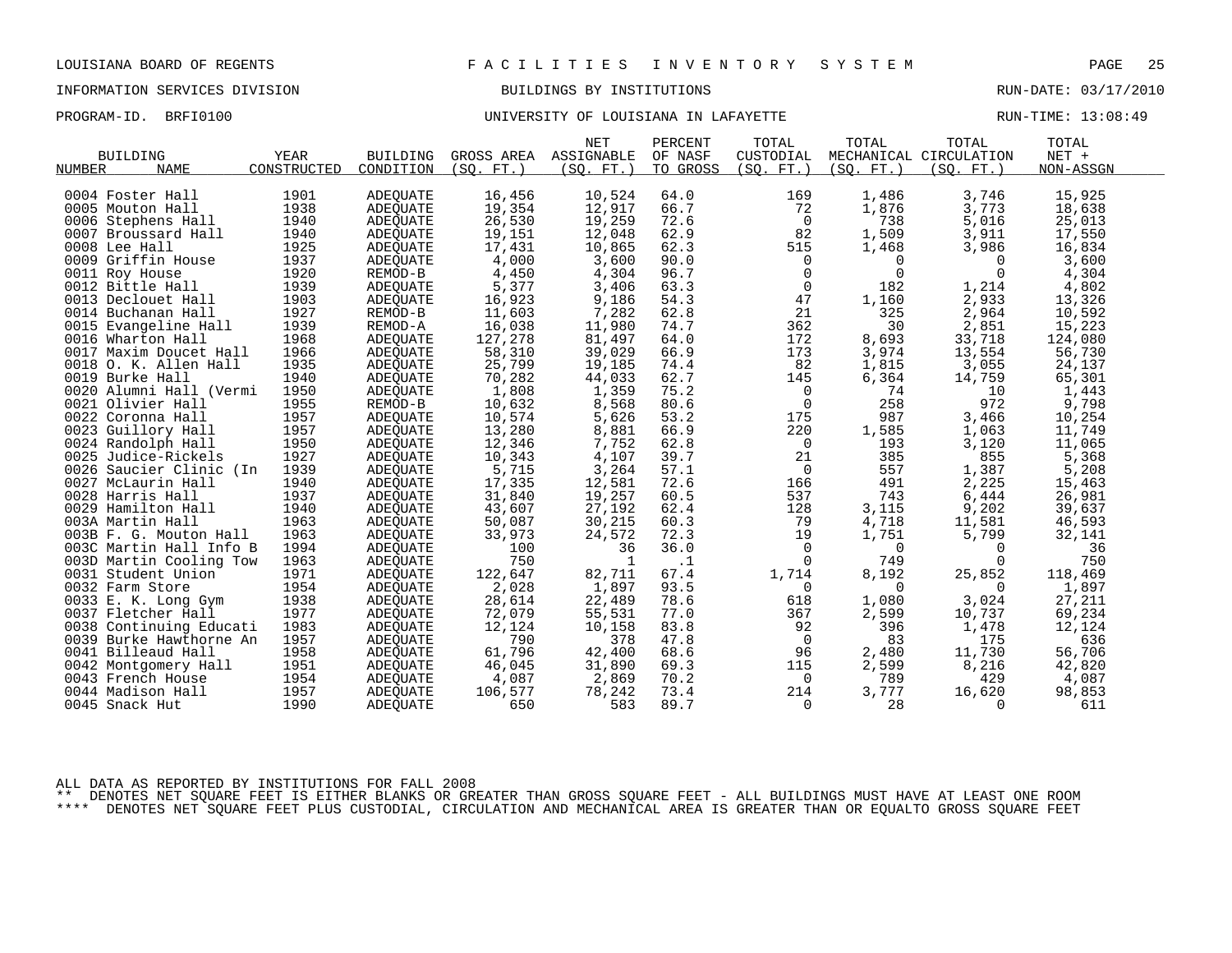# PROGRAM-ID. BRFI0100 **BRFION CONFERSITY OF LOUISIANA IN LAFAYETTE** RUN-TIME: 13:08:49

|                         |             |                 |            | <b>NET</b> | PERCENT  | TOTAL          | TOTAL          | TOTAL                  | TOTAL     |
|-------------------------|-------------|-----------------|------------|------------|----------|----------------|----------------|------------------------|-----------|
| <b>BUILDING</b>         | YEAR        | <b>BUILDING</b> | GROSS AREA | ASSIGNABLE | OF NASF  | CUSTODIAL      |                | MECHANICAL CIRCULATION | NET +     |
| <b>NAME</b><br>NUMBER   | CONSTRUCTED | CONDITION       | (SO. FT. ) | (SQ. FT. ) | TO GROSS | (SQ. FT. )     | (SO. FT. )     | (SQ. FT.)              | NON-ASSGN |
|                         |             |                 |            |            |          |                |                |                        |           |
| 0046 Griffin Hall       | 1972        | ADEQUATE        | 121,406    | 70,429     | 58.0     | 572            | 5,198          | 35,631                 | 111,830   |
| 0047 Arbolada House (Ga | 1940        | ADEOUATE        | 1,700      | 1,400      | 82.4     | $\mathbf 0$    | $\Omega$       | $\Omega$               | 1,400     |
| 0048 Conference Center  | 1965        | ADEQUATE        | 203,969    | 157,915    | 77.4     | 1,071          | 11,631         | 27,215                 | 197,832   |
| 0049 Bookstore Warehous | 1970        | ADEQUATE        | 1,752      | 1,709      | 97.5     | $\Omega$       | $\Omega$       | $\Omega$               | 1,709     |
| 0052 Rougeou Hall       | 1988        | ADEQUATE        | 99,942     | 64,488     | 64.5     | 90             | 5,338          | 17,107                 | 87,023    |
| 0059 Maint. Receiving B | 1955        | OBSOLETE        | 5,495      | 5,339      | 97.2     | $\mathbf 0$    | 37             | 0                      | 5,376     |
| 006A Stephens Equipment | 1976        | ADEQUATE        | 1,645      | $\Omega$   | $.0**$   | $\mathbf 0$    | 1,610          | $\Omega$               | 1,610     |
| 0060 Maintenance Wareho | 1952        | OBSOLETE        | 19,025     | 13,573     | 71.3     | $\mathbf 0$    | 59             | $\Omega$               | 13,632    |
| 0061 Maint. Office & Sh | 1938        | OBSOLETE        | 23,800     | 19,192     | 80.6     | 20             | 1,215          | 1,467                  | 21,894    |
| 0066 Visual Arts Annex  | 1933        | ADEQUATE        | 26,200     | 10,040     | 38.3     | 74             | 365            | 1,677                  | 12,156    |
| 0067 Bancroft Hall      | 1968        | REMOD-B         | 78,072     | 45,374     | 58.1     | 180            | 443            | 17,070                 | 63,067    |
| 0068 Parker Hall        | 1940        | ADEQUATE        | 22,785     | 15,566     | 68.3     | 136            | 1,660          | 4,459                  | 21,821    |
| 0072 Day Care Center (S | 2003        | ADEOUATE        | 10,040     | 7,675      | 76.4     | 33             | 854            | 560                    | 9,122     |
| 0076 Denbo Hall         | 1968        | ADEQUATE        | 78,071     | 59,847     | 76.7     | 0              | $\overline{0}$ | 4,393                  | 64,240    |
| 0077 Kajun Washeteria   | 1971        | REMOD-B         | 1,772      | 1,318      | 74.4     | $\mathbf 0$    | 283            | $\Omega$               | 1,601     |
| 0078 Whittington House  | 1920        | REMOD-B         | 4,010      | 3,468      | 86.5     | 18             | 127            | 320                    | 3,933     |
| 0079 Home Management (N | 1957        | REMOD-A         | 2,867      | 2,235      | 78.0     | 0              | 0              | $\Omega$               | 2,235     |
| 0084 Bonin Hall         | 1962        | ADEQUATE        | 62,151     | 43,322     | 69.7     | 501            | 1,395          | 15,477                 | 60,695    |
| 0087 Angelle Hall       | 1968        | REMOD-B         | 56,226     | 40,287     | 71.7     | 61             | 2,701          | 11,021                 | 54,070    |
| 0089 Reese House        | 1935        | ADEQUATE        | 1,820      | 1,702      | 93.5     | $\mathbf 0$    | 0              | 0                      | 1,702     |
| 0090 Softball Locker/Re | 1994        | ADEQUATE        | 1,534      | 699        | 45.6     | $\mathbf 0$    | 414            | 34                     | 1,147     |
| 0092 Wagner House (Brod | 1953        | ADEOUATE        | 2,568      | 2,387      | 93.0     | $\Omega$       | $\mathbf 0$    | $\Omega$               | 2,387     |
| 0093 Bourgeois Hall     | 1986        | ADEQUATE        | 125,000    | 89,131     | 71.3     | 821            | 7,481          | 23,253                 | 120,686   |
| 0095 Baseball Stadium   | 1980        | ADEOUATE        | 2,094      | 1,119      | 53.4     | 0              | 785            | $\Omega$               | 1,904     |
| 0096 Tennis Stadium     | 1980        | ADEQUATE        | 2,612      | 396        | 15.2     | $\mathbf 0$    | $\Omega$       | $\Omega$               | 396       |
| 0097 Football Stadium   | 1971        | ADEQUATE        | 27,592     | 12,042     | 43.6     | 174            | 11,646         | 2,211                  | 26,073    |
| 0098 Athletic Office Bu | 1971        | ADEOUATE        | 34,731     | 25,661     | 73.9     | 108            | 1,715          | 5,928                  | 33,412    |
| 0099 Athletic Mechanica | 1971        | ADEQUATE        | 4,216      | 1,357      | 32.2     | 0              | 2,536          | 0                      | 3,893     |
| 010A Baker Hall         | 1950        | ADEQUATE        | 16,654     | 11,802     | 70.9     | 40             | 247            | 3,823                  | 15,912    |
| 010B Huger Hall         | 1950        | ADEOUATE        | 16,653     | 11,219     | 67.4     | 65             | 517            | 3,165                  | 14,966    |
| 0100 E. K. Long Gym Ann | 1967        | ADEQUATE        | 6,046      | 5,983      | 99.0     | $\overline{0}$ | $\mathbf 0$    | $\Omega$               | 5,983     |
| 011A Hawkins House      | 1956        | ADEOUATE        | 4,230      | 377        | 8.9      | 0              | $\overline{0}$ | 0                      | 377       |
| 011B Soulier House      | 1910        | REMOD-B         | 2,527      | 1,848      | 73.1     | $\Omega$       | 114            | 360                    | 2,322     |
| 011C Hawkins House Gara | 1988        | ADEQUATE        | 495        | 411        | 83.0     | $\Omega$       | $\Omega$       | $\Omega$               | 411       |
| 011D Hawkins Hse Servan | 1986        | ADEQUATE        | 138        | 138        | 100.0    | 0              | $\mathbf 0$    | 0                      | 138       |
| 0152 Central Receiving  | 2000        | ADEQUATE        | 4,047      | 3,746      | 92.6     | 0              | 38             | $\Omega$               | 3,784     |
| 0157 Dupre Library      | 1961        | ADEOUATE        | 217,551    | 178,082    | 81.9     | 264            | 12,293         | 14,912                 | 205,551   |
| 0160 Chemical Eng. Rad. | 1958        | OBSOLETE        | 342        | 330        | 96.5     | $\mathbf 0$    | $\Omega$       | $\Omega$               | 330       |
| 017A Doucet Equipment B | 1966        | ADEOUATE        | 1,632      | 223        | 13.7     | $\mathbf 0$    | 1,248          | 0                      | 1,471     |
| 0170 Transformer Vault  | 1996        | ADEQUATE        | 516        | $\Omega$   | $.0**$   | $\Omega$       | 510            | $\Omega$               | 510       |
|                         |             |                 |            |            |          |                |                |                        |           |

ALL DATA AS REPORTED BY INSTITUTIONS FOR FALL 2008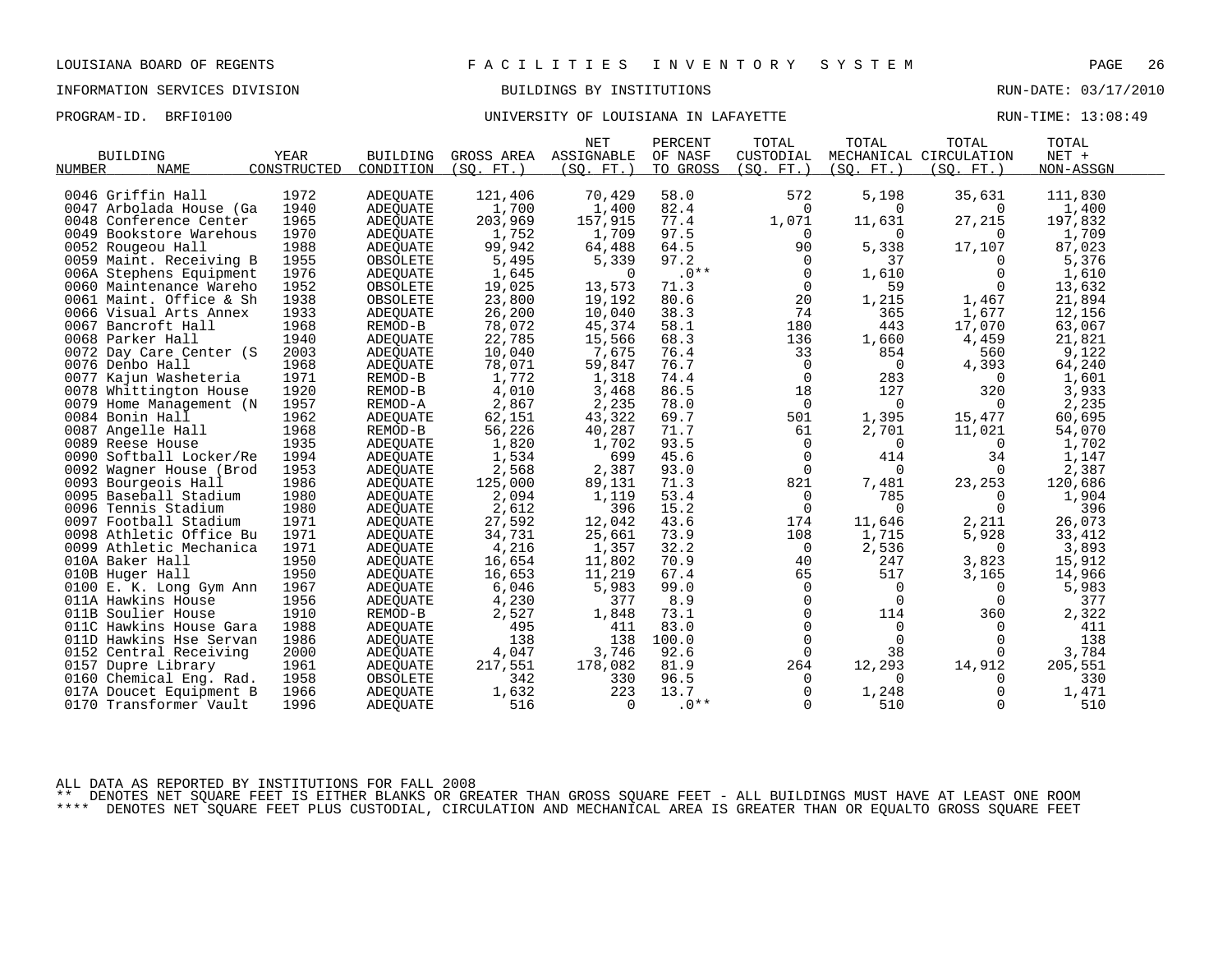PROGRAM-ID. BRFI0100 **BRFION CONTROLLER UNIVERSITY OF LOUISIANA IN LAFAYETTE EXAM** PROGRAM-ID. BRIN-TIME: 13:08:49

| <b>BUILDING</b>            | YEAR        | <b>BUILDING</b> | GROSS AREA | <b>NET</b><br>ASSIGNABLE | PERCENT<br>OF NASF | TOTAL<br>CUSTODIAL | TOTAL       | TOTAL<br>MECHANICAL CIRCULATION | TOTAL<br>NET + |  |
|----------------------------|-------------|-----------------|------------|--------------------------|--------------------|--------------------|-------------|---------------------------------|----------------|--|
| <b>NAME</b><br>NUMBER      | CONSTRUCTED | CONDITION       | (SO. FT. ) | (SO. FT. )               | TO GROSS           | (SO. FT. )         | (SO. FT. )  | (SO. FT. )                      | NON-ASSGN      |  |
|                            |             |                 |            |                          |                    |                    |             |                                 |                |  |
| 0200 Brook Street Annex    | 1960        | <b>ADEQUATE</b> | 20,504     | 12,801                   | 62.4               | 0                  | 1,169       | 5,256                           | 19,226         |  |
| 0201 Brook Street Annex    | 1965        | <b>ADEQUATE</b> | 10,526     | 6,055                    | 57.5               | $\mathbf 0$        | 515         | 3,126                           | 9,696          |  |
| 0203 Bus Workshop          | 1986        | ADEQUATE        | 1,200      | 1,055                    | 87.9               | 0                  | 67          | 0                               | 1,122          |  |
| 0204 Flora Levy House      | 1993        | <b>ADEOUATE</b> | 2,000      | 2,000                    | 100.0              | 0                  | $\Omega$    | 0                               | 2,000          |  |
| 0205 SATELITTE DISH-ANT    | 1983        | <b>ADEQUATE</b> | 100        | 100                      | 100.0              | $\Omega$           | $\Omega$    | $\Omega$                        | 100            |  |
| 0206 Zone 13 Parking Bo    | 1995        | ADEOUATE        | 30         | 30                       | 100.0              | $\mathbf 0$        | $\mathbf 0$ | $\Omega$                        | 30             |  |
| 0207<br>Zone 14 Parking Bo | 1995        | <b>ADEOUATE</b> | 30         | 30                       | 100.0              | 0                  | $\mathbf 0$ | $\Omega$                        | 30             |  |
| 0208 Zone 15 Parking Bo    | 1995        | ADEQUATE        | 30         | 30                       | 100.0              | $\mathbf 0$        | 0           | $\Omega$                        | 30             |  |
| 0209<br>Ouadrangle Covered | 1937        | ADEOUATE        | 20,020     | -1                       | $\cdot$ 0          | $\Omega$           | $\Omega$    | 20,019                          | 20,020         |  |
| 0301 Tenant Dwelling 30    | 1939        | REMOD-B         | 1,410      | 1,401                    | 99.4               | 0                  | $\Omega$    | $\Omega$                        | 1,401          |  |
| 0304 Pump House (Cade)     | 1982        | REMOD-B         | 42         | 41                       | 97.6               | 0                  | 0           | 0                               | 41             |  |
| 0306 Beef Cattle Resear    | 1982        | <b>ADEQUATE</b> | 1,040      | 681                      | 65.5               | $\Omega$           | 53          | $\Omega$                        | 734            |  |
| 0309 Work Chute & Holdi    | 1982        | ADEQUATE        | 7,200      | 7,031                    | 97.7               | $\mathbf 0$        | $\mathbf 0$ | 0                               | 7,031          |  |
| 0310<br>Equipment Shed (Ca | 1986        | ADEQUATE        | 4,848      | 500                      | 10.3               | 0                  | $\mathbf 0$ | $\mathbf 0$                     | 500            |  |
| 0313 Dairy Building & L    | 1982        | ADEOUATE        | 5,550      | 3,298                    | 59.4               | $\Omega$           | 778         | 27                              | 4,103          |  |
| 0314 Freestall Feed She    | 1982        | ADEQUATE        | 12,973     | 12,973                   | 100.0              | 0                  | 0           | 0                               | 12,973         |  |
| 0317 Maternity Barn & C    | 1982        | <b>ADEQUATE</b> | 2,880      | 2,712                    | 94.2               | $\Omega$           | $\Omega$    | $\mathbf 0$                     | 2,712          |  |
| 0318 Hay Storage Barn (    | 1982        | ADEOUATE        | 2,400      | 2,184                    | 91.0               | $\Omega$           | $\Omega$    | $\Omega$                        | 2,184          |  |
| 0319 Tractor Shed (Cade    | 1982        | REMOD-B         | 6,335      | 6,210                    | 98.0               | $\mathbf 0$        | $\mathbf 0$ | $\mathbf 0$                     | 6,210          |  |
| 0326 Tenant Dwelling 32    | 1965        | ADEQUATE        | 1,170      | 1,105                    | 94.4               | 0                  | $\Omega$    | 0                               | 1,105          |  |
| 0329 Dairy Supt. House     | 1940        | REMOD-A         | 1,362      | 1,147                    | 84.2               | $\Omega$           | 34          | 25                              | 1,206          |  |
| 033A Brick Storage Bldg    | 1933        | <b>ADEQUATE</b> | 81         | 81                       | 100.0              | $\mathbf 0$        | $\Omega$    | $\Omega$                        | 81             |  |
| Tenant Dwelling 33<br>0330 | 1939        | REMOD-B         | 1,208      | 1,139                    | 94.3               | 0                  | 0           | 0                               | 1,139          |  |
| 0332 Cade Solar House      | 1980        | <b>ADEQUATE</b> | 1,698      | 1,383                    | 81.4               | $\Omega$           | $\Omega$    | 0                               | 1,383          |  |
| 0333 Tool Shed (Cade)      | 1982        | REMOD-B         | 425        | 388                      | 91.3               | $\Omega$           | $\Omega$    | $\Omega$                        | 388            |  |
| 0355 Acadiana Conservat    | 1955        | <b>ADEQUATE</b> | 1,806      | 1,708                    | 94.6               | 0                  | 0           | $\mathbf 0$                     | 1,708          |  |
| 0360 Sheep Feed Barn (C    | 1993        | <b>ADEQUATE</b> | 1,643      | 1,643                    | 100.0              | 0                  | $\mathbf 0$ | $\Omega$                        | 1,643          |  |
| 0361 Sheep Shed (Cade)     | 1993        | ADEOUATE        | 1,128      | 1,128                    | 100.0              | $\Omega$           | $\Omega$    | $\Omega$                        | 1,128          |  |
| 037A Fletcher Equipment    | 1977        | ADEQUATE        | 1,082      | 535                      | 49.4               | $\mathbf 0$        | 428         | $\mathbf 0$                     | 963            |  |
| 0370 Pump House (Cade)     | 1990        | ADEQUATE        | 100        | 100                      | 100.0              | 0                  | 0           | 0                               | 100            |  |
| 0371 Swine Facility (Ca    | 1994        | ADEQUATE        | 2,000      | 2,000                    | 100.0              | $\Omega$           | $\Omega$    | $\Omega$                        | 2,000          |  |
| 0372 Crawfish Storage B    | 1984        | <b>ADEQUATE</b> | 288        | 288                      | 100.0              | $\mathbf 0$        | $\Omega$    | $\Omega$                        | 288            |  |
| 0401 Creamery              | 1950        | REMOD-A         | 6,744      | 5,341                    | 79.2               | $\mathbf 0$        | 397         | 229                             | 5,967          |  |
| 0404 Coliseum Equipment    | 1976        | <b>ADEOUATE</b> | 2,600      | 754                      | 29.0               | $\mathbf 0$        | 1,541       | 0                               | 2,295          |  |
| 0405 Blackham Coliseum     | 1948        | ADEQUATE        | 71,711     | 26,207                   | 36.5               | 0                  | 1,122       | 10,313                          | 37,642         |  |
| 0406 Exhibit Barn B        | 1952        | ADEQUATE        | 14,170     | 14,170                   | 100.0              | $\mathbf 0$        | $\Omega$    | $\Omega$                        | 14,170         |  |
| 0407 Exhibit Barn C        | 1966        | ADEQUATE        | 31,922     | 30,432                   | 95.3               | $\Omega$           | 417         | $\Omega$                        | 30,849         |  |
| 0408 Exhibit Barn D        | 1952        | REMOD-B         | 23,012     | 22,709                   | 98.7               | 0                  | 19          | $\Omega$                        | 22,728         |  |
| Exhibit Barn E<br>0409     | 1955        | REMOD-B         | 4,188      | 3,896                    | 93.0               | $\Omega$           | $\Omega$    | 0                               | 3,896          |  |
| 041A Billeaud Mechanica    | 1958        | ADEQUATE        | 522        | 0                        | $.0**$             | $\Omega$           | 458         | 0                               | 458            |  |
|                            |             |                 |            |                          |                    |                    |             |                                 |                |  |

ALL DATA AS REPORTED BY INSTITUTIONS FOR FALL 2008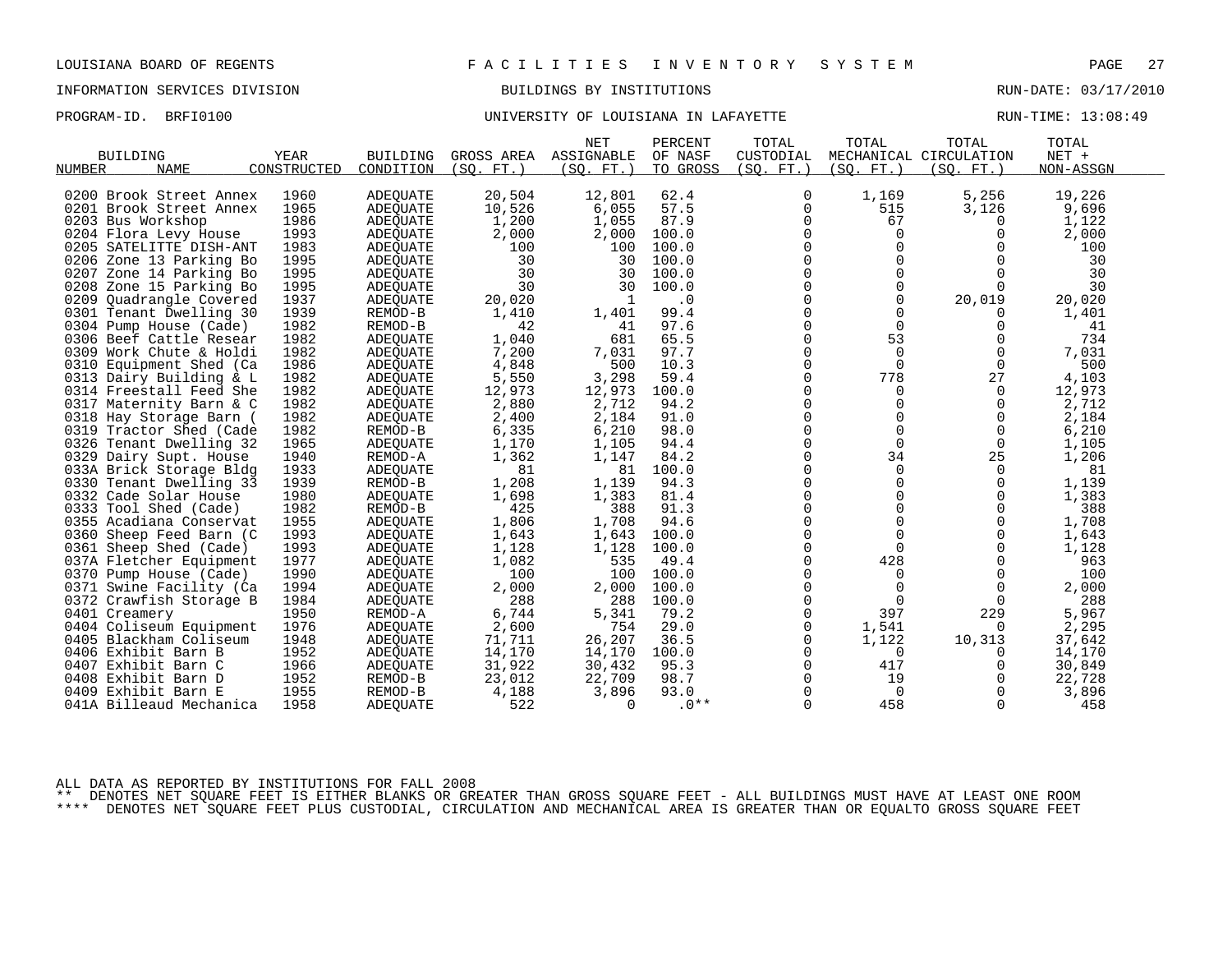## PROGRAM-ID. BRFI0100 **BRFION CONFERSITY OF LOUISIANA IN LAFAYETTE** RUN-TIME: 13:08:49

|                                                    |             |                 |            | <b>NET</b>        | PERCENT         | TOTAL         | TOTAL       | TOTAL                  | TOTAL     |  |
|----------------------------------------------------|-------------|-----------------|------------|-------------------|-----------------|---------------|-------------|------------------------|-----------|--|
| <b>BUILDING</b>                                    | YEAR        | <b>BUILDING</b> | GROSS AREA | ASSIGNABLE        | OF NASF         | CUSTODIAL     |             | MECHANICAL CIRCULATION | NET +     |  |
| NUMBER<br>NAME                                     | CONSTRUCTED | CONDITION       | (SO. FT. ) | (SQ. FT. )        | TO GROSS        | (SO. FT.)     | (SO. FT. )  | (SO. FT. )             | NON-ASSGN |  |
|                                                    |             |                 |            |                   |                 |               |             |                        |           |  |
| 041B Billeaud Greenhous                            | 1958        | REMOD-B         | 1,308      | 1,106             | 84.6            | 0             | 0           | 0                      | 1,106     |  |
| 041C Billeaud Hall Grnh                            | 1994        | ADEOUATE        | 1,419      | 1,419             | 100.0           | $\mathbf 0$   | $\Omega$    | $\Omega$               | 1,419     |  |
| 0410 Exhibit Barn F                                | 1955        | REMOD-B         | 4,107      | 3,995             | 97.3            | $\mathbf 0$   | 0           | 0                      | 3,995     |  |
| 0411 Exhibit Barn G                                | 1976        | <b>ADEOUATE</b> | 2,310      | 2,268             | 98.2            | 0             | $\Omega$    | $\mathbf 0$            | 2,268     |  |
| 0412 Tenant Dwelling (C                            | 1990        | <b>ADEQUATE</b> | 5,625      | 5,625             | 100.0           | $\Omega$      | $\Omega$    | 0                      | 5,625     |  |
| 0413 Horticulture Compl                            | 1961        | ADEQUATE        | 9,257      | 9,145             | 98.8            | $\mathbf 0$   | $\Omega$    | 81                     | 9,226     |  |
| 0414 Horticulture Pump                             | 1940        | ADEOUATE        | 36         | 36                | 100.0           | 0             | $\Omega$    | $\Omega$               | 36        |  |
| 0415 Blackham LAGCO Bld                            | 1990        | ADEQUATE        | 775        | 662               | 85.4            | $\mathbf 0$   | $\Omega$    | 0                      | 662       |  |
| 0416 Horticulture Compl                            | 1951        | ADEOUATE        | 2,900      | 2,769             | 95.5            | $\Omega$      | $\Omega$    | $\Omega$               | 2,769     |  |
| 0417 Horticulture Compl                            | 1951        | <b>ADEQUATE</b> | 2,900      | 2,900             | 100.0           | $\mathbf 0$   | $\Omega$    | $\mathbf 0$            | 2,900     |  |
| 0418 Horticulture Compl                            | 1960        | ADEQUATE        | 1,800      | 1,791             | 99.5            | 0             | $\mathbf 0$ | 0                      | 1,791     |  |
| 0420 Ira Nelson Center                             | 1961        | REMOD-A         | 6,460      | 4,847             | 75.0            | 43            | 106         | 909                    | 5,905     |  |
| 0422 Greenhouse & Equip                            | 1958        | ADEQUATE        | 1,153      | 1,153             | 100.0           | 0             | 0           | 0                      | 1,153     |  |
| 0423 Greenhouse Researc                            | 1961        | REMOD-B         | 1,374      | 1,283             | 93.4            | $\mathbf 0$   | $\Omega$    | $\Omega$               | 1,283     |  |
| 0424 Greenhouse Reaseac                            | 1961        | REMOD-B         | 2,100      | 2,033             | 96.8            | $\Omega$      | $\Omega$    | $\Omega$               | 2,033     |  |
| 0425 Center For Greenho                            | 1963        | REMOD-B         | 23,077     | 2,880             | 12.5            | $\mathbf 0$   | $\mathbf 0$ | 0                      | 2,880     |  |
| 0428 Tractor Shed (Col.                            | 1940        | REMOD-B         | 2,850      | 2,704             | 94.9            | 0             | 27          | 0                      | 2,731     |  |
| 0429 Storage Shed (Col.                            | 1941        | REMOD-B         | 848        | 807               | 95.2            | $\mathbf 0$   | $\Omega$    | $\Omega$               | 807       |  |
| 044A Petroleum Engr. La                            | 1982        | ADEQUATE        | 640        | 604               | 94.4            | $\Omega$      | $\Omega$    | $\Omega$               | 604       |  |
| 0451 Tenant Dwelling (I                            | 1938        | REMOD-B         | 1,883      | 1,200             | 63.7            | 0             | 0           | 0                      | 1,200     |  |
| 0452 Mule Barn                                     | 1940        | REMOD-B         | 2,233      | 2,108             | 94.4            | 0             |             | 0                      | 2,108     |  |
| 0453 Potato Barn                                   | 1938        | REMOD-B         | 1,442      | 1,290             | 89.5            | $\Omega$      | $\Omega$    | $\Omega$               | 1,290     |  |
| 0454 Tenant Dwelling (C                            | 1940        | REMOD-B         | 1,801      | 1,739             | 96.6            | $\mathbf 0$   | $\Omega$    | 0                      | 1,739     |  |
|                                                    |             |                 |            |                   |                 |               | $\Omega$    | $\overline{0}$         |           |  |
| 0455 Greenhouse (Col. R<br>046A Griffin Mechanical | 1950        | <b>ADEQUATE</b> | 1,160      | 1,160<br>$\Omega$ | 100.0<br>$.0**$ | 0<br>$\Omega$ |             | $\Omega$               | 1,160     |  |
|                                                    | 1972        | ADEOUATE        | 2,730      |                   |                 |               | 2,481       |                        | 2,481     |  |
| 0465 La Accelerator Cen                            | 1981        | ADEQUATE        | 12,246     | 10,140            | 82.8            | 0             | 123         | 390                    | 10,653    |  |
| 0470 Tenant Dwelling (R                            | 1940        | REMOD-B         | 1,293      | 1,293             | 100.0           | 0             | 0           | 0                      | 1,293     |  |
| 0479 Print Shop Storage                            | 1970        | <b>ADEQUATE</b> | 878        | 803               | 91.5            | $\Omega$      | 13          | 0                      | 816       |  |
| 0480 Print Shop & Offic                            | 1976        | <b>ADEQUATE</b> | 12,000     | 11,295            | 94.1            | $\Omega$      | 139         | 263                    | 11,697    |  |
| 0481 Main Campus Lighti                            | 1996        | ADEOUATE        | 1          | 1                 | 100.0           | 0             | 0           | $\overline{0}$         | 1         |  |
| 0482 Cajun Field Bus St                            | 1979        | <b>ADEQUATE</b> | 312        |                   | $\cdot$ 3       | 0             | 0           | 200                    | 201       |  |
| 0483 Cajun Field Bus St                            | 1979        | <b>ADEQUATE</b> | 312        |                   | .3              | $\Omega$      | $\Omega$    | 200                    | 201       |  |
| 0484 Cajun Field Ticket                            | 1971        | <b>ADEQUATE</b> | 216        | 171               | 79.2            | 0             | $\Omega$    | 0                      | 171       |  |
| 0485 Cajun Field Ticket                            | 1971        | ADEQUATE        | 66         | 66                | 100.0           | 0             | $\Omega$    | $\Omega$               | 66        |  |
| 0486 Cajun Field Ticket                            | 1971        | ADEOUATE        | 66         | 66                | 100.0           | $\Omega$      | $\Omega$    |                        | 66        |  |
| 0500 Equine Center Lumb                            | 1962        | ADEQUATE        | 2,346      | 2,259             | 96.3            | 0             | 0           | 0                      | 2,259     |  |
| 0501 Equine Center Catt                            | 1946        | REMOD-A         | 2,442      | 2,397             | 98.2            | 0             |             | 0                      | 2,397     |  |
| 0502 Tenant Dwelling (C                            | 1940        | REMOD-B         | 1,521      | 1,510             | 99.3            | $\Omega$      |             | $\Omega$               | 1,510     |  |
| 0507 Tenent Dwelling (R                            | 1940        | OBSOLETE        | 2,794      | 2,607             | 93.3            | $\Omega$      | $\Omega$    | $\Omega$               | 2,607     |  |
| 052A Rougeou Storage Bl                            | 1988        | <b>ADEOUATE</b> | 160        | 128               | 80.0            | $\mathbf 0$   | $\Omega$    | $\Omega$               | 128       |  |

ALL DATA AS REPORTED BY INSTITUTIONS FOR FALL 2008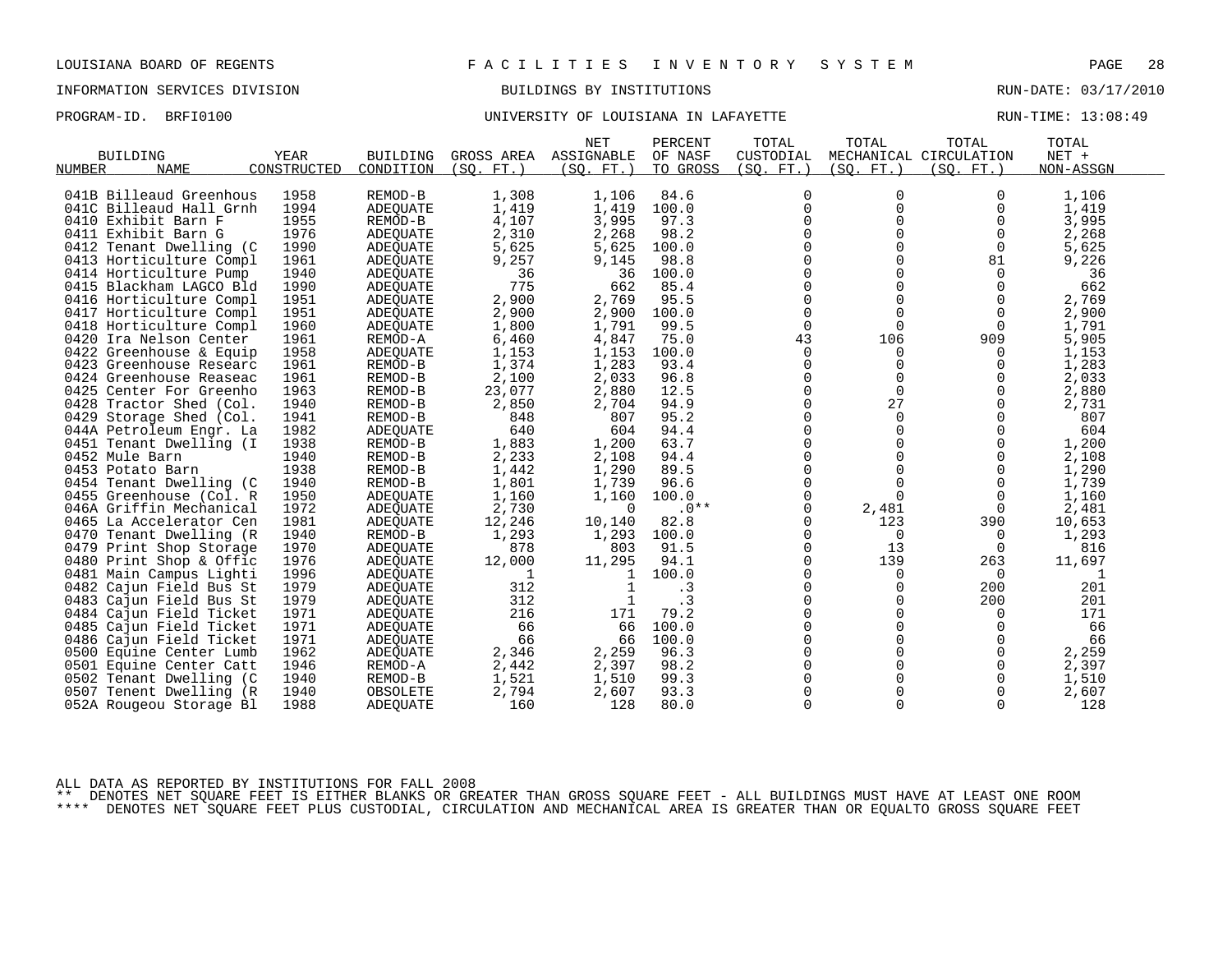## PROGRAM-ID. BRFI0100 **BRFION CONFERSITY OF LOUISIANA IN LAFAYETTE** RUN-TIME: 13:08:49

| <b>BUILDING</b><br><b>NAME</b><br>NUMBER | YEAR<br>CONSTRUCTED | <b>BUILDING</b><br>CONDITION | GROSS AREA<br>(SO, FT.) | <b>NET</b><br>ASSIGNABLE<br>(SO. FT. ) | PERCENT<br>OF NASF<br>TO GROSS | TOTAL<br>CUSTODIAL<br>(SO. FT. ) | TOTAL<br>(SO. FT. ) | TOTAL<br>MECHANICAL CIRCULATION<br>(SO. FT.) | TOTAL<br>NET +<br>NON-ASSGN |  |
|------------------------------------------|---------------------|------------------------------|-------------------------|----------------------------------------|--------------------------------|----------------------------------|---------------------|----------------------------------------------|-----------------------------|--|
|                                          |                     |                              |                         |                                        |                                |                                  |                     |                                              |                             |  |
| 0560 Tenant Dwelling (D                  | 1947                | REMOD-A                      | 1,684                   | 1,375                                  | 81.7                           | $\mathbf 0$                      | 0                   | 0                                            | 1,375                       |  |
| 0561 Garage #1 (Devalco                  | 1947                | REMOD-B                      | 316                     | 295                                    | 93.4                           | 0                                | 0                   | 0                                            | 295                         |  |
| 0563 Brooder House (Dev                  | 1948                | REMOD-B                      | 602                     | 571                                    | 94.9                           | $\Omega$                         | $\Omega$            | $\Omega$                                     | 571                         |  |
| 0564 Storage House (Dev                  | 1948                | REMOD-B                      | 585                     | 564                                    | 96.4                           | $\mathbf 0$                      | $\mathbf 0$         | $\Omega$                                     | 564                         |  |
| 0599 KRVS Radio Tower &                  | 1982                | <b>ADEQUATE</b>              | 216                     | 100                                    | 46.3                           | $\mathbf 0$                      | $\Omega$            | $\Omega$                                     | 100                         |  |
| 061A Maintenance Lumber                  | 1962                | ADEQUATE                     | 1,220                   | 1,075                                  | 88.1                           | $\mathbf 0$                      | $\Omega$            | $\Omega$                                     | 1,075                       |  |
| 062A Stokes Hall (Bldg                   | 1968                | REMOD-B                      | 26,555                  | 20,673                                 | 77.8                           | 188                              | $\Omega$            | 2,016                                        | 22,877                      |  |
| 062B Stokes Hall (Bldg                   | 1996                | <b>ADEQUATE</b>              | 26,555                  | 19,904                                 | 75.0                           | 185                              | 780                 | 2,016                                        | 22,885                      |  |
| 062D Stokes Mechanical                   | 1968                | <b>ADEOUATE</b>              | 1,860                   | $\Omega$                               | $.0**$                         | 0                                | 1,680               | $\Omega$                                     | 1,680                       |  |
| 0627 Primate Research/P                  | 1961                | REMOD-A                      | 20,179                  | 20,179                                 | 100.0                          | 0                                | 0                   | 0                                            | 20,179                      |  |
| 0628 Primate Clinical C                  | 1961                | REMOD-A                      | 19,044                  | 19,044                                 | 100.0                          | $\Omega$                         | $\Omega$            | $\Omega$                                     | 19,044                      |  |
| 0629 Colony & Lab Bldg                   | 1961                | REMOD-B                      | 28,771                  | 24,455                                 | 85.0                           | $\Omega$                         | $\Omega$            | $\Omega$                                     | 24,455                      |  |
| 0630 Chem. & Aqua Labs                   | 1961                | REMOD-B                      | 28,961                  | 24,616                                 | 85.0                           | $\mathbf 0$                      | $\Omega$            | $\Omega$                                     | 24,616                      |  |
| 0631 Stor. Bldg./Was Au                  | 1961                | REMOD-B                      | 605                     | 255                                    | 42.1                           | 0                                | 74                  | $\mathbf 0$                                  | 329                         |  |
| 0632 Primate Iso Test F                  | 1980                | REMOD-B                      | 1,633                   | 1,470                                  | 90.0                           | $\mathbf 0$                      | $\Omega$            | $\Omega$                                     | 1,470                       |  |
| 0633 Primate Nursery/Pe                  | 1978                | REMOD-B                      | 1,200                   | 1,200                                  | 100.0                          | $\mathbf 0$                      | $\mathbf 0$         | $\mathbf 0$                                  | 1,200                       |  |
| 0636 Large Animal Lab a                  | 1978                | REMOD-B                      | 3,150                   | 2,677                                  | 85.0                           | $\mathbf 0$                      | $\mathbf 0$         | $\mathbf 0$                                  | 2,677                       |  |
| 0637 Maintenance Shop (                  | 1968                | REMOD-A                      | 3,568                   | 2,830                                  | 79.3                           | $\mathbf 0$                      | 42                  | 0                                            | 2,872                       |  |
| 0638 Boat Shed & Stalls                  | 1978                | <b>ADEQUATE</b>              | 2,436                   | 2,356                                  | 96.7                           | $\Omega$                         | $\Omega$            | $\Omega$                                     | 2,356                       |  |
| 0641 Primate Colony-Bld                  | 1989                | ADEOUATE                     | 8,049                   | 4,236                                  | 52.6                           | 0                                | 666                 | 638                                          | 5,540                       |  |
| 0642 Primate Colony-Bld                  | 1991                | REMOD-A                      | 934                     | 798                                    | 85.4                           | $\mathbf 0$                      | 0                   | 72                                           | 870                         |  |
| 0643 Primate Colony-Vet                  | 1991                | ADEOUATE                     | 990                     | 879                                    | 88.8                           | $\Omega$                         | $\Omega$            | $\Omega$                                     | 879                         |  |
| 0644 Primate Colony-Bld                  | 1991                | <b>ADEQUATE</b>              | 5,745                   | 3,848                                  | 67.0                           | $\mathbf 0$                      | 231                 | 1,188                                        | 5,267                       |  |
| 0645 Primate Colony-Bld                  | 1991                | <b>ADEQUATE</b>              | 4,622                   | 2,785                                  | 60.3                           | 0                                | 416                 | 789                                          | 3,990                       |  |
| 0646 Cage Wash Building                  | 1990                | <b>ADEQUATE</b>              | 1,398                   | 1,120                                  | 80.1                           | $\Omega$                         | 149                 | $\Omega$                                     | 1,269                       |  |
| 0647 Primate Colony-Vet                  | 1994                | ADEQUATE                     | 5,568                   | 5,568                                  | 100.0                          | $\mathbf 0$                      | $\mathbf 0$         | 0                                            | 5,568                       |  |
| 0648 Primate Colony-Bld                  | 1993                | <b>ADEQUATE</b>              | 1,769                   | 1,758                                  | 99.4                           | 0                                | $\Omega$            | $\Omega$                                     | 1,758                       |  |
| 0649 Primate Colony-Bld                  | 1993                | ADEOUATE                     | 1,472                   | 1,472                                  | 100.0                          | $\Omega$                         | $\Omega$            | $\Omega$                                     | 1,472                       |  |
| 065A Cajun Village A                     | 1981                | ADEQUATE                     | 7,358                   | 6,520                                  | 88.6                           | $\mathbf 0$                      | $\mathbf 0$         | $\mathbf 0$                                  | 6,520                       |  |
| 065B Cajun Village B                     | 1981                | ADEQUATE                     | 7,358                   | 6,520                                  | 88.6                           | 0                                | 0                   | $\mathbf 0$                                  | 6,520                       |  |
| 065C Cajun Village C                     | 1981                | <b>ADEQUATE</b>              | 7,358                   | 6,520                                  | 88.6                           | $\Omega$                         | $\Omega$            | $\Omega$                                     | 6,520                       |  |
| 065D Cajun Village D                     | 1981                | ADEOUATE                     | 7,358                   | 6,520                                  | 88.6                           | $\mathbf 0$                      | 0                   | 0                                            | 6,520                       |  |
| 065E Cajun Village E                     | 1981                | ADEQUATE                     | 7,358                   | 6,520                                  | 88.6                           | $\mathbf 0$                      | $\Omega$            | $\Omega$                                     | 6,520                       |  |
| 065F Cajun Village F                     | 1981                | ADEOUATE                     | 3,606                   | 3,260                                  | 90.4                           | $\mathbf 0$                      | $\Omega$            | $\mathbf 0$                                  | 3,260                       |  |
| 065G Cajun Village G                     | 1981                | ADEQUATE                     | 7,358                   | 6,520                                  | 88.6                           | $\mathbf 0$                      | $\mathbf 0$         | $\mathbf 0$                                  | 6,520                       |  |
| 065H Cajun Village H                     | 1981                | ADEQUATE                     | 7,358                   | 6,520                                  | 88.6                           | 0                                | $\Omega$            | $\mathbf 0$                                  | 6,520                       |  |
| 065I Cajun Village I                     | 1981                | ADEQUATE                     | 7,358                   | 6,520                                  | 88.6                           | $\Omega$                         | $\Omega$            | $\Omega$                                     | 6,520                       |  |
| 065J Cajun Village J                     | 1981                | ADEQUATE                     | 7,358                   | 6,520                                  | 88.6                           | $\mathbf 0$                      | 0                   | $\mathbf 0$                                  | 6,520                       |  |
| 065K Cajun Village K                     | 1981                | ADEOUATE                     | 7,358                   | 6,520                                  | 88.6                           | $\overline{0}$                   | 0                   | $\mathbf 0$                                  | 6,520                       |  |
| 065L Cajun Village L                     | 1981                | ADEQUATE                     | 7,358                   | 6,520                                  | 88.6                           | $\mathbf 0$                      | $\Omega$            | $\Omega$                                     | 6,520                       |  |
|                                          |                     |                              |                         |                                        |                                |                                  |                     |                                              |                             |  |

ALL DATA AS REPORTED BY INSTITUTIONS FOR FALL 2008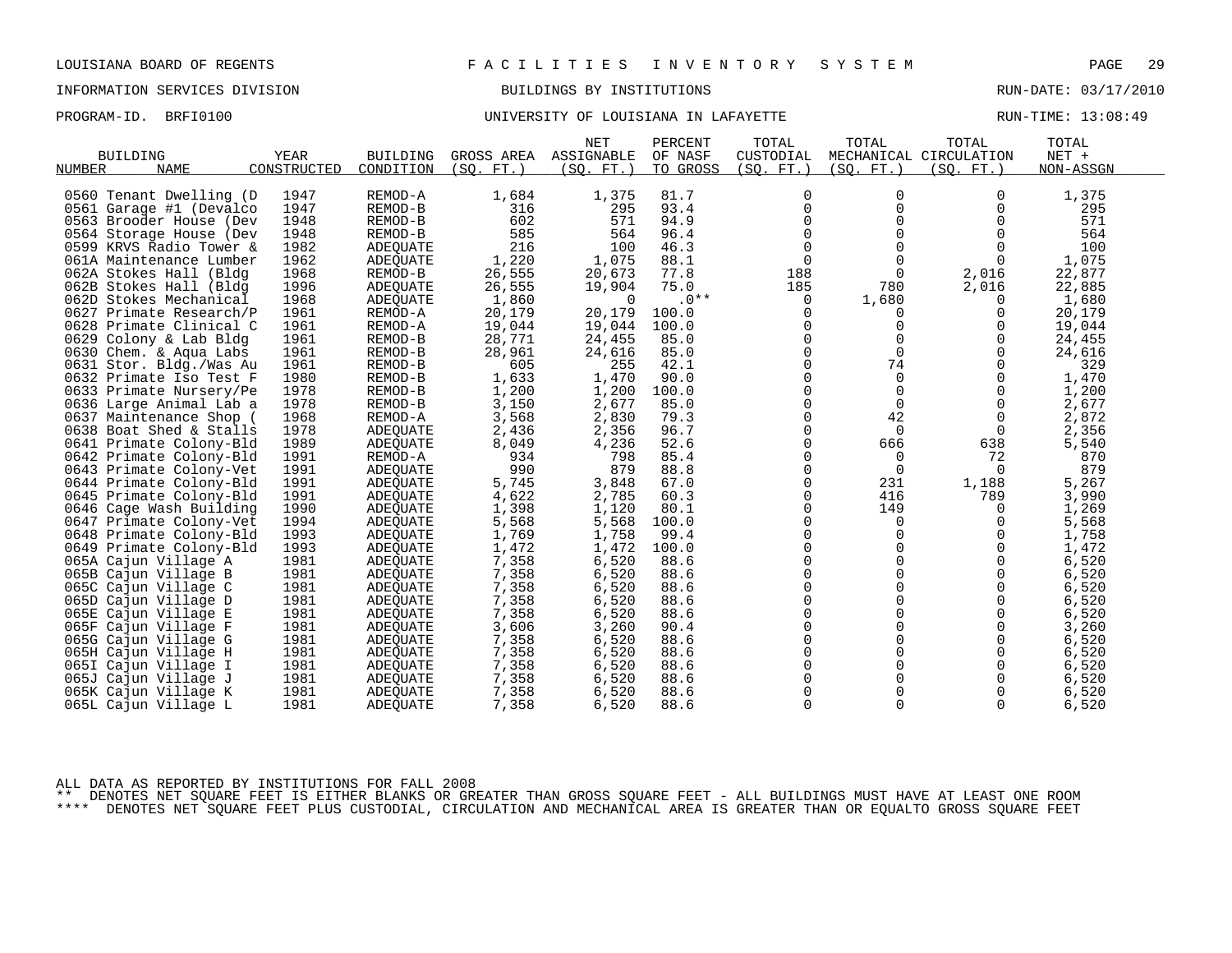# PROGRAM-ID. BRFI0100 **BRFION CONFERSITY OF LOUISIANA IN LAFAYETTE** RUN-TIME: 13:08:49

| <b>BUILDING</b><br>NAME<br>NUMBER       | <b>YEAR</b><br>CONSTRUCTED | <b>BUILDING</b><br>CONDITION       | GROSS AREA<br>(SO.<br>$FT.$ ) | <b>NET</b><br>ASSIGNABLE<br>(SQ. FT.) | PERCENT<br>OF NASF<br>TO GROSS | TOTAL<br>CUSTODIAL<br>(SQ. FT. ) | TOTAL<br>(SQ. FT. ) | TOTAL<br>MECHANICAL CIRCULATION<br>(SQ. FT.) | TOTAL<br>$NET +$<br>NON-ASSGN |
|-----------------------------------------|----------------------------|------------------------------------|-------------------------------|---------------------------------------|--------------------------------|----------------------------------|---------------------|----------------------------------------------|-------------------------------|
|                                         | 1981                       |                                    |                               |                                       | 88.6                           | 0                                | $\Omega$            |                                              |                               |
| 065M Cajun Village M<br>0650 Break Room | 1993                       | ADEQUATE<br><b>ADEQUATE</b>        | 7,358<br>615                  | 6,520<br>615                          | 100.0                          | $\Omega$                         | $\Omega$            | $\Omega$                                     | 6,520<br>615                  |
| 0651 NIRC Life Science                  | 1995                       | <b>ADEQUATE</b>                    | 29,417                        | 19,849                                | 67.5                           | 93                               | 1,774               | 4,249                                        | 25,965                        |
| 0652 NIRC Life Science                  | 1995                       |                                    | 4,163                         | $\Omega$                              | $.0**$                         | $\Omega$                         | 3,701               | $\Omega$                                     | 3,701                         |
| 066A ROTC Garage                        | 1933                       | <b>ADEQUATE</b><br><b>ADEQUATE</b> | 336                           | 336                                   | 100.0                          | $\Omega$                         | $\Omega$            | $\Omega$                                     | 336                           |
| 067A Denbo/Bancroft Equ                 | 1968                       | <b>ADEQUATE</b>                    | 2,067                         | $\Omega$                              | $.0**$                         | $\Omega$                         | 1,870               | $\Omega$                                     | 1,870                         |
| 0700 Biology Lab & Resr                 | 1994                       | ADEQUATE                           | 15,579                        | 14,018                                | 90.0                           | $\Omega$                         | 414                 | 47                                           | 14,479                        |
| 0701 Equipment Shed (Re                 | 1994                       | ADEQUATE                           | 3,021                         | 2,950                                 | 97.6                           | $\Omega$                         | 0                   | 0                                            | 2,950                         |
| 0702 Water Pump Shed (R                 | 1994                       | <b>ADEQUATE</b>                    | 95                            | $\Omega$                              | $.0**$                         | 0                                | 90                  | 0                                            | 90                            |
| 0703 Greenhouses (Res.                  | 1994                       | <b>ADEQUATE</b>                    | 85,680                        | 83,160                                | 97.1                           | 0                                | $\Omega$            | $\mathbf 0$                                  | 83,160                        |
| 0704 Security Residence                 | 1995                       | <b>ADEQUATE</b>                    | 784                           | 784                                   | 100.0                          | 0                                |                     | $\mathbf 0$                                  | 784                           |
| 074A Vet Village Apts.                  | 1960                       | <b>ADEQUATE</b>                    | 2,800                         | 2,524                                 | 90.1                           | 0                                |                     |                                              | 2,524                         |
| 074B Vet Village Apts.                  | 1960                       | ADEQUATE                           | 5,338                         | 2,448                                 | 45.9                           | $\mathbf 0$                      |                     | $\Omega$                                     | 2,448                         |
| 074C Vet Village Apts.                  | 1960                       | <b>ADEQUATE</b>                    | 5,338                         | 4,960                                 | 92.9                           | $\Omega$                         |                     | $\Omega$                                     | 4,960                         |
| 0920 Abdalla Hall                       | 2000                       | <b>ADEQUATE</b>                    | 49,956                        | 35,140                                | 70.3                           | 414                              | 3,704               | 6,573                                        | 45,831                        |
| 094A Track Concessions                  | 1980                       | ADEQUATE                           | 1,811                         | 737                                   | 40.7                           | 0                                | 269                 | 59                                           | 1,065                         |
| 094B Track Stadium                      | 1980                       | <b>ADEQUATE</b>                    | 140                           | 120                                   | 85.7                           |                                  | 0                   | 0                                            | 120                           |
| 094C Track Dressing Roo                 | 1980                       | ADEQUATE                           | 2,880                         | 1,390                                 | 48.3                           |                                  |                     | 140                                          | 1,530                         |
| 095A Baseball Dressing                  | 1990                       | <b>ADEQUATE</b>                    | 3,192                         | 2,525                                 | 79.1                           | $\Omega$                         | 410                 | 0                                            | 2,935                         |
| 096A Culatta Tennis Bui                 | 2000                       | ADEQUATE                           | 2,028                         | 1,296                                 | 63.9                           | $\Omega$                         | 287                 | 92                                           | 1,675                         |
| 097A Bourgeois Hall Bus                 | 1986                       | ADEQUATE                           | 1,600                         | 1,600                                 | 100.0                          | $\Omega$                         | $\Omega$            | $\Omega$                                     | 1,600                         |
| 159A Married Students A                 | 1960                       | ADEQUATE                           | 15,580                        | 14,528                                | 93.2                           | $\Omega$                         | $\Omega$            | $\Omega$                                     | 14,528                        |
| 159B Married Students A                 | 1960                       | ADEQUATE                           | 2,636                         | 2,628                                 | 99.7                           | $\Omega$                         | $\Omega$            | $\Omega$                                     | 2,628                         |
| 406A Cattle Shelter (Co                 | 1965                       | ADEOUATE                           | 8,241                         | 8,241                                 | 100.0                          | $\Omega$                         | $\Omega$            | $\Omega$                                     | 8,241                         |
| 465A Acadiana Res. Lab                  | 1981                       | ADEQUATE                           | 5,540                         | 4,921                                 | 88.8                           | $\Omega$                         | 25                  | 155                                          | 5,101                         |
| 4650 La Accelerator Cen                 | 1971                       | ADEQUATE                           | 10,281                        | 5,094                                 | 49.5                           | $\Omega$                         | $\Omega$            | 0                                            | 5,094                         |
| 62C0 Fleur Des Lis Food                 | 2003                       | ADEOUATE                           | 8,185                         | 6,851                                 | 83.7                           | 52                               | 511                 | 0                                            | 7,414                         |
| 90A0<br>Lady Cajun Press B              | 1997                       | <b>ADEQUATE</b>                    | 726                           | 606                                   | 83.5                           | $\mathbf 0$                      | 10                  | 24                                           | 640                           |
| 999A MSTC Bulkhead                      | 1990                       | ADEOUATE                           | 100                           | 100                                   | 100.0                          | 0                                | $\mathbf 0$         | 0                                            | 100                           |
| 999B MSTC Platform                      | 1990                       | ADEQUATE                           | 2,511                         | 2,511                                 | 100.0                          | 0                                | 0                   | $\mathbf 0$                                  | 2,511                         |
| 999C MSTC Floating Dock                 | 1990                       | ADEQUATE                           | 492                           | 492                                   | 100.0                          | $\Omega$                         |                     | 0                                            | 492                           |
| 999D MSTC Maint. Bldg                   | 1990                       | ADEOUATE                           | 1,200                         | 1,200                                 | 100.0                          |                                  |                     | 0                                            | 1,200                         |
| 999E MSTC Instructor Tr                 | 1990                       | ADEQUATE                           | 980                           | 980                                   | 100.0                          |                                  |                     |                                              | 980                           |
| 999F MSTC Swimming Pool                 | 1999                       | <b>ADEOUATE</b>                    | 3,888                         | 3,640                                 | 93.6                           | $\Omega$                         |                     | $\Omega$                                     | 3,640                         |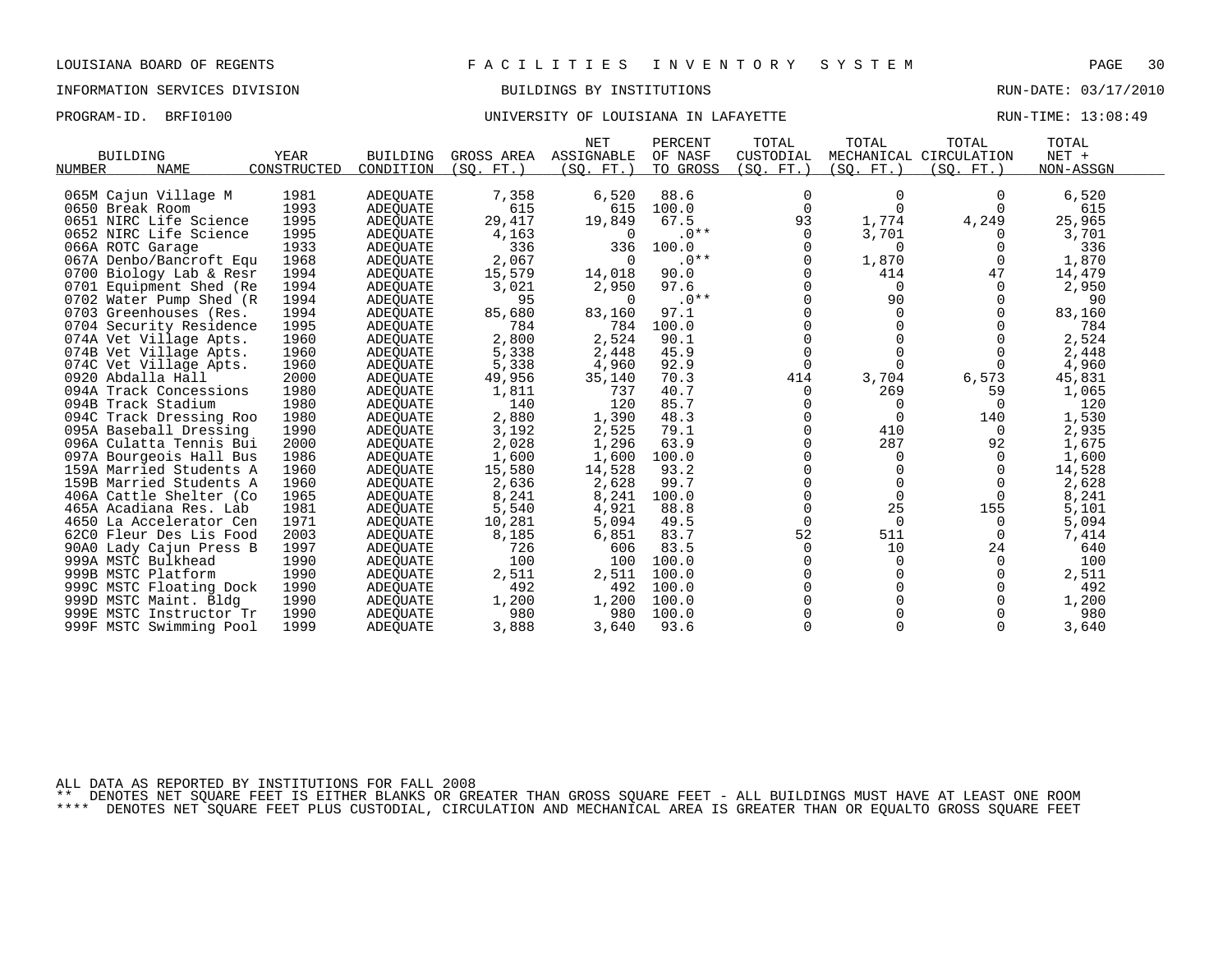|                                                       | LOUISIANA BOARD OF REGENTS    |                     |                              |                          | FACILITIES                     | I N V E N T O R Y              |                                 | SYSTEM             |                                              | PAGE                          | -31 |
|-------------------------------------------------------|-------------------------------|---------------------|------------------------------|--------------------------|--------------------------------|--------------------------------|---------------------------------|--------------------|----------------------------------------------|-------------------------------|-----|
|                                                       | INFORMATION SERVICES DIVISION |                     |                              |                          | BUILDINGS BY INSTITUTIONS      |                                |                                 |                    |                                              | RUN-DATE: 03/17/2010          |     |
| PROGRAM-ID.                                           | BRFI0100                      |                     | PENNINGTON BIOMEDICAL CENTER |                          |                                |                                |                                 |                    |                                              | RUN-TIME: 13:08:49            |     |
| BUILDING<br>NUMBER                                    | NAME                          | YEAR<br>CONSTRUCTED | BUILDING<br>CONDITION        | GROSS AREA<br>(SO. FT. ) | NET<br>ASSIGNABLE<br>(SO. FT.) | PERCENT<br>OF NASF<br>TO GROSS | TOTAL<br>CUSTODIAL<br>(SO. FT.) | TOTAL<br>(SO. FT.) | TOTAL<br>MECHANICAL CIRCULATION<br>(SO. FT.) | TOTAL<br>$NET +$<br>NON-ASSGN |     |
| 1984<br>0427 SERV BLDG<br>1986<br>0772 PENNINGTON CTR |                               |                     | ADEOUATE<br>ADEOUATE         | 14,737<br>572,746        | 14,620<br>262,900              | 99.2<br>45.9                   | 11,051                          | 100<br>100,938     | 150,766                                      | 14,720<br>525,655             |     |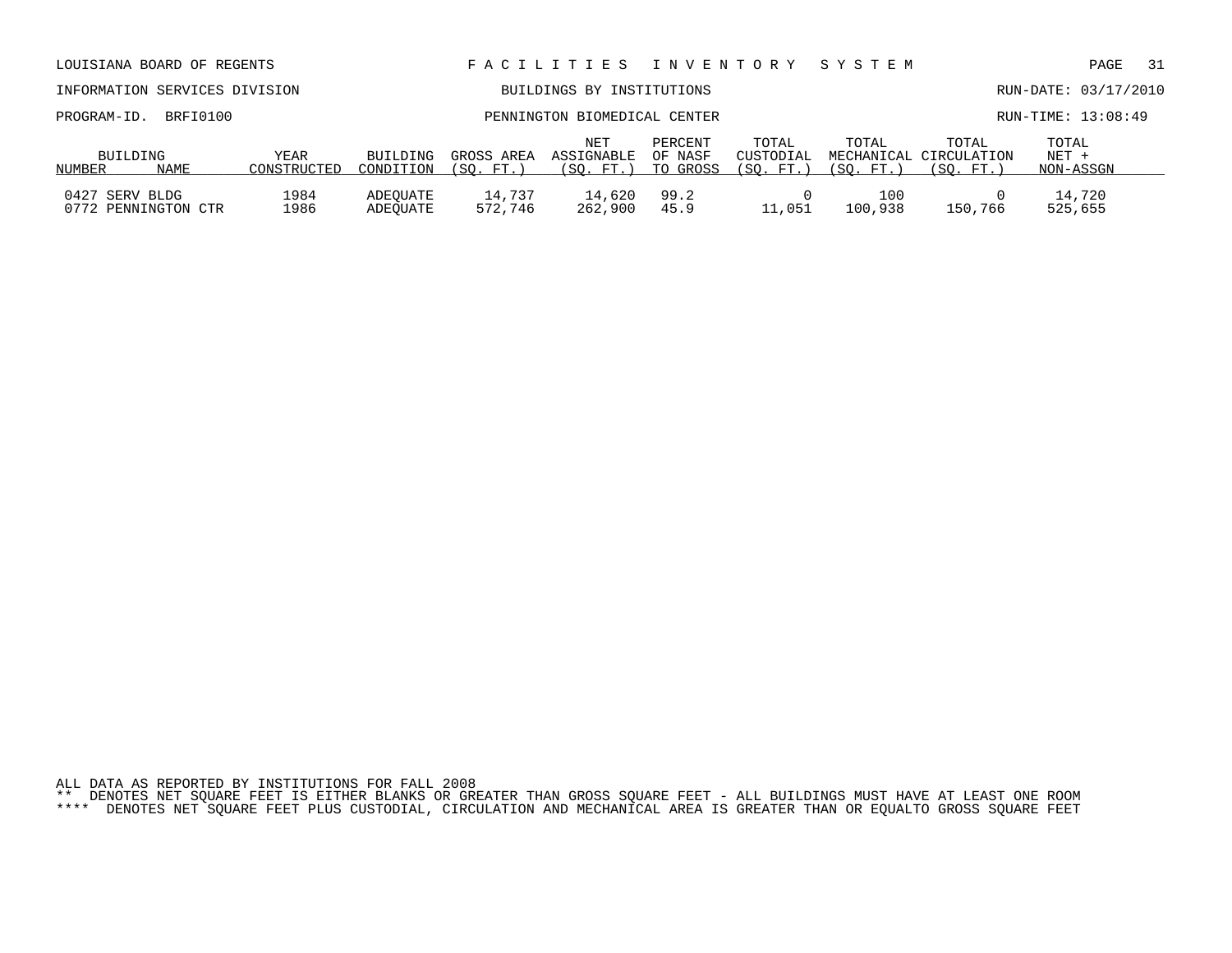| ALL DATA AS REPORTED BY INSTITUTIONS FOR FALL 2008 |  |  |  |  |  |  |                                                                                                                           |  |  |  |
|----------------------------------------------------|--|--|--|--|--|--|---------------------------------------------------------------------------------------------------------------------------|--|--|--|
|                                                    |  |  |  |  |  |  | ** DENOTES NET SOUARE FEET IS EITHER BLANKS OR GREATER THAN GROSS SOUARE FEET - ALL BUILDINGS MUST HAVE AT LEAST ONE ROOM |  |  |  |

| BUILDING         | YEAR        | BUILDING  | GROSS AREA | NET<br>ASSIGNABLE  | PERCENT<br>OF NASF | TOTAL<br>CUSTODIAL  | TOTAL   | TOTAL<br>MECHANICAL CIRCULATION | TOTAL<br>$NET +$ |  |
|------------------|-------------|-----------|------------|--------------------|--------------------|---------------------|---------|---------------------------------|------------------|--|
| NUMBER<br>NAME   | CONSTRUCTED | CONDITION | (SO. FT. ) | (SO. FT.) TO GROSS |                    | (SO. FT.) (SO. FT.) |         | (SO. FT.)                       | NON-ASSGN        |  |
| 0521 SYSTEM BLDG | 1978        | ADEOUATE  | 31,000     | 16,555             | 53.4               | 110                 | . . 758 | 3,884                           | 22,307           |  |

| LOUISIANA BOARD OF REGENTS                        |  |                       |                          | FACILITIES INVENTORY SYSTEM    |                                |                                 |                    |                                              |                               | PAGE               | 32 |
|---------------------------------------------------|--|-----------------------|--------------------------|--------------------------------|--------------------------------|---------------------------------|--------------------|----------------------------------------------|-------------------------------|--------------------|----|
| INFORMATION SERVICES DIVISION                     |  |                       |                          |                                |                                | RUN-DATE: 03/17/2010            |                    |                                              |                               |                    |    |
| PROGRAM-ID. BRFI0100                              |  |                       |                          | LSU-SYSTEM OFFICE              |                                |                                 |                    |                                              |                               | RUN-TIME: 13:08:49 |    |
| BUILDING<br>YEAR<br>CONSTRUCTED<br>NAME<br>NUMBER |  | BUILDING<br>CONDITION | GROSS AREA<br>(SO. FT. ) | NET<br>ASSIGNABLE<br>(SO. FT.) | PERCENT<br>OF NASF<br>TO GROSS | TOTAL<br>CUSTODIAL<br>(SO. FT.) | TOTAL<br>(SO. FT.) | TOTAL<br>MECHANICAL CIRCULATION<br>(SO. FT.) | TOTAL<br>$NET +$<br>NON-ASSGN |                    |    |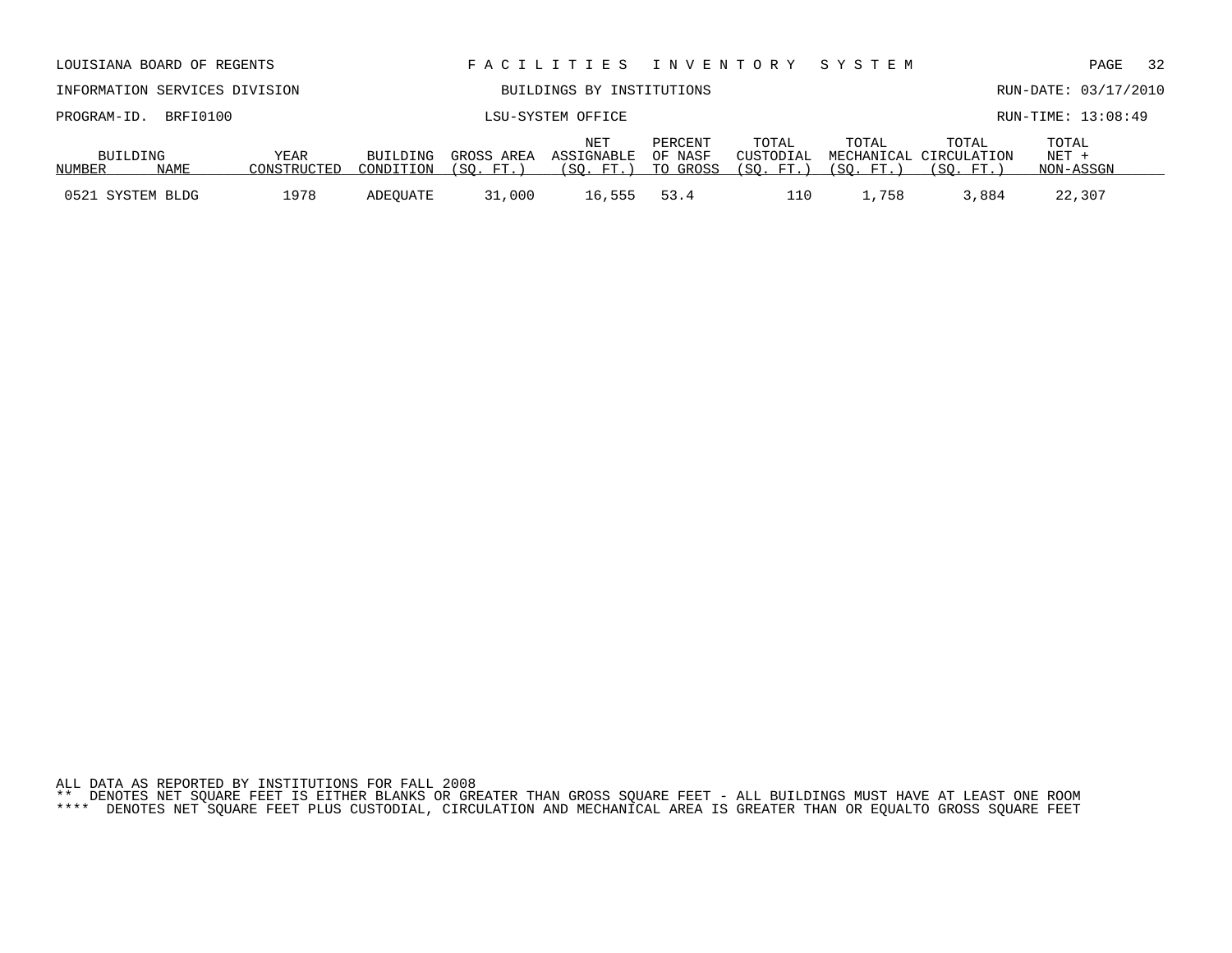PROGRAM-ID. BRFI0100 CONSULSU-ALEXANDRIA LSU-ALEXANDRIA RUN-TIME: 13:08:49

|                              |             |                 |            | NET         | PERCENT  | TOTAL     | TOTAL      | TOTAL                  | TOTAL     |  |
|------------------------------|-------------|-----------------|------------|-------------|----------|-----------|------------|------------------------|-----------|--|
| BUILDING                     | YEAR        | <b>BUILDING</b> | GROSS AREA | ASSIGNABLE  | OF NASF  | CUSTODIAL |            | MECHANICAL CIRCULATION | $NET +$   |  |
| <b>NUMBER</b><br><b>NAME</b> | CONSTRUCTED | CONDITION       | (SQ. FT.)  | $SO. FT.$ ) | TO GROSS | (SO. FT.) | (SQ. FT. ) | (SQ. FT.)              | NON-ASSGN |  |
|                              |             |                 |            |             |          |           |            |                        |           |  |
| 0056 ABRAMS                  | 1942        | REMOD-A         | 12,813     | 6,656       | 51.9     | 37        | 717        | 2,744                  | 10,154    |  |
| 0057 CHAMBERS HALL           | 1955        | REMOD-A         | 18,710     | 11,932      | 63.8     | 52        | 1,333      | 3,808                  | 17,125    |  |
| 0058 OAKLAND HALL            | 1961        | REMOD-C         | 21,516     | 10,420      | 48.4     | 118       | 1,052      | 8,405                  | 19,995    |  |
| 0059 SCIENCE BLDG            | 1963        | REMOD-C         | 46,901     | 32,453      | 69.2     | 168       | 2,279      | 6,367                  | 41,267    |  |
| 0060 BOLTON LIBRARY          | 1963        | REMOD-A         | 36,732     | 30,815      | 83.9     | 145       | 2,435      | 2,037                  | 35,432    |  |
| 0061 STUDENT CNTR            | 1983        | ADEOUATE        | 43,278     | 27,887      | 64.4     | 236       | 3,105      | 5,906                  | 37,134    |  |
| 0062 CONFERENCE CENTER       | 1961        | REMOD-C         | 6,837      | 6,779       | 99.2     | 0         | $\Omega$   | 58                     | 6,837     |  |
| 0063 HEALTH & P E            | 1967        | REMOD-A         | 40,658     | 31,317      | 77.0     | 188       | 2,516      | 4,045                  | 38,066    |  |
| 0064 UTILITIES PLANT         | 1961        | REMOD-C         | 6,084      | 665         | 10.9     | $\Omega$  | 5,024      | $\Omega$               | 5,689     |  |
| 0065 NURSING                 | 1979        | ADEOUATE        | 37,698     | 22,927      | 60.8     | 243       | 2,294      | 7,248                  | 32,712    |  |
| 0066 GOLF STORAGE SHED       | 1978        | ADEOUATE        | 1,109      | 1,015       | 91.5     | $\Omega$  | $\Omega$   |                        | 1,015     |  |
| 0067 WATERWELL               | 1945        | REMOD-A         | 329        | $\Omega$    | $.0**$   |           | 283        |                        | 283       |  |
| 0068 AVOYELLES               | 1941        | REMOD-C         | 8,756      | 6,342       | 72.4     | 24        | 270        | 1,658                  | 8,294     |  |
| 0069 TOOL SHED               | 1962        | OBSOLETE        | 824        | 792         | 96.1     | $\Omega$  | $\Omega$   |                        | 792       |  |
| 0070 VCBA'S RESIDENCE        | 1945        | REMOD-A         | 2,438      | 2,245       | 92.1     |           |            |                        | 2,245     |  |
| 0071 HUMAN RESOURCE MGM      | 1945        | ADEQUATE        | 1,440      | 1,126       | 78.2     |           | 11         | 89                     | 1,231     |  |
| 0072 DIRECTOR'S RESIDEN      | 1945        | REMOD-A         | 1,887      | 1,742       | 92.3     |           | 0          |                        | 1,742     |  |
| 0073 MANAGER'S RESIDENC      | 1945        | REMOD-A         | 1,887      | 1,742       | 92.3     |           |            |                        | 1,742     |  |
| 0074 STORAGE BLDG            | 1971        | OBSOLETE        | 884        | 834         | 94.3     |           |            |                        | 834       |  |
| 0075 HAZARDOUS LIQUID        | 1972        | REMOD-B         | 100        | 100         | 100.0    |           |            |                        | 100       |  |
| 0076 KILN                    | 1976        | REMOD-C         | 285        | 285         | 100.0    |           | $\Omega$   |                        | 285       |  |
| 0077 OPERATIONS & MAINT      | 1984        | REMOD-A         | 16,123     | 15,424      | 95.7     |           | 20         | 149                    | 15,593    |  |
| 0078<br>TENNIS SHED          | 1967        | REMOD-B         | 92         | 92          | 100.0    | $\Omega$  | 0          | $\Omega$               | 92        |  |
| 0093 FINE ARTS               | 1961        | REMOD-C         | 7,150      | 6,493       | 90.8     | 57        | 338        |                        | 6,888     |  |
| 0100 CHILDREN'S CENTER       | 1999        | ADEQUATE        | 4,279      | 3,229       | 75.5     | 11        | 0          | 809                    | 4,049     |  |
| 0102 ERC                     | 2003        | ADEQUATE        | 5,500      | 3,750       | 68.2     | 44        | 193        | 588                    | 4,575     |  |
| 0109 BO NIPPER BUILDING      | 2004        | ADEOUATE        | 8,727      | 5,453       | 62.5     | 40        | 576        | 1,325                  | 7,394     |  |
| 0111 MUSEUM OF ART           | 2003        | <b>ADEOUATE</b> | 23,105     | 6,450       | 27.9     | 36        | 542        | 2,239                  | 9,267     |  |

ALL DATA AS REPORTED BY INSTITUTIONS FOR FALL 2008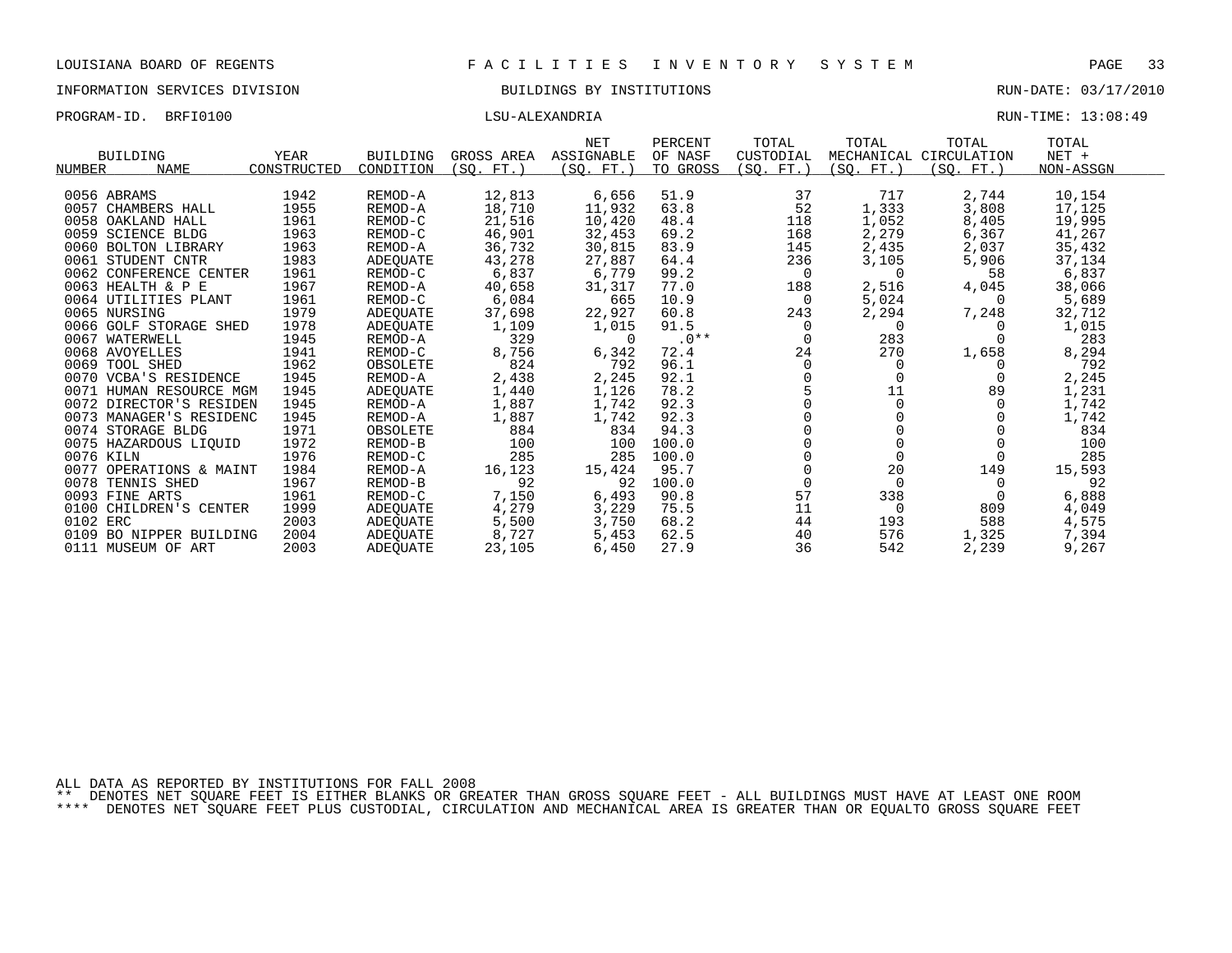PROGRAM-ID. BRFI0100 CONSTRUCTED BATON ROUGE LISU-BATON ROUGE RUN-TIME: 13:08:49

| TOTAL<br>TOTAL<br><b>NET</b><br>PERCENT<br>GROSS AREA ASSIGNABLE<br><b>BUILDING</b><br>YEAR<br><b>BUILDING</b><br>OF NASF<br>CUSTODIAL<br>CONSTRUCTED<br><b>NAME</b><br>CONDITION<br>(SO, FT.) | TOTAL<br>MECHANICAL CIRCULATION | TOTAL<br>$NET +$ |
|------------------------------------------------------------------------------------------------------------------------------------------------------------------------------------------------|---------------------------------|------------------|
| TO GROSS<br>(SO. FT. )<br>(SO. FT. )<br>(SO. FT. )<br><b>NUMBER</b>                                                                                                                            | (SO. FT. )                      | NON-ASSGN        |
| $\cdot$ 2<br>1974<br>38,082<br>95<br>18,373<br>0001 POWER HOUSE<br>REMOD-B<br>$\mathbf 0$                                                                                                      | 284                             | 18,752           |
| 1923<br>57,532<br>1,752<br>73.8<br>0002 FOSTER<br>42,465<br>113<br>REMOD-A                                                                                                                     | 5,631                           | 49,961           |
| 1923<br>19,555<br>REMOD-B<br>71.5<br>195<br>0003 BEAUREGARD HOUSE<br>13,977<br>$\mathbf 0$                                                                                                     | 1,440                           | 15,612           |
| 17,730<br>1923<br>195<br>REMOD-B<br>12,586<br>71.0<br>0<br>0004 JACKSON HOUSE                                                                                                                  | 1,440                           | 14,221           |
| 17,730<br>1923<br>72.1<br>12,780<br>95<br>0005 LEJEUNE HOUSE<br>REMOD-B                                                                                                                        | 1,440                           | 14,315           |
| $\begin{smallmatrix}0\\0\end{smallmatrix}$<br>17,730<br>1923<br>71.5<br>0006 TAYLOR HOUSE<br>REMOD-B<br>12,680<br>100                                                                          | 1,440                           | 14,220           |
| 17,327<br>1923<br>182<br>REMOD-B<br>15,184<br>87.6<br>$\overline{0}$<br>0008 JUDGING PAVILION                                                                                                  | 385                             | 15,751           |
| 1923<br>6,220<br>333<br>58.4<br>0009 OLD PRESIDENT'S HS<br>REMOD-B<br>3,633<br>313                                                                                                             | 553                             | 4,832            |
| 1924<br>5,917<br>369<br>3,617<br>61.1<br>0010 MEMORIAL TOWER<br>ADEQUATE<br>$\Omega$                                                                                                           | 693                             | 4,679            |
| 1959<br>69,068<br>55.0<br>38,005<br>1,623<br>2,008<br>0011 THOMAS BOYD<br>ADEOUATE                                                                                                             | 9,012                           | 50,648           |
| 1924<br>77.3<br>0012 HILL MEMORIAL LIB<br>ADEQUATE<br>64,930<br>50,190<br>$\mathbf 0$<br>2,563                                                                                                 | 262                             | 53,015           |
| 1924<br>23,760<br>14,727<br>62.0<br>631<br>0013 PRESCOTT<br>ADEQUATE<br>133                                                                                                                    | 5,018                           | 20,509           |
| 1924<br>36,114<br>1,966<br>0014 STUBBS<br>21,402<br>59.3<br>51<br>ADEQUATE                                                                                                                     | 7,076                           | 30,495           |
| 1924<br>8,112<br>167<br>267<br>2,573<br>31.7<br>0015 DODSON<br>REMOD-B                                                                                                                         | 1,452                           | 4,459            |
| 1924<br>36,679<br>ADEQUATE<br>54.4<br>429<br>1,744<br>0016 AUDUBON<br>19,953                                                                                                                   | 8,701                           | 30,827           |
| 1924<br>64.5<br>1,091<br>43,080<br>27,787<br>0017 ATKINSON<br>ADEQUATE<br>110                                                                                                                  | 9,728                           | 38,716           |
| 1924<br>65.7<br>1,370<br>0018 ART BUILDING<br>REMOD-A<br>30,720<br>20,176<br>83                                                                                                                | 4,704                           | 26,333           |
| 1924<br>490<br>433<br>$\mathbf 0$<br>$\mathsf{O}$<br>0019 NUCLEAR SCIENCE SH<br>OBSOLETE<br>88.4                                                                                               | $\overline{0}$                  | 433              |
| 1924<br>72.0<br>$\mathbf 0$<br>0020 ENGR SHOPS<br>19,798<br>14,248<br>265<br>REMOD-B                                                                                                           | 3,756                           | 18,269           |
| 1924<br>11,677<br>$\overline{0}$<br>6,315<br>54.1<br>491<br>0021 SCULPTURE/METAL<br>REMOD-B                                                                                                    | 1,707                           | 8,513            |
| 1,450<br>$\mathsf{O}$<br>1924<br>1,350<br>93.1<br>$\overline{0}$<br>0022 ENGR SHOP STRG<br>ADEQUATE                                                                                            | 0                               | 1,350            |
| $\mathsf{O}\xspace$<br>1924<br>11,390<br>7,486<br>65.7<br>0023 CERAMICS<br>REMOD-B<br>676                                                                                                      | 1,466                           | 9,628            |
| 1924<br>6,477<br>$\overline{0}$<br>4,489<br>260<br>REMOD-B<br>69.3<br>0024 CERAMIC STUDIO                                                                                                      | 357                             | 5,106            |
| 1924<br>16,318<br>$\mathsf{O}$<br>0025 OLD HOTEL<br>REMOD-B<br>14,136<br>86.6<br>314                                                                                                           | 564                             | 15,014           |
| 1950<br>213,018<br>0026 COATES<br><b>ADEOUATE</b><br>112,371<br>52.8<br>519<br>8,738                                                                                                           | 6,123                           | 127,751          |
| 1924<br>285<br>15,680<br>10,544<br>67.2<br>264<br>0027 DAVID BOYD<br>ADEQUATE                                                                                                                  | 2,694                           | 13,787           |
| 1925<br>14,254<br>9,176<br>1,143<br>ADEQUATE<br>64.4<br>114<br>0028 NUCLEAR SCIENCE                                                                                                            | 2,741                           | 13,174           |
| 74,113<br>1925<br>REMOD-B<br>40,979<br>55.3<br>860<br>0029 GYM AUDITORIUM<br>1,716                                                                                                             | 12,882                          | 56,437           |
| 1925<br>327,945<br>REMOD-B<br>105,758<br>32.2<br>31<br>11,038<br>0030 NORTH STADIUM                                                                                                            | 192,236                         | 309,063          |
| 1925<br>24,208<br>$.0***$<br>$\Omega$<br>0<br>0031 POWER PLANT/COGEN<br>REMOD-C<br>20,346                                                                                                      | 2,120                           | 22,466           |
| 1925<br>2,080<br>62.1<br>$\mathbf 0$<br>0032 VET SCI ANNEX<br>REMOD-B<br>1,292<br>121                                                                                                          | 293                             | 1,706            |
| 1925<br>37,977<br>REMOD-B<br>4,030<br>10.6<br>$\overline{0}$<br>$\Omega$<br>0033 BLDG 437 - FRONT G                                                                                            | $\Omega$                        | 4,030            |
| 1926<br>59.5<br>51,466<br>30,614<br>118<br>1,945<br>0034 PEABODY<br>ADEQUATE                                                                                                                   | 10,969                          | 43,646           |
| 1926<br>3,460<br>617<br>17.8<br>141<br>0035 DEAN FRENCH HOUSE<br>OBSOLETE<br>$\mathbf 0$                                                                                                       | 339                             | 1,097            |
| 1928<br>36,675<br>62.1<br>2,545<br>REMOD-B<br>59,048<br>0036 LONG FIELDHOUSE<br>144                                                                                                            | 8,089                           | 47,453           |
| 1928<br>97.8<br>0<br>$\mathbf 0$<br>0037 H P LONG POOL<br>REMOD-A<br>31,261<br>30,562                                                                                                          | 0                               | 30,562           |
| 2,735<br>1928<br>1,887<br>8<br>0038 CARTER HOUSE<br>REMOD-B<br>69.0<br>211                                                                                                                     | 195                             | 2,301            |
| 1928<br>2,941<br>2,191<br>74.5<br>6<br>97<br>0039 MORRIS HOUSE<br>REMOD-B                                                                                                                      | 171                             | 2,465            |
| 1966<br>109,141<br>60.5<br>2,723<br>0040 PLEASANT<br>65,992<br>3,590<br>ADEQUATE                                                                                                               | 20,981                          | 93,286           |
| 1930<br>0041 WEST STADIUM<br>REMOD-B<br>79,176<br>36,531<br>46.1<br>60<br>840                                                                                                                  | 9,710                           | 47,141           |

ALL DATA AS REPORTED BY INSTITUTIONS FOR FALL 2008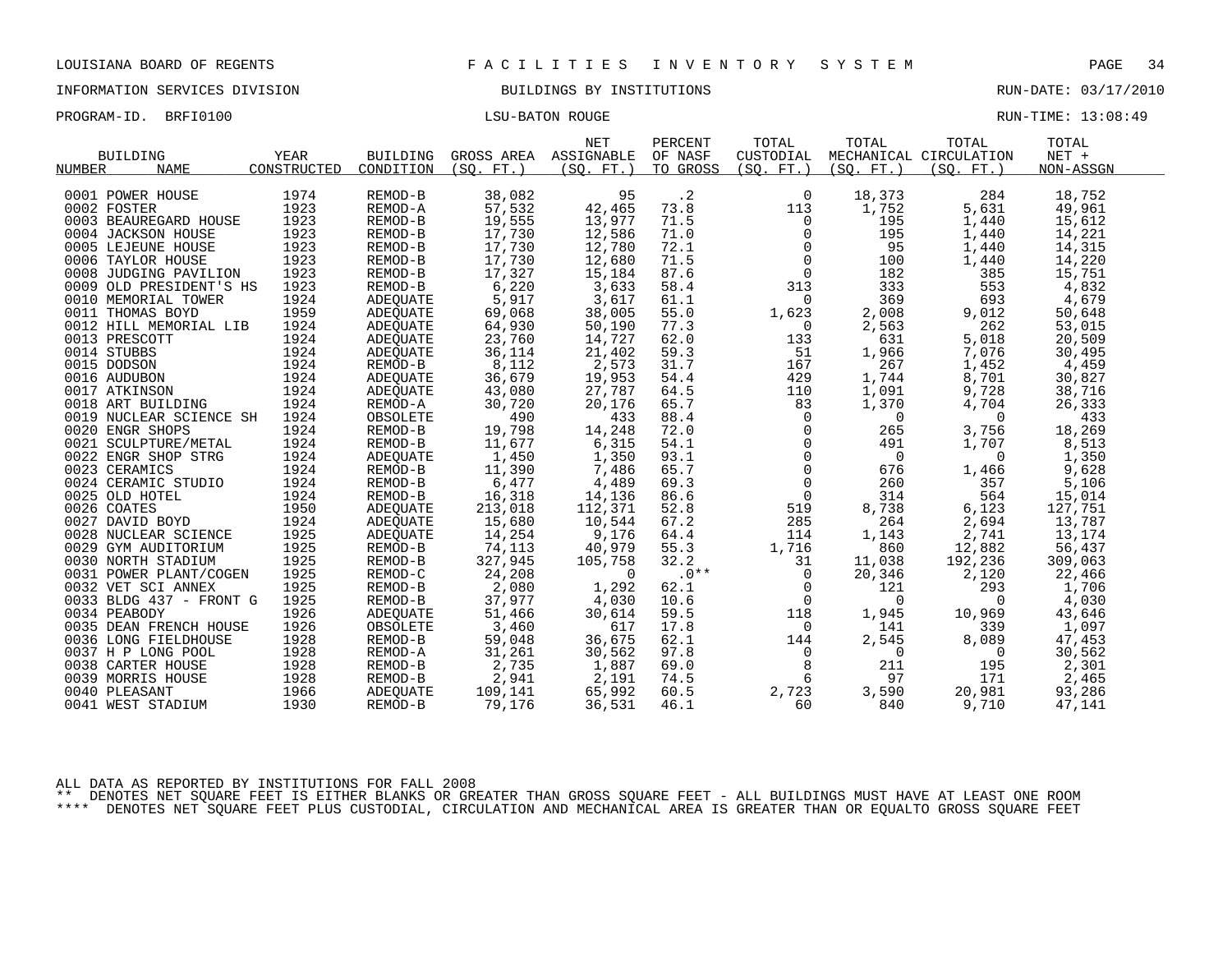| PROGRAM-ID. | BRFI0100 | <b>LSU-BATON ROUGE</b> | RUN-TIME: 13:08:49 |
|-------------|----------|------------------------|--------------------|
|             |          |                        |                    |

|            | <b>BUILDING</b>         | <b>YEAR</b> | <b>BUILDING</b> | GROSS AREA ASSIGNABLE | <b>NET</b>      | PERCENT<br>OF NASF | TOTAL<br>CUSTODIAL | TOTAL          | TOTAL<br>MECHANICAL CIRCULATION | TOTAL<br>$NET +$ |
|------------|-------------------------|-------------|-----------------|-----------------------|-----------------|--------------------|--------------------|----------------|---------------------------------|------------------|
| NUMBER     | <b>NAME</b>             | CONSTRUCTED | CONDITION       | (SO, FT.)             | (SO. FT. )      | TO GROSS           | (SO. FT. )         | (SO. FT. )     | (SO. FT.)                       | NON-ASSGN        |
|            | 0042 EAST STADIUM       | 1930        | REMOD-B         | 35,358                | 21,086          | 59.6               | 131                | 396            | 9,238                           | 30,851           |
|            | 0043 JOURNALISM         | 1931        | REMOD-A         | 25,247                | 9,463           | 37.5               | 430                | 966            | 6,620                           | 17,479           |
| 0044 ALLEN |                         | 1967        | ADEQUATE        | 80,059                | 53,259          | 66.5               | 490                | 3,250          | 12,312                          | 69,311           |
|            | 0045 M&DA BLDG          | 1959        | REMOD-A         | 125,947               | 50,756          | 40.3               | 510                | 8,086          | 20,142                          | 79,494           |
|            | 0046 HIGHLAND HALL      | 1933        | REMOD-A         | 36,746                | 21,876          | 59.5               | $\overline{0}$     | 42             | 6,318                           | 28,236           |
|            | 0048 AG ADMIN BLDG      | 1935        | REMOD-A         |                       | 32,339          | 67.6               | 86                 | 912            |                                 | 41,527           |
|            | 0050 FRANCIONI          | 1936        | REMOD-A         | 47,818<br>28,467      | 14,876          | 52.3               | 119                | 3,131          | 8,190<br>3,887                  | 22,013           |
|            | 0051 FRENCH HOUSE       | 1936        | ADEQUATE        | 19,565                | 10,434          | 53.3               | 74                 | 1,579          |                                 | 15,461           |
|            |                         | 1936        |                 |                       |                 |                    |                    |                | 3,374                           |                  |
|            | 0052 GRACE KING HALL    | 1936        | REMOD-A         | 17,762                | 9,205           | 51.8<br>52.0       | 79<br>56           | 350            | 2,954                           | 12,588           |
|            | 0053 EVANGELINE HALL    |             | REMOD-A         | 60,818                | 31,636<br>9,329 | 63.8               | 72                 | 44<br>618      | 13,165                          | 44,901           |
|            | 0054 LOUISE GARIG HALL  | 1936        | REMOD-A         | 14,615                |                 |                    |                    |                | 2,962                           | 12,981           |
|            | 0055 NICHOLSON          | 1960        | ADEOUATE        | 240,654               | 95,785          | 39.8               | 275                | 9,498          | 27,443                          | 133,001          |
|            | 0056 STUDENT HEALTH CTR | 1938        | REMOD-B         | 35,873                | 17,883          | 49.9               | 168                | 2,295          | 7,774                           | 28,120           |
|            | 0059 CHEM ENGR          | 1938        | REMOD-B         | 49,463                | 30,285          | 61.2               | 147                | 3,116          | 7,251                           | 40,799           |
|            | 0061 COLISEUM           | 1937        | REMOD-A         | 157,914               | 101,567         | 64.3               | 614                | 3,321          | 18,197                          | 123,699          |
|            | 0062 ANNIE BOYD HALL    | 1937        | REMOD-A         | 37,093                | 20,292          | 54.7               | 238                | 1              | 6,385                           | 26,916           |
|            | 0070 HOWE RUSSELL COMPL | 1986        | ADEQUATE        | 187,743               | 111,055         | 59.2               | 453                | 9,846          | 37,380                          | 158,734          |
|            | 0071 ALEX BOX FIELD     | 1938        | REMOD-B         | 16,923                | 15,524          | 91.7               | $\overline{0}$     | 1,073          | $\overline{0}$                  | 16,597           |
| 0076 HIMES |                         | 1939        | REMOD-A         | 68,568                | 42,045          | 61.3               | 144                | 7,846          | 8,483                           | 58,518           |
|            | 0077 CARPENTER SHOP     | 1939        | OBSOLETE        | 15,981                | 12,211          | 76.4               | 85                 | 184            | 183                             | 12,663           |
|            | 0078 BLDG 440 - MIDDLE  | 1939        | REMOD-B         | 19,817                | 2,741           | 13.8               | $\Omega$           | $\overline{0}$ | $\overline{0}$                  | 2,741            |
|            | 0079 FACULTY CLUB       | 1939        | REMOD-B         | 24,748                | 14,205          | 57.4               | $\Omega$           | 1,594          | 4,479                           | 20,278           |
|            | 0080 ALPHA PHI ALPHA    | 1939        | ADEQUATE        | 3,978                 | 2,481           | 62.4               | $\mathbf 0$        | 564            | 340                             | 3,385            |
|            | 0082 BUILDING 439       | 1940        | REMOD-B         | 1,797                 | 500             | 27.8               | $\mathbf 0$        | $\mathbf 0$    | $\Omega$                        | 500              |
|            | 0084 ACADIAN HALL       | 1961        | REMOD-A         | 51,825                | 33,438          | 64.5               | 647                | 2,271          | 12,519                          | 48,875           |
|            | 0086 BOILER CONTROL ROO | 1943        | ADEQUATE        | 792                   | $\overline{0}$  | $.0**$             | $\overline{0}$     | 642            | $\overline{0}$                  | 642              |
|            | 0090 WETLAND RESOURCES  | 1946        | REMOD-B         | 13,252                | 8,341           | 62.9               | $\mathbf{1}$       | 1,246          | $\mathbf 0$                     | 9,588            |
|            | 0091 SEA GRANT BUILDING | 1946        | REMOD-C         | 19,780                | 12,683          | 64.1               | 61                 | 2,599          | 2,840                           | 18,183           |
|            | 0092 COASTAL STUDIES    | 1946        | ADEQUATE        | 13,948                | 9,882           | 70.8               | 25                 | 464            | 1,785                           | 12,156           |
|            | 0098 FOOD SCIENCE       | 1947        | REMOD-A         | 18,507                | 10,969          | 59.3               | 59                 | 1,519          | 3,153                           | 15,700           |
|            | 0116 HODGES HALL        | 1949        | REMOD-A         | 74,744                | 44,572          | 59.6               | 455                | 6,297          | 14,945                          | 66,269           |
|            | 0117 HATCHER HALL       | 1949        | REMOD-A         | 120,000               | 62,198          | 51.8               | 390                | 12,734         | 27,784                          | 103,106          |
|            | 0118 JOHNSTON HALL      | 1949        | REMOD-A         | 74,490                | 41,971          | 56.3               | 639                | 5,790          | 15,594                          | 63,994           |
|            | 0119 AUDUBON SUGAR INST | 1949        | ADEQUATE        | 2,800                 | 2,263           | 80.8               | 15                 | 63             | 84                              | 2,425            |
|            | 0120 ECOLOGY RESEARCH L | 1949        | REMOD-C         | 3,559                 | 2,458           | 69.1               | $\overline{0}$     | 127            | 0                               | 2,585            |
|            | 0121 AG METAL BLDG      | 1949        | REMOD-B         | 26,000                | 18,990          | 73.0               | 34                 | 1,070          | 2,101                           | 22,195           |
|            | 0122 E B DORAN          | 1949        | ADEQUATE        | 11,720                | 6,121           | 52.2               | $\overline{0}$     | 705            | 2,003                           | 8,829            |
|            | 0123 J C MILLER         | 1949        | ADEQUATE        | 39,151                | 24,349          | 62.2               | 109                | 1,350          | 7,729                           | 33,537           |
|            | 0124 EAST LAVILLE HALL  | 1956        | REMOD-A         | 91,071                | 42,408          | 46.6               | $\Omega$           | 0              | 0                               | 42,408           |
|            | 0125 WEST LAVILLE HALL  | 1956        | REMOD-A         | 81,900                | 42,398          | 51.8               | 1,565              | 6,771          | 18,780                          | 69,514           |

ALL DATA AS REPORTED BY INSTITUTIONS FOR FALL 2008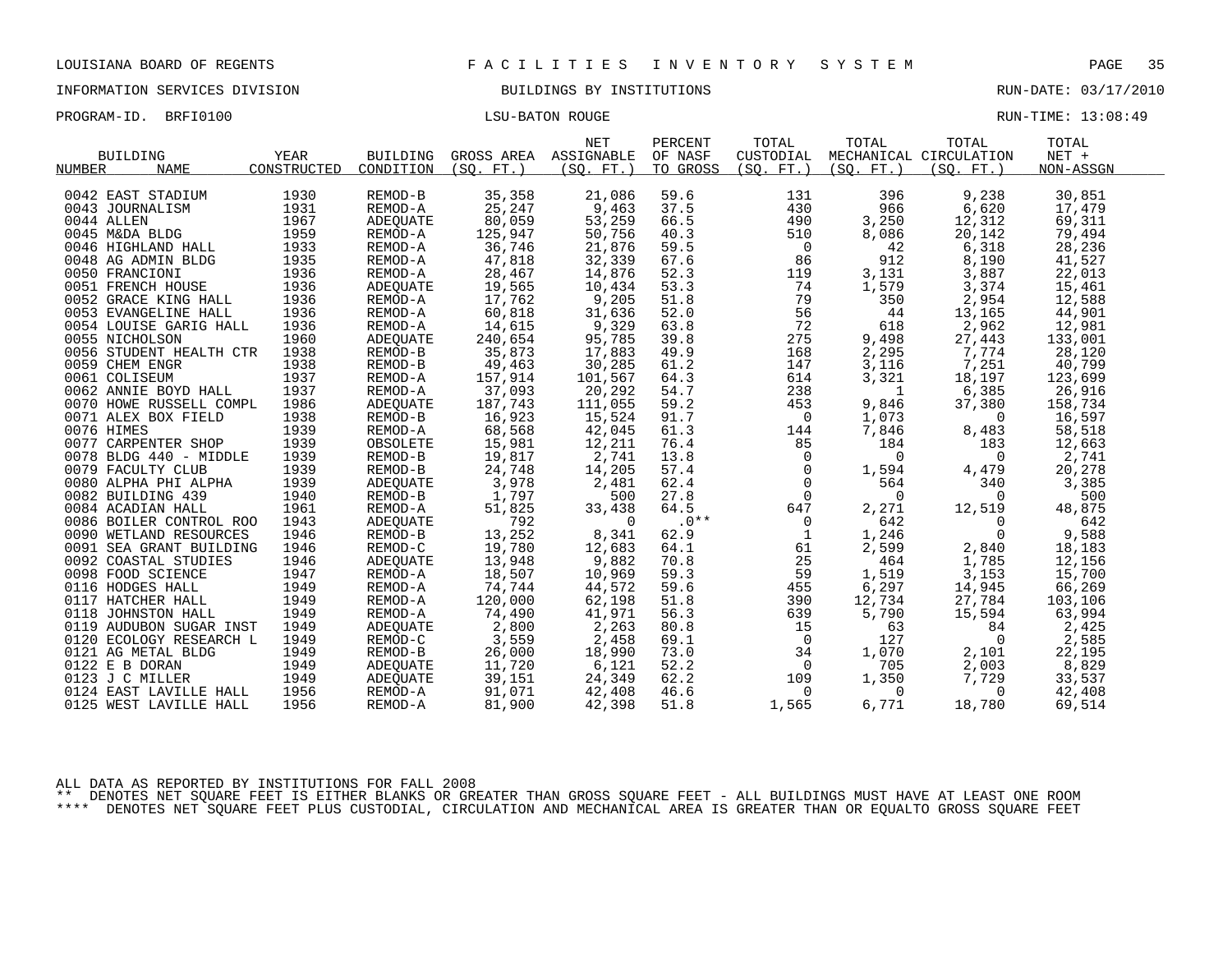| PROGRAM-ID. BRFI0100 | LSU-BATON ROUGE | RUN-TIME: 13:08:49 |
|----------------------|-----------------|--------------------|
|                      |                 |                    |

| <b>BUILDING</b><br><b>NUMBER</b><br><b>NAME</b> | YEAR<br>CONSTRUCTED | <b>BUILDING</b><br>CONDITION | GROSS AREA<br>(SO. FT. ) | <b>NET</b><br>ASSIGNABLE<br>(SO. FT. ) | PERCENT<br>OF NASF<br>TO GROSS | TOTAL<br>CUSTODIAL<br>(SO. FT. ) | TOTAL<br>(SO, FT.) | TOTAL<br>MECHANICAL CIRCULATION<br>(SO. FT. ) | TOTAL<br>$NET +$<br>NON-ASSGN |
|-------------------------------------------------|---------------------|------------------------------|--------------------------|----------------------------------------|--------------------------------|----------------------------------|--------------------|-----------------------------------------------|-------------------------------|
|                                                 |                     |                              |                          |                                        |                                |                                  |                    |                                               |                               |
| 0126 COMMONS                                    | 1956                | REMOD-B                      | 20,876                   | 13,735                                 | 65.8                           | 449                              | 2,700              | 955                                           | 17,839                        |
| 0130 LAB HIGH SCHOOL                            | 1951                | REMOD-A                      | 34,800                   | 21,945                                 | 63.1                           | 812                              | 300                | 7,531                                         | 30,588                        |
| 0133 BITUMINOUS LAB                             | 1953                | REMOD-B                      | 1,176                    | 1,107                                  | 94.1                           | $\Omega$                         | $\Omega$           | $\Omega$                                      | 1,107                         |
| 0144 HIGHLAND DINING UN                         | 1965                | REMOD-A                      | 18,667                   | 13,690                                 | 73.3                           | $\Omega$                         | 288                | $\Omega$                                      | 13,978                        |
| 0152 INGRAM                                     | 1955                | REMOD-A                      | 18,375                   | 11,828                                 | 64.4                           | 78                               | 590                | 1,425                                         | 13,921                        |
| 0153 SWEET POTATO LAB                           | 1955                | REMOD-C                      | 1,339                    | 1,060                                  | 79.2                           | $\Omega$                         | 16                 | 82                                            | 1,158                         |
| 0165 VET SCI ANIMAL BAR                         | 1956                | REMOD-A                      | 3,212                    | 2,365                                  | 73.6                           | $\Omega$                         | 179                | 410                                           | 2,954                         |
| 0166 VET SCI FISH BARN                          | 1956                | REMOD-A                      | 1,836                    | 1,573                                  | 85.7                           | 0                                | $\mathbf 0$        | 254                                           | 1,827                         |
| 0167 VET SCI TOOL SHED                          | 1956                | REMOD-A                      | 1,320                    | 1,167                                  | 88.4                           | $\mathbf 0$                      | $\overline{0}$     | $\Omega$                                      | 1,167                         |
| 0168 V S ANI DISEASE HO                         | 1956                | REMOD-A                      | 3,285                    | 1,815                                  | 55.3                           | $\Omega$                         | 124                | 934                                           | 2,873                         |
| 0169 VET SCI INCINERATO                         | 1956                | REMOD-A                      | 700                      | 361                                    | 51.6                           | 0                                | 53                 | $\mathbf 0$                                   | 414                           |
| 0170 VET SCI ISOLATION                          | 1956                | REMOD-A                      | 3,000                    | 1,910                                  | 63.7                           | 0                                | 178                | 486                                           | 2,574                         |
| 0171 VET SCI ANIMAL                             | 1956                | REMOD-B                      | 6,523                    | 5,591                                  | 85.7                           | $\Omega$                         | 113                | 337                                           | 6,041                         |
| 0172 VET SCI POULTRY                            | 1956                | REMOD-B                      | 2,508                    | 1,720                                  | 68.6                           | $\mathbf 0$                      | 156                | 377                                           | 2,253                         |
| 0173 DALRYMPLE BLDG                             | 1956                | REMOD-A                      | 17,633                   | 9,247                                  | 52.4                           | 93                               | 667                | 2,501                                         | 12,508                        |
| 0174 DAIRY SCIENCE                              | 1960                | REMOD-A                      | 23,158                   | 12,497                                 | 54.0                           | 144                              | 429                | 2,143                                         | 15,213                        |
| 0175 OLD FORESTRY                               | 1960                | REMOD-B                      | 27,596                   | 16,944                                 | 61.4                           | 194                              | 469                | 3,539                                         | 21,146                        |
| 0177 BLDG 428 - SUGARCA                         | 1900                | REMOD-A                      | 4,006                    | 3,557                                  | 88.8                           | 0                                | 0                  | 124                                           | 3,681                         |
| 0178 KNAPP                                      | 1955                | REMOD-A                      | 45,369                   | 28,030                                 | 61.8                           | 100                              | 2,063              | 10,025                                        | 40,218                        |
| 0179 LAB SCHOOL GYM                             | 2004                | ADEQUATE                     | 26,753                   | 19,484                                 | 72.8                           | 30                               | 1,375              | 1,342                                         | 22,231                        |
| 0184 SOUTH STADIUM                              | 1957                | REMOD-B                      | 53,740                   | 31,201                                 | 58.1                           | 48                               | 330                | 10,314                                        | 41,893                        |
| 0185 MIL-AERO STUDIES B                         | 1957                | REMOD-A                      | 40,569                   | 27,353                                 | 67.4                           | $\Omega$                         | 1,567              | 6,757                                         | 35,677                        |
| 0187 MIDDLETON                                  | 1983                | ADEQUATE                     | 324,870                  | 240,116                                | 73.9                           | 380                              | 15,315             | 49,001                                        | 304,812                       |
| 0189 NICHOLSON UNIT 1                           | 1958                | REMOD-A                      | 15,721                   | 14,400                                 | 91.6                           | $\Omega$                         | $\Omega$           | $\Omega$                                      | 14,400                        |
| 0190 NICHOLSON UNIT 1                           | 1958                | REMOD-A                      | 15,721                   | 14,400                                 | 91.6                           | $\Omega$                         | $\Omega$           | $\Omega$                                      | 14,400                        |
| 0191 TRANS VAULT                                | 1958                | ADEQUATE                     | 225                      | 75                                     | 33.3                           | 0                                | 75                 | 0                                             | 150                           |
| 0192 NICHOLSON UNIT 1                           | 1958                | REMOD-A                      | 20,929                   | 19,200                                 | 91.7                           | $\Omega$                         | $\Omega$           | $\Omega$                                      | 19,200                        |
| 0193 NICHOLSON UNIT 1                           | 1958                | REMOD-A                      | 15,794                   | 14,400                                 | 91.2                           | $\Omega$                         | $\Omega$           | $\Omega$                                      | 14,400                        |
| 0194 TRANS VAULT                                | 1958                | ADEQUATE                     | 109                      | 35                                     | 32.1                           | $\mathbf 0$                      | 65                 | $\Omega$                                      | 100                           |
| 0195 BLDG 431 - WEED SE                         | 1958                | REMOD-B                      | 5,825                    | 2,656                                  | 45.6                           | $\Omega$                         | $\mathbf 0$        | $\Omega$                                      | 2,656                         |
| 0197 BAND HALL                                  | 1959                | REMOD-A                      | 12,000                   | 4,868                                  | 40.6                           | $\Omega$                         | 465                | 220                                           | 5,553                         |
| 0201 MSRF                                       | 1959                | REMOD-A                      | 15,936                   | 10,595                                 | 66.5                           | 52                               | 483                | 2,949                                         | 14,079                        |
| 0203 HORT FOREMAN RES                           | 1959                | REMOD-A                      | 1,200                    | 986                                    | 82.2                           | $\Omega$                         | 0                  | $\Omega$                                      | 986                           |
| 0206 NICHOLSON UNIT 2                           | 1961                | ADEOUATE                     | 16,000                   | 16,000                                 | 100.0                          | $\Omega$                         | $\Omega$           | $\Omega$                                      | 16,000                        |
| 0207 NICHOLSON UNIT 2                           | 1961                | ADEQUATE                     | 16,000                   | 16,000                                 | 100.0                          | $\mathbf 0$                      | $\mathbf 0$        | 0                                             | 16,000                        |
| 0208 NICHOLSON UNIT 2                           | 1961                | REMOD-A                      | 6,000                    | 6,000                                  | 100.0                          | $\mathbf 0$                      | $\Omega$           | $\Omega$                                      | 6,000                         |
| 0209 APT LAUNDRY BLDG                           | 1961                | REMOD-A                      | 808                      | 681                                    | 84.3                           | $\mathbf 0$                      | $\Omega$           | $\Omega$                                      | 681                           |
| 0210 NICHOLSON UNIT 2                           | 1961                | REMOD-A                      | 16,000                   | 16,000                                 | 100.0                          | $\mathbf 0$                      | $\mathbf 0$        | $\Omega$                                      | 16,000                        |
| 0211 NICHOLSON UNIT 2                           | 1961                | REMOD-A                      | 16,000                   | 16,000                                 | 100.0                          | $\Omega$                         | $\Omega$           | $\Omega$                                      | 16,000                        |
| 0212 ELECTRICAL ENGR                            | 1961                | ADEQUATE                     | 45,600                   | 28,627                                 | 62.8                           | 169                              | 2,043              | 6,666                                         | 37,505                        |

ALL DATA AS REPORTED BY INSTITUTIONS FOR FALL 2008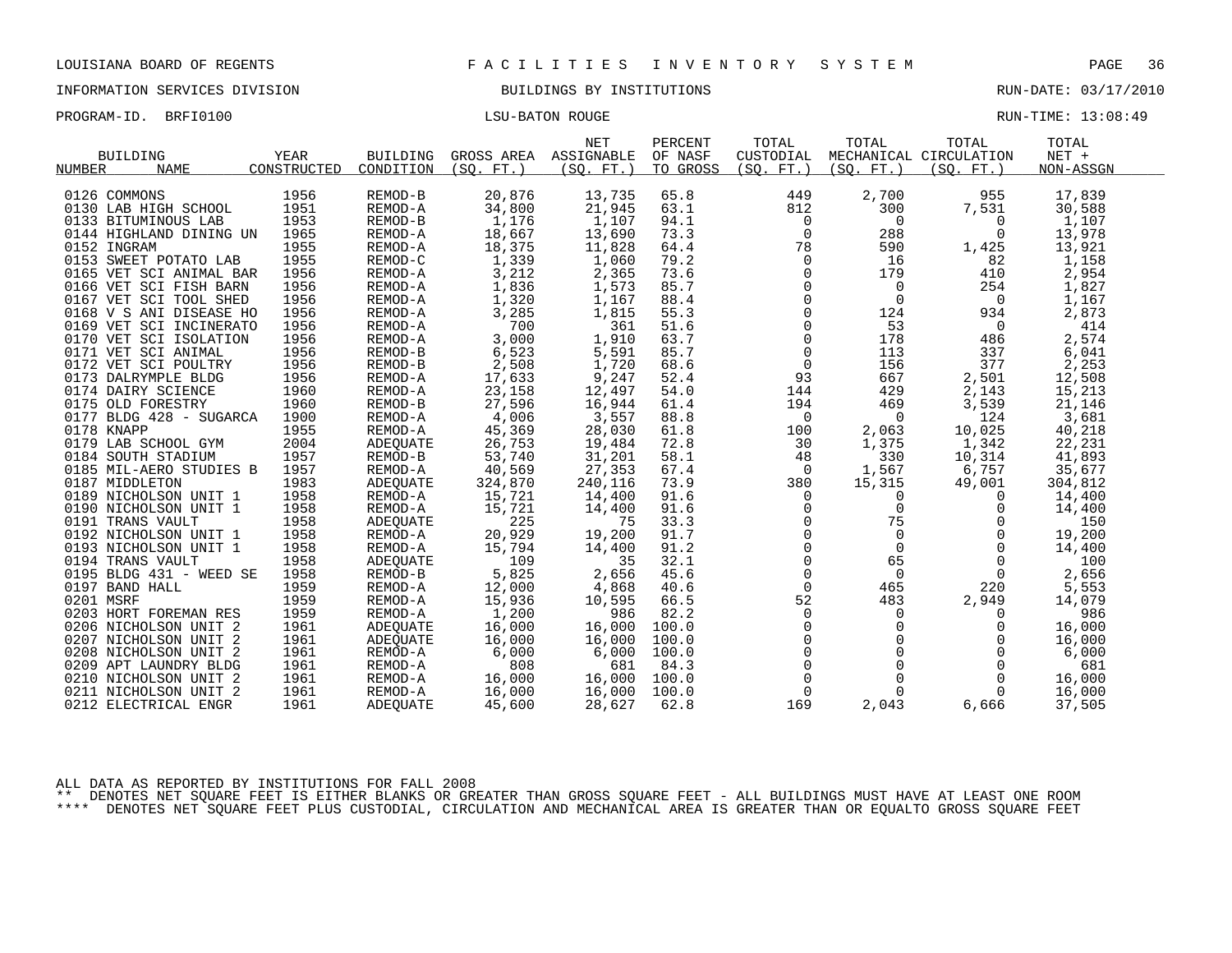INFORMATION SERVICES DIVISION BUILDINGS BY INSTITUTIONS RUN-DATE: 03/17/2010

PROGRAM-ID. BRFI0100 CONSERVERS IN THE LOSS OF THE LOSS OF THE RUN-TIME: 13:08:49

| <b>BUILDING</b>         | <b>YEAR</b> | <b>BUILDING</b> |            | <b>NET</b><br>GROSS AREA ASSIGNABLE | PERCENT<br>OF NASF | TOTAL<br>CUSTODIAL | TOTAL                                                        | TOTAL<br>MECHANICAL CIRCULATION | TOTAL<br>NET + |  |
|-------------------------|-------------|-----------------|------------|-------------------------------------|--------------------|--------------------|--------------------------------------------------------------|---------------------------------|----------------|--|
| <b>NAME</b><br>NUMBER   | CONSTRUCTED | CONDITION       | (SO. FT. ) | (SO. FT.)                           | TO GROSS           | (SO. FT. )         | (SO. FT.)                                                    | (SO. FT. )                      | NON-ASSGN      |  |
| 0213 HUMAN ECOLOGY      | 1961        | ADEOUATE        | 38,200     | 23,961                              | 62.7               | 122                | 3,015                                                        | 7,154                           | 34,252         |  |
| 0214 WILSON LAB         | 1961        | REMOD-A         | 28,000     | 15,054                              | 53.8               | 92                 | 1,957                                                        | 5,218                           | 22,321         |  |
|                         | 1961        | REMOD-A         |            |                                     | 48.7               |                    |                                                              |                                 |                |  |
| 0215 BLAKE HALL         |             |                 | 85,267     | 41,506                              |                    | 306                | 2,814                                                        | 10,974                          | 55,600         |  |
| 0216 APT UTILITY BLDG   | 1962        | ADEQUATE        | 1,089      | 1,035                               | 95.0               | 0                  | 0<br>$\Omega$                                                | $\overline{0}$                  | 1,035          |  |
| 0217 NICHOLSON UNIT 3   | 1962        | REMOD-A         | 17,500     | 16,960                              | 96.9               | $\mathbf 0$        | $\Omega$                                                     | $\Omega$                        | 16,960         |  |
| 0218 NICHOLSON UNIT 3   | 1962        | REMOD-A         | 17,500     | 16,380                              | 93.6               | $\mathbf 0$        |                                                              | $\Omega$                        | 16,380         |  |
| 0219 APT LAUNDRY BLDG   | 1962        | REMOD-A         | 1,000      | 787                                 | 78.7               | $\overline{0}$     | $\mathbf{0}$                                                 | 0                               | 787            |  |
| 0220 MCVOY HALL         | 1962        | ADEOUATE        | 40,000     | 25,282                              | 63.2               | 244                | 1,696                                                        | 8,061                           | 35,283         |  |
| 0221 STUDENT UNION      | 1928        | ADEOUATE        | 228,441    | 146,698                             | 64.2               | 0                  | $\Omega$                                                     | 30,434                          | 177,132        |  |
| 0223 USDA/SOIL AND WATE | 1963        | ADEQUATE        | 4,017      | 2,429                               | 60.5               | $\Omega$           | 132                                                          | 235                             | 2,796          |  |
| 0224 NICHOLSON UNIT 3   | 1964        | REMOD-A         | 6,568      | 6,480                               | 98.7               | 0                  | 0                                                            | 0                               | 6,480          |  |
| 0225 NICHOLSON UNIT 3   | 1964        | REMOD-A         | 22,008     | 21,120                              | 96.0               |                    |                                                              | 0                               | 21,120         |  |
| 0226 NICHOLSON UNIT 3   | 1964        | REMOD-A         | 17,008     | 16,380                              | 96.3               |                    | $\begin{bmatrix} 0 \\ 0 \\ 0 \\ 0 \end{bmatrix}$<br>$\Omega$ | $\Omega$                        | 16,380         |  |
| 0227 NICHOLSON UNIT 3   | 1964        | REMOD-A         | 15,400     | 15,120                              | 98.2               |                    | $\mathbf 0$                                                  | $\mathbf 0$                     | 15,120         |  |
| 0228 NICHOLSON UNIT 3   | 1964        | REMOD-A         | 17,626     | 17,280                              | 98.0               | 0                  | $\mathbf{0}$                                                 | $\Omega$                        | 17,280         |  |
| 0229 APT STRG BLDG 1    | 1964        | ADEQUATE        | 800        | 530                                 | 66.3               | $\Omega$           | 52                                                           | $\Omega$                        | 582            |  |
| 0230 COTTON FIBER LAB   | 1964        | REMOD-A         | 2,460      | 1,735                               | 70.5               | $\mathbf 0$        | 157                                                          | 160                             | 2,052          |  |
| 0231 HERGET HALL        | 1964        | ADEQUATE        | 102,129    | 63,366                              | 62.0               | 275                | 3,831                                                        | 18,752                          | 86,224         |  |
| 0232 LAB SCHOOL AUDIT.  | 1964        | ADEQUATE        | 14,684     | 8,758                               | 59.6               | 467                | 594                                                          | 1,502                           | 11,321         |  |
| 0235 LAKESHORE HOUSE    | 1965        | ADEOUATE        | 17,230     | 11,150                              | 64.7               | 12                 | 592                                                          | 2,478                           | 14,232         |  |
| 0236 EDWARD GAY APTS    | 1966        | ADEOUATE        | 40,852     | 37,110                              | 90.8               | $\mathsf{O}$       | $\Omega$                                                     | $\Omega$                        | 37,110         |  |
| 0237 EDWARD GAY APTS    | 1966        | ADEQUATE        | 40,852     | 40,140                              | 98.3               | 0                  | $\mathbf 0$                                                  | $\Omega$                        | 40,140         |  |
| 0238 APT LAUNDRY BLDG   | 1966        | ADEQUATE        | 2,331      | 1,950                               | 83.7               | $\Omega$           | 111                                                          | $\Omega$                        | 2,061          |  |
| 0239 PENTAGON DINING UN | 1966        | ADEOUATE        | 28,745     | 24,522                              | 85.3               | $\mathbf 0$        | 2,184                                                        | 414                             | 27,120         |  |
| 0240 BROUSSARD HALL     | 1966        | ADEQUATE        | 56,651     | 28,090                              | 49.6               | 334                | 6,485                                                        | 9,848                           | 44,757         |  |
| 0242 GREENHOUSE STRG    | 1966        | ADEQUATE        | 1,838      | 1,745                               | 94.9               | $\Omega$           | $\Omega$                                                     | $\Omega$                        | 1,745          |  |
| 0243 HIGHLAND LAUNDRY   | 1966        | ADEOUATE        | 1,160      | 939                                 | 80.9               | 0                  | 80                                                           | 0                               | 1,019          |  |
| 0248 PENTAGON SRVC BLDG | 1967        | REMOD-B         | 5,185      | 2,128                               | 41.0               | 0                  | 699                                                          | 655                             | 3,482          |  |
| 0249 PENTAGON STRG BLDG | 1967        | REMOD-A         | 599        | 505                                 | 84.3               | $\mathbf 0$        | $\Omega$                                                     | $\Omega$                        | 505            |  |
| 0250 KIRBY-SMITH HALL   | 1967        | ADEQUATE        | 154,645    | 92,635                              | 59.9               | 35                 | 706                                                          | 34,939                          | 128,315        |  |
| 0251 VET SCI HORSE BARN | 1967        | ADEQUATE        | 6,108      | 2,251                               | 36.9               | $\mathbf 0$        | 0                                                            | 3,157                           | 5,408          |  |
| 0253 ELAB               | 1967        | ADEOUATE        | 44,000     | 32,917                              | 74.8               | 72                 | 2,748                                                        | 7,478                           | 43,215         |  |
| 0254 HEMOPHILLIA LAB    | 1967        | ADEOUATE        | 1,439      | 1,193                               | 82.9               | $\mathbf 0$        | 40                                                           | 0                               | 1,233          |  |
| 0255 BLDG 306 - GOURIER | 1900        | ADEOUATE        | 20,001     | 18,368                              | 91.8               | 0                  | 568                                                          | 233                             | 19,169         |  |
| 0256 LSU PRESS BUILDING | 1967        | ADEQUATE        | 10,705     | 6,120                               | 57.2               | 0                  | 343                                                          | 1,768                           | 8,231          |  |
| 0258 BOAT GARAGE        | 1968        | REMOD-A         | 485        | 470                                 | 96.9               | $\overline{0}$     | $\Omega$                                                     | $\Omega$                        | 470            |  |
| 0260 MILLER HALL        | 1968        | ADEOUATE        | 102,122    | 65,722                              | 64.4               | 771                | 3,141                                                        | 19,132                          | 88,766         |  |
| 0266 LOCKETT            | 1969        | ADEQUATE        | 73,991     | 45,163                              | 61.0               | 127                | 2,886                                                        | 16,241                          | 64,417         |  |
| 0270 TRACK TICKET       | 1970        | ADEQUATE        | 120        | 110                                 | 91.7               | $\Omega$           | $\Omega$                                                     | $\Omega$                        | 110            |  |
| 0271 TRACK STADIUM      | 1970        | ADEOUATE        | 4,061      | 3,692                               | 90.9               | $\mathbf 0$        | $\mathbf 0$                                                  | $\Omega$                        | 3,692          |  |
|                         |             |                 |            |                                     |                    |                    |                                                              |                                 |                |  |

ALL DATA AS REPORTED BY INSTITUTIONS FOR FALL 2008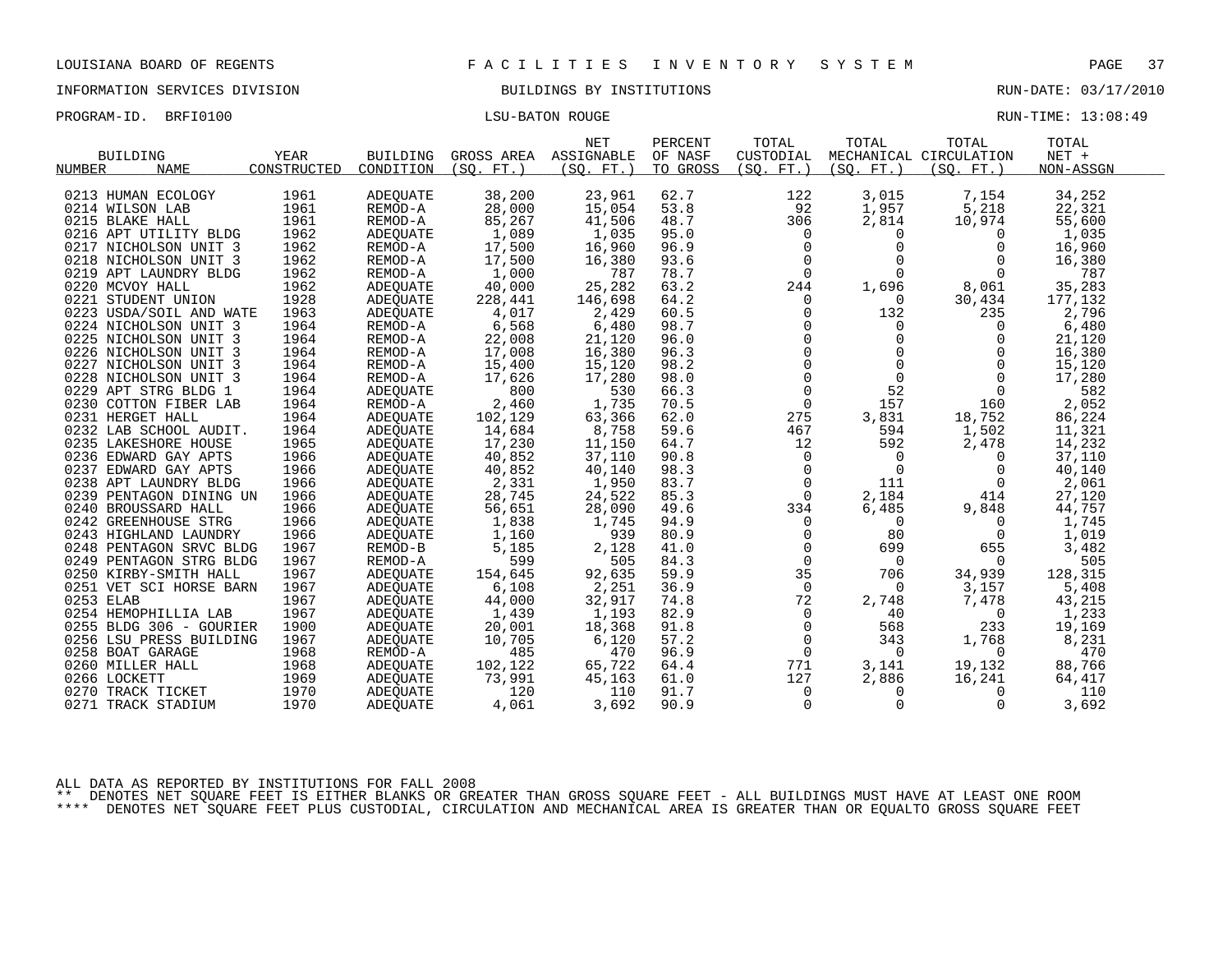INFORMATION SERVICES DIVISION BUILDINGS BY INSTITUTIONS RUN-DATE: 03/17/2010

PROGRAM-ID. BRFI0100 CONSERVERS IN THE LOSS OF THE LOSS OF THE RUN-TIME: 13:08:49

|                              |             |                 |            | <b>NET</b> | PERCENT  | TOTAL          | TOTAL      | TOTAL                  | TOTAL     |  |
|------------------------------|-------------|-----------------|------------|------------|----------|----------------|------------|------------------------|-----------|--|
| <b>BUILDING</b>              | <b>YEAR</b> | <b>BUILDING</b> | GROSS AREA | ASSIGNABLE | OF NASF  | CUSTODIAL      |            | MECHANICAL CIRCULATION | $NET +$   |  |
| <b>NAME</b><br><b>NUMBER</b> | CONSTRUCTED | CONDITION       | (SO, FT.)  | (SO, FT.)  | TO GROSS | (SO. FT.)      | (SO. FT. ) | (SO, FT.)              | NON-ASSGN |  |
|                              |             |                 |            |            |          |                |            |                        |           |  |
| 0272 TENNIS STADIUM          | 1970        | <b>ADEQUATE</b> | 354        | 322        | 91.0     | $\mathbf 0$    | $\Omega$   | $\Omega$               | 322       |  |
| 0273 LIFE SCIENCES           | 1970        | REMOD-A         | 206,243    | 120,366    | 58.4     | 225            | 17,025     | 42,874                 | 180,490   |  |
| 0274 MARAVICH ASSMBLY C      | 1971        | <b>ADEQUATE</b> | 256,444    | 155,027    | 60.5     | 391            | 24,460     | 40,329                 | 220,207   |  |
| 0275 ENGR RES & DEV BLD      | 1971        | ADEOUATE        | 54,810     | 34,457     | 62.9     | 0              | 4,091      | 9,556                  | 48,104    |  |
| 0276 LA TRANS RES CENTE      | 1971        | ADEQUATE        | 26,741     | 18,026     | 67.4     | 60             | 1,801      | 3,493                  | 23,380    |  |
| 0277 BUILDING 435            | 1971        | <b>ADEOUATE</b> | 1,525      | 1,449      | 95.0     | $\Omega$       | $\Omega$   | $\Omega$               | 1,449     |  |
| 0278 OVERSEER RES            | 1835        | <b>ADEQUATE</b> | 1,454      | 1,395      | 95.9     | $\overline{0}$ | 0          | $\Omega$               | 1,395     |  |
| 0279 MECHANIC SHOP BLDG      | 1971        | ADEQUATE        | 4,400      | 4,000      | 90.9     | 0              | 0          |                        | 4,000     |  |
| 0280 RESIDENCE               | 1972        | <b>ADEQUATE</b> | 2,138      | 2,138      | 100.0    | $\Omega$       | $\cap$     | $\Omega$               | 2,138     |  |
| 0281 GARDEN HOUSE            | 1972        | ADEQUATE        | 480        | 480        | 100.0    | $\mathbf 0$    | $\Omega$   | 0                      | 480       |  |
| 0282 WORKERS HOUSE           | 1972        | ADEQUATE        | 1,122      | 1,122      | 100.0    | $\Omega$       | $\Omega$   | $\Omega$               | 1,122     |  |
| 0283 BARN                    | 1972        | ADEOUATE        | 657        | 657        | 100.0    | $\Omega$       | $\Omega$   | $\Omega$               | 657       |  |
| 0284 PIGEON                  | 1972        | ADEQUATE        | 64         | 64         | 100.0    | $\mathbf 0$    | $\Omega$   | 0                      | 64        |  |
| 0285 GARAGE                  | 1972        | ADEQUATE        | 676        | 676        | 100.0    | $\Omega$       | $\Omega$   | $\Omega$               | 676       |  |
| 0297 KITCHEN                 | 1855        | <b>ADEOUATE</b> | 345        | 310        | 89.9     | $\Omega$       | $\Omega$   | $\Omega$               | 310       |  |
| 0298 FT ADMIN BLDG           | 1972        | <b>ADEQUATE</b> | 5,723      | 4,738      | 82.8     | 226            | 262        | 497                    | 5,723     |  |
| 0302 GENERAL STORE           | 1830        | ADEQUATE        | 757        | 681        | 90.0     | 0              | $\Omega$   | $\Omega$               | 681       |  |
| 0320 APT UTILITY BLDG        | 1974        | ADEQUATE        | 2,331      | 2,119      | 90.9     | $\Omega$       | $\Omega$   | $\Omega$               | 2,119     |  |
| 0321 FIELD HOUSE             | 1974        | <b>ADEOUATE</b> | 100,182    | 88,850     | 88.7     | 136            | 3,303      | 5,099                  | 97,388    |  |
| 0322 APT STRG BLDG 2         | 1974        | ADEQUATE        | 400        | 400        | 100.0    | $\Omega$       | $\Omega$   | $\Omega$               | 400       |  |
| 0323 PRINTING BLDG           | 1974        | ADEQUATE        | 48,478     | 44,212     | 91.2     | 75             | 2,221      | 321                    | 46,829    |  |
| 0324 PRINTING FLAMMABLE      | 1974        | <b>ADEOUATE</b> | 175        | 144        | 82.3     | $\Omega$       | 0          | $\Omega$               | 144       |  |
| 0325 VEGETATION RSRCH L      | 1974        | ADEQUATE        | 820        | 800        | 97.6     | $\mathbf 0$    | $\Omega$   | $\Omega$               | 800       |  |
| 0334 EMS BUILDING-BLDG       | 1974        | ADEOUATE        | 1,891      | 1,211      | 64.0     | 0              | 248        | 149                    | 1,608     |  |
| 0342 PENTAGON STRG BLDG      | 1975        | <b>ADEQUATE</b> | 643        | 585        | 91.0     | $\Omega$       | $\Omega$   | $\Omega$               | 585       |  |
| 0343 VM LAB ANIMAL RESR      | 1975        | <b>ADEOUATE</b> | 8,208      | 4,799      | 58.5     | 223            | 285        | 1,081                  | 6,388     |  |
| 0344 VET MED TRAILER 1       | 1975        | ADEQUATE        | 1,850      | 1,776      | 96.0     | 0              | 0          | $\Omega$               | 1,776     |  |
| 0347 VET SCI DOG BUILDI      | 1976        | ADEQUATE        | 4,115      | 3,741      | 90.9     | $\Omega$       | $\Omega$   | $\Omega$               | 3,741     |  |
| 0348 ATHL PHYSICAL PLAN      | 1976        | ADEOUATE        | 4,782      | 4,327      | 90.5     | $\mathbf 0$    | 20         | $\Omega$               | 4,347     |  |
| 0351 LIVESTOCK EXHIBIT       | 1976        | ADEQUATE        | 107,751    | 104,574    | 97.1     | $\Omega$       | 1,033      | $\Omega$               | 105,607   |  |
| 0352 CHOPPIN                 | 1976        | REMOD-A         | 169,333    | 89,067     | 52.6     | 343            | 19,824     | 38,446                 | 147,680   |  |
| 0353 CHOPPIN MECH            | 1976        | <b>ADEQUATE</b> | 261        | 205        | 78.5     | 0              | 0          | $\Omega$               | 205       |  |
| 0354 BARN/EXHIBIT BLDG       | 1976        | ADEQUATE        | 15,682     | 11,219     | 71.5     | $\Omega$       | 0          | 0                      | 11,219    |  |
| 0355 FT TRAINING-BLDG #      | 1976        | ADEQUATE        | 7,077      | 5,948      | 84.0     | $\Omega$       | $\Omega$   | 207                    | 6,155     |  |
| 0364 MOTOR POOL              | 1977        | ADEQUATE        | 6,484      | 5,961      | 91.9     | 0              | 9          | 133                    | 6,103     |  |
| 0365 COOP EXT STRG           | 1977        | ADEQUATE        | 16,796     | 15,947     | 94.9     | $\Omega$       | $\Omega$   | $\Omega$               | 15,947    |  |
| 0366 WILLIAMS                | 1977        | ADEQUATE        | 47,060     | 21,075     | 44.8     | 439            | 2,445      | 6,581                  | 30,540    |  |
| 0367 KILN BLDG               | 1978        | ADEOUATE        | 2,558      | 2,437      | 95.3     | 0              | 0          | 0                      | 2,437     |  |
| 0369 APT STRG BLDG 3         | 1978        | ADEOUATE        | 1,500      | 1,425      | 95.0     | $\Omega$       | $\Omega$   | $\Omega$               | 1,425     |  |
| 0370 VET MED BLDG            | 2003        | ADEOUATE        | 325,956    | 180,781    | 55.5     | 3,740          | 29,070     | 1,540                  | 215,131   |  |
|                              |             |                 |            |            |          |                |            |                        |           |  |

ALL DATA AS REPORTED BY INSTITUTIONS FOR FALL 2008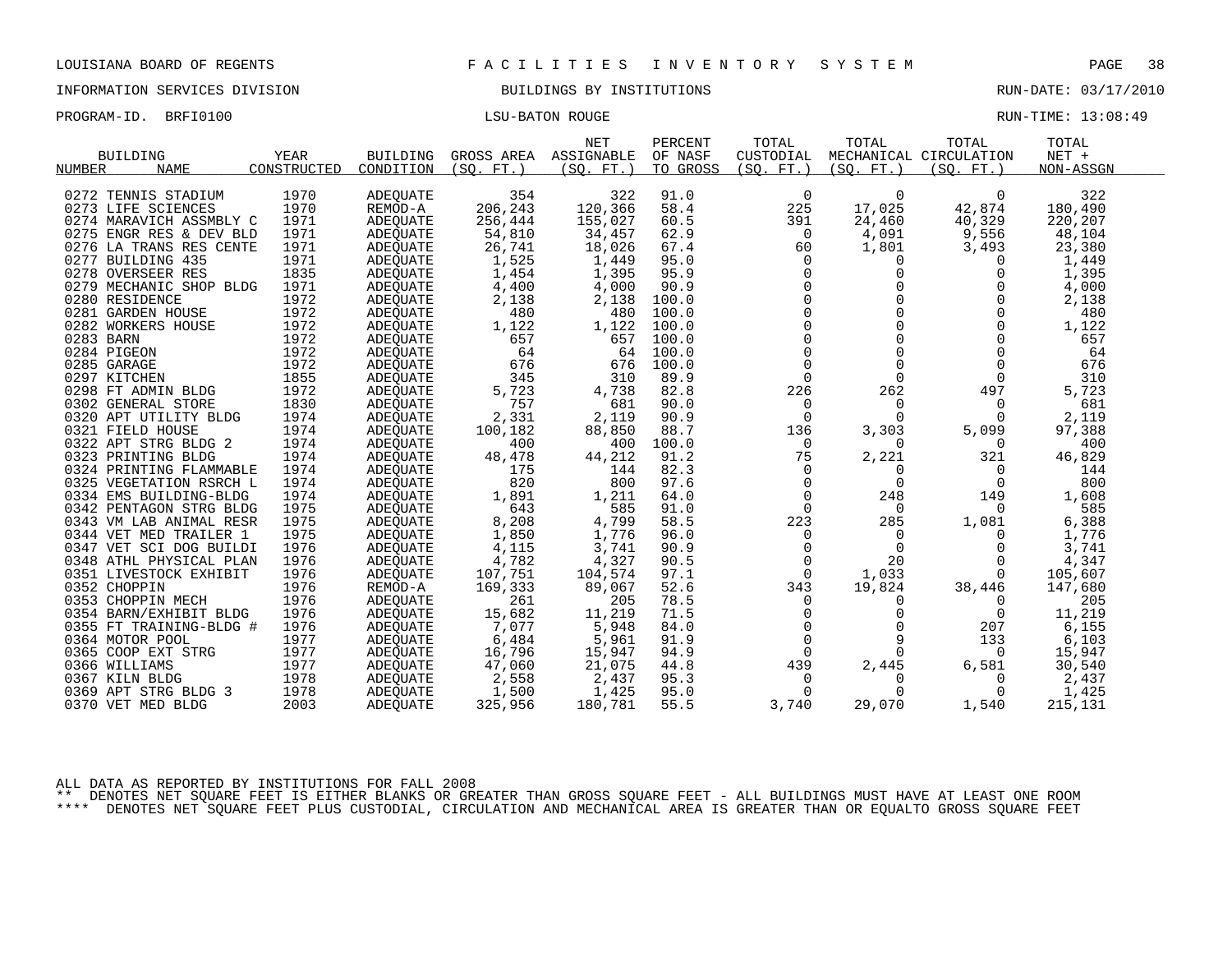INFORMATION SERVICES DIVISION BUILDINGS BY INSTITUTIONS AND RUN-DATE: 03/17/2010

PROGRAM-ID. BRFI0100 CHARGE LASS CONTROLLER IS A SECOND BOUGHT AND RELEVANCE RUN-TIME: 13:08:49

| RIN-TIME: | 12:08:4 |  |
|-----------|---------|--|

| <b>BUILDING</b>                                  | YEAR        | <b>BUILDING</b>                    | GROSS AREA    | <b>NET</b><br>ASSIGNABLE | PERCENT<br>OF NASF | TOTAL<br>CUSTODIAL | TOTAL      | TOTAL<br>MECHANICAL CIRCULATION | TOTAL<br>$NET +$ |
|--------------------------------------------------|-------------|------------------------------------|---------------|--------------------------|--------------------|--------------------|------------|---------------------------------|------------------|
| <b>NAME</b><br>NUMBER                            | CONSTRUCTED | CONDITION                          | (SO, FT.)     | (SO. FT. )               | TO GROSS           | (SO. FT. )         | (SO. FT. ) | (SO. FT. )                      | NON-ASSGN        |
| 0371 VET MED EOUINE RES                          | 1978        | <b>ADEOUATE</b>                    | 4,149         | 2,052                    | 49.5               | $\Omega$           | 1,141      | 378                             | 3,571            |
| 0373 PATRICK TAYLOR HAL                          | 1978        | <b>ADEOUATE</b>                    | 305,843       | 182,406                  | 59.6               | 1,344              | 16,925     | 61,103                          | 261,778          |
| 0374 CONSTRUCTION MGMT                           | 1978        | <b>ADEQUATE</b>                    | 7,735         | 2,545                    | 32.9               | 46                 | 3,940      | 535                             | 7,066            |
| 0375 FACILITY SRVCS BLD                          | 1978        | <b>ADEQUATE</b>                    | 43,878        | 36,371                   | 82.9               | 73                 | 682        | 3,352                           | 40,478           |
| 0376 FACILITY SRVCS WRH                          | 1978        | <b>ADEOUATE</b>                    | 8,400         | 7,296                    | 86.9               | $\Omega$           | 0          | $\Omega$                        | 7,296            |
| 0380 FT WAREHSE/OFF BLG                          | 1978        | <b>ADEQUATE</b>                    | 5,070         | 4,040                    | 79.7               | $\Omega$           | 805        | $\Omega$                        | 4,845            |
| 0381 FT AUDITORIUM-BLG                           | 1978        | <b>ADEOUATE</b>                    | 3,300         | 3,000                    | 90.9               | $\mathbf 0$        | 0          | $\Omega$                        | 3,000            |
| 0382 FACILITY SERV ANNE                          | 1979        | <b>ADEOUATE</b>                    | 7,415         | 5,507                    | 74.3               | 24                 | $\Omega$   | $\Omega$                        | 5,531            |
| 0383 CREDIT UNION                                | 1979        | <b>ADEQUATE</b>                    | 13,845        | 6,452                    | 46.6               | 64                 | 457        | 3,007                           | 9,980            |
| 0384 COPY & MAIL CENTER                          | 1979        | <b>ADEOUATE</b>                    | 18,432        | 14,067                   | 76.3               | 39                 | 667        | 2,402                           | 17,175           |
| 0385 PLANT PATHOLOGY ST                          | 1979        | ADEQUATE                           | 922           | 876                      | 95.0               | $\Omega$           | 0          | $\Omega$                        | 876              |
| 0400 FACILITY SRVCS WHS                          | 1981        | ADEOUATE                           | 7,350         | 6,649                    | 90.5               | $\Omega$           | $\Omega$   | 0                               | 6,649            |
| 0401 CENTRAL UTILITY SH                          | 1981        | <b>ADEOUATE</b>                    | 5,164         | $\Omega$                 | $.0**$             | $\Omega$           | 4,131      | $\Omega$                        | 4,131            |
| 0402 EFFERSON HALL                               | 1981        |                                    | 34,709        |                          | 65.8               |                    |            |                                 | 30,964           |
|                                                  | 2004        | <b>ADEQUATE</b>                    |               | 22,825                   | 64.6               | 69<br>150          | 2,150      | 5,920                           |                  |
| 0403 LOWER ELEM & MIDDL<br>0407 ECOLOGY GRNHOUSE | 1982        | ADEOUATE                           | 68,908<br>386 | 44,530<br>340            | 88.1               | 0                  | 3,571      | 12,121<br>$\Omega$              | 60,372<br>340    |
| 0408 SEA GRANT STRG A                            | 1982        | <b>ADEQUATE</b><br><b>ADEOUATE</b> | 4,840         | 4,500                    | 93.0               |                    | 0<br>0     | $\Omega$                        | 4,500            |
| 0409 SEA GRANT STRG B                            | 1982        |                                    |               |                          | 93.3               | 0<br>$\Omega$      | $\Omega$   | $\Omega$                        |                  |
|                                                  | 1982        | <b>ADEQUATE</b>                    | 1,440         | 1,344                    | 71.8               |                    | 38         |                                 | 1,344            |
| 0410 SEA GRANT SHOP                              | 1982        | <b>ADEQUATE</b>                    | 20,596        | 14,790                   | 69.4               | 280                | 342        | 1,075                           | 16,183           |
| 0413 NELSON MEMORIAL                             | 1982        | <b>ADEOUATE</b>                    | 5,167         | 3,587                    | 74.3               | 0<br>$\Omega$      | 180        | $\Omega$                        | 3,929            |
| 0414 4H MINI BARN                                |             | <b>ADEQUATE</b>                    | 6,000         | 4,457                    |                    |                    |            | 628                             | 5,265            |
| 0418 DESIGN BUILDING                             | 1983        | ADEOUATE                           | 88,875        | 58,189                   | 65.5               | 138                | 4,037      | 16,346                          | 78,710           |
| 0422 AG ENGR SHOP                                | 1983        | <b>ADEQUATE</b>                    | 8,700         | 5,702                    | 65.5               | $\Omega$           | 140        | 320                             | 6,162            |
| 0423 AG ENGR STRG                                | 1983        | <b>ADEQUATE</b>                    | 2,400         | 2,280                    | 95.0               | $\Omega$           | $\Omega$   | $\Omega$                        | 2,280            |
| 0424 BLOWOUT CLASSRM                             | 1983        | ADEOUATE                           | 800           | 596                      | 74.5               | 0                  | 24         | $\Omega$                        | 620              |
| 0425 BLOWOUT CONTROL                             | 1983        | <b>ADEQUATE</b>                    | 1,390         | 1,220                    | 87.8               | $\Omega$           | $\Omega$   | 35                              | 1,255            |
| 0429 NATATORIUM                                  | 1984        | <b>ADEOUATE</b>                    | 42,496        | 36,970                   | 87.0               | 465                | 65         | 3,043                           | 40,543           |
| 0430 HORTICULTURE COOLE                          | 1984        | <b>ADEQUATE</b>                    | 96            | 91                       | 94.8               | $\Omega$           | $\Omega$   | $\Omega$                        | 91               |
| 0431 FIRE PUMP STATION                           | 1984        | <b>ADEQUATE</b>                    | 312           | $\Omega$                 | $.0**$             | $\Omega$           | 297        | $\Omega$                        | 297              |
| 0432 LAB SCHOOL CHILLER                          | 2004        | <b>ADEOUATE</b>                    | 2,570         | $\Omega$                 | $.0**$             | $\Omega$           | 1,279      | $\Omega$                        | 1,279            |
| 0433 FIRE PUMP STATION                           | 1984        | <b>ADEQUATE</b>                    | 312           | $\Omega$                 | $.0**$             | $\Omega$           | 297        | $\Omega$                        | 297              |
| 0435 SCHOOL OF MUSIC                             | 1985        | <b>ADEOUATE</b>                    | 44,452        | 24,940                   | 56.1               | 73                 | 3,222      | $\Omega$                        | 28,235           |
| 0436 VET MED SWINE BARN                          | 1985        | <b>ADEOUATE</b>                    | 4,800         | 4,773                    | 99.4               | $\Omega$           | 0          | $\Omega$                        | 4,773            |
| 0437 ENVIRONMENTAL STDI                          | 1985        | <b>ADEQUATE</b>                    | 7,439         | 5,085                    | 68.4               | 0                  | 315        | 928                             | 6,328            |
| 0438 BASEBALL OFC                                | 1985        | ADEQUATE                           | 1,565         | 1,211                    | 77.4               | $\Omega$           | 205        | $\Omega$                        | 1,416            |
| 0440 M B STURGIS                                 | 1985        | <b>ADEQUATE</b>                    | 83,535        | 44,908                   | 53.8               | 145                | 6,577      | $\Omega$                        | 51,630           |
| 0442 VISITOR INFO CTR                            | 1986        | <b>ADEOUATE</b>                    | 1,180         | 888                      | 75.3               | 0                  | 129        | $\Omega$                        | 1,017            |
| 0443 VET MED DOG HOLD                            | 1986        | ADEQUATE                           | 1,600         | 1,480                    | 92.5               | $\Omega$           | 80         | $\Omega$                        | 1,560            |
| 0444 VM LRG ANIMAL BARN                          | 1986        | <b>ADEOUATE</b>                    | 3,900         | 3,900                    | 100.0              | $\Omega$           | $\Omega$   | $\Omega$                        | 3,900            |
| 0445 VET MED BEDDING/FE                          | 1986        | ADEOUATE                           | 3,092         | 3,050                    | 98.6               | $\Omega$           | $\Omega$   | 0                               | 3,050            |

ALL DATA AS REPORTED BY INSTITUTIONS FOR FALL 2008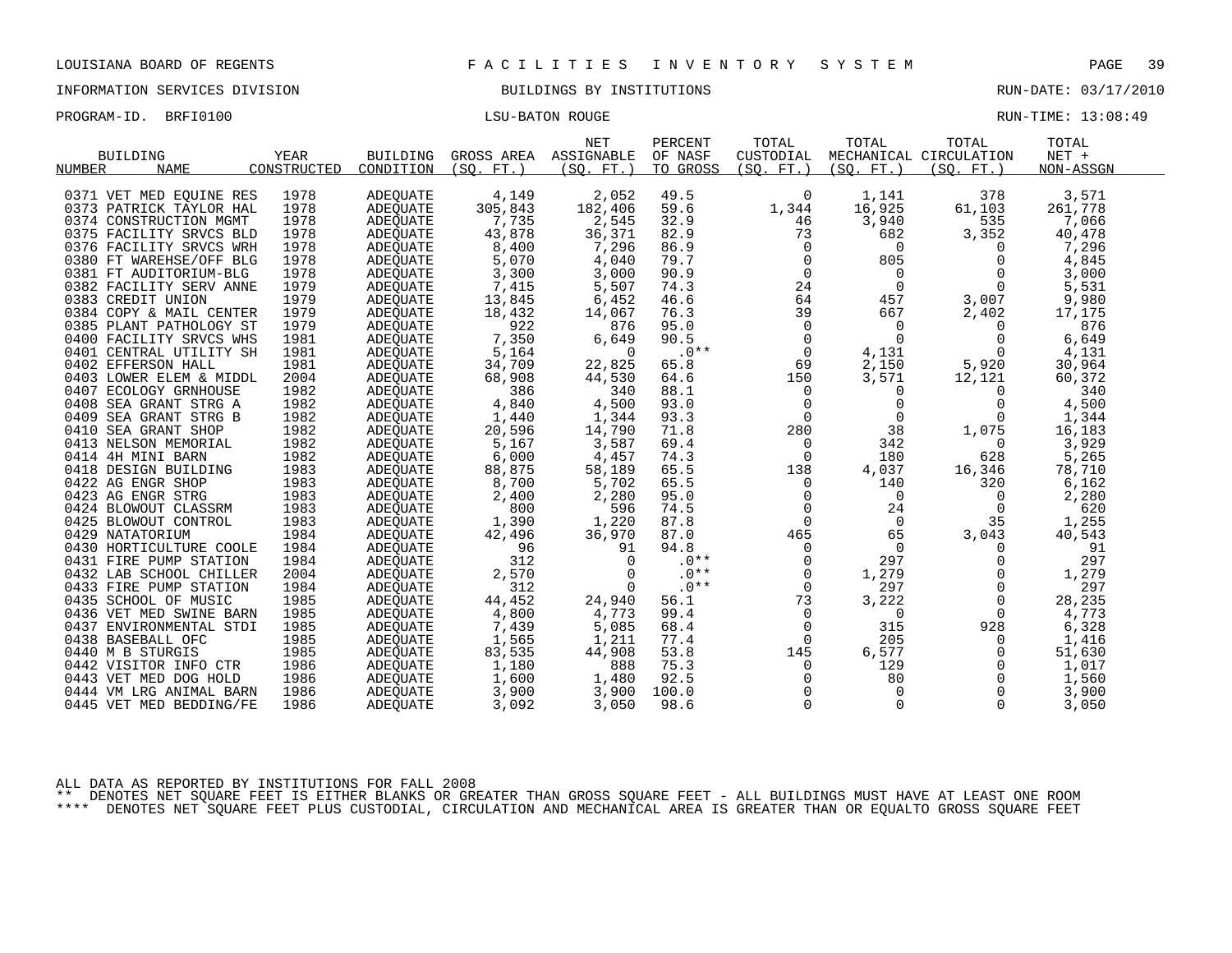INFORMATION SERVICES DIVISION BUILDINGS BY INSTITUTIONS RUN-DATE: 03/17/2010

| PROGRAM-ID. BRFI0100 | LSU-BATON ROUGE | RUN-TIME: 13:08:49 |
|----------------------|-----------------|--------------------|
|                      |                 |                    |

|                         |             |                 |            | <b>NET</b> | PERCENT  | TOTAL       | TOTAL      | TOTAL                  | TOTAL     |
|-------------------------|-------------|-----------------|------------|------------|----------|-------------|------------|------------------------|-----------|
| <b>BUILDING</b>         | YEAR        | <b>BUILDING</b> | GROSS AREA | ASSIGNABLE | OF NASF  | CUSTODIAL   |            | MECHANICAL CIRCULATION | $NET +$   |
| <b>NAME</b><br>NUMBER   | CONSTRUCTED | CONDITION       | (SO. FT. ) | (SO. FT. ) | TO GROSS | (SO. FT. )  | (SQ. FT. ) | (SO. FT. )             | NON-ASSGN |
|                         |             |                 |            |            |          |             |            |                        |           |
| 0446 UNION WRHSE        | 1987        | <b>ADEQUATE</b> | 5,000      | 5,000      | 100.0    | 0           | 0          | $\Omega$               | 5,000     |
| 0447 SURPLUS STRG       | 1987        | <b>ADEOUATE</b> | 10,200     | 9,779      | 95.9     | $\Omega$    | 30         | $\Omega$               | 9,809     |
| 0448 TUREAUD HALL       | 1987        | ADEQUATE        | 50,000     | 28,043     | 56.1     | 227         | 3,957      | 10,242                 | 42,469    |
| 0449 VET MED INCIN      | 1999        | <b>ADEQUATE</b> | 1,081      | 1,081      | 100.0    | $\Omega$    | $\Omega$   | 0                      | 1,081     |
| 0451 HORT GREENHOUSE ST | 1999        | REMOD-C         | 100        | 95         | 95.0     | $\Omega$    | ∩          | $\Omega$               | 95        |
| 0464 RENEWABLE NAT RESR | 1986        | <b>ADEQUATE</b> | 70,848     | 42,841     | 60.5     | 386         | 4,974      | $\Omega$               | 48,201    |
| 0465 RES ANIMAL INDUST  | 1901        | REMOD-B         | 1,092      | 849        | 77.7     | 0           | 0          | $\Omega$               | 849       |
| 0466 RES ANIMAL INDUST  | 1901        | REMOD-B         | 1,517      | 1,415      | 93.3     | $\Omega$    | $\Omega$   | $\Omega$               | 1,415     |
| 0467 RES ANIMAL INDUST  | 1901        | REMOD-B         | 1,092      | 1,014      | 92.9     | $\Omega$    | $\Omega$   | $\Omega$               | 1,014     |
| 0480 ENERGY CENTER      | 1978        | <b>ADEQUATE</b> | 8,844      | 4,843      | 54.8     | $\Omega$    | 642        | 607                    | 6,092     |
| 0486 ANIMAL HOLDING     | 1901        | REMOD-B         | 476        | 452        | 95.0     | $\Omega$    | $\Omega$   | $\Omega$               | 452       |
| 0487 ANIMAL HOLDING     | 1901        | REMOD-B         | 476        | 452        | 95.0     | $\Omega$    | $\Omega$   | $\Omega$               | 452       |
| 0488 ANIMAL HOLDING     | 1901        | REMOD-B         | 476        | 452        | 95.0     | 0           | $\Omega$   | $\Omega$               | 452       |
| 0498 HAY STRG           | 1901        | REMOD-B         | 1,500      | 1,425      | 95.0     | 0           | 0          | $\Omega$               | 1,425     |
| 0522 PRESIDENT RES      | 1948        | <b>ADEQUATE</b> | 5,146      | 5,146      | 100.0    | $\Omega$    | $\Omega$   | $\Omega$               | 5,146     |
| 0523 PRES MAID RESIDENC | 1948        | ADEQUATE        | 2,016      | 2,016      | 100.0    | 0           | 0          | 0                      | 2,016     |
| 0546 AFRI AMERI CLTRL C | 1900        | ADEQUATE        | 1,800      | 523        | 29.1     | $\Omega$    | 7          | $\Omega$               | 530       |
| 0550 INT'L CULTURAL CNT | 1900        | ADEQUATE        | 7,640      | 5,354      | 70.1     | $\Omega$    | 253        | 386                    | 5,993     |
| 0577 SCHOOLHOUSE        | 1971        | <b>ADEOUATE</b> | 340        | 306        | 90.0     | 0           | 0          | 0                      | 306       |
| 0578 BLACKSMITH SHOP    | 1835        | ADEQUATE        | 396        | 396        | 100.0    | 0           | $\Omega$   | $\Omega$               | 396       |
| 0579 SINGLE RM SLAVE CA | 1971        | <b>ADEOUATE</b> | 263        | 236        | 89.7     | $\Omega$    | $\Omega$   | $\Omega$               | 236       |
| 0580 SINGLE RM SLAVE CA | 1971        | <b>ADEQUATE</b> | 257        | 231        | 89.9     | $\mathbf 0$ | 0          | 0                      | 231       |
| 0581 WORKMAN'S HOUSE    | 1971        | <b>ADEQUATE</b> | 519        | 452        | 87.1     | $\Omega$    | $\Omega$   | $\Omega$               | 452       |
| 0582 SICKHOUSE          | 1971        | <b>ADEQUATE</b> | 526        | 464        | 88.2     | $\Omega$    | 0          | $\Omega$               | 464       |
| 0583 SUGAR HOUSE        | 1972        | ADEOUATE        | 562        | 442        | 78.6     | 0           | 0          | 0                      | 442       |
| 0585 PIONEER HOUSE      | 1972        | <b>ADEQUATE</b> | 610        | 549        | 90.0     | $\Omega$    | $\Omega$   | $\Omega$               | 549       |
| 0586 CORN CRIB          | 1840        | <b>ADEOUATE</b> | 529        | 529        | 100.0    | $\Omega$    | $\Omega$   | $\Omega$               | 529       |
| 0587 CHURCH BUILDING    | 1870        | ADEQUATE        | 725        | 652        | 89.9     | 0           | 0          | 0                      | 652       |
| 0589 SYRUP HOUSE        | 1973        | ADEQUATE        | 196        | 196        | 100.0    | $\Omega$    | 0          | $\Omega$               | 196       |
| 0590 POTATO HOUSE       | 1977        | <b>ADEOUATE</b> | 192        | 172        | 89.6     | $\Omega$    | $\Omega$   | $\Omega$               | 172       |
| 0591 OUTHOUSE #2        | 1979        | ADEQUATE        | 25         | 22         | 88.0     | $\Omega$    | $\Omega$   | $\Omega$               | 22        |
| 0592 GRIST MILL         | 1979        | <b>ADEOUATE</b> | 121        | 121        | 100.0    | $\Omega$    | 0          | 0                      | 121       |
| 0593 DOG TROT HOUSE     | 1870        | ADEQUATE        | 1,727      | 560        | 32.4     | 0           | $\Omega$   | $\Omega$               | 560       |
| 0594 SLAVE CABN-SINGLE  | 1971        | <b>ADEOUATE</b> | 202        | 182        | 90.1     | $\Omega$    | $\Omega$   | $\Omega$               | 182       |
| 0595 CHICKEN HOUSE #1   | 1975        | <b>ADEQUATE</b> | 46         | 41         | 89.1     | 0           | 0          | 0                      | 41        |
| 0596 SHOTGUN HOUSE      | 1975        | ADEQUATE        | 449        | 348        | 77.5     | $\Omega$    | $\Omega$   | $\Omega$               | 348       |
| 0597 ACADIAN HOUSE      | 1974        | <b>ADEOUATE</b> | 484        | 282        | 58.3     | $\Omega$    | $\Omega$   | $\Omega$               | 282       |
| 0599 FOUR HOLE OUTHOUSE | 1850        | ADEQUATE        | 63         | 58         | 92.1     | $\Omega$    | $\Omega$   | $\Omega$               | 58        |
| 0613 FT ADMIN ANNEX BLD | 1988        | ADEOUATE        | 3,420      | 1,976      | 57.8     | 295         | 20         | 606                    | 2,897     |
| 0614 FT KUWAIT/CLASSROO | 1986        | <b>ADEQUATE</b> | 1,770      | 1,367      | 77.2     | 300         | $\Omega$   | $\Omega$               | 1,667     |

ALL DATA AS REPORTED BY INSTITUTIONS FOR FALL 2008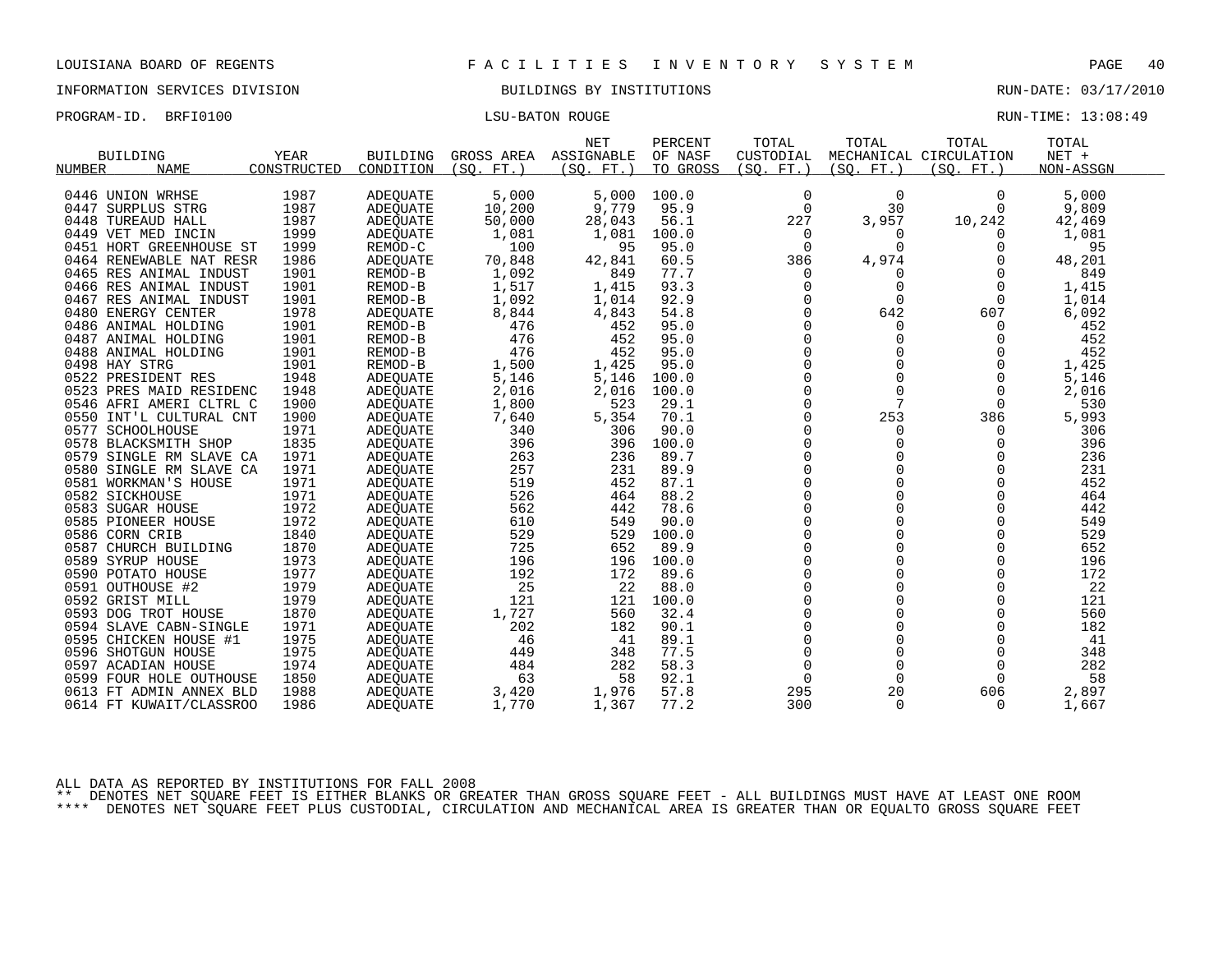INFORMATION SERVICES DIVISION BUILDINGS BY INSTITUTIONS RUN-DATE: 03/17/2010

PROGRAM-ID. BRFI0100 CONSTRUCTED BATON ROUGE LISU-BATON ROUGE RUN-TIME: 13:08:49

| <b>BUILDING</b><br><b>NUMBER</b><br><b>NAME</b>    |    | YEAR<br>CONSTRUCTED | <b>BUILDING</b><br>CONDITION | GROSS AREA<br>(SO.<br>$FT.$ ) | <b>NET</b><br>ASSIGNABLE<br>(SO. FT. ) | PERCENT<br>OF NASF<br>TO GROSS | TOTAL<br>CUSTODIAL<br>(SO. FT. ) | TOTAL<br>(SO. FT. | TOTAL<br>MECHANICAL CIRCULATION<br>(SO. FT. ) | TOTAL<br>$NET +$<br>NON-ASSGN |  |
|----------------------------------------------------|----|---------------------|------------------------------|-------------------------------|----------------------------------------|--------------------------------|----------------------------------|-------------------|-----------------------------------------------|-------------------------------|--|
| 0615 FT FIRE EXT/SCBA B<br>0633 NEW GOLF CLUB HOUS |    | 1988<br>1998        | ADEQUATE<br>ADEQUATE         | 1,823<br>14,508               | 1,800<br>10,419                        | 98.7<br>71.8                   | $\mathbf 0$<br>57                | 0<br>133          | 0<br>1,426                                    | 1,800<br>12,035               |  |
| 0689 MILITARY-AIR GAR                              |    | 1987                | ADEQUATE                     | 496                           | 471                                    | 95.0                           | 0                                | 0                 | U                                             | 471                           |  |
| 0690 RPTR REHAB FLGHT C                            |    | 1984                | ADEQUATE                     | 5,000                         | 5,000                                  | 100.0                          | $\Omega$                         | $\Omega$          | $\Omega$                                      | 5,000                         |  |
| CEBA STORAGE BLDG<br>0698                          |    | 1977                | ADEQUATE                     | 168                           | 160                                    | 95.2                           | 0                                | $\mathbf 0$       | 0                                             | 160                           |  |
| 0699 BROUSSRD HLL PMP S                            |    | 1966                | ADEQUATE                     | 64                            | 42                                     | 65.6                           | $\mathbf 0$                      | 0                 | $\Omega$                                      | 42                            |  |
| 0700 GREENHOUSE NO. 441                            |    | 1958                | ADEQUATE                     | 543                           | 516                                    | 95.0                           | $\mathbf 0$                      | $\Omega$          | $\Omega$                                      | 516                           |  |
| 0703<br>PLANT PATHOLOGY LA                         |    | 1979                | ADEQUATE                     | 600                           | 570                                    | 95.0                           | $\overline{0}$                   | $\Omega$          | $\Omega$                                      | 570                           |  |
| 0704 GREENHOUSE NO. 434                            |    | 1975                | <b>ADEQUATE</b>              | 399                           | 322                                    | 80.7                           | $\mathbf 0$                      | $\mathbf 0$       | 0                                             | 322                           |  |
| 0707 BLDG 436 - SHOP                               |    | 1986                | ADEQUATE                     | 1,218                         | 866                                    | 71.1                           | $\Omega$                         | 292               | $\Omega$                                      | 1,158                         |  |
| 0708 BUS STOP SHELTER #                            |    | 1982                | ADEQUATE                     | 247                           | $\Omega$                               | $.0**$                         | $\Omega$                         | 0                 | 235                                           | 235                           |  |
| 0709 BUS STOP SHELTER                              | —# | 1982                | <b>ADEQUATE</b>              | 247                           | $\Omega$                               | $.0**$                         | $\mathbf 0$                      | $\mathbf 0$       | 235                                           | 235                           |  |
| 0711 BUS STOP SHELTER #                            |    | 1975                | ADEQUATE                     | 375                           | $\Omega$                               | $.0**$                         | $\mathbf 0$                      | $\Omega$          | 356                                           | 356                           |  |
| 0712 BUS STOP SHELTER #                            |    | 1960                | ADEOUATE                     | 327                           | 0                                      | $.0**$                         | $\mathbf 0$                      | 0                 | 311                                           | 311                           |  |
| 0713<br>TENN STADIUM PMP S                         |    | 1958                | ADEQUATE                     | 32                            | 32                                     | 100.0                          | $\mathbf 0$                      | 0                 | $\Omega$                                      | 32                            |  |
| 0714 PICNIC SHELTER                                |    | 1982                | ADEQUATE                     | 502                           | 477                                    | 95.0                           | $\Omega$                         | $\Omega$          | $\Omega$                                      | 477                           |  |
| 0715 PICNIC SHELTER 2                              |    | 1982                | ADEOUATE                     | 502                           | 477                                    | 95.0                           | 0                                | $\mathbf 0$       | $\Omega$                                      | 477                           |  |
| 0716 PLEASANT HALL STOR                            |    | 1966                | <b>ADEQUATE</b>              | 68                            | 65                                     | 95.6                           | $\mathbf 0$                      | $\Omega$          | $\Omega$                                      | 65                            |  |
| 0717 MECH EQUIP BLG-BD                             |    | 1958                | ADEOUATE                     | 462                           | $\Omega$                               | $.0**$                         | $\Omega$                         | 439               | $\Omega$                                      | 439                           |  |
| PENTAGON STOR BLG<br>0718                          |    | 1923                | <b>ADEQUATE</b>              | 684                           | 650                                    | 95.0                           | $\Omega$                         | 0                 | $\Omega$                                      | 650                           |  |
| 0719<br>FORESTRY (OLD) PMP                         |    | 1960                | ADEQUATE                     | 81                            | 77                                     | 95.1                           | $\mathbf 0$                      | $\mathbf 0$       | $\Omega$                                      | 77                            |  |
| 0721 FAC SRVCS GRNDS MT                            |    | 1981                | ADEOUATE                     | 213                           | 202                                    | 94.8                           | $\Omega$                         | $\Omega$          | $\Omega$                                      | 202                           |  |
| 0722 FAC SRVCS GRNDS ST                            |    | 1981                | ADEQUATE                     | 240                           | 228                                    | 95.0                           | $\Omega$                         | $\Omega$          | $\Omega$                                      | 228                           |  |
| 0723 ARCHERY STORAGE                               |    | 1978                | ADEQUATE                     | 81                            | 77                                     | 95.1                           | $\mathbf 0$                      | $\mathbf 0$       | $\Omega$                                      | 77                            |  |
| 0724 HIGHLAND BUS STOP                             |    | 1982                | ADEOUATE                     | 324                           | $\Omega$                               | $.0**$                         | $\Omega$                         | $\Omega$          | 308                                           | 308                           |  |
| 0725 EDWARD J GAY STR G                            |    | 1988                | ADEQUATE                     | 560                           | 532                                    | 95.0                           | $\mathbf 0$                      | $\Omega$          | 0                                             | 532                           |  |
| 0726 RECORDING SRV PMP                             |    | 1947                | ADEOUATE                     | 56                            | 56                                     | 100.0                          | $\mathbf 0$                      | 0                 | $\Omega$                                      | 56                            |  |
| 0728 SCIENCE SPLY PMP S                            |    | 1979                | ADEQUATE                     | 60                            | $\Omega$                               | .0**                           | $\mathbf 0$                      | 57                | $\Omega$                                      | 57                            |  |
| 0729 LUMBER STORAGE                                |    | 1978                | ADEQUATE                     | 1,169                         | 1,110                                  | 95.0                           | $\mathbf 0$                      | $\Omega$          | $\mathbf 0$                                   | 1,110                         |  |
| 0732 H P LONG FLDHSE ME                            |    | 1975                | ADEQUATE                     | 176                           | 0                                      | $.0**$                         | 0                                | 167               | 0                                             | 167                           |  |
| 0733 FLAMM STORAGE SHED                            |    | 1975                | ADEQUATE                     | 195                           | 185                                    | 94.9                           | $\Omega$                         | $\Omega$          | $\Omega$                                      | 185                           |  |
| 0734 WALK-IN COOLER                                |    | 1975                | ADEQUATE                     | 264                           | 251                                    | 95.1                           | 0                                | $\mathbf 0$       | $\Omega$                                      | 251                           |  |
| 0735 PROCESSING SHED                               |    | 1975                | ADEQUATE                     | 374                           | 355                                    | 94.9                           | $\Omega$                         | $\mathbf 0$       | $\Omega$                                      | 355                           |  |
| 0737 COTTON FIBER LAB S                            |    | 1954                | REMOD-B                      | 288                           | 274                                    | 95.1                           | $\Omega$                         | $\Omega$          | $\Omega$                                      | 274                           |  |
| 0738 DEM EQUIP SUPP STO                            |    | 1987                | ADEQUATE                     | 6,687                         | 6,394                                  | 95.6                           | $\mathbf 0$                      | 48                | 0                                             | 6,442                         |  |
| 0739 LIVESTOCK SHW TKT                             |    | 1960                | ADEQUATE                     | 84                            | 84                                     | 100.0                          | $\Omega$                         | 0                 | 0                                             | 84                            |  |
| 0740 COOKHOUSE                                     |    | 1983                | ADEQUATE                     | 319                           | 303                                    | 95.0                           | $\Omega$                         | $\mathbf 0$       | $\Omega$                                      | 303                           |  |
| 0741 VET MED TRACTOR SH                            |    | 1985                | ADEQUATE                     | 546                           | 519                                    | 95.1                           | 0                                | 0                 | 0                                             | 519                           |  |
| 0742 HOG SHED                                      |    | 1989                | ADEQUATE                     | 342                           | 325                                    | 95.0                           | $\Omega$                         | $\Omega$          | $\Omega$                                      | 325                           |  |
| 0744 HORSE EXERCISE BLD                            |    | 1988                | ADEQUATE                     | 3,433                         | 3,261                                  | 95.0                           | $\Omega$                         | $\Omega$          | $\Omega$                                      | 3,261                         |  |

ALL DATA AS REPORTED BY INSTITUTIONS FOR FALL 2008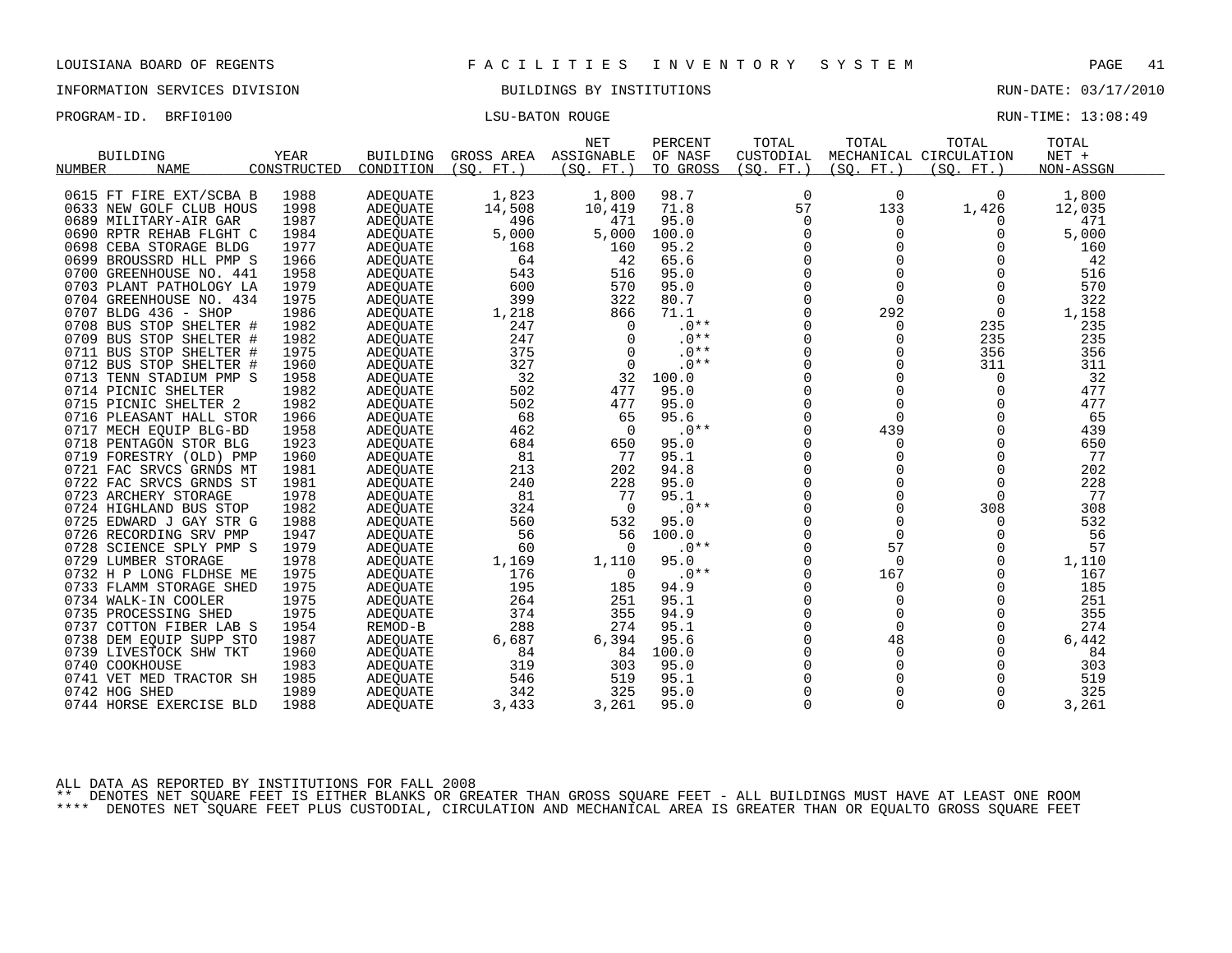INFORMATION SERVICES DIVISION BUILDINGS BY INSTITUTIONS RUN-DATE: 03/17/2010

| PROGRAM-ID. BRFI0100 | LSU-BATON ROUGE | RUN-TIME: 13:08:49 |
|----------------------|-----------------|--------------------|
|                      |                 |                    |

| <b>BUILDING</b><br><b>NAME</b><br>NUMBER | YEAR<br>CONSTRUCTED | <b>BUILDING</b><br>CONDITION | GROSS AREA<br>(SO, FT.) | <b>NET</b><br>ASSIGNABLE<br>(SO. FT. ) | PERCENT<br>OF NASF<br>TO GROSS | TOTAL<br>CUSTODIAL<br>(SO. FT. ) | TOTAL<br>(SO. FT. ) | TOTAL<br>MECHANICAL CIRCULATION<br>(SO. FT. ) | TOTAL<br>$NET +$<br>NON-ASSGN |
|------------------------------------------|---------------------|------------------------------|-------------------------|----------------------------------------|--------------------------------|----------------------------------|---------------------|-----------------------------------------------|-------------------------------|
|                                          |                     |                              |                         |                                        |                                |                                  |                     |                                               |                               |
| 0745 CONCESSION BLDG                     | 1960                | <b>ADEQUATE</b>              | 376                     | 357                                    | 94.9                           | 0                                | 0                   | $\Omega$                                      | 357                           |
| 0746 CHEM ENGR STORAGE                   | 1975                | <b>ADEOUATE</b>              | 140                     | 133                                    | 95.0                           | 0                                | 0                   | $\Omega$                                      | 133                           |
| 0747<br>POULTRY ISOLATION                | 1988                | <b>ADEQUATE</b>              | 1,614                   | 1,533                                  | 95.0                           | $\Omega$                         | 0                   | $\Omega$                                      | 1,533                         |
| 0751<br>SUGAR FCTRY CNVY/S               | 1960                | <b>ADEQUATE</b>              | 1,243                   | $\Omega$                               | $.0**$                         | $\Omega$                         | 1,181               | $\Omega$                                      | 1,181                         |
| 0752 BASEBALL STORAGE                    | 1970                | <b>ADEQUATE</b>              | 144                     | 137                                    | 95.1                           | O                                | 0                   | $\Omega$                                      | 137                           |
| 0753 BASEBALL CONCESSIO                  | 1970                | <b>ADEQUATE</b>              | 220                     | 209                                    | 95.0                           | $\Omega$                         | 0                   | $\Omega$                                      | 209                           |
| 0755 BLOWOUT PRVNTN STR                  | 1989                | <b>ADEQUATE</b>              | 1,583                   | 1,504                                  | 95.0                           | 0                                | 0                   | $\Omega$                                      | 1,504                         |
| 0756 BLWOUT PRV SLDS CN                  | 1983                | <b>ADEQUATE</b>              | 3,668                   | 3,485                                  | 95.0                           | O                                | O                   | $\Omega$                                      | 3,485                         |
| 0757 BLWOUT PRV TOX TRL                  | 1975                | <b>ADEOUATE</b>              | 770                     | 737                                    | 95.7                           | $\Omega$                         | 0                   | $\Omega$                                      | 737                           |
| 0758 BLWOUT PRV RES SHE                  | 1983                | ADEQUATE                     | 5,303                   | 5,038                                  | 95.0                           | 0                                | 0                   | $\Omega$                                      | 5,038                         |
| 0759 BLWOUT PRV INSTRM                   | 1970                | <b>ADEQUATE</b>              | 248                     | 236                                    | 95.2                           | O                                | 0                   | $\Omega$                                      | 236                           |
| 0760 BLWOUT PRV RES WEL                  | 1983                | <b>ADEOUATE</b>              |                         |                                        | 100.0                          | $\Omega$                         | 0                   | $\Omega$                                      |                               |
| 0761<br>BLWOUT CNTRL DERRI               | 1983                | ADEQUATE                     | $\mathbf 1$             |                                        | 100.0                          | 0                                | 0                   | $\Omega$                                      | $\mathbf{1}$                  |
| 0763 FTBALL PRACTICE SH                  | 1978                | <b>ADEOUATE</b>              | 2,655                   | 2,522                                  | 95.0                           | $\Omega$                         | $\Omega$            | $\Omega$                                      | 2,522                         |
| 0764 FTBALL PRAC COAC B                  | 1975                | <b>ADEOUATE</b>              | 220                     | 200                                    | 90.9                           | $\Omega$                         | $\Omega$            | $\Omega$                                      | 200                           |
| 0791 EXHIBIT BUILDING                    | 1990                | ADEQUATE                     | 1,721                   | 1,520                                  | 88.3                           | 0                                | 72                  | <sup>0</sup>                                  | 1,592                         |
| 0792 CAMD                                | 1991                | <b>ADEOUATE</b>              | 38,250                  | 30,044                                 | 78.5                           | $\Omega$                         | 4,971               | 1,464                                         | 36,479                        |
| 0793 INDOOR PRACTICE FA                  | 1991                | <b>ADEQUATE</b>              | 91,440                  | 86,066                                 | 94.1                           | $\Omega$                         | 3,260               | $\Omega$                                      | 89,326                        |
| 0794 HORSE BARN                          | 1991                | ADEOUATE                     | 3,840                   | 3,648                                  | 95.0                           | 0                                | 0                   | O                                             | 3,648                         |
| 0795 PRKNG LOT TOILET #                  | 1990                | <b>ADEQUATE</b>              | 1,225                   | $\Omega$                               | $.0**$                         | $\Omega$                         | 1,058               |                                               | 1,058                         |
| 0796 PRKNG LOT TOILET #                  | 1990                | <b>ADEOUATE</b>              | 972                     | $\Omega$                               | $.0**$                         | $\Omega$                         | 868                 | $\Omega$                                      | 868                           |
| 0797 PRKNG LOT TOILET #                  | 1990                | ADEOUATE                     | 972                     | $\Omega$                               | $.0**$                         | 0                                | 868                 | $\Omega$                                      | 868                           |
| 0798 PRKNG LOT TOILET #                  | 1990                | <b>ADEQUATE</b>              | 962                     | $\Omega$                               | $.0**$                         | $\mathbf 0$                      | 868                 | $\Omega$                                      | 868                           |
| 0799 STUDENT REC COMPLE                  | 1992                | <b>ADEOUATE</b>              | 121,852                 | 84,367                                 | 69.2                           | 126                              | 3,554               | 22,892                                        | 110,939                       |
| 0815 CHICKEN HOUSE #2                    | 1971                | ADEOUATE                     | 9                       | 9                                      | 100.0                          | 0                                | 0                   | 0                                             | 9                             |
| 0816 CHICKEN HOUSE #3                    | 1971                | <b>ADEQUATE</b>              | 20                      | 18                                     | 90.0                           | $\Omega$                         | 0                   | $\Omega$                                      | 18                            |
| 0817 CHICKEN HOUSE #4                    | 1970                | <b>ADEOUATE</b>              | 12                      | 12                                     | 100.0                          | $\Omega$                         | U                   | $\Omega$                                      | 12                            |
| 0818 OUTHOUSE #1                         | 1970                | ADEOUATE                     | 14                      | 12                                     | 85.7                           | 0                                | 0                   | $\Omega$                                      | 12                            |
| 0819 OUTHOUSE #6                         | 1970                | <b>ADEQUATE</b>              | 12                      | 11                                     | 91.7                           | $\Omega$                         | 0                   | $\Omega$                                      | 11                            |
| 0820 OUTHOUSE #3                         | 1972                | <b>ADEOUATE</b>              | 16                      | 14                                     | 87.5                           | $\Omega$                         | U                   | $\Omega$                                      | 14                            |
| 0821 OUTHOUSE #4                         | 1970                | ADEOUATE                     | 12                      | 11                                     | 91.7                           | $\Omega$                         | 0                   | $\Omega$                                      | 11                            |
| 0822 OUTHOUSE #5                         | 1970                | <b>ADEOUATE</b>              | 14                      | 13                                     | 92.9                           |                                  | 0                   |                                               | 13                            |
| 0823 OVEN                                | 1981                | <b>ADEQUATE</b>              | 66                      | 66                                     | 100.0                          | $\Omega$                         | $\Omega$            | $\Omega$                                      | 66                            |
| 0824 SMOKEHOUSE                          | 1970                | ADEOUATE                     | 82                      | 74                                     | 90.2                           | 0                                | $\mathbf 0$         | $\Omega$                                      | 74                            |
| 0825 PUBLIC SAFETY STRG                  | 1992                | <b>ADEQUATE</b>              | 3,750                   | 3,716                                  | 99.1                           | $\Omega$                         | 34                  | $\Omega$                                      | 3,750                         |
| 0826 LSU SPORTSHOP                       | 1992                | <b>ADEQUATE</b>              | 7,705                   | 802                                    | 10.4                           | $\Omega$                         | 385                 | 552                                           | 1,739                         |
| 0829 ATHLETIC ADMIN                      | 1994                | ADEOUATE                     | 65,154                  | 36,435                                 | 55.9                           | 740                              | 4,270               | 11,391                                        | 52,836                        |
| 0830 UNIV PUBLIC SAFETY                  | 1995                | ADEQUATE                     | 13,850                  | 9,584                                  | 69.2                           | 75                               | 872                 | $\Omega$                                      | 10,531                        |
| COMPUTING SERV CEN<br>0831               | 1995<br>2006        | <b>ADEOUATE</b>              | 92,409                  | 51,298                                 | 55.5                           | 190<br>38                        | 3,245<br>198        | 8,569<br>354                                  | 63,302                        |
| 0836 RES LIFE WRHOUSE                    |                     | ADEQUATE                     | 11,723                  | 9,500                                  | 81.0                           |                                  |                     |                                               | 10,090                        |

ALL DATA AS REPORTED BY INSTITUTIONS FOR FALL 2008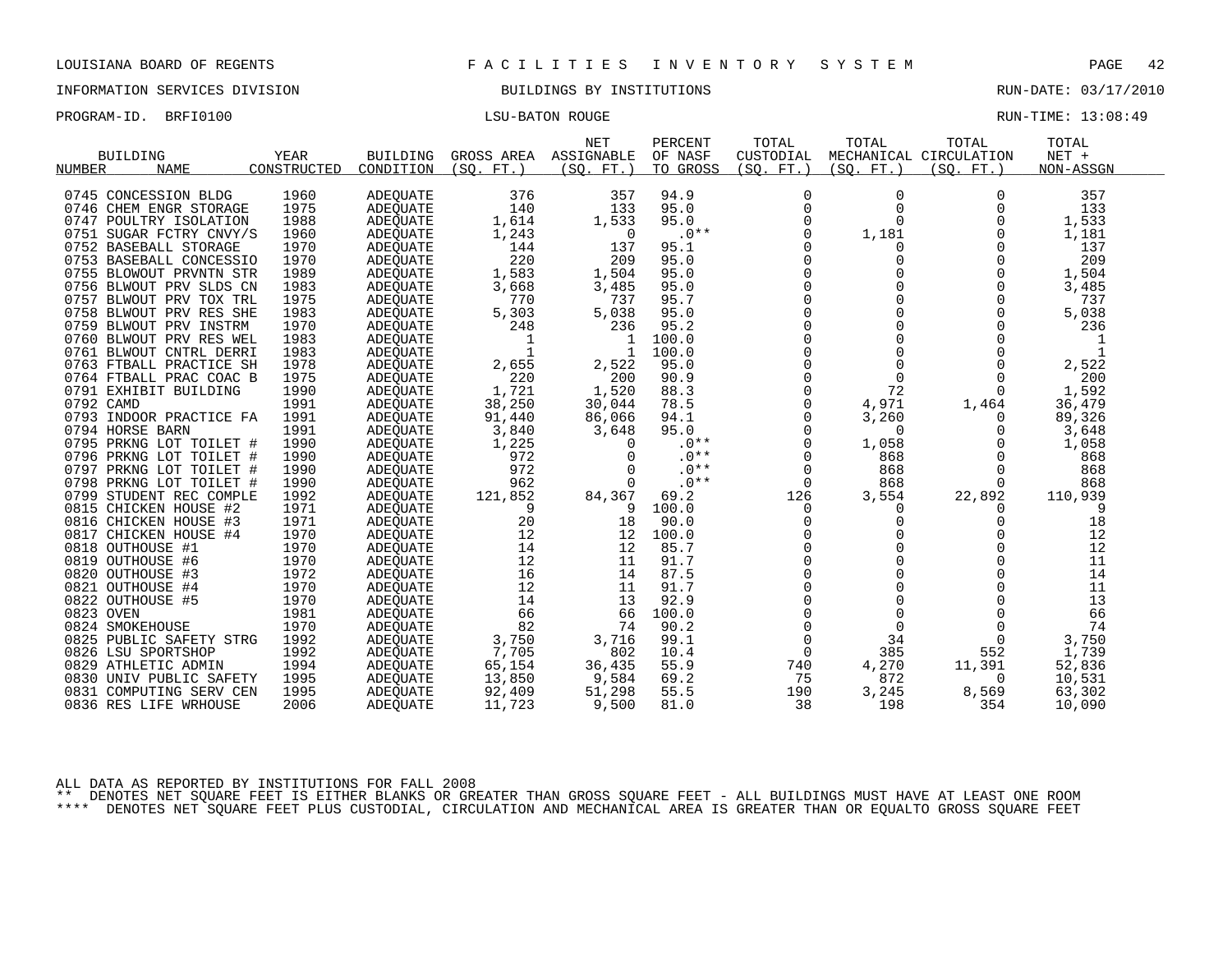INFORMATION SERVICES DIVISION BUILDINGS BY INSTITUTIONS RUN-DATE: 03/17/2010

PROGRAM-ID. BRFI0100 CHARGE LISU-BATON ROUGE LISU-BATON ROUGE RUN-TIME: 13:08:49

| <b>BUILDING</b><br><b>NAME</b><br><b>NUMBER</b> | YEAR<br>CONSTRUCTED | <b>BUILDING</b><br>CONDITION | GROSS AREA<br>(SO,<br>$FT.$ ) | <b>NET</b><br>ASSIGNABLE<br>(SO. FT. ) | PERCENT<br>OF NASF<br>TO GROSS | TOTAL<br>CUSTODIAL<br>(SO. FT.) | TOTAL<br>(SO. FT. ) | TOTAL<br>MECHANICAL CIRCULATION<br>(SO, FT.) | TOTAL<br>$NET +$<br>NON-ASSGN |  |
|-------------------------------------------------|---------------------|------------------------------|-------------------------------|----------------------------------------|--------------------------------|---------------------------------|---------------------|----------------------------------------------|-------------------------------|--|
|                                                 |                     |                              |                               |                                        |                                |                                 |                     |                                              |                               |  |
| 0851 UNIVERSITY STORES                          | 1997                | ADEOUATE                     | 28,320                        | 24,975                                 | 88.2                           | 0                               | 280                 | 1,015                                        | 26,270                        |  |
| 0857 HORTICUL. TCHG FAC                         | 1997                | ADEOUATE                     | 3,200                         | 2,475                                  | 77.3                           |                                 | 236                 | 466                                          | 3,177                         |  |
| 0859 SECURITY LANE PRKG                         | 1996                | ADEOUATE                     | 50                            | 48                                     | 96.0                           | $\Omega$                        | 0                   | $\Omega$                                     | 48                            |  |
| 0860 FT CLSRM/OFF-BLG #                         | 1996                | ADEQUATE                     | 3,200                         | 2,709                                  | 84.7                           | 350                             | $\Omega$            | $\Omega$                                     | 3,059                         |  |
| 0865 POWER ACTIVITY BLD                         | 1998                | ADEOUATE                     | 4,681                         | 3,154                                  | 67.4                           | 211                             | 580                 | 420                                          | 4,365                         |  |
| 0866 BURDEN HALL                                | 1998                | <b>ADEQUATE</b>              | 12,860                        | 10,776                                 | 83.8                           | 0                               | 0                   | 0                                            | 10,776                        |  |
| 0867 COLE HALL                                  | 1998                | ADEOUATE                     | 12,860                        | 10,776                                 | 83.8                           | 0                               | 0                   | $\Omega$                                     | 10,776                        |  |
| 0868 DOGGETT HALL                               | 1998                | ADEQUATE                     | 12,860                        | 10,776                                 | 83.8                           |                                 | $\Omega$            |                                              | 10,776                        |  |
| 0869 DURIEUX HALL                               | 1998                | <b>ADEQUATE</b>              | 13,999                        | 11,904                                 | 85.0                           | $\overline{0}$                  | $\Omega$            |                                              | 11,904                        |  |
| 0870 GATES HALL                                 | 1998                | ADEOUATE                     | 13,894                        | 11,652                                 | 83.9                           |                                 | 0                   |                                              | 11,652                        |  |
| 0871 GORDON HALL                                | 1998                | ADEQUATE                     | 13,894                        | 11,616                                 | 83.6                           | $\Omega$                        |                     |                                              | 11,616                        |  |
| 0872 HAUER HALL                                 | 1998                | ADEOUATE                     | 12,860                        | 10,776                                 | 83.8                           | $\Omega$                        |                     |                                              | 10,776                        |  |
| 0873 HUNTER HALL                                | 1998                | <b>ADEQUATE</b>              | 12,860                        | 10,776                                 | 83.8                           |                                 |                     |                                              | 10,776                        |  |
| 0874 NEWMAN HALL                                | 1998                | ADEOUATE                     | 13,999                        | 11,904                                 | 85.0                           |                                 |                     |                                              | 11,904                        |  |
| 0875 MCKNIGHT HALL                              | 1998                | ADEOUATE                     | 13,894                        | 12,030                                 | 86.6                           |                                 | 0                   |                                              | 12,030                        |  |
| 0876 PIPKIN HALL                                | 1998                | ADEQUATE                     | 13,894                        | 11,652                                 | 83.9                           | $\Omega$                        | $\cap$              |                                              | 11,652                        |  |
| 0877 SMITH HALL                                 | 1998                | ADEOUATE                     | 13,999                        | 11,863                                 | 84.7                           | $\Omega$                        | 0                   |                                              | 11,863                        |  |
| 0878 LOWERY HALL                                | 1998                | ADEQUATE                     | 12,860                        | 10,776                                 | 83.8                           | $\Omega$                        | 0                   | $\Omega$                                     | 10,776                        |  |
| 0879 BUILDING 14                                | 1998                | ADEOUATE                     | 13,999                        | 11,904                                 | 85.0                           | $\Omega$                        | 0                   | $\Omega$                                     | 11,904                        |  |
| 0880 LIFE SCIENCES ANNE                         | 2001                | <b>ADEOUATE</b>              | 139,043                       | 78,311                                 | 56.3                           | 1,069                           | 15,286              | 25,023                                       | 119,689                       |  |
| 0889 SRC FIELDS BLG                             | 1999                | ADEQUATE                     | 1,629                         | 763                                    | 46.8                           | $\Omega$                        | 616                 | 0                                            | 1,379                         |  |
| 0890 CAMD OFFICE BLDG #                         | 1999                | <b>ADEQUATE</b>              | 5,280                         | 3,860                                  | 73.1                           |                                 | 480                 |                                              | 4,340                         |  |
| 0901 WOMENS SOCCER LCK                          | 2000                | ADEQUATE                     | 4,020                         | 2,141                                  | 53.3                           |                                 | 0                   | 80                                           | 2,221                         |  |
| 0902 POLICE/PRKG STRG B                         | 1999                | ADEOUATE                     | 360                           | 360                                    | 100.0                          |                                 |                     | 0                                            | 360                           |  |
| 0903 POLICE/PRKG VEH ST                         | 1999                | <b>ADEQUATE</b>              | 360                           | 360                                    | 100.0                          |                                 |                     | $\Omega$                                     | 360                           |  |
| 0904 TALL GOUR LANE GNH                         | 1998                | ADEQUATE                     | 1,695                         | 1,694                                  | 99.9                           | $\Omega$                        | $\Omega$            | $\Omega$                                     | 1,694                         |  |
| 0905 GRNHSE STG GOURLAN                         | 1998                | <b>ADEQUATE</b>              | 1,875                         | 1,830                                  | 97.6                           | $\mathbf 0$                     | $\Omega$            |                                              | 1,830                         |  |
| 0907 CAMD OFFICE BLDG #                         | 1998                | ADEQUATE                     | 4,358                         | 2,068                                  | 47.5                           | 52                              | 659                 | 1,062                                        | 3,841                         |  |
| 0910 FT ALLIED BUILDING                         | 1980                | <b>ADEOUATE</b>              | 445                           | 249                                    | 56.0                           | $\Omega$                        | 0                   | 0                                            | 249                           |  |
| 0911 FT DORMITORY #1                            | 2000                | ADEQUATE                     | 1,267                         | 1,166                                  | 92.0                           | $\Omega$                        | 0                   | $\Omega$                                     | 1,166                         |  |
| 0912 CERTIFICATION BLDG                         | 2000                | ADEQUATE                     | 1,267                         | 807                                    | 63.7                           | 170                             | $\Omega$            | 160                                          | 1,137                         |  |
| 0914 ANDONIE MUSEUM                             | 2003                | ADEQUATE                     | 3,360                         | 2,668                                  | 79.4                           | 0                               | 204                 | 162                                          | 3,034                         |  |
| 0915<br>SRC EQUIPMENT STRG                      | 2002                | ADEQUATE                     | 2,577                         | 2,577                                  | 100.0                          | $\Omega$                        | 0                   | $\Omega$                                     | 2,577                         |  |
| 0916<br>ENER, COAST, & ENV B                    | 2003                | <b>ADEOUATE</b>              | 162,784                       | 96,874                                 | 59.5                           | 1,029                           | 10,532              | 39,532                                       | 147,967                       |  |

ALL DATA AS REPORTED BY INSTITUTIONS FOR FALL 2008

\*\* DENOTES NET SQUARE FEET IS EITHER BLANKS OR GREATER THAN GROSS SQUARE FEET - ALL BUILDINGS MUST HAVE AT LEAST ONE ROOM \*\*\*\* DENOTES NET SQUARE FEET PLUS CUSTODIAL, CIRCULATION AND MECHANICAL AREA IS GREATER THAN OR EQUALTO GROSS SQUARE FEET

 WCA ACTIVITY BLG # 2003 ADEQUATE 8,445 5,803 68.7 53 277 975 7,108 HILLTOP ARBORETUM 2002 ADEQUATE 7,000 4,636 66.2 0 325 1,568 6,529 WCA BUILDING #1 2003 ADEQUATE 17,479 12,355 70.7 48 16 3,129 15,548 WCA BUILDING #2 2003 ADEQUATE 17,479 12,283 70.3 22 16 3,155 15,476 WCA BUILDING #3 2003 ADEQUATE 13,188 8,058 61.1 25 13 2,331 10,427 WCA BUILDING #4 2003 ADEQUATE 13,188 8,058 61.1 45 13 2,331 10,447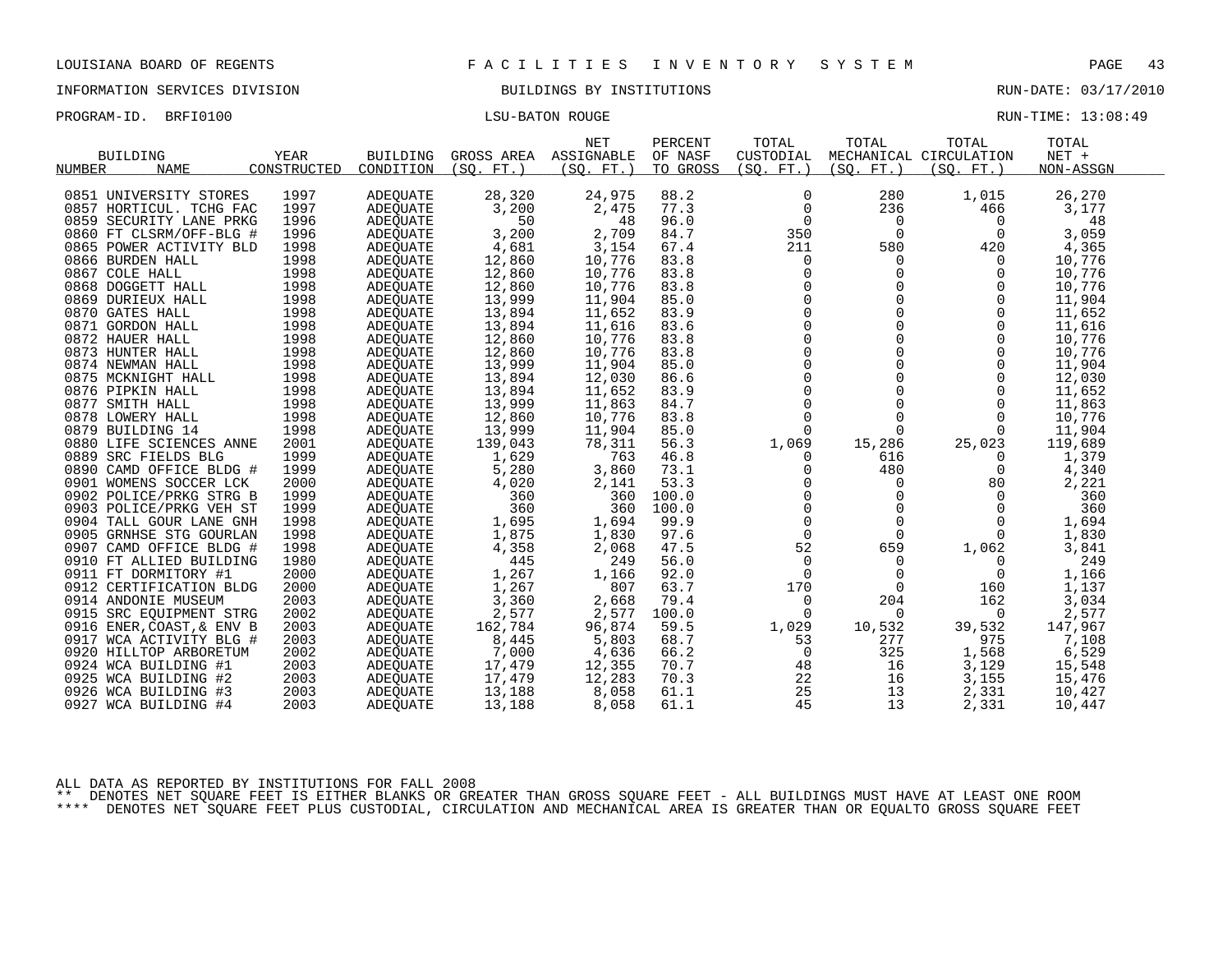INFORMATION SERVICES DIVISION BUILDINGS BY INSTITUTIONS RUN-DATE: 03/17/2010

PROGRAM-ID. BRFI0100 CONSTRUCTED BATON ROUGE LISU-BATON ROUGE RUN-TIME: 13:08:49

| <b>BUILDING</b><br>NUMBER<br><b>NAME</b> | YEAR<br>CONSTRUCTED | <b>BUILDING</b><br>CONDITION | GROSS AREA<br>(SO. FT. ) | <b>NET</b><br>ASSIGNABLE<br>(SO. FT. ) | PERCENT<br>OF NASF<br>TO GROSS | TOTAL<br>CUSTODIAL<br>(SO. FT. ) | TOTAL<br>(SO. FT. ) | TOTAL<br>MECHANICAL CIRCULATION<br>(SO. FT. ) | TOTAL<br>NET +<br>NON-ASSGN |  |
|------------------------------------------|---------------------|------------------------------|--------------------------|----------------------------------------|--------------------------------|----------------------------------|---------------------|-----------------------------------------------|-----------------------------|--|
| 0928 WCA BUILDING #5                     | 2003                | <b>ADEQUATE</b>              | 13,188                   | 8,058                                  | 61.1                           | 45                               | 13                  | 2,331                                         | 10,447                      |  |
| 0929 WCA BUILDING #6                     | 2003                | ADEOUATE                     | 13,188                   | 8,058                                  | 61.1                           | 19                               | 13                  | 2,357                                         | 10,447                      |  |
| 0930 WCA BUILDING #7                     | 2003                | <b>ADEQUATE</b>              | 13,188                   | 8,058                                  | 61.1                           | 6                                | 13                  | 2,370                                         | 10,447                      |  |
| 0931 WCA BUILDING #8                     | 2003                | <b>ADEOUATE</b>              | 17,479                   | 12,354                                 | 70.7                           | 22                               | 16                  | 3,155                                         | 15,547                      |  |
| 0932 WCA BUILDING #9                     | 2003                | ADEOUATE                     | 13,188                   | 8,058                                  | 61.1                           | 45                               | 13                  | 2,331                                         | 10,447                      |  |
| 0933 WCA BUILDING #10                    | 2003                | <b>ADEQUATE</b>              | 17,479                   | 12,355                                 | 70.7                           | 48                               | 16                  | 3,129                                         | 15,548                      |  |
| 0934 WCA BUILDING #11                    | 2003                | ADEOUATE                     | 17,479                   | 12,355                                 | 70.7                           | 32                               | 16                  | 3,145                                         | 15,548                      |  |
| 0935 WCA BUILDING #12                    | 2003                | <b>ADEQUATE</b>              | 13,188                   | 8,058                                  | 61.1                           | 19                               | 13                  | 2,357                                         | 10,447                      |  |
| 0936 WCA SERVICE BLG #1                  | 2003                | ADEOUATE                     | 1,394                    | 822                                    | 59.0                           | 0                                | 307                 | 0                                             | 1,129                       |  |
| 0937 WCA OUTDOOR PAVLN                   | 2003                | <b>ADEQUATE</b>              | 560                      | 426                                    | 76.1                           | $\Omega$                         | $\Omega$            | $\Omega$                                      | 426                         |  |
| 0938 WCA OUTDOOR PAVLN                   | 2003                | ADEQUATE                     | 560                      | 426                                    | 76.1                           | $\mathbf 0$                      | $\mathbf 0$         | 0                                             | 426                         |  |
| 0939 FT APPARATUS PVILI                  | 2002                | ADEQUATE                     | 5,411                    | 5,063                                  | 93.6                           | 234                              | $\Omega$            | $\Omega$                                      | 5,297                       |  |
| 0941 CAMD OFFICE BLDG #                  | 2002                | <b>ADEOUATE</b>              | 3,648                    | 2,716                                  | 74.5                           | 54                               | 119                 | 0                                             | 2,889                       |  |
| 0944 RIVER MODELING BLD                  | 2003                | <b>ADEQUATE</b>              | 3,900                    | 3,623                                  | 92.9                           | 0                                | 90                  | 90                                            | 3,803                       |  |
| 0946 GARDEN GAZEBO                       | 1988                | ADEQUATE                     | 96                       | 93                                     | 96.9                           | $\mathbf 0$                      | $\Omega$            | $\Omega$                                      | 93                          |  |
| 0947 STONER LOG CABIN                    | 1840                | ADEOUATE                     | 496                      | 411                                    | 82.9                           | $\mathbf 0$                      | $\Omega$            | $\Omega$                                      | 411                         |  |
| 0948 STEAM ENGINE PAVIL                  | 1996                | ADEOUATE                     | 243                      | 222                                    | 91.4                           | $\mathsf{O}$                     | $\mathsf{O}$        | 0                                             | 222                         |  |
| 0949 STOKER BARN                         | 2000                | ADEQUATE                     | 1,652                    | 1,487                                  | 90.0                           | $\mathbf 0$                      | $\Omega$            | $\Omega$                                      | 1,487                       |  |
| 0950 LSU CHILD CARE CNT                  | 2004                | ADEOUATE                     | 19,415                   | 11,933                                 | 61.5                           | 80                               | 540                 | 4,608                                         | 17,161                      |  |
| 0952 HILLTOP ARBRTM RES                  | 1947                | ADEQUATE                     | 1,176                    | 1,096                                  | 93.2                           | $\mathbf 0$                      | $\Omega$            | $\Omega$                                      | 1,096                       |  |
| 0954 LA EMERGING TECH C                  | 2005                | ADEOUATE                     | 89,360                   | 25,919                                 | 29.0                           | 68                               | 8,107               | 13,233                                        | 47,327                      |  |
| 0955 LA BUS & TECH BLDG                  | 1967                | ADEQUATE                     | 15,919                   | 8,751                                  | 55.0                           | 52                               | 932                 | 5,034                                         | 14,769                      |  |
| 0957 LSUHS AUD, ADMN/CLS                 | 1988                | ADEOUATE                     | 21,808                   | 12,579                                 | 57.7                           | 19                               | 2,174               | 4,095                                         | 18,867                      |  |
| 0958 LSUHS CLINIC BLDG                   | 1967                | ADEQUATE                     | 9,100                    | 6,237                                  | 68.5                           | $\overline{0}$                   | 626                 | 1,121                                         | 7,984                       |  |
| 0959 CBMM BUILDING                       | 1985                | ADEOUATE                     | 64,413                   | 38,466                                 | 59.7                           | 170                              | 6,155               | 13,881                                        | 58,672                      |  |
| 0960 FAC SERV LNDSCPG #                  | 1978                | <b>ADEQUATE</b>              | 1,331                    | 1,003                                  | 75.4                           | $\mathbf 0$                      | $\Omega$            | $\Omega$                                      | 1,003                       |  |
| 0961 NCBRT BUILDING #3                   | 1978                | ADEQUATE                     | 4,889                    | 4,424                                  | 90.5                           | $\mathbf 0$                      | $\mathbf 0$         | 0                                             | 4,424                       |  |
| 0962 MECHANICAL BUILDIN                  | 1984                | ADEQUATE                     | 1,629                    | $\Omega$                               | $.0**$                         | 0                                | 1,269               | 93                                            | 1,362                       |  |
| 0963 FAC SERV LNDSCPG #                  | 1984                | ADEOUATE                     | 3,478                    | $\Omega$                               | $.0**$                         | $\Omega$                         | 2,997               | 100                                           | 3,097                       |  |
| 0964 NCBRT BUILDING #2                   | 1984                | <b>ADEQUATE</b>              | 11,098                   | 9,627                                  | 86.7                           | $\mathbf 0$                      | 393                 | 42                                            | 10,062                      |  |
| 0965 NCBRT BUILDING #1                   | 1991                | ADEQUATE                     | 1,139                    | 1,076                                  | 94.5                           | 0                                | 37                  | 0                                             | 1,113                       |  |
| 0966 FAC SERV LNDSCPG #                  | 1991                | <b>ADEQUATE</b>              | 1,980                    | 1,892                                  | 95.6                           | $\Omega$                         | $\Omega$            | $\Omega$                                      | 1,892                       |  |
| 0967 LSUHS LABORATORY B                  | 1967                | ADEOUATE                     | 8,931                    | 6,557                                  | 73.4                           | 35                               | 395                 | 1,272                                         | 8,259                       |  |
| 0980 FT NEW APPARATUS B                  | 2002                | <b>ADEQUATE</b>              | 3,000                    | 2,990                                  | 99.7                           | $\mathbf 0$                      | $\Omega$            | $\Omega$                                      | 2,990                       |  |
| 0981 FT HAZMAT PAVILION                  | 2002                | ADEOUATE                     | 2,400                    | 2,390                                  | 99.6                           | $\mathbf 0$                      | $\Omega$            | $\Omega$                                      | 2,390                       |  |
| 0982 FT WMD/HAZMAT TRAI                  | 2004                | ADEQUATE                     | 720                      | 660                                    | 91.7                           | 0                                | $\Omega$            | $\mathbf 0$                                   | 660                         |  |
| 0983 FT FAC MGR OFF TRL                  | 2004                | REMOD-A                      | 672                      | 528                                    | 78.6                           | $\mathbf 0$                      | $\mathbf 0$         | $\mathbf 0$                                   | 528                         |  |
| 0990 HORTICULTURE STOR                   | 1998                | ADEQUATE                     | 1,822                    | 1,642                                  | 90.1                           | $\mathbf 0$                      | $\mathbf 0$         | $\Omega$                                      | 1,642                       |  |
| 1019 FAC SERV LNDSCPG #                  | 1991                | ADEOUATE                     | 2,200                    | 1,200                                  | 54.5                           | 0                                | $\Omega$            | $\Omega$                                      | 1,200                       |  |
| 1020 SHAW CENTER                         | 2005                | ADEQUATE                     | 125,493                  | 34,150                                 | 27.2                           | 82                               | 3,693               | 15,321                                        | 53,246                      |  |

ALL DATA AS REPORTED BY INSTITUTIONS FOR FALL 2008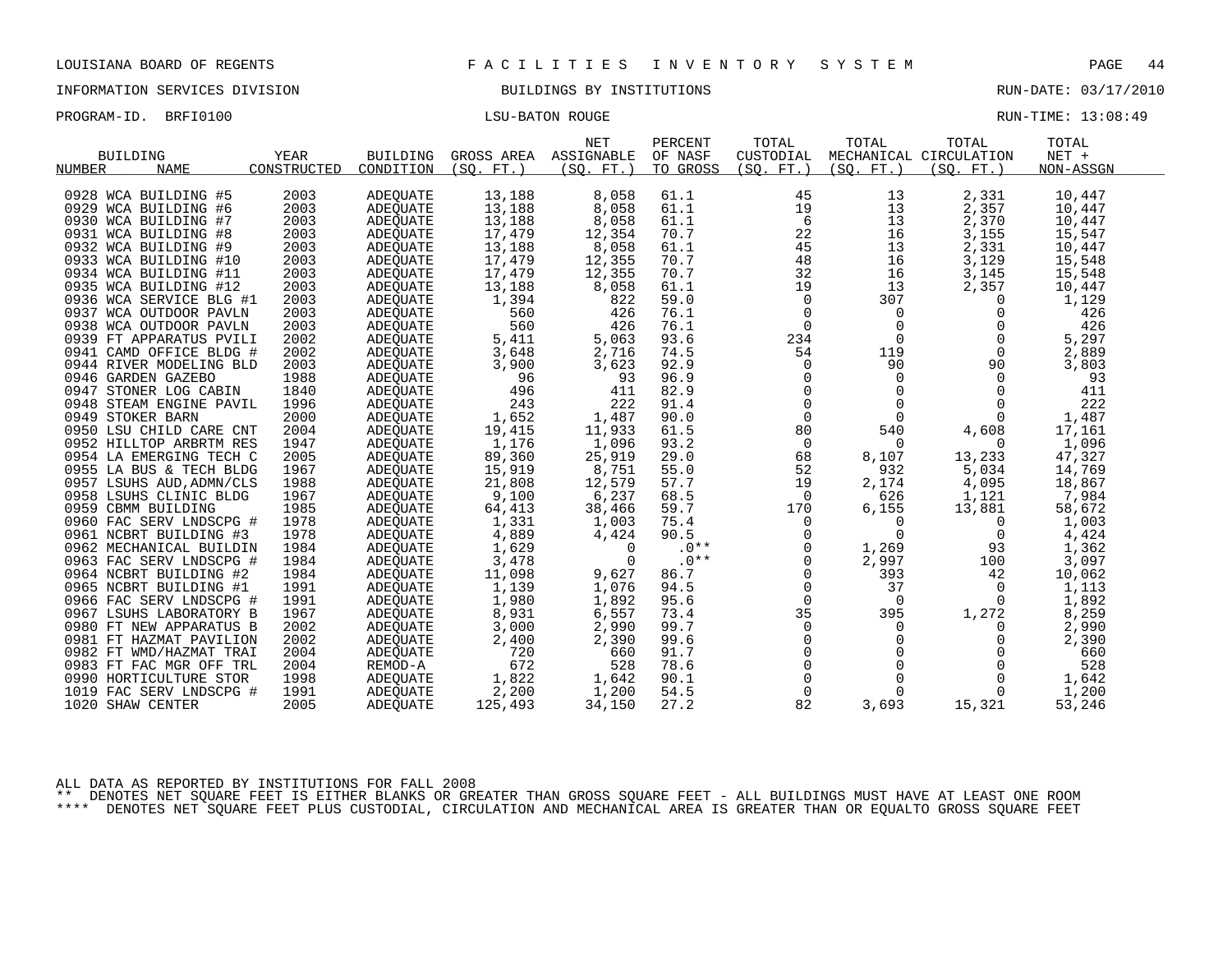INFORMATION SERVICES DIVISION BUILDINGS BY INSTITUTIONS RUN-DATE: 03/17/2010

PROGRAM-ID. BRFI0100 CONSTRUCTED BATON ROUGE LISU-BATON ROUGE RUN-TIME: 13:08:49

|                         |             |                 |            | <b>NET</b> | PERCENT  | TOTAL        | TOTAL     | TOTAL                  | TOTAL     |  |
|-------------------------|-------------|-----------------|------------|------------|----------|--------------|-----------|------------------------|-----------|--|
| BUILDING                | YEAR        | <b>BUILDING</b> | GROSS AREA | ASSIGNABLE | OF NASF  | CUSTODIAL    |           | MECHANICAL CIRCULATION | $NET +$   |  |
| NUMBER<br><b>NAME</b>   | CONSTRUCTED | CONDITION       | (SO. FT.)  | (SO. FT.)  | TO GROSS | (SO. FT.)    | (SO. FT.) | (SO. FT.)              | NON-ASSGN |  |
|                         |             |                 |            |            |          |              |           |                        |           |  |
| 1022 FOOTBALL OP BLDG   | 2004        | ADEQUATE        | 104,411    | 43,992     | 42.1     | 106          | 5,779     | 11,728                 | 61,605    |  |
| 1024 STAD WEST UPPER DK | 2006        | ADEQUATE        | 325,472    | 37,387     | 11.5     | 105          | 4,300     | 23,835                 | 65,627    |  |
| 1025 SOCCER PARK RESTRO | 2002        | ADEQUATE        | 1,464      | 186        | 12.7     | $\Omega$     | 440       | 654                    | 1,280     |  |
| 1026 TIGER HABITAT      | 2005        | ADEOUATE        | 15,347     | 766        | 5.0      |              | 84        | 14,089                 | 14,939    |  |
| 1034 CLAIBORNE BUILDING | 2001        | ADEOUATE        | 1,009      | 612        | 60.7     |              |           |                        | 612       |  |
| 1035 BLASTING BUILDING  | 1978        | ADEQUATE        | 225        | 157        | 69.8     | $\Omega$     |           |                        | 157       |  |
| 1036 LAB SCH UPPER ELEM | 2006        | ADEQUATE        | 26,906     | 15,913     | 59.1     | 54           | 1,210     | 3,379                  | 20,556    |  |
| 1037 FIRING RANGE CLSRM | 2006        | ADEOUATE        | 1,504      | 1,243      | 82.6     | <sup>0</sup> | 51        | 44                     | 1,338     |  |
| 1045 ED GAY TELECOM EAS | 2000        | ADEQUATE        | 106        | $\Omega$   | $.0**$   |              | 80        |                        | 80        |  |
| 1047 RES COLLEGE SOUTH  | 2006        | ADEOUATE        | 54,665     | 33,731     | 61.7     | 0            | 1,306     | 13,189                 | 48,226    |  |
| 1048 RES COLLEGE WEST   | 2006        | ADEQUATE        | 67,925     | 41,043     | 60.4     | 58           | 2,656     | 19,714                 | 63,471    |  |
| 1049 SPLIT CYPRESS BARN | 1890        | ADEQUATE        | 1,078      | 1,022      | 94.8     | $\Omega$     |           |                        | 1,022     |  |
| 1050 ROMEVILLE POST OFF | 1870        | ADEQUATE        | 132        | 119        | 90.2     |              |           |                        | 119       |  |
| 1051 BERGERON HOUSE     | 1880        | ADEQUATE        | 745        | 703        | 94.4     |              |           |                        | 703       |  |
| 1052 PIGEON COTE        | 1890        | ADEOUATE        | 69         | 66         | 95.7     |              |           |                        | 66        |  |
| 1053 MOREHOUSE JAIL     | 1850        | ADEQUATE        | 234        | 212        | 90.6     |              |           |                        | 212       |  |
| 1054 RL-OUTHOUSE        | 1850        | ADEOUATE        | 22         | 13         | 59.1     |              |           |                        | 13        |  |
| 1055 RL-WOOD SHED       | 1850        | ADEQUATE        | 80         | 80         | 100.0    |              |           |                        | 80        |  |
| 1056 RL-WOOD CHICKEN HO | 1850        | ADEQUATE        | 47         | 28         | 59.6     |              |           |                        | 28        |  |
| 1057 RL-WD CHCKN HSE RS | 1850        | ADEQUATE        | 10         | 6          | 60.0     |              |           |                        | 6         |  |
| 1065 PARKING KIOSK A    | 2007        | ADEQUATE        | 40         | 25         | 62.5     |              |           |                        | 25        |  |
| 1066 PARKING KIOSK B    | 2007        | ADEOUATE        | 40         | 25         | 62.5     |              |           |                        | 25        |  |
| 1067 PARKING KIOSK C    | 2007        | ADEQUATE        | 40         | 25         | 62.5     |              |           |                        | 25        |  |
| 1068 PARKING KIOSK D    | 2007        | ADEOUATE        | 40         | 25         | 62.5     |              |           |                        | 25        |  |
| 1069 LANDSCAPE SERVICES | 2009        | ADEQUATE        | 15,570     | 10,547     | 67.7     |              | 74        | 1,218                  | 11,839    |  |
| 1072 EQUIPMENT STORAGE  | 2009        | ADEQUATE        | 3,600      | 3,445      | 95.7     |              |           |                        | 3,445     |  |
| 1073 UMPIRES LOCKER ROO | 1986        | ADEOUATE        | 478        | 478        | 100.0    |              |           |                        | 478       |  |
| 1075 BASEBALL STORAGE 2 | 1989        | ADEQUATE        | 124        | 124        | 100.0    |              |           |                        | 124       |  |
| 1079 LA ANIMAL DISEASE  | 2009        | ADEOUATE        | 8,000      | 6,302      | 78.8     | 296          |           | 716                    | 7,314     |  |

ALL DATA AS REPORTED BY INSTITUTIONS FOR FALL 2008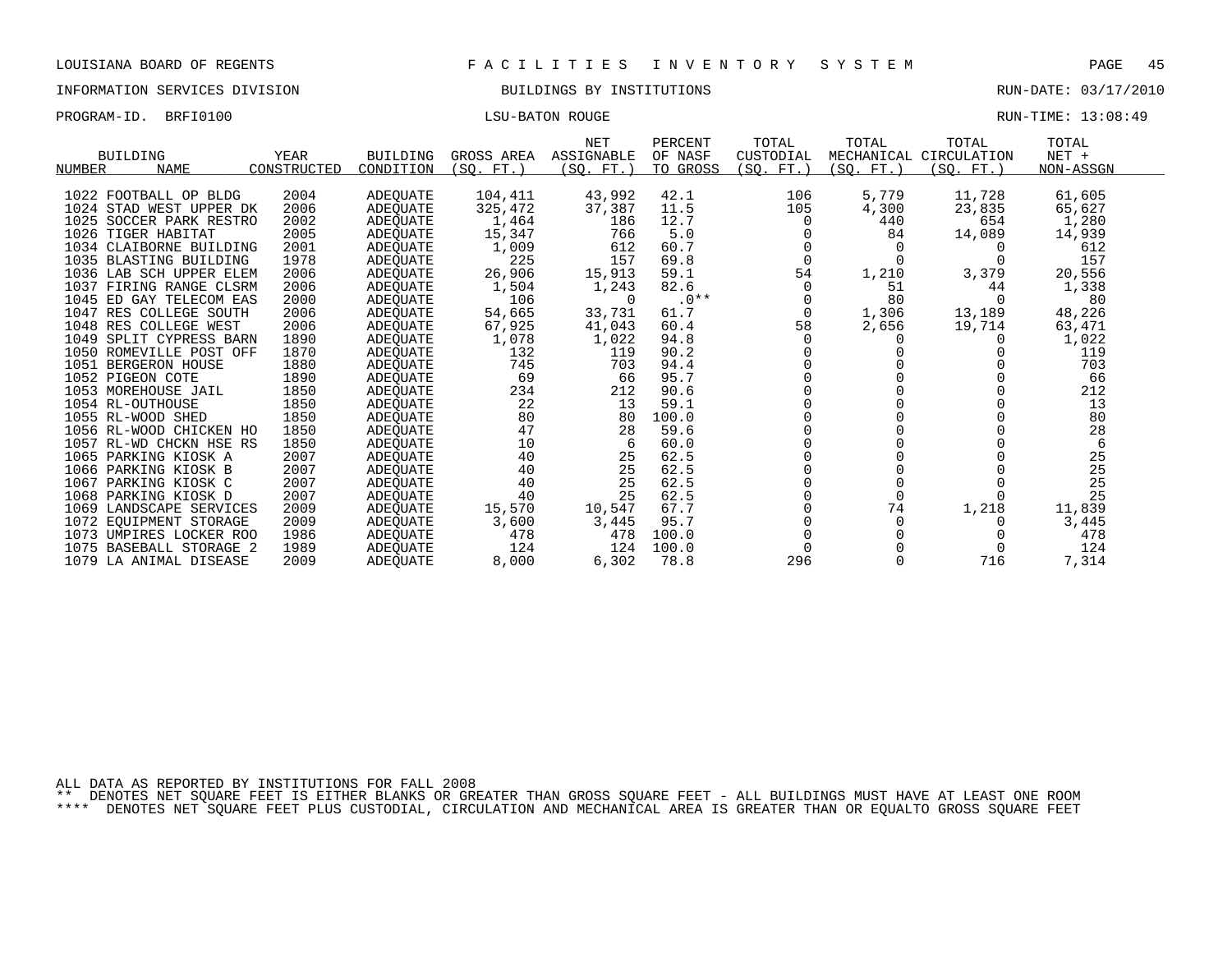# INFORMATION SERVICES DIVISION BUILDINGS BY INSTITUTIONS RUN-DATE: 03/17/2010

PROGRAM-ID. BRFI0100 LSU-EUNICE LESSEN LONGERAM-ID. BRETONOM LESSEN LONGERAM-ID. BRETONOM RUN-TIME: 13:08:49

| M-ID. | BRFI0100 |  |
|-------|----------|--|
|       |          |  |

|  | LSU-EUNICE |  |
|--|------------|--|
|--|------------|--|

| NUMBER       | BUILDING<br><b>NAME</b> | YEAR<br>CONSTRUCTED | BUILDING<br>CONDITION | GROSS AREA<br>(SO. FT.) | <b>NET</b><br>ASSIGNABLE<br>(SO. FT. ) | PERCENT<br>OF NASF<br>TO GROSS | TOTAL<br>CUSTODIAL<br>(SO. FT.) | TOTAL<br>MECHANICAL<br>(SO. FT.) | TOTAL<br>CIRCULATION<br>(SO. FT.) | TOTAL<br>$NET +$<br>NON-ASSGN |
|--------------|-------------------------|---------------------|-----------------------|-------------------------|----------------------------------------|--------------------------------|---------------------------------|----------------------------------|-----------------------------------|-------------------------------|
|              | 0058 CENTRAL UTILITY    | 1967                | ADEOUATE              | 8,195                   | 3,086                                  | 37.7                           |                                 | 3,359                            |                                   | 6,445                         |
| 0059 LIBRARY |                         | 1967                | REMOD-A               | 37,716                  | 32,153                                 | 85.3                           | 328                             | 1,130                            | 2,410                             | 36,021                        |
|              | 0060 SCIENCE-CLASS      | 1967                | REMOD-A               | 62,913                  | 43,657                                 | 69.4                           | 357                             | 2,866                            | 13,006                            | 59,886                        |
|              | 0061 CHAN'S RESIDENCE   | 1968                | ADEOUATE              | 4,396                   | 4,000                                  | 91.0                           |                                 |                                  |                                   | 4,000                         |
|              | 0062 ACADIAN CENTER     | 1971                | ADEOUATE              | 41,621                  | 35,646                                 | 85.6                           |                                 | 1,958                            | 490                               | 38,094                        |
|              | 0063 MANUEL HALL        | 1980                | ADEOUATE              | 50,382                  | 32,116                                 | 63.7                           | 212                             | 2,350                            | 11,706                            | 46,384                        |
|              | $0064$ HEALTH & P E     | 1983                | ADEOUATE              | 44,252                  | 35,599                                 | 80.4                           | 88                              | 2,847                            | 3,191                             | 41,725                        |
| 0067         | SKEET STORAGE           | 1974                | ADEOUATE              | 98                      | 98                                     | 100.0                          |                                 |                                  |                                   | 98                            |
| 0068         | TENNIS STORAGE          | 1976                | ADEOUATE              | 360                     | 360                                    | 100.0                          |                                 |                                  |                                   | 360                           |
| 0089         | MANUEL HALL ANNEX       | 1994                | ADEOUATE              | 1,566                   | 1,350                                  | 86.2                           |                                 |                                  |                                   | 1,350                         |
| 0096         | GREENHOUSE              | 1995                | ADEOUATE              | 434                     | 434                                    | 100.0                          |                                 |                                  |                                   | 434                           |
| 0097         | HEALTH & TECHNOLOG      | 1997                | ADEOUATE              | 43,835                  | 27,539                                 | 62.8                           | 256                             | 2,642                            |                                   | 30,437                        |
|              | 0101 MANUAL HALL ANNEX  | 2004                | ADEOUATE              | 4,352                   | 2,729                                  | 62.7                           |                                 | 505                              | 740                               | 3,974                         |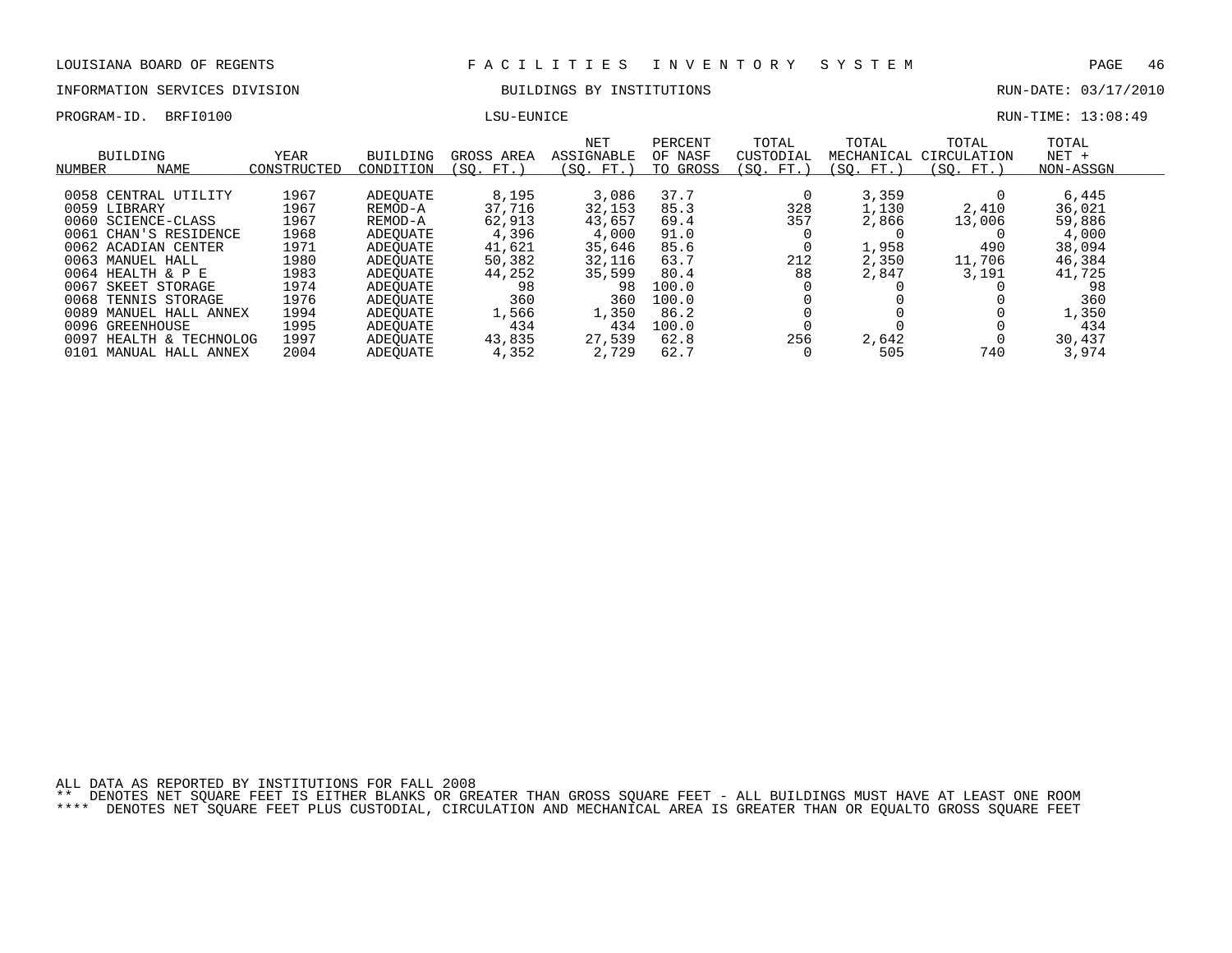# INFORMATION SERVICES DIVISION BUILDINGS BY INSTITUTIONS AND RUN-DATE: 03/17/2010

PROGRAM-ID. BRFI0100 LSU-SHREVEPORT RUN-TIME: 13:08:49

|              |                         |             |                 |            | NET        | PERCENT  | TOTAL     | TOTAL      | TOTAL       | TOTAL     |
|--------------|-------------------------|-------------|-----------------|------------|------------|----------|-----------|------------|-------------|-----------|
|              | <b>BUILDING</b>         | YEAR        | <b>BUILDING</b> | GROSS AREA | ASSIGNABLE | OF NASF  | CUSTODIAL | MECHANICAL | CIRCULATION | $NET +$   |
| NUMBER       | NAME                    | CONSTRUCTED | CONDITION       | (SO. FT. ) | (SO. FT.)  | TO GROSS | (SQ. FT.) | (SO. FT.)  | (SQ. FT.)   | NON-ASSGN |
|              |                         |             |                 |            |            |          |           |            |             |           |
|              | 0012 CENTRAL UTILITY    | 1966        | ADEOUATE        | 10,620     | 2,308      | 21.7     |           | 8,312      |             | 10,620    |
|              | 0013 SCIENCE-CLASSROOM  | 1967        | ADEOUATE        | 76,092     | 50,636     | 66.5     | 164       | 3,667      | 17,665      | 72,132    |
|              | 0014 TECHNOLOGY CENTER  | 1967        | ADEOUATE        | 60,140     | 3,361      | 5.6      |           |            |             | 3,361     |
| 0015 FA LAB  |                         | 1967        | ADEOUATE        | 4,516      | 3,730      | 82.6     |           | 135        |             | 3,865     |
|              | 0016 H & P E STORAGE    | 1971        | ADEOUATE        | 246        | 84         | 34.1     |           |            |             | 84        |
| 0017         | BUSINESS-EDUCATION      | 1981        | ADEOUATE        | 81,209     | 54,613     | 67.2     | 244       | 3,702      | 16,370      | 74,929    |
| 0018         | BRONSON HALL            | 1973        | ADEOUATE        | 111,126    | 69,700     | 62.7     | 282       | 6,667      | 24,567      | 101,216   |
| 0019         | GENERAL STORAGE         | 1978        | ADEOUATE        | 1,933      | 1,932      | 99.9     |           |            |             | 1,932     |
|              | 0020 MAINTENANCE-ADMIN  | 1978        | ADEOUATE        | 3,660      | 3,300      | 90.2     |           | 66         | 35          | 3,401     |
| 0021         | UNIVERSITY CENTER       | 1979        | ADEOUATE        | 60,147     | 37,313     | 62.0     |           | 2,063      | 12,646      | 52,022    |
|              | 0022 CASPIANA HOUSE     | 1979        | ADEQUATE        | 2,000      | 1,075      | 53.8     |           |            | 801         | 1,876     |
|              | 0023 MAINT & RECEIVING  | 1973        | ADEOUATE        | 2,065      | 1,975      | 95.6     |           | 90         |             | 2,065     |
|              | 0024 HEALTH & P E       | 1982        | ADEOUATE        | 83,023     | 58,842     | 70.9     | 313       | 2,574      | 8,193       | 69,922    |
| 0025         | THRASHER HOUSE          | 1982        | ADEOUATE        | 2,120      | 1,384      | 65.3     |           |            | 736         | 2,120     |
|              | 0026 DOCTORS OFFICE     | 1982        | ADEQUATE        | 524        | 430        | 82.1     |           |            |             | 430       |
| 0027         | COMMISSARY              | 1982        | ADEQUATE        | 1,274      | 1,064      | 83.5     |           |            |             | 1,064     |
| 0028 KITCHEN |                         | 1981        | ADEOUATE        | 340        | 336        | 98.8     |           |            |             | 336       |
| 0039         | ADMINISTRATION          | 1986        | ADEQUATE        | 39,742     | 25,712     | 64.7     | 69        | 2,112      | 7,032       | 34,925    |
|              | 0040 BLACKSMITH         | 1985        | ADEOUATE        | 324        | 320        | 98.8     |           |            |             | 320       |
|              | 0101 LIFE SCIENCE MUSEU | 1990        | ADEQUATE        | 3,266      | 2,822      | 86.4     |           | 72         |             | 2,894     |
|              | 0110 NOEL LIBRARY       | 1993        | ADEQUATE        | 117,781    | 106,590    | 90.5     | 77        | 4,602      |             | 111,269   |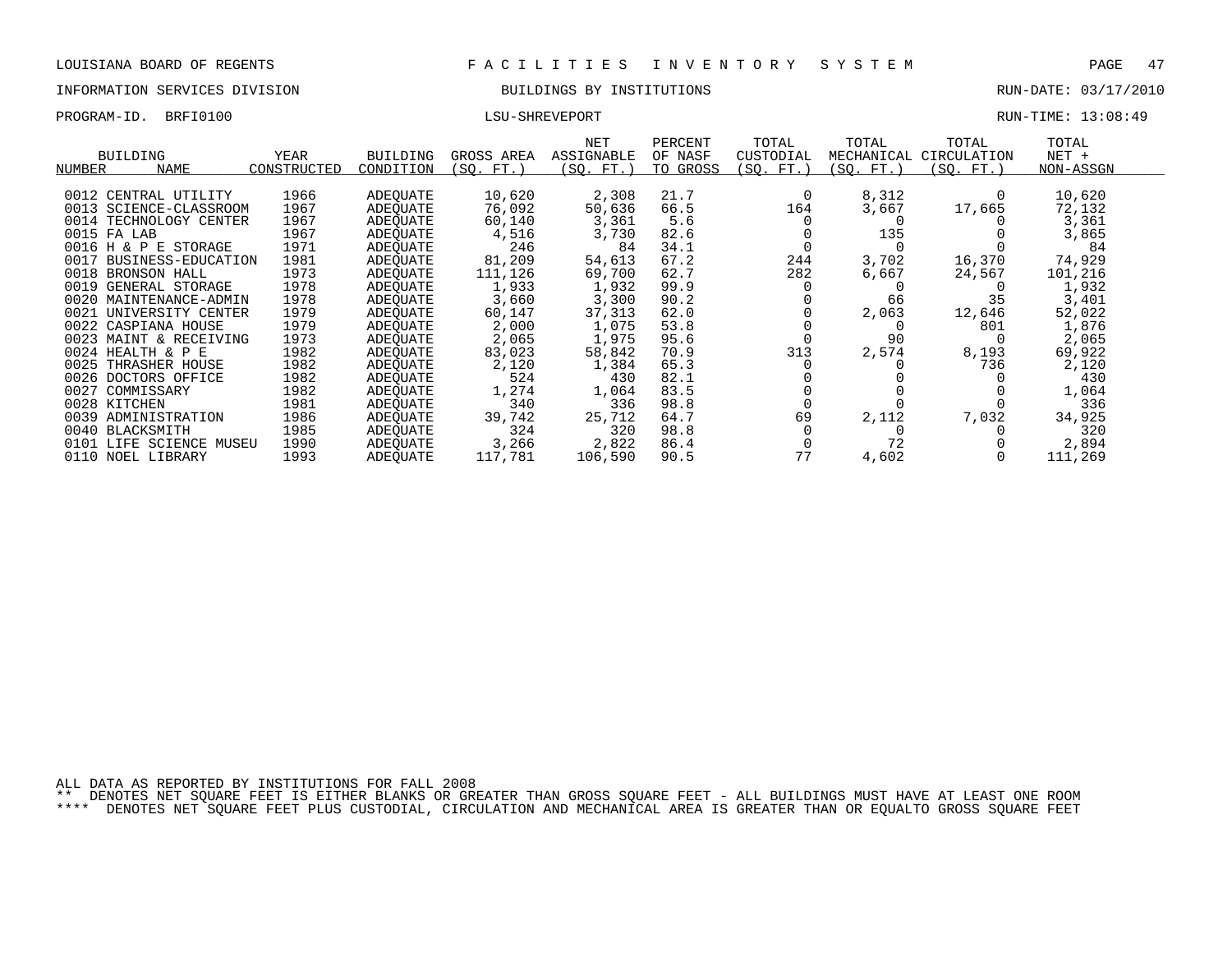# INFORMATION SERVICES DIVISION BUILDINGS BY INSTITUTIONS AND RUN-DATE: 03/17/2010

# PROGRAM-ID. BRFI0100 COMPUTER: 13:08:49 LSU MEDICAL CENTER-NEW ORLEANS

| <b>BUILDING</b><br><b>NAME</b><br>NUMBER | YEAR<br>CONSTRUCTED | <b>BUILDING</b><br>CONDITION | GROSS AREA<br>(SO. FT.) | NET<br>ASSIGNABLE<br>(SO. FT.) | PERCENT<br>OF NASF<br>TO GROSS | TOTAL<br>CUSTODIAL<br>(SO. FT.) | TOTAL<br>MECHANICAL<br>(SQ. FT.) | TOTAL<br>CIRCULATION<br>(SO. FT. ) | TOTAL<br>NET +<br>NON-ASSGN |
|------------------------------------------|---------------------|------------------------------|-------------------------|--------------------------------|--------------------------------|---------------------------------|----------------------------------|------------------------------------|-----------------------------|
| 0001 MEDICAL SCHOOL N O                  | 1931                | ADEOUATE                     | 293,000                 | 244,942                        | 83.6                           | 1,883                           | 25,842                           | 46,890                             | $319.557***$                |
| 0002 STUDENT RESIDENCE                   | 1900                | ADEOUATE                     | 126,000                 | 94,321                         | 74.9                           | 140                             | 843                              |                                    | 95,304                      |
| 0003 MEDICAL ED BUILDIN                  | 1981                | ADEOUATE                     | 379,500                 | 199,663                        | 52.6                           | 1,312                           | 20,652                           | 126,259                            | 347,886                     |
| 0004 NURSE/ALLIED HEALT                  | 1985                | ADEOUATE                     | 224,000                 | 124,084                        | 55.4                           | 6,987                           | 13,932                           | 36,105                             | 181,108                     |
| 0005 PARKING GARAGE                      | 1992                | ADEOUATE                     | 511,000                 | 503,441                        | 98.5                           | 0                               | 490                              | 5,775                              | 509,706                     |
| 0006 LIONS-LSU CLINICS                   | 1986                | ADEQUATE                     | 216,540                 | 94,554                         | 43.7                           | 389                             | 13,814                           |                                    | 108,757                     |
| 0007<br>HUMAN DEV ADULT/CA               | 1943                | ADEOUATE                     | 4,800                   | 3,401                          | 70.9                           |                                 | 178                              |                                    | 3,579                       |
| 0008<br>HUMAN DEV CLINICAL               | 1964                | ADEOUATE                     | 7,708                   | 5,725                          | 74.3                           |                                 | 334                              |                                    | 6,059                       |
| 0009<br>HUMAN DEV ADMIN                  | 1942                | ADEOUATE                     | 4,800                   | 3,682                          | 76.7                           |                                 | 302                              |                                    | 3,984                       |
| 0010 BIOCHEMISTRY                        | 1942                | ADEOUATE                     | 4,800                   | 4,181                          | 87.1                           |                                 | 279                              |                                    | 4,460                       |
| 0011 AUTO SHOP                           | 1964                | ADEQUATE                     | 2,250                   | 2,250                          | 100.0                          |                                 |                                  |                                    | 2,250                       |
| 0012 DISPOSAL FACILITY                   | 1964                | ADEOUATE                     | 640                     | 640                            | 100.0                          |                                 |                                  |                                    | 640                         |
| 0013 GAS METER HOUSE                     | 1939                | REMOD-C                      | 300                     |                                | $.0**$                         |                                 | 412                              |                                    | 412                         |
| 0015 DENTAL SCHOOL CLIN                  | 1971                | ADEOUATE                     | 253,500                 | 102,475                        | 40.4                           | 232                             | 25,932                           | 31,689                             | 160,328                     |
| 0016 DENTAL SCHOOL ADMI                  | 1971                | ADEOUATE                     | 92,500                  | 53,685                         | 58.0                           | 222                             | 2,142                            | 16,010                             | 72,059                      |
| 0017 CENTRAL UTIL PLANT                  | 1984                | ADEQUATE                     | 14,000                  | 376                            | 2.7                            | $\Omega$                        | 12,463                           |                                    | 12,839                      |
| 0018 HUMAN DEV LIBRARY                   | 1971                | ADEOUATE                     | 2,862                   | 2,196                          | 76.7                           | 56                              | 110                              |                                    | 2,362                       |
| 0019 ANNEX BUILDING 002                  | 1931                | ADEQUATE                     | 11,831                  | 9,246                          | 78.2                           | 25                              | 944                              | 353                                | 10,568                      |
| 0061<br>RESOURCE CENTER                  | 1988                | ADEOUATE                     | 152,500                 | 95,446                         | 62.6                           | 490                             | 11,474                           | 172                                | 107,582                     |
| 0086<br>TRACTOR SHED                     | 1986                | ADEOUATE                     | 400                     | 400                            | 100.0                          |                                 |                                  |                                    | 400                         |
| 0108<br>STORAGE SHED - 169               | 1939                | REMOD-C                      | 250                     |                                | $.0**$                         |                                 |                                  |                                    |                             |
| 0111 DOG KENNEL                          | 1990                | ADEOUATE                     | 5,250                   | 5,000                          | 95.2                           |                                 |                                  |                                    | 5,000                       |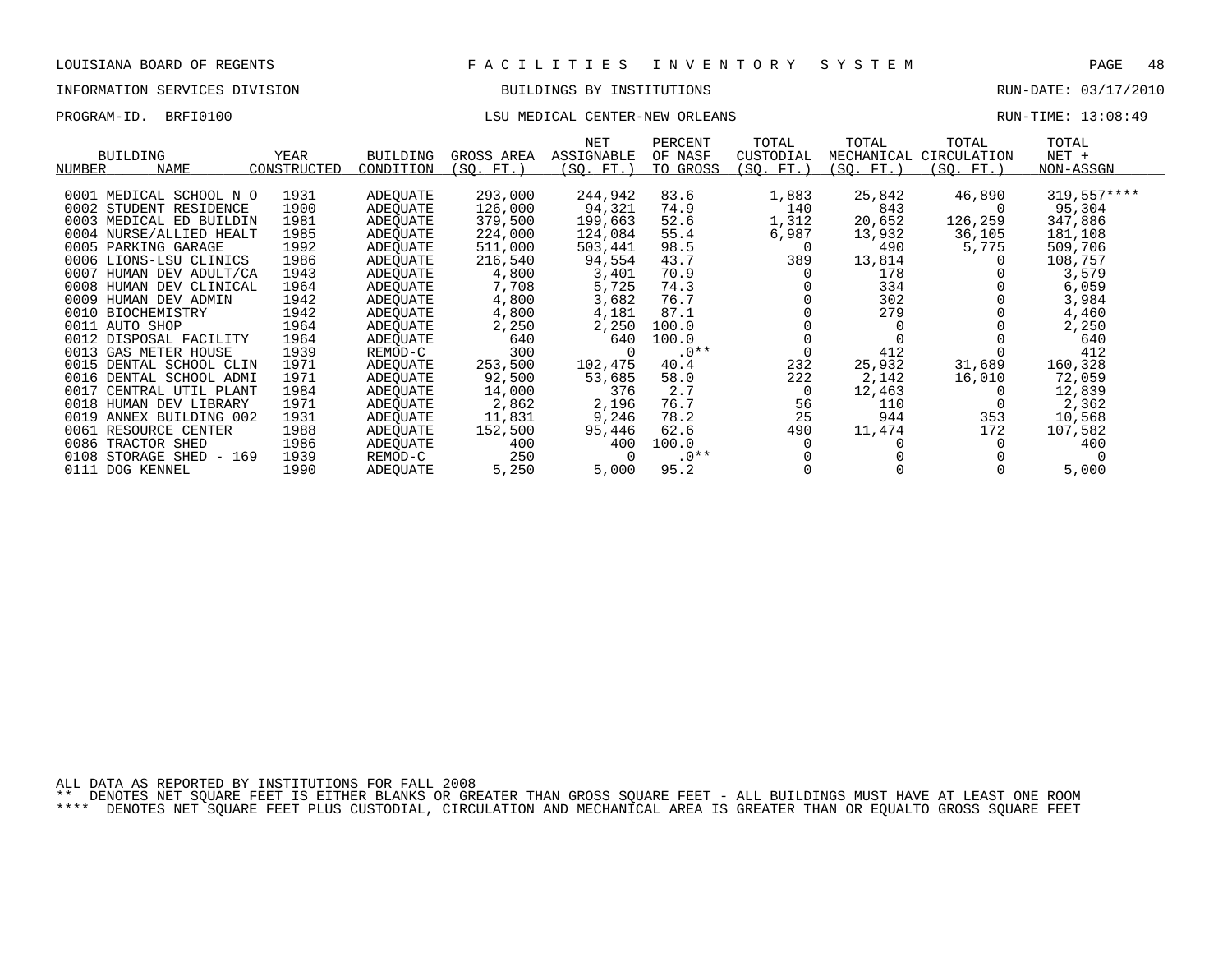# INFORMATION SERVICES DIVISION BUILDINGS BY INSTITUTIONS AND RUN-DATE: 03/17/2010

# PROGRAM-ID. BRFI0100 COMPUTE: 13:08:49

|                         |             |                 |            | <b>NET</b> | PERCENT  | TOTAL          | TOTAL          | TOTAL                  | TOTAL        |  |
|-------------------------|-------------|-----------------|------------|------------|----------|----------------|----------------|------------------------|--------------|--|
| <b>BUILDING</b>         | YEAR        | <b>BUILDING</b> | GROSS AREA | ASSIGNABLE | OF NASF  | CUSTODIAL      |                | MECHANICAL CIRCULATION | $NET +$      |  |
| <b>NAME</b><br>NUMBER   | CONSTRUCTED | CONDITION       | (SO. FT.)  | (SQ. FT. ) | TO GROSS | (SO. FT.)      | (SO. FT.)      | (SO. FT. )             | NON-ASSGN    |  |
|                         |             |                 |            |            |          |                |                |                        |              |  |
| 0041 MEDICAL CNTR ADMIN | 1975        | ADEOUATE        | 368,411    | 216,189    | 58.7     | 1,797          | 19,836         | 69,280                 | 307,102      |  |
| 0042 LIBRARY-LAB-AUD    | 1975        | ADEQUATE        | 111,768    | 80,528     | 72.0     | 2,102          | 12,552         | 24,172                 | 119,354 **** |  |
| 0043 COMPREHENSIVE CARE | 1975        | <b>ADEQUATE</b> | 49,162     | 32,035     | 65.2     | 1,991          | 17,586         | 12,070                 | 63,682****   |  |
| 0044 CENTRAL UTILITIES  | 1975        | ADEQUATE        | 13,984     | 236        | 1.7      | $\overline{0}$ | 15,069         | 155                    | $15,460***$  |  |
| 0045 HAZARDOUS MATERIAL | 1975        | <b>ADEOUATE</b> | 2,108      | 2,620      | $.0**$   | $\mathbf 0$    | 934            | 0                      | 3,554        |  |
| 0049 1610 KINGS HWY.    | 1961        | REMOD-A         | 76,652     | 72,000     | 93.9     | $\mathsf{O}$   | $\mathbf 0$    | 0                      | 72,000       |  |
| 0050 SHREVE HOSP A WING | 1953        | <b>ADEQUATE</b> | 17,907     | 43,291     | $.0**$   | 121            | 6,092          | 25,247                 | 74,751       |  |
| 0051 SHREVE HOSP B WING | 1953        | REMOD-A         | 20,160     | 20,705     | $.0**$   | 62             | 834            | 2,332                  | 23,933       |  |
| 0052 SHREVE HOSP C WING | 1953        | <b>ADEQUATE</b> | 20,981     | 17,041     | 81.2     | 45             | 904            | 3,693                  | $21,683***$  |  |
| 0053 SHREVE HOSP D WING | 1953        | ADEQUATE        | 41,036     | 3,801      | 9.3      | $\mathsf{O}$   | $\overline{0}$ | $\overline{0}$         | 3,801        |  |
| 0054 SHREVE HOSP E WING | 1953        | ADEQUATE        | 37,982     | 17,680     | 46.5     | 108            | 430            | 300                    | 18,518       |  |
| 0055 SHREVE HOSP F WING | 1953        | ADEQUATE        | 15,450     | 5,290      | 34.2     | 25             | 603            | 632                    | 6,550        |  |
| 0056 SHREVE HOSP G WING | 1953        | ADEQUATE        | 74,778     | 11,820     | 15.8     | 44             | 3,882          | 162                    | 15,908       |  |
| 0057 SHREVE HOSP H WING | 1953        | REMOD-A         | 68,629     | 27,764     | 40.5     | 46             | 323            | 12,443                 | 40,576       |  |
| 0058 SHREVE HOSP J WING | 1953        | REMOD-A         | 76,582     | 13,398     | 17.5     | $\Omega$       | $\Omega$       | 342                    | 13,740       |  |
| 0059 SHREVE HOSP K WING | 1982        | ADEQUATE        | 240,897    | 162,465    | 67.4     | 3,047          | 17,803         | 13,415                 | 196,730      |  |
| 0060 SHREVE HOSP LAUNDR | 1975        | ADEQUATE        | 13,030     | 57,094     | $.0**$   | 216            | 518            | 12,182                 | 70,010       |  |
| 0061 SHREVE HOSP R WING | 1983        | ADEOUATE        | 10,316     | 10,316     | 100.0    | $\Omega$       | $\Omega$       | 0                      | 10,316       |  |
| 0062 SHREVE HOSP S WING | 1953        | ADEOUATE        | 22,437     | 20,182     | 89.9     | 1,085          | 49,258         | 7,964                  | 78,489****   |  |
| 0063 SHREVE HOSP COBALT | 1972        | ADEQUATE        | 6,275      | 21,583     | $.0**$   | 346            | 2,567          | 6,582                  | 31,078       |  |
| 0064 ALLIED HEALTH & AD | 1953        | ADEQUATE        | 77,892     | 52,728     | 67.7     | 528            | 513            | 8,036                  | 61,805       |  |
| 0065 PRINT SHOP         | 1953        | ADEOUATE        | 3,170      | 1,730      | 54.6     | 0              | 0              | 0                      | 1,730        |  |
| 0066 OUTPATIENT CLINIC  | 1973        | ADEQUATE        | 42,047     | 7,986      | 19.0     | $\mathbf 0$    | $\mathbf 0$    | 0                      | 7,986        |  |
| 0067 EYE CLINIC         | 1967        | ADEOUATE        | 9,382      | 3,875      | 41.3     | $\mathbf 0$    | 247            | 254                    | 4,376        |  |
| 0068 1752 TULANE        | 1949        | <b>ADEQUATE</b> | 26,130     | 26,128     | 100.0    | $\Omega$       | $\Omega$       | 0                      | 26,128       |  |
| 0069 3730 BLAIR         | 1949        | ADEQUATE        | 5,000      | 5,152      | $.0**$   | $\mathbf 0$    | $\Omega$       | 0                      | 5,152        |  |
| 0073 PUMP HOUSE UPPER   | 1949        | OBSOLETE        | 120        | 0          | $.0**$   | $\mathbf 0$    | 178            | $\mathbf 0$            | 178          |  |
| 0074 MISSILE ASSEMBLY L | 1949        | OBSOLETE        | 1,440      | 1,573      | $.0**$   | $\Omega$       | $\Omega$       | $\Omega$               | 1,573        |  |
| 0076 WARHEAD BUILDING L | 1949        | OBSOLETE        | 684        | 787        | $.0**$   | $\mathbf 0$    | $\mathbf 0$    | $\mathbf 0$            | 787          |  |
| 0077 SWINE RADIATION FA | 1949        | OBSOLETE        | 1,090      | 4,219      | $.0**$   | $\mathbf 0$    | $\Omega$       | $\Omega$               | 4,219        |  |
| 0081 PUMP HOUSE LOWER   | 1949        | OBSOLETE        | 252        | 0          | $.0**$   | $\mathbf 0$    | 242            | $\Omega$               | 242          |  |
| 0096 GENERATOR BLDG LOW | 1949        | OBSOLETE        | 576        | 0          | $.0**$   | $\mathbf 0$    | 0              | 0                      | 0            |  |
| 0097 MOLLIE WEBB        | 2002        | ADEQUATE        | 8,704      | 8,000      | 91.9     | $\mathbf 0$    | $\Omega$       | $\Omega$               | 8,000        |  |
| 0098 STUDENT UNION      | 1940        | OBSOLETE        | 2,568      | 2,257      | 87.9     | $\mathbf 0$    | $\Omega$       | $\Omega$               | 2,257        |  |
| 0099 SURGERY BILLING    | 1940        | ADEQUATE        | 2,286      | $\Omega$   | $.0**$   | $\Omega$       | $\Omega$       | $\Omega$               | $\Omega$     |  |
| 0107 LEE DRYGOODS       |             | ADEQUATE        | 60,160     | 60,160     | 100.0    | $\mathsf{O}$   | $\mathbf 0$    | 0                      | 60,160       |  |
| 0108 W KIRBY STREET     | 1970        | <b>ADEOUATE</b> | 13,375     | 13,375     | 100.0    | $\mathsf{O}$   |                | 0                      | 13,375       |  |
| 0109 MED RECORDS TEMP   | 1990        | ADEQUATE        | 2,204      | 2,204      | 100.0    | $\Omega$       | $\Omega$       | $\Omega$               | 2,204        |  |
| 0111 PHYSICAL PLANT BLD | 1993        | ADEQUATE        | 21,207     | 21,207     | 100.0    | $\mathbf 0$    | 0              | $\mathbf 0$            | 21,207       |  |
| 0112 HIV CLINIC         | 1975        | ADEQUATE        | 6,000      | 6,000      | 100.0    | $\Omega$       | $\Omega$       | $\Omega$               | 6,000        |  |
|                         |             |                 |            |            |          |                |                |                        |              |  |

ALL DATA AS REPORTED BY INSTITUTIONS FOR FALL 2008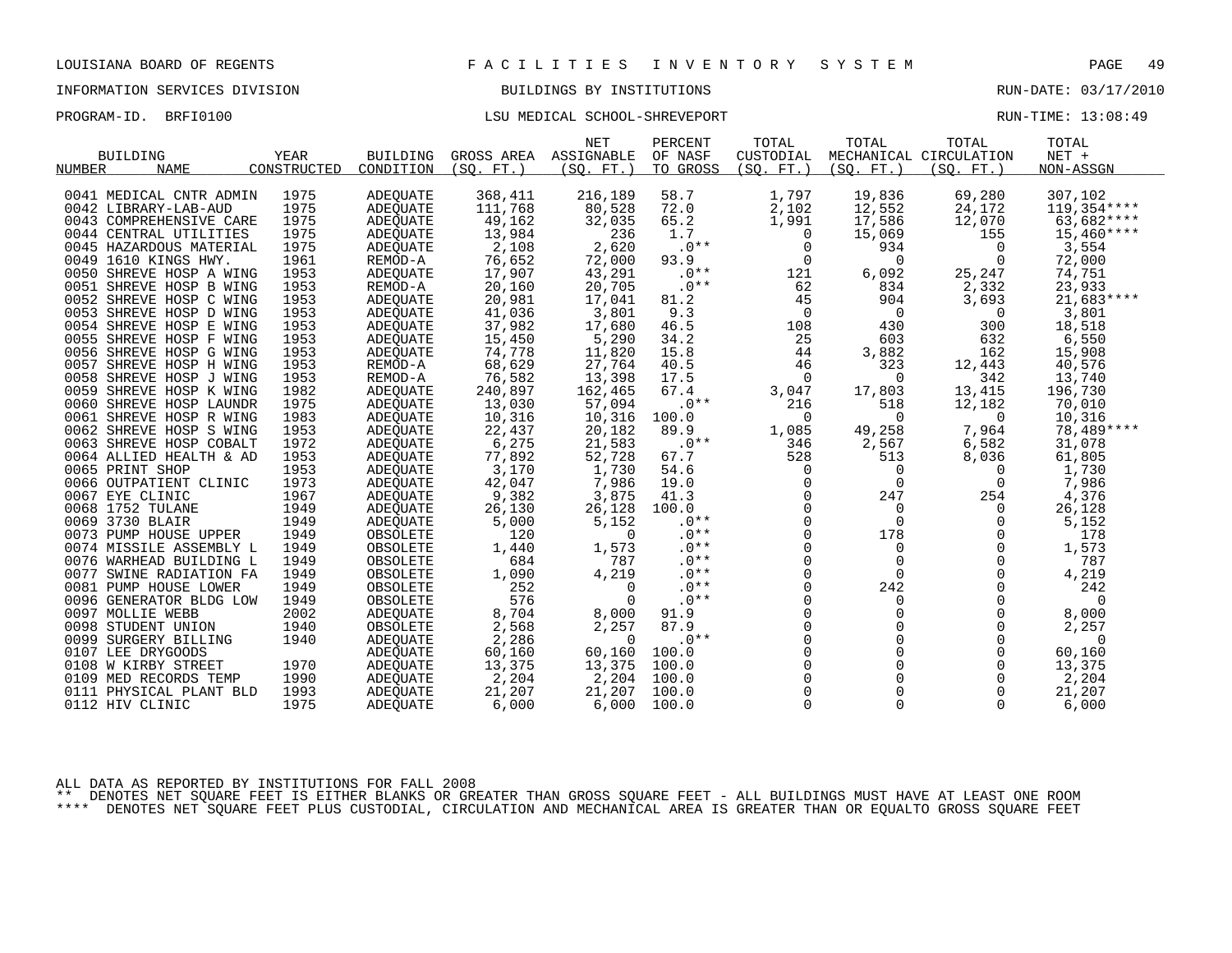# INFORMATION SERVICES DIVISION BUILDINGS BY INSTITUTIONS AND RUN-DATE: 03/17/2010

# PROGRAM-ID. BRFI0100 CONTROLLER STATE STATE OF NEW ORLEANS RUN-TIME: 13:08:49

|                         |             |                 |            | <b>NET</b>            | PERCENT  | TOTAL               | TOTAL                                                    | TOTAL                  | TOTAL     |  |
|-------------------------|-------------|-----------------|------------|-----------------------|----------|---------------------|----------------------------------------------------------|------------------------|-----------|--|
| <b>BUILDING</b>         | YEAR        | <b>BUILDING</b> |            | GROSS AREA ASSIGNABLE | OF NASF  | CUSTODIAL           |                                                          | MECHANICAL CIRCULATION | NET +     |  |
| <b>NAME</b><br>NUMBER   | CONSTRUCTED | CONDITION       | (SO. FT. ) | (SO. FT. )            | TO GROSS | (SO. FT. )          | (SO. FT. )                                               | (SO. FT. )             | NON-ASSGN |  |
| 0005 JEFFERSON CENTER   | 1997        | ADEQUATE        | 61,440     | 55,566                | 90.4     | 96                  | 3,198                                                    | 358                    | 59,218    |  |
| 0020 PPS STOR-WAREHOUSE | 1941        | OBSOLETE        | 11,221     | 10,488                | 93.5     | $\mathbf 0$         | 41                                                       | 26                     | 10,555    |  |
| 0022 PROP CONT/TEMP STO | 1941        | REMOD-C         | 2,031      | 1,722                 | 84.8     | $\overline{0}$      | 68                                                       | $\Omega$               | 1,790     |  |
| 0025 HAZ CHEMICAL STORA | 1985        | ADEQUATE        | 1,206      | 1,183                 | 98.1     | $\mathbf 0$         | $\Omega$                                                 | $\mathbf 0$            | 1,183     |  |
| 0026 SCIENCE            | 1962        | REMOD-A         | 118,158    | 82,335                | 69.7     | 307                 | 6,141                                                    | 22,774                 | 111,557   |  |
| 0027 LIBERAL ARTS       | 1961        | REMOD-A         | 119,041    | 56,481                | 47.4     | 493                 | 6,962                                                    | 15,073                 | 79,009    |  |
| 0028 CENTR UTILITY PLAN | 1961        | ADEOUATE        | 20,294     | 672                   | 3.3      | $\mathbf 0$         | 1,646                                                    | 84                     | 2,402     |  |
| 0029 E K LONG LIBRARY   | 1983        | ADEQUATE        | 252,435    | 211,953               | 84.0     | 577                 | 12,685                                                   | 19,873                 | 245,088   |  |
| 0030 ADMINISTRATION     | 1966        | ADEOUATE        | 24,044     | 13,677                | 56.9     | 67                  | 2,323                                                    | 2,859                  | 18,926    |  |
| 0031 ADMINISTRATION ANN | 1974        | ADEQUATE        | 23,987     | 15,679                | 65.4     | 260                 | 1,381                                                    | 3,789                  | 21,109    |  |
| 0032 UNIVERSITY CENTER  | 1967        | ADEQUATE        | 130,138    | 86,863                | 66.7     | 339                 | 5,889                                                    | 6,187                  | 99,278    |  |
| 0033 MILNEBURG HALL     | 1967        | REMOD-A         | 98,557     | 59,083                | 59.9     | 414                 | 6,846                                                    | 23,425                 | 89,768    |  |
| 0034 HEALTH & P E       | 1969        | ADEQUATE        | 63,876     | 41,291                | 64.6     | 120                 | 3,363                                                    | 7,585                  | 52,359    |  |
| 0035 COMMONS            | 1969        | ADEOUATE        | 20,474     | 14,277                | 69.7     | $\overline{0}$      | 1,966                                                    | 1,462                  | 17,705    |  |
| 0036 GEOLOGY AND PSYCH  | 1973        | ADEQUATE        | 83,953     | 54,519                | 64.9     | 160                 | 5,332                                                    | 12,348                 | 72,359    |  |
| 0037 PERFORMING ARTS    | 1973        | ADEQUATE        | 83,777     | 50,702                | 60.5     | 105                 | 3,688                                                    | 19,089                 | 73,584    |  |
| 0038 COVE               | 1973        | ADEQUATE        | 17,276     | 13,527                | 78.3     | 59                  | 1,082                                                    | 690                    | 15,358    |  |
| 0039 MARRIED STUDENT AP | 1973        | ADEOUATE        | 17,955     | 12,228                | 68.1     | $\overline{0}$      | $\mathbf{0}$                                             | $\overline{0}$         | 12,228    |  |
| 0040 MARRIED STUDENT AP | 1973        | ADEQUATE        | 17,955     | 12,228                | 68.1     | $\mathsf{O}$        | $\mathbf 0$                                              | $\mathbf 0$            | 12,228    |  |
| 0041 MARRIED STUDENT AP | 1973        | ADEOUATE        | 19,892     | 13,728                | 69.0     |                     | $\begin{matrix} 0 \\ 0 \\ 0 \end{matrix}$<br>$\mathbf 0$ | $\mathbf 0$            | 13,728    |  |
| 0042 MARRIED STUDENT AP | 1973        | ADEQUATE        | 19,892     | 13,728                | 69.0     |                     | $\Omega$                                                 | $\Omega$               | 13,728    |  |
| 0043 MARRIED STUDENT AP | 1973        | ADEQUATE        | 19,892     | 13,728                | 69.0     | $\mathsf{O}\xspace$ | $\mathbf{0}$                                             | $\mathbf 0$            | 13,728    |  |
| 0044 MARR STU APT LAUND | 1973        | ADEQUATE        | 2,280      | 1,076                 | 47.2     | $\mathbf 0$         | 1,038                                                    | $\mathbf 0$            | 2,114     |  |
| 0045 BIENVILLE HALL     | 1969        | REMOD-A         | 119,761    | 73,707                | 61.5     | $\mathbf 0$         | 3,031                                                    | 28,001                 | 104,739   |  |
| 0046 PHYS PLANT SERVICE | 1971        | ADEQUATE        | 19,320     | 15,948                | 82.5     | 32                  | 733                                                      | 1,610                  | 18,323    |  |
| 0047 BUS TERMINAL       | 1970        | ADEQUATE        | 696        | 696                   | 100.0    | $\overline{0}$      | $\overline{0}$                                           | $\overline{0}$         | 696       |  |
| 0048 FINE ARTS          | 1974        | ADEOUATE        | 29,415     | 25,600                | 87.0     | 75                  | 955                                                      | 249                    | 26,879    |  |
| 0049 EDUCATION          | 1975        | ADEQUATE        | 92,958     | 58,237                | 62.6     | 379                 | 5,086                                                    | 21,995                 | 85,697    |  |
| 0050 COMPUTER RES CENTE | 1981        | ADEQUATE        | 43,226     | 25,930                | 60.0     | 218                 | 4,694                                                    | 8,808                  | 39,650    |  |
| 0051 BIOLOGY            | 1981        | <b>ADEOUATE</b> | 44,057     | 27,171                | 61.7     | 189                 | 4,045                                                    | 8,627                  | 40,032    |  |
| 0052 MATHEMATHICS       | 1981        | ADEOUATE        | 61,080     | 33,905                | 55.5     | 327                 | 5,830                                                    | 12,677                 | 52,739    |  |
| 0053 CAMPUS POLICE      | 1983        | ADEQUATE        | 21,296     | 13,520                | 63.5     | 256                 | 1,824                                                    | 2,072                  | 17,672    |  |
| 0054 ENGINEERING        | 1987        | <b>ADEOUATE</b> | 137,000    | 95,172                | 69.5     | 686                 | 10,788                                                   | 27,689                 | 134,335   |  |
| 0055 ALUM AND DEVELOPME | 1970        | ADEOUATE        | 15,670     | 10,820                | 69.0     | 36                  | 1,482                                                    | 2,278                  | 14,616    |  |
| 0056 EAST CENTRAL PLANT | 1977        | ADEQUATE        | 23,820     | 3,758                 | 15.8     | 104                 | 19,578                                                   | $\overline{0}$         | 23,440    |  |
| 0057 EAST CAMPUS SERV F | 1984        | ADEQUATE        | 3,575      | 1,971                 | 55.1     | 38                  | 152                                                      | 1,218                  | 3,379     |  |
| 0058 UNO KIEFER ARENA   | 1983        | ADEQUATE        | 280,000    | 114,402               | 40.9     | 1,328               | 42,330                                                   | 104,711                | 262,771   |  |
| 0059 UNO BATHHOUSE-POOL | 1941        | REMOD-C         | 1,428      | 1,080                 | 75.6     | $\mathbf 0$         | 179                                                      | 0                      | 1,259     |  |
| 0088 EAST CAMPUS SERV F | 1988        | ADEQUATE        | 2,418      | 2,114                 | 87.4     | $\mathbf 0$         | 210                                                      | 0                      | 2,324     |  |
| 0092 DOWNTOWN CENTER    | 1988        | ADEOUATE        | 18,049     | 10,943                | 60.6     | $\mathbf 0$         | $\overline{0}$                                           | $\Omega$               | 10,943    |  |
|                         |             |                 |            |                       |          |                     |                                                          |                        |           |  |

ALL DATA AS REPORTED BY INSTITUTIONS FOR FALL 2008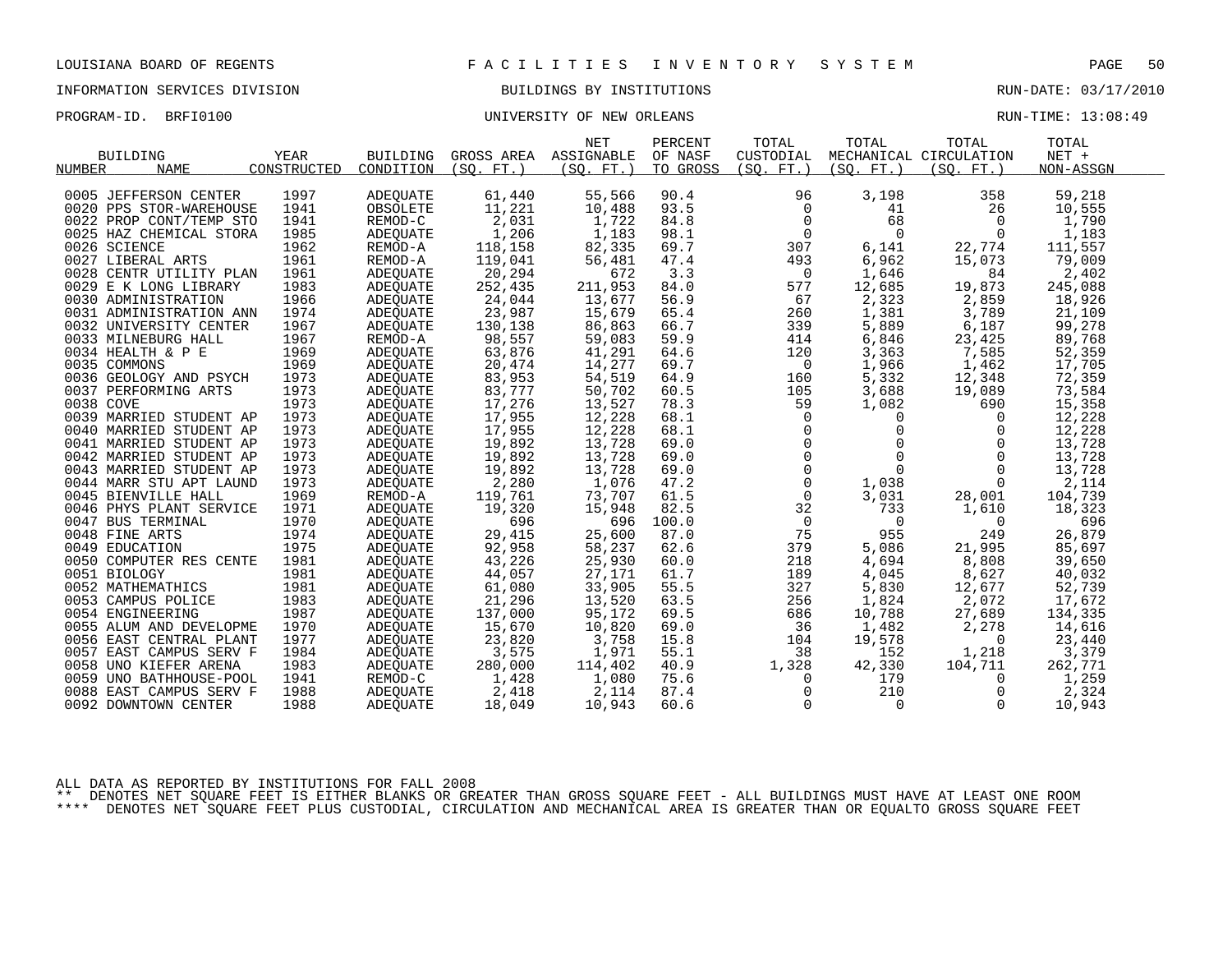### INFORMATION SERVICES DIVISION BUILDINGS BY INSTITUTIONS RUN-DATE: 03/17/2010

PROGRAM-ID. BRFI0100 CONTROLLER UNIVERSITY OF NEW ORLEANS CONTROLLER BUN-TIME: 13:08:49

| BUILDING<br>NAME<br>NUMBER                                                                                                                                                    | <b>YEAR</b><br>CONSTRUCTED                           | BUILDING<br>CONDITION                                                            | GROSS AREA<br>(SO. FT.                                         | <b>NET</b><br>ASSIGNABLE<br>(SO. FT.)       | PERCENT<br>OF NASF<br>TO GROSS                            | TOTAL<br>CUSTODIAL<br>(SO.<br>FT. | TOTAL<br>(SO. FT.)                                | TOTAL<br>MECHANICAL CIRCULATION<br>(SO. FT.) | TOTAL<br>$NET +$<br>NON-ASSGN                                 |  |
|-------------------------------------------------------------------------------------------------------------------------------------------------------------------------------|------------------------------------------------------|----------------------------------------------------------------------------------|----------------------------------------------------------------|---------------------------------------------|-----------------------------------------------------------|-----------------------------------|---------------------------------------------------|----------------------------------------------|---------------------------------------------------------------|--|
| 0095 JET LAB<br>0128 UNO CHILDRENS CENT<br>0143 REHABILITATION CTR<br>0148 CHEMICAL SCI ANNEX<br>0209 KIRSCHMAN HALL<br>0221<br>NORTH CENTRAL PLAN<br>0222 MILNEBURG BOILER B | 1941<br>1994<br>1996<br>1996<br>2005<br>2009<br>2009 | OBSOLETE<br>ADEOUATE<br>ADEOUATE<br>ADEOUATE<br>ADEOUATE<br>ADEOUATE<br>ADEOUATE | 713<br>16,048<br>28,066<br>67,968<br>155,432<br>3,600<br>1,855 | 713<br>10,576<br>17,010<br>38,797<br>74,558 | 100.0<br>65.9<br>60.6<br>57.1<br>48.0<br>$.0**$<br>$.0**$ | 74<br>229<br>500                  | 749<br>1,870<br>4,592<br>11,432<br>3,600<br>.,855 | 1,691<br>4,902<br>16,243<br>2,610            | 713<br>13,016<br>23,856<br>59,861<br>89,100<br>3,600<br>1,855 |  |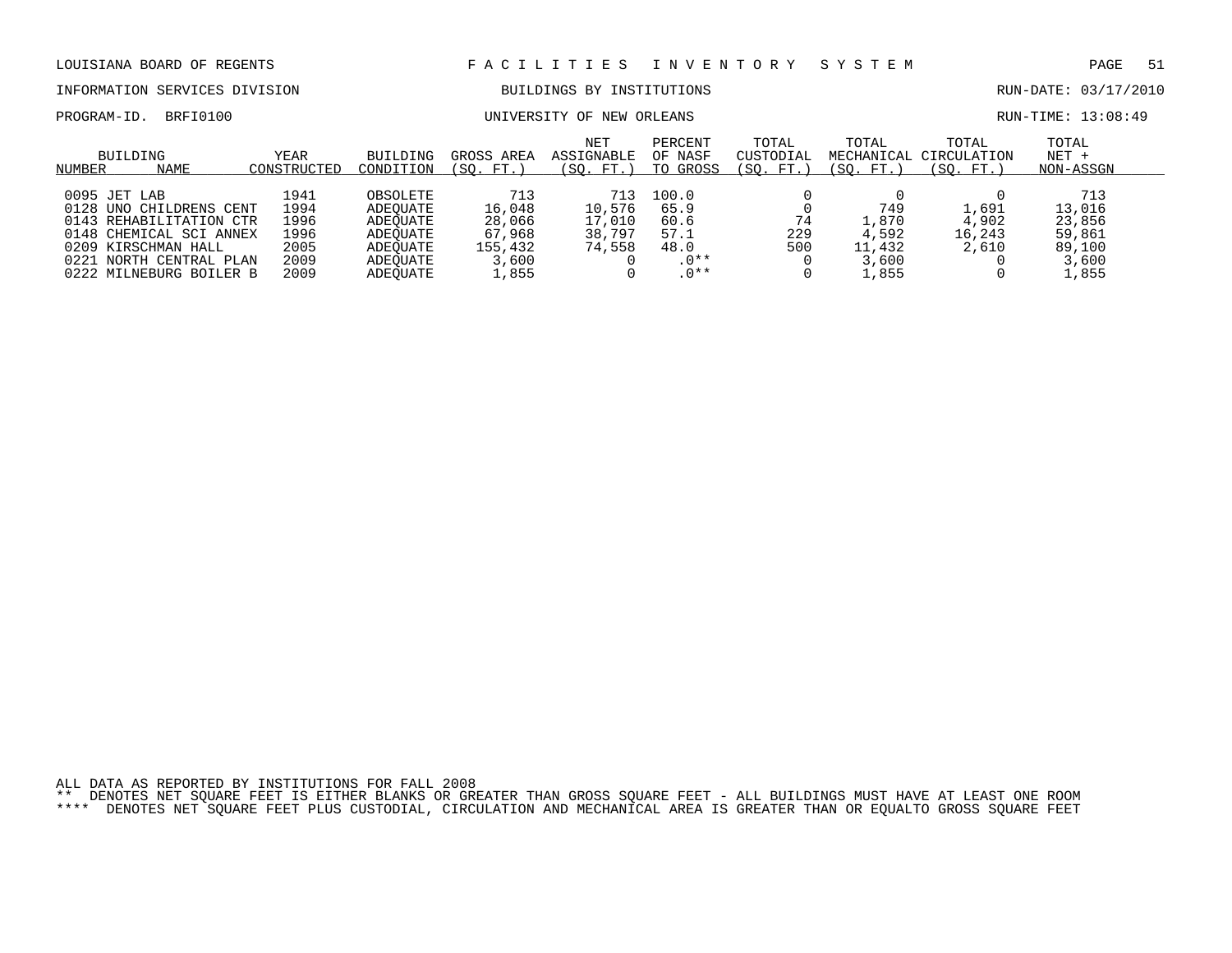### INFORMATION SERVICES DIVISION BUILDINGS BY INSTITUTIONS RUN-DATE: 03/17/2010

# PROGRAM-ID. BRFI0100 CHA CHAREL SOURCE & RURAL DEVELOPMENT RUN-TIME: 13:08:49

| <b>BUILDING</b><br><b>NAME</b><br>NUMBER | YEAR<br>CONSTRUCTED | <b>BUILDING</b><br>CONDITION | GROSS AREA<br>(SO. FT. ) | <b>NET</b><br>ASSIGNABLE<br>(SO. FT.) | PERCENT<br>OF NASF<br>TO GROSS | TOTAL<br>CUSTODIAL<br>(SO. FT.) | TOTAL<br>MECHANICAL<br>(SO. FT.) | TOTAL<br>CIRCULATION<br>(SO. FT.) | TOTAL<br>$NET +$<br>NON-ASSGN |
|------------------------------------------|---------------------|------------------------------|--------------------------|---------------------------------------|--------------------------------|---------------------------------|----------------------------------|-----------------------------------|-------------------------------|
| DAIRY CENTRAL OFC<br>0100                | 1947                |                              | 11,537                   | 7,850                                 | 68.0                           | 31                              | 283                              |                                   | 8,164                         |
| 0101<br>DAIRY BULL BARN                  | 1947                | ADEQUATE<br>ADEOUATE         | 20,600                   |                                       | 52.5                           |                                 | 220                              |                                   | 11,027                        |
| 0102 DAIRY HAY BARN                      | 1947                | ADEOUATE                     | 2,400                    | 10,807<br>2,400                       | 100.0                          |                                 |                                  |                                   | 2,400                         |
| DAIRY SM BULL BARN<br>0103               | 1947                | ADEOUATE                     | 544                      | 544                                   | 100.0                          |                                 |                                  |                                   | 544                           |
| 0104<br>DAIRY SM BULL BARN               | 1947                | ADEOUATE                     | 1,000                    | 1,000                                 | 100.0                          |                                 |                                  |                                   | 1,000                         |
| 0105<br>DAIRY CT BULL BARN               | 1947                | ADEQUATE                     | 544                      | 544                                   | 100.0                          |                                 |                                  |                                   | 544                           |
| 0106<br>DAIRY SM BULL BARN               | 1947                | ADEOUATE                     | 544                      | 544                                   | 100.0                          |                                 |                                  |                                   | 544                           |
| DAIRY SM BULL BARN<br>0107               | 1947                | ADEOUATE                     | 544                      | 544                                   | 100.0                          |                                 |                                  |                                   | 544                           |
| 0108<br>DAIRY SM BULL BARN               | 1947                | ADEQUATE                     | 544                      | 544                                   | 100.0                          |                                 |                                  |                                   | 544                           |
| DAIRY SM BULL BARN<br>0109               | 1947                | ADEQUATE                     | 544                      | 544                                   | 100.0                          |                                 |                                  |                                   | 544                           |
| 0110<br>DAIRY SM BULL BARN               | 1947                | ADEQUATE                     | 544                      | 544                                   | 100.0                          |                                 |                                  |                                   | 544                           |
| 0186 DAIRY STALL BARN                    | 1957                | ADEQUATE                     | 12,500                   | 12,500                                | 100.0                          |                                 |                                  |                                   | 12,500                        |
| 0204<br>DAIRY MILK PARLOR                | 1959                | ADEQUATE                     | 5,100                    | 3,936                                 | 77.2                           |                                 | 242                              | 120                               | 4,298                         |
| 0330<br>DAIRY SM BULL BARN               | 1974                | ADEOUATE                     | 544                      | 544                                   | 100.0                          |                                 |                                  |                                   | 544                           |
| 0331 DAIRY SM BULL BARN                  | 1974                | ADEQUATE                     | 544                      | 544                                   | 100.0                          |                                 |                                  |                                   | 544                           |
| 0332 DAIRY SM BULL BARN                  | 1974                | ADEOUATE                     | 544                      | 544                                   | 100.0                          |                                 |                                  |                                   | 544                           |
| 0333 DAIRY MANAGER RES                   | 1974                | ADEQUATE                     | 2,044                    | 2,000                                 | 97.8                           |                                 |                                  |                                   | 2,000                         |
| 0346 DAIRY CALF BARN                     | 1975                | ADEQUATE                     | 2,932                    | 1,934                                 | 66.0                           |                                 | 64                               | 80                                | 2,078                         |
| 0404 DAIRY SHED                          | 1981                | ADEQUATE                     | 1,620                    | 1,100                                 | 67.9                           |                                 |                                  |                                   | 1,100                         |
| 0453 DAIRY CNTL BARN                     | 1999                | ADEQUATE                     | 15,768                   | 3,765                                 | 23.9                           |                                 |                                  |                                   | 3,765                         |
| DAIRY SILOS<br>0483                      | 1901                | REMOD-A                      | 237                      | 207                                   | 87.3                           |                                 |                                  |                                   | 207                           |
| 0484<br>DAIRY NUTRITION BL               | 1901                | ADEQUATE                     | 2,051                    | 1,949                                 | 95.0                           |                                 |                                  |                                   | 1,949                         |
| 0899 HEIFER BARN                         | 1999                | ADEQUATE                     | 3,040                    |                                       | $.0**$                         |                                 |                                  |                                   |                               |
| 0900<br>IMPL. BLDG.                      | 2000                | ADEOUATE                     | 4,000                    |                                       | $.0**$                         |                                 |                                  |                                   |                               |
| 1007<br>SHED                             | 1979                | ADEQUATE                     | 276                      |                                       | $.0**$                         |                                 |                                  |                                   |                               |
| 1008 COVER                               | 1974                | ADEOUATE                     | 3,355                    |                                       | $.0**$                         |                                 |                                  |                                   |                               |
| 1011 OFFICE                              | 1976                | ADEQUATE                     | 2,845                    |                                       | $.0**$                         |                                 |                                  |                                   |                               |

ALL DATA AS REPORTED BY INSTITUTIONS FOR FALL 2008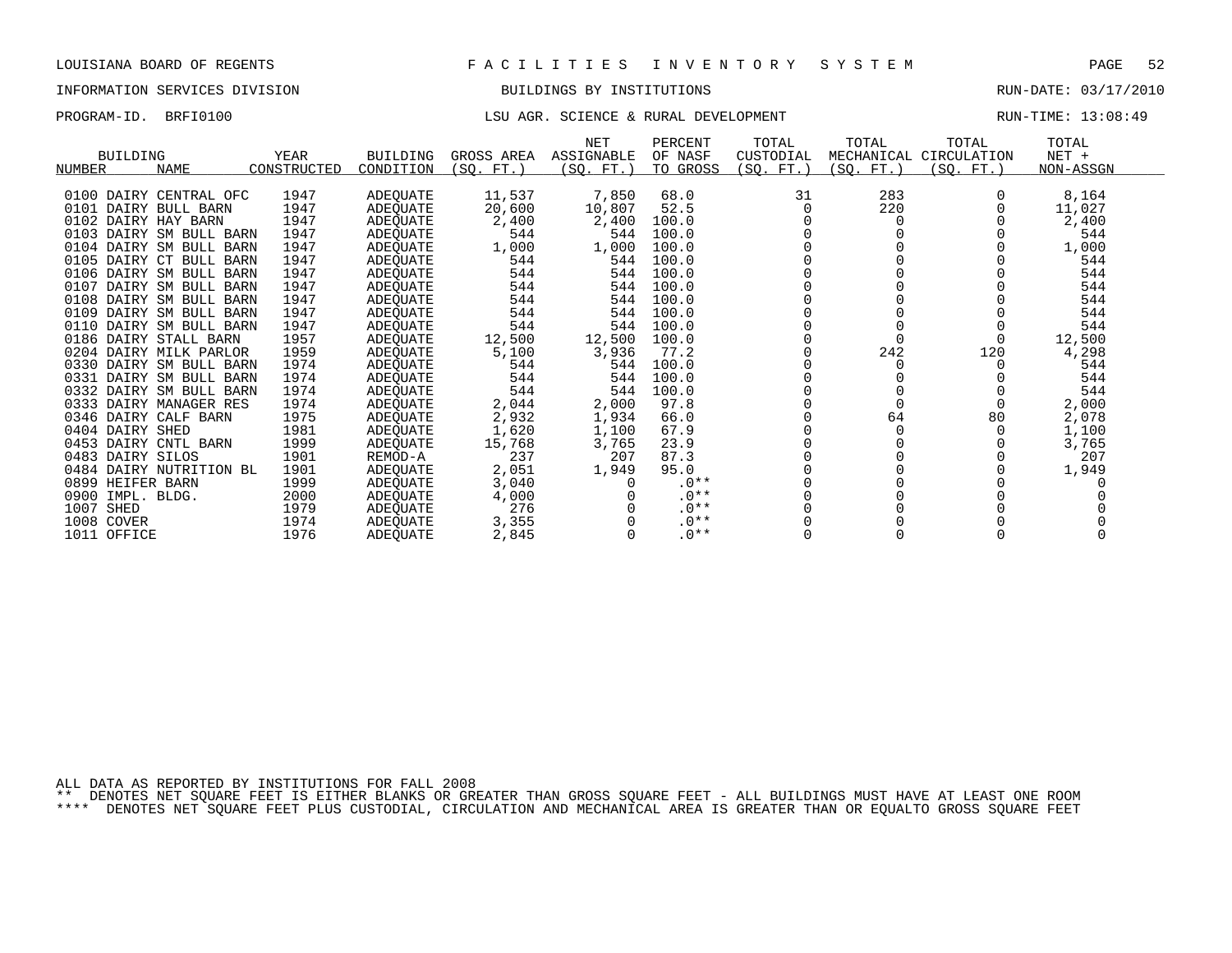# INFORMATION SERVICES DIVISION BUILDINGS BY INSTITUTIONS RUN-DATE: 03/17/2010

# PROGRAM-ID. BRFI0100 **EXELO AGRI. BURDEN RESEARCH CENTER** RUN-TIME: 13:08:49

| NUMBER | <b>BUILDING</b><br>NAME | YEAR<br>CONSTRUCTED | BUILDING<br>CONDITION | GROSS AREA<br>FT.<br>SO. | NET<br>ASSIGNABLE<br>SO. FT.) | PERCENT<br>OF NASF<br>TO GROSS | TOTAL<br>CUSTODIAL<br>(SQ. FT.) | TOTAL<br>MECHANICAL<br>(SO. FT.) | TOTAL<br>CIRCULATION<br>$SO. FT.$ ) | TOTAL<br>$NET +$<br>NON-ASSGN |
|--------|-------------------------|---------------------|-----------------------|--------------------------|-------------------------------|--------------------------------|---------------------------------|----------------------------------|-------------------------------------|-------------------------------|
|        |                         |                     |                       |                          |                               |                                |                                 |                                  |                                     |                               |
|        | 0094 OLD TURF BLDG      | 1947                | ADEQUATE              | 1,176                    | 1,176                         | 100.0                          |                                 |                                  |                                     | 1,176                         |
|        | 0244 BRICK STAFF RESID  | 1967                | ADEQUATE              | 2,160                    | 2,160                         | 100.0                          |                                 |                                  |                                     | 2,160                         |
|        | 0245 IRRIGATION WELL    | 1967                | ADEQUATE              | 36                       | 36                            | 100.0                          |                                 |                                  |                                     | 36                            |
|        | 0246 NORTH STEEL STOR B | 1967                | ADEOUATE              | 6,045                    | 6,000                         | 99.3                           |                                 |                                  |                                     | 6,000                         |
|        | 0267 RESIDENCE/HORTI    | 1970                | ADEQUATE              | 1,428                    | 1,428                         | 100.0                          |                                 |                                  |                                     | 1,428                         |
|        | 0299 SOUTH STEEL STOR B | 1973                | ADEOUATE              | 10,403                   | 10,305                        | 99.1                           |                                 | 98                               |                                     | 10,403                        |
|        | 0386 GLASS GREENHOUSE   | 1980                | ADEOUATE              | 1,344                    | 1,344                         | 100.0                          |                                 |                                  |                                     | 1,344                         |
|        | 0387 CONCRETE SHADEHOUS | 1980                | ADEQUATE              | 3,100                    | 3,100                         | 100.0                          |                                 |                                  |                                     | 3,100                         |
|        | 0388 FIELD OFFICE       | 1980                | ADEOUATE              | 738                      | 576                           | 78.0                           |                                 | 130                              |                                     | 706                           |
|        | 0396 ORNAMENTAL LAB     | 1981                | ADEOUATE              | 1,800                    | 1,632                         | 90.7                           |                                 | 99                               |                                     | 1,731                         |
|        | 0397 BIG SHADEHOUSE     | 1981                | ADEQUATE              | 11,200                   | 11,200                        | 100.0                          |                                 |                                  |                                     | 11,200                        |
|        | 0415 IONE BURDEN CONF C | 1983                | ADEOUATE              | 4,200                    | 2,896                         | 69.0                           | 32                              | 412                              |                                     | 3,340                         |
|        | 0426 PROPOGATION GREENH | 1984                | ADEOUATE              | 6,000                    | 6,000                         | 100.0                          |                                 |                                  |                                     | 6,000                         |
|        | 0434 ORN STOR SHED & PO | 1985                | ADEOUATE              | 1,206                    | 1,165                         | 96.6                           |                                 | 41                               |                                     | 1,206                         |
|        | 0921 GREENHOUSE #3 CONP | 2002                | ADEOUATE              | 3,840                    | 0                             | $.0**$                         |                                 |                                  |                                     |                               |
|        | 0945 BURDEN POND GAZEBO | 1988                | ADEOUATE              | 92                       | 89                            | 96.7                           |                                 |                                  |                                     | 89                            |
|        | 0976 GRNHSE A O&T       | 2004                | ADEOUATE              | 2,880                    |                               | $.0**$                         |                                 |                                  |                                     |                               |
|        | 0985 PEST SHED BLDG     | 1996                | ADEOUATE              | 810                      |                               | $.0**$                         |                                 |                                  |                                     |                               |
|        | 0987 GREENHOUSE         | 2002                | ADEOUATE              | 1,440                    |                               | $.0**$                         |                                 |                                  |                                     |                               |
|        | 0988 GREENHOUSE         | 2002                | ADEOUATE              | 4,608                    |                               | $.0**$                         |                                 |                                  |                                     |                               |
|        | 0989 O&T STORAGE        | 2005                | ADEQUATE              | 2,400                    |                               | $.0**$                         |                                 |                                  |                                     |                               |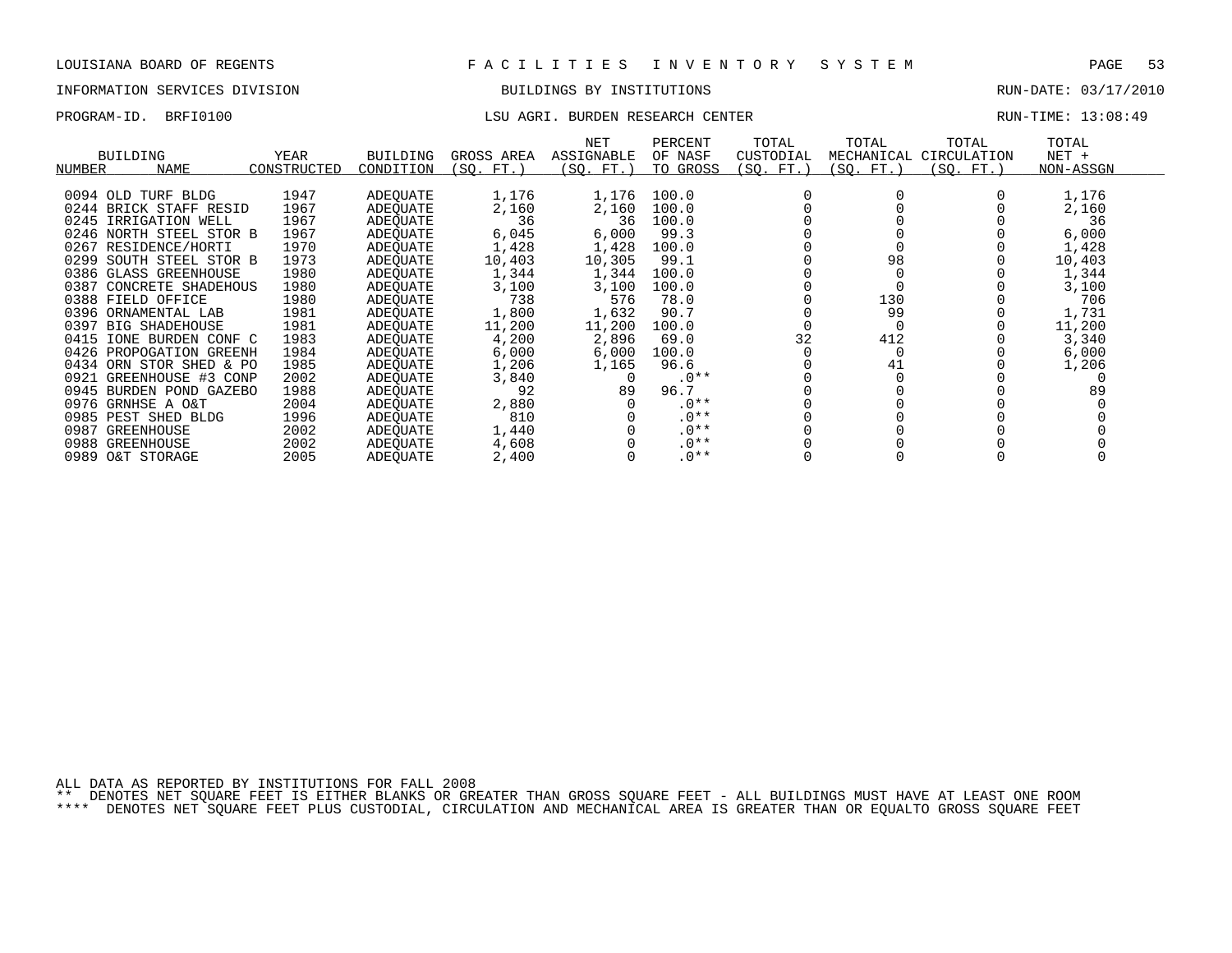# INFORMATION SERVICES DIVISION BUILDINGS BY INSTITUTIONS RUN-DATE: 03/17/2010

# PROGRAM-ID. BRFI0100 **EXELL**SU AGRI. BEN-HUR RESEARCH CENTER **RUN-TIME: 13:08:49**

|                              |             |                 |            | <b>NET</b> | PERCENT  | TOTAL        | TOTAL       | TOTAL                  | TOTAL     |  |
|------------------------------|-------------|-----------------|------------|------------|----------|--------------|-------------|------------------------|-----------|--|
| <b>BUILDING</b>              | YEAR        | <b>BUILDING</b> | GROSS AREA | ASSIGNABLE | OF NASF  | CUSTODIAL    |             | MECHANICAL CIRCULATION | NET +     |  |
| <b>NUMBER</b><br><b>NAME</b> | CONSTRUCTED | CONDITION       | (SO. FT. ) | (SO. FT.)  | TO GROSS | (SQ. FT. )   | (SO. FT.)   | (SO. FT.)              | NON-ASSGN |  |
|                              |             |                 |            |            |          |              |             |                        |           |  |
| 0047 MARYE SHED              | 1935        | ADEQUATE        | 3,456      | 3,456      | 100.0    | 0            | 0           | 0                      | 3,456     |  |
| 0089 SHED                    | 1946        | ADEQUATE        | 5,000      | 5,000      | 100.0    | $\Omega$     | $\Omega$    | $\Omega$               | 5,000     |  |
| 0112 HOG SHED ISOLAT BA      | 1948        | ADEQUATE        | 750        | 750        | 100.0    | 0            | 0           | 0                      | 750       |  |
| 0127 OUONSET                 | 1950        | ADEQUATE        | 1,200      | 1,200      | 100.0    | $\mathbf 0$  | $\Omega$    | $\Omega$               | 1,200     |  |
| 0128 SHEEP WORKING BARN      | 1950        | ADEQUATE        | 1,000      | 1,000      | 100.0    | $\Omega$     | $\Omega$    | $\Omega$               | 1,000     |  |
| 0129 ROP BARN                | 1951        | ADEQUATE        | 2,000      | 1,600      | 80.0     | 0            | 400         | 0                      | 2,000     |  |
| 0131 HORSE BREEDING BAR      | 1952        | ADEQUATE        | 2,400      | 2,400      | 100.0    | $\mathbf 0$  | $\Omega$    | $\Omega$               | 2,400     |  |
| 0132 SHEEP FEED LOT BAR      | 1952        | ADEQUATE        | 1,600      | 1,600      | 100.0    | $\Omega$     | $\Omega$    | $\Omega$               | 1,600     |  |
| 0139 BEEF RESIDENCE          | 1954        | ADEQUATE        | 1,500      | 1,500      | 100.0    | 0            | 0           | 0                      | 1,500     |  |
| 0140 SHOP RESIDENCE          | 1954        | ADEQUATE        | 1,050      | 1,050      | 100.0    | $\mathsf{0}$ | $\Omega$    | $\mathbf 0$            | 1,050     |  |
| 0145 FARM SERV RESIDENC      | 1955        | ADEQUATE        | 800        | 800        | 100.0    | $\Omega$     | $\Omega$    | $\Omega$               | 800       |  |
| 0147 SHEEP/HORSE RES         | 1955        | ADEQUATE        | 1,200      | 1,200      | 100.0    | $\mathbf 0$  | $\Omega$    | $\Omega$               | 1,200     |  |
| 0247 SWINE FARM RES          | 1967        | ADEQUATE        | 1,340      | 1,340      | 100.0    | $\mathsf{0}$ | $\mathbf 0$ | $\Omega$               | 1,340     |  |
| 0257 SWINE FEEDLOT BARN      | 1968        | ADEQUATE        | 2,800      | 2,800      | 100.0    | $\mathbf 0$  | 0           | 0                      | 2,800     |  |
| 0262 STOR BLDG               | 1969        | ADEQUATE        | 1,440      | 1,440      | 100.0    | $\mathbf 0$  | $\Omega$    | $\Omega$               | 1,440     |  |
| 0265 RESI DIR RESIDENT       | 1969        | ADEQUATE        | 1,650      | 1,650      | 100.0    | 0            | 0           | $\Omega$               | 1,650     |  |
| 0286 IRRIGATION WELL         | 1972        | ADEQUATE        | 120        | 120        | 100.0    | $\mathbf 0$  | 0           | 0                      | 120       |  |
| 0290 BARN #3                 | 1972        | ADEQUATE        | 3,280      | 3,280      | 100.0    | $\mathbf 0$  | $\Omega$    | $\Omega$               | 3,280     |  |
| 0291 BARN#1                  | 1972        | ADEQUATE        | 2,700      | 2,700      | 100.0    | 0            | $\mathbf 0$ | 0                      | 2,700     |  |
| 0300 SWINE IMPLEMENT SH      | 1973        | ADEQUATE        | 900        | 900        | 100.0    | $\mathbf 0$  | $\Omega$    | $\Omega$               | 900       |  |
| 0304 SHEEP BARN HDQR         | 1974        | ADEQUATE        | 1,728      | 1,728      | 100.0    | $\mathbf 0$  | $\Omega$    | $\Omega$               | 1,728     |  |
| 0305 RESIDENCE               | 1974        | ADEQUATE        | 1,700      | 1,700      | 100.0    | 0            | $\mathbf 0$ | $\Omega$               | 1,700     |  |
| 0306 SHOP                    | 1974        | ADEQUATE        | 1,440      | 1,440      | 100.0    | $\mathsf 0$  | $\Omega$    | $\Omega$               | 1,440     |  |
| 0310 SWINE GROWING BARN      | 1974        | ADEQUATE        | 3,536      | 3,536      | 100.0    | $\mathsf 0$  | $\mathbf 0$ | $\Omega$               | 3,536     |  |
| 0311 SWINE FEED MILL         | 1974        | ADEQUATE        | 1,200      | 1,200      | 100.0    | $\mathbf 0$  | $\Omega$    | $\Omega$               | 1,200     |  |
| 0312 MAIN HORSE BARN         | 1974        | ADEQUATE        | 3,116      | 3,116      | 100.0    | $\mathsf 0$  | $\mathbf 0$ | 0                      | 3,116     |  |
| 0313<br>CROSSBRED HAY B #    | 1974        | ADEQUATE        | 6,825      | 6,825      | 100.0    | 0            | $\mathbf 0$ | $\Omega$               | 6,825     |  |
| 0314 CROSSBRED HAY BARN      | 1974        | ADEQUATE        | 6,825      | 6,825      | 100.0    | $\mathbf 0$  | $\Omega$    | $\Omega$               | 6,825     |  |
| 0315 PUREBRED BARN           | 1974        | <b>ADEOUATE</b> | 3,840      | 3,840      | 100.0    | $\mathsf 0$  | $\mathbf 0$ | $\Omega$               | 3,840     |  |
| 0316 BARN #2                 | 1974        | ADEQUATE        | 3,280      | 3,280      | 100.0    | 0            | 0           | $\Omega$               | 3,280     |  |
| 0336 GOAT BARN               | 1975        | ADEQUATE        | 500        | 500        | 100.0    | $\mathbf 0$  | $\Omega$    | $\Omega$               | 500       |  |
| 0356 STOR BLDG               | 1977        | ADEOUATE        | 7,480      | 7,480      | 100.0    | $\mathsf 0$  | 0           | 0                      | 7,480     |  |
| 0357 SHOP                    | 1977        | ADEQUATE        | 3,200      | 3,200      | 100.0    | 0            | $\Omega$    | $\Omega$               | 3,200     |  |
| 0359 EAST FEEDING PEN        | 1977        | ADEQUATE        | 1,792      | 1,792      | 100.0    | $\mathbf 0$  | 0           | 0                      | 1,792     |  |
| 0360 WEST FEEDING PEN        | 1977        | ADEQUATE        | 1,792      | 1,792      | 100.0    | 0            | 0           | 0                      | 1,792     |  |
| 0361 SLAB SCALE              | 1977        | ADEQUATE        | 418        | 418        | 100.0    | $\mathbf 0$  | $\Omega$    | $\Omega$               | 418       |  |
| 0362 IMPLEMENT SHED          | 1977        | ADEQUATE        | 3,200      | 3,200      | 100.0    | $\mathbf 0$  | $\mathbf 0$ | $\mathbf 0$            | 3,200     |  |
| 0389 SERVICE UNIT SHOP       | 1980        | ADEQUATE        | 2,450      | 2,298      | 93.8     | 0            | 102         | 0                      | 2,400     |  |
| 0390 SWINE BARN/OFFICE       | 1980        | <b>ADEOUATE</b> | 4,800      | 4,494      | 93.6     | $\Omega$     | 306         | $\mathbf 0$            | 4,800     |  |
|                              | 1980        |                 | 720        | 468        | 65.0     | $\Omega$     | 140         | 0                      | 608       |  |
| 0391 HEADQUARTERS            |             | ADEQUATE        |            |            |          |              |             |                        |           |  |

ALL DATA AS REPORTED BY INSTITUTIONS FOR FALL 2008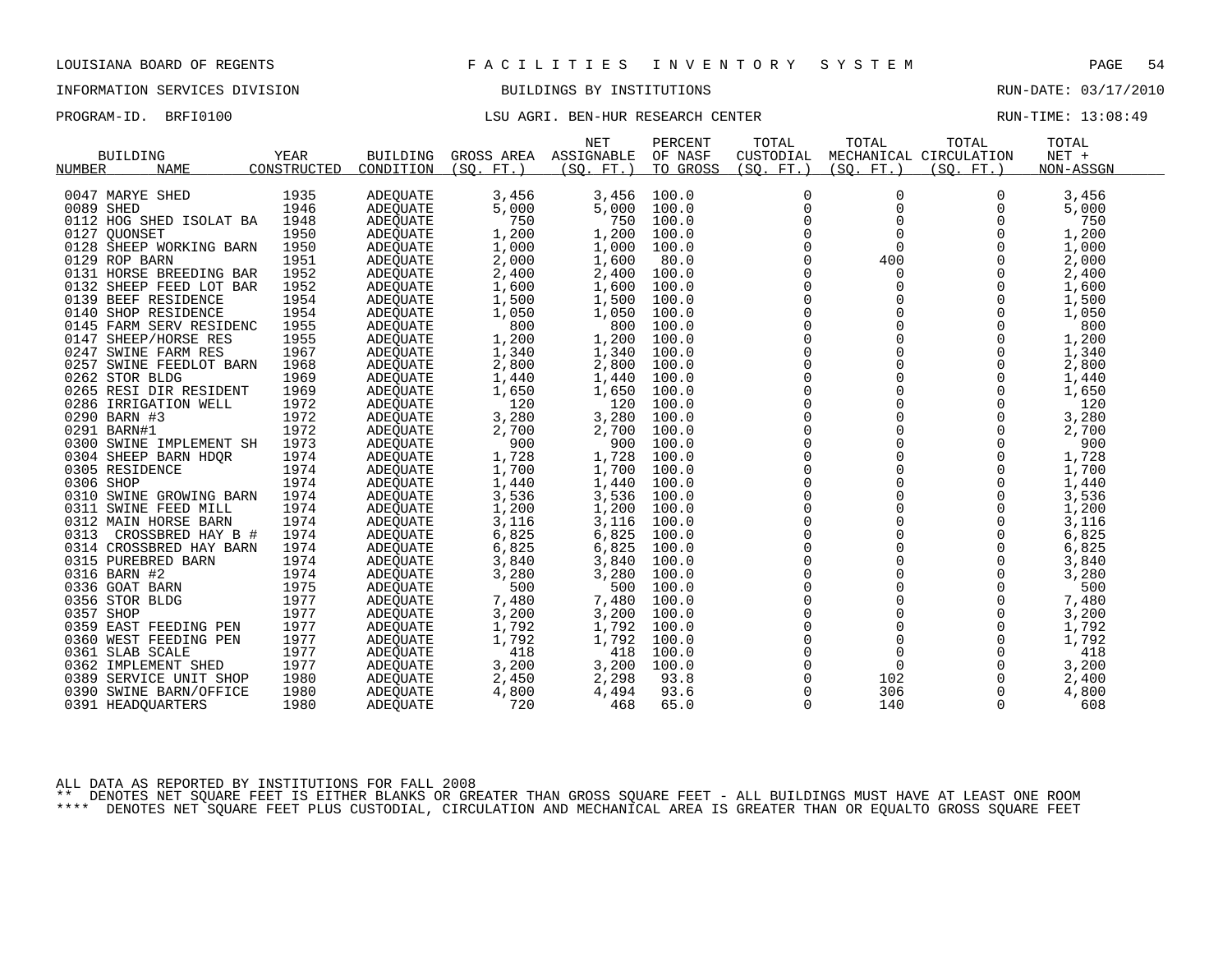# INFORMATION SERVICES DIVISION BUILDINGS BY INSTITUTIONS RUN-DATE: 03/17/2010

# PROGRAM-ID. BRFI0100 LSU AGRI. BEN-HUR RESEARCH CENTER RUN-TIME: 13:08:49

|                         |             |                 |            | <b>NET</b>     | PERCENT        | TOTAL          | TOTAL       | TOTAL                  | TOTAL     |  |
|-------------------------|-------------|-----------------|------------|----------------|----------------|----------------|-------------|------------------------|-----------|--|
| <b>BUILDING</b>         | <b>YEAR</b> | <b>BUILDING</b> | GROSS AREA | ASSIGNABLE     | OF NASF        | CUSTODIAL      |             | MECHANICAL CIRCULATION | NET +     |  |
| NUMBER<br><b>NAME</b>   | CONSTRUCTED | CONDITION       | (SO. FT.)  | (SO. FT.)      | TO GROSS       | (SO. FT. )     | (SO. FT. )  | (SO. FT.)              | NON-ASSGN |  |
|                         |             |                 |            |                |                |                |             |                        |           |  |
| 0392 STORAGE            | 1980        | ADEQUATE        | 400        | 400            | 100.0          | 0              | 0           | $\Omega$               | 400       |  |
| 0393 METABOLISM BLDG    | 1980        | <b>ADEOUATE</b> | 4,880      | 4,661          | 95.5           | $\mathbf 0$    | 219         | $\Omega$               | 4,880     |  |
| 0405 WEED CONTROL SHOP  | 1982        | ADEQUATE        | 2,265      | 2,103          | 92.8           | 0              | 84          | 0                      | 2,187     |  |
| 0406 SWINE SCALE SHED   | 1982        | ADEQUATE        | 240        | 192            | 80.0           | 0              | 0           | $\mathbf 0$            | 192       |  |
| 0416 LAB                | 1983        | ADEQUATE        | 1,260      | 1,120          | 88.9           | $\mathbf 0$    | 0           | $\Omega$               | 1,120     |  |
| 0417 HATCHERY           | 1983        | ADEQUATE        | 1,984      | 1,984          | 100.0          | 0              | 0           | 0                      | 1,984     |  |
| 0441 STOR BLDG          | 1986        | ADEQUATE        | 3,000      | 3,000          | 100.0          | $\mathsf 0$    | 0           |                        | 3,000     |  |
| 0454 HORSE SQ BALE BARN | 1901        | ADEQUATE        | 3,072      | 3,072          | 100.0          | 0              | 0           |                        | 3,072     |  |
| 0456 PLANT SCI TRACSHED | 1901        | <b>ADEOUATE</b> | 972        | 972            | 100.0          | $\Omega$       | $\Omega$    | $\Omega$               | 972       |  |
| 0457 PLANT SCIENCE SHED | 1901        | ADEQUATE        | 1,360      | 1,358          | 99.9           | 0              | $\mathbf 0$ | 0                      | 1,358     |  |
| 0458 MULE BARN          | 1901        | ADEQUATE        | 1,260      | 1,260          | 100.0          | 0              | 0           | 0                      | 1,260     |  |
| 0459 SHEEP BARN         | 1901        | <b>ADEOUATE</b> | 1,300      | 1,300          | 100.0          | $\mathbf 0$    | $\mathbf 0$ | $\Omega$               | 1,300     |  |
| 0512 PUREBRED HAY BARN  | 1978        | ADEQUATE        | 3,200      | 3,200          | 100.0          | $\mathsf{0}$   | $\mathbf 0$ | 0                      | 3,200     |  |
| 0513 IMPLEMENT SHED     | 1974        | ADEQUATE        | 2,295      | 2,295          | 100.0          | 0              | $\Omega$    | $\Omega$               | 2,295     |  |
| 0514 CHUTE SHED         | 1972        | <b>ADEOUATE</b> | 1,680      | 1,680          | 100.0          | $\overline{0}$ | 0           | $\Omega$               | 1,680     |  |
| 0515 CROSSBRED EQUIP BL | 1974        | ADEQUATE        | 6,825      | 6,825          | 100.0          | 0              | 0           | 0                      | 6,825     |  |
| 0516 HAY BARN #1        | 1978        | ADEQUATE        | 3,200      | 3,200          | 100.0          | $\mathsf 0$    | $\Omega$    | $\mathbf 0$            | 3,200     |  |
| 0518 OFFICE/STOR        | 1979        | ADEQUATE        | 2,400      | 2,400          | 100.0          | $\mathbf 0$    | 0           | 0                      | 2,400     |  |
| 0519 CHUTE SHED         | 1965        | ADEQUATE        | 821        | 821            | 100.0          | $\mathbf 0$    | $\mathbf 0$ | $\mathbf 0$            | 821       |  |
| 0635 IMPLEMENT SHED     | 1980        | ADEQUATE        | 855        | 855            | 100.0          | $\mathsf 0$    | $\mathbf 0$ | $\mathbf 0$            | 855       |  |
| 0636 HORSE SHED #1      | 1974        |                 | 336        | 336            | 100.0          | 0              | 0           | 0                      | 336       |  |
|                         | 1974        | ADEQUATE        |            | 336            |                | $\mathbf 0$    | $\Omega$    | $\Omega$               | 336       |  |
| 0637 HORSE SHED #2      | 1974        | ADEOUATE        | 336        | 336            | 100.0<br>100.0 | $\mathsf 0$    | $\mathbf 0$ | $\mathbf 0$            | 336       |  |
| 0638 HORSE SHED #3      |             | ADEQUATE        | 336        |                |                |                |             |                        |           |  |
| 0639 SHEEP SHELTER #1   | 1975        | ADEQUATE        | 540        | 540            | 100.0          | 0              | $\Omega$    | $\Omega$               | 540       |  |
| 0640 SHEEP SHELTER #2   | 1975        | ADEOUATE        | 540        | 540            | 100.0          | $\mathbf 0$    | $\Omega$    | $\Omega$               | 540       |  |
| 0641 ANIMAL SHED #1     | 1984        | ADEQUATE        | 384        | 384            | 100.0          | 0              | $\mathbf 0$ | 0                      | 384       |  |
| 0642 ANIMAL SHED #2     | 1984        | ADEQUATE        | 384        | 384            | 100.0          | 0              | $\Omega$    | $\Omega$               | 384       |  |
| 0644 FISH LAB STOR      | 1969        | ADEQUATE        | 160        | 160            | 100.0          | $\mathbf 0$    | 0           | $\Omega$               | 160       |  |
| 0645 FISH TANK SHELTER  | 1969        | ADEQUATE        | 600        | 600            | 100.0          | 0              | 0           | 0                      | 600       |  |
| 0646 GREENHOUSE         | 1985        | ADEQUATE        | 3,024      | 3,024          | 100.0          | $\mathsf 0$    | 0           | $\mathbf 0$            | 3,024     |  |
| 0648 MINERAL SHELTER    | 1985        | ADEQUATE        | 150        | 150            | 100.0          | $\mathbf 0$    | 0           | 0                      | 150       |  |
| 0651 FISH SHED          | 1970        | <b>ADEOUATE</b> | 516        | 516            | 100.0          | $\mathbf 0$    | $\Omega$    | $\mathbf 0$            | 516       |  |
| 0653 ANIMAL WORK SHED # | 1980        | ADEQUATE        | 408        | 408            | 100.0          | $\mathsf 0$    | $\mathbf 0$ | $\mathbf 0$            | 408       |  |
| 0654 ANIMAL WORK SHED # | 1986        | ADEQUATE        | 360        | 360            | 100.0          | 0              | $\mathbf 0$ | $\Omega$               | 360       |  |
| 0656 SOLAR UNIT #2      | 1980        | ADEQUATE        | 294        | 294            | 100.0          | $\mathbf 0$    | $\Omega$    | $\Omega$               | 294       |  |
| 0658 OUTHOUSE           | 1974        | ADEQUATE        | 42         | $\overline{0}$ | $.0**$         | 0              | 42          | $\mathbf 0$            | 42        |  |
| 0661 HORSE SHED #4      | 1977        | ADEQUATE        | 631        | 631            | 100.0          | 0              | 0           | $\Omega$               | 631       |  |
| 0662 BULL SHED #1       | 1977        | ADEQUATE        | 458        | 458            | 100.0          | $\mathbf 0$    | 0           | $\Omega$               | 458       |  |
| 0663 BULL SHED #2       | 1977        | ADEOUATE        | 458        | 458            | 100.0          | 0              | 0           | 0                      | 458       |  |
| 0664 BULL SHED #3       | 1977        | ADEQUATE        | 458        | 458            | 100.0          | $\Omega$       | $\Omega$    | $\Omega$               | 458       |  |

ALL DATA AS REPORTED BY INSTITUTIONS FOR FALL 2008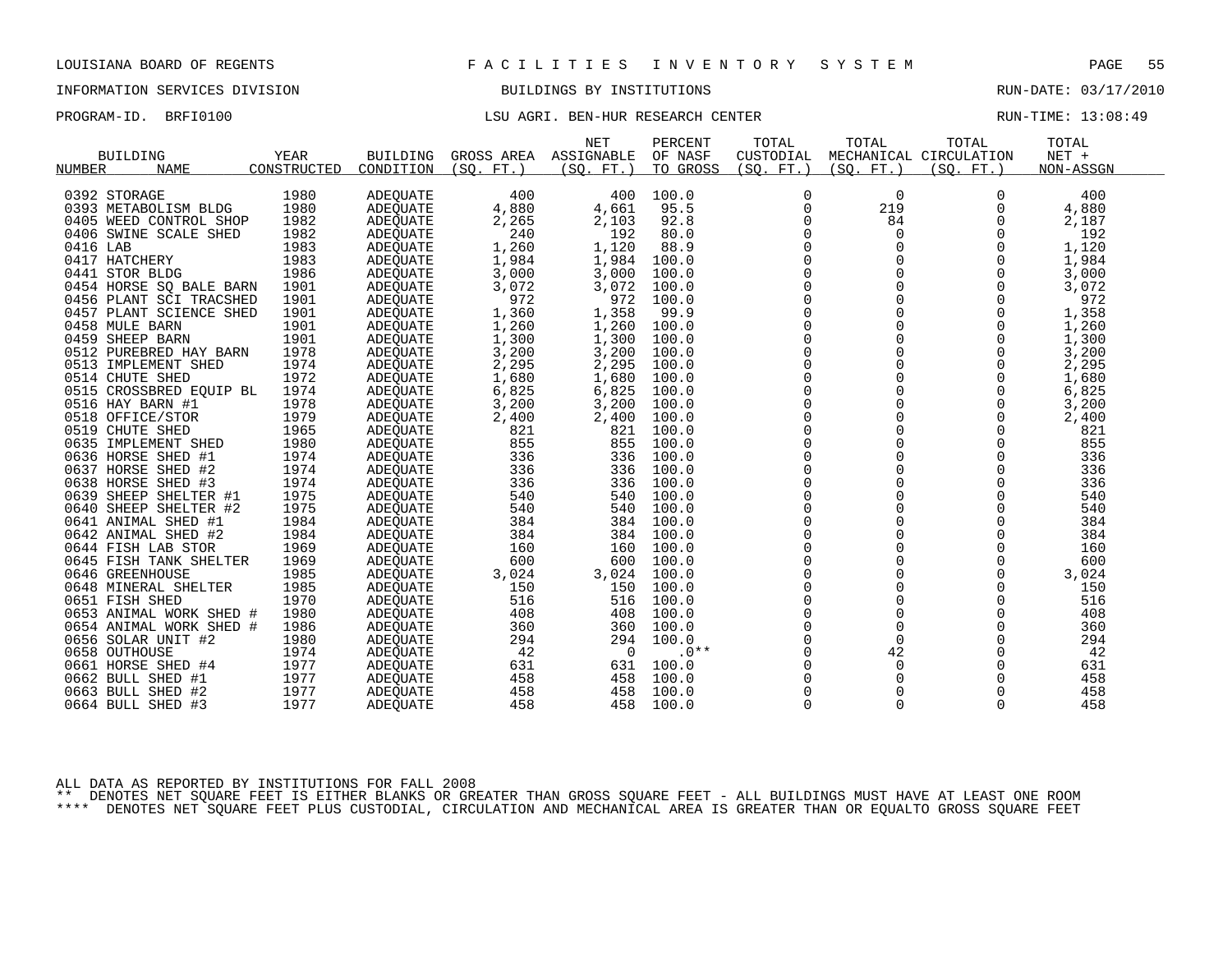# INFORMATION SERVICES DIVISION BUILDINGS BY INSTITUTIONS RUN-DATE: 03/17/2010

# PROGRAM-ID. BRFI0100 LSU AGRI. BEN-HUR RESEARCH CENTER RUN-TIME: 13:08:49

|                            |             |                 |            | <b>NET</b> | PERCENT  | TOTAL          | TOTAL        | TOTAL                  | TOTAL     |  |
|----------------------------|-------------|-----------------|------------|------------|----------|----------------|--------------|------------------------|-----------|--|
| <b>BUILDING</b>            | <b>YEAR</b> | <b>BUILDING</b> | GROSS AREA | ASSIGNABLE | OF NASF  | CUSTODIAL      |              | MECHANICAL CIRCULATION | NET +     |  |
| NUMBER<br><b>NAME</b>      | CONSTRUCTED | CONDITION       | (SO, FT.)  | (SO. FT. ) | TO GROSS | (SQ. FT. )     | (SO. FT. )   | (SO, FT.)              | NON-ASSGN |  |
|                            |             |                 |            |            |          |                |              |                        |           |  |
| 0665 BULL SHED #4          | 1977        | <b>ADEQUATE</b> | 458        | 458        | 100.0    | 0              | 0            | $\Omega$               | 458       |  |
| 0666 BULL SHED #5          | 1977        | ADEQUATE        | 458        | 458        | 100.0    | $\mathbf 0$    | 0            | 0                      | 458       |  |
| 0668 CATTLE SHED           | 1977        | ADEQUATE        | 1,868      | 1,868      | 100.0    | $\Omega$       | $\Omega$     | $\Omega$               | 1,868     |  |
| 0775 PEST WAREHOUSE        | 1992        | ADEOUATE        | 864        | 864        | 100.0    | 0              | 0            |                        | 864       |  |
| 0776 SEED PROCESSING       | 1992        | <b>ADEOUATE</b> | 7,909      | 4,317      | 54.6     | 0              | 100          | 0                      | 4,417     |  |
| 0777 RESIDENCE             | 1941        | ADEQUATE        | 1,120      | 1,120      | 100.0    | $\Omega$       | $\Omega$     | $\Omega$               | 1,120     |  |
| 0782 AQUA RES FAC          | 1991        | ADEQUATE        | 21,620     | 14,444     | 66.8     | 34             | 1,164        | 0                      | 15,642    |  |
| 0807 SWINE FINISHING BL    | 1992        | ADEQUATE        | 2,857      | 2,857      | 100.0    | 0              | 0            | O                      | 2,857     |  |
| 0808 TERMITE METAL BLDG    | 1992        | ADEOUATE        | 2,400      | 2,400      | 100.0    | $\Omega$       | $\Omega$     |                        | 2,400     |  |
| IMPLEMENT STOR SHE<br>0837 | 1994        | ADEQUATE        | 7,000      | 7,000      | 100.0    | 0              | 0            | 0                      | 7,000     |  |
| 0838 PORT SWINE BLDG       | 1994        | ADEQUATE        | 840        | 840        | 100.0    | $\Omega$       |              | $\Omega$               | 840       |  |
| 0845 CROSSBRED HAY BARN    | 1993        | ADEOUATE        | 3,200      | 3,200      | 100.0    | $\Omega$       |              | 0                      | 3,200     |  |
| 0852 PLANT SCI STOR SHE    | 1966        | <b>ADEOUATE</b> | 600        | 600        | 100.0    | 0              | 0            | 0                      | 600       |  |
| 0853 PLANT SCIENCE SHOP    | 1966        | ADEQUATE        | 600        | 600        | 100.0    |                |              | 0                      | 600       |  |
| 0854 PLANT SCI DAY ROOM    | 1966        | ADEQUATE        | 750        | 750        | 100.0    | $\Omega$       |              | $\Omega$               | 750       |  |
| 0895 MAIN OFFICE/SHOP      | 1998        | ADEQUATE        | 17,670     | $\Omega$   | $.0**$   | $\Omega$       | <sup>0</sup> | $\Omega$               | $\Omega$  |  |
| 0896 PORT SWINE BLDG       | 1998        | <b>ADEOUATE</b> | 2,644      |            | $.0**$   | $\mathbf 0$    |              |                        |           |  |
| 0897<br>CALLEGARI CENTER   | 2000        | ADEQUATE        | 8,750      |            | $.0**$   | $\mathbf 0$    | $\Omega$     | $\Omega$               |           |  |
| 0898 FISH HOLDING          | 2000        | <b>ADEOUATE</b> | 3,180      |            | $.0**$   | $\Omega$       | $\Omega$     |                        |           |  |
| 0968 BROILER HOUSE-B       | 1999        | ADEQUATE        | 9,105      |            | $.0**$   | $\mathbf 0$    | 0            |                        |           |  |
| 0969 POULTRY OFF/LAB BL    | 1999        | ADEQUATE        | 9,169      | ∩          | $.0**$   | $\Omega$       |              |                        |           |  |
| 0970 FEED MILL             | 1999        | <b>ADEQUATE</b> | 4,400      |            | $.0**$   | $\Omega$       |              | $\Omega$               |           |  |
| 0971 MAINT. BLDG           | 1999        | ADEQUATE        | 3,601      | 0          | $.0**$   | 0              | 0            | 0                      |           |  |
| 0972 CAGE LAYER HOUSE-D    | 1999        | ADEOUATE        | 7,920      |            | $.0**$   | $\mathbf 0$    |              |                        |           |  |
| 0973 BREEDER HOUSE-C       | 1999        | ADEOUATE        | 5,939      |            | $.0**$   | 0              | $\Omega$     | $\Omega$               |           |  |
| 0974 PORT RESTROOM BLDG    | 2003        | ADEQUATE        | 128        | $\Omega$   | $.0**$   | $\mathbf 0$    | $\Omega$     | $\Omega$               |           |  |
| 0992 INCINERATOR           | 1973        | <b>ADEOUATE</b> | 78         |            | $.0**$   | $\Omega$       |              |                        |           |  |
| 0993 TRAILER #1            | 1994        | ADEQUATE        | 160        |            | $.0**$   | 0              | $\Omega$     |                        |           |  |
| 0994 MOBILE HOME (P.S.#    | 1997        | <b>ADEOUATE</b> | 1,064      |            | $.0**$   | $\Omega$       | $\Omega$     | $\Omega$               |           |  |
| 0996 SHEEP RESI & HEADQ    | 1992        | ADEQUATE        | 288        |            | $.0**$   | 0              | 0            | $\Omega$               |           |  |
| 0997 BULL LOT SHELTER      | 1992        | ADEQUATE        | 480        | $\Omega$   | $.0**$   | 0              | 0            | $\Omega$               |           |  |
| 0998 SHED                  | 1995        | <b>ADEOUATE</b> | 160        | $\Omega$   | $.0**$   | $\Omega$       | 0            | O                      |           |  |
| 0999 CROSSBRED UNIT SHE    | 2000        | <b>ADEOUATE</b> | 264        | 0          | $.0**$   | 0              | 0            | 0                      |           |  |
| 1000 4H BLDG               | 1972        | <b>ADEQUATE</b> | 8,660      |            | $.0**$   | $\overline{0}$ |              |                        |           |  |
| 1001 CARPORT               | 2002        | ADEQUATE        | 726        |            | $.0**$   | $\Omega$       |              |                        |           |  |
| 1002 PEN COVER             | 2004        | ADEQUATE        | 650        | O          | $.0**$   | 0              | 0            | $\Omega$               |           |  |
| 1003 MOBILE HOME           | 1997        | ADEOUATE        | 660        |            | $.0**$   | $\mathbf 0$    |              |                        |           |  |
| 1005 MOBILE HOME           | 1997        | ADEQUATE        | 660        |            | $.0**$   | $\Omega$       |              |                        |           |  |
| 1006 MOBILE HOME           | 1997        |                 | 638        |            | $.0**$   |                |              |                        |           |  |
|                            | 1997        | ADEQUATE        | 810        | $\Omega$   | $.0**$   | $\Omega$       | $\Omega$     | $\Omega$               | $\Omega$  |  |
| 1009 PLANT SCI STOR BLD    |             | <b>ADEOUATE</b> |            |            |          |                |              |                        |           |  |

ALL DATA AS REPORTED BY INSTITUTIONS FOR FALL 2008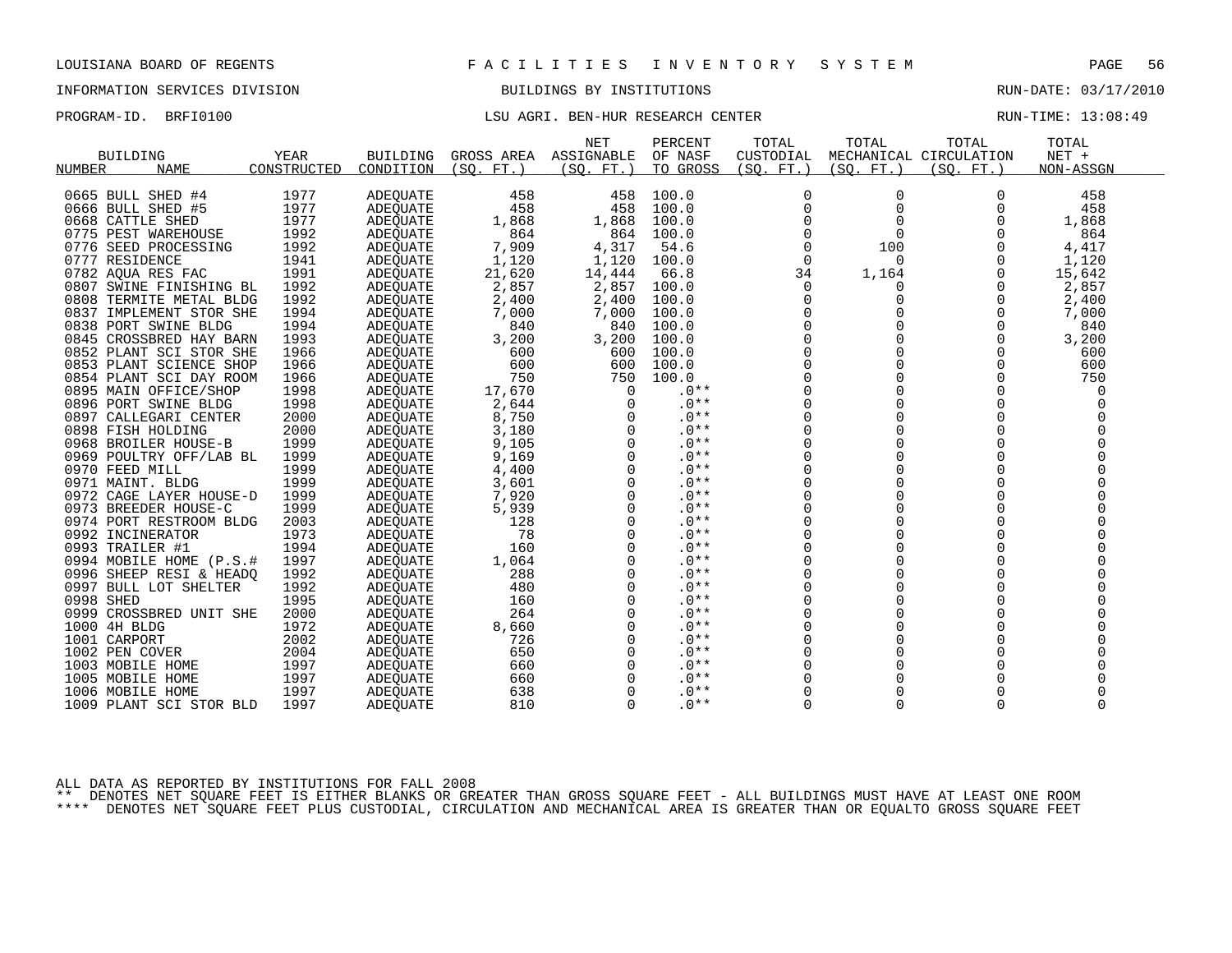# INFORMATION SERVICES DIVISION BUILDINGS BY INSTITUTIONS RUN-DATE: 03/17/2010

# PROGRAM-ID. BRFI0100 CHARGE CENTER LSU AGRI. BEN-HUR RESEARCH CENTER CENTER RUN-TIME: 13:08:49

| BUILDING<br>NUMBER                                                                                 | NAME | YEAR<br>CONSTRUCTED                          | BUILDING<br>CONDITION                                                | GROSS AREA<br>FT.<br>$^{\prime}$ SO .            | NET<br><b>ASSIGNABLE</b><br>(SO. FT.) | PERCENT<br>OF NASF<br>TO GROSS                             | TOTAL<br>CUSTODIAL<br>(SO. FT.) | TOTAL<br>MECHANICAL<br>(SO. FT.) | TOTAL<br>CIRCULATION<br>(SO. FT.) | TOTAL<br>$NET +$<br>NON-ASSGN |
|----------------------------------------------------------------------------------------------------|------|----------------------------------------------|----------------------------------------------------------------------|--------------------------------------------------|---------------------------------------|------------------------------------------------------------|---------------------------------|----------------------------------|-----------------------------------|-------------------------------|
| 1010 BARN #2<br>1012 RESIDENCE<br>1013 RESIDENCE<br>1014 CANOPY SHED<br>1015 BARN<br>1016 LAB/SHOP |      | 1992<br>1974<br>1939<br>1966<br>1997<br>1978 | ADEOUATE<br>ADEOUATE<br>ADEOUATE<br>ADEOUATE<br>ADEOUATE<br>ADEOUATE | 5,600<br>1,400<br>1,940<br>276<br>2,400<br>1,845 |                                       | $.0**$<br>$.0**$<br>$.0**$<br>. $0***$<br>$.0**$<br>$.0**$ |                                 |                                  |                                   |                               |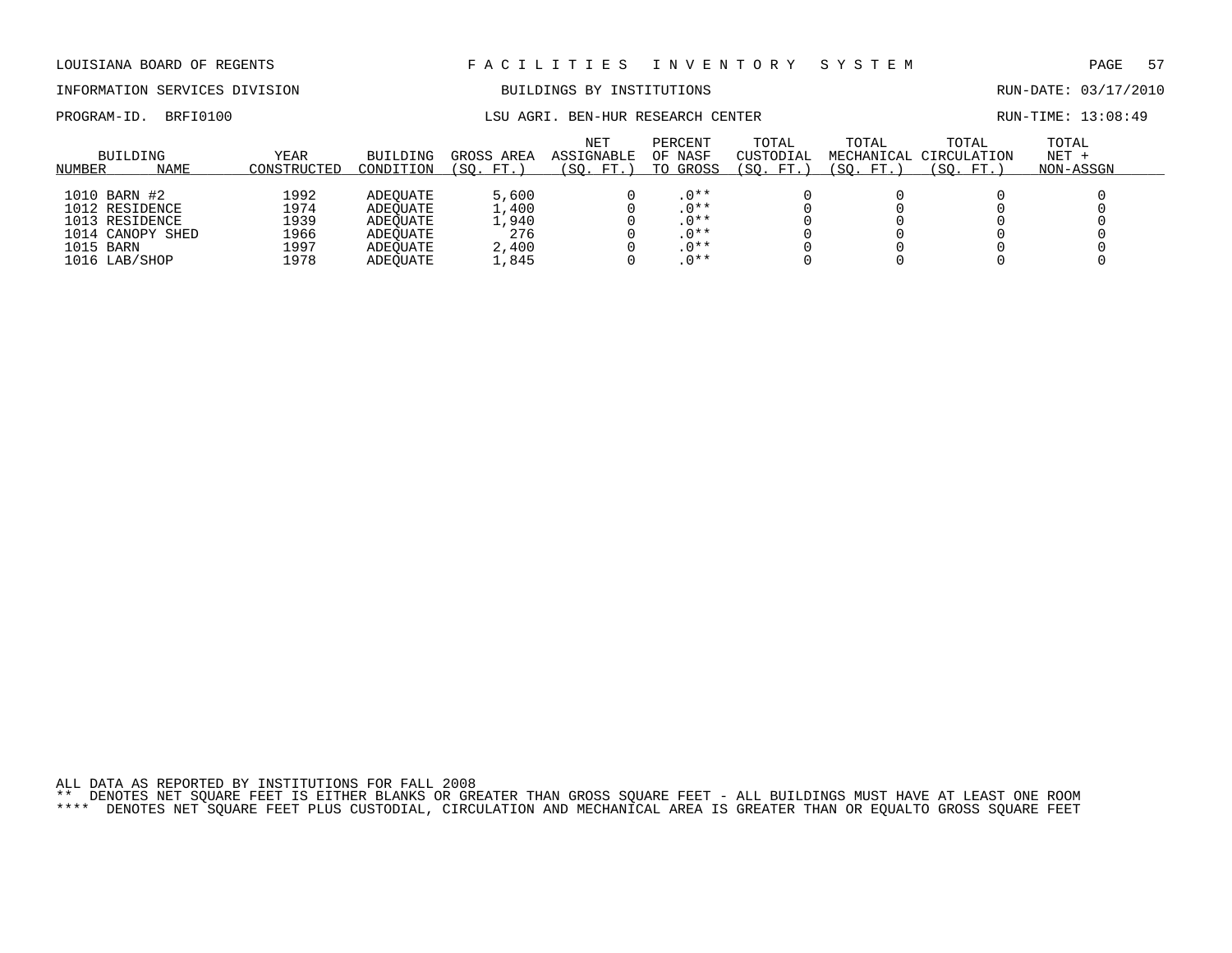# INFORMATION SERVICES DIVISION BUILDINGS BY INSTITUTIONS AND RUN-DATE: 03/17/2010

PROGRAM-ID. BRFI0100 **EXAM-ID.** BRFI0100 LSU AGRI. PERKINS RD. RESEARCH CENTER RUN-TIME: 13:08:49

| NUMBER    | BUILDING<br><b>NAME</b> | YEAR<br>CONSTRUCTED | BUILDING<br>CONDITION | GROSS AREA<br>SO.<br>FT. | <b>NET</b><br>ASSIGNABLE<br>SO.<br>FT. | PERCENT<br>OF NASF<br>TO GROSS | TOTAL<br>CUSTODIAL<br>$^{\prime}$ SO .<br>FT. | TOTAL<br>MECHANICAL<br>SO.<br>FT. | TOTAL<br>CIRCULATION<br>'SO.<br>FT. | TOTAL<br>$NET +$<br>NON-ASSGN |
|-----------|-------------------------|---------------------|-----------------------|--------------------------|----------------------------------------|--------------------------------|-----------------------------------------------|-----------------------------------|-------------------------------------|-------------------------------|
|           |                         |                     |                       |                          |                                        |                                |                                               |                                   |                                     |                               |
|           | 1059 STORAGE            | 2007                | ADEOUATE              | 5,000                    |                                        | $.0**$                         |                                               |                                   |                                     |                               |
| 1060 SHED |                         | 2008                | ADEOUATE              | 1,800                    |                                        | $.0**$                         |                                               |                                   |                                     |                               |
| 1061 SHED |                         | 2008                | ADEOUATE              | 1,800                    |                                        | $.0**$                         |                                               |                                   |                                     |                               |
| 1062 SHED |                         | 2008                | ADEOUATE              | 1,800                    |                                        | $.0**$                         |                                               |                                   |                                     |                               |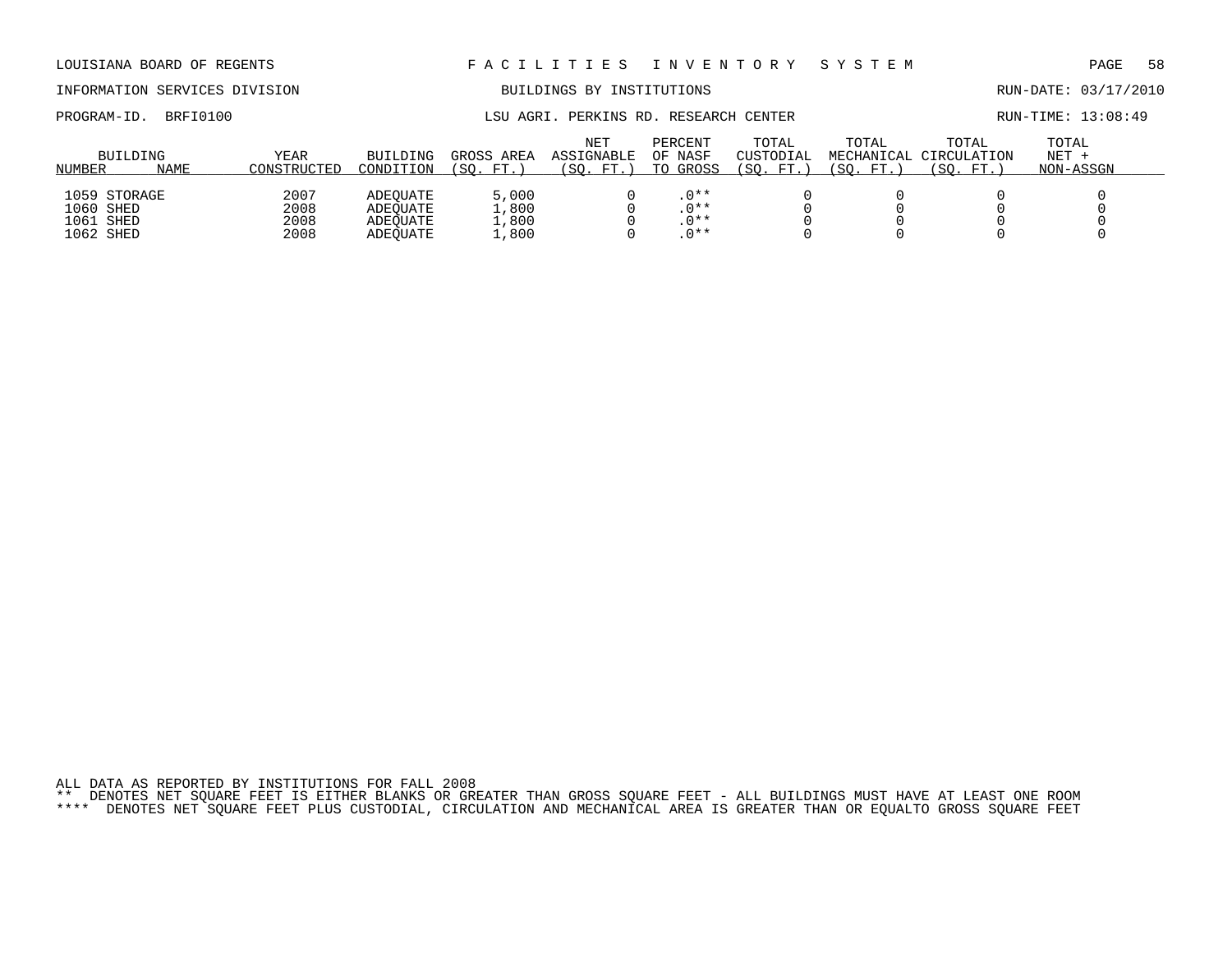# INFORMATION SERVICES DIVISION BUILDINGS BY INSTITUTIONS RUN-DATE: 03/17/2010

PROGRAM-ID. BRFI0100 **LSU AGRI. LEE AGRI. CTR.-ALEXANDRIA** RUN-TIME: 13:08:49

|                    |                       |             |                 |              | <b>NET</b> | PERCENT  | TOTAL          | TOTAL       | TOTAL                  | TOTAL       |
|--------------------|-----------------------|-------------|-----------------|--------------|------------|----------|----------------|-------------|------------------------|-------------|
| <b>BUILDING</b>    |                       | YEAR        | <b>BUILDING</b> | GROSS AREA   | ASSIGNABLE | OF NASF  | CUSTODIAL      |             | MECHANICAL CIRCULATION | NET +       |
| NUMBER             | <b>NAME</b>           | CONSTRUCTED | CONDITION       | (SO. FT. )   | (SO. FT.)  | TO GROSS | (SQ. FT.)      | (SO. FT.)   | (SO. FT.)              | NON-ASSGN   |
|                    |                       |             |                 |              |            |          |                |             |                        |             |
|                    | 0001 BULL TEST CENTER | 1959        | ADEQUATE        | 2,420        | 2,420      | 100.0    | 0              | 0           | $\Omega$               | 2,420       |
| 0002 FARM SHOP     |                       | 1967        | <b>ADEOUATE</b> | 2,688        | 2,688      | 100.0    | $\mathbf 0$    | 0           | $\Omega$               | 2,688       |
| 0003 AGRONOMY RESD |                       | 1948        | ADEOUATE        | 2,420        | 2,420      | 100.0    | $\mathbf 0$    | 0           | 0                      | 2,420       |
|                    | 0004 FARM SUPER RESD  | 1948        | ADEQUATE        | 1,872        | 1,752      | 93.6     | $\mathbf 0$    | $\Omega$    | $\mathbf 0$            | 1,752       |
|                    | 0005 SUPT RESIDENCE   | 1948        | ADEQUATE        | 2,032        | 2,032      | 100.0    | $\Omega$       | $\Omega$    | $\Omega$               | 2,032       |
|                    | 0006 ANIM SCI RESD 1  | 1948        | ADEQUATE        | 1,865        | 1,865      | 100.0    | $\mathbf 0$    | 0           | $\Omega$               | 1,865       |
|                    | 0007 ANIM SCI RESD 2  | 1948        | ADEOUATE        | 1,865        | 1,865      | 100.0    | $\mathsf 0$    | $\Omega$    | $\Omega$               | 1,865       |
| 0019 AGRONOMY STOR |                       | 1956        | <b>ADEOUATE</b> | 2,279        | 2,279      | 100.0    | $\mathbf 0$    | $\Omega$    | $\Omega$               | 2,279       |
|                    | 0020 DIAGNOSTIC LAB   | 1959        | <b>ADEOUATE</b> | 2,505        | 1,759      | 70.2     | $\Omega$       | 181         | $\Omega$               | 1,940       |
|                    | 0021 SWINE TEST UNIT  | 1959        | ADEQUATE        | 832          | 832        | 100.0    | $\mathbf 0$    | $\mathbf 0$ | $\Omega$               | 832         |
|                    | 0022 FEED MILL FACIL  | 1964        | ADEQUATE        | 3,480        | 3,480      | 100.0    | 0              | 0           | $\Omega$               | 3,480       |
|                    | 0023 FEED STOR TANKS  | 1964        | ADEOUATE        | $\mathbf{1}$ | -1         | 100.0    | $\mathbf 0$    | 0           | $\Omega$               | 1           |
|                    | 0024 SEED & FERTILIZ  | 1967        | ADEOUATE        | 2,788        | 2,573      | 92.3     | 0              | 0           | 0                      | 2,573       |
| 0025 HORSE BARN    |                       | 1967        | ADEQUATE        | 2,040        | 1,247      | 61.1     | $\mathbf 0$    | $\Omega$    | $\Omega$               | 1,247       |
| 0026 FARM PUMP     |                       | 1967        | <b>ADEOUATE</b> | 80           | 80         | 100.0    | $\Omega$       | $\Omega$    | $\Omega$               | 80          |
| 0030 LABORER RESI  |                       | 1968        | ADEOUATE        | 1,378        | 1,378      | 100.0    | $\mathbf 0$    | 0           | 0                      | 1,378       |
| 0031 LABORER RESI  |                       | 1968        | <b>ADEOUATE</b> | 1,378        | 1,378      | 100.0    | $\mathsf 0$    | $\mathbf 0$ | 0                      | 1,378       |
| 0032 LABORER RESI  |                       | 1968        | ADEQUATE        | 1,378        | 1,378      | 100.0    | $\mathbf 0$    | $\mathbf 0$ | $\Omega$               | 1,378       |
| 0033 LABORER RESI  |                       | 1968        | ADEQUATE        | 1,378        | 1,378      | 100.0    | $\Omega$       | $\Omega$    | $\Omega$               | 1,378       |
| 0034 SHOW BARN     |                       | 1973        | ADEQUATE        | 31,200       | 23,820     | 76.3     | 0              | 180         | 0                      | 24,000      |
| 0035 TRACTOR SHED  |                       | 1973        | ADEQUATE        | 5,900        | 5,900      | 100.0    | 0              | $\mathbf 0$ | 0                      | 5,900       |
| 0036 SWINE BARN    |                       | 1973        | <b>ADEOUATE</b> | 2,736        | 2,414      | 88.2     | $\Omega$       | $\Omega$    | $\Omega$               | 2,414       |
|                    | 0037 DEAN LEE ADMIN   | 1974        | ADEQUATE        | 2,796        | 2,495      | 89.2     | 22             | 301         | $\mathbf 0$            | $2,818***$  |
|                    | 0038 STEEL BEEF BARN  | 1978        | ADEQUATE        | 2,880        | 2,846      | 98.8     | $\mathbf 0$    | 34          | $\Omega$               | 2,880       |
| 0039 EOUIP SHED    |                       | 1978        | <b>ADEOUATE</b> | 4,480        | 4,480      | 100.0    | $\Omega$       | $\Omega$    | $\Omega$               | 4,480       |
|                    | 0040 POLE EQUIP SHED  | 1979        | ADEOUATE        | 4,480        | 4,160      | 92.9     | 0              | 0           | 0                      | 4,160       |
|                    | 0041 PESTICIDE BLDG   | 1979        | <b>ADEOUATE</b> | 1,256        | 1,200      | 95.5     | $\mathbf 0$    | 56          | $\mathbf 0$            | 1,256       |
|                    | 0043 SILAGE FACILITY  | 1982        | ADEQUATE        | 3,260        | 2,498      | 76.6     | $\mathbf 0$    | 762         | $\Omega$               | 3,260       |
|                    | 0044 SEED PROCESSING  | 1983        | ADEQUATE        | 9,904        | 8,778      | 88.6     | 19             | 197         | $\Omega$               | 8,994       |
| 0045 EQUIP SHED #3 |                       | 1901        | <b>ADEOUATE</b> | 4,160        | 4,160      | 100.0    | $\mathbf 0$    | $\mathbf 0$ | 0                      | 4,160       |
| 0049 BULL SHED #4  |                       | 1901        | ADEQUATE        | 384          | 432        | $.0**$   | 0              | 0           | 0                      | 432         |
| 0050 BULL SHED #5  |                       | 1901        | <b>ADEQUATE</b> | 384          | 56         | 14.6     | $\Omega$       | $\Omega$    | $\Omega$               | 56          |
| 0053 BULL SHED #8  |                       | 1901        | ADEQUATE        | 384          | 360        | 93.8     | 0              | 0           | $\Omega$               | 360         |
| 0054 SCALE COVER   |                       | 1901        | ADEQUATE        | 305          | 305        | 100.0    | 0              | $\Omega$    | $\Omega$               | 305         |
| 0055 PUMP SHED     |                       | 1901        | ADEOUATE        | 72           | 72         | 100.0    | $\mathbf 0$    | $\Omega$    | $\Omega$               | 72          |
| 0094 CORRAL BARN   |                       | 1995        | ADEQUATE        | 6,000        | 6,000      | 100.0    | 0              | $\mathbf 0$ | 0                      | 6,000       |
| 0095 HAY BARN      |                       | 1996        | ADEQUATE        | 4,000        | 4,000      | 100.0    | $\overline{0}$ | $\Omega$    | $\mathbf 0$            | 4,000       |
| 0096 BULL SHED #6  |                       | 1901        | ADEQUATE        | 384          | 288        | 75.0     | $\Omega$       | $\Omega$    | $\Omega$               | 288         |
| 0097 BULL SHED #7  |                       | 1901        | ADEQUATE        | 384          | 256        | 66.7     | $\Omega$       | $\Omega$    | $\Omega$               | 256         |
| 0101 MET BLDG      |                       | 2002        | <b>ADEOUATE</b> | 2,700        | $\Omega$   | $.0**$   | $\mathbf 0$    | $\Omega$    | $\Omega$               | $\mathbf 0$ |
|                    |                       |             |                 |              |            |          |                |             |                        |             |

ALL DATA AS REPORTED BY INSTITUTIONS FOR FALL 2008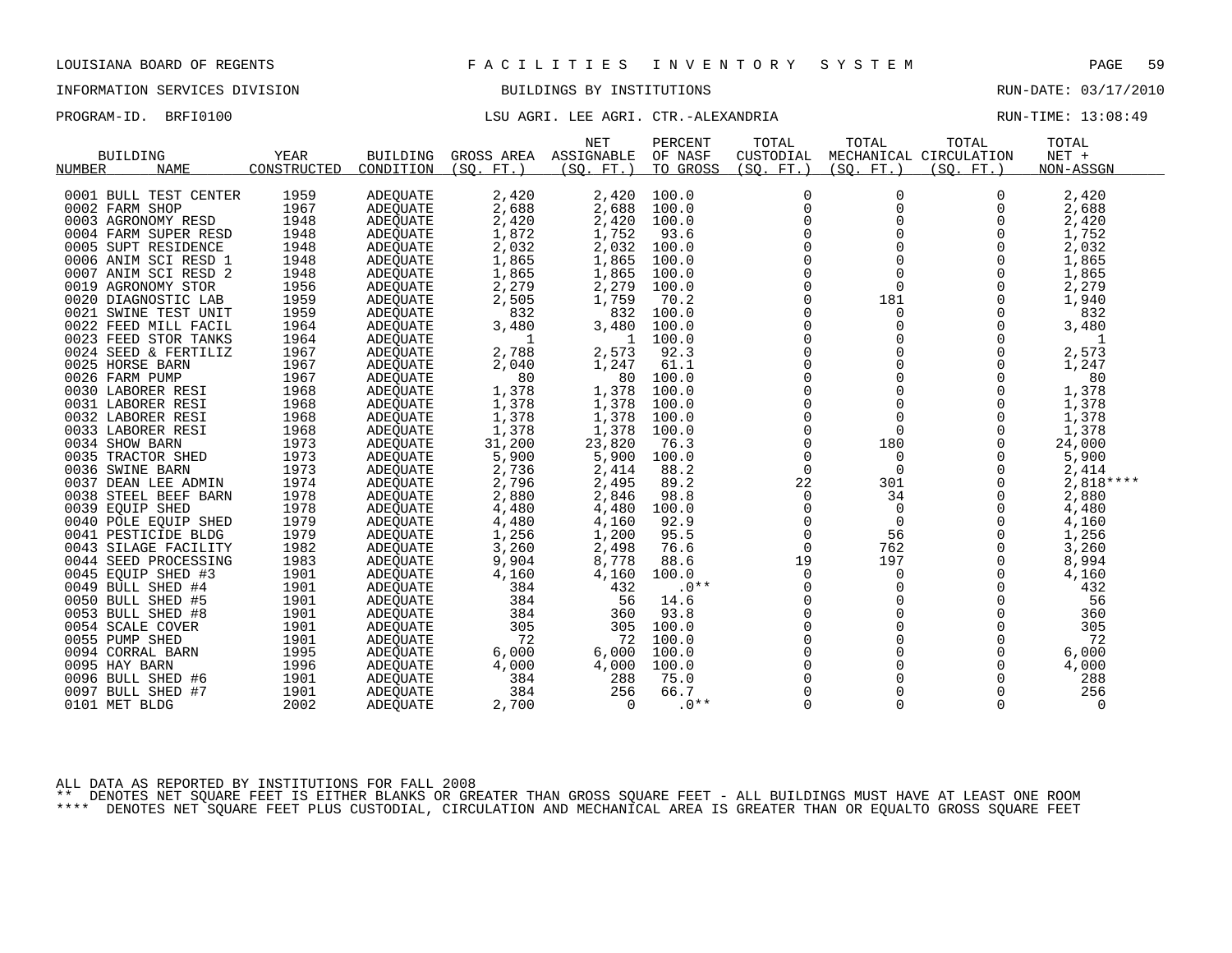ALL DATA AS REPORTED BY INSTITUTIONS FOR FALL 2008 \*\* DENOTES NET SQUARE FEET IS EITHER BLANKS OR GREATER THAN GROSS SQUARE FEET - ALL BUILDINGS MUST HAVE AT LEAST ONE ROOM \*\*\*\* DENOTES NET SQUARE FEET PLUS CUSTODIAL, CIRCULATION AND MECHANICAL AREA IS GREATER THAN OR EQUALTO GROSS SQUARE FEET

| BRFI0100<br>PROGRAM-ID.                                   |                      |                                  |                           | LSU AGRI. LEE AGRI. CTR.-ALEXANDRIA |                                |                                   |                     |                                               | RUN-TIME: 13:08:49            |  |
|-----------------------------------------------------------|----------------------|----------------------------------|---------------------------|-------------------------------------|--------------------------------|-----------------------------------|---------------------|-----------------------------------------------|-------------------------------|--|
| BUILDING<br><b>NAME</b><br>NUMBER                         | YEAR<br>CONSTRUCTED  | BUILDING<br>CONDITION            | GROSS AREA<br>'SO.<br>FT. | NET<br>ASSIGNABLE<br>(SO. FT.)      | PERCENT<br>OF NASF<br>TO GROSS | TOTAL<br>CUSTODIAL<br>(SO.<br>FT. | TOTAL<br>SO.<br>FT. | TOTAL<br>MECHANICAL CIRCULATION<br>SO.<br>FT. | TOTAL<br>$NET +$<br>NON-ASSGN |  |
| 0103 EXT OFFICE<br>0104 SCALE COVER<br>0112 SHOW FACILITY | 2003<br>1900<br>2006 | ADEOUATE<br>ADEOUATE<br>ADEOUATE | 7,000<br>901<br>78,300    |                                     | $.0**$<br>$.0**$<br>$0***$     |                                   |                     |                                               |                               |  |

# LOUISIANA BOARD OF REGENTS F A C I L I T I E S I N V E N T O R Y S Y S T E M PAGE 60

INFORMATION SERVICES DIVISION BUILDINGS BY INSTITUTIONS RUN-DATE: 03/17/2010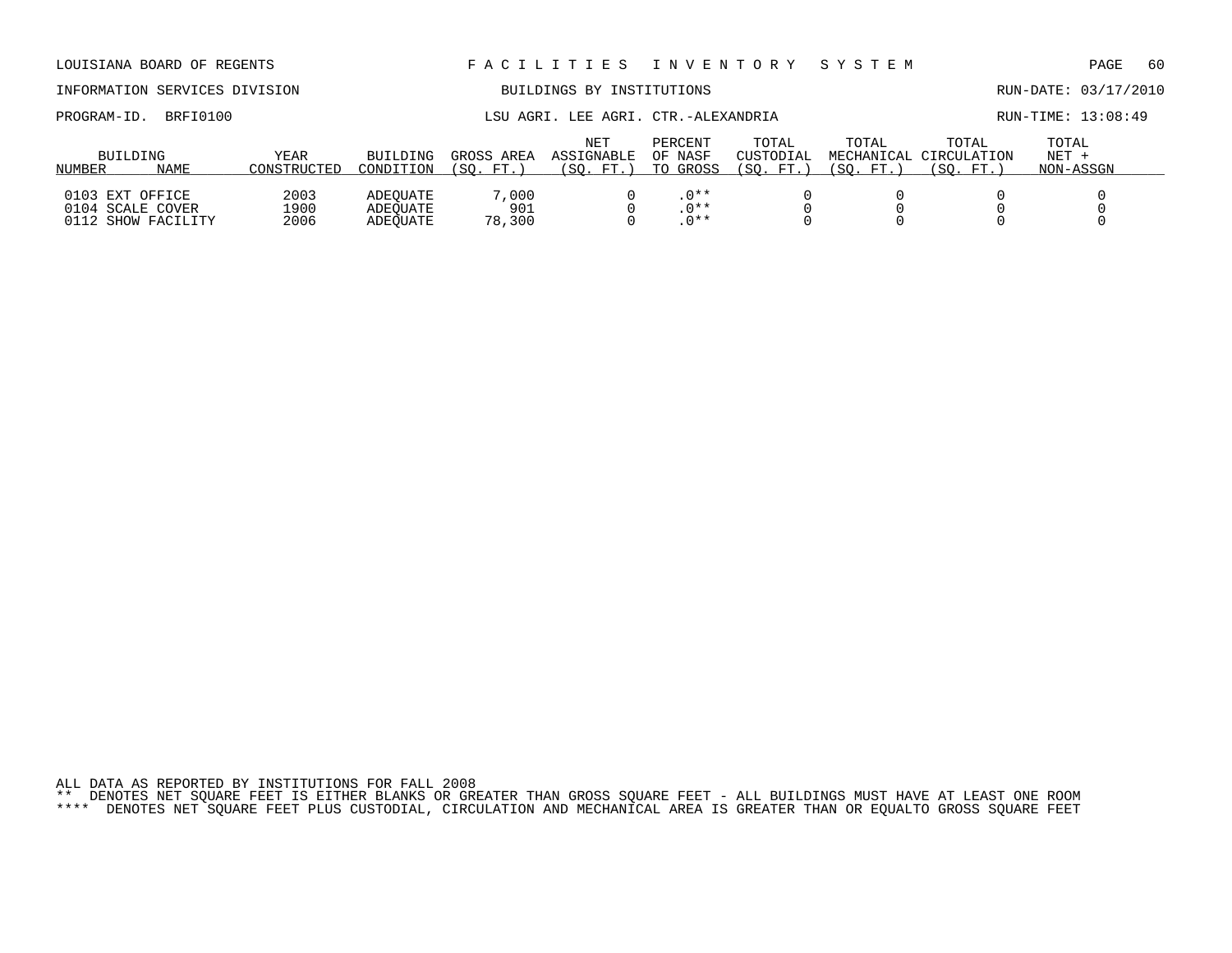# INFORMATION SERVICES DIVISION BUILDINGS BY INSTITUTIONS RUN-DATE: 03/17/2010

## PROGRAM-ID. BRFI0100 COMPUTE: 13:08:49 LSU AGRI. FRUIT & TRUCK - HAMMOND

| NUMBER         | <b>BUILDING</b><br>NAME  | <b>YEAR</b><br>CONSTRUCTED | <b>BUILDING</b><br>CONDITION | GROSS AREA<br>(SO. FT.) | NET<br>ASSIGNABLE<br>(SQ. FT. ) | PERCENT<br>OF NASF<br>TO GROSS | TOTAL<br>CUSTODIAL<br>(SQ. FT. ) | TOTAL<br>(SQ. FT.) | TOTAL<br>MECHANICAL CIRCULATION<br>(SQ. FT. ) | TOTAL<br>$NET +$<br>NON-ASSGN |
|----------------|--------------------------|----------------------------|------------------------------|-------------------------|---------------------------------|--------------------------------|----------------------------------|--------------------|-----------------------------------------------|-------------------------------|
|                |                          |                            |                              |                         |                                 |                                |                                  |                    |                                               |                               |
|                | 0001 SE REGIONAL OFFICE  | 1904                       | ADEQUATE                     | 5,491                   | 5,491                           | 100.0                          |                                  |                    |                                               | 5,491                         |
|                | 0004 CONN GREENHOUSE     | 1951                       | ADEOUATE                     | 1,680                   | 1,680                           | 100.0                          |                                  |                    |                                               | 1,680                         |
|                | 0007 STAFF RES&GAR (NORT | 1952                       | ADEQUATE                     | 1,659                   | 1,659                           | 100.0                          |                                  |                    |                                               | 1,659                         |
|                | 0008 STAFF RES&GAR CENT  | 1952                       | ADEQUATE                     | 1,691                   | 1,691                           | 100.0                          |                                  |                    |                                               | 1,691                         |
|                | 0010 STAFF RES&GAR SOUT  | 1953                       | ADEOUATE                     | 2,270                   | 2,270                           | 100.0                          |                                  |                    |                                               | 2,270                         |
|                | 0011 SHADE HOUSE         | 1953                       | ADEQUATE                     | 6,048                   | 4,554                           | 75.3                           |                                  |                    |                                               | 4,554                         |
|                | 0012 LAWN EQUIP STOR     | 1953                       | ADEQUATE                     | 336                     | 293                             | 87.2                           |                                  |                    |                                               | 293                           |
|                | 0016 LABORER HOUSE       | 1956                       | ADEQUATE                     | 1,292                   | 1,292                           | 100.0                          |                                  |                    |                                               | 1,292                         |
|                | 0017 LABORER HOUSE       | 1957                       | ADEQUATE                     | 1,092                   | 1,092                           | 100.0                          |                                  |                    |                                               | 1,092                         |
|                | 0019 BREAK ROOM & STORA  | 1958                       | ADEQUATE                     | 2,294                   | 2,294                           | 100.0                          |                                  |                    |                                               | 2,294                         |
|                | 0021 WELL & PUMP         | 1968                       | ADEQUATE                     | 140                     | 140                             | 100.0                          |                                  |                    |                                               | 140                           |
|                | 0022 PLASTIC GREENHS     | 1978                       | ADEQUATE                     | 1,976                   | 1,976                           | 100.0                          |                                  |                    |                                               | 1,976                         |
|                | 0023 POTTING SHED        | 1979                       | ADEQUATE                     | 1,200                   | 1,200                           | 100.0                          |                                  |                    |                                               | 1,200                         |
|                | 0024 MAINT SHOP/STORAGE  | 1980                       | ADEOUATE                     | 3,204                   | 3,070                           | 95.8                           |                                  | 134                |                                               | 3,204                         |
|                | 0025 PROP HOUSE          | 1982                       | ADEQUATE                     | 960                     | 960                             | 100.0                          |                                  | 0                  |                                               | 960                           |
|                | 0026 FIELD GREENHS NORT  | 1982                       | ADEQUATE                     | 960                     | 960                             | 100.0                          |                                  |                    |                                               | 960                           |
|                | 0027 PEST STOR BLDG      | 1983                       | ADEQUATE                     | 1,182                   | 1,182                           | 100.0                          |                                  |                    |                                               | 1,182                         |
|                | 0028 EQUIP STOR BLDG     | 1983                       | ADEQUATE                     | 1,850                   | 1,850                           | 100.0                          |                                  |                    |                                               | 1,850                         |
|                | 0031 HALF QUONSET STORA  | 1901                       | ADEQUATE                     | 256                     | 256                             | 100.0                          |                                  |                    |                                               | 256                           |
|                | 0034 HEAD HOUSE          | 1901                       | ADEQUATE                     | 854                     | 824                             | 96.5                           |                                  | 30                 |                                               | 854                           |
|                | 0035 REGION OFF PUMP SH  | 1901                       | ADEQUATE                     | 300                     | 300                             | 100.0                          |                                  | $\Omega$           |                                               | 300                           |
|                | 0036 APARTMENT STORAGE   | 1901                       | ADEOUATE                     | 182                     | 182                             | 100.0                          |                                  |                    |                                               | 182                           |
| 0037 STORAGE   |                          | 1901                       | ADEQUATE                     | 1,024                   | 614                             | 60.0                           |                                  |                    |                                               | 614                           |
|                | 0040 COOLER&STORAGE      | 1901                       | ADEQUATE                     | 608                     | 400                             | 65.8                           |                                  |                    |                                               | 400                           |
|                | 0042 SLAB & LEAN-TO      | 1901                       | ADEQUATE                     | 320                     | 320                             | 100.0                          |                                  |                    |                                               | 320                           |
|                | 0046 FIELD STOR SOUTHWE  | 1951                       | ADEQUATE                     | 151                     | 151                             | 100.0                          |                                  |                    |                                               | 151                           |
| 0047 STOR BLDG |                          | 1951                       | ADEQUATE                     | 150                     | 150                             | 100.0                          |                                  |                    |                                               | 150                           |
|                | 0049 PUMP STATION        | 1975                       | ADEQUATE                     | 132                     | 132                             | 100.0                          |                                  |                    |                                               | 132                           |
|                | 0056 MOBILE HOME         | 1997                       | <b>ADEOUATE</b>              | 768                     | $\Omega$                        | $.0**$                         |                                  |                    |                                               |                               |
| 0057 HUT       |                          | 1982                       | ADEOUATE                     | 960                     | $\Omega$                        | $.0**$                         |                                  |                    |                                               |                               |
| 0058 COTTAGE   |                          | 1951                       | ADEQUATE                     | 1,177                   | $\Omega$                        | $.0**$                         |                                  |                    |                                               |                               |
| 0059 SHED      |                          | 2004                       | <b>ADEOUATE</b>              | 374                     | $\Omega$                        | $.0**$                         |                                  |                    |                                               |                               |
| 0060 OFFICE    |                          | 2007                       | <b>ADEOUATE</b>              | 3,721                   | 3,721                           | 100.0                          | $\Omega$                         | $\Omega$           | $\Omega$                                      | 3,721                         |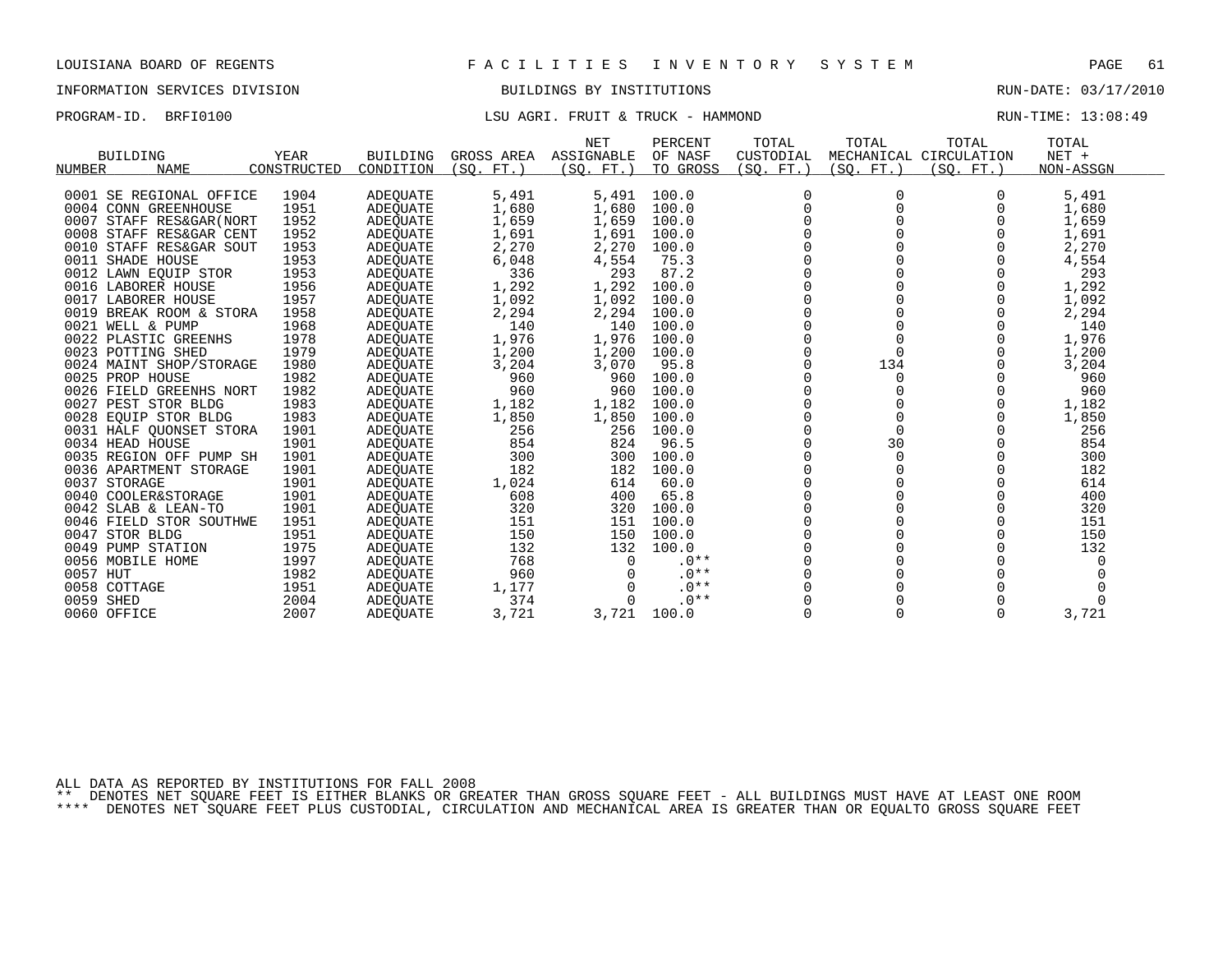# INFORMATION SERVICES DIVISION BUILDINGS BY INSTITUTIONS AND RUN-DATE: 03/17/2010

## PROGRAM-ID. BRFI0100 **LSU AGRI. IBERIA LIVESTOCK - JEANERETTE** RUN-TIME: 13:08:49

| <b>BUILDING</b><br><b>NAME</b><br>NUMBER | <b>YEAR</b><br>CONSTRUCTED | <b>BUILDING</b><br>CONDITION | GROSS AREA<br>(SO. FT. ) | <b>NET</b><br>ASSIGNABLE<br>(SO. FT.) | PERCENT<br>OF NASF<br>TO GROSS | TOTAL<br>CUSTODIAL<br>(SO. FT.) | TOTAL<br>(SO. FT.) | TOTAL<br>MECHANICAL CIRCULATION<br>(SO. FT.) | TOTAL<br>$NET +$<br>NON-ASSGN |  |
|------------------------------------------|----------------------------|------------------------------|--------------------------|---------------------------------------|--------------------------------|---------------------------------|--------------------|----------------------------------------------|-------------------------------|--|
|                                          |                            |                              |                          |                                       |                                |                                 |                    |                                              |                               |  |
| 0002 CATTLE BARN #2                      | 1915                       | ADEQUATE                     | 8,800                    | 7,313                                 | 83.1                           | $\Omega$                        |                    |                                              | 7,313                         |  |
| 0003 PUMP HOUSE STORAGE                  | 1915                       | ADEOUATE                     | 1,200                    | 1,200                                 | 100.0                          |                                 |                    |                                              | 1,200                         |  |
| 0004 CATTLE BARN #1                      | 1918                       | ADEQUATE                     | 8,455                    | 8,455                                 | 100.0                          |                                 |                    |                                              | 8,455                         |  |
| 0005 DAIRY BARN                          | 1918<br>1967               | ADEOUATE                     | 2,368                    | 2,368                                 | 100.0                          |                                 |                    |                                              | 2,368                         |  |
| 0009 GREY METAL BLDG                     |                            | ADEQUATE                     | 1,409                    | 1,409                                 | 100.0                          |                                 |                    |                                              | 1,409                         |  |
| 0010 NORTH BARN                          | 1973<br>1974               | ADEQUATE                     | 6,825                    | 6,825                                 | 100.0                          |                                 |                    |                                              | 6,825                         |  |
| 0012 WEST BARN<br>0015 CON.STAVE SILO    | 1974                       | ADEOUATE                     | 2,824<br>200             | 2,824<br>200                          | 100.0<br>100.0                 |                                 |                    |                                              | 2,824<br>200                  |  |
| 0017 FEED & CALF BRN                     | 1974                       | ADEOUATE                     |                          | 13,032                                | 100.0                          |                                 | $\Omega$           |                                              |                               |  |
| 0018 BEEF LAB                            | 1975                       | ADEOUATE<br>ADEOUATE         | 13,032<br>2,002          | 1,978                                 | 98.8                           |                                 | 24                 |                                              | 13,032<br>2,002               |  |
| 0019 EOUIPMENT BARN                      | 1982                       | ADEQUATE                     | 4,000                    | 3,773                                 | 94.3                           |                                 | $\Omega$           |                                              | 3,773                         |  |
| 0020 LABORA BLDG                         | 1982                       | ADEOUATE                     | 3,898                    | 3,841                                 | 98.5                           |                                 | 57                 |                                              | 3,898                         |  |
| 0021 HAY BARN ANNEX                      | 1982                       | ADEQUATE                     | 4,000                    | 3,773                                 | 94.3                           |                                 | 0                  |                                              | 3,773                         |  |
| 0022 FEED MILL                           | 1983                       | ADEQUATE                     | 1,280                    | 1,209                                 | 94.5                           |                                 | $\mathbf 0$        |                                              | 1,209                         |  |
| 0023 PEST. STOR. BLDG.                   | 1986                       | ADEOUATE                     | 768                      | 599                                   | 78.0                           |                                 | 99                 |                                              | 698                           |  |
| 0024 RICHARD HOUSE                       | 1901                       | ADEQUATE                     | 1,878                    | 1,878                                 | 100.0                          |                                 | $\Omega$           |                                              | 1,878                         |  |
| 0025 LEBLANC HOUSE                       | 1901                       | ADEOUATE                     | 2,048                    | 2,048                                 | 100.0                          |                                 |                    |                                              | 2,048                         |  |
| 0026 HALLMARK HOUSE                      | 1901                       | ADEQUATE                     | 1,980                    | 1,980                                 | 100.0                          |                                 |                    |                                              | 1,980                         |  |
| 0027 WILLIAMS HOUSE                      | 1901                       | ADEOUATE                     | 1,650                    | 1,650                                 | 100.0                          |                                 |                    |                                              | 1,650                         |  |
| 0028 WYATT HOUSE                         | 1901                       | ADEQUATE                     | 1,565                    | 1,565                                 | 100.0                          | $\Omega$                        |                    |                                              | 1,565                         |  |
| 0029 VIATOR HOUSE                        | 1901                       | ADEOUATE                     | 2,814                    | 2,814                                 | 100.0                          | $\Omega$                        |                    |                                              | 2,814                         |  |
| 0030 OFFICE BLDG                         | 1901                       | ADEOUATE                     | 2,912                    | 1,883                                 | 64.7                           | 12                              | 238                |                                              | 2,133                         |  |
| CONC STAVE SILO<br>0032                  | 1960                       | ADEQUATE                     | 254                      | 254                                   | 100.0                          | $\Omega$                        |                    |                                              | 254                           |  |
| 0033<br>SOLID CONC SILO 6                | 1955                       | ADEOUATE                     | 113                      | 113                                   | 100.0                          |                                 |                    |                                              | 113                           |  |
| 0036 SUGAR SHED                          | 1970                       | ADEQUATE                     | 1,920                    | 1,920                                 | 100.0                          |                                 |                    |                                              | 1,920                         |  |
| 0038 WELL HSE/TANK                       | 1950                       | ADEQUATE                     | 30                       | 30                                    | 100.0                          |                                 |                    |                                              | 30                            |  |
| 0044 BARN                                | 1970                       | ADEQUATE                     | 4,745                    | 4,745                                 | 100.0                          |                                 |                    |                                              | 4,745                         |  |
| 0045 D-1 SHED                            | 1975                       | ADEQUATE                     | 714                      | 714                                   | 100.0                          |                                 |                    |                                              | 714                           |  |
| 0046 SHOP/STORAGE BLDG                   | 1995                       | ADEOUATE                     | 4,375                    | 4,375                                 | 100.0                          |                                 |                    |                                              | 4,375                         |  |
| 0047 COVER                               | 2005                       | <b>ADEOUATE</b>              | 1,200                    | $\Omega$                              | $0***$                         |                                 |                    |                                              | $\Omega$                      |  |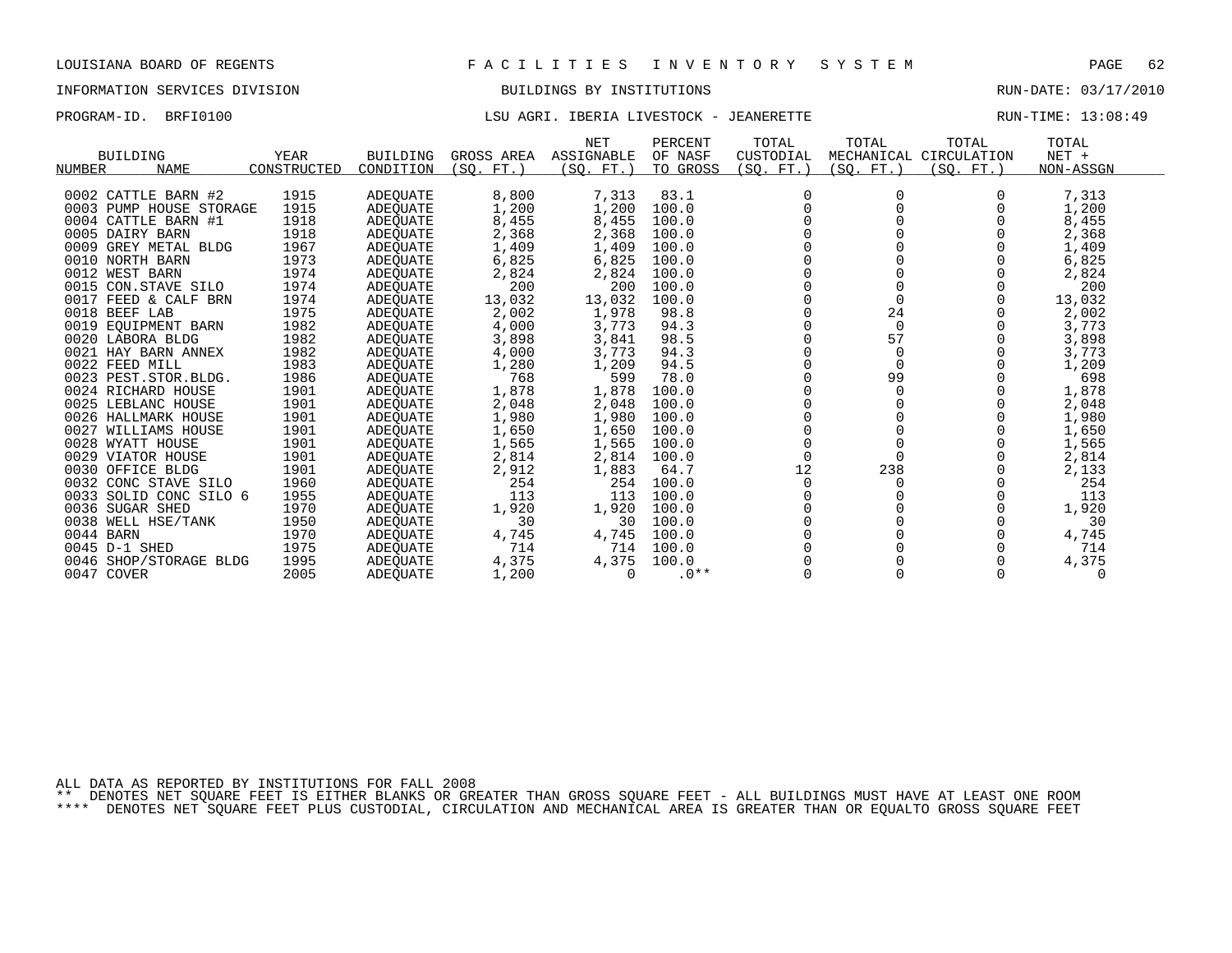# INFORMATION SERVICES DIVISION BUILDINGS BY INSTITUTIONS RUN-DATE: 03/17/2010

## PROGRAM-ID. BRFI0100 CONSTRUCTED SERVICES IN THE LOSS OF LATER SERVICES IN THE LOSS OF LATER RUN-TIME: 13:08:49

|                              |             |                 |            | <b>NET</b>      | PERCENT  | TOTAL     | TOTAL      | TOTAL                  | TOTAL     |  |
|------------------------------|-------------|-----------------|------------|-----------------|----------|-----------|------------|------------------------|-----------|--|
| <b>BUILDING</b>              | YEAR        | <b>BUILDING</b> | GROSS AREA | ASSIGNABLE      | OF NASF  | CUSTODIAL |            | MECHANICAL CIRCULATION | NET +     |  |
| <b>NUMBER</b><br><b>NAME</b> | CONSTRUCTED | CONDITION       | (SQ. FT. ) | (SQ.<br>$FT.$ ) | TO GROSS | (SQ. FT.) | (SQ. FT. ) | (SQ. FT.)              | NON-ASSGN |  |
|                              |             |                 |            |                 |          |           |            |                        |           |  |
| 0001 FARM RESID              | 1957        | ADEQUATE        | 876        | 876             | 100.0    | $\Omega$  |            |                        | 876       |  |
| 0002 FEED STOR               | 1957        | ADEOUATE        | 2,000      | 2,000           | 100.0    |           |            |                        | 2,000     |  |
| 0003 MACH. SHED/SHOP         | 1958        | ADEQUATE        | 2,210      | 2,209           | 100.0    |           |            |                        | 2,209     |  |
| 0004 FARM RESI               | 1958        | ADEOUATE        | 851        | 851             | 100.0    |           |            |                        | 851       |  |
| 0005 LIVSTK/HAY BARN         | 1959        | ADEQUATE        | 1,728      | 1,728           | 100.0    |           |            |                        | 1,728     |  |
| 0006 CHEM. STOR.             | 1959        | ADEQUATE        | 8,993      | 210             | 2.3      |           |            |                        | 210       |  |
| 0007 STOREROOM               | 1959        | ADEOUATE        | 1,310      | 180             | 13.7     |           |            |                        | 180       |  |
| 0008 IMPL. SHED              | 1960        | ADEQUATE        | 768        | 768             | 100.0    |           |            |                        | 768       |  |
| 0010 SAWMILL SHED            | 1968        | ADEQUATE        | 3,456      | 3,456           | 100.0    |           |            |                        | 3,456     |  |
| 0011 OBSERVATORY             | 1970        | ADEQUATE        | 4,684      | 4,684           | 100.0    |           |            |                        | 4,684     |  |
| 0012 OBSERVATORY PUMP H      | 1973        | ADEQUATE        | 144        | 144             | 100.0    |           |            |                        | 144       |  |
| 0013 CARPORT/STOR            | 1976        | ADEQUATE        | 277        | 80              | 28.9     |           |            |                        | 80        |  |
| 0014 OFFICE BLDG-NEW         | 1976        | ADEOUATE        | 3,978      | 1,180           | 29.7     | 18        | 144        |                        | 1,342     |  |
| 0015 LOAFING BARN            | 1976        | ADEQUATE        | 2,132      | 2,132           | 100.0    |           |            |                        | 2,132     |  |
| 0016 SHED                    | 1976        | ADEQUATE        | 504        | 504             | 100.0    |           |            |                        | 504       |  |
| 0018 SHELTER                 | 1976        | ADEQUATE        | 864        | 864             | 100.0    |           |            |                        | 864       |  |
| 0019 COMBINE SHED            | 1976        | ADEQUATE        | 816        | 816             | 100.0    |           |            |                        | 816       |  |
| 0020 RESIDENCE               | 1977        | ADEQUATE        | 2,521      | 2,521           | 100.0    |           |            |                        | 2,521     |  |
| 0021 RESIDENCE               | 1978        | ADEQUATE        | 1,360      | 1,360           | 100.0    |           |            |                        | 1,360     |  |
| 0022 PEACH SHED              | 1979        | ADEQUATE        | 4,000      | 4,000           | 100.0    |           |            |                        | 4,000     |  |
| 0024 WELL                    | 1966        | ADEQUATE        | 500        |                 | $.0**$   |           |            |                        |           |  |
| 0025 WELL                    | 1971        | ADEQUATE        | 800        |                 | $.0**$   |           |            |                        |           |  |
| 0026 WASH SHED               | 1960        | ADEOUATE        | 86         | 86              | 100.0    |           |            |                        | 86        |  |
| 0027<br><b>BREAKROOM</b>     | 2002        | ADEOUATE        | 950        |                 | $.0**$   |           |            |                        |           |  |
| 0028 LAB                     | 2002        | ADEQUATE        | 748        |                 | $.0**$   |           |            |                        |           |  |
| 0029 STOR BLDG               | 1976        | ADEQUATE        | 759        |                 | $.0**$   |           |            |                        |           |  |
| 0030 DEER FAC                | 2004        | <b>ADEOUATE</b> | 1,920      |                 | $.0**$   |           |            |                        |           |  |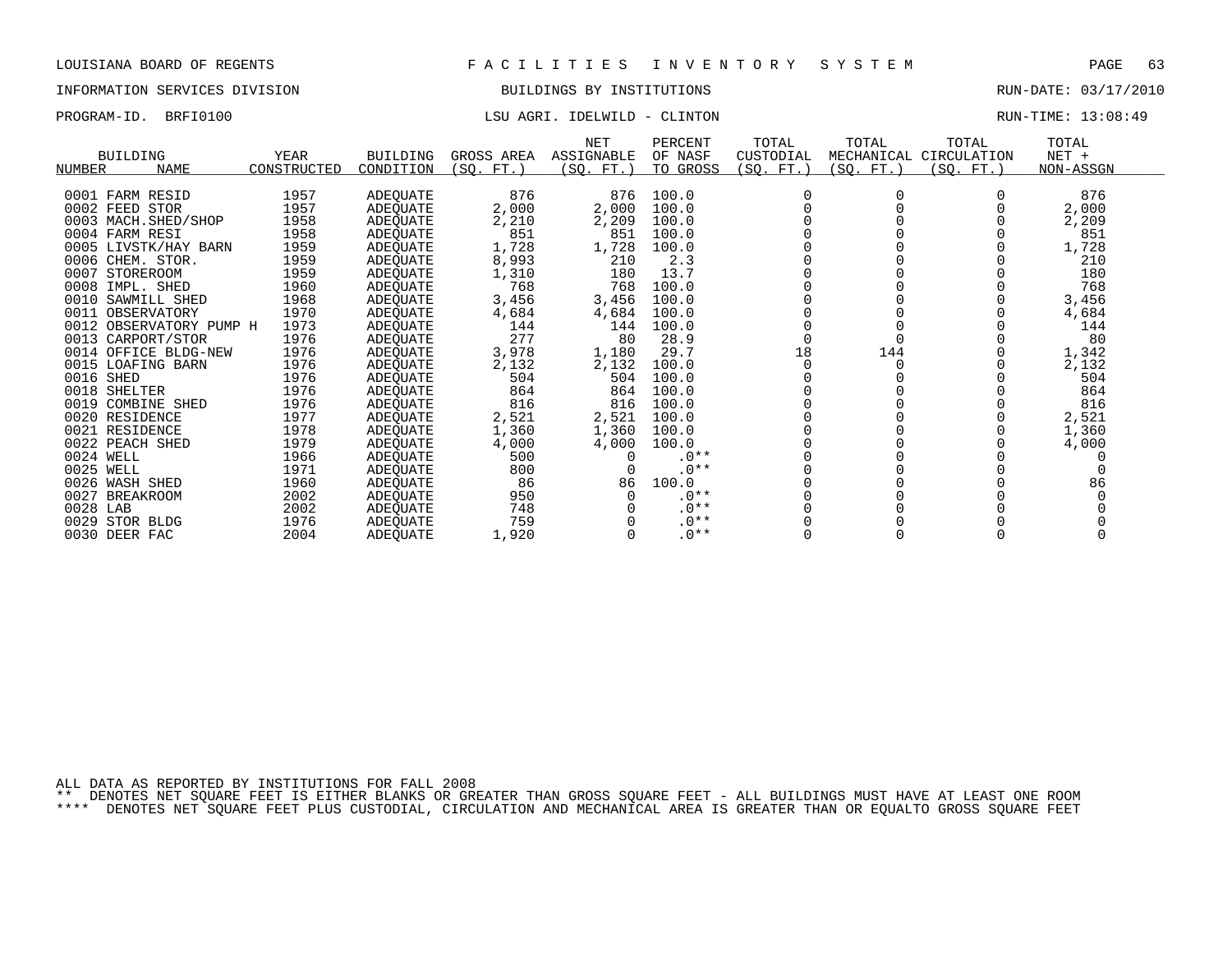# INFORMATION SERVICES DIVISION BUILDINGS BY INSTITUTIONS AND RUN-DATE: 03/17/2010

# PROGRAM-ID. BRFI0100 LSU AGRI. NORTH LOUISIANA - CALHOUN RUN-TIME: 13:08:49

| <b>BUILDING</b><br>NUMBER<br><b>NAME</b> | YEAR<br>CONSTRUCTED | <b>BUILDING</b><br>CONDITION | GROSS AREA<br>(SQ. FT.) | NET<br>ASSIGNABLE<br>(SQ. FT.) | PERCENT<br>OF NASF<br>TO GROSS | TOTAL<br>CUSTODIAL<br>(SQ. FT.) | TOTAL<br>MECHANICAL<br>SQ. FT.) | TOTAL<br>CIRCULATION<br>(SQ. FT.) | TOTAL<br>$NET +$<br>NON-ASSGN |
|------------------------------------------|---------------------|------------------------------|-------------------------|--------------------------------|--------------------------------|---------------------------------|---------------------------------|-----------------------------------|-------------------------------|
| 0001 FOREMAN'S RESI                      | 1901                | ADEQUATE                     | 1,488                   | 2,976                          | $.0**$                         | 0                               |                                 |                                   | 2,976                         |
| 0003 TRACTOR SHED                        | 1949                |                              |                         |                                |                                |                                 |                                 |                                   |                               |
| 0005 OFFICE BLDG                         | 1950                | ADEQUATE                     | 3,000<br>2,272          | 2,566<br>2,013                 | 85.5<br>88.6                   | 20                              | 241                             |                                   | 2,566<br>$2,274***$           |
| 0006 HAY & LOAF SHED                     |                     | ADEQUATE                     |                         |                                |                                |                                 |                                 |                                   |                               |
|                                          | 1951                | ADEOUATE                     | 6,750                   | 5,400                          | 80.0                           |                                 |                                 |                                   | 5,400                         |
| 0009 AUDITORIUM/ BARN                    | 1955                | ADEQUATE                     | 6,000                   | 5,607                          | 93.5                           |                                 | 159                             |                                   | 5,766                         |
| 0010 FEED HOUSE                          | 1957                | REMOD-A                      | 3,564                   | 3,564                          | 100.0                          |                                 |                                 |                                   | 3,564                         |
| 0012 GRN.HSE&HD.HSE.                     | 1958                | ADEQUATE                     | 1,900                   | 1,853                          | 97.5                           |                                 |                                 |                                   | 1,853                         |
| 0013 PRODUCE SHED                        | 1958                | ADEQUATE                     | 3,200                   | 3,200                          | 100.0                          |                                 |                                 |                                   | 3,200                         |
| 0014 SUPT RESIDENCE                      | 1958                | ADEOUATE                     | 1,690                   | 1,690                          | 100.0                          |                                 |                                 |                                   | 1,690                         |
| 0018 FRAME RESI                          | 1959                | ADEQUATE                     | 960                     | 960                            | 100.0                          |                                 |                                 |                                   | 960                           |
| 0024 BROILER HOUSE                       | 1960                | ADEQUATE                     | 3,600                   | 3,600                          | 100.0                          |                                 |                                 |                                   | 3,600                         |
| 0025 LAB/CARP SHED                       | 1961                | ADEOUATE                     | 3,600                   | 3,226                          | 89.6                           |                                 | 38                              |                                   | 3,264                         |
| 0027 IMPLEMENT SHED                      | 1966                | ADEQUATE                     | 2,460                   | 2,244                          | 91.2                           |                                 | 216                             |                                   | 2,460                         |
| 0030 FARMER RESI                         | 1967                | ADEQUATE                     | 1,083                   | 1,083                          | 100.0                          |                                 |                                 |                                   | 1,083                         |
| 0031 FARMER RESI                         | 1967                | ADEQUATE                     | 1,083                   | 1,083                          | 100.0                          |                                 |                                 |                                   | 1,083                         |
| 0033 GOAT SHED                           | 1968                | ADEQUATE                     | 3,540                   | 3,540                          | 100.0                          |                                 |                                 |                                   | 3,540                         |
| 0034 HAY STOR BARN                       | 1968                | ADEQUATE                     | 2,184                   | 2,137                          | 97.8                           |                                 |                                 |                                   | 2,137                         |
| 0038 POULTRY STOR BL                     | 1978                | ADEQUATE                     | 2,400                   | 2,286                          | 95.3                           |                                 |                                 |                                   | 2,286                         |
| 0039<br>ORNA. GREENHSE                   | 1981                | ADEQUATE                     | 1,976                   | 1,976                          | 100.0                          |                                 |                                 |                                   | 1,976                         |
| 0040 COOL SLS BLDG                       | 1982                | ADEQUATE                     | 900                     | 781                            | 86.8                           |                                 |                                 |                                   | 781                           |
| 0041 PEST. STOR. BLDG.                   | 1983                | ADEQUATE                     | 1,080                   | 637                            | 59.0                           |                                 |                                 |                                   | 637                           |
| 0042 EXTENSION OFFICE                    | 1984                | ADEQUATE                     | 2,816                   | 1,886                          | 67.0                           | 11                              | 234                             |                                   | 2,131                         |
| 0043 STARTER GREENHS                     | 1901                | ADEQUATE                     | 480                     | 476                            | 99.2                           |                                 |                                 |                                   | 476                           |
| 0046 FARMER'S RESI                       | 1967                | ADEQUATE                     | 1,083                   | 1,083                          | 100.0                          |                                 |                                 |                                   | 1,083                         |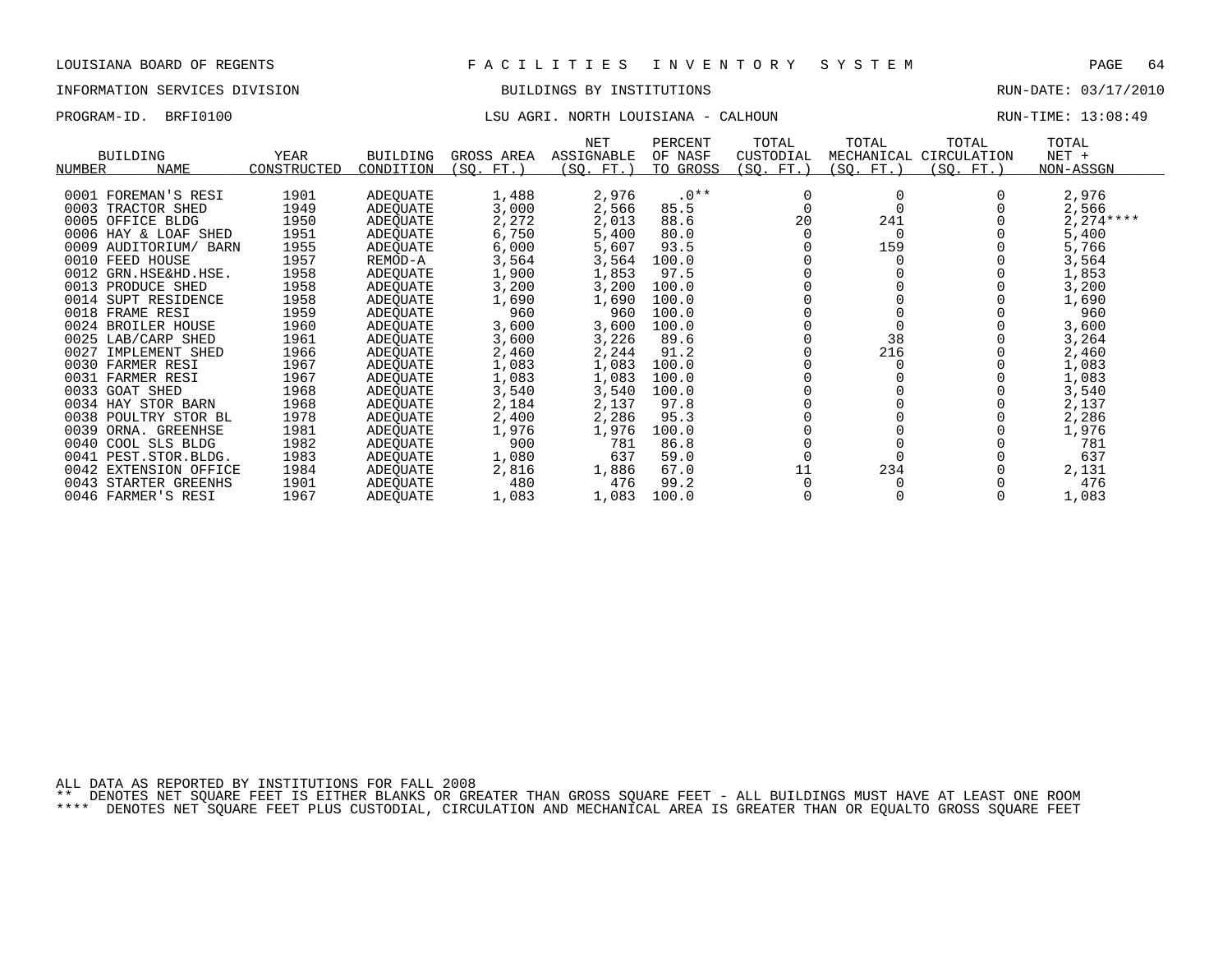# INFORMATION SERVICES DIVISION BUILDINGS BY INSTITUTIONS RUN-DATE: 03/17/2010

# PROGRAM-ID. BRFI0100 COMPUTE: 13:08:49 LSU AGRI. HILL FARM - HOMER COMPUTE: 13:08:49

|        |                        |             |                 |            | <b>NET</b> | PERCENT  | TOTAL          | TOTAL       | TOTAL                  | TOTAL     |  |
|--------|------------------------|-------------|-----------------|------------|------------|----------|----------------|-------------|------------------------|-----------|--|
|        | <b>BUILDING</b>        | <b>YEAR</b> | <b>BUILDING</b> | GROSS AREA | ASSIGNABLE | OF NASF  | CUSTODIAL      |             | MECHANICAL CIRCULATION | NET +     |  |
| NUMBER | <b>NAME</b>            | CONSTRUCTED | CONDITION       | (SO. FT. ) | (SO. FT. ) | TO GROSS | (SQ. FT. )     | (SO. FT. )  | (SO. FT. )             | NON-ASSGN |  |
|        |                        |             |                 |            |            |          |                |             |                        |           |  |
|        | 0002 FARM SUPER RES    | 1946        | <b>ADEOUATE</b> | 1,860      | 1,860      | 100.0    | 0              | 0           | 0                      | 1,860     |  |
|        | 0003 OFFICE BUILDING   | 1948        | <b>ADEQUATE</b> | 6,500      | 2,551      | 39.2     | 16             | 340         | $\Omega$               | 2,907     |  |
|        | 0004 STAFF RESD NO.3   | 1948        | ADEQUATE        | 2,800      | 2,800      | 100.0    | 0              | $\mathbf 0$ | 0                      | 2,800     |  |
|        | 0005 MACH & IMP SHED   | 1948        | ADEQUATE        | 4,895      | 4,708      | 96.2     | 0              | 187         | 0                      | 4,895     |  |
|        | 0006 STAFF RESIDENCE   | 1949        | <b>ADEQUATE</b> | 1,800      | 1,800      | 100.0    | $\Omega$       | $\Omega$    | $\Omega$               | 1,800     |  |
|        | 0007 STAFF RESIDENCE   | 1949        | ADEQUATE        | 1,800      | 1,800      | 100.0    | 0              | 0           | 0                      | 1,800     |  |
|        | 0008 LABORER COTTAGE   | 1949        | ADEQUATE        | 936        | 936        | 100.0    | $\mathbf 0$    | 0           | $\Omega$               | 936       |  |
|        | 0010 LABORER COTTAGE   | 1949        | ADEQUATE        | 936        | 936        | 100.0    | $\mathbf 0$    | $\Omega$    | $\Omega$               | 936       |  |
|        | 0011 LABORER COTTAGE   | 1949        | ADEQUATE        | 936        | 936        | 100.0    | $\mathbf 0$    | $\mathbf 0$ | $\mathbf 0$            | 936       |  |
|        | 0013 PUMP HOUSE        | 1949        | ADEQUATE        | 280        | 280        | 100.0    | 0              | $\mathbf 0$ | $\mathbf 0$            | 280       |  |
|        | 0015 STAFF RESD NO.6   | 1949        | <b>ADEOUATE</b> | 2,100      | 2,100      | 100.0    | $\mathbf 0$    | $\mathbf 0$ | $\Omega$               | 2,100     |  |
|        | 0017 STAFF RES NO 7    | 1949        | <b>ADEQUATE</b> | 2,830      | 2,500      | 88.3     | $\mathbf 0$    | $\Omega$    | $\Omega$               | 2,500     |  |
|        | 0018 STAFF RES NO 8    | 1949        | ADEQUATE        | 2,000      | 2,000      | 100.0    | $\mathsf 0$    | $\mathbf 0$ | 0                      | 2,000     |  |
|        | 0019 DRYING & STOR     | 1950        | <b>ADEOUATE</b> | 2,240      | 2,240      | 100.0    | 0              | $\mathbf 0$ | 0                      | 2,240     |  |
|        | 0020 FERTILIZER HSE    | 1950        | ADEQUATE        | 666        | 612        | 91.9     | $\Omega$       | $\Omega$    | $\Omega$               | 612       |  |
|        | 0021 OLD DAIRY PARLOR  | 1950        | ADEQUATE        | 7,500      | 1,011      | 13.5     | $\mathbf 0$    | 246         | 0                      | 1,257     |  |
|        | 0022 BULL BARN #2      | 1950        | ADEQUATE        | 360        | 300        | 83.3     | 0              | $\mathbf 0$ | 0                      | 300       |  |
|        | 0023 TACK/CATTLE SHED  | 1950        | <b>ADEQUATE</b> | 1,584      | 1,584      | 100.0    | $\Omega$       | $\Omega$    | $\Omega$               | 1,584     |  |
|        | 0024 HEAVY SPRING SHED | 1950        | <b>ADEQUATE</b> | 208        | 140        | 67.3     | 0              | 0           | 0                      | 140       |  |
|        | 0025 HEAVY SPRING SHED | 1950        | ADEQUATE        | 208        | 140        | 67.3     | 0              | 0           | $\Omega$               | 140       |  |
|        | 0026 SEED HOUSE        | 1951        | <b>ADEOUATE</b> | 3,160      | 2,280      | 72.2     | $\mathbf 0$    | $\Omega$    | $\Omega$               | 2,280     |  |
|        | 0027 BULL SHED         | 1952        | <b>ADEQUATE</b> | 396        | 360        | 90.9     | $\mathbf 0$    | $\mathbf 0$ | 0                      | 360       |  |
|        | 0028 CATTLE FEED SHD   | 1952        | ADEQUATE        | 1,026      | 1,026      | 100.0    | 0              | $\Omega$    | 0                      | 1,026     |  |
|        | 0029 POND PUMP HOUSE   | 1953        | <b>ADEOUATE</b> | 40         | 40         | 100.0    | $\mathbf 0$    | $\mathbf 0$ | 0                      | 40        |  |
|        | 0030 HAY STOR&BROIL.   | 1953        | ADEQUATE        | 2,440      | 1,870      | 76.6     | $\mathbf 0$    | $\Omega$    | $\Omega$               | 1,870     |  |
|        | 0033 GEN.STOR.BLDG.    | 1955        | ADEQUATE        | 1,029      | 960        | 93.3     | $\mathsf 0$    | $\mathbf 0$ | 0                      | 960       |  |
|        | 0034 TRACTOR STOR SD   | 1955        | REMOD-A         | 5,760      | 5,760      | 100.0    | 0              | 0           | 0                      | 5,760     |  |
|        | 0035 STAFF RESD NO.1   | 1956        | <b>ADEQUATE</b> | 1,500      | 1,500      | 100.0    | $\Omega$       | $\Omega$    | $\Omega$               | 1,500     |  |
|        | 0036 STAFF RESD NO.2   | 1956        | ADEQUATE        | 1,800      | 1,800      | 100.0    | $\mathsf 0$    | 0           | $\mathbf 0$            | 1,800     |  |
|        | 0037 FARM SUP RES 2    | 1956        | ADEQUATE        | 1,228      | 1,228      | 100.0    | 0              | 0           | 0                      | 1,228     |  |
|        | 0038 FORESTRY SUPPLY   | 1956        | <b>ADEQUATE</b> | 320        | 238        | 74.4     | $\Omega$       | $\Omega$    | $\Omega$               | 238       |  |
|        | 0040 LAB ANIMALS       | 1957        | <b>ADEQUATE</b> | 200        | 200        | 100.0    | 0              | $\mathbf 0$ | $\mathbf 0$            | 200       |  |
|        | 0041 4 CONC SILOS      | 1962        | ADEQUATE        | 600        | 152        | 25.3     | 0              | 0           | $\mathbf 0$            | 152       |  |
|        | 0042 FEED SHED & SUP   | 1967        | <b>ADEOUATE</b> | 700        | 240        | 34.3     | $\overline{0}$ | $\mathbf 0$ | $\Omega$               | 240       |  |
|        | 0043 EQUIPMENT STOR.   | 1967        | ADEQUATE        | 1,560      | 616        | 39.5     | $\mathbf 0$    | $\Omega$    | $\mathbf 0$            | 616       |  |
|        | 0044 MASTITIS RES LB   | 1968        | ADEQUATE        | 2,173      | 2,016      | 92.8     | $\mathbf 0$    | 157         | 0                      | 2,173     |  |
|        | 0045 HAY STOR & FEED   | 1968        | ADEQUATE        | 1,560      | 1,560      | 100.0    | 0              | 0           | 0                      | 1,560     |  |
|        | 0047 HAY STOR & FEED   | 1968        | ADEQUATE        | 1,560      | 1,560      | 100.0    | $\Omega$       | 0           | $\Omega$               | 1,560     |  |
|        | 0049 HAY STOR & FEED   | 1969        | <b>ADEOUATE</b> | 1,560      | 1,560      | 100.0    | $\Omega$       | 0           | $\Omega$               | 1,560     |  |
|        | 0050 COMMODITY BARN    | 1979        | ADEQUATE        | 8,000      | 8,000      | 100.0    | 0              | 0           | 0                      | 8,000     |  |
|        |                        |             |                 |            |            |          |                |             |                        |           |  |

ALL DATA AS REPORTED BY INSTITUTIONS FOR FALL 2008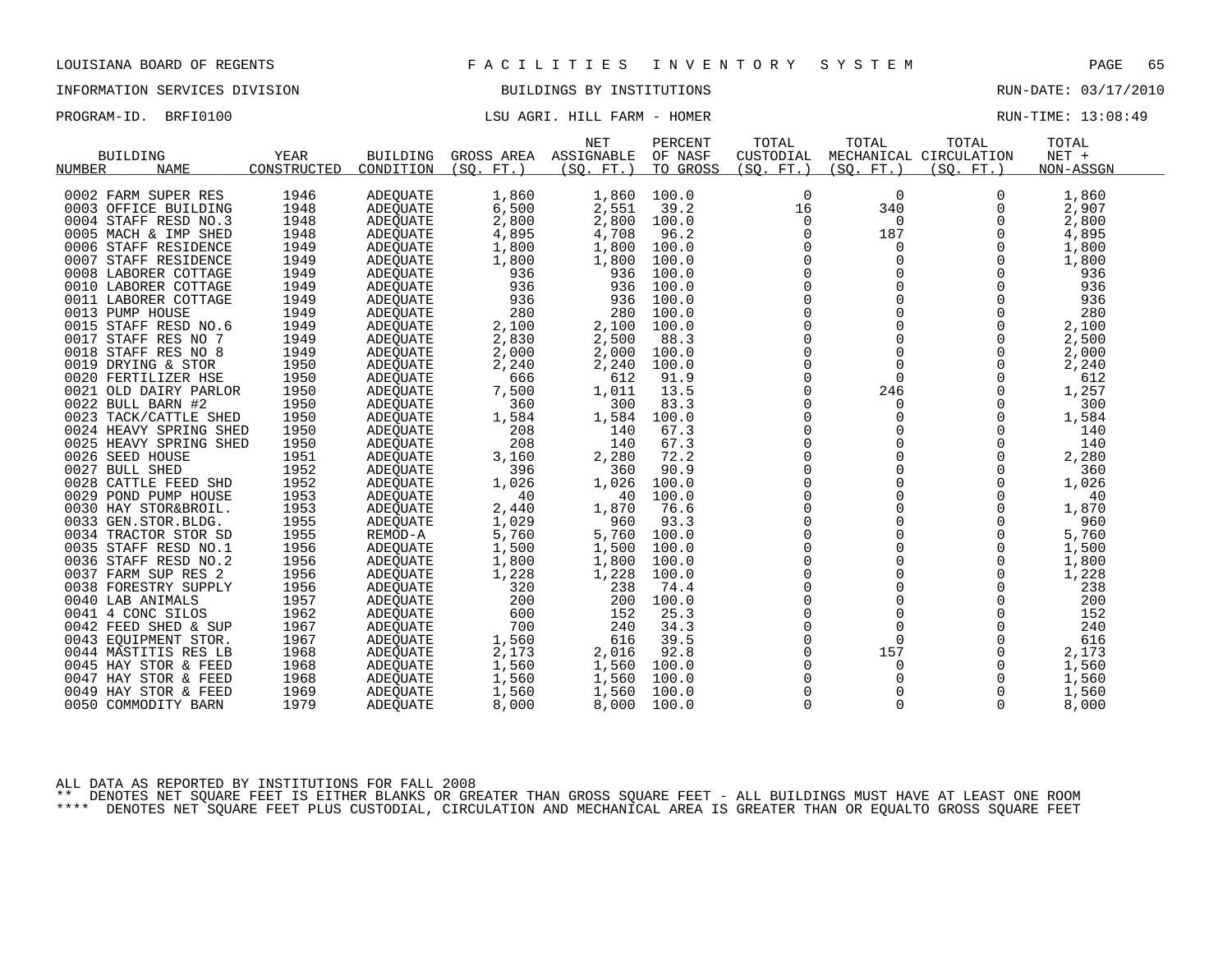# INFORMATION SERVICES DIVISION BUILDINGS BY INSTITUTIONS RUN-DATE: 03/17/2010

# PROGRAM-ID. BRFI0100 COMPUTE: 13:08:49 LSU AGRI. HILL FARM - HOMER COMPUTE: 13:08:49

| <b>BUILDING</b><br>NAME<br>NUMBER | YEAR<br>CONSTRUCTED | <b>BUILDING</b><br>CONDITION | GROSS AREA<br>(SO. FT. ) | <b>NET</b><br><b>ASSIGNABLE</b><br>(SQ. FT.) | PERCENT<br>OF NASF<br>TO GROSS | TOTAL<br>CUSTODIAL<br>(SQ. FT. ) | TOTAL<br>MECHANICAL<br>(SQ. FT. ) | TOTAL<br>CIRCULATION<br>(SQ. FT.) | TOTAL<br>$NET +$<br>NON-ASSGN |
|-----------------------------------|---------------------|------------------------------|--------------------------|----------------------------------------------|--------------------------------|----------------------------------|-----------------------------------|-----------------------------------|-------------------------------|
|                                   |                     |                              |                          |                                              |                                |                                  |                                   |                                   |                               |
| 0051 FREESTALL BARN               | 1979                | ADEQUATE                     | 10,500                   | 8,640                                        | 82.3                           |                                  |                                   |                                   | 8,640                         |
| 0052 DAIRY CORRAL                 | 1979                | ADEOUATE                     | 1,500                    | 1,152                                        | 76.8                           |                                  |                                   |                                   | 1,152                         |
| 0054 MILKING PARLOR               | 1987                | ADEQUATE                     | 3,200                    | 3,200                                        | 100.0                          |                                  |                                   |                                   | 3,200                         |
| 0057 SHED                         | 1950                | ADEOUATE                     | 160                      | 160                                          | 100.0                          |                                  |                                   |                                   | 160                           |
| 0059 SHED                         | 1950                | ADEQUATE                     | 160                      | 160                                          | 100.0                          |                                  |                                   |                                   | 160                           |
| 0060 SHED                         | 1950                | ADEQUATE                     | 160                      | 160                                          | 100.0                          |                                  |                                   |                                   | 160                           |
| 0061 SHED                         | 1950                | ADEOUATE                     | 120                      | 120                                          | 100.0                          |                                  |                                   |                                   | 120                           |
| 0062 SHED                         | 1950                | ADEQUATE                     | 120                      | 120                                          | 100.0                          |                                  |                                   |                                   | 120                           |
| 0064 SHED                         | 1950                | ADEOUATE                     | 120                      | 120                                          | 100.0                          |                                  |                                   |                                   | 120                           |
| 0066 SHED                         | 1950                | ADEOUATE                     | 120                      | 120                                          | 100.0                          |                                  |                                   |                                   | 120                           |
| 0067<br>SHED                      | 1950                | ADEQUATE                     | 120                      | 120                                          | 100.0                          |                                  |                                   |                                   | 120                           |
| 0068 SHED                         | 1950                | ADEOUATE                     | 120                      | 120                                          | 100.0                          |                                  |                                   |                                   | 120                           |
| 0069 SHED                         | 1950                | ADEQUATE                     | 120                      | 120                                          | 100.0                          |                                  |                                   |                                   | 120                           |
| 0070 SHED                         | 1950                | ADEQUATE                     | 200                      | 120                                          | 60.0                           |                                  |                                   |                                   | 120                           |
| 0071 SHED                         | 1950                | ADEOUATE                     | 200                      | 120                                          | 60.0                           |                                  |                                   |                                   | 120                           |
| 0072 FEED BUNKER                  | 1962                | ADEQUATE                     | 1,350                    | 1,350                                        | 100.0                          |                                  |                                   |                                   | 1,350                         |
| 0073 STORAGE SHED                 | 1965                | ADEOUATE                     | 300                      | 300                                          | 100.0                          |                                  |                                   |                                   | 300                           |
| 0075 PESTICIDE BLDG               | 1996                | ADEOUATE                     | 720                      | 720                                          | 100.0                          |                                  |                                   |                                   | 720                           |
| 0077<br>NEW EOUIP STOR BLD        | 2004                | ADEOUATE                     | 3,136                    |                                              | $.0**$                         |                                  |                                   |                                   |                               |
| 0078 CORRAL COVER                 | 1994                | ADEQUATE                     | 2,970                    |                                              | $.0**$                         |                                  |                                   |                                   |                               |
| 0079<br>PUMP HOUSE                | 2005                | ADEQUATE                     | 300                      |                                              | $.0**$                         |                                  |                                   |                                   |                               |
| 0081 POULTRY HOUSE                | 2007                | ADEOUATE                     | 22,472                   |                                              | $.0**$                         |                                  |                                   |                                   |                               |
| 0082 POULTRY HOUSE                | 2007                | <b>ADEOUATE</b>              | 22,472                   |                                              | $.0**$                         |                                  |                                   |                                   |                               |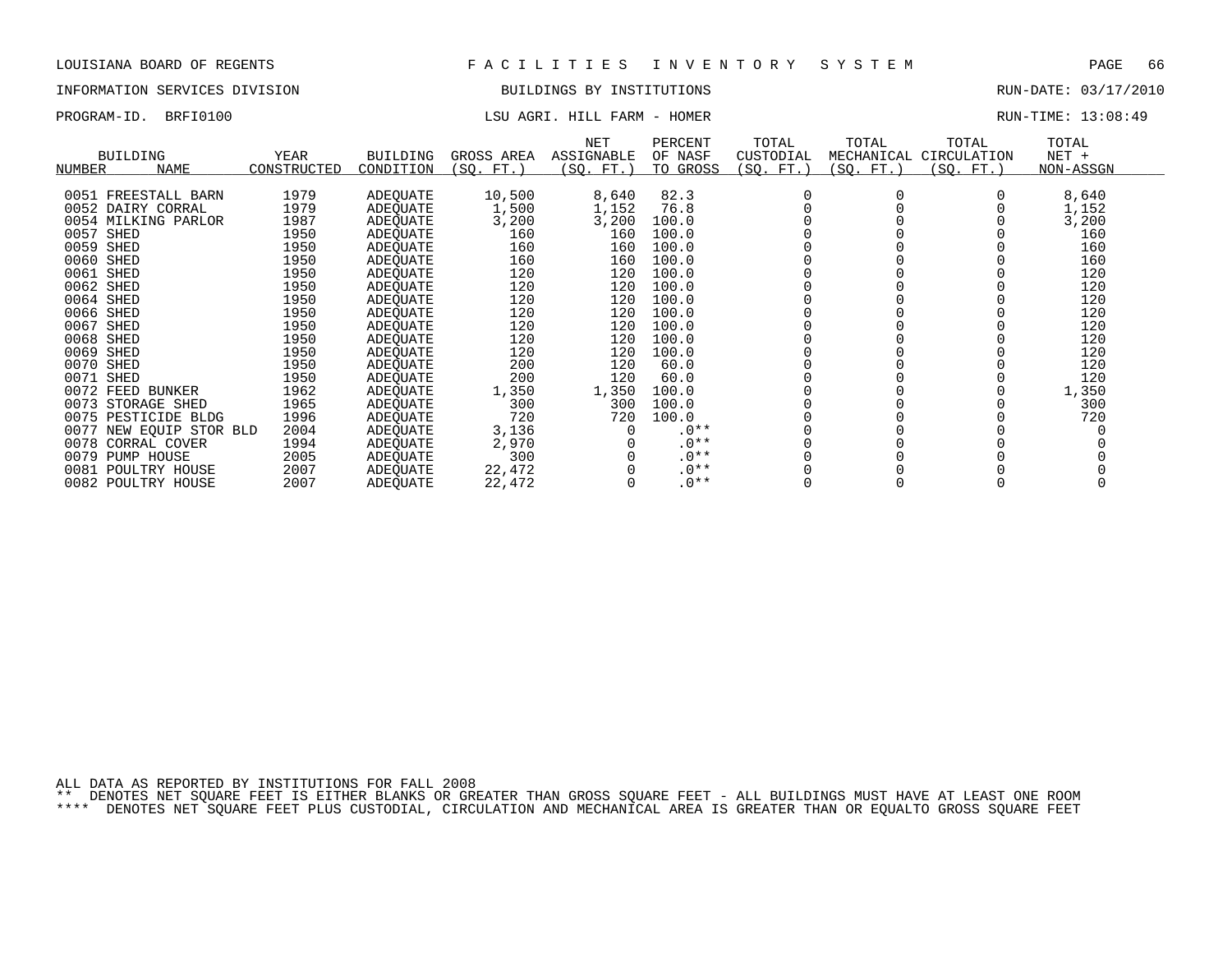# INFORMATION SERVICES DIVISION BUILDINGS BY INSTITUTIONS RUN-DATE: 03/17/2010

# PROGRAM-ID. BRFI0100 **LSU AGRI. N/E LOUISIANA - ST. JOSEPH** RUN-TIME: 13:08:49

| NUMBER | BUILDING<br>NAME        | YEAR<br>CONSTRUCTED | <b>BUILDING</b><br>CONDITION | GROSS AREA<br>(SO. FT.) | NET<br><b>ASSIGNABLE</b><br>(SQ. FT.) | PERCENT<br>OF NASF<br>TO GROSS | TOTAL<br>CUSTODIAL<br>(SQ. FT.) | TOTAL<br>MECHANICAL<br>(SQ. FT.) | TOTAL<br>CIRCULATION<br>(SQ. FT. ) | TOTAL<br>$NET +$<br>NON-ASSGN |
|--------|-------------------------|---------------------|------------------------------|-------------------------|---------------------------------------|--------------------------------|---------------------------------|----------------------------------|------------------------------------|-------------------------------|
|        |                         |                     |                              |                         |                                       |                                |                                 |                                  |                                    |                               |
|        | 0001 FOREMAN HOUSE      | 1930                | ADEOUATE                     | 1,202                   | 1,202                                 | 100.0                          |                                 |                                  |                                    | 1,202                         |
|        | 0002 STORAGE BLDG       | 1947                | ADEOUATE                     | 160                     | 160                                   | 100.0                          |                                 |                                  |                                    | 160                           |
|        | 0003 STORAGE BLDG       | 1947                | ADEOUATE                     | 160                     | 160                                   | 100.0                          |                                 |                                  |                                    | 160                           |
|        | 0004 AG ENG RESID-GARAG | 1949                | ADEOUATE                     | 1,732                   | 1,732                                 | 100.0                          |                                 |                                  |                                    | 1,732                         |
|        | 0005 AGRO RESID-GARAGE  | 1949                | ADEOUATE                     | 1,553                   | 1,553                                 | 100.0                          |                                 |                                  |                                    | 1,553                         |
|        | 0006 ANIMAL HUSB RESID  | 1949                | ADEOUATE                     | 1,536                   | 1,536                                 | 100.0                          |                                 |                                  |                                    | 1,536                         |
| 0007   | SHOP & EXTENSION        | 1950                | ADEOUATE                     | 6,592                   | 6,592                                 | 100.0                          |                                 |                                  |                                    | 6,592                         |
|        | 0008 OFFICE BLDG        | 1956                | ADEOUATE                     | 5,373                   | 4,891                                 | 91.0                           | 12                              | 470                              |                                    | 5,373                         |
|        | 0009 ASST AGRO RESID    | 1957                | ADEOUATE                     | 1,678                   | 1,678                                 | 100.0                          |                                 |                                  |                                    | 1,678                         |
| 0010   | SHEEP BARN              | 1957                | ADEOUATE                     | 2,950                   | 2,950                                 | 100.0                          |                                 |                                  |                                    | 2,950                         |
|        | 0011 HEADHOUSE          | 1959                | ADEQUATE                     | 240                     | 240                                   | 100.0                          |                                 |                                  |                                    | 240                           |
|        | 0012 CATTLE BARN        | 1962                | ADEOUATE                     | 6,460                   | 2,500                                 | 38.7                           |                                 |                                  |                                    | 2,500                         |
|        | 0013 SUPT RESID-GARAGE  | 1964                | ADEOUATE                     | 2,586                   | 2,581                                 | 99.8                           |                                 |                                  |                                    | 2,581                         |
|        | 0014 FERT-CHEM STOR     | 1968                | ADEOUATE                     | 7,680                   | 7,568                                 | 98.5                           |                                 | 112                              |                                    | 7,680                         |
|        | 0015 LAB/STOR           | 1981                | ADEQUATE                     | 3,200                   | 2,899                                 | 90.6                           |                                 |                                  |                                    | 2,899                         |
| 0017   | HAY SHED                | 1990                | ADEOUATE                     | 3,866                   | 3,866                                 | 100.0                          |                                 |                                  |                                    | 3,866                         |
| 0018   | TRACTOR SHED            | 1960                | ADEOUATE                     | 2,100                   | 2,100                                 | 100.0                          |                                 |                                  |                                    | 2,100                         |
|        | 0020 STOR BLDG          | 1999                | ADEOUATE                     | 2,210                   |                                       | $.0**$                         |                                 |                                  |                                    |                               |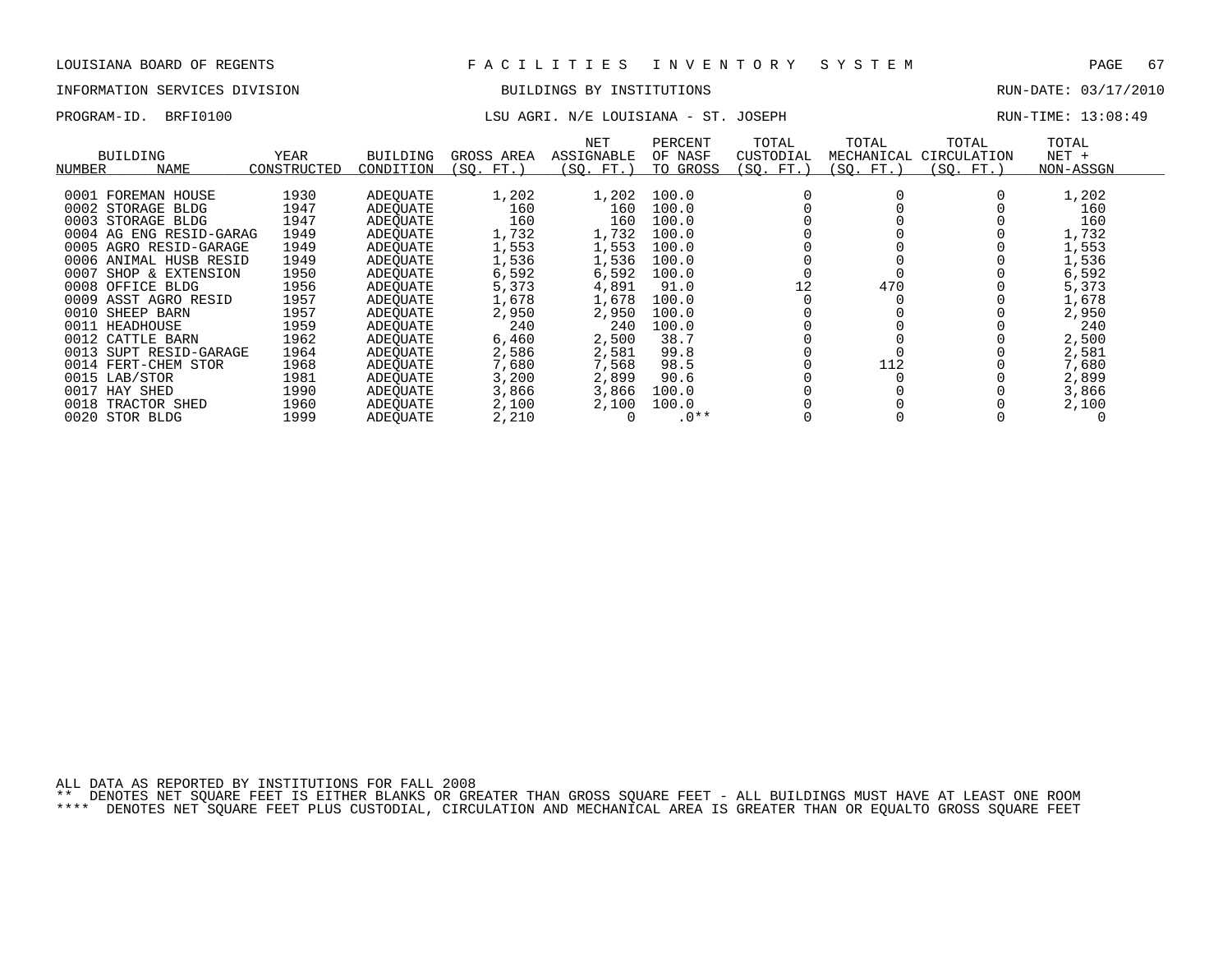# INFORMATION SERVICES DIVISION BUILDINGS BY INSTITUTIONS AND RUN-DATE: 03/17/2010

## PROGRAM-ID. BRFI0100 **LSU AGRI. PECAN RESEARCH - SHREVEPORT** RUN-TIME: 13:08:49

| BUILDING<br><b>NAME</b><br>NUMBER | <b>YEAR</b><br>CONSTRUCTED | <b>BUILDING</b><br>CONDITION | GROSS AREA<br>(SO. FT. | <b>NET</b><br>ASSIGNABLE<br>(SO. FT. ) | PERCENT<br>OF NASF<br>TO GROSS | TOTAL<br>CUSTODIAL<br>(SO. FT.) | TOTAL<br>MECHANICAL<br>(SO. FT.) | TOTAL<br>CIRCULATION<br>(SO. FT.) | TOTAL<br>$NET +$<br>NON-ASSGN |  |
|-----------------------------------|----------------------------|------------------------------|------------------------|----------------------------------------|--------------------------------|---------------------------------|----------------------------------|-----------------------------------|-------------------------------|--|
|                                   |                            |                              |                        |                                        |                                |                                 |                                  |                                   |                               |  |
| 0001 ADMIN/LAB BLDG               | 1983                       | ADEOUATE                     | 5,100                  | 3,488                                  | 68.4                           | 15                              | 519                              |                                   | 4,022                         |  |
| 0002 GARAGE/ IMPL BLDG            | 1929                       | ADEOUATE                     | 4,030                  | 3,258                                  | 80.8                           |                                 |                                  |                                   | 3,258                         |  |
| 0003 RESIDENCE                    | 1929                       | ADEOUATE                     | 1,683                  | 1,683                                  | 100.0                          |                                 |                                  |                                   | 1,683                         |  |
| 0004 ENTOMOLOGY BLDG              | 1966                       | ADEOUATE                     | 940                    | 726                                    | 77.2                           |                                 | 49                               |                                   | 775                           |  |
| 0005 NUT DRY/STOR BARN            | 1974                       | ADEOUATE                     | 1,950                  | 1,910                                  | 97.9                           |                                 | 40                               |                                   | 1,950                         |  |
| 0006 PEST/NUT PROC/EOUI           | 1974                       | ADEOUATE                     | 2,703                  | 2,703                                  | 100.0                          |                                 |                                  |                                   | 2,703                         |  |
| 0007 MISC STORAGE BLDG            | 1974                       | ADEOUATE                     | 336                    | 300                                    | 89.3                           |                                 |                                  |                                   | 300                           |  |
| 0008 HEADHOUSE                    | 1974                       | ADEOUATE                     | 600                    | 551                                    | 91.8                           |                                 | 30                               |                                   | 581                           |  |
| 0010 RESEARCH COLD ROOM           | 1979                       | ADEOUATE                     | 120                    | 64                                     | 53.3                           |                                 |                                  |                                   | 64                            |  |
| 0011 EOUIP REPAIR SHOP            | 1982                       | ADEOUATE                     | 2,109                  | 2,109                                  | 100.0                          |                                 |                                  |                                   | 2,109                         |  |
| 0114 GRNHSE #1 HORT               | 2000                       | ADEOUATE                     | 1,440                  |                                        | $.0**$                         |                                 |                                  |                                   |                               |  |
| 0115 GREENHOUSE #2 ENTO           | 2000                       | ADEOUATE                     | 1,440                  |                                        | $.0**$                         |                                 |                                  |                                   |                               |  |
| 0116 GRNHSE 3 PATH                | 2003                       | ADEOUATE                     | 1,440                  |                                        | $.0**$                         |                                 |                                  |                                   |                               |  |
| 0117 STORAGE                      | 2007                       | <b>ADEOUATE</b>              | 1,800                  |                                        | $.0**$                         |                                 |                                  |                                   |                               |  |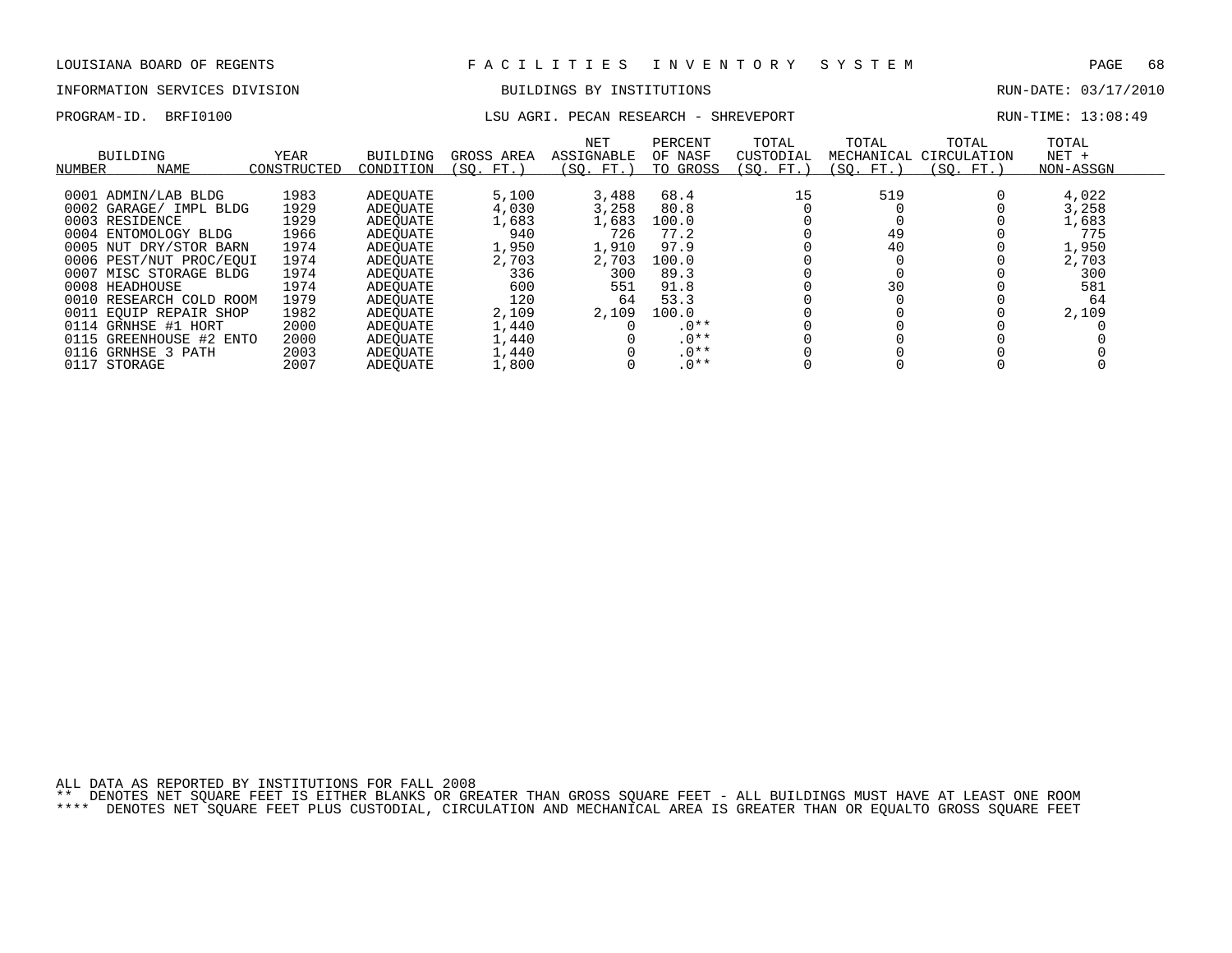### INFORMATION SERVICES DIVISION BUILDINGS BY INSTITUTIONS RUN-DATE: 03/17/2010

PROGRAM-ID. BRFI0100 **LSU AGRI. PLAQUEMINES - PORT SULPHUR** RUN-TIME: 13:08:49

| BUILDING<br><b>NAME</b><br>NUMBER                                                                            | <b>YEAR</b><br>CONSTRUCTED                   | BUILDING<br>CONDITION                                                | GROSS AREA<br>(SO. FT.)                     | <b>NET</b><br>ASSIGNABLE<br>'SO.<br>FT.)    | PERCENT<br>OF NASF<br>GROSS<br>TO                 | TOTAL<br>CUSTODIAL<br>(SO.<br>$FT.$ , | TOTAL<br>(SO. FT.) | TOTAL<br>MECHANICAL CIRCULATION<br>'SO.<br>FT. | TOTAL<br>$NET +$<br>NON-ASSGN               |  |
|--------------------------------------------------------------------------------------------------------------|----------------------------------------------|----------------------------------------------------------------------|---------------------------------------------|---------------------------------------------|---------------------------------------------------|---------------------------------------|--------------------|------------------------------------------------|---------------------------------------------|--|
| 0001 RESI 2<br>0014 PUMP STATION<br>0016 CHEMICAL STOR<br>0018 SHOP/STOR<br>0020 PUMP HOUSE<br>0023 GRNHSE 5 | 1949<br>1979<br>1979<br>1983<br>1901<br>1992 | ADEOUATE<br>ADEOUATE<br>ADEOUATE<br>ADEOUATE<br>ADEOUATE<br>ADEOUATE | 1,400<br>240<br>480<br>6,000<br>90<br>2,800 | L,400<br>240<br>480<br>5,714<br>90<br>2,800 | 100.0<br>100.0<br>100.0<br>95.2<br>100.0<br>100.0 |                                       | 136                |                                                | 1,400<br>240<br>480<br>5,850<br>90<br>2,800 |  |
| 0024 PACKING SHED<br>0026 OFFICE<br>0027 STORAGE                                                             | 1993<br>2005<br>2005                         | ADEOUATE<br>ADEOUATE<br>ADEOUATE                                     | 3,000<br>1,800<br>1,758                     | 3.000                                       | 100.0<br>$.0**$<br>$.0**$                         |                                       |                    |                                                | 3.000                                       |  |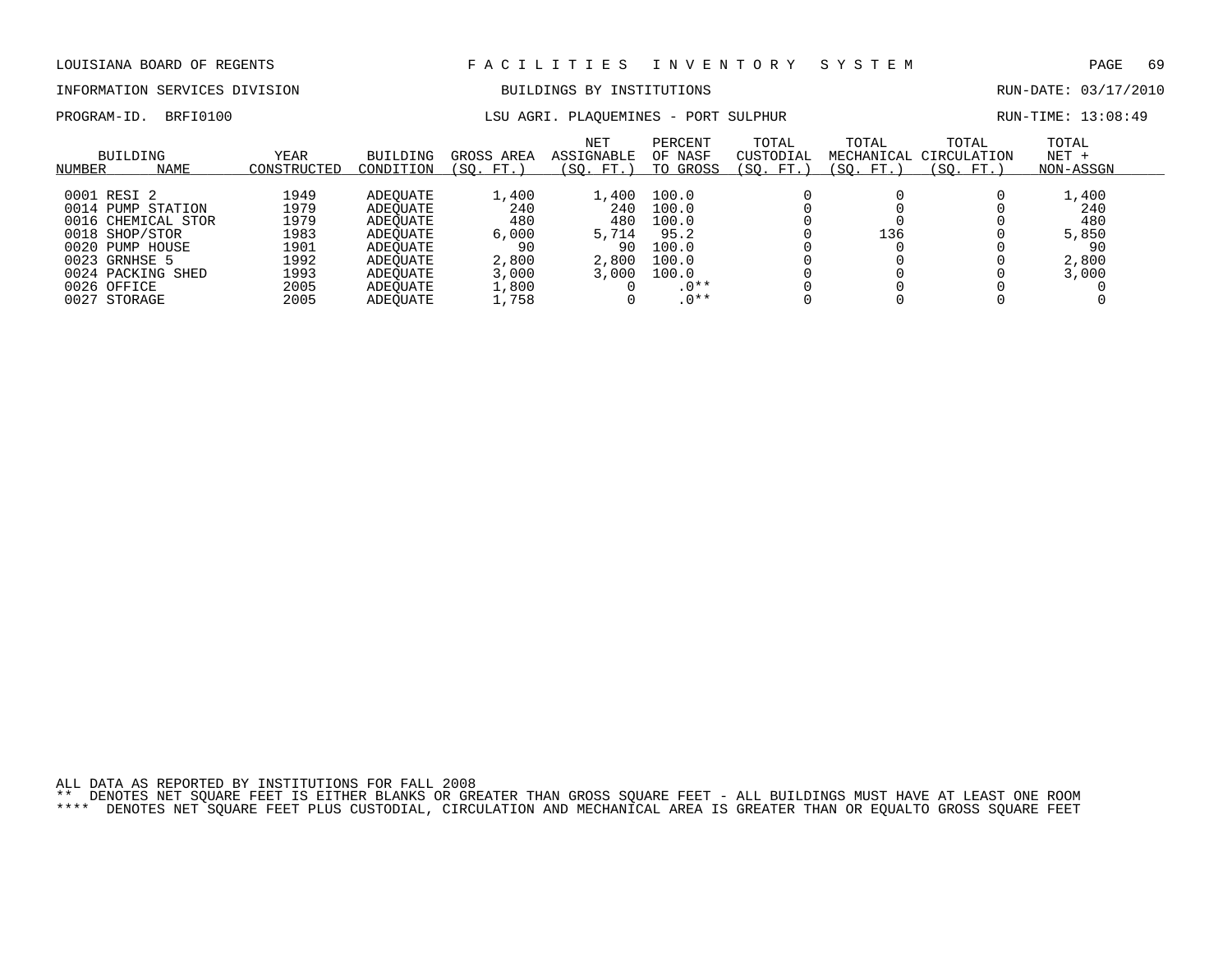### INFORMATION SERVICES DIVISION BUILDINGS BY INSTITUTIONS RUN-DATE: 03/17/2010

## PROGRAM-ID. BRFI0100 LSU AGRI. RED RIVER VALLEY - BOSSIER CITY RUN-TIME: 13:08:49

| <b>BUILDING</b><br><b>NUMBER</b><br><b>NAME</b> | YEAR<br>CONSTRUCTED | <b>BUILDING</b><br>CONDITION | GROSS AREA<br>(SO.<br>$FT.$ ) | <b>NET</b><br>ASSIGNABLE<br>(SO.<br>FT. | PERCENT<br>OF NASF<br>TO GROSS | TOTAL<br>CUSTODIAL<br>(SO. FT. ) | TOTAL<br>(SO. FT. ) | TOTAL<br>MECHANICAL CIRCULATION<br>(SO. FT.) | TOTAL<br>NET +<br>NON-ASSGN |
|-------------------------------------------------|---------------------|------------------------------|-------------------------------|-----------------------------------------|--------------------------------|----------------------------------|---------------------|----------------------------------------------|-----------------------------|
| 0001 QUONSET BLDG                               | 1947                | <b>ADEQUATE</b>              | 3,000                         | 3,000                                   | 100.0                          | 0                                | $\mathbf 0$         | 0                                            | 3,000                       |
| 0002 LAB & AUDITOIUM BL                         | 1948                | <b>ADEOUATE</b>              | 6,312                         | 5,394                                   | 85.5                           | 50                               | 832                 |                                              | 6,276                       |
| 0003 ADMIN RESIDENCE                            | 1948                |                              | 2,500                         | 2,500                                   | 100.0                          | $\Omega$                         | 0                   | $\Omega$                                     | 2,500                       |
|                                                 |                     | ADEQUATE                     |                               |                                         |                                |                                  |                     |                                              |                             |
| 0004 COTTON HOUSE                               | 1948                | REMOD-A                      | 1,200                         | 1,200                                   | 100.0                          | $\Omega$                         | $\mathbf 0$         | $\Omega$                                     | 1,200                       |
| 0005 SOYBEAN BUILDING                           | 1950                | ADEQUATE                     | 3,164                         | 3,164                                   | 100.0                          | $\Omega$                         | $\Omega$            | $\Omega$                                     | 3,164                       |
| 0006 EMPLOYEE BREAK ROO                         | 1950                | ADEQUATE                     | 403                           | 315                                     | 78.2                           | $\Omega$                         | 88                  | $\Omega$                                     | 403                         |
| 0007 MINI RED BARN                              | 1950                | <b>ADEQUATE</b>              | 190                           | 190                                     | 100.0                          | $\Omega$                         | $\Omega$            | $\Omega$                                     | 190                         |
| 0008 SUPERVISOR RESIDEN                         | 1951                | ADEQUATE                     | 1,375                         | 1,375                                   | 100.0                          | 0                                | 0                   | 0                                            | 1,375                       |
| 0009 FERTILIZER STOR BL                         | 1951                | <b>ADEQUATE</b>              | 868                           | 868                                     | 100.0                          | $\Omega$                         | 0                   | $\Omega$                                     | 868                         |
| 0010 RED BARN                                   | 1951                | ADEQUATE                     | 7,880                         | 7,880                                   | 100.0                          | $\Omega$                         | $\Omega$            | $\Omega$                                     | 7,880                       |
| 0011 ANT LAB & OFFICE B                         | 1952                | ADEQUATE                     | 1,200                         | 1,200                                   | 100.0                          | 0                                | 0                   | 0                                            | 1,200                       |
| 0013 IRRIG SUP STOR BLD                         | 1952                | <b>ADEQUATE</b>              | 672                           | 672                                     | 100.0                          | $\Omega$                         | 0                   | $\Omega$                                     | 672                         |
| 0014 EQUIPMENT SHOP                             | 1952                | ADEQUATE                     | 2,336                         | 2,327                                   | 99.6                           | $\Omega$                         | 9                   | $\Omega$                                     | 2,336                       |
| 0015 EOUIP STOR SHED-MA                         | 1952                | ADEQUATE                     | 5,000                         | 5,000                                   | 100.0                          | 0                                | $\Omega$            | $\Omega$                                     | 5,000                       |
| 0016 LUMBER STORAGE SHE                         | 1952                | ADEOUATE                     | 1,440                         | 1,440                                   | 100.0                          | 0                                | 0                   | 0                                            | 1,440                       |
| 0019 HAY SHED - POLED                           | 1952                | ADEQUATE                     | 3,976                         | 3,976                                   | 100.0                          | $\Omega$                         | 0                   | $\Omega$                                     | 3,976                       |
| 0020 FAC CARPENTER SHOP                         | 1953                | ADEOUATE                     | 2,304                         | 1,569                                   | 68.1                           | 0                                | 0                   | 0                                            | 1,569                       |
| 0021 RESIDENCE-OFFICE B                         | 1955                | <b>ADEQUATE</b>              | 1,350                         | 1,350                                   | 100.0                          | $\Omega$                         | 0                   | $\Omega$                                     | 1,350                       |
| 0022 WATER TOWER                                | 1956                | <b>ADEQUATE</b>              | 1                             | 1                                       | 100.0                          | $\Omega$                         | $\Omega$            | $\Omega$                                     | 1                           |
| 0024 ARMCO SEED BLDG                            | 1958                | ADEQUATE                     | 2,234                         | 2,234                                   | 100.0                          | 0                                | 0                   | 0                                            | 2,234                       |
| 0025 COTTON SEED&STOR B                         | 1959                | ADEQUATE                     | 2,760                         | 1,488                                   | 53.9                           | $\Omega$                         | 0                   | $\Omega$                                     | 1,488                       |
| 0026 EOUIPMENT SHED-SMA                         | 1960                | ADEOUATE                     | 1,920                         | 1,920                                   | 100.0                          | $\Omega$                         | $\Omega$            | $\Omega$                                     | 1,920                       |
| 0027 COTTON GIN                                 | 1961                | ADEQUATE                     | 3,120                         | 3,120                                   | 100.0                          | 0                                | 0                   | $\Omega$                                     | 3,120                       |
| 0028 COOLER BUILDING                            | 1964                | ADEQUATE                     | 2,304                         | 2,304                                   | 100.0                          | $\Omega$                         | $\Omega$            | 0                                            | 2,304                       |
| 0032 TENANT HOUSE CINDE                         | 1973                | <b>ADEQUATE</b>              | 816                           | 816                                     | 100.0                          | $\Omega$                         | $\Omega$            | $\Omega$                                     | 816                         |
| 0033 EXTENSION OFFICE B                         | 1973                | ADEQUATE                     | 1,300                         | 1,300                                   | 100.0                          | 0                                | 0                   | 0                                            | 1,300                       |
| 0034 RESID - FAC MAINT                          | 1976                | <b>ADEQUATE</b>              | 1,650                         | 1,460                                   | 88.5                           | $\Omega$                         | $\Omega$            | $\Omega$                                     | 1,460                       |
| 0035 HAY SHED-METAL                             | 1976                | ADEQUATE                     | 1,800                         | 1,800                                   | 100.0                          | $\Omega$                         | $\Omega$            | $\Omega$                                     | 1,800                       |
| 0036 FORAGE BLDG.                               | 1977                | <b>ADEQUATE</b>              | 750                           | 750                                     | 100.0                          | $\Omega$                         | 0                   | $\Omega$                                     | 750                         |
| 0037 VEHICLE GARAGE                             | 1977                | ADEQUATE                     | 2,625                         | 2,625                                   | 100.0                          | $\Omega$                         | $\Omega$            | $\Omega$                                     | 2,625                       |
| 0038 EQUIPMENT SHED                             | 1977                | ADEQUATE                     | 1,800                         | 1,800                                   | 100.0                          | $\Omega$                         | $\Omega$            | 0                                            | 1,800                       |
| 0039 PEST STOR BLDG                             | 1978                | ADEQUATE                     | 1,740                         | 1,740                                   | 100.0                          | $\Omega$                         | $\Omega$            | $\Omega$                                     | 1,740                       |
| 0040 OLD PESTICIDE BLDG                         | 1901                | ADEOUATE                     | 480                           | 480                                     | 100.0                          | 0                                | 0                   | $\Omega$                                     | 480                         |
| 0044 COMBINE SHED                               | 1965                | ADEQUATE                     | 540                           | 540                                     | 100.0                          | $\Omega$                         | 0                   | 0                                            | 540                         |
| 0045 POWER WASHER SHED                          | 1950                | REMOD-A                      | 816                           | 816                                     | 100.0                          | $\Omega$                         | $\Omega$            | $\Omega$                                     | 816                         |
| 0051 ADMIN BLDG                                 | 1983                | ADEQUATE                     | 3,630                         | 2,181                                   | 60.1                           | $\Omega$                         | 330                 | 0                                            | 2,511                       |
| 0053 BREEDING GREENHOUS                         | 1992                | ADEOUATE                     | 286                           | 286                                     | 100.0                          | $\Omega$                         | 0                   | 0                                            | 286                         |
| 0054 GRNHSE #2                                  | 1993                | ADEQUATE                     | 2,880                         | 2,880                                   | 100.0                          | $\Omega$                         | $\Omega$            | $\Omega$                                     | 2,880                       |
| 0055 GRNHSE #3-TOMATO                           | 1993                | ADEOUATE                     | 2,880                         | 2,880                                   | 100.0                          |                                  | $\Omega$            | $\Omega$                                     | 2,880                       |
| 0056 GRNHSE #4-TOMATO                           | 1994                | <b>ADEQUATE</b>              | 2,880                         | 2,880                                   | 100.0                          | $\Omega$                         | 0                   | $\Omega$                                     | 2,880                       |
|                                                 |                     |                              |                               |                                         |                                |                                  |                     |                                              |                             |

ALL DATA AS REPORTED BY INSTITUTIONS FOR FALL 2008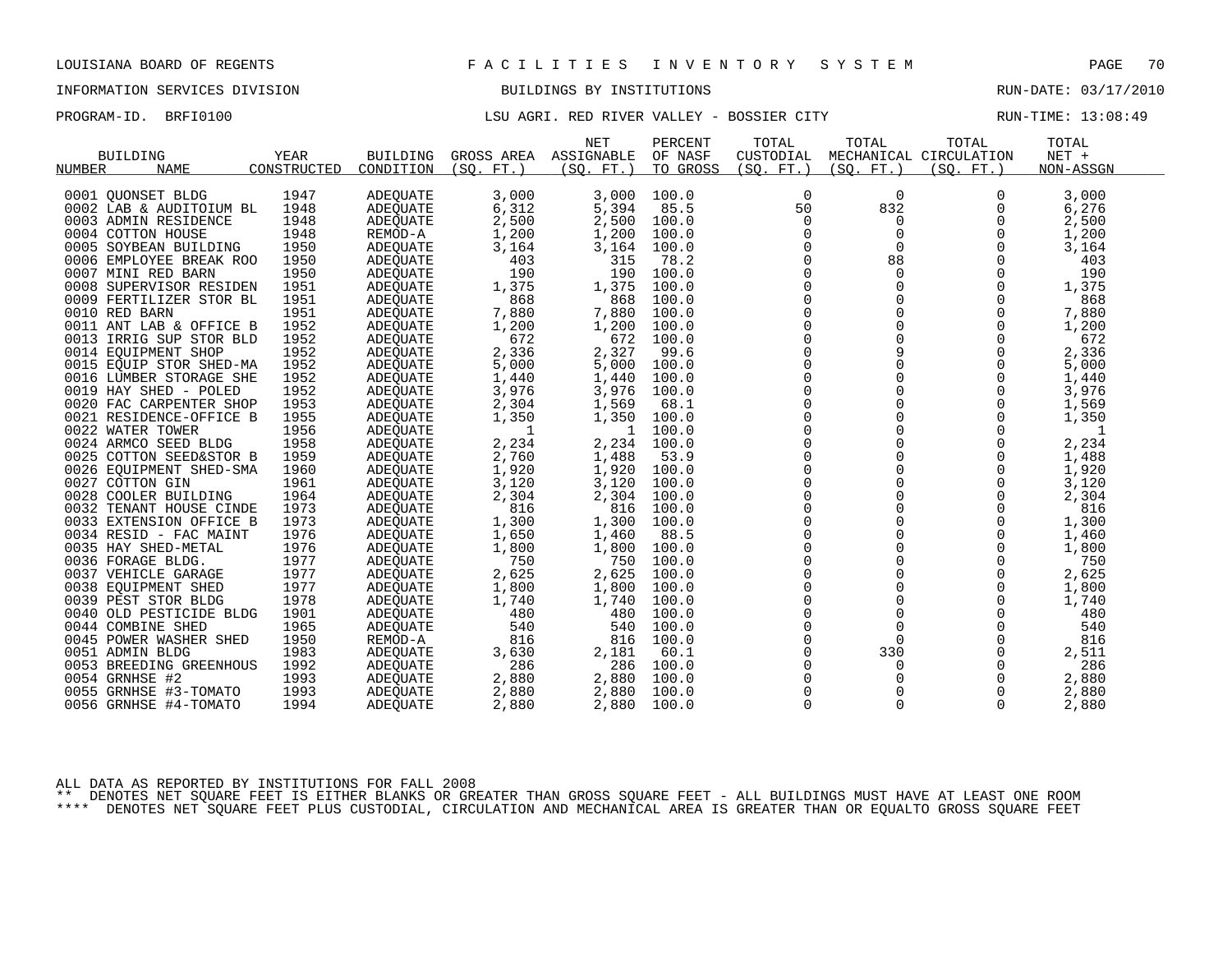# INFORMATION SERVICES DIVISION BUILDINGS BY INSTITUTIONS AND RUN-DATE: 03/17/2010

PROGRAM-ID. BRFI0100 **LSU AGRI. RED RIVER VALLEY - BOSSIER CITY** RUN-TIME: 13:08:49

| BUILDING<br><b>NAME</b><br>NUMBER                                                                                                                                                                                                              | <b>YEAR</b><br>CONSTRUCTED                                           | <b>BUILDING</b><br>CONDITION                                                                             | GROSS AREA<br>FT.<br>(SO.                                           | <b>NET</b><br>ASSIGNABLE<br>SO.<br>FT.)                               | PERCENT<br>OF NASF<br>TO GROSS                                                | TOTAL<br>CUSTODIAL<br>SO.<br>FT. | TOTAL<br>(SO. FT.) | TOTAL<br>MECHANICAL CIRCULATION<br>SO.<br>FT. | TOTAL<br>$NET +$<br>NON-ASSGN                                       |
|------------------------------------------------------------------------------------------------------------------------------------------------------------------------------------------------------------------------------------------------|----------------------------------------------------------------------|----------------------------------------------------------------------------------------------------------|---------------------------------------------------------------------|-----------------------------------------------------------------------|-------------------------------------------------------------------------------|----------------------------------|--------------------|-----------------------------------------------|---------------------------------------------------------------------|
| GRNHSE #5-TOMATO<br>0057<br>0058 GRNHSE #6-TOMATO<br>0059 TOMATO SUP STOR #1<br>0060 TOMATO SUP STOR #2<br>GRNHSE SUP STOR<br>0061<br>0062 PATH SUP BLDG<br>$0063$ PATH<br>GREENHOUSE<br>0064 ENTO<br>GREENHOUSE<br>0065<br>TOMATO GH SUP STOR | 1994<br>1994<br>1993<br>1993<br>1992<br>1991<br>1996<br>1996<br>1996 | ADEOUATE<br>ADEOUATE<br>ADEOUATE<br>ADEOUATE<br>ADEOUATE<br>ADEOUATE<br>ADEOUATE<br>ADEOUATE<br>ADEOUATE | 2,880<br>2,880<br>240<br>240<br>240<br>240<br>1,440<br>1,440<br>336 | 2,880<br>2,880<br>240<br>240<br>240<br>240<br>. . 440<br>1,440<br>336 | 100.0<br>100.0<br>100.0<br>100.0<br>100.0<br>100.0<br>100.0<br>100.0<br>100.0 |                                  |                    |                                               | 2,880<br>2,880<br>240<br>240<br>240<br>240<br>1,440<br>.,440<br>336 |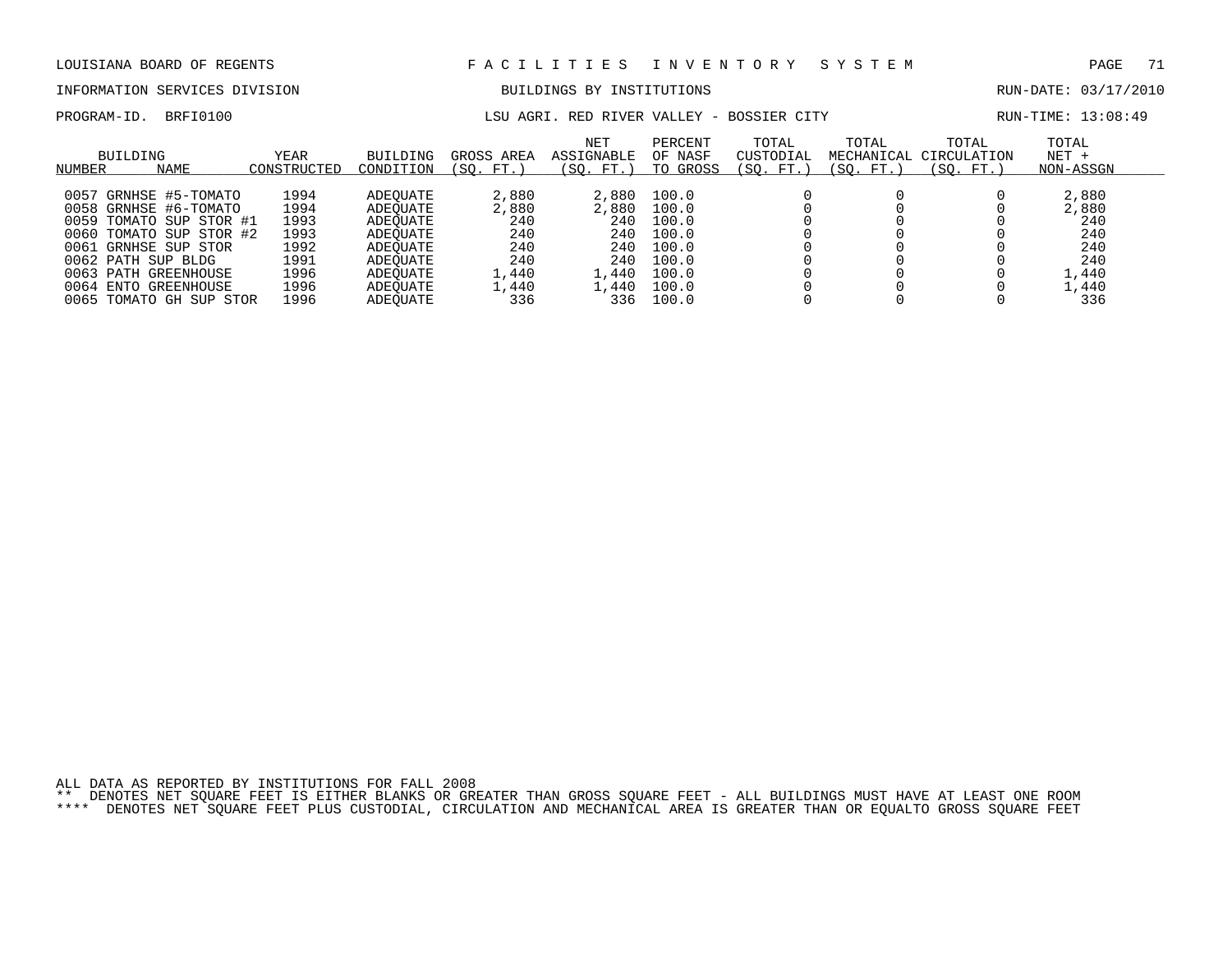INFORMATION SERVICES DIVISION BUILDINGS BY INSTITUTIONS RUN-DATE: 03/17/2010

PROGRAM-ID. BRFI0100 CONSTRUCTED BRFINING CONSTRUCTED ASSESSMENT RUN-TIME: 13:08:49

|                         |             |                 |            | <b>NET</b>  | PERCENT  | TOTAL               | TOTAL       | TOTAL                  | TOTAL     |  |
|-------------------------|-------------|-----------------|------------|-------------|----------|---------------------|-------------|------------------------|-----------|--|
| <b>BUILDING</b>         | <b>YEAR</b> | <b>BUILDING</b> | GROSS AREA | ASSIGNABLE  | OF NASF  | CUSTODIAL           |             | MECHANICAL CIRCULATION | NET +     |  |
| <b>NAME</b><br>NUMBER   | CONSTRUCTED | CONDITION       | (SO, FT.)  | (SO, FT.)   | TO GROSS | (SO, FT.)           | (SO. FT. )  | (SO, FT.)              | NON-ASSGN |  |
|                         |             |                 |            |             |          |                     |             |                        |           |  |
| 0001 OLD RESIDENCE      | 1920        | <b>ADEQUATE</b> | 2,598      | 2,598       | 100.0    | $\mathbf 0$         | $\Omega$    | $\Omega$               | 2,598     |  |
| 0002 SHOP&MACH.MAINT    | 1949        | <b>ADEQUATE</b> | 2,400      | 2,400       | 100.0    | $\mathbf 0$         | 0           | 0                      | 2,400     |  |
| 0003 RICE DRIER BLDG    | 1949        | ADEQUATE        | 7,464      | 6,665       | 89.3     | 0                   | 0           | 0                      | 6,665     |  |
| 0004 RESIDENCE & GAR    | 1949        | ADEQUATE        | 1,624      | 1,624       | 100.0    | 0                   |             | 0                      | 1,624     |  |
| 0005 UTILITY BLDG       | 1949        | ADEQUATE        | 400        | 400         | 100.0    | $\mathbf 0$         |             | 0                      | 400       |  |
| 0007 GRAIN BINS         | 1949        | ADEQUATE        | 600        | 600         | 100.0    | $\mathbf 0$         | $\Omega$    | $\Omega$               | 600       |  |
| 0008 RES GAR-UTILITY    | 1950        | <b>ADEOUATE</b> | 2,544      | 2,544       | 100.0    | 0                   |             | 0                      | 2,544     |  |
| 0009 MACH STOR BLDG     | 1950        | ADEQUATE        | 4,800      | 4,790       | 99.8     | $\mathbf 0$         |             | 0                      | 4,790     |  |
| 0010 RES GAR-UTILITY    | 1952        | ADEOUATE        | 2,578      | 2,578       | 100.0    | $\mathbf 0$         | $\Omega$    | $\Omega$               | 2,578     |  |
| 0011 WATER SYSTEM       | 1952        | ADEQUATE        | 48         | 48          | 100.0    | $\mathbf 0$         | 0           | 0                      | 48        |  |
| 0012 WATER TOWER        | 1952        | ADEQUATE        | 64         | 64          | 100.0    | 0                   | $\mathbf 0$ | 0                      | 64        |  |
| 0013 SEED-FERT STOR     | 1953        | <b>ADEOUATE</b> | 3,200      | 3,025       | 94.5     | $\mathbf 0$         | $\Omega$    | $\Omega$               | 3,025     |  |
| 0014 LABORER LATRINE    | 1953        | <b>ADEQUATE</b> | 116        | $\mathbf 0$ | $.0**$   | $\mathbf 0$         | 116         | 0                      | 116       |  |
| 0015 RES GAR-UTILITY    | 1954        | ADEQUATE        | 2,302      | 2,302       | 100.0    | 0                   | $\Omega$    | 0                      | 2,302     |  |
| 0016 RES GAR-UTILITY    | 1955        | <b>ADEOUATE</b> | 2,544      | 2,544       | 100.0    | $\mathbf 0$         | $\Omega$    | $\Omega$               | 2,544     |  |
| 0017 COMBINE STOR.      | 1956        | ADEQUATE        | 5,600      | 5,600       | 100.0    | $\mathbf 0$         | 0           | 0                      | 5,600     |  |
| 0018 RES-UTILITY BLD    | 1957        | ADEOUATE        | 1,625      | 1,625       | 100.0    | $\mathsf{O}\xspace$ | 0           | 0                      | 1,625     |  |
| 0019 MACH.STOR.BLDG.    | 1957        | ADEQUATE        | 6,000      | 6,000       | 100.0    | $\mathsf{O}$        | $\Omega$    | 0                      | 6,000     |  |
| 0021 PUMP SHED          | 1958        | <b>ADEQUATE</b> | 560        | 560         | 100.0    | $\Omega$            | $\Omega$    | $\Omega$               | 560       |  |
| 0023 RESIDENCE          | 1960        | ADEOUATE        | 1,753      | 1,753       | 100.0    | 0                   | 0           | 0                      | 1,753     |  |
| 0024 WHSE SACH DRIER    | 1960        | <b>ADEQUATE</b> | 6,000      | 6,000       | 100.0    | $\mathbf 0$         |             | 0                      | 6,000     |  |
| 0025 RICE TIRE STORAGE  | 1962        | <b>ADEQUATE</b> | 130        | 130         | 100.0    | $\Omega$            | $\Omega$    | $\Omega$               | 130       |  |
| 0026 DEEP WELL/PUMP     | 1962        | ADEQUATE        | 330        | 330         | 100.0    | $\mathbf 0$         | 0           | 0                      | 330       |  |
| 0027 FERT STOR BLDG     | 1964        | <b>ADEQUATE</b> | 2,400      | 2,400       | 100.0    | 0                   | $\Omega$    | $\mathbf 0$            | 2,400     |  |
| 0028 STAFF EQUIP STORAG | 1964        | ADEQUATE        | 1,200      | 1,200       | 100.0    | $\mathbf 0$         | $\Omega$    | $\Omega$               | 1,200     |  |
| 0029 STAFF RES          | 1964        | ADEQUATE        | 2,030      | 2,030       | 100.0    | $\mathbf 0$         | $\mathbf 0$ | 0                      | 2,030     |  |
| 0031 STORAGE/BREAKROOM  | 1964        | <b>ADEOUATE</b> | 9,440      | 9,415       | 99.7     | 0                   | 25          | 0                      | 9,440     |  |
| 0032 AQUA RES LAB       | 1964        | ADEQUATE        | 2,107      | 1,355       | 64.3     | $\mathbf 0$         | 50          | $\Omega$               | 1,405     |  |
| 0034 IRRIGATION WELL SH | 1965        | ADEQUATE        | 330        | 330         | 100.0    | $\mathbf 0$         | $\Omega$    | $\Omega$               | 330       |  |
| 0035 HAY STOR BARN      | 1966        | ADEOUATE        | 4,000      | 4,000       | 100.0    | 0                   | $\mathbf 0$ | 0                      | 4,000     |  |
| 0036 EQUIPMENT STORAGE  | 1967        | <b>ADEQUATE</b> | 1,800      | 225         | 12.5     | $\mathbf 0$         | $\Omega$    | $\Omega$               | 225       |  |
| 0037 RICE PYSIOLOGY LAB | 1968        | ADEOUATE        | 4,000      | 3,631       | 90.8     | $\Omega$            | 35          | $\Omega$               | 3,666     |  |
| 0038 EOUIPMENT STORAGE  | 1969        | ADEOUATE        | 960        | 960         | 100.0    | 0                   | 0           | 0                      | 960       |  |
| 0039 RICE DRYING SHD    | 1969        |                 | 1,800      | 1,800       | 100.0    | 0                   | $\mathbf 0$ | 0                      | 1,800     |  |
|                         |             | <b>ADEQUATE</b> |            | 444         |          | $\Omega$            | $\Omega$    | $\Omega$               | 444       |  |
| 0040 WEED SCIENCE BLDG  | 1969        | ADEOUATE        | 1,296      |             | 34.3     | $\mathbf 0$         | $\mathbf 0$ |                        |           |  |
| 0042 SUPT RESIDENCE     | 1970        | ADEQUATE        | 2,454      | 2,454       | 100.0    |                     |             | 0                      | 2,454     |  |
| 0043 RES GAR-UTILITY    | 1973        | ADEQUATE        | 2,544      | 2,544       | 100.0    | 0                   | $\mathbf 0$ | $\mathbf 0$            | 2,544     |  |
| 0044 USDA ENTO BLDG     | 1973        | ADEQUATE        | 1,800      | 1,752       | 97.3     | 0                   | 48          | 0                      | 1,800     |  |
| 0045 RICE AGROMONY LAB  | 1975        | ADEOUATE        | 4,000      | 3,625       | 90.6     | 0                   | 40          | 0                      | 3,665     |  |
| 0046 BREED-GENE LAB     | 1975        | ADEQUATE        | 5,000      | 3,701       | 74.0     | $\Omega$            | 76          | $\Omega$               | 3,777     |  |

ALL DATA AS REPORTED BY INSTITUTIONS FOR FALL 2008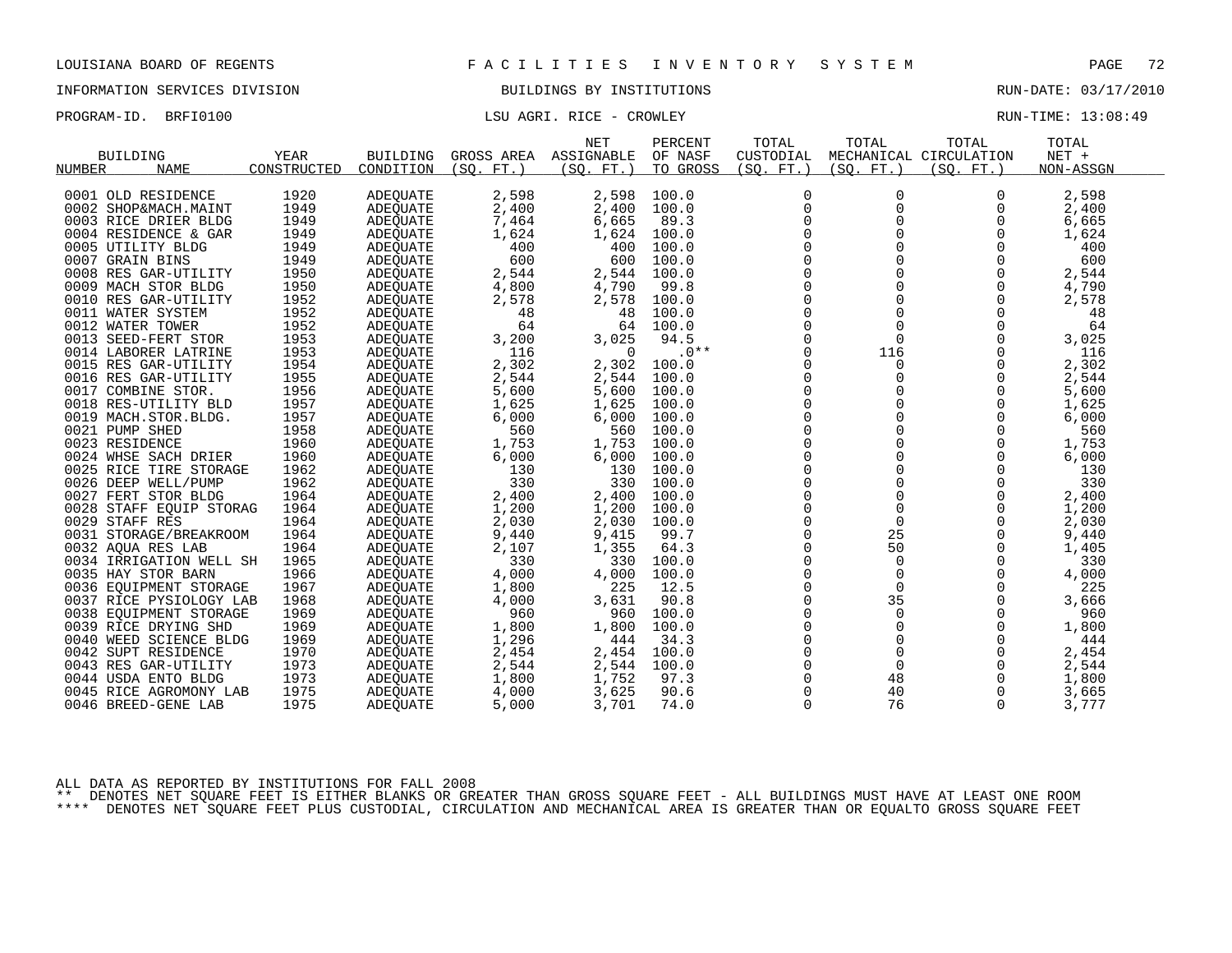## INFORMATION SERVICES DIVISION BUILDINGS BY INSTITUTIONS RUN-DATE: 03/17/2010

PROGRAM-ID. BRFI0100 CONSTRUCTED BRFINING CONSTRUCTED ASSESSMENT RUN-TIME: 13:08:49

| <b>BUILDING</b><br><b>NAME</b><br>NUMBER | <b>YEAR</b><br>CONSTRUCTED | <b>BUILDING</b><br>CONDITION | GROSS AREA<br>(SQ. FT.) | <b>NET</b><br>ASSIGNABLE<br>(SQ. FT.) | PERCENT<br>OF NASF<br>TO GROSS | TOTAL<br>CUSTODIAL<br>(SQ. FT.) | TOTAL<br>MECHANICAL<br>(SQ. FT.) | TOTAL<br>CIRCULATION<br>(SQ. FT.) | TOTAL<br>$NET +$<br>NON-ASSGN |  |
|------------------------------------------|----------------------------|------------------------------|-------------------------|---------------------------------------|--------------------------------|---------------------------------|----------------------------------|-----------------------------------|-------------------------------|--|
|                                          |                            |                              |                         |                                       |                                |                                 |                                  |                                   |                               |  |
| 0047 OFFICE BLDG                         | 1978                       | <b>ADEQUATE</b>              | 4,956                   | 4,706                                 | 95.0                           | 18                              | 232                              |                                   | 4,956                         |  |
| 0048 PESTICIDE STOR                      | 1979                       | ADEOUATE                     | 720                     | 720                                   | 100.0                          |                                 |                                  |                                   | 720                           |  |
| 0049<br>TISSUE CULTURE LAB               | 1980                       | ADEQUATE                     | 2,180                   | 2,088                                 | 95.8                           |                                 | 92                               |                                   | 2,180                         |  |
| 0050 ALUM-GLAS GRNHS                     | 1980                       | ADEQUATE                     | 1,050                   | 1,050                                 | 100.0                          |                                 |                                  |                                   | 1,050                         |  |
| 0051 ALUM-GLAS GRNHS                     | 1980                       | ADEQUATE                     | 1,050                   | 1,050                                 | 100.0                          |                                 |                                  |                                   | 1,050                         |  |
| 0052 ALM-GLA GREENHS                     | 1982                       | ADEQUATE                     | 1,050                   | 1,050                                 | 100.0                          |                                 |                                  |                                   | 1,050                         |  |
| 0053 HEADHOUSE                           | 1983                       | ADEQUATE                     | 732                     | 720                                   | 98.4                           |                                 |                                  |                                   | 720                           |  |
| 0054 NORTH OFFICE                        | 1984                       | ADEQUATE                     | 2,816                   | 1,854                                 | 65.8                           |                                 | 240                              |                                   | 2,094                         |  |
| 0057 PATHOLOGY LAB                       | 1901                       | ADEQUATE                     | 1,600                   | 1,240                                 | 77.5                           |                                 | 73                               |                                   | 1,313                         |  |
| 0075<br>GREENHOUSE                       | 1988                       | ADEOUATE                     | 2,424                   | 2,424                                 | 100.0                          |                                 |                                  |                                   | 2,424                         |  |
| 0076<br>STORAGE BLDG                     | 1955                       | ADEQUATE                     | 110                     | 110                                   | 100.0                          |                                 |                                  |                                   | 110                           |  |
| 0077<br>STORAGE BUILDING                 | 1970                       | ADEQUATE                     | 2,043                   | 2,043                                 | 100.0                          |                                 |                                  |                                   | 2,043                         |  |
| 0081<br>WELL HOUSE                       | 1955                       | ADEOUATE                     | 69                      |                                       | $.0**$                         |                                 |                                  |                                   |                               |  |
| 0082 ENTO WASH SHED                      | 1955                       | ADEOUATE                     | 168                     | 168                                   | 100.0                          |                                 |                                  |                                   | 168                           |  |
| 0083 WELL HOUSE                          | 1965                       | ADEQUATE                     | 40                      |                                       | $.0**$                         |                                 |                                  |                                   | $\Omega$                      |  |
| 0085<br>STORAGE BLDG                     | 1975                       | ADEQUATE                     | 329                     | 329                                   | 100.0                          |                                 |                                  |                                   | 329                           |  |
| 0088 BIO LAB                             | 1991                       | ADEOUATE                     | 1,800                   | 1,584                                 | 88.0                           |                                 | 31                               |                                   | 1,615                         |  |
| 0093<br>GREENHOUSE                       | 1996                       | ADEQUATE                     | 1,200                   | 1,200                                 | 100.0                          |                                 |                                  |                                   | 1,200                         |  |
| 0095 SEED FAC                            | 1996                       | ADEOUATE                     | 21,000                  | 12,282                                | 58.5                           |                                 | 189                              |                                   | 12,471                        |  |
| 0098 ANTHER CULTURE LAB                  | 1999                       | ADEQUATE                     | 2,400                   |                                       | $.0**$                         |                                 |                                  |                                   |                               |  |
| 0102 STORAGE                             | 1965                       | ADEQUATE                     | 1,776                   |                                       | $.0**$                         |                                 |                                  |                                   |                               |  |
| 0103 WELL                                | 1999                       | ADEQUATE                     |                         |                                       | $.0**$                         |                                 |                                  |                                   |                               |  |
| 0104 BARN                                | 1995                       | ADEQUATE                     | 481                     |                                       | $.0**$                         |                                 |                                  |                                   |                               |  |
| 0106 LAB                                 | 2007                       | ADEQUATE                     | 1,800                   |                                       | $.0**$                         |                                 |                                  |                                   |                               |  |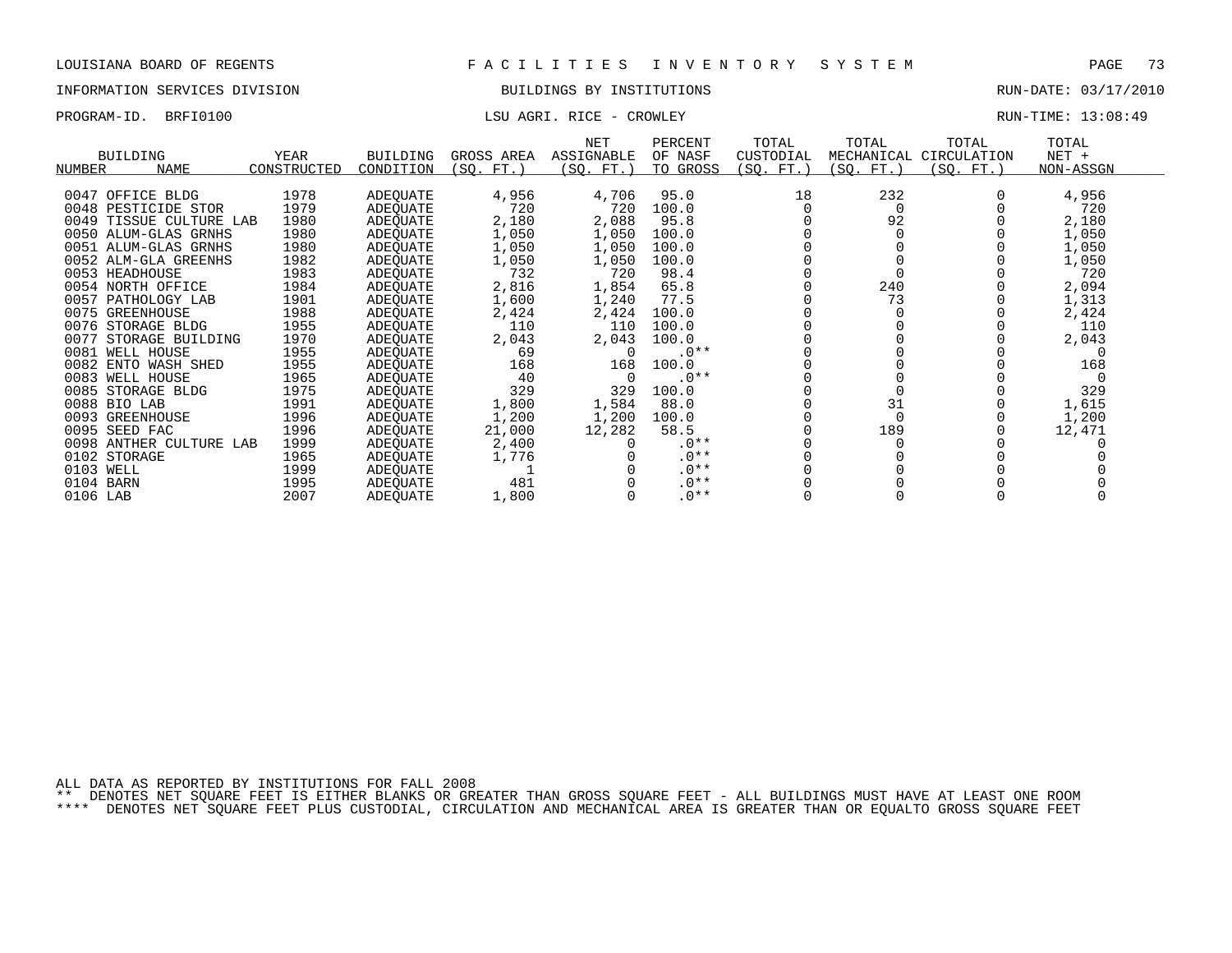## INFORMATION SERVICES DIVISION BUILDINGS BY INSTITUTIONS RUN-DATE: 03/17/2010

PROGRAM-ID. BRFI0100 **LSU AGRI. ST. GRABIEL - ST. GRABIEL** - COMPOSTED RUN-TIME: 13:08:49

|                       |             |                 |            | <b>NET</b> | PERCENT  | TOTAL       | TOTAL        | TOTAL                  | TOTAL     |
|-----------------------|-------------|-----------------|------------|------------|----------|-------------|--------------|------------------------|-----------|
| <b>BUILDING</b>       | <b>YEAR</b> | BUILDING        | GROSS AREA | ASSIGNABLE | OF NASF  | CUSTODIAL   |              | MECHANICAL CIRCULATION | $NET +$   |
| <b>NAME</b><br>NUMBER | CONSTRUCTED | CONDITION       | (SO. FT. ) | (SO. FT. ) | TO GROSS | (SO. FT. )  | (SO. FT.)    | (SO. FT.)              | NON-ASSGN |
|                       |             |                 |            |            |          |             |              |                        |           |
| 0001 RESCH SUPT RESD  | 1970        | <b>ADEQUATE</b> | 1,650      | 1,650      | 100.0    | $\mathbf 0$ | 0            | $\Omega$               | 1,650     |
| 0002 RESCH SUPT RESD  | 1970        | ADEQUATE        | 1,650      | 1,650      | 100.0    | $\mathbf 0$ | 0            | $\Omega$               | 1,650     |
| 0003 RESCH SUPT RESD  | 1970        | ADEOUATE        | 1,650      | 1,650      | 100.0    | 0           | 0            | 0                      | 1,650     |
| 0004 RESIDENCE        | 1970        | <b>ADEOUATE</b> | 1,650      | 1,650      | 100.0    | $\mathsf 0$ | $\Omega$     | 0                      | 1,650     |
| 0005 RESIDENCE        | 1970        | ADEQUATE        | 1,350      | 1,350      | 100.0    | $\Omega$    | $\Omega$     | $\Omega$               | 1,350     |
| 0006 RESIDENCE        | 1970        | <b>ADEOUATE</b> | 1,350      | 1,350      | 100.0    | $\mathbf 0$ | 0            | 0                      | 1,350     |
| 0007 RESIDENCE        | 1970        | ADEQUATE        | 1,350      | 1,350      | 100.0    | 0           | $\mathbf 0$  | $\mathbf 0$            | 1,350     |
| 0008 RESIDENCE        | 1970        | ADEQUATE        | 1,350      | 1,350      | 100.0    | $\mathbf 0$ | 0            | 0                      | 1,350     |
| 0009 RESIDENCE        | 1970        | <b>ADEOUATE</b> | 1,350      | 1,350      | 100.0    | $\Omega$    | $\Omega$     | $\Omega$               | 1,350     |
| 0010 TRACTOR STORAGE  | 1970        | ADEQUATE        | 1,800      | 1,800      | 100.0    | $\mathbf 0$ | $\Omega$     | $\Omega$               | 1,800     |
| 0011 LAB              | 1970        | ADEQUATE        | 1,734      | 1,626      | 93.8     | 0           | 108          | 0                      | 1,734     |
| 0012 SHOP             | 1970        | ADEQUATE        | 1,800      | 238        | 13.2     | $\Omega$    | $\Omega$     | $\Omega$               | 238       |
| 0014 ANIMAL SHELTERS  | 1972        | ADEOUATE        | 1,350      | 1,350      | 100.0    | $\mathbf 0$ | $\mathbf 0$  | 0                      | 1,350     |
| 0015 FIELD LAB-ENTO   | 1972        | ADEQUATE        | 3,616      | 2,129      | 58.9     | $\Omega$    | 63           | $\Omega$               | 2,192     |
| 0016 PSYS RESCH LAB   | 1973        | <b>ADEOUATE</b> | 3,200      | 3,056      | 95.5     | $\Omega$    | 128          | $\Omega$               | 3,184     |
| 0017 POLE BARN        | 1973        | ADEQUATE        | 10,080     | 10,080     | 100.0    | 0           | 0            | 0                      | 10,080    |
| 0018 STOR BARN        | 1974        | <b>ADEQUATE</b> | 38,920     | 38,920     | 100.0    | 0           | $\Omega$     | $\Omega$               | 38,920    |
| 0019 HAY STORAGE BLD  | 1974        | ADEQUATE        | 5,000      | 5,000      | 100.0    | $\mathbf 0$ | $\mathbf 0$  | $\Omega$               | 5,000     |
| 0020 RESIDENCE        | 1975        | ADEQUATE        | 2,521      | 2,521      | 100.0    | $\mathbf 0$ | $\mathbf 0$  | 0                      | 2,521     |
| 0021 OFFICE           | 1975        | ADEQUATE        | 5,760      | 3,024      | 52.5     | 0           | 501          | $\mathbf 0$            | 3,525     |
| 0022 ASSEMBLY         | 1975        | ADEQUATE        | 6,322      | 6,249      | 98.8     | $\Omega$    | 73           | $\Omega$               | 6,322     |
| 0025 FARM SHOP        | 1977        | ADEQUATE        | 3,214      | 3,150      | 98.0     | $\Omega$    | 64           | $\Omega$               | 3,214     |
| 0027 STOR.BLDG.-ENTO  | 1977        | <b>ADEOUATE</b> | 750        | 750        | 100.0    | $\mathbf 0$ | $\mathbf{0}$ | $\mathbf 0$            | 750       |
| 0028 BARN             | 1979        | ADEQUATE        | 11,400     | 10,800     | 94.7     | $\mathbf 0$ | $\mathbf 0$  | $\Omega$               | 10,800    |
| 0029 PESTICIDE BLDG.  | 1980        | ADEOUATE        | 2,177      | 2,097      | 96.3     | $\mathbf 0$ | 80           | $\Omega$               | 2,177     |
| 0030 SEEDLING GRNHSE  | 1983        | ADEQUATE        | 6,555      | 6,345      | 96.8     | 0           | 210          | $\mathbf 0$            | 6,555     |
| 0031 GRNHSE           | 1983        | ADEQUATE        | 1,785      | 1,785      | 100.0    | $\mathbf 0$ | $\mathbf 0$  | $\Omega$               | 1,785     |
| 0032 PHOTOPERIOD HSE  | 1983        | ADEQUATE        | 2,100      | 2,100      | 100.0    | $\Omega$    | $\Omega$     | $\Omega$               | 2,100     |
| 0033 OFFICE BUILDING  | 1983        | ADEQUATE        | 2,906      | 1,850      | 63.7     | 9           | 136          | $\mathbf 0$            | 1,995     |
| 0035 STOR. #1         | 1988        | ADEQUATE        | 274        | 274        | 100.0    | $\mathbf 0$ | 0            | 0                      | 274       |
| 0036 STORAGE #2       | 1972        | ADEQUATE        | 274        | 274        | 100.0    | $\Omega$    | $\Omega$     | $\Omega$               | 274       |
| 0037 STOR 3           | 1975        | <b>ADEOUATE</b> | 479        | 479        | 100.0    | 0           | $\mathbf 0$  | $\mathbf 0$            | 479       |
| 0038 RESI #4 STOR     | 1970        | ADEQUATE        | 192        | 192        | 100.0    | $\mathbf 0$ | $\Omega$     | $\Omega$               | 192       |
| 0040 SHELTER #2       | 1975        | <b>ADEOUATE</b> | 256        | 256        | 100.0    | $\Omega$    | $\Omega$     | $\Omega$               | 256       |
| 0041 SHELTER #3       | 1975        | ADEOUATE        | 256        | 256        | 100.0    | 0           | $\mathbf 0$  | 0                      | 256       |
| 0042 SHELTER #4       | 1975        | ADEQUATE        | 256        | 256        | 100.0    | $\mathbf 0$ | $\Omega$     | $\Omega$               | 256       |
| 0043 SHELTER #5       | 1975        | ADEQUATE        | 256        | 256        | 100.0    | $\Omega$    | $\Omega$     | $\Omega$               | 256       |
| 0044 SHELTER #6       | 1975        | ADEQUATE        | 256        | 256        | 100.0    | 0           | $\mathbf 0$  | 0                      | 256       |
| 0052 ANI SHELTER #6   | 1972        | <b>ADEOUATE</b> | 1,350      | 1,350      | 100.0    | $\Omega$    | $\mathbf 0$  | $\mathbf 0$            | 1,350     |
| 0053 ANI SHELTER #7   | 1972        | ADEOUATE        | 1,350      | 1,350      | 100.0    | $\mathbf 0$ | 0            | $\Omega$               | 1,350     |
|                       |             |                 |            |            |          |             |              |                        |           |

ALL DATA AS REPORTED BY INSTITUTIONS FOR FALL 2008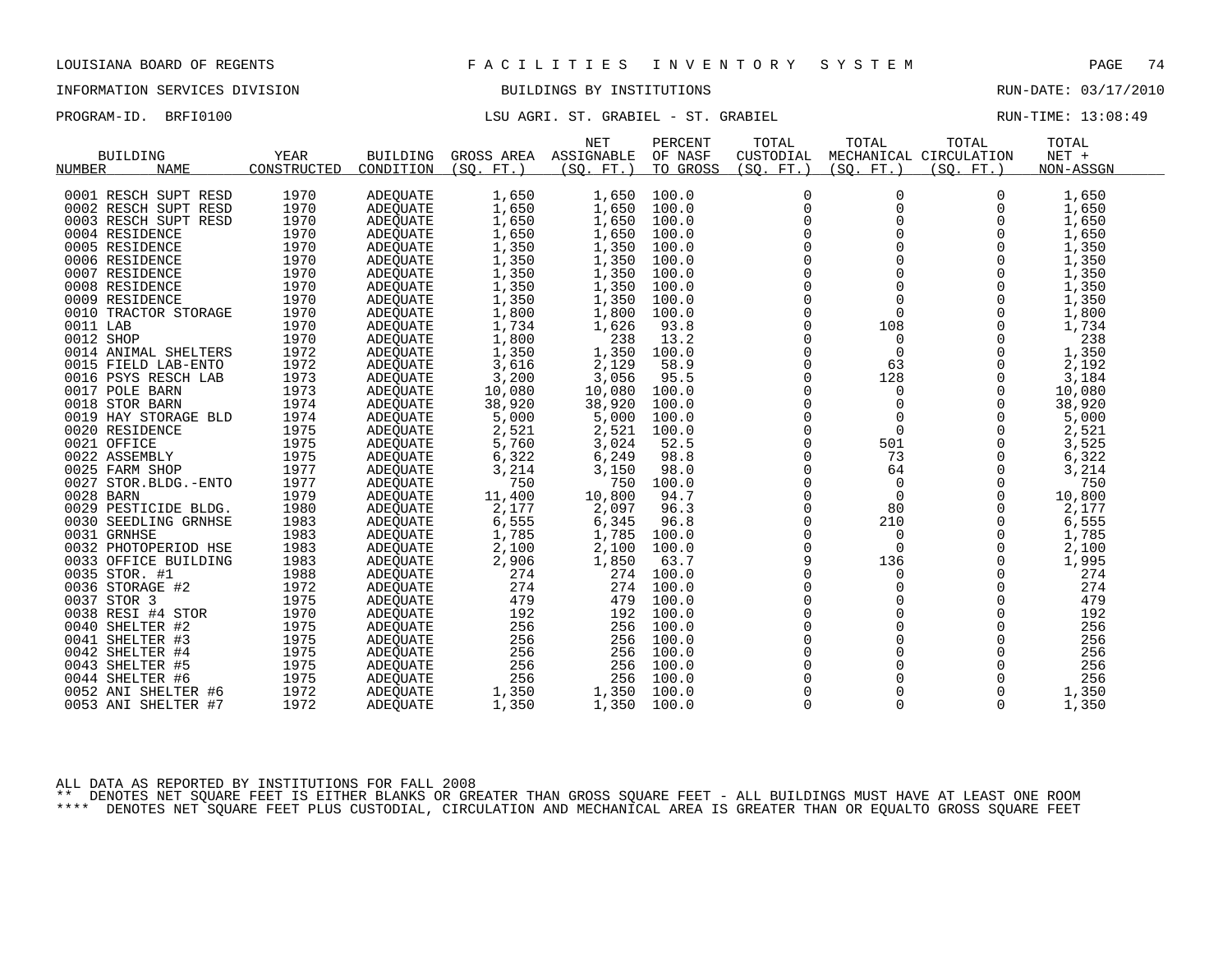## INFORMATION SERVICES DIVISION BUILDINGS BY INSTITUTIONS RUN-DATE: 03/17/2010

## PROGRAM-ID. BRFI0100 **LSU AGRI. ST. GRABIEL - ST. GRABIEL** - COMPOST AGRICAL RUN-TIME: 13:08:49

| NUMBER       | BUILDING<br><b>NAME</b> | YEAR<br>CONSTRUCTED | <b>BUILDING</b><br>CONDITION | GROSS AREA<br>(SO. FT. ) | <b>NET</b><br><b>ASSIGNABLE</b><br>(SO. FT. ) | PERCENT<br>OF NASF<br>TO GROSS | TOTAL<br>CUSTODIAL<br>(SQ. FT.) | TOTAL<br>MECHANICAL<br>(SO. FT.) | TOTAL<br>CIRCULATION<br>(SO. FT.) | TOTAL<br>$NET +$<br>NON-ASSGN |
|--------------|-------------------------|---------------------|------------------------------|--------------------------|-----------------------------------------------|--------------------------------|---------------------------------|----------------------------------|-----------------------------------|-------------------------------|
|              | 0054 ANI SHELTER #8     | 1972                | ADEOUATE                     | 1,350                    | 1,350                                         | 100.0                          |                                 |                                  |                                   | 1,350                         |
| 0077         | PUMP HSE                | 1990                | ADEOUATE                     | 218                      | 218                                           | 100.0                          |                                 |                                  |                                   | 218                           |
|              | 0080 BOAT STOR          | 1955                | ADEOUATE                     | 12,000                   | 12,000                                        | 100.0                          |                                 |                                  |                                   | 12,000                        |
| 0081         | COVER                   | 1997                | ADEOUATE                     | 3,010                    | 3,010                                         | 100.0                          |                                 |                                  |                                   | 3,010                         |
| 0082 BARN    |                         | 1995                | ADEOUATE                     | 3,000                    | 3,000                                         | 100.0                          |                                 |                                  |                                   | 3,000                         |
|              | 0086 RBC HORSE STOCKS   | 1998                | ADEOUATE                     | 360                      |                                               | $.0**$                         |                                 |                                  |                                   |                               |
| 0087         | RBC CATTLE FAC          | 1972                | ADEOUATE                     | 1,350                    |                                               | $.0**$                         |                                 |                                  |                                   |                               |
|              | 0088 SHADE STRUC        | 1972                | ADEOUATE                     | 152                      |                                               | $.0**$                         |                                 |                                  |                                   |                               |
| 0089 STORAGE |                         | 1955                | ADEOUATE                     | 480                      |                                               | $.0**$                         |                                 |                                  |                                   |                               |
|              | 0090 RBC PUMP HSE       | 1991                | ADEOUATE                     | 128                      |                                               | $.0**$                         |                                 |                                  |                                   |                               |
|              | 0091 RBC SHADE STRUCTUR | 2005                | ADEOUATE                     | 1,400                    |                                               | $.0**$                         |                                 |                                  |                                   |                               |
|              | 0092 SHADE STRUCTURE    | 2007                | ADEOUATE                     | 1,200                    |                                               | $.0**$                         |                                 |                                  |                                   |                               |
|              | 0093 SHADE STRUCTURE    | 2007                | ADEOUATE                     | 1,200                    |                                               | $.0**$                         |                                 |                                  |                                   |                               |
| 0094         | SHADE STRUCTURE         | 2007                | ADEOUATE                     | 1,200                    |                                               | $.0**$                         |                                 |                                  |                                   |                               |
|              | 0095 SHADE STRUCTURE    | 2007                | ADEOUATE                     | 1,200                    |                                               | $.0**$                         |                                 |                                  |                                   |                               |
| 0096 STORAGE |                         | 2006                | ADEOUATE                     | 3,000                    |                                               | $.0**$                         |                                 |                                  |                                   |                               |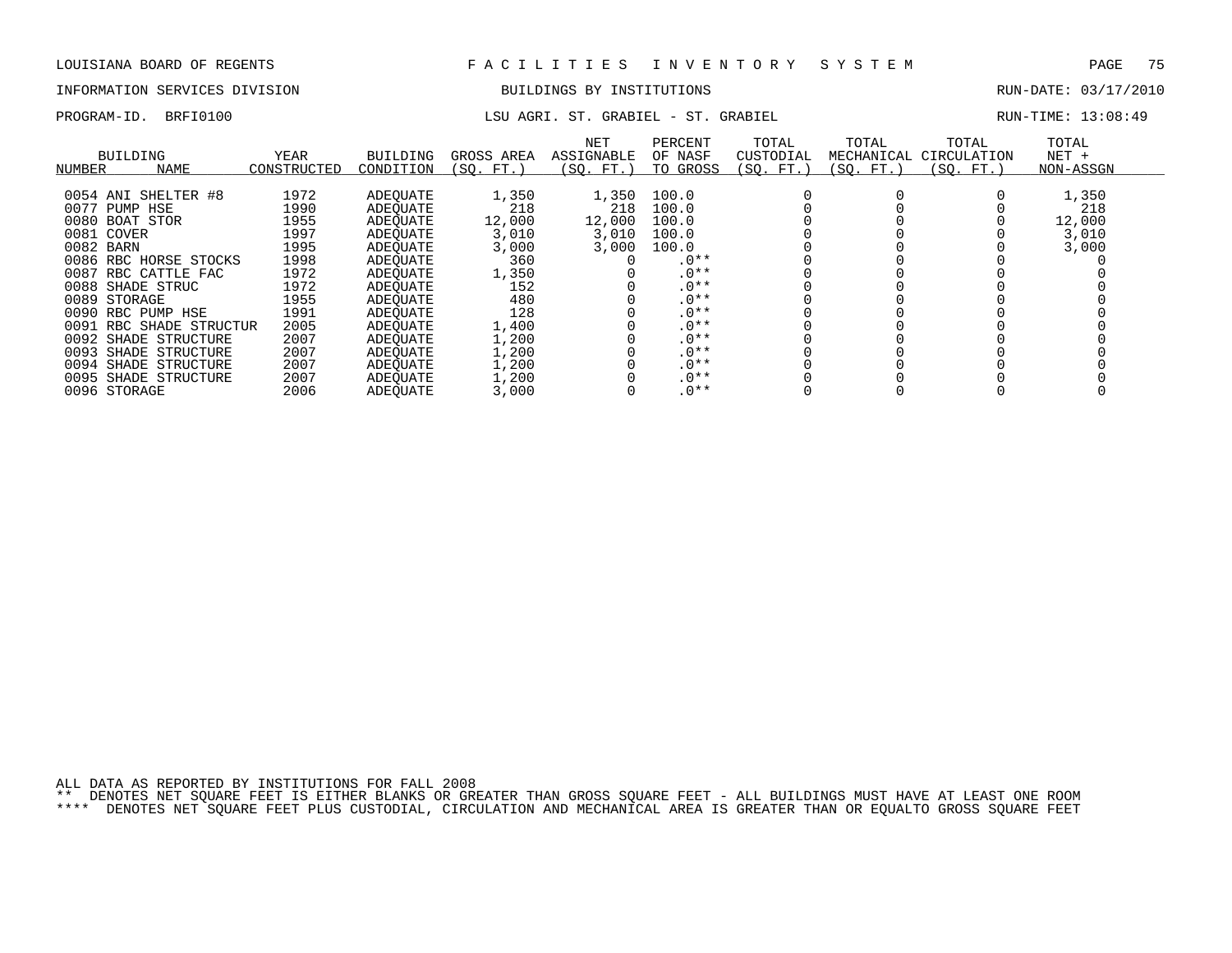## INFORMATION SERVICES DIVISION BUILDINGS BY INSTITUTIONS RUN-DATE: 03/17/2010

### PROGRAM-ID. BRFI0100 COMPUTED: LSU AGRI. SOUTHEAST - FRANKLINTON RUN-TIME: 13:08:49

|               |                        |             |                 |                 | <b>NET</b> | PERCENT  | TOTAL       | TOTAL       | TOTAL                  | TOTAL       |  |
|---------------|------------------------|-------------|-----------------|-----------------|------------|----------|-------------|-------------|------------------------|-------------|--|
|               | <b>BUILDING</b>        | YEAR        | <b>BUILDING</b> | GROSS AREA      | ASSIGNABLE | OF NASF  | CUSTODIAL   |             | MECHANICAL CIRCULATION | NET +       |  |
| <b>NUMBER</b> | <b>NAME</b>            | CONSTRUCTED | CONDITION       | (SO.<br>$FT.$ ) | (SO. FT. ) | TO GROSS | (SQ. FT.)   | (SO. FT.)   | (SO. FT.)              | NON-ASSGN   |  |
|               |                        |             |                 |                 |            |          |             |             |                        |             |  |
|               | 0005 SUPT RESD & GAR   | 1946        | ADEQUATE        | 2,894           | 2,894      | 100.0    | 0           | 0           | O                      | 2,894       |  |
|               | 0006 FOREMANS RESD     | 1946        | <b>ADEOUATE</b> | 1,053           | 1,053      | 100.0    | $\mathbf 0$ | 0           | 0                      | 1,053       |  |
|               | 0007 LABOR COTTAGE     | 1946        | <b>ADEQUATE</b> | 922             | 922        | 100.0    | $\mathbf 0$ | $\mathbf 0$ | $\Omega$               | 922         |  |
|               | 0009 PUMP HOUSE        | 1946        | <b>ADEQUATE</b> | 120             | 120        | 100.0    | $\mathbf 0$ | 0           | $\Omega$               | 120         |  |
|               | 0010 LABOR COTTAGE     | 1946        | ADEQUATE        | 922             | 922        | 100.0    | $\Omega$    | $\Omega$    | $\Omega$               | 922         |  |
|               | 0011 LABOR COTTAGE     | 1946        | ADEOUATE        | 922             | 922        | 100.0    | $\mathbf 0$ | $\mathbf 0$ | $\mathbf 0$            | 922         |  |
|               | 0012 LABOR COTTAGE     | 1946        | <b>ADEOUATE</b> | 922             | 922        | 100.0    | $\mathbf 0$ | $\Omega$    | $\Omega$               | 922         |  |
|               | 0015 SEED/FERT.STOR.   | 1952        | ADEQUATE        | 1,500           | 1,372      | 91.5     | $\Omega$    | 30          | $\Omega$               | 1,402       |  |
|               | 0016 FARM IMPLE SHOP   | 1952        | <b>ADEOUATE</b> | 2,308           | 2,308      | 100.0    | $\mathbf 0$ | $\mathbf 0$ | $\Omega$               | 2,308       |  |
|               | 0017 IMPLEM SHED 1     | 1952        | ADEQUATE        | 4,680           | 4,680      | 100.0    | $\mathbf 0$ | $\Omega$    | $\Omega$               | 4,680       |  |
|               | 0018 WAREHOUSE/STORAGE | 1952        | <b>ADEOUATE</b> | 4,116           | 4,116      | 100.0    | $\Omega$    | $\Omega$    | $\Omega$               | 4,116       |  |
|               | 0019 AGRO RESDI        | 1953        | ADEQUATE        | 1,844           | 1,844      | 100.0    | $\Omega$    | $\Omega$    | $\Omega$               | 1,844       |  |
|               | 0020 DRYER BARN        | 1953        | ADEQUATE        | 600             | 600        | 100.0    | $\mathbf 0$ | $\Omega$    | $\Omega$               | 600         |  |
|               | 0021 DAIRY STORAGE     | 1953        | ADEQUATE        | 748             | 748        | 100.0    | $\Omega$    | $\mathbf 0$ | 0                      | 748         |  |
|               | 0022 ADMIN BLDG        | 1955        | ADEOUATE        | 4,326           | 3,208      | 74.2     | $\Omega$    | 390         | $\Omega$               | 3,598       |  |
|               | 0024 HAY BARN          | 1957        | ADEQUATE        | 4,000           | 4,000      | 100.0    | $\mathbf 0$ | 0           | $\Omega$               | 4,000       |  |
|               | 0027 STAFF RESIDENCE   | 1960        | <b>ADEQUATE</b> | 1,450           | 1,450      | 100.0    | $\Omega$    | $\Omega$    | $\Omega$               | 1,450       |  |
|               | 0031 SILO (18X50)      | 1966        | ADEQUATE        | 500             | 500        | 100.0    | $\Omega$    | $\Omega$    | $\Omega$               | 500         |  |
|               | 0033 CONC SILO         | 1967        | ADEOUATE        | 500             | 500        | 100.0    | 0           | $\mathbf 0$ | $\Omega$               | 500         |  |
|               | 0034 FORAGE PROC BLD   | 1969        | ADEQUATE        | 1,800           | 1,626      | 90.3     | $\mathbf 0$ | 42          | $\Omega$               | 1,668       |  |
| 0035 BARN     |                        | 1971        | REMOD-A         | 7,200           | 6,960      | 96.7     | $\Omega$    | $\Omega$    | $\Omega$               | 6,960       |  |
|               | 0038 HAY BLDG          | 1975        | <b>ADEQUATE</b> | 4,000           | 4,000      | 100.0    | $\Omega$    | $\Omega$    | $\Omega$               | 4,000       |  |
|               | 0040 PESTICIDE STOR    | 1980        | ADEQUATE        | 720             | 720        | 100.0    | $\mathbf 0$ | $\mathbf 0$ | 0                      | 720         |  |
|               | 0041 PLATFORM SCALES   | 1981        | <b>ADEOUATE</b> | 300             | 300        | 100.0    | $\mathbf 0$ | 0           | 0                      | 300         |  |
|               | 0042 DAIRY FEED BARN   | 1982        | ADEOUATE        | 5,225           | 5,058      | 96.8     | $\Omega$    | $\Omega$    | $\Omega$               | 5,058       |  |
|               | 0043 COW BARN          | 1982        | ADEQUATE        | 558             | 558        | 100.0    | $\Omega$    | $\Omega$    | $\Omega$               | 558         |  |
|               | 0044 FORAGE OUAL LAB   | 1983        | ADEQUATE        | 3,820           | 3,051      | 79.9     | 40          | 115         | $\Omega$               | 3,206       |  |
|               | 0046 CONC STAVE SILO   | 1984        | <b>ADEOUATE</b> | 113             | 113        | 100.0    | 0           | 0           | $\Omega$               | 113         |  |
|               | 0053 IRRI WELL         | 1970        | ADEOUATE        | 500             | $\Omega$   | $.0**$   | 0           | 0           | 0                      | $\mathbf 0$ |  |
| 0054 SHED     |                        | 1981        | <b>ADEQUATE</b> | 5,250           | 5,250      | 100.0    | $\mathbf 0$ | $\Omega$    | $\Omega$               | 5,250       |  |
|               | 0060 UTILITY BLDG      | 1983        | ADEQUATE        | 127             | 127        | 100.0    | $\Omega$    | $\Omega$    | $\Omega$               | 127         |  |
| 0068 SHED     |                        | 1958        | ADEOUATE        | 1,133           | 1,133      | 100.0    | $\Omega$    | $\Omega$    | $\Omega$               | 1,133       |  |
|               | 0069 SILO SHED         | 1985        | ADEOUATE        | 1,099           | 1,099      | 100.0    | $\mathbf 0$ | $\Omega$    | 0                      | 1,099       |  |
|               | 0070 SUPT STORAGE      | 1946        | ADEOUATE        | 123             | 123        | 100.0    | $\mathbf 0$ | $\mathbf 0$ | 0                      | 123         |  |
| 0076 BARN     |                        | 1996        | <b>ADEQUATE</b> | 12,714          | 12,714     | 100.0    | $\Omega$    | $\Omega$    | $\Omega$               | 12,714      |  |
|               | 0080 FEED MILL         | 2002        | ADEQUATE        | 990             | $\Omega$   | $.0**$   | $\mathbf 0$ | 0           | 0                      | 0           |  |
|               | 0081 MILKING BARN      | 2002        | <b>ADEQUATE</b> | 4,376           | 0          | $.0**$   | $\mathbf 0$ | 0           | 0                      | 0           |  |
| 0082 BARN     |                        | 2002        | ADEOUATE        | 23,638          |            | $.0**$   | $\Omega$    | $\Omega$    | $\Omega$               |             |  |
| 0084 SHED     |                        | 1953        | ADEOUATE        | 144             | $\Omega$   | $.0**$   | $\Omega$    | $\mathbf 0$ |                        |             |  |
| 0085 SHED     |                        | 1953        | <b>ADEQUATE</b> | 144             | $\Omega$   | $.0**$   | $\Omega$    | $\Omega$    | $\Omega$               | $\Omega$    |  |
|               |                        |             |                 |                 |            |          |             |             |                        |             |  |

ALL DATA AS REPORTED BY INSTITUTIONS FOR FALL 2008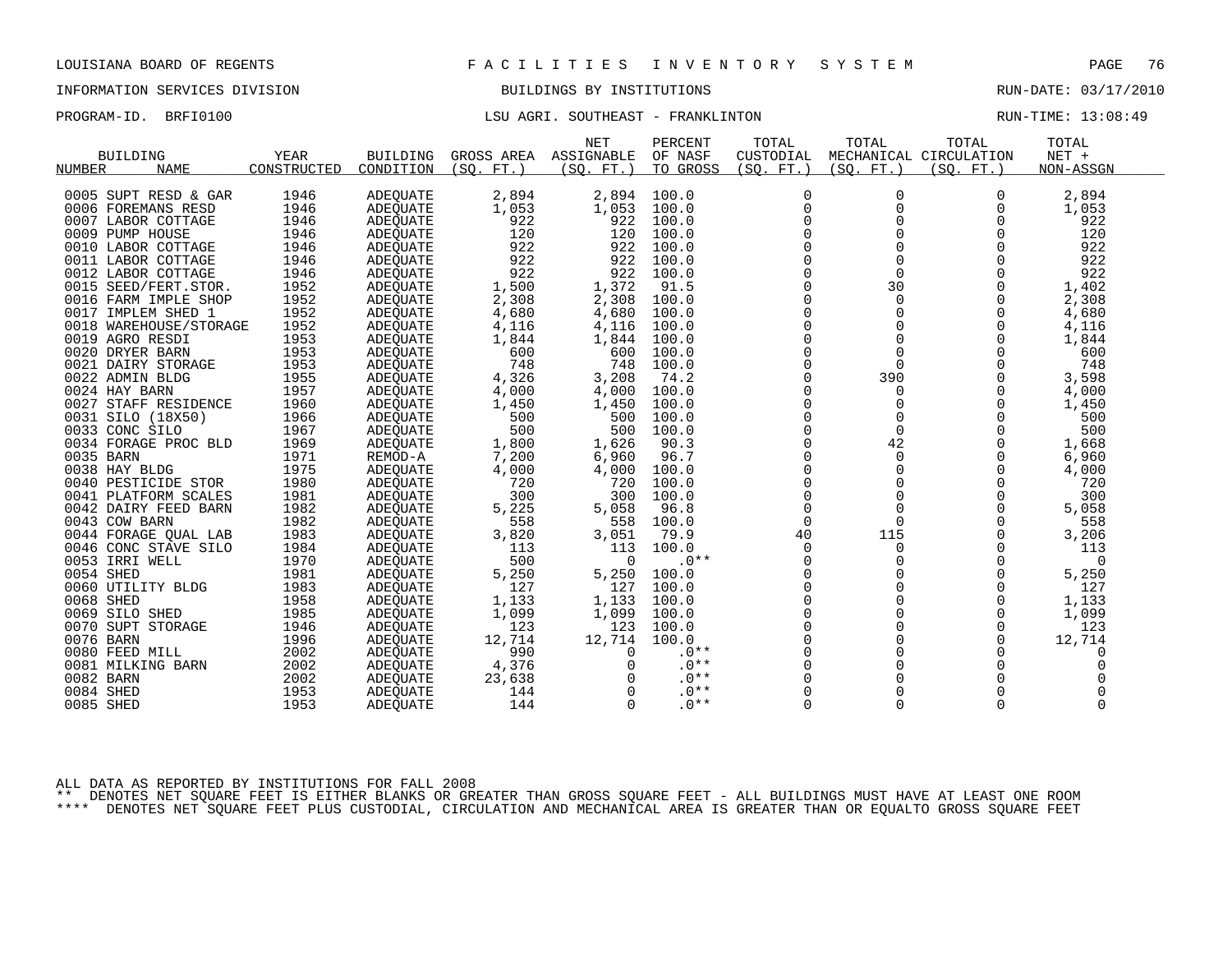# INFORMATION SERVICES DIVISION BUILDINGS BY INSTITUTIONS AND RUN-DATE: 03/17/2010

PROGRAM-ID. BRFI0100 **LSU AGRI. SOUTHEAST - FRANKLINTON** RUN-TIME: 13:08:49

| NUMBER    | <b>BUILDING</b><br><b>NAME</b> | <b>YEAR</b><br>CONSTRUCTED | BUILDING<br>CONDITION | GROSS AREA<br>FT.<br>SO. | NET<br>ASSIGNABLE<br>(SO. FT.) | PERCENT<br>OF NASF<br>TO GROSS | TOTAL<br>CUSTODIAL<br>(SO.<br>FT.) | TOTAL<br>MECHANICAL<br>(SO. FT.) | TOTAL<br>CIRCULATION<br>(SO. FT.) | TOTAL<br>$NET +$<br>NON-ASSGN |
|-----------|--------------------------------|----------------------------|-----------------------|--------------------------|--------------------------------|--------------------------------|------------------------------------|----------------------------------|-----------------------------------|-------------------------------|
|           |                                |                            |                       |                          |                                |                                |                                    |                                  |                                   |                               |
| 0086 SHED |                                | 1953                       | ADEOUATE              | 144                      |                                | $.0**$                         |                                    |                                  |                                   |                               |
| 0087 SHED |                                | 1953                       | ADEOUATE              | 144                      |                                | $.0**$                         |                                    |                                  |                                   |                               |
| 0088 SHED |                                | 1953                       | ADEOUATE              | 144                      |                                | $.0**$                         |                                    |                                  |                                   |                               |
| 0089 SHED |                                | 1953                       | ADEOUATE              | 144                      |                                | $.0**$                         |                                    |                                  |                                   |                               |
|           | 0090 CARPORT                   | 1953                       | ADEOUATE              | 500                      |                                | .0**                           |                                    |                                  |                                   |                               |
| 0091 BARN |                                | 1992                       | ADEOUATE              | 396                      |                                | $.0***$                        |                                    |                                  |                                   |                               |
|           | 0092 GREENHOUSE                | 2002                       | ADEOUATE              | 616                      |                                | $.0***$                        |                                    |                                  |                                   |                               |
|           | 0093 FEEDING SHED              | 2002                       | ADEOUATE              | 1,350                    |                                | $.0**$                         |                                    |                                  |                                   |                               |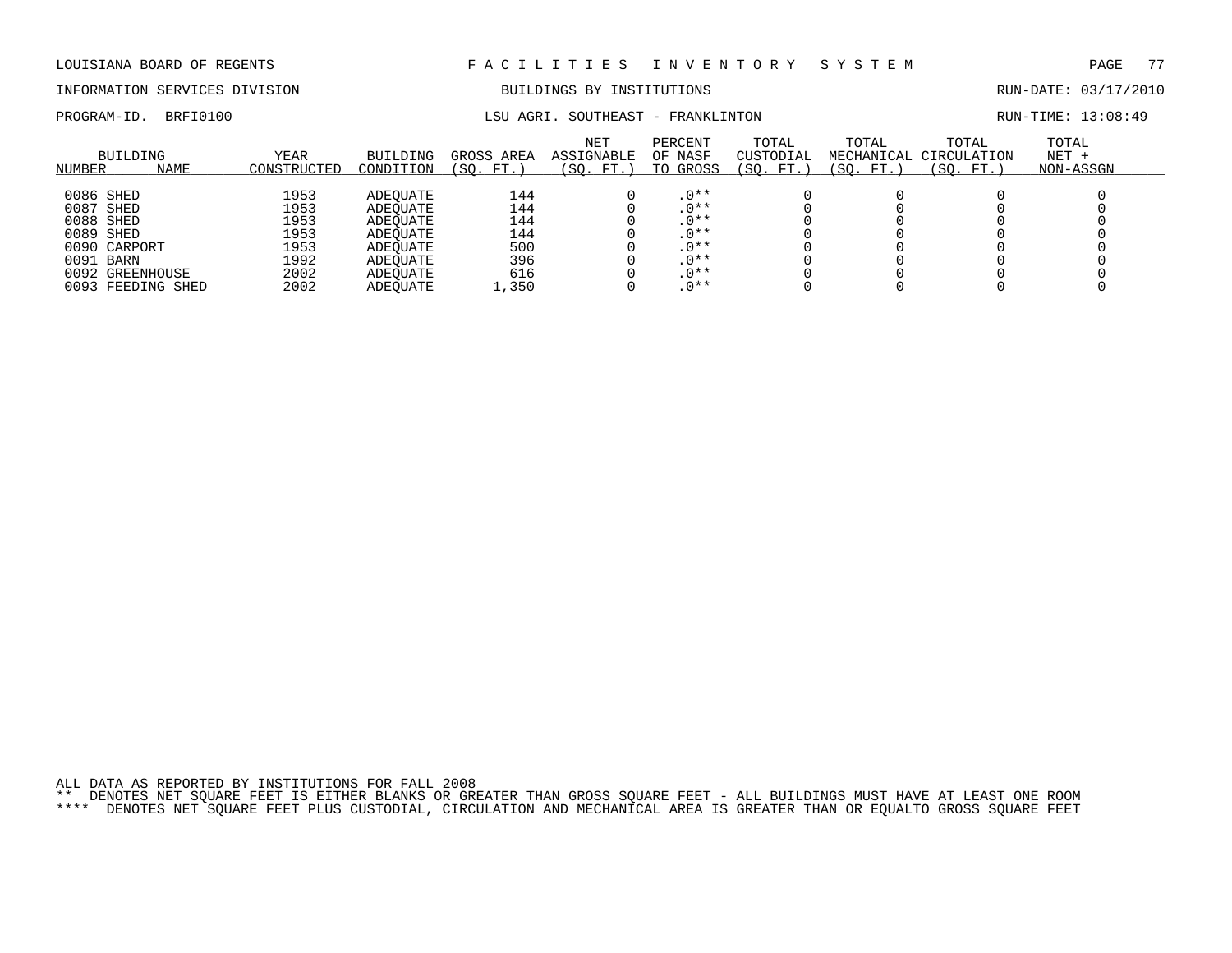## INFORMATION SERVICES DIVISION BUILDINGS BY INSTITUTIONS RUN-DATE: 03/17/2010

## PROGRAM-ID. BRFI0100 **LSU AGRI.** SWEET POTATO - CHASE **RUN-TIME: 13:08:49**

| NUMBER    | <b>BUILDING</b><br><b>NAME</b> | YEAR<br>CONSTRUCTED | <b>BUILDING</b><br>CONDITION | GROSS AREA<br>(SO. FT.) | NET<br><b>ASSIGNABLE</b><br>(SO. FT.) | PERCENT<br>OF NASF<br>TO GROSS | TOTAL<br>CUSTODIAL<br>(SO. FT.) | TOTAL<br>MECHANICAL<br>(SO. FT.) | TOTAL<br>CIRCULATION<br>(SO. FT.) | TOTAL<br>$NET +$<br>NON-ASSGN |  |
|-----------|--------------------------------|---------------------|------------------------------|-------------------------|---------------------------------------|--------------------------------|---------------------------------|----------------------------------|-----------------------------------|-------------------------------|--|
|           |                                |                     |                              |                         |                                       |                                |                                 |                                  |                                   |                               |  |
|           | 0001 HEAD HOUSE                | 1950                | ADEOUATE                     | 3,932                   | 3,071                                 | 78.1                           |                                 | 126                              |                                   | 3,197                         |  |
|           | 0002 SUPT RESIDENCE            | 1952                | ADEOUATE                     | 2,150                   | 2,150                                 | 100.0                          |                                 |                                  |                                   | 2,150                         |  |
|           | 0005 RESIDENCE                 | 1956                | ADEOUATE                     | 1,700                   | 1,300                                 | 76.5                           |                                 |                                  |                                   | 1,300                         |  |
| 0006 LAB  |                                | 1956                | ADEOUATE                     | 1,182                   | 1,062                                 | 89.8                           |                                 | 110                              |                                   | 1,172                         |  |
|           | 0011 LABORER RESI              | 1974                | ADEOUATE                     | 1,200                   | 1,200                                 | 100.0                          |                                 |                                  |                                   | 1,200                         |  |
|           | 0012 LABORER RESI              | 1974                | ADEOUATE                     | 1,000                   | 1,000                                 | 100.0                          |                                 |                                  |                                   | 1,000                         |  |
|           | 0013 GREENHOUSE                | 1974                | ADEOUATE                     | 2,400                   | 2,400                                 | 100.0                          |                                 |                                  |                                   | 2,400                         |  |
|           | 0014 EOUIP SHED                | 1974                | ADEOUATE                     | 1,500                   | 1,059                                 | 70.6                           |                                 |                                  |                                   | 1,059                         |  |
| 0018 SHOP |                                | 1974                | ADEOUATE                     | 1,800                   | 1,800                                 | 100.0                          |                                 |                                  |                                   | 1,800                         |  |
|           | 0020 PEST STOR BLDG            | 1982                | ADEOUATE                     | 1,080                   | 633                                   | 58.6                           |                                 |                                  |                                   | 633                           |  |
|           | 0021 OFFICE BLDG               | 1982                | ADEOUATE                     | 1,710                   | 992                                   | 58.0                           | 15                              | 143                              |                                   | 1,150                         |  |
|           |                                |                     |                              |                         |                                       |                                |                                 |                                  |                                   |                               |  |
|           | 0026 STOR BLDG                 | 1989                | ADEOUATE                     | 1,824                   | 1,824                                 | 100.0                          |                                 |                                  |                                   | 1,824                         |  |
|           | 0029 GREENHOUSE                | 1990                | ADEOUATE                     | 960                     | 960                                   | 100.0                          |                                 |                                  |                                   | 960                           |  |
| 0034 SHED |                                | 1994                | ADEOUATE                     | 2,023                   | 2,023                                 | 100.0                          |                                 |                                  |                                   | 2,023                         |  |
| 0037      | SHOP BLDG                      | 2001                | ADEOUATE                     | 6,885                   |                                       | $.0**$                         |                                 |                                  |                                   |                               |  |
| 0041      | GREENHOUSE                     | 2002                | ADEOUATE                     | 3,180                   |                                       | $.0**$                         |                                 |                                  |                                   |                               |  |
|           | 0042 GREENHOUSE                | 1999                | ADEOUATE                     | 3,180                   |                                       | $.0**$                         |                                 |                                  |                                   |                               |  |
|           | 0043 GREENHOUSE                | 1998                | ADEOUATE                     | 880                     |                                       | $.0**$                         |                                 |                                  |                                   |                               |  |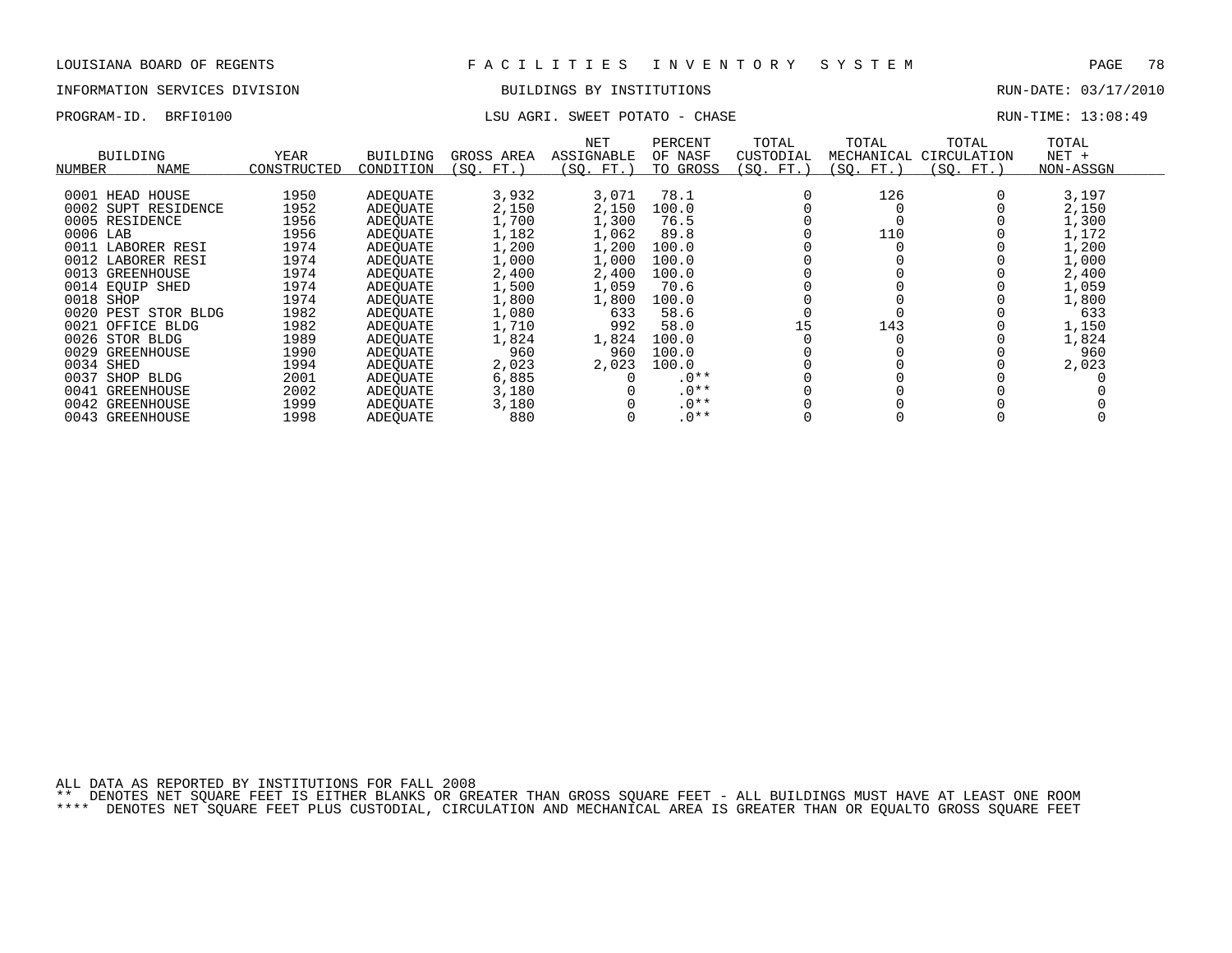## INFORMATION SERVICES DIVISION BUILDINGS BY INSTITUTIONS RUN-DATE: 03/17/2010

## PROGRAM-ID. BRFI0100 **EXAM-ID.** BRFI0100 LSU AGRI. WEST LOUISIANA - ROSEPINE RUN-TIME: 13:08:49

| <b>BUILDING</b>         | YEAR        | <b>BUILDING</b> | GROSS AREA | NET<br>ASSIGNABLE | PERCENT<br>OF NASF | TOTAL<br>CUSTODIAL | TOTAL<br>MECHANICAL | TOTAL<br>CIRCULATION | TOTAL<br>$NET +$ |
|-------------------------|-------------|-----------------|------------|-------------------|--------------------|--------------------|---------------------|----------------------|------------------|
| NAME<br>NUMBER          | CONSTRUCTED | CONDITION       | (SQ. FT. ) | (SQ. FT.)         | TO GROSS           | (SQ. FT.)          | (SO. FT.)           | (SQ. FT.)            | NON-ASSGN        |
|                         |             |                 |            |                   |                    |                    |                     |                      |                  |
| 0001 RESEARCH SUP RES   | 1949        | ADEQUATE        | 3,290      | 3,290             | 100.0              |                    | $\Omega$            |                      | 3,290            |
| 0002 OFFICE             | 1949        | ADEOUATE        | 2,618      | 1,987             | 75.9               | 30                 | 174                 | 50                   | 2,241            |
| 0003 WARE.& MAC.SHOP    | 1949        | ADEOUATE        | 4,137      | 3,576             | 86.4               |                    | 516                 |                      | 4,092            |
| 0004 HSE #2 & GARAGE    | 1950        | ADEOUATE        | 2,177      | 2,177             | 100.0              |                    |                     |                      | 2,177            |
| 0005 HS#3 RES&GAR       | 1950        | REMOD-A         | 1,789      | 1,789             | 100.0              |                    |                     |                      | 1,789            |
| 0006 SEEDHOUSE          | 1950        | ADEQUATE        | 1,433      | 915               | 63.9               |                    |                     |                      | 915              |
| 0007 SHEEP SHED         | 1950        | ADEOUATE        | 3,160      | 3,160             | 100.0              |                    |                     |                      | 3,160            |
| 0008 HS#4 RES&GAR       | 1951        | REMOD-A         | 1,915      | 1,915             | 100.0              |                    |                     |                      | 1,915            |
| 0009 RES SUP RES        | 1951        | REMOD-A         | 1,431      | 1,431             | 100.0              |                    |                     |                      | 1,431            |
| 0010 HOUSE #6-RESI.     | 1951        | ADEOUATE        | 1,402      | 1,402             | 100.0              |                    |                     |                      | 1,402            |
| 0012 MACHINE SHOP       | 1954        | ADEQUATE        | 4,100      | 4,100             | 100.0              |                    |                     |                      | 4,100            |
| 0015 PUMP HOUSE         | 1972        | ADEOUATE        | 100        | 100               | 100.0              |                    | 100                 |                      | $200***$         |
| 0016 WATER WELL HSE     | 1974        | ADEQUATE        | 87         | 87                | 100.0              |                    |                     |                      | 87               |
| 0017<br>SHED&EOUIP.STOR | 1974        | ADEOUATE        | 4,860      | 4,860             | 100.0              |                    | 4,860               |                      | $9.720***$       |
| 0018 PUMP HOUSE         | 1982        | ADEOUATE        | 180        | 180               | 100.0              |                    | 180                 |                      | $360***$         |
| 0019 SHOP STORAGE       | 1983        | ADEOUATE        | 6,000      | 5,002             | 83.4               |                    | 231                 |                      | 5,233            |
| 0020 PESTICIDE STOR     | 1983        | ADEOUATE        | 1,170      | 720               | 61.5               |                    |                     |                      | 720              |
| 0023 METAL BLDG         | 1990        | ADEQUATE        | 3,000      | 3,000             | 100.0              |                    |                     |                      | 3,000            |
| 0029<br>SHED            | 1960        | ADEOUATE        | 800        | 800               | 100.0              |                    |                     |                      | 800              |
| 0030 SHED               | 1969        | ADEOUATE        | 504        | 504               | 100.0              |                    |                     |                      | 504              |
| 0031 PUMP HSE           | 1990        | ADEOUATE        | 120        | 120               | 100.0              |                    |                     |                      | 120              |
| 0034 HAY BLDG           | 1992        | ADEOUATE        | 4,800      |                   | $.0**$             |                    |                     |                      | 0                |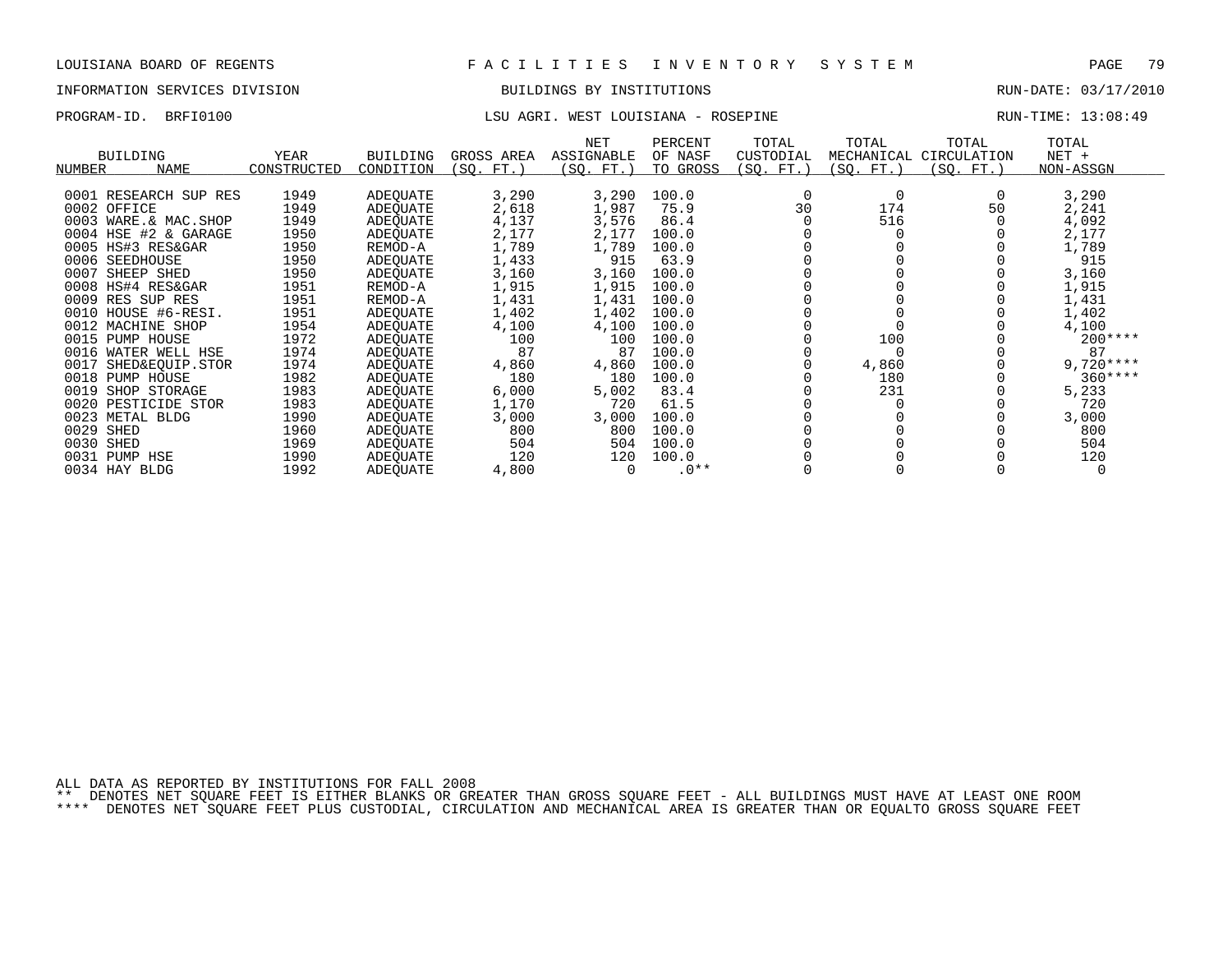## INFORMATION SERVICES DIVISION BUILDINGS BY INSTITUTIONS RUN-DATE: 03/17/2010

|            |          |       |                      |           | 13:08:49 |
|------------|----------|-------|----------------------|-----------|----------|
| PROGRAM-ID |          | AGRI. | LIVESTOCK SHOW-DELHI | RUN-TIME: |          |
|            | BRFI0100 | LSU   |                      |           |          |
|            |          |       |                      |           |          |

|        | BUILDING           | YEAR        | <b>BUILDING</b> | GROSS AREA | <b>NET</b><br>ASSIGNABLE | PERCENT<br>OF NASF | TOTAL<br>CUSTODIAL    | TOTAL      | TOTAL<br>MECHANICAL CIRCULATION | TOTAL<br>$NET +$ |
|--------|--------------------|-------------|-----------------|------------|--------------------------|--------------------|-----------------------|------------|---------------------------------|------------------|
| NUMBER | NAME               | CONSTRUCTED | CONDITION       | (SO. FT.)  | (SO. FT.)                | TO GROSS           | $\Gamma$ FT.,<br>(SO. | SO.<br>FT. | SO.<br>FT.                      | NON-ASSGN        |
|        |                    |             |                 |            |                          |                    |                       |            |                                 |                  |
|        | 0001 EXHIBIT BLDG  | 1948        | ADEOUATE        | 4,277      | 4.277                    | 100.0              |                       |            |                                 | 4.277            |
|        | 0002 OFFICE BLDG   | 1950        | ADEOUATE        | 1,644      | 1,367                    | 83.2               |                       | 277        |                                 | L.644            |
|        | 0003 LVSTK EXHIBIT | 1954        | ADEOUATE        | 24,000     | 24,000                   | 100.0              |                       |            |                                 | 24,000           |
|        | 0004 RESTROOMS     | 1985        | ADEOUATE        | 384        |                          | $0***$             |                       | 384        |                                 | 384              |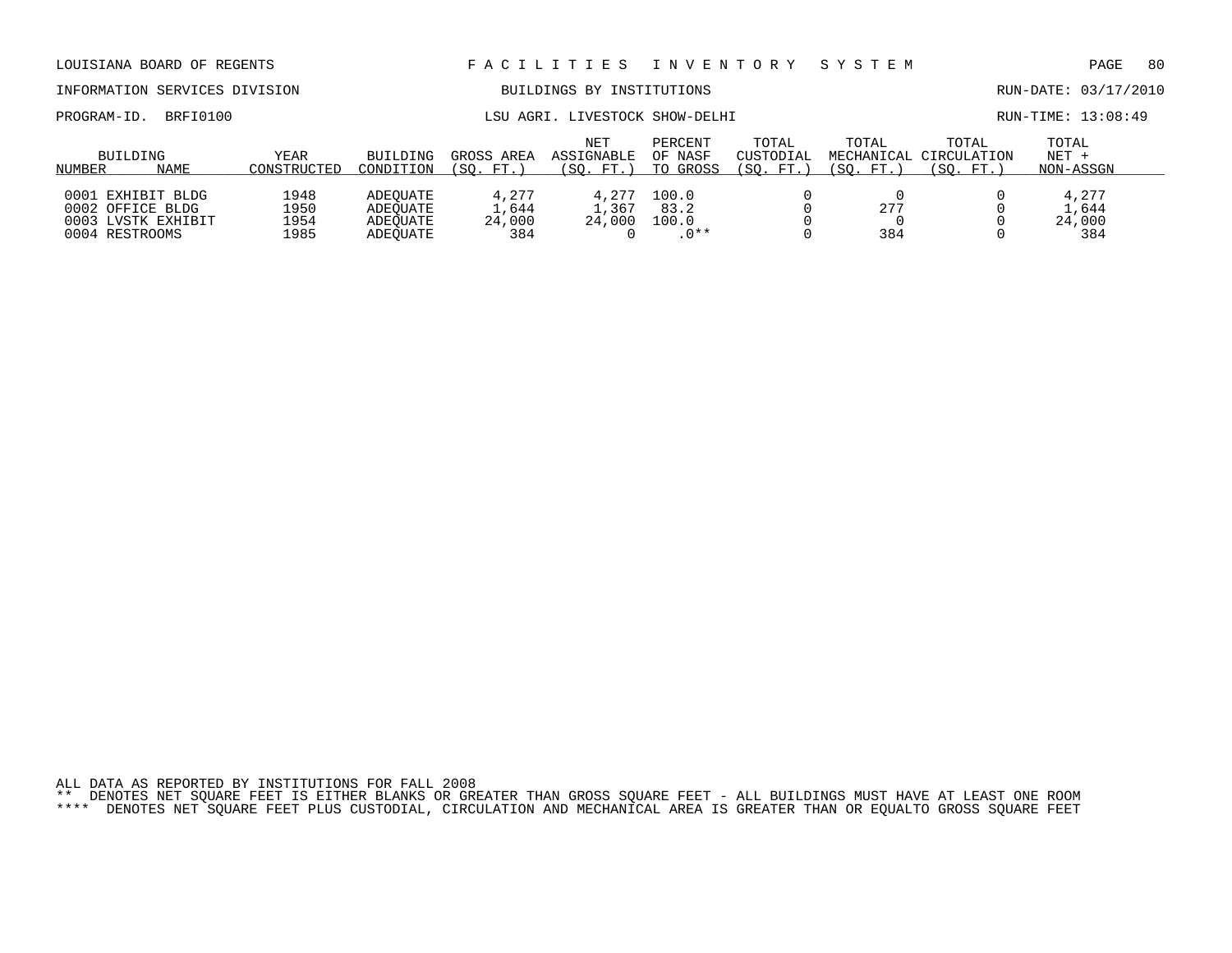# INFORMATION SERVICES DIVISION BUILDINGS BY INSTITUTIONS AND RUN-DATE: 03/17/2010

### PROGRAM-ID. BRFI0100 LSU AGRI. MACON RIDGE-WINNSBORO RUN-TIME: 13:08:49

| BUILDING<br>NAME<br>NUMBER | YEAR<br>CONSTRUCTED | BUILDING<br>CONDITION | GROSS AREA<br>(SO. FT. ) | NET<br>ASSIGNABLE<br>(SO. FT. ) | PERCENT<br>OF NASF<br>TO GROSS | TOTAL<br>CUSTODIAL<br>(SO. FT.) | TOTAL<br>MECHANICAL<br>(SO. FT.) | TOTAL<br>CIRCULATION<br>(SO. FT.) | TOTAL<br>$NET +$<br>NON-ASSGN |  |
|----------------------------|---------------------|-----------------------|--------------------------|---------------------------------|--------------------------------|---------------------------------|----------------------------------|-----------------------------------|-------------------------------|--|
| 0003 OFFICE                | 1955                | ADEOUATE              | 977                      | 912                             | 93.3                           |                                 | 65                               |                                   | 977                           |  |
| 0007                       |                     |                       |                          |                                 | 100.0                          |                                 |                                  |                                   |                               |  |
| STAFF RESIDENCE            | 1959                | ADEOUATE              | 1,440                    | 1,440                           |                                |                                 |                                  |                                   | 1,440                         |  |
| 0008 WOOD PUMP HOUSE       | 1959                | ADEOUATE              | 266                      | 266                             | 100.0                          |                                 |                                  |                                   | 266                           |  |
| 0010 OLD SHOP-EOUIP STO    | 1965                | ADEOUATE              | 6,120                    | 6,120                           | 100.0                          |                                 |                                  |                                   | 6,120                         |  |
| 0019 PESTICIDE             | 1978                | ADEOUATE              | 1,200                    | 1,136                           | 94.7                           |                                 | 64                               |                                   | 1,200                         |  |
| 0022 FORGAGE/COTTON LAB    | 1986                | ADEOUATE              | 1,800                    | 1,482                           | 82.3                           |                                 | 174                              |                                   | 1,656                         |  |
| 0025 WELL & PUMP SHED      | 1959                | ADEOUATE              | 200                      |                                 | $.0**$                         |                                 |                                  |                                   |                               |  |
| 0031 MRRS OFFICE           | 1993                | ADEOUATE              | 2,340                    | 1,201                           | 51.3                           | 15                              | 264                              |                                   | 1,480                         |  |
| 0033 EQUIP STOR SOUTH      | 1994                | ADEOUATE              | 5,325                    | 5,325                           | 100.0                          |                                 |                                  |                                   | 5,325                         |  |
| 0035 T.H. SCOTT CENTER     | 1999                | ADEOUATE              | 4,352                    |                                 | $.0**$                         |                                 |                                  |                                   |                               |  |
| 0036 SHOP/STOR BLDG        | 1999                | ADEOUATE              | 5,000                    |                                 | $.0**$                         |                                 |                                  |                                   |                               |  |
| 0038 PEST MGMT LAB BLDG    | 2002                | ADEOUATE              | 3,920                    |                                 | $.0**$                         |                                 |                                  |                                   |                               |  |
| 0039 GREENHOUSE            | 1992                | ADEOUATE              | 128                      |                                 | $.0**$                         |                                 |                                  |                                   |                               |  |
| 0044 STORAGE               | 2007                | ADEOUATE              | 3,000                    |                                 | $.0**$                         |                                 |                                  |                                   |                               |  |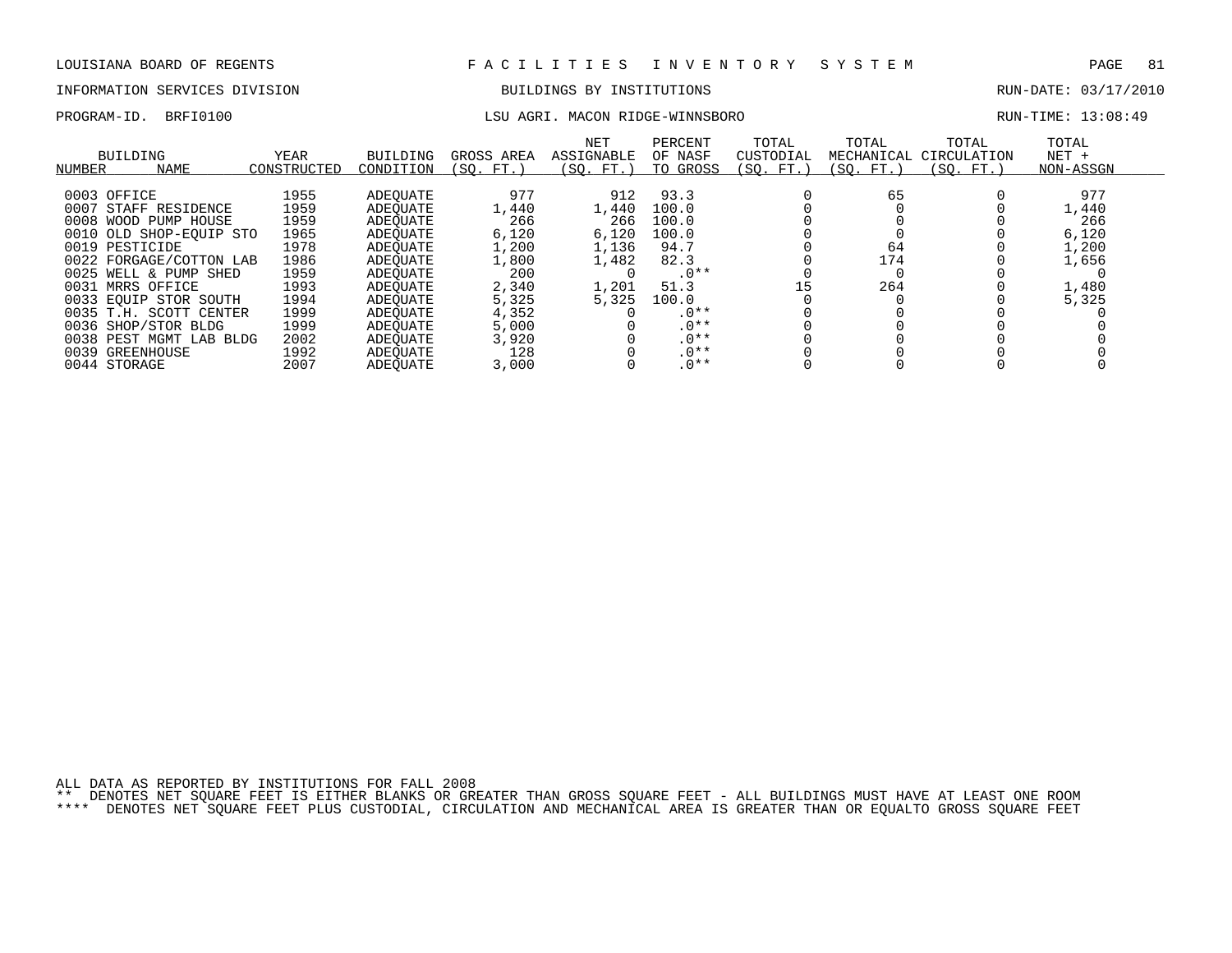## INFORMATION SERVICES DIVISION BUILDINGS BY INSTITUTIONS RUN-DATE: 03/17/2010

# PROGRAM-ID. BRFI0100 **LSU AGRI. LEE MEMORIAL FOREST-BOGALUSA** RUN-TIME: 13:08:49

| RUN-TIME: 13:08:49 |  |  |  |
|--------------------|--|--|--|
|--------------------|--|--|--|

| NUMBER | BUILDING<br><b>NAME</b> | YEAR<br>CONSTRUCTED | BUILDING<br>CONDITION | GROSS AREA<br>(SQ. FT. | NET<br>ASSIGNABLE<br>(SO. FT.) | PERCENT<br>OF NASF<br>TO GROSS | TOTAL<br>CUSTODIAL<br>(SO. FT.) | TOTAL<br>MECHANICAL<br>(SO. FT.) | TOTAL<br>CIRCULATION<br>(SO. FT.) | TOTAL<br>$NET +$<br>NON-ASSGN |  |
|--------|-------------------------|---------------------|-----------------------|------------------------|--------------------------------|--------------------------------|---------------------------------|----------------------------------|-----------------------------------|-------------------------------|--|
|        |                         |                     |                       |                        |                                |                                |                                 |                                  |                                   |                               |  |
|        | 0001 EMPLOYEE HSE #1    | 1927                | ADEOUATE              | 1,336                  | 1,270                          | 95.1                           |                                 |                                  |                                   | 1,270                         |  |
|        | 0002 PUMP SHED          | 1927                | ADEOUATE              | 120                    | 120                            | 100.0                          |                                 |                                  |                                   | 120                           |  |
|        | 0003 MAIN LODGE         | 1927                | ADEOUATE              | 2,929                  | 2,929                          | 100.0                          |                                 |                                  |                                   | 2,929                         |  |
|        | 0004 FACULTY CABIN      | 1927                | ADEOUATE              | 374                    | 374                            | 100.0                          |                                 |                                  |                                   | 374                           |  |
| 0029   | LUMBER DRYING SHED      | 1964                | ADEOUATE              | 1,800                  | 1,608                          | 89.3                           |                                 |                                  |                                   | 1,608                         |  |
| 0036   | WORKING SHED<br>WOOD    | 1973                | ADEOUATE              | 1,935                  | 1,497                          | 77.4                           |                                 |                                  |                                   | 1,497                         |  |
| 0037   | EMPLOYEE HSE #2         | 1974                | ADEOUATE              | 1,448                  | 1,448                          | 100.0                          |                                 |                                  |                                   | 1,448                         |  |
|        | 0045 OFFICE             | 1983                | ADEOUATE              | 968                    | 894                            | 92.4                           |                                 |                                  |                                   | 894                           |  |
|        | 0050 TOOL SHOP          | 1901                | ADEOUATE              | 1,300                  | 1,300                          | 100.0                          |                                 |                                  |                                   | 1,300                         |  |
|        | 0055 LAUNDRY/STORAGE    | 1989                | ADEOUATE              | 330                    | 330                            | 100.0                          |                                 |                                  |                                   | 330                           |  |
| 0057   | SHOWER BLDG             | 1927                | ADEOUATE              | 329                    | 329                            | 100.0                          |                                 |                                  |                                   | 329                           |  |
|        | 0058 FUEL SHED          | 1988                | ADEOUATE              | 237                    | 237                            | 100.0                          |                                 |                                  |                                   | 237                           |  |
|        | 0072 KNIGHT HOUSE       | 1940                | ADEOUATE              | 1,825                  | 1,550                          | 84.9                           |                                 |                                  |                                   | 1,550                         |  |
| 0073   | KNIGHT STOR/GARAGE      | 1940                | ADEOUATE              | 528                    | 504                            | 95.5                           |                                 |                                  |                                   | 504                           |  |
|        | 0083 STORAGE SHED       | 1992                | <b>ADEOUATE</b>       | 28,205                 |                                | $.0**$                         |                                 |                                  |                                   |                               |  |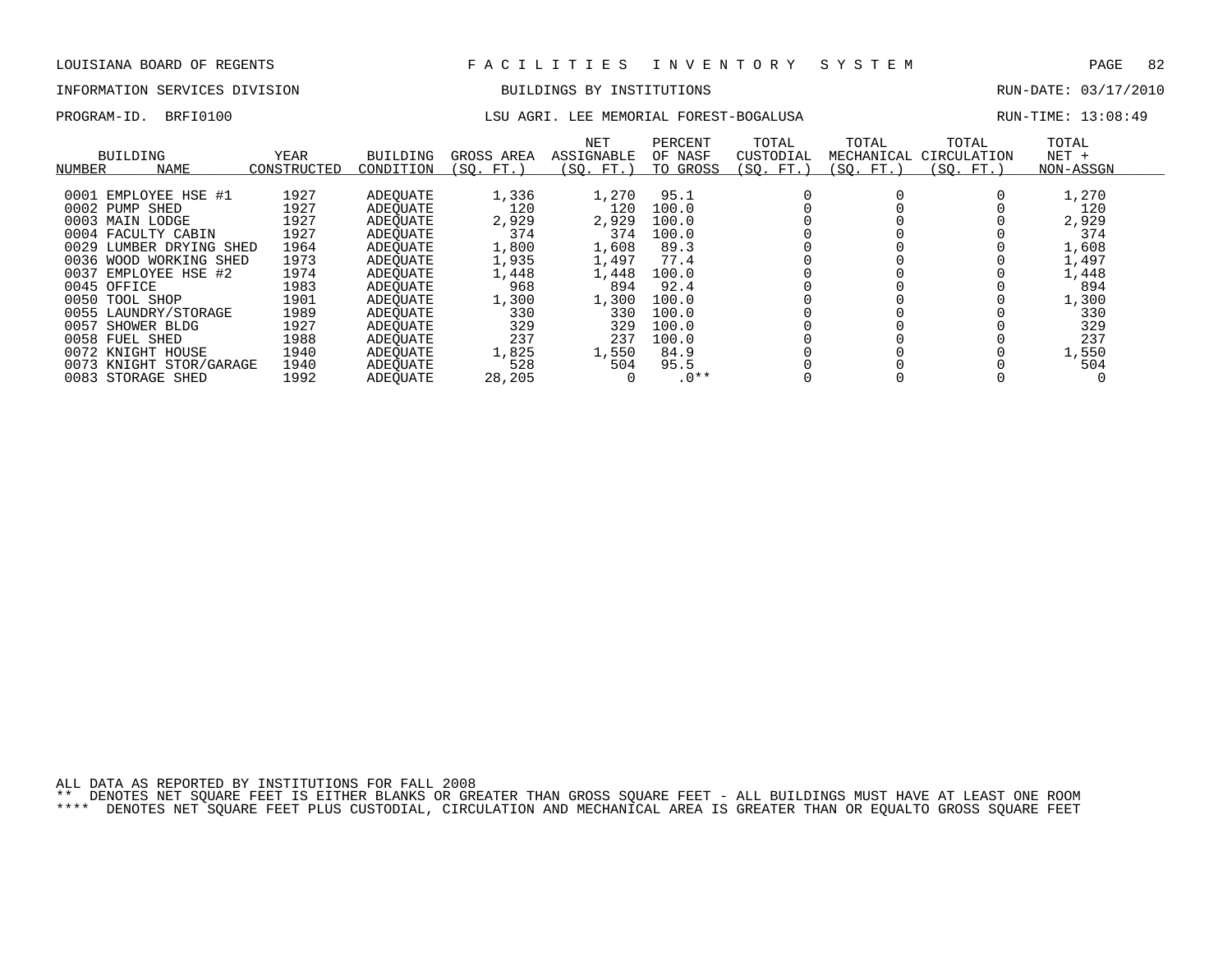# INFORMATION SERVICES DIVISION BUILDINGS BY INSTITUTIONS AND RUN-DATE: 03/17/2010

## PROGRAM-ID. BRFI0100 **LSU AGRI.** CAMP GRANT WALKER-POLLOCK RUN-TIME: 13:08:49

|                         |             |                 |            | <b>NET</b> | PERCENT  | TOTAL       | TOTAL       | TOTAL                  | TOTAL     |  |
|-------------------------|-------------|-----------------|------------|------------|----------|-------------|-------------|------------------------|-----------|--|
| <b>BUILDING</b>         | YEAR        | <b>BUILDING</b> | GROSS AREA | ASSIGNABLE | OF NASF  | CUSTODIAL   |             | MECHANICAL CIRCULATION | NET +     |  |
| <b>NAME</b><br>NUMBER   | CONSTRUCTED | CONDITION       | (SO. FT. ) | (SO. FT. ) | TO GROSS | (SO. FT.)   | (SO. FT. )  | (SO. FT.)              | NON-ASSGN |  |
|                         |             |                 |            |            |          |             |             |                        |           |  |
| 0002 DRINK FOUNTAIN 2   | 1968        | <b>ADEQUATE</b> | 160        | 160        | 100.0    | $\mathbf 0$ | 0           | 0                      | 160       |  |
| 0003 DRINK FOUNTAINS 2  | 1968        | ADEQUATE        | 192        | 192        | 100.0    | $\mathbf 0$ | $\Omega$    | $\Omega$               | 192       |  |
| 0004 LOG CABIN #1       | 1974        | <b>ADEQUATE</b> | 957        | 929        | 97.1     | $\Omega$    | $\Omega$    | $\Omega$               | 929       |  |
| 0005 LOG CABIN #2       | 1974        | <b>ADEQUATE</b> | 957        | 912        | 95.3     | $\Omega$    | $\Omega$    | $\Omega$               | 912       |  |
| 0006 LOG CABIN #3       | 1974        | <b>ADEOUATE</b> | 884        | 876        | 99.1     | $\mathbf 0$ | 0           |                        | 876       |  |
| 0007 ARTS & CRAFTS BLDG | 1974        | ADEQUATE        | 3,200      | 3,200      | 100.0    | $\mathbf 0$ | 0           | 0                      | 3,200     |  |
| 0008 SHADOWS STF CABIN  | 1974        | <b>ADEOUATE</b> | 841        | 841        | 100.0    | $\Omega$    | 0           | $\Omega$               | 841       |  |
| 0009 OLD DANCE HALL     | 1974        | ADEQUATE        | 2,400      | 2,400      | 100.0    | $\mathbf 0$ | $\mathbf 0$ | $\Omega$               | 2,400     |  |
| 0010 OFFICE             | 1974        | ADEQUATE        | 1,200      | 902        | 75.2     | $\Omega$    | 40          | O                      | 942       |  |
| 0011 EDUCATION CENTER   | 1974        | ADEQUATE        | 4,200      | 4,120      | 98.1     | $\Omega$    | 80          | $\Omega$               | 4,200     |  |
| 0012 SWIMMING POOL      | 1978        | <b>ADEQUATE</b> | 4,170      | 4,170      | 100.0    | $\Omega$    | $\mathbf 0$ | $\Omega$               | 4,170     |  |
| 0013 MAINT, SHOP        | 1979        | <b>ADEOUATE</b> | 5,000      | 4,970      | 99.4     | $\mathbf 0$ | 30          | $\mathbf 0$            | 5,000     |  |
| 0014 GIRLS CABIN #4     | 1983        | ADEQUATE        | 1,800      | 1,730      | 96.1     | 0           | 70          | 0                      | 1,800     |  |
| 0015 GIRLS CABIN #5     | 1983        | ADEQUATE        | 1,800      | 1,765      | 98.1     | $\Omega$    | 35          | $\Omega$               | 1,800     |  |
| 0016 GIRLS CABIN #6     | 1983        | ADEQUATE        | 1,800      | 1,765      | 98.1     | 0           | 35          | 0                      | 1,800     |  |
| 0017 GIRLS CABIN #7     | 1983        | ADEQUATE        | 1,800      | 1,765      | 98.1     | 0           | 35          |                        | 1,800     |  |
| 0018 GIRLS CABIN #8     | 1983        | <b>ADEOUATE</b> | 1,800      | 1,765      | 98.1     | 0           | 35          | 0                      | 1,800     |  |
| 0019 GIRLS CABIN #9     | 1983        | <b>ADEOUATE</b> | 1,800      | 1,765      | 98.1     | $\Omega$    | 35          | $\Omega$               | 1,800     |  |
| 0020 BOYS CABIN #16     | 1984        | ADEQUATE        | 1,800      | 1,765      | 98.1     | 0           | 35          | 0                      | 1,800     |  |
| 0021 BOYS CABIN #17     | 1984        | ADEQUATE        | 1,800      | 1,765      | 98.1     | $\mathbf 0$ | 35          | $\Omega$               | 1,800     |  |
| 0022 BOYS CABIN #19     | 1984        | ADEQUATE        | 1,800      | 1,765      | 98.1     | $\Omega$    | 35          | $\Omega$               | 1,800     |  |
| 0023 CARETAKERS HSE     | 1984        | <b>ADEQUATE</b> | 2,113      | 2,113      | 100.0    | $\mathbf 0$ | $\Omega$    | $\Omega$               | 2,113     |  |
| 0024 MULTI BLDG         | 1992        | <b>ADEOUATE</b> | 8,000      | 7,422      | 92.8     | $\mathbf 0$ | 477         |                        | 7,899     |  |
| 0025 GIRLS BATHHOUSE    | 1986        | ADEQUATE        | 1,964      | $\Omega$   | $.0**$   | 0           | 1,963       | $\Omega$               | 1,963     |  |
| 0026 BOYS CABIN #18     | 1986        | <b>ADEOUATE</b> | 1,800      | 1,765      | 98.1     | $\Omega$    | 35          |                        | 1,800     |  |
| 0027 BOYS BATHHOUSE     | 1986        | ADEQUATE        | 1,964      | $\Omega$   | $.0**$   | 0           | 1,962       | 0                      | 1,962     |  |
| 0028 BOYS CABIN #20     | 1986        | ADEQUATE        | 1,800      | 1,765      | 98.1     | 0           | 35          | 0                      | 1,800     |  |
| 0030 OUTDOOR PAVILION   | 1901        | ADEQUATE        | 2,304      | 2,304      | 100.0    | 0           | $\Omega$    | $\Omega$               | 2,304     |  |
| 0032 POOL EQUIP BLDG    | 1901        | <b>ADEOUATE</b> | 320        | 36         | 11.3     | $\Omega$    | 284         | $\Omega$               | 320       |  |
| 0033 RIFLE SHED         | 1901        | <b>ADEOUATE</b> | 800        | 800        | 100.0    | $\mathbf 0$ | 0           | $\Omega$               | 800       |  |
| 0058 GREEK THEATRE      | 1938        | ADEQUATE        | 1,500      | 1,500      | 100.0    | $\mathbf 0$ | 0           | $\Omega$               | 1,500     |  |
| 0059 WATER TANK & WELL  | 1955        | <b>ADEOUATE</b> | 200        | 0          | $.0**$   | $\Omega$    | $\Omega$    |                        | 0         |  |
| 0061 CAMP STORE         | 2003        | ADEQUATE        | 768        | $\Omega$   | $.0**$   | 0           | 0           | $\Omega$               |           |  |
| 0062 CLASSROOM          | 2003        | <b>ADEOUATE</b> | 768        |            | $.0**$   | $\mathbf 0$ | 0           |                        |           |  |
| 0063 HORSEBARN          | 2005        | <b>ADEOUATE</b> | 6,400      |            | $.0**$   | 0           | 0           |                        |           |  |
| 0065 ACTIVITY BLDG      | 2005        | ADEQUATE        | 1,824      | $\Omega$   | $.0**$   | $\Omega$    | $\Omega$    | $\Omega$               |           |  |
| 0066 DINING HALL        | 2005        | ADEQUATE        | 3,770      | 0          | $.0**$   | $\mathbf 0$ | 0           |                        |           |  |
| 0068 CHAPEL             | 2005        | ADEQUATE        | 2,400      | $\Omega$   | $.0**$   | $\Omega$    |             |                        |           |  |
| 0069 RESTROOM           | 2008        | ADEQUATE        | 1,381      | $\Omega$   | $.0**$   | 0           | $\Omega$    | $\Omega$               | $\Omega$  |  |
|                         |             |                 |            |            |          |             |             |                        |           |  |

ALL DATA AS REPORTED BY INSTITUTIONS FOR FALL 2008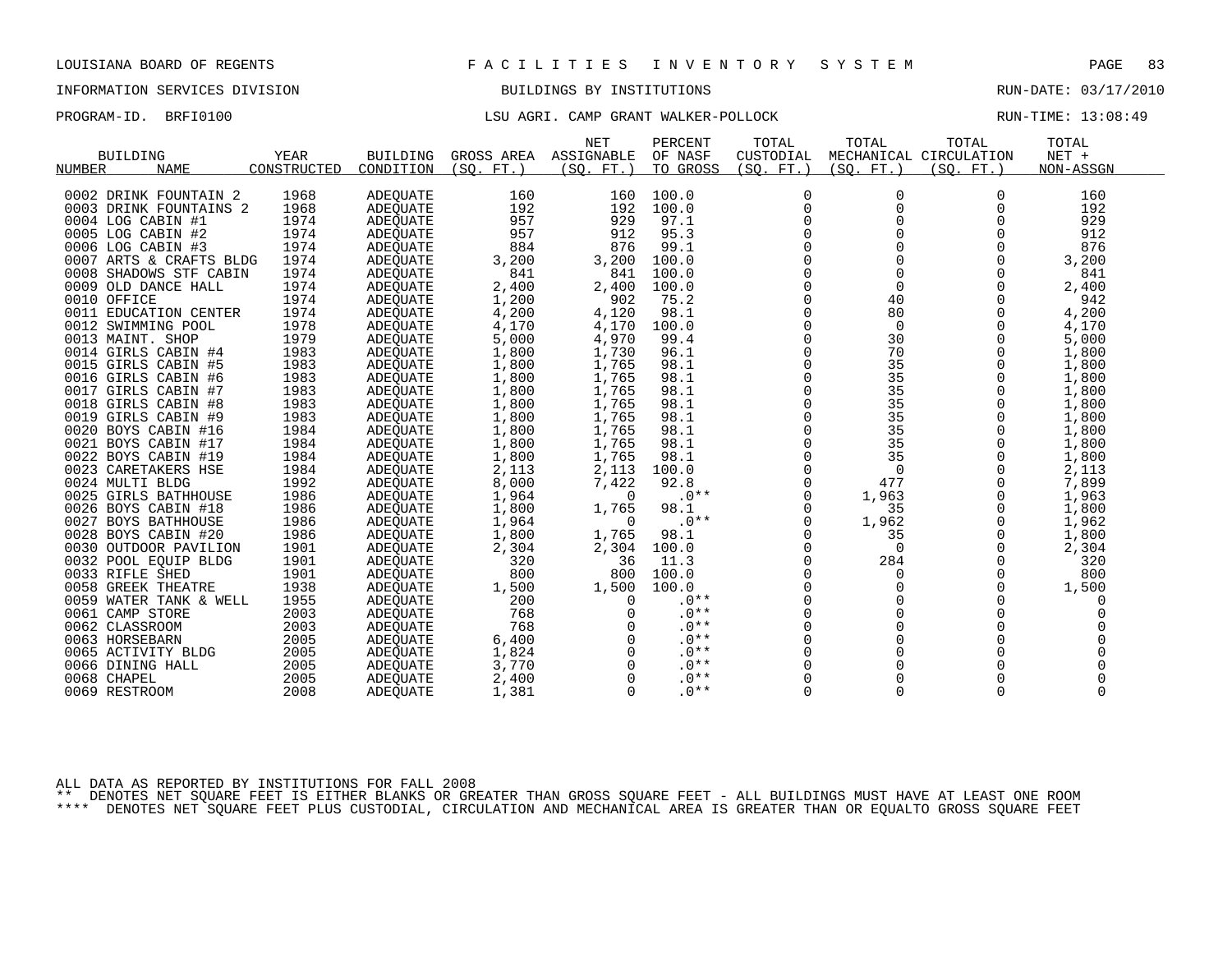| INFORMATION SERVICES DIVISION          |          |                            |                       | BUILDINGS BY INSTITUTIONS |                                |                                |                                |                    |                                              | RUN-DATE: 03/17/2010          |  |  |
|----------------------------------------|----------|----------------------------|-----------------------|---------------------------|--------------------------------|--------------------------------|--------------------------------|--------------------|----------------------------------------------|-------------------------------|--|--|
| PROGRAM-ID.                            | BRFI0100 |                            |                       | PARISH OFFICE             |                                |                                |                                |                    |                                              | RUN-TIME: 13:08:49            |  |  |
| BUILDING<br>NUMBER                     | NAME     | <b>YEAR</b><br>CONSTRUCTED | BUILDING<br>CONDITION | GROSS AREA<br>(SO. FT. )  | NET<br>ASSIGNABLE<br>(SO. FT.) | PERCENT<br>OF NASF<br>TO GROSS | TOTAL<br>CUSTODIAL<br>(SO. FT. | TOTAL<br>(SO. FT.) | TOTAL<br>MECHANICAL CIRCULATION<br>(SO. FT.) | TOTAL<br>$NET +$<br>NON-ASSGN |  |  |
| 0085 PILOT PLANT<br>0105 PARISH OFFICE |          | 2004<br>1987               | ADEOUATE<br>ADEOUATE  | 3,000<br>5,625            | 5,625                          | $.0**$<br>100.0                |                                |                    |                                              | 5,625                         |  |  |

LOUISIANA BOARD OF REGENTS F A C I L I T I E S I N V E N T O R Y S Y S T E M PAGE 84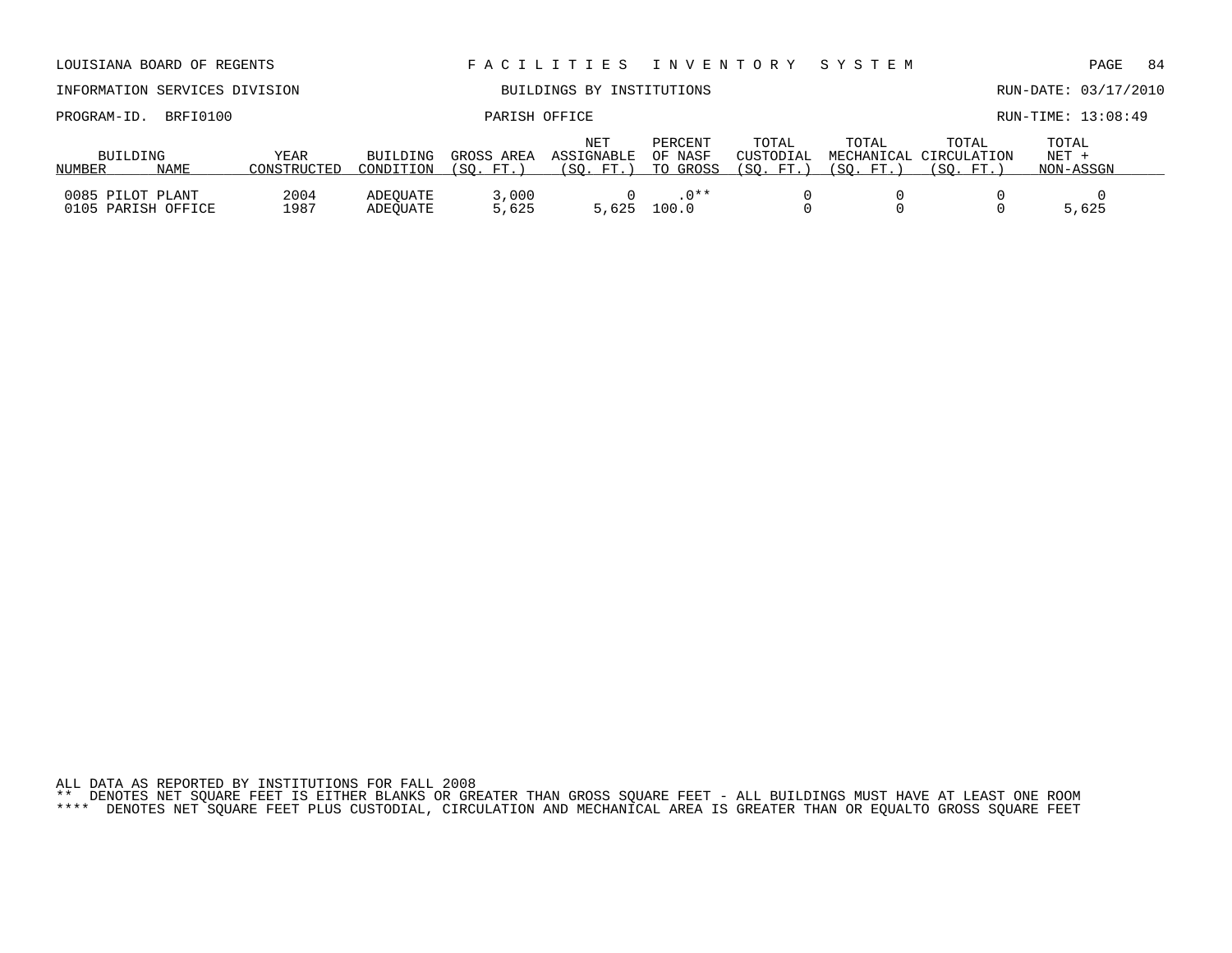|  |  |  | ALL DATA AS REPORTED BY INSTITUTIONS FOR FALL 2008 |                                                                                                                                                                                                                                |  |  |  |  |  |  |
|--|--|--|----------------------------------------------------|--------------------------------------------------------------------------------------------------------------------------------------------------------------------------------------------------------------------------------|--|--|--|--|--|--|
|  |  |  |                                                    | ** DENOTES NET SQUARE FEET IS EITHER BLANKS OR GREATER THAN GROSS SQUARE FEET - ALL BUILDINGS MUST HAVE AT LEAST ONE ROOM                                                                                                      |  |  |  |  |  |  |
|  |  |  |                                                    | put action once on the put and manufacturer of the Marchi and Maritimizer in the Transport and the contract on the three deals and the transporter and the transporter and the service or the service or the service or the se |  |  |  |  |  |  |

| PROGRAM-ID.         | BRFI0100 |                     |                       |                         | LSU LAW CENTER                             |                                |                                  |                    |                                              | RUN-TIME: 13:08:49            |
|---------------------|----------|---------------------|-----------------------|-------------------------|--------------------------------------------|--------------------------------|----------------------------------|--------------------|----------------------------------------------|-------------------------------|
| BUILDING<br>NUMBER  | NAME     | YEAR<br>CONSTRUCTED | BUILDING<br>CONDITION | GROSS AREA<br>(SO, FT.) | NE <sup>1</sup><br>ASSIGNABLE<br>(SO. FT.) | PERCENT<br>OF NASF<br>TO GROSS | TOTAL<br>CUSTODIAL<br>(SO. FT. ) | TOTAL<br>(SO, FT.) | TOTAL<br>MECHANICAL CIRCULATION<br>(SO. FT.) | TOTAL<br>$NET +$<br>NON-ASSGN |
| 0069 HEBERT LAW CTR |          | 1969                | ADEOUATE              | 226,911                 | 138,570                                    | 61.1                           | 385                              | 12,281             | 36,756                                       | 187,992                       |

INFORMATION SERVICES DIVISION BUILDINGS BY INSTITUTIONS RUN-DATE: 03/17/2010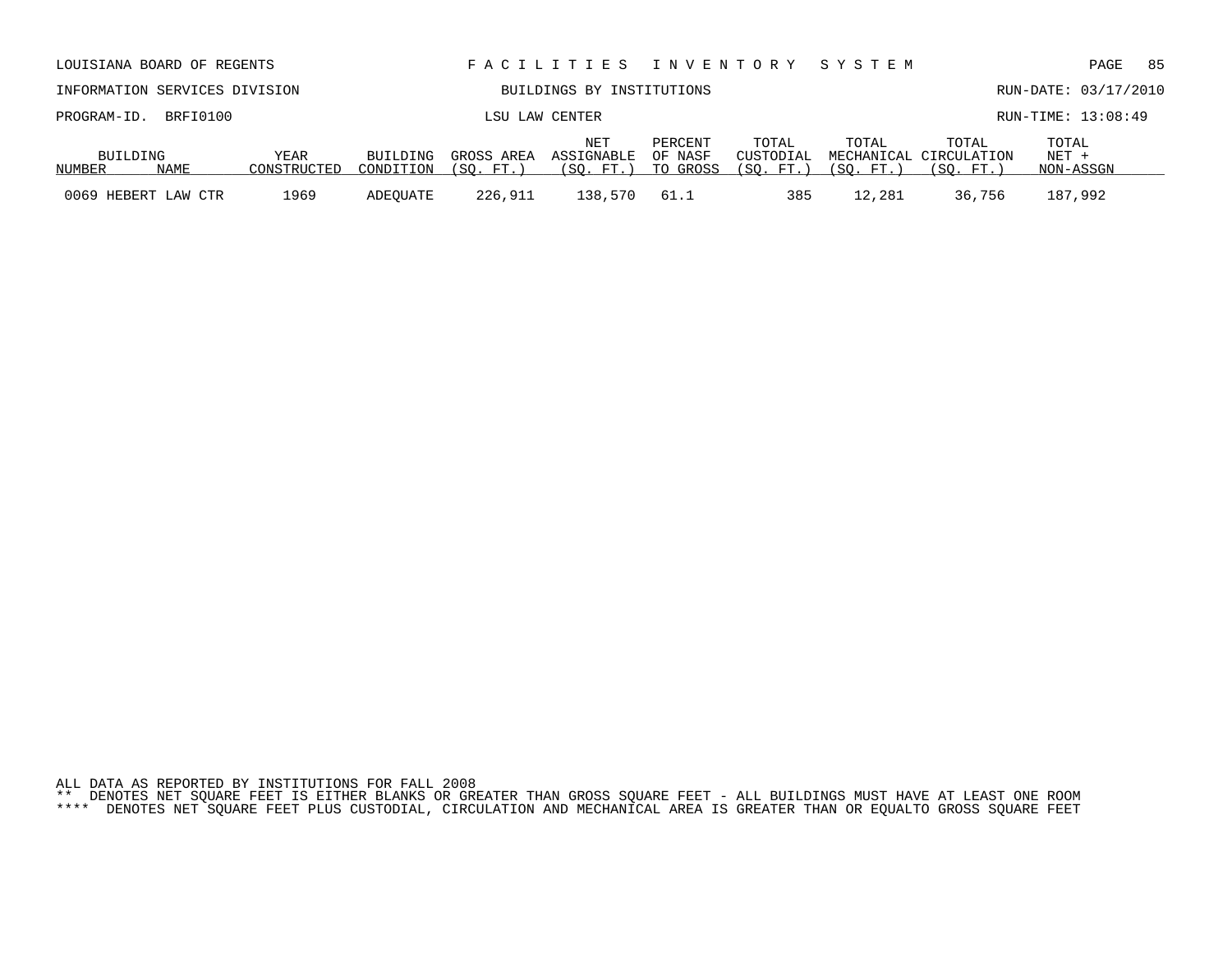## INFORMATION SERVICES DIVISION BUILDINGS BY INSTITUTIONS RUN-DATE: 03/17/2010

PROGRAM-ID. BRFI0100 SOUTHERN-BATON ROUGE RUN-TIME: 13:08:49

|                              |             |                     |            | <b>NET</b> | PERCENT  | TOTAL          | TOTAL          | TOTAL                  | TOTAL           |
|------------------------------|-------------|---------------------|------------|------------|----------|----------------|----------------|------------------------|-----------------|
| <b>BUILDING</b>              | <b>YEAR</b> | <b>BUILDING</b>     | GROSS AREA | ASSIGNABLE | OF NASF  | CUSTODIAL      |                | MECHANICAL CIRCULATION | $NET +$         |
| <b>NUMBER</b><br><b>NAME</b> | CONSTRUCTED | CONDITION           | (SO. FT. ) | (SO. FT. ) | TO GROSS | (SO. FT. )     | (SO. FT. )     | (SO. FT.)              | NON-ASSGN       |
|                              |             |                     |            |            |          |                |                |                        |                 |
| 0002 ARCHIVES INFORMATI      | 1999        | ADEQUATE            | 2,567      | 2,298      | 89.5     | 0              | $\mathbf 0$    | $\Omega$               | 2,298           |
| 0014 COTTAGE 14              | 1920        | OBSOLETE            | 1,914      | 1,701      | 88.9     | $\overline{0}$ | $\mathbf{0}$   | 0                      | 1,701           |
| 0017 RONALD E. MCNAIR H      | 1922        | OBSOLETE            | 6,420      | 4,325      | 67.4     | 27             | 903            | 507                    | 5,762           |
| 0018 NROTC                   | 1920        | REMOD-B             | 8,480      | 5,364      | 63.3     | 63             | 171            | 1,600                  | 7,198           |
| 0020 AROTC INDUSTRIAL A      | 1921        | ADEQUATE            | 16,810     | 11,969     | 71.2     | 54             | 613            | 2,863                  | 15,499          |
| 0029 AROTC OFFICES           | 1940        | ADEQUATE            | 2,316      | 1,744      | 75.3     | $\mathbf 0$    | $\overline{0}$ | 112                    | 1,856           |
| 0032 MARTIN L HARVEY A       | 1928        | REMOD-A             | 9,043      | 6,751      | 74.7     | $\mathsf{O}$   | 126            | 160                    | 7,037           |
| 0039 AUDITORIUM-GYMNASI      | 1928        | ADEOUATE            | 14,854     | 12,603     | 84.8     | 0              | 269            | 169                    | 13,041          |
| 0040 CLARK HALL              | 1928        | REMOD-C             | 16,246     | 11,309     | 69.6     | $\mathbf 0$    | 192            | 2,996                  | 14,497          |
| 0042 COLLECTIONS & RECE      | 1941        | REMOD-A             | 4,388      | 3,319      | 75.6     | 42             | 70             | 395                    | 3,826           |
| 0043 WALLACE LEE BRADFO      | 1939        | ADEQUATE            | 31,000     | 22,148     | 71.4     | 56             | 1,374          | 4,359                  | 27,937          |
| 0044 LOTTIE ANTHONY DOR      | 1930        | REMOD-B             | 20,875     | 14,084     | 67.5     | 76             | 27             | 4,522                  | 18,709          |
| 0046 JESSE OWENS HALL        | 1958        | REMOD-B             | 13,362     | 8,828      | 66.1     | 60             | 190            | 2,878                  | 11,956          |
| 0048 GRANDISON DORMITOR      | 1930        | ADEOUATE            | 35,283     | 21,858     | 62.0     | 84             | 546            | 7,209                  | 29,697          |
| 0049 ARNETTE W MUMFORD       | 1940        | ADEQUATE            | 15,969     | 6,394      | 40.0     | 2              | 8              | $\Omega$               | 6,404           |
| 0054 FARM COTTAGE/DAIRY      | 1923        | REMOD-B             | 1,457      | 1,158      | 79.5     | $\mathsf{O}$   | $\mathbf 0$    | 0                      | 1,158           |
| 0055 JOSEPH S CLARK ME       | 1952        | REMOD-A             | 2,387      | 1,673      | 70.1     | 20             | 96             | 114                    | 1,903           |
| 0056 A A LENNOIR HALL        | 1952        | ADEQUATE            | 74,698     | 59,816     | 80.1     | 104            | 3,974          | 6,795                  | 70,689          |
| 0066 WILLIAM LEE PASS S      | 1957        | OBSOLETE            | 2,442      | 2,122      | 86.9     | 0              | 0              | $\Omega$               | 2,122           |
| 0068 CALF BARN               | 1939        | ADEQUATE            | 2,278      | 2,143      | 94.1     | 0              | $\mathbf 0$    | 35                     | 2,178           |
| 0074 HORTICULTURE BARN       | 1975        | ADEOUATE            | 3,200      | 3,081      | 96.3     | 0              | $\Omega$       | 0                      | 3,081           |
| 0085 SEYMOUR HALL            | 1954        | ADEQUATE            | 52,824     | 36,856     | 69.8     | 65             | 2,605          | 1,841                  | 41,367          |
| 0090 JOHN W. FISHER HAL      | 1953        | REMOD-A             | 50,415     | 35,888     | 71.2     | 199            | 1,470          | 3,204                  | 40,761          |
| 0091 TOURGEE A DEBOSE H      | 1951        | ADEQUATE            | 19,936     | 19,348     | 97.1     | 0              | 114            | 0                      | 19,462          |
| 0096 SEWAGE PUMP STATIO      | 1957        | REMOD-A             | 156        | $\Omega$   | $.0**$   | 0              | 152            | 0                      | 152             |
| 0098 WASHINGTON HALL         | 1954        | REMOD-A             | 20,676     | 14,595     | 70.6     | 36             | 416            | 3,270                  | 18,317          |
| 0099 HORACE G. WHITE HA      | 1954        | REMOD-A             | 17,797     | 12,858     | 72.2     | 374            | 84             | 2,796                  | 16,112          |
| 0100 WILLIAM EDWARD REE      | 1930        | REMOD-A             | 17,836     | 12,763     | 71.6     | 374            | 84             | 2,796                  | 16,017          |
| 0122 MECHANICAL ENGINEE      | 1956        | ADEOUATE            | 8,857      | 5,381      | 60.8     | 20             | 614            | 1,562                  | 7,577           |
| 0124 BETHUNE HALL            | 1956        | REMOD-A             | 27,846     | 16,083     | 57.8     | 154            | $\overline{0}$ |                        | 21,478          |
| 0125 PINKIE E THRIFT         | 1900        |                     | 28,862     | 28,862     | 100.0    | 0              | 0              | 5,241<br>0             | 28,862          |
| 0126 R F NETTERVILLE HA      | 1956        | ADEQUATE<br>REMOD-A |            | 2,396      | 84.0     | $\mathsf{O}$   | $\overline{0}$ | $\Omega$               |                 |
|                              |             |                     | 2,854      |            |          | 54             |                |                        | 2,396<br>29,732 |
| 0127 ARCHITECTURE WEST       | 1956        | REMOD-A             | 31,721     | 24,770     | 78.1     |                | 419            | 4,489                  |                 |
| 0128 ARCHITECTURE EAST       | 1957        | REMOD-B             | 23,700     | 18,209     | 76.8     | 119            | 741            | 102                    | 19,171          |
| 0131 ACADEMIC SUPPORT T      | 1988        | ADEOUATE            | 4,813      | 4,383      | 91.1     | 0              | 0              | 0                      | 4,383           |
| 0132 POULTRY/BARN            | 1956        | REMOD-B             | 4,003      | 3,102      | 77.5     | 0              | 0              | 0                      | 3,102           |
| 0133<br><b>GREEN HOUSE 2</b> | 1909        | ADEOUATE            | 2,044      | 2,044      | 100.0    | $\mathbf 0$    | $\Omega$       | 0                      | 2,044           |
| 0134 POULTRY LABORATORY      | 1956        | REMOD-B             | 4,352      | 2,953      | 67.9     | 58             | 202            | 561                    | 3,774           |
| 0135<br>SMITH-BROWN MEMORI   | 1959        | ADEOUATE            | 65,791     | 39,403     | 59.9     | 138            | 2,705          | 998                    | 43,244          |
| 0136 DAIRY CREAMRY           | 1958        | <b>ADEQUATE</b>     | 11,141     | 9,367      | 84.1     | $\Omega$       | 990            | 189                    | 10,546          |

ALL DATA AS REPORTED BY INSTITUTIONS FOR FALL 2008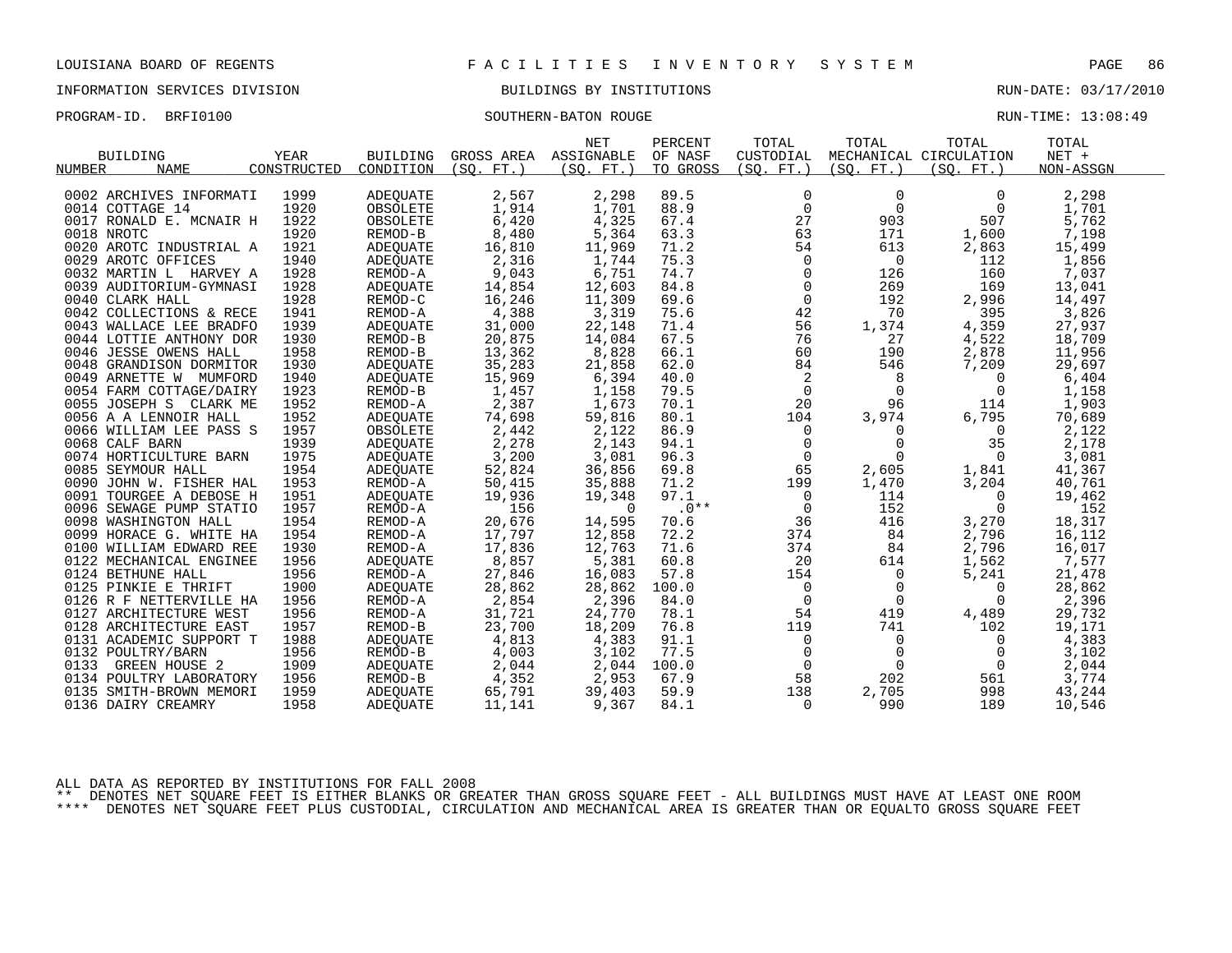INFORMATION SERVICES DIVISION BUILDINGS BY INSTITUTIONS RUN-DATE: 03/17/2010

PROGRAM-ID. BRFI0100 SOUTHERN-BATON ROUGE RUN-TIME: 13:08:49

| BUILDING<br><b>NAME</b><br>NUMBER | YEAR<br>CONSTRUCTED | <b>BUILDING</b><br>CONDITION | (SO. FT.) | <b>NET</b><br>GROSS AREA ASSIGNABLE<br>(SO. FT.) | PERCENT<br>OF NASF<br>TO GROSS | TOTAL<br>CUSTODIAL<br>(SO. FT. ) | TOTAL<br>(SQ. FT. ) | TOTAL<br>MECHANICAL CIRCULATION<br>(SO. FT.) | TOTAL<br>$NET +$<br>NON-ASSGN |  |
|-----------------------------------|---------------------|------------------------------|-----------|--------------------------------------------------|--------------------------------|----------------------------------|---------------------|----------------------------------------------|-------------------------------|--|
| CAMPUS POLICE MAI<br>0137         | 1957                | OBSOLETE                     | 26,590    | 11,158                                           | 42.0                           | 0                                | $\mathbf 0$         | 0                                            | 11,158                        |  |
| 0138 BENJAMIN KRAFT BUI           | 1957                | ADEQUATE                     | 20,995    | 18,868                                           | 89.9                           | 108                              | 731                 | 724                                          | 20,431                        |  |
| 0139 T H HARRIS HALL              | 1956                | REMOD-B                      | 58,981    | 37,436                                           | 63.5                           | 105                              | 1,686               | 14,719                                       | 53,946                        |  |
| 0140 OLLIE BUTLER MOORE           | 1959                | REMOD-B                      | 40,717    | 25,006                                           | 61.4                           | $\overline{0}$                   | 387                 | 10,474                                       | 35,867                        |  |
| 0141 MILDRED M. SATTERW           | 1959                | REMOD-A                      | 40,171    | 25,300                                           | 63.0                           | 0                                | 387                 | 10,474                                       | 36,161                        |  |
| 0142 MORRIS H. CARROLL            | 1959                | REMOD-A                      | 40,171    | 25,300                                           | 63.0                           | $\overline{0}$                   | 387                 | 10,474                                       | 36,161                        |  |
| 0143 BERNICE LANG DORMI           | 1960                | REMOD-A                      | 30,360    | 20,069                                           | 66.1                           | 299                              | $\overline{0}$      | 5,073                                        | 25,441                        |  |
| 0144 ALICE THOMAS DORMI           | 1960                | REMOD-A                      | 30,360    | 19,655                                           | 64.7                           | 92                               | $\overline{0}$      | 5,073                                        | 24,820                        |  |
| 0145 LOUNGE (MAGNOLIA TR          | 1960                | REMOD-B                      | 24,300    | 6,138                                            | 25.3                           | 140                              | 757                 | 8,701                                        | 15,736                        |  |
| 0146 MARY BOOKER BARANC           | 1960                | REMOD-A                      | 30,360    | 22,291                                           | 73.4                           | 230                              | $\overline{0}$      | 5,073                                        | 27,594                        |  |
| 0148 EXPERIMENTAL FARM            | 1958                | OBSOLETE                     | 1,166     | 1,166                                            | 100.0                          | $\mathsf{O}$                     | $\overline{0}$      | $\overline{0}$                               | 1,166                         |  |
| 0149 EXPERIMENTAL FARM            | 1958                | OBSOLETE                     | 1,800     | 1,686                                            | 93.7                           | $\mathsf{O}$                     | 63                  | 0                                            | 1,749                         |  |
| 0150 EXPERIMENTAL FARM            | 1958                | REMOD-A                      | 3,788     | 3,788                                            | 100.0                          | $\mathsf{O}$                     | $\overline{0}$      | 0                                            | 3,788                         |  |
| 0151 EXPERIMENTAL FARM            | 1958                | OBSOLETE                     | 13,750    | 4,270                                            | 31.1                           | $\overline{0}$                   | $\overline{0}$      | $\overline{0}$                               | 4,270                         |  |
| 0153 JAMES WARREN LEE H           | 1962                | REMOD-B                      | 51,201    | 27,857                                           | 54.4                           | 485                              | 1,656               | 7,479                                        | 37,477                        |  |
| 0154 FRANK HAYDEN HALL            | 1965                | ADEQUATE                     | 38,000    | 27,534                                           | 72.5                           | 378                              | 1,962               | 6,402                                        | 36,276                        |  |
| 0155<br>UNIVERSITY PLACE          | 1967                | ADEQUATE                     | 5,696     | 800                                              | 14.0                           | $\overline{0}$                   | $\Omega$            | $\Omega$                                     | 800                           |  |
| 0156 T.T. ALLAIN HALL             | 1967                | REMOD-A                      | 90,224    | 55,957                                           | 62.0                           | 667                              | 4,984               | 17,856                                       | 79,464                        |  |
| 0157 GOAT SERVICE BLDG            | 1968                | ADEQUATE                     | 1,680     | 1,537                                            | 91.5                           | $\mathbf 0$                      | $\Omega$            | $\overline{0}$                               | 1,537                         |  |
| 0159 HENRY JAMES HALL             | 1972                | REMOD-A                      | 53,205    | 38,351                                           | 72.1                           | 106                              | 2,081               | 7,540                                        | 48,078                        |  |
| 0160 WALLACE STEWART HA           | 1971                | ADEQUATE                     | 64,732    | 42,951                                           | 66.4                           | 684                              | 2,601               | 7,980                                        | 54,216                        |  |
| 0161 JAMES BLAINE MOORE           | 1971                | REMOD-A                      | 37,207    | 25,434                                           | 68.4                           | 192                              | 1,944               | 5,458                                        | 33,028                        |  |
| 0162 LACUMBA'S CAGE               | 1975                | ADEQUATE                     | 418       | 394                                              | 94.3                           | $\overline{0}$                   | $\mathbf 0$         | $\overline{0}$                               | 394                           |  |
| 0163 FELTON G CLARK ACT           | 1976                | REMOD-A                      |           | 70,492                                           | 51.6                           | 616                              | 16,500              | 48,923                                       | 136,531                       |  |
| 0164 BOOK STORE                   | 1975                | REMOD-A                      | 136,531   |                                                  | 72.7                           | $\overline{0}$                   | 96                  | 639                                          |                               |  |
|                                   | 1980                |                              | 5,558     | 4,039                                            | 72.0                           | 168                              |                     |                                              | 4,774                         |  |
| 0165 EMMA N MAYBERRY CA           |                     | ADEQUATE                     | 31,684    | 22,807                                           | 7.5                            |                                  | 2,854               | 4,447                                        | 30,276                        |  |
| 0166 JOSEPH S CLARK HAL           | 1983                | ADEQUATE                     | 411,710   | 30,921                                           |                                | 207                              | 2,997               | 3,656                                        | 37,781                        |  |
| 0167 J B CADE LIBRARY             | 1986                | ADEQUATE                     | 135,180   | 77,410                                           | 57.3                           | 390                              | 8,092               | 17,270                                       | 103,162                       |  |
| 0169 MEAT PROCESSING PL           | 192                 | ADEQUATE                     | 47,630    | 4,213                                            | 8.8                            | $\overline{0}$                   | 296                 | 536                                          | 5,045                         |  |
| 0170 HAYNES HALL NURSIN           | 1986                | ADEQUATE                     | 69,069    | 37,065                                           | 53.7                           | 941                              | 4,342               | 15,837                                       | 58,185                        |  |
| 0171 CENTRAL STORES               | 1987                | ADEQUATE                     | 11,496    | 2,043                                            | 17.8                           | 27                               | 326                 | 72                                           | 2,468                         |  |
| 0172 MOTOR POOL                   | 1987                | ADEQUATE                     | 47,840    | 4,370                                            | 9.1                            | 10                               | 236                 | $\Omega$                                     | 4,616                         |  |
| 0173 FARROWING HOUSE              | 1988                | ADEQUATE                     | 24,000    | 2,202                                            | 9.2                            | $\mathsf{O}$                     | 43                  | 62                                           | 2,307                         |  |
| 0174 RUFFIN PAUL, SR BU           | 1990                | REMOD-B                      | 16,726    | $\Omega$                                         | $.0**$                         | $\mathbf{0}$                     | 1,092               | $\Omega$                                     | 1,092                         |  |
| 0176 HEADHOUSE GREENHOU           | 1992                | ADEOUATE                     | 81,200    | 2,026                                            | 2.5                            | $\mathsf{O}$                     | $\mathbf 0$         | 0                                            | 2,026                         |  |
| 0177 HAZARDOUS MATERIAL           | 1992                | ADEQUATE                     | 880       | 810                                              | 92.0                           | $\mathbf{0}$                     | $\Omega$            | $\Omega$                                     | 810                           |  |
| 0178 HIGGINS HALL                 | 1994                | ADEQUATE                     | 74,935    | 48,336                                           | 64.5                           | 162                              | 1,853               | 10,632                                       | 60,983                        |  |
| 0179 AUGUSTUS C. BLANKS           | 1993                | ADEQUATE                     | 49,000    | 28,745                                           | 58.7                           | 79                               | 2,655               | 9,039                                        | 40,518                        |  |
| 0180 NATIONAL PLANT DAT           | 1996                | ADEOUATE                     | 5,472     | 242                                              | 4.4                            | $\overline{0}$                   | $\mathbf 0$         | 330                                          | 572                           |  |
| 0181 S V TODDY DORM               | 198                 | <b>ADEQUATE</b>              | 887,000   | 13,838                                           | 1.6                            | 292                              | 1,487               | 5,844                                        | 21,461                        |  |

ALL DATA AS REPORTED BY INSTITUTIONS FOR FALL 2008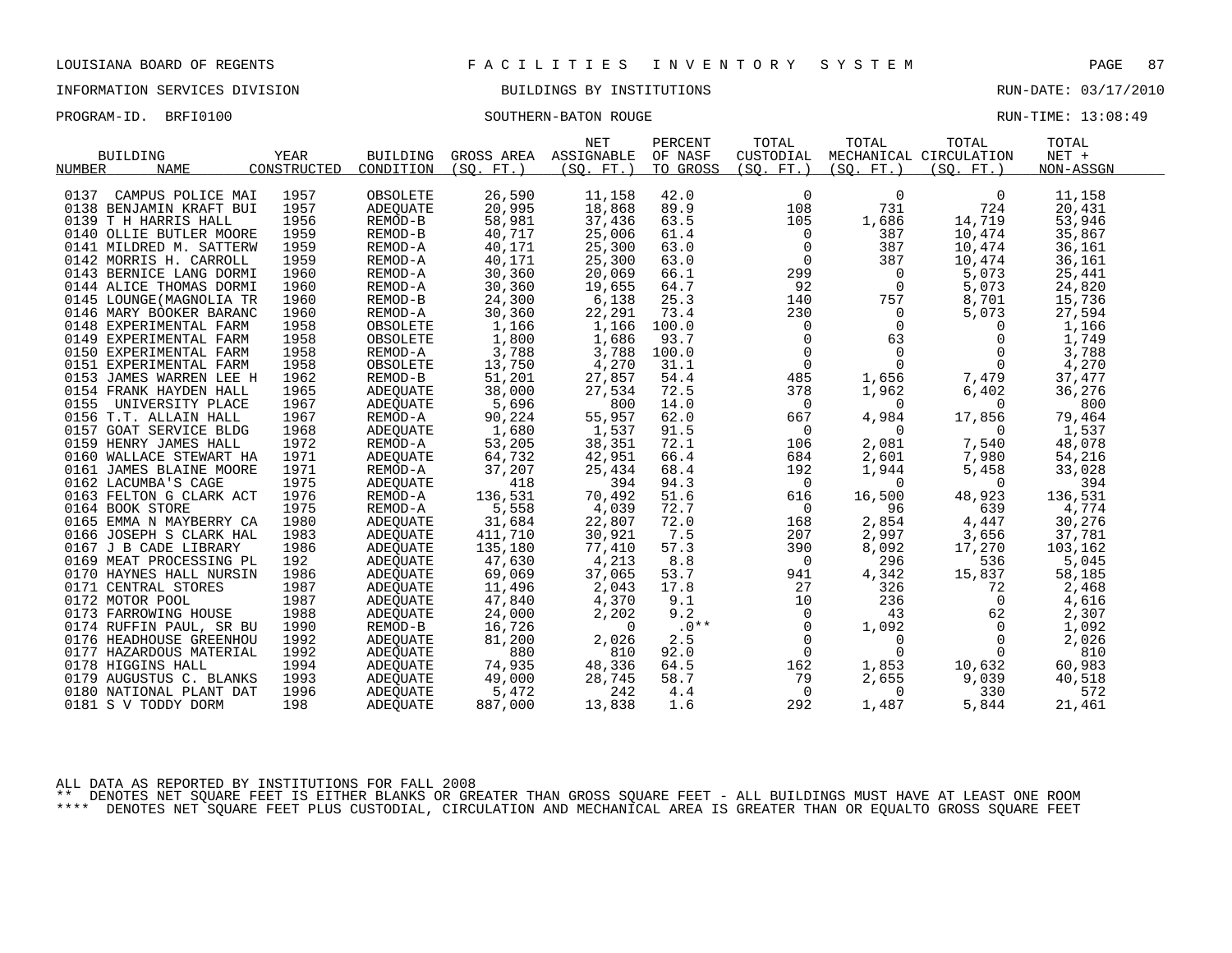## INFORMATION SERVICES DIVISION BUILDINGS BY INSTITUTIONS AND RUN-DATE: 03/17/2010

PROGRAM-ID. BRFI0100 SOUTHERN-BATON ROUGE RUN-TIME: 13:08:49

|                         |             |                 |            | <b>NET</b> | PERCENT  | TOTAL          | TOTAL      | TOTAL                  | TOTAL     |  |
|-------------------------|-------------|-----------------|------------|------------|----------|----------------|------------|------------------------|-----------|--|
| <b>BUILDING</b>         | <b>YEAR</b> | <b>BUILDING</b> | GROSS AREA | ASSIGNABLE | OF NASF  | CUSTODIAL      |            | MECHANICAL CIRCULATION | $NET +$   |  |
| NUMBER<br><b>NAME</b>   | CONSTRUCTED | CONDITION       | (SO. FT. ) | (SO. FT. ) | TO GROSS | (SQ. FT.)      | (SO. FT. ) | (SO. FT.)              | NON-ASSGN |  |
|                         |             |                 |            |            |          |                |            |                        |           |  |
| 0186 PINCHBACK ENGINEER | 1900        | ADEQUATE        | 104,000    | 18,040     | 17.3     | $\Omega$       | $\Omega$   | $\Omega$               | 18,040    |  |
| 0187 DELORES SPIKES HON | 1901        | ADEQUATE        | 16,000     | 6,310      | 39.4     | 378            | $\Omega$   | 1,538                  | 8,226     |  |
| 0188 U.S. JONES HALL    | 1998        | ADEQUATE        | 88,700     | 13,979     | 15.8     | 292            | 1,487      | 5,563                  | 21,321    |  |
| 091A PERFORMING ARTS TH | 1984        | ADEOUATE        | 12,524     | 8,694      | 69.4     | $\overline{0}$ | 1,334      | 2,496                  | 12,524    |  |
| 091B BAND BUILDING      | 1984        | ADEOUATE        | 15,087     | 7,260      | 48.1     | 209            | 922        | 2,581                  | 10,972    |  |
| 091C MECHANICAL ROOM    | 194         | ADEQUATE        | 1,800      | $\Omega$   | $.0**$   | 0              | 1,710      | $\Omega$               | 1,710     |  |
| 096A SEWAGE PUMP STATIO | 1977        | REMOD-A         | 201        | $\Omega$   | $.0**$   | $\overline{0}$ | 201        |                        | 201       |  |
| 129A HIGH SCHOOL        | 1956        | REMOD-A         | 46,228     | 18,550     | 40.1     | 308            | 1,868      | 9,186                  | 29,912    |  |
| 129B ELEMENTARY SCHOOL  | 1956        | REMOD-A         | 26,895     | 13,550     | 50.4     | 114            | 677        | 4,494                  | 18,835    |  |
| 129C LAB SCHOOL GYM/CAF | 1956        | REMOD-A         | 21,355     | 18,083     | 84.7     | 38             | 510        | $\Omega$               | 18,631    |  |
| 131A OCTAVIA HEAD CLARK | 1957        | ADEQUATE        | 38,100     | 20,876     | 54.8     | 405            | 366        | 10,014                 | 31,661    |  |
| 132A POULTRY BROILER    | 1956        | REMOD-A         | 4,512      | 3,872      | 85.8     | 0              | 0          | 55                     | 3,927     |  |
| 132B POULTRY BREEDER    | 1956        | REMOD-A         | 4,080      | 2,842      | 69.7     |                |            | $\Omega$               | 2,842     |  |
| 133A GREEN HOUSE #1     | 1987        | ADEOUATE        | 920        | 837        | 91.0     |                |            |                        | 837       |  |
| 133B GREEN HOUSE #2     | 1987        | ADEQUATE        | 920        | 837        | 91.0     |                |            |                        | 837       |  |
| 133C GREEN HOUSE #3     | 1987        | ADEQUATE        | 920        | 837        | 91.0     |                |            |                        | 837       |  |
| 136A BARN(DAIRY)        | 1972        | ADEQUATE        | 15,504     | 15,048     | 97.1     |                |            |                        | 15,048    |  |
| 136B BULLPENS           | 1958        | REMOD-B         | 1,152      | 924        | 80.2     |                |            |                        | 924       |  |
| 136C SILAGE STORAGE     | 1960        | REMOD-B         | 1,451      | 1,423      | 98.1     |                |            | 0                      | 1,423     |  |
| 138A WAREHOUSE          | 1987        | ADEQUATE        | 7,980      | 7,777      | 97.5     |                | 50         | 26                     | 7,853     |  |
| 138B LUMBER SHED        | 1987        | ADEQUATE        | 5,650      | 5,532      | 97.9     |                | $\Omega$   | 0                      | 5,532     |  |
| 138C SURPLUS PROPERTY   | 1987        | ADEQUATE        | 2,940      | 2,850      | 96.9     | 0              |            | 0                      | 2,850     |  |
| 142A CUSTODIAL STORAGE  | 1959        | ADEQUATE        | 795        | 779        | 98.0     | 0              |            |                        | 779       |  |
| 151A EQUIP & STORAGE SH | 1980        | ADEQUATE        | 7,892      | 7,500      | 95.0     |                | $\Omega$   |                        | 7,500     |  |
| 151B BEEF CATTLE BARN   | 1980        | ADEQUATE        | 13,750     | 13,591     | 98.8     | 0              | 125        |                        | 13,716    |  |
| 151C SILOS              | 1978        | ADEQUATE        | 540        | 540        | 100.0    | $\mathbf 0$    | 0          |                        | 540       |  |
| 151D BEEF CARROL        | 1988        | ADEQUATE        | 16,425     | 16,343     | 99.5     | $\mathbf 0$    | $\Omega$   |                        | 16,343    |  |
| 153E HEALTH RESEARCH    | 1986        | ADEQUATE        | 16,856     | 10,056     | 59.7     | 243            | 1,125      | 2,756                  | 14,180    |  |
| 158A JONES DORMITORY    | 1967        | REMOD-A         | 83,944     | 58,327     | 69.5     | 483            | 395        | 10,299                 | 69,504    |  |
| 158B DUNN CAFETERIA     | 1967        | REMOD-A         | 38,430     | 19,991     | 52.0     | 90             | 14,041     | 333                    | 34,455    |  |
| 158C BOLEY DORMITORY    | 1967        | REMOD-A         | 83,944     | 67,896     | 80.9     | 265            | 392        | 10,796                 | 79,349    |  |
| 172A CARWASH            | 1987        | <b>ADEOUATE</b> | 567        | 528        | 93.1     | 0              |            | $\Omega$               | 528       |  |
| 173A HOG GROWING & FINI | 1990        | ADEOUATE        | 4,000      | 3,960      | 99.0     | $\mathbf 0$    |            |                        | 3,960     |  |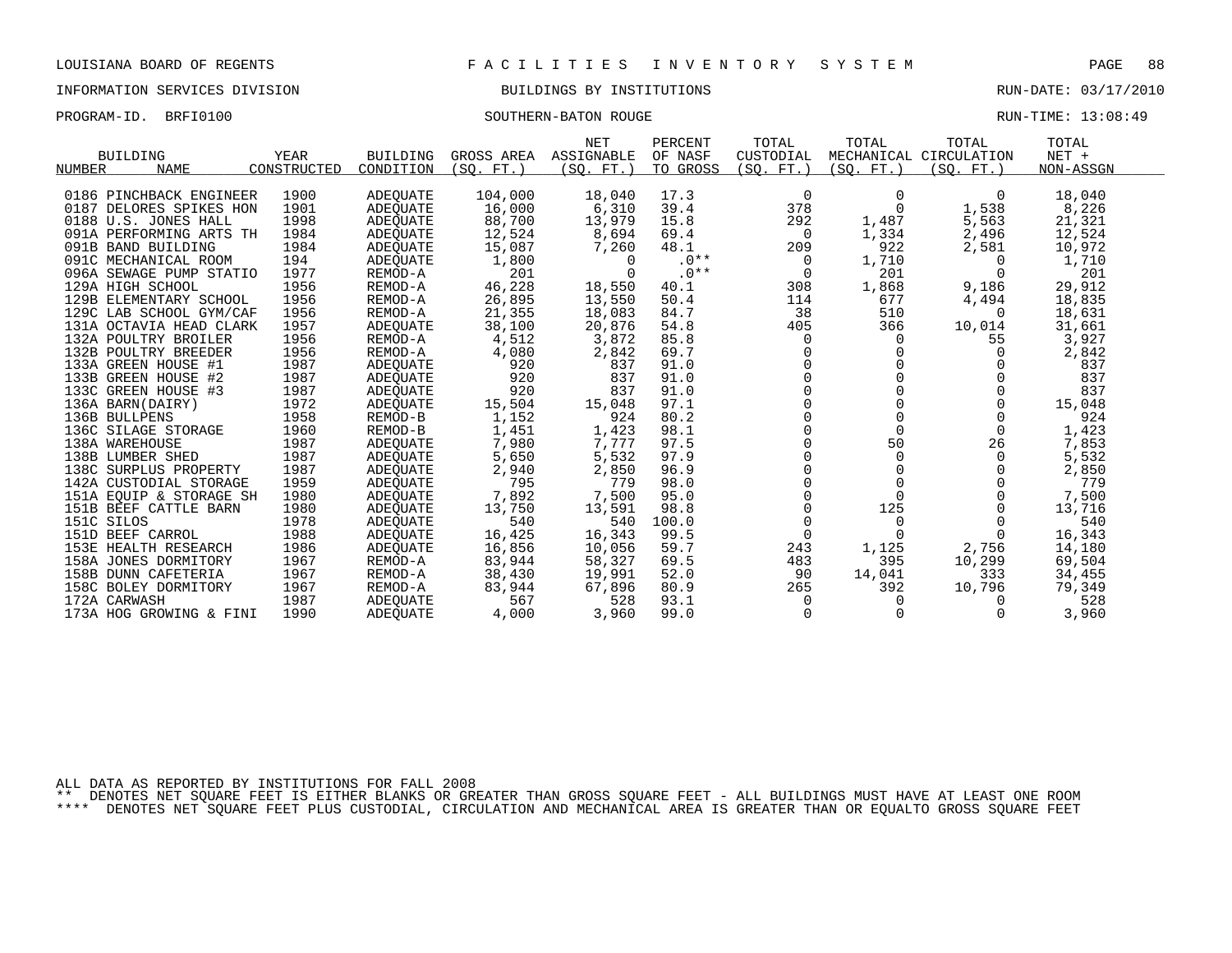# INFORMATION SERVICES DIVISION BUILDINGS BY INSTITUTIONS AND RUN-DATE: 03/17/2010

PROGRAM-ID. BRFI0100 SOUTHERN-SHREVEPORT RUN-TIME: 13:08:49

| NUMBER   | <b>BUILDING</b><br><b>NAME</b> | <b>YEAR</b><br>CONSTRUCTED | <b>BUILDING</b><br>CONDITION | GROSS AREA<br>SO.<br>FT. | NET<br>ASSIGNABLE<br>(SO. FT.) | PERCENT<br>OF NASF<br>GROSS<br>TO | TOTAL<br>CUSTODIAL<br>SO.<br>FT.) | TOTAL<br>MECHANICAL<br>(SO. FT.) | TOTAL<br>CIRCULATION<br>(SO.<br>FT. | TOTAL<br>$NET +$<br>NON-ASSGN |
|----------|--------------------------------|----------------------------|------------------------------|--------------------------|--------------------------------|-----------------------------------|-----------------------------------|----------------------------------|-------------------------------------|-------------------------------|
|          | 000A ADMINISTRAT               | 1967                       |                              | 43,890                   | 31,065                         | 70.8                              | 200                               | 500                              | 12,125                              | 43,890                        |
|          |                                | 1967                       | ADEOUATE                     |                          |                                | 52.1                              |                                   |                                  | 1,720                               |                               |
|          | 000B SCIENCE LEC               |                            | ADEOUATE                     | 9,568                    | 4,987                          |                                   | 42                                |                                  |                                     | 6,749                         |
|          | 000C FINE ARTS B               | 1967                       | ADEOUATE                     | 12,645                   | 7,509                          | 59.4                              | 12                                |                                  | 1,528                               | 9,049                         |
|          | 000D HEALTH PHYS               | 2000                       | ADEOUATE                     | 42,959                   | 21,100                         | 49.1                              |                                   |                                  |                                     | 21,100                        |
|          | 000E MAINTENANCE               | 1967                       | ADEOUATE                     | 6,720                    | 6,225                          | 92.6                              | 106                               |                                  | 137                                 | 6,468                         |
| 000F NCR |                                | 1972                       | ADEOUATE                     | 31,619                   | 15,206                         | 48.1                              | 32                                | 154                              | 16,227                              | 31,619                        |
|          | 000G LIBRARY                   | 1972                       | ADEOUATE                     | 29,354                   | 16,275                         | 55.4                              | 14                                | 879                              | 3,179                               | 20,347                        |
|          | 000H SCIENCE BUI               | 1973                       | REMOD-A                      | 31,566                   | 22,634                         | 71.7                              | 397                               | 436                              | 669,                                | 31,136                        |
| 000I     | STUDENT ACT                    | 1980                       | ADEOUATE                     | 13,304                   | 5,724                          | 43.0                              | 56                                | 402                              | 7,122                               | 13,304                        |
|          | 000X METRO CENTER              | 1986                       | ADEOUATE                     | 52,909                   | 52,909                         | 100.0                             |                                   |                                  |                                     | 52,909                        |
|          | 000Y AEROSPACE                 | 1990                       | ADEOUATE                     | 15,700                   | 750                            | 4.8                               |                                   |                                  |                                     | 750                           |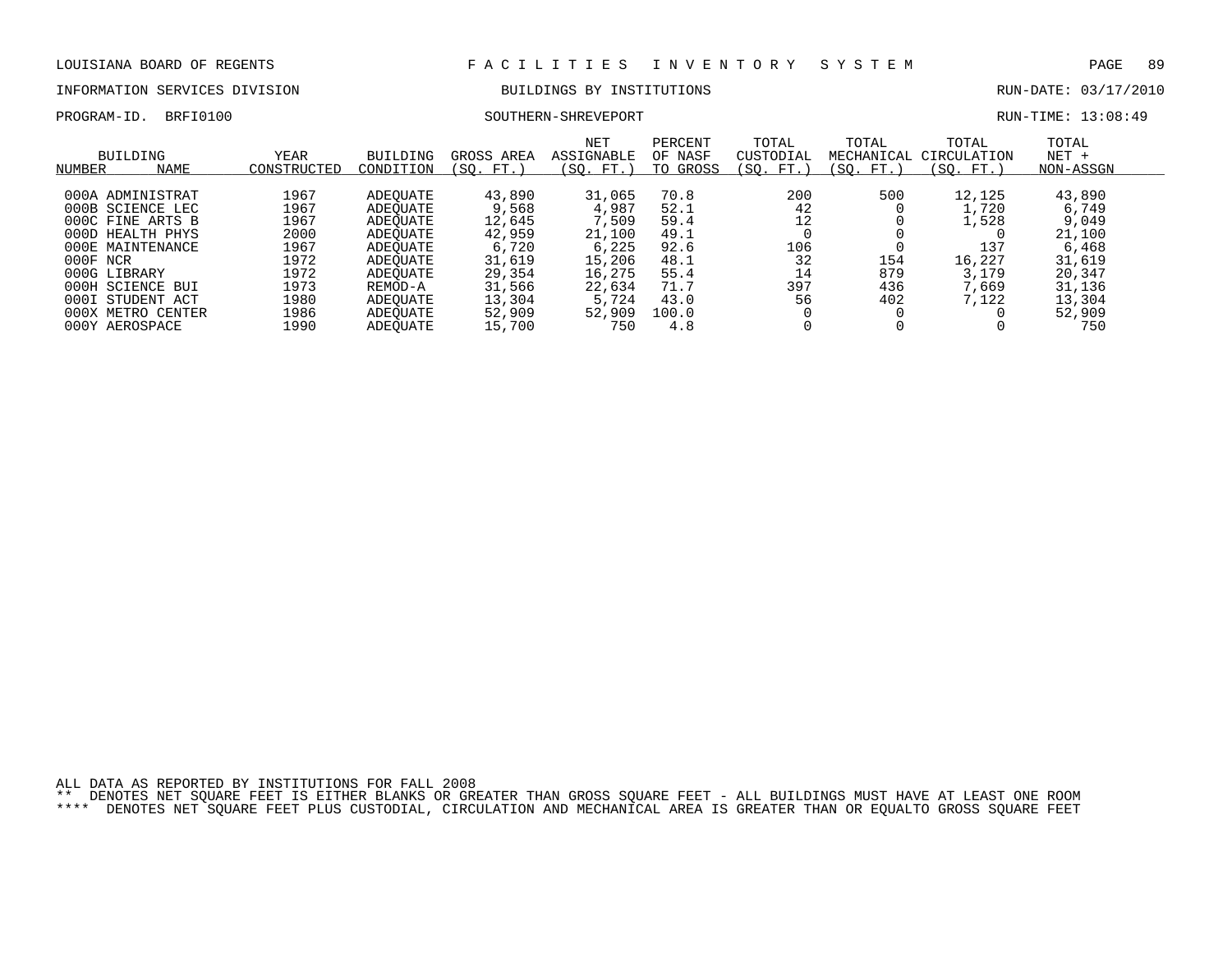# INFORMATION SERVICES DIVISION BUILDINGS BY INSTITUTIONS AND RUN-DATE: 03/17/2010

### PROGRAM-ID. BRFI0100 BATON ROUGE COMMUNITY COLLEGE RUN-TIME: 13:08:49

| NUMBER | <b>BUILDING</b><br><b>NAME</b> | <b>YEAR</b><br>CONSTRUCTED | <b>BUILDING</b><br>CONDITION | GROSS AREA<br>(SO. FT.) | NET<br><b>ASSIGNABLE</b><br>(SO. FT.) | PERCENT<br>OF NASF<br>TO GROSS | TOTAL<br>CUSTODIAL<br>(SO. FT.) | TOTAL<br>MECHANICAL<br>(SO. FT.) | TOTAL<br>CIRCULATION<br>(SO. FT.) | TOTAL<br>$NET +$<br>NON-ASSGN |  |
|--------|--------------------------------|----------------------------|------------------------------|-------------------------|---------------------------------------|--------------------------------|---------------------------------|----------------------------------|-----------------------------------|-------------------------------|--|
|        |                                |                            |                              |                         |                                       |                                |                                 |                                  |                                   |                               |  |
|        | ANEX Art School Buildin        | 1983                       | ADEQUATE                     | 18,090                  | 17,411                                | 96.2                           | 36                              | 359                              | 284                               | 18,090                        |  |
|        | CONF Conference Center         | 1974                       | ADEOUATE                     | 3,586                   | 1,800                                 | 50.2                           | 0                               | 143                              | 169                               | 2,112                         |  |
|        | CYPR Cypress Building          | 2005                       | ADEOUATE                     | 61,400                  | 37,378                                | 60.9                           | 128                             | 1,051                            | 1,523                             | 40,080                        |  |
|        | FACL Facilities Service        | 1992                       | ADEOUATE                     | 2,400                   | 1,757                                 | 73.2                           | - 0                             | 96                               | 518                               | 2,371                         |  |
|        | FRAZ Frazier Center            | 1982                       | ADEQUATE                     | 50,952                  | 42,426                                | 83.3                           | 574                             | 2,477                            | 5,475                             | 50,952                        |  |
|        | GARE Parking Garage            | 2004                       | ADEOUATE                     | 338,985                 | 32,135                                | 9.5                            |                                 |                                  |                                   | 32,135                        |  |
|        | HEAL BONNE SANTE               | 2008                       | ADEOUATE                     | 38,000                  | 27,256                                | 71.7                           | 40                              | 1,228                            |                                   | 28,524                        |  |
|        | ITEC Information and Te        | 1956                       | ADEOUATE                     | 2,400                   | 2,094                                 | 87.3                           |                                 | 120                              | 179                               | 2,393                         |  |
|        | LCTC LCTCS Main Buildin        | 1930                       | ADEOUATE                     | 30,000                  | 14,115                                | 47.1                           | 36                              | 921                              | 40                                | 15,112                        |  |
|        | LOSA Louisiana Building        | 2002                       | ADEOUATE                     | 50,000                  | 35,333                                | 70.7                           | 165                             | 189                              | 2,415                             | 38,102                        |  |
|        | MAGO Magnolia Pavillion        | 2005                       | ADEQUATE                     | 84,365                  | 42,070                                | 49.9                           | 1,758                           | 2,380                            | 9,054                             | 55,262                        |  |
|        | MAIL Shipping and Recei        | 1956                       | ADEOUATE                     | 3,920                   | 1,465                                 | 37.4                           |                                 |                                  | 320                               | 1,785                         |  |
|        | MAIN Governors Building        | 1998                       | ADEOUATE                     | 54,800                  | 32,419                                | 59.2                           | 898                             | 1,443                            | 1,624                             | 36,384                        |  |
|        | MECH Central Mechanical        | 2004                       | ADEQUATE                     | 9,856                   | 765                                   | 7.8                            |                                 | 8,835                            |                                   | 9,600                         |  |
|        | MEFR FRAZIER MECHANICAL        | 2003                       | ADEOUATE                     | 456                     | 0                                     | $.0**$                         |                                 | 456                              |                                   | 456                           |  |
|        | REBE Rebel Building            | 1965                       | OBSOLETE                     | 68,675                  | 68,675                                | 100.0                          |                                 |                                  |                                   | 68,675                        |  |
|        | SBTC Small Bus and Trai        | 2005                       | ADEOUATE                     | 13,000                  | 4,340                                 | 33.4                           |                                 |                                  | 100                               | 4,440                         |  |
|        | STCT Student Center            | 1956                       | ADEOUATE                     | 60,000                  | 14,469                                | 24.1                           | 217                             | 1,568                            | 4,151                             | 20,405                        |  |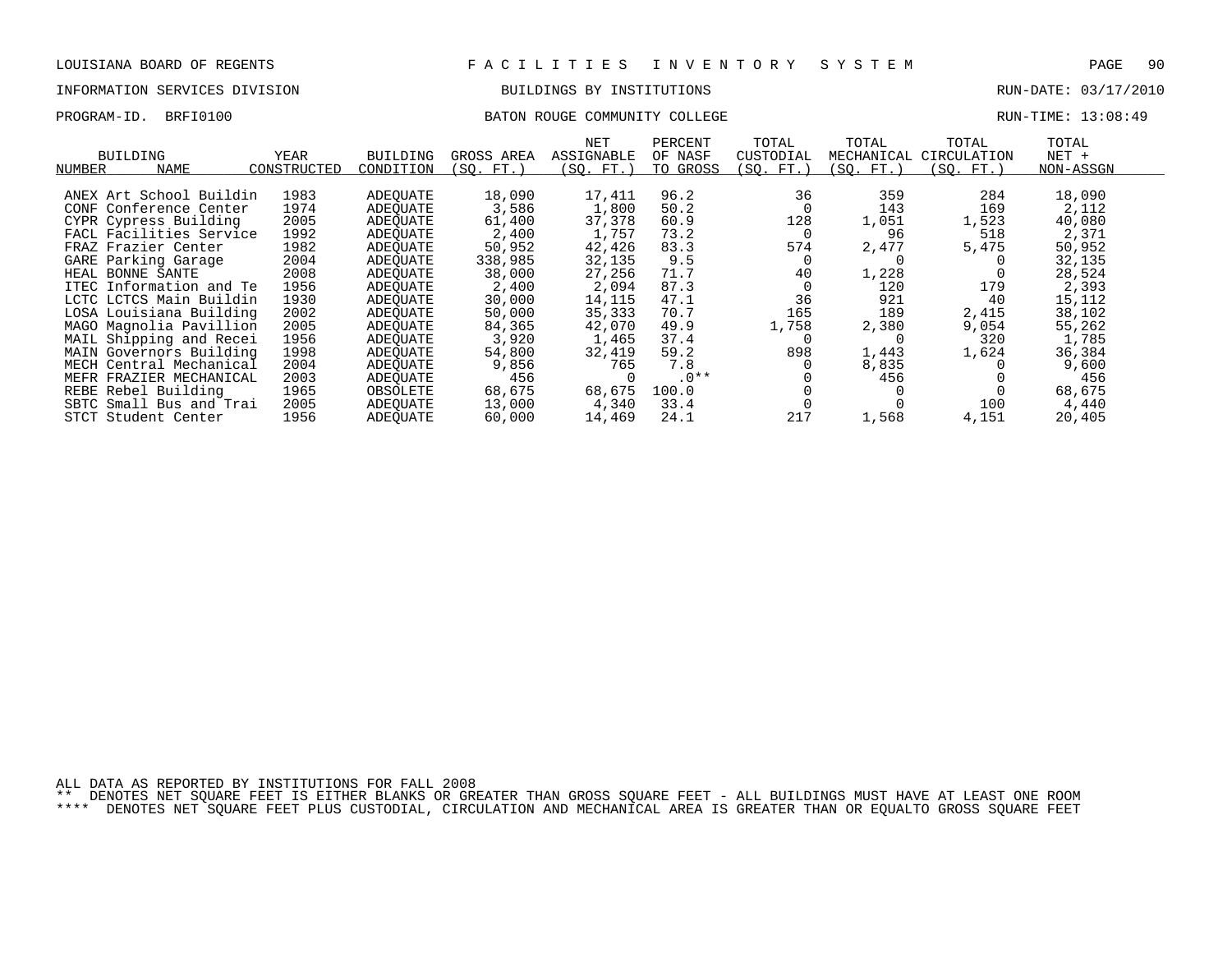PROGRAM-ID. BRFI0100 BOSSIER PARISH COMMUNITY COLLEGE RESERVED BOOKS RUN-TIME: 13:08:49

# INFORMATION SERVICES DIVISION BUILDINGS BY INSTITUTIONS CONTROLLED BUILDINGS BY ENSEMBLE RUN-DATE: 03/17/2010

| NUMBER | BUILDING<br><b>NAME</b>            | YEAR<br>CONSTRUCTED | <b>BUILDING</b><br>CONDITION | GROSS AREA<br>(SO. FT.) | NET<br>ASSIGNABLE<br>FT.<br>SO. | PERCENT<br>OF NASF<br>TO GROSS | TOTAL<br>CUSTODIAL<br>(SO. FT.) | TOTAL<br>MECHANICAL<br>FT.<br>SO. | TOTAL<br>CIRCULATION<br>(SO. FT.) | TOTAL<br>$NET +$<br>NON-ASSGN |  |
|--------|------------------------------------|---------------------|------------------------------|-------------------------|---------------------------------|--------------------------------|---------------------------------|-----------------------------------|-----------------------------------|-------------------------------|--|
|        | 000A Building A                    | 2004                | ADEOUATE                     | 49,550                  | 27,920                          | 56.3                           | 248                             | 3,680                             | 14,736                            | 46,584                        |  |
|        | 000B Building B                    | 2004                | ADEOUATE                     | 48,600                  | 29,874                          | 61.5                           | 204                             | 4,355                             | 12,982                            | 47,415                        |  |
|        | 000C Building C                    | 2006                | ADEOUATE                     | 18,165                  | 9,685                           | 53.3                           | 114                             | 1,688                             | 2,830                             | 14,317                        |  |
|        | 000D Building D<br>000E Building E | 2004<br>2004        | ADEOUATE                     | 48,600<br>48,600        | 29,499<br>30,346                | 60.7<br>62.4                   | 204<br>204                      | 4,227<br>4,606                    | 13,712<br>11,805                  | 47,642<br>46,961              |  |
|        | 000F Building F                    | 2004                | ADEOUATE<br>ADEOUATE         | 45,845                  | 24,931                          | 54.4                           | 144                             | 3,007                             | 10,642                            | 38,724                        |  |
|        | 000G Building G                    | 2004                | ADEOUATE                     | 48,600                  | 28,989                          | 59.6                           | 204                             | 4,018                             | 14,147                            | 47,358                        |  |
|        | 000I Building I                    | 2005                | ADEOUATE                     | 40,095                  | 27,067                          | 67.5                           | 63                              | 2,003                             | 9,576                             | 38,709                        |  |
|        | 000J Building J                    | 2004                | ADEOUATE                     | 11,610                  | 9,898                           | 85.3                           |                                 | 212                               | 695                               | 10,805                        |  |
|        | 000K Building K                    | 2004                | ADEOUATE                     | 4,212                   |                                 | $.0**$                         |                                 | 4,048                             |                                   | 4,048                         |  |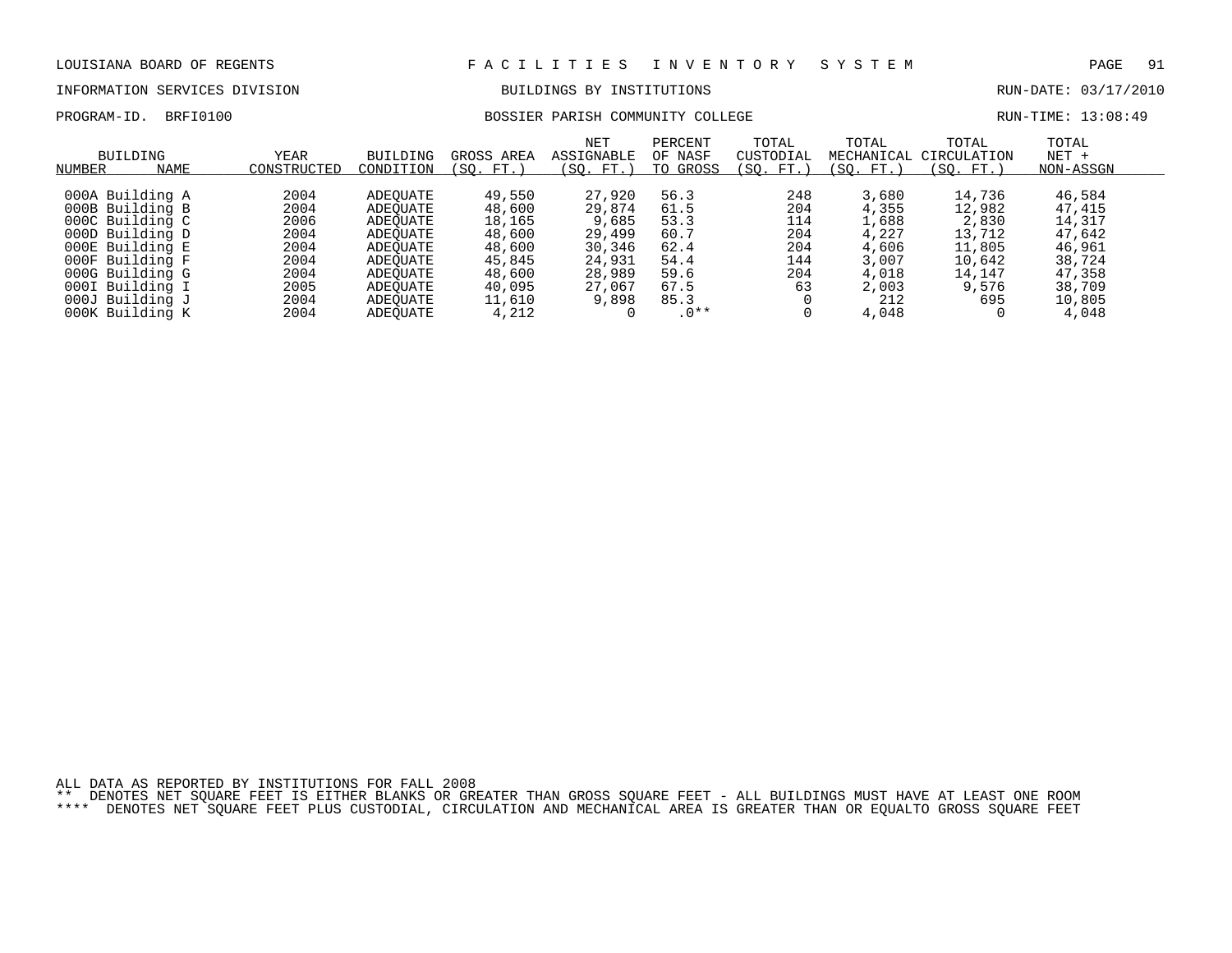## INFORMATION SERVICES DIVISION BUILDINGS BY INSTITUTIONS RUN-DATE: 03/17/2010

## PROGRAM-ID. BRFI0100 CITY PARK CAMPUS DELGADO- CITY PARK CAMPUS RUN-TIME: 13:08:49

|           |                         |             |                 |            | NET        | PERCENT  | TOTAL     | TOTAL      | TOTAL       | TOTAL     |  |
|-----------|-------------------------|-------------|-----------------|------------|------------|----------|-----------|------------|-------------|-----------|--|
|           | <b>BUILDING</b>         | <b>YEAR</b> | <b>BUILDING</b> | GROSS AREA | ASSIGNABLE | OF NASF  | CUSTODIAL | MECHANICAL | CIRCULATION | $NET +$   |  |
| NUMBER    | <b>NAME</b>             | CONSTRUCTED | CONDITION       | (SQ. FT.)  | (SQ. FT.)  | TO GROSS | (SQ. FT.) | (SQ. FT.)  | (SQ. FT.)   | NON-ASSGN |  |
|           |                         |             |                 |            |            |          |           |            |             |           |  |
| CN01      | CSN EDUCATION BUIL      | 1972        | REMOD-A         | 190,755    | 93,672     | 49.1     | 449       | 7,295      | 20,034      | 121,450   |  |
| CP01      | ISAAC DELGADO HALL      | 1922        | ADEQUATE        | 212,621    | 111,252    | 52.3     | 561       | 17,474     | 34,235      | 163,522   |  |
|           | CP02 STUDENT SERVICE CE | 1981        | REMOD-B         | 182,493    | 173,797    | 95.2     | 0         | $\Omega$   | 0           | 173,797   |  |
|           | CP03 BOOKSTORE          | 1942        | ADEQUATE        | 7,732      | 6,783      | 87.7     | 33        | 476        | 440         | 7,732     |  |
|           | CP04 SEYMOUR WEISS VOCA | 1961        | ADEQUATE        | 35,388     | 21,145     | 59.8     | 40        | 1,578      | 7,691       | 30,454    |  |
| CP07      | LEARNING RESOURCE       | 1964        | REMOD-C         | 58,439     | 58,439     | 100.0    |           |            |             | 58,439    |  |
|           | CP08 COMMUNITY CAMPUS C | 1959        | REMOD-C         | 8,893      | 8,454      | 95.1     |           |            |             | 8,454     |  |
| CP09      | COMMUNITY CAMPUS C      | 1963        | REMOD-C         | 13,465     | 12,909     | 95.9     |           |            |             | 12,909    |  |
|           | CP10 FRANCIS E COOK     | 1974        | REMOD-A         | 38,160     | 29,724     | 77.9     | 54        | 1,320      | 3,321       | 34,419    |  |
|           | CP11 MICHAEL L WILLIAMS | 1967        | ADEOUATE        | 40,781     | 29,135     | 71.4     | 852       | 5,030      | 1,724       | 36,741    |  |
|           | CP12 CENTRAL UTITITIES  | 1967        | REMOD-C         | 6,186      | 220        | 3.6      | 0         | 5,681      | $\Omega$    | 5,901     |  |
|           | CP22 ENGINEERING        | 1970        | ADEOUATE        | 39,451     | 33,530     | 85.0     | 182       | 456        | 1,077       | 35,245    |  |
|           | CP23 STUDENT LIFE CENTE | 1999        | ADEQUATE        | 38,206     | 18,835     | 49.3     | 730       | 3,568      | 15,073      | 38,206    |  |
|           | CP25 MAINTENANCE        | 1977        | OBSOLETE        | 560        | 420        | 75.0     |           |            | 140         | 560       |  |
|           | CP32 DELGADO CHILDREN'S | 1923        | OBSOLETE        | 3,355      | 3,061      | 91.2     |           |            |             | 3,061     |  |
|           | CP33 JOB LINK CENTER    | 1965        | REMOD-B         | 2,725      | 2,483      | 91.1     |           |            |             | 2,483     |  |
|           | CP36 COMMUNITY CAMPUS O | 1990        | REMOD-B         | 3,457      | 3,457      | 100.0    |           |            |             | 3,457     |  |
|           | CP37 O'KEEFE            | 1981        | REMOD-C         | 23,202     | 23,202     | 100.0    |           |            |             | 23,202    |  |
| CP38 BATT |                         | 1984        | ADEOUATE        | 12,040     | 6,512      | 54.1     |           | 3,287      | 1,384       | 11,183    |  |
|           | CP39 BAGERT-LANCASTER   | 1984        | ADEOUATE        | 16,174     | 13,969     | 86.4     |           | 866        | 432         | 15,267    |  |
|           | CP40 HAYDEL             | 1984        | ADEQUATE        | 11,886     | 10,993     | 92.5     | 70        | 250        | 134         | 11,447    |  |
| CP41      | GM TECHNOLOGY LAB       | 1993        | REMOD-B         | 8,138      | 8,138      | 100.0    |           |            |             | 8,138     |  |
|           | SL01 SLIDELL LEARNING C | 1987        | ADEOUATE        | 16,098     | 11,800     | 73.3     | 495       | 851        | 2,952       | 16,098    |  |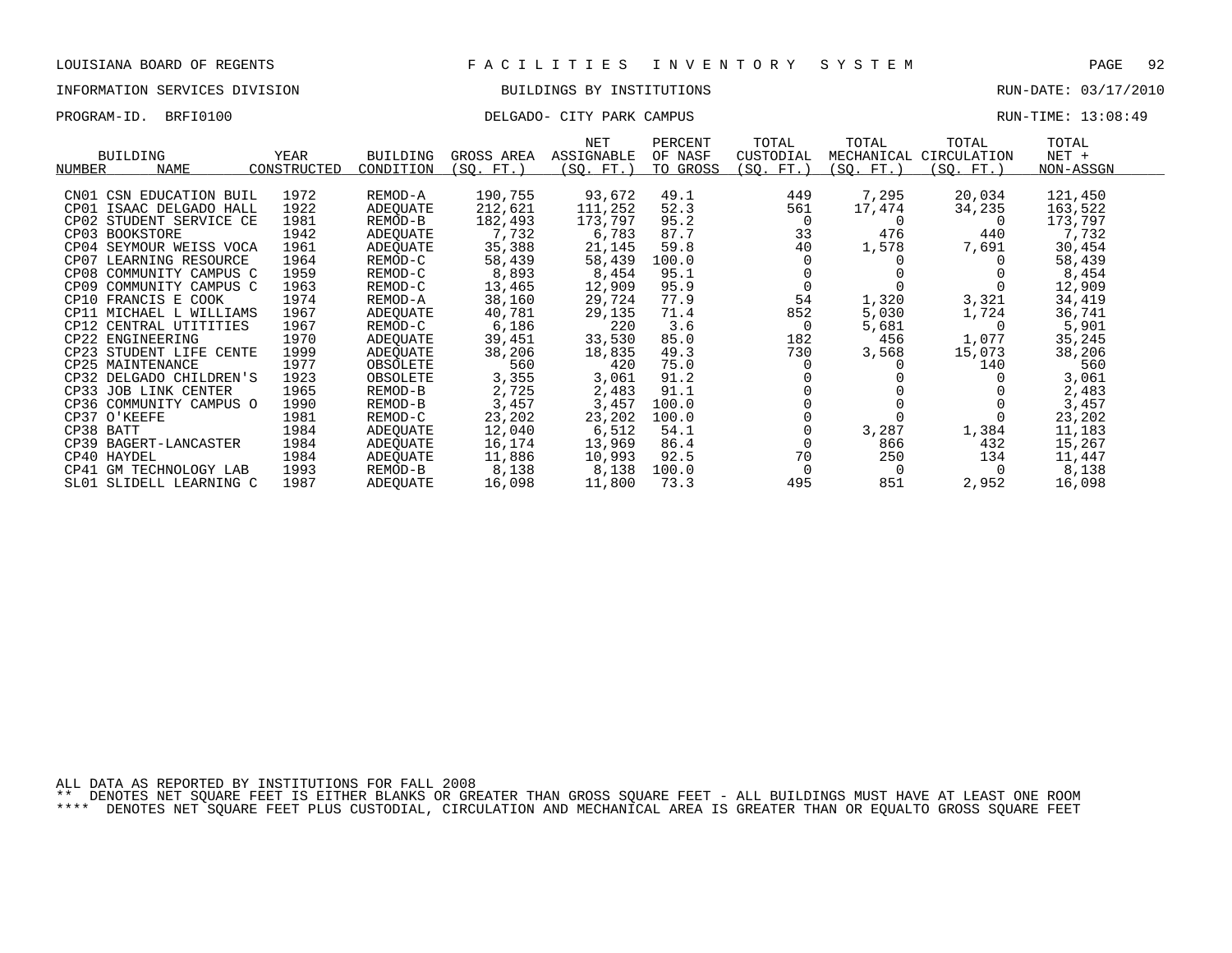| LOUISIANA BOARD OF REGENTS                                                                   |                              |                                              |                                     | FACILITIES                          | I N V E N T O R Y              |                                 | SYSTEM                           |                                   | 93<br>PAGE                          |  |
|----------------------------------------------------------------------------------------------|------------------------------|----------------------------------------------|-------------------------------------|-------------------------------------|--------------------------------|---------------------------------|----------------------------------|-----------------------------------|-------------------------------------|--|
| INFORMATION SERVICES DIVISION                                                                |                              |                                              |                                     | BUILDINGS BY                        | INSTITUTIONS                   |                                 |                                  |                                   | RUN-DATE: 03/17/2010                |  |
| BRFI0100<br>PROGRAM-ID.                                                                      |                              |                                              |                                     | DELGADO- WEST BANK CAMPUS           |                                |                                 |                                  |                                   | RUN-TIME: 13:08:49                  |  |
| BUILDING<br>NAME<br>NUMBER                                                                   | <b>YEAR</b><br>CONSTRUCTED   | <b>BUILDING</b><br>CONDITION                 | GROSS AREA<br>(SO. FT.)             | NET<br>ASSIGNABLE<br>(SO. FT.)      | PERCENT<br>OF NASF<br>TO GROSS | TOTAL<br>CUSTODIAL<br>(SO. FT.) | TOTAL<br>MECHANICAL<br>(SO. FT.) | TOTAL<br>CIRCULATION<br>(SO. FT.) | TOTAL<br>$NET +$<br>NON-ASSGN       |  |
| WBLR LAROCCA BUILDING<br>. TECH.VO.LAB<br>WB01<br>WB02 VOCATIONAL<br>WB04 CLASSROOM BUILDING | 1999<br>1972<br>1978<br>2004 | ADEOUATE<br>ADEOUATE<br>ADEOUATE<br>ADEOUATE | 38,308<br>21,150<br>22,379<br>4,166 | 28,005<br>16,666<br>18,299<br>2,263 | 73.1<br>78.8<br>81.8<br>54.3   | 150<br>1,205                    | 3,763<br>313<br>585<br>238       | 6,390<br>2,966<br>3,495<br>,665   | 38,308<br>21,150<br>22,379<br>4,166 |  |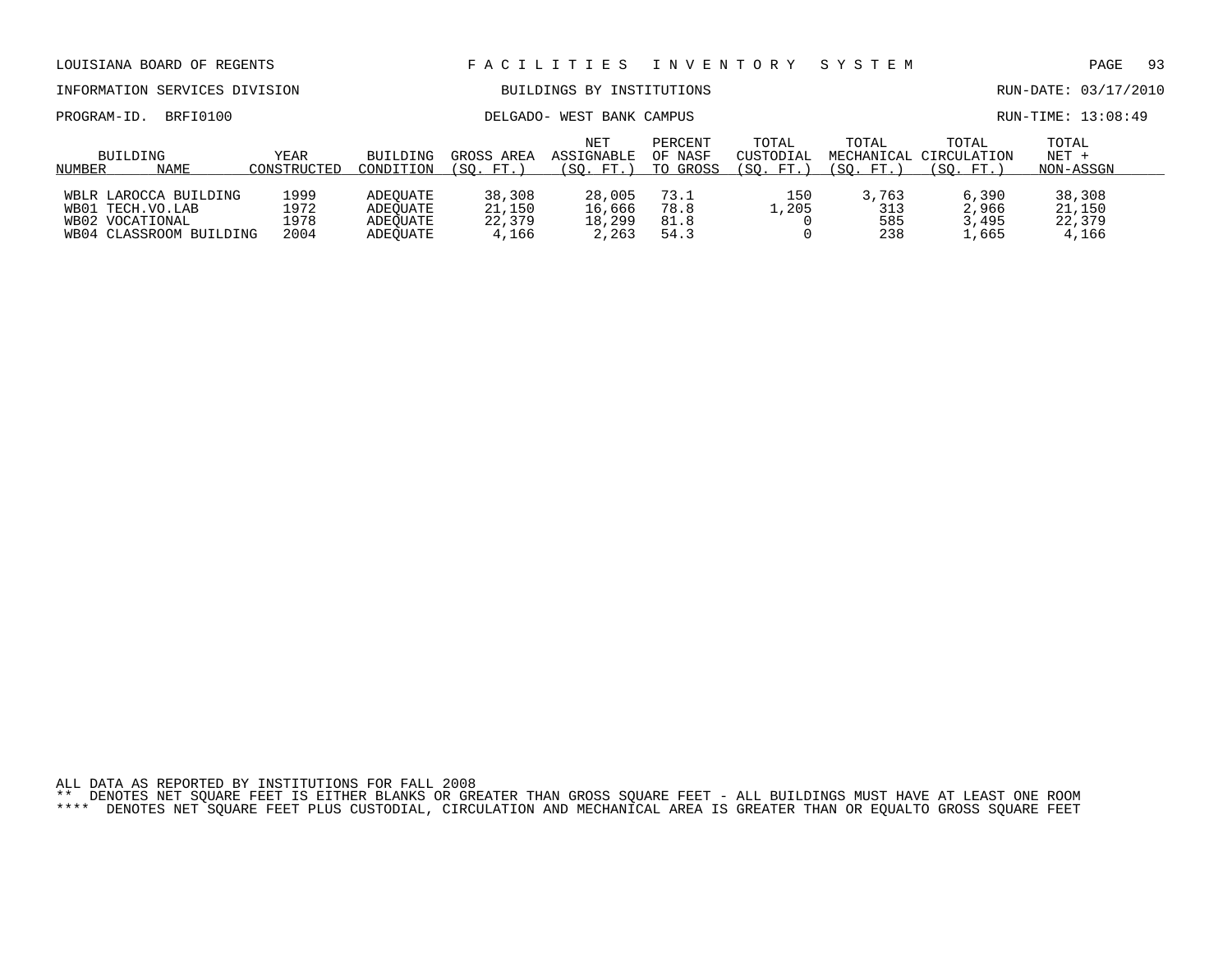### INFORMATION SERVICES DIVISION BUILDINGS BY INSTITUTIONS RUN-DATE: 03/17/2010

## PROGRAM-ID. BRFI0100 COMMUNITY COLLEGE RUN-TIME: 13:08:49

| BUILDING<br><b>NAME</b><br>NUMBER | YEAR<br>CONSTRUCTED | <b>BUILDING</b><br>CONDITION | GROSS<br>AREA<br>ISO.<br>FT. | <b>NET</b><br>ASSIGNABLE<br>(SO. FT.) | PERCENT<br>OF NASF<br>TO GROSS | TOTAL<br>CUSTODIAL<br>(SO. FT.) | TOTAL<br>MECHANICAL<br>(SO. FT.) | TOTAL<br>CIRCULATION<br>(SO. FT.) | TOTAL<br>$NET +$<br>NON-ASSGN |  |
|-----------------------------------|---------------------|------------------------------|------------------------------|---------------------------------------|--------------------------------|---------------------------------|----------------------------------|-----------------------------------|-------------------------------|--|
| 01A1 Kane Technology              | 1978                | REMOD-B                      | 24,084                       | 21,041                                | 87.4                           |                                 |                                  |                                   | 21,041                        |  |
| 01A2 Building A2 Breeze           | 1981                | REMOD-B                      | 2,784                        | 85                                    | $\overline{3}$ . 1             |                                 |                                  |                                   | 85                            |  |
| 010B Building B                   | 1978                | REMOD-B                      | 46,497                       | 40,334                                | 86.7                           |                                 |                                  |                                   | 40,334                        |  |
| 010C Bookstore/Storage            | 1980                | REMOD-B                      | 3,988                        | 3,570                                 | 89.5                           |                                 |                                  |                                   | 3,570                         |  |
| 010D Building D                   | 1993                | ADEOUATE                     | 20,100                       | 12,582                                | 62.6                           | 90                              | 1,198                            | 2,085                             | 15,955                        |  |
| 010E Stewart Administra           | 1979                | REMOD-B                      | 14,423                       | 11,839                                | 82.1                           |                                 |                                  |                                   | 11,839                        |  |
| 010F Arts and Sciences            | 2000                | ADEOUATE                     | 80,021                       | 49.777                                | 62.2                           | 262                             | 6,579                            | 3,570                             | 60,188                        |  |
| 010G Physical Activity            | 2005                | REMOD-B                      | 17,032                       | 14,355                                | 84.3                           | 30                              | 2,118                            | 529                               | 17,032                        |  |
| 010I Temp Culinary Bdg            | 2007                | ADEOUATE                     | 1,320                        | 1,180                                 | 89.4                           |                                 |                                  |                                   | 1,180                         |  |
| 010J Temp J Trailers              | 2008                | ADEOUATE                     | 9,840                        | 8,640                                 | 87.8                           |                                 | 480                              |                                   | 9,120                         |  |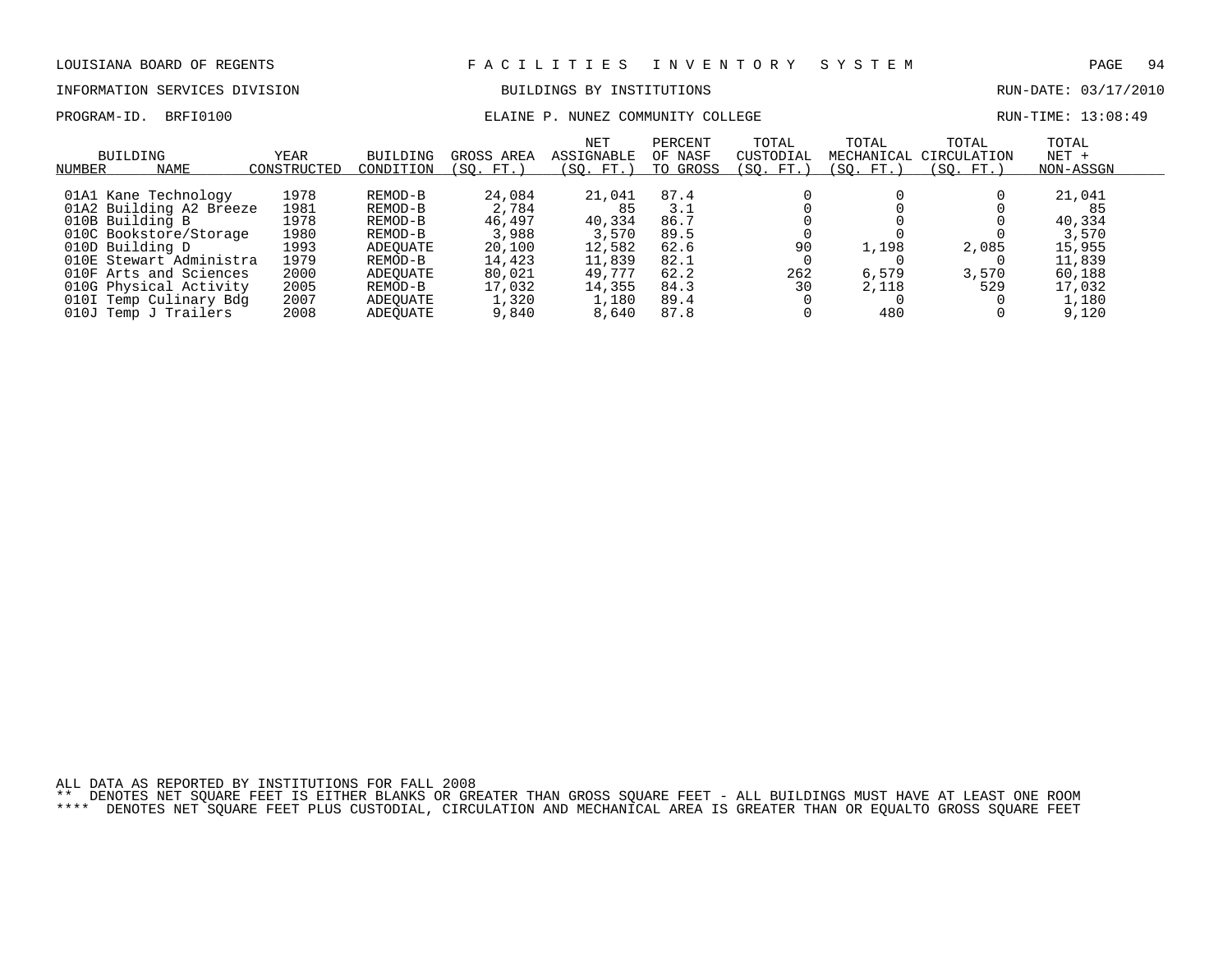### INFORMATION SERVICES DIVISION BUILDINGS BY INSTITUTIONS RUN-DATE: 03/17/2010

### PROGRAM-ID. BRFI0100 COMMUNITY COLLEGE ROMANITY COLLEGE RUN-TIME: 13:08:49

| BUILDING<br>NAME<br>NUMBER                                                                                                                                                                 | YEAR<br>CONSTRUCTED                                  | BUILDING<br>CONDITION                                                          | GROSS AREA<br>(SO. FT.)                                     | NET<br>ASSIGNABLE<br>'SO.<br>FT.)                            | PERCENT<br>OF NASF<br>TO GROSS                           | TOTAL<br>CUSTODIAL<br>'SO.<br>$FT.$ . | TOTAL<br>(SO. FT.) | TOTAL<br>MECHANICAL CIRCULATION<br>'SO.<br>FT. | TOTAL<br>$NET +$<br>NON-ASSGN                               |  |
|--------------------------------------------------------------------------------------------------------------------------------------------------------------------------------------------|------------------------------------------------------|--------------------------------------------------------------------------------|-------------------------------------------------------------|--------------------------------------------------------------|----------------------------------------------------------|---------------------------------------|--------------------|------------------------------------------------|-------------------------------------------------------------|--|
| 085A Main Campus Facili<br>085B Main Campus Facili<br>085C Main Campus Facili<br>085D Main Campus Facili<br>085E Main Campus Facili<br>085F Main Campus Facili<br>090A Offsite<br>Depot Bu | 1900<br>1999<br>1999<br>2002<br>2002<br>1981<br>1900 | ADEOUATE<br>ADEOUATE<br>ADEOUATE<br>REMOD-C<br>REMOD-C<br>ADEOUATE<br>ADEOUATE | 6,228<br>7,132<br>6,121<br>1,440<br>1,440<br>4,250<br>1,583 | 3,649<br>5,779<br>5,185<br>. . 440<br>.,440<br>4,250<br>.583 | 58.6<br>81.0<br>84.7<br>100.0<br>100.0<br>100.0<br>100.0 | 778<br>130<br>68                      | 330<br>435<br>240  | 1,471<br>788<br>628                            | 6,228<br>7,132<br>6,121<br>1,440<br>1,440<br>4,250<br>1,583 |  |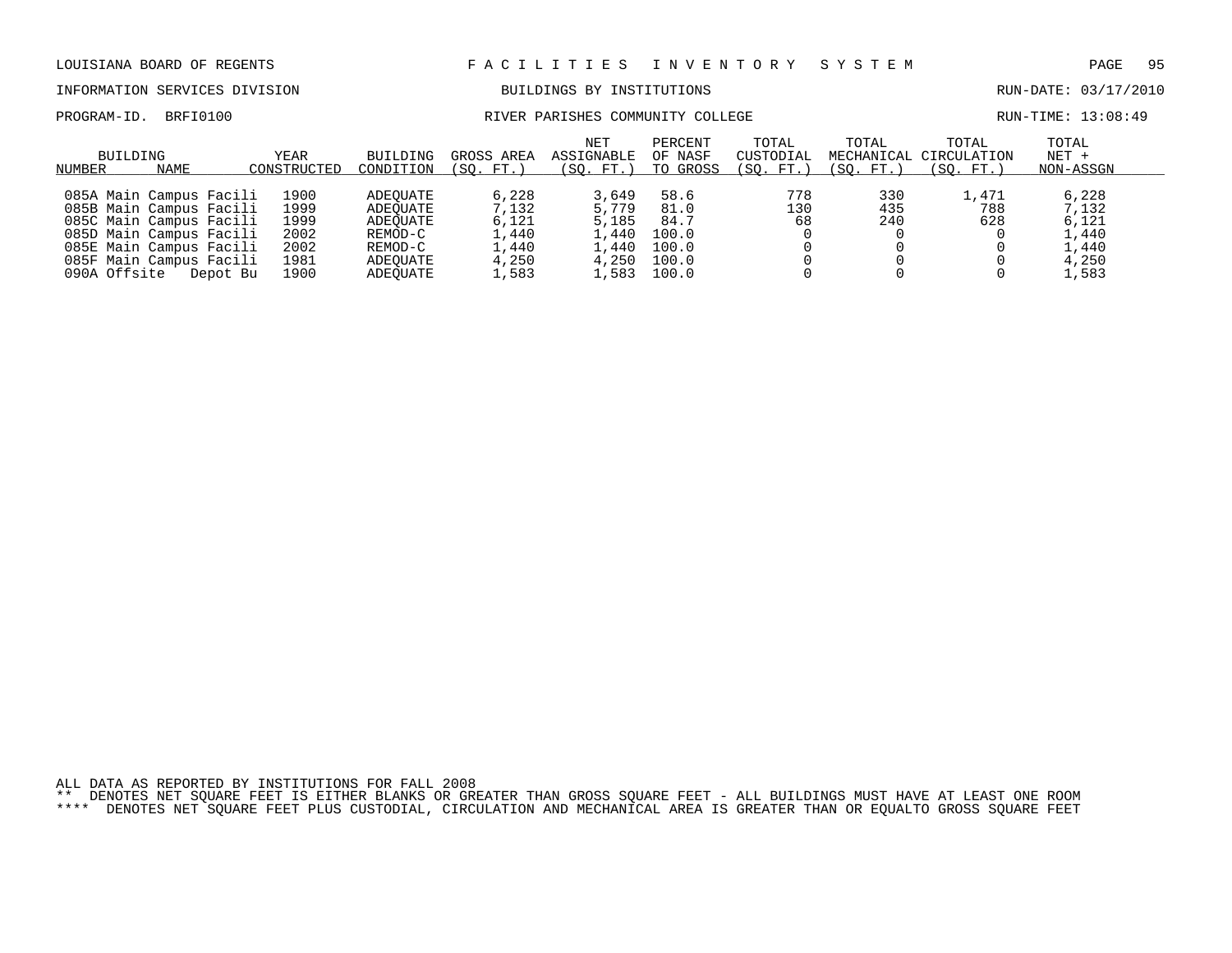# INFORMATION SERVICES DIVISION BUILDINGS BY INSTITUTIONS AND RUN-DATE: 03/17/2010

## PROGRAM-ID. BRFI0100 SOUTH LOUISIANA COMMUNITY COLLEGE RUN-TIME: 13:08:49

| NUMBER | BUILDING<br><b>NAME</b> | YEAR<br>CONSTRUCTED | BUILDING<br>CONDITION | GROSS AREA<br>FT.<br>SO. | <b>NET</b><br>ASSIGNABLE<br>'SO.<br>FT. | PERCENT<br>OF NASF<br>GROSS<br>TO | TOTAL<br>CUSTODIAL<br>FT.<br>SO. | TOTAL<br>MECHANICAL<br>SO.<br>FT. | TOTAL<br>CIRCULATION<br>FT.<br>SO. | TOTAL<br>NET +<br>NON-ASSGN |  |
|--------|-------------------------|---------------------|-----------------------|--------------------------|-----------------------------------------|-----------------------------------|----------------------------------|-----------------------------------|------------------------------------|-----------------------------|--|
|        |                         |                     |                       |                          |                                         |                                   |                                  |                                   |                                    |                             |  |
|        | 0001 NEW IBERIA         | 1976                | REMOD-B               | 47,124                   | 30,120                                  | 63.9                              | 380                              | $\overline{1}$ , 500              | 8,556                              | 40,556                      |  |
|        | 0002 LAFAYETTE          | 2005                | ADEOUATE              | 85,518                   | 45,568                                  | 53.3                              | 60                               | 4,890                             | 35,000                             | 85,518                      |  |
|        | 0003 FRANKLIN           | 1936                | REMOD-B               | 17,064                   | 11,861                                  | 69.5                              | 30                               | 300                               |                                    | 12,191                      |  |
|        | 0004 LAFAYETTE          | 2005                | ADEOUATE              | 500                      |                                         | $.0**$                            |                                  | 500                               |                                    | 500                         |  |
|        | 0005 HESSMER            | 1978                | REMOD-B               | 14,241                   | 10,518                                  | 73.9                              |                                  | ,868                              | 1,232                              | 13,618                      |  |
|        | 0006 HESSMER            | 1980                | REMOD-B               | ⊥,336                    | ,160                                    | 86.8                              |                                  | 176                               |                                    | L,336                       |  |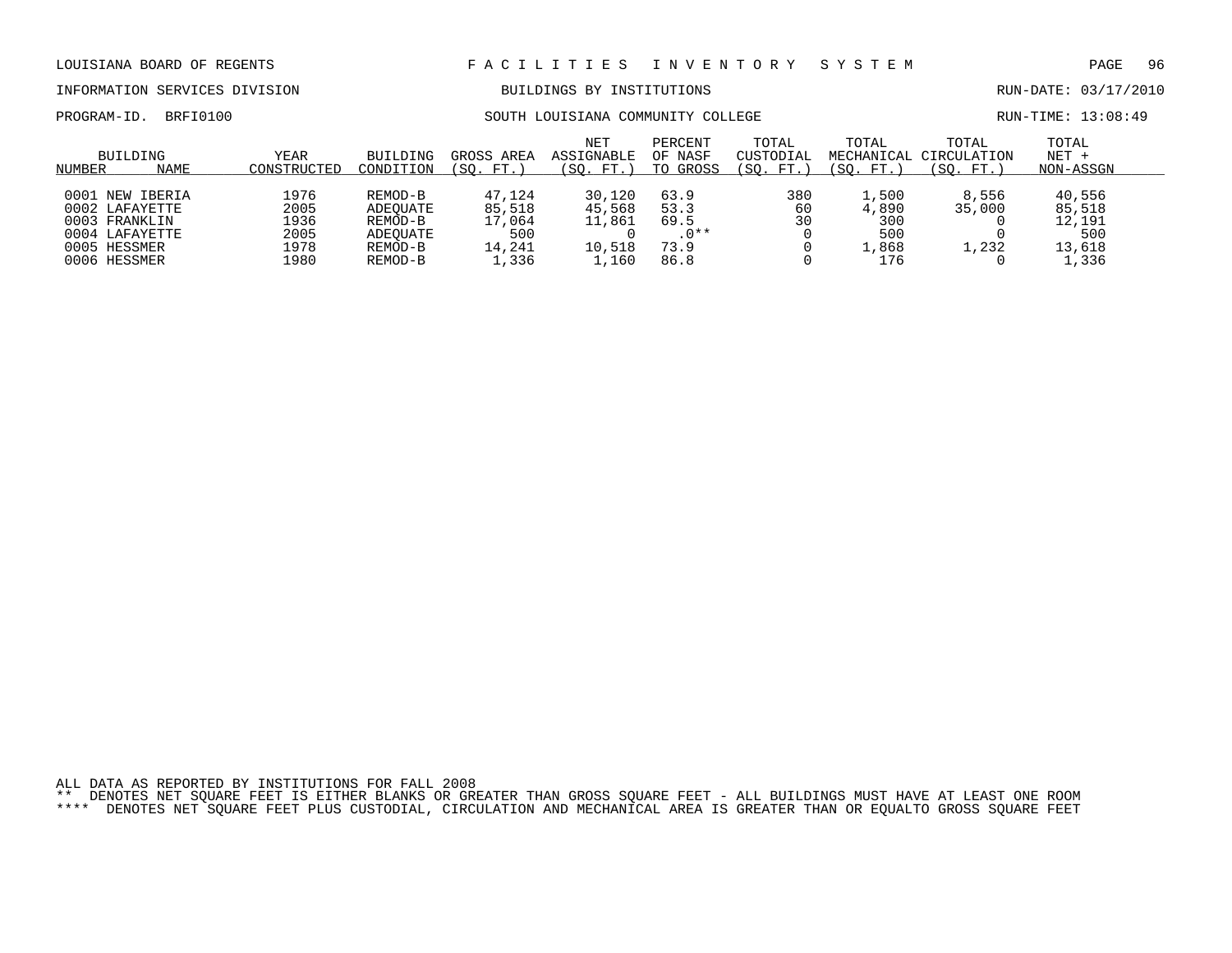| INFORMATION SERVICES DIVISION                  |                     |                       |                         | BUILDINGS BY INSTITUTIONS         |                                |                                 |                                  |                                   | RUN-DATE: 03/17/2010          |  |
|------------------------------------------------|---------------------|-----------------------|-------------------------|-----------------------------------|--------------------------------|---------------------------------|----------------------------------|-----------------------------------|-------------------------------|--|
| BRFI0100<br>PROGRAM-ID.                        |                     |                       |                         | LOUISIANA DELTA COMMUNITY COLLEGE | RUN-TIME: 13:08:49             |                                 |                                  |                                   |                               |  |
| BUILDING<br>NAME<br>NUMBER                     | YEAR<br>CONSTRUCTED | BUILDING<br>CONDITION | GROSS AREA<br>(SO. FT.) | NET<br>ASSIGNABLE<br>(SO. FT.)    | PERCENT<br>OF NASF<br>TO GROSS | TOTAL<br>CUSTODIAL<br>(SO. FT.) | TOTAL<br>MECHANICAL<br>(SO. FT.) | TOTAL<br>CIRCULATION<br>(SO. FT.) | TOTAL<br>$NET +$<br>NON-ASSGN |  |
| 000A COENEN BUILDING<br>000B EASTGATE BUILDING | 1966<br>1962        | REMOD-B<br>REMOD-A    | 16,338<br>18,797        | 10,730<br>14,819                  | 65.7<br>78.8                   | 388                             | 1,208<br>950                     | 2,794<br>2,620                    | 14,732<br>18,777              |  |

# LOUISIANA BOARD OF REGENTS F A C I L I T I E S I N V E N T O R Y S Y S T E M PAGE 97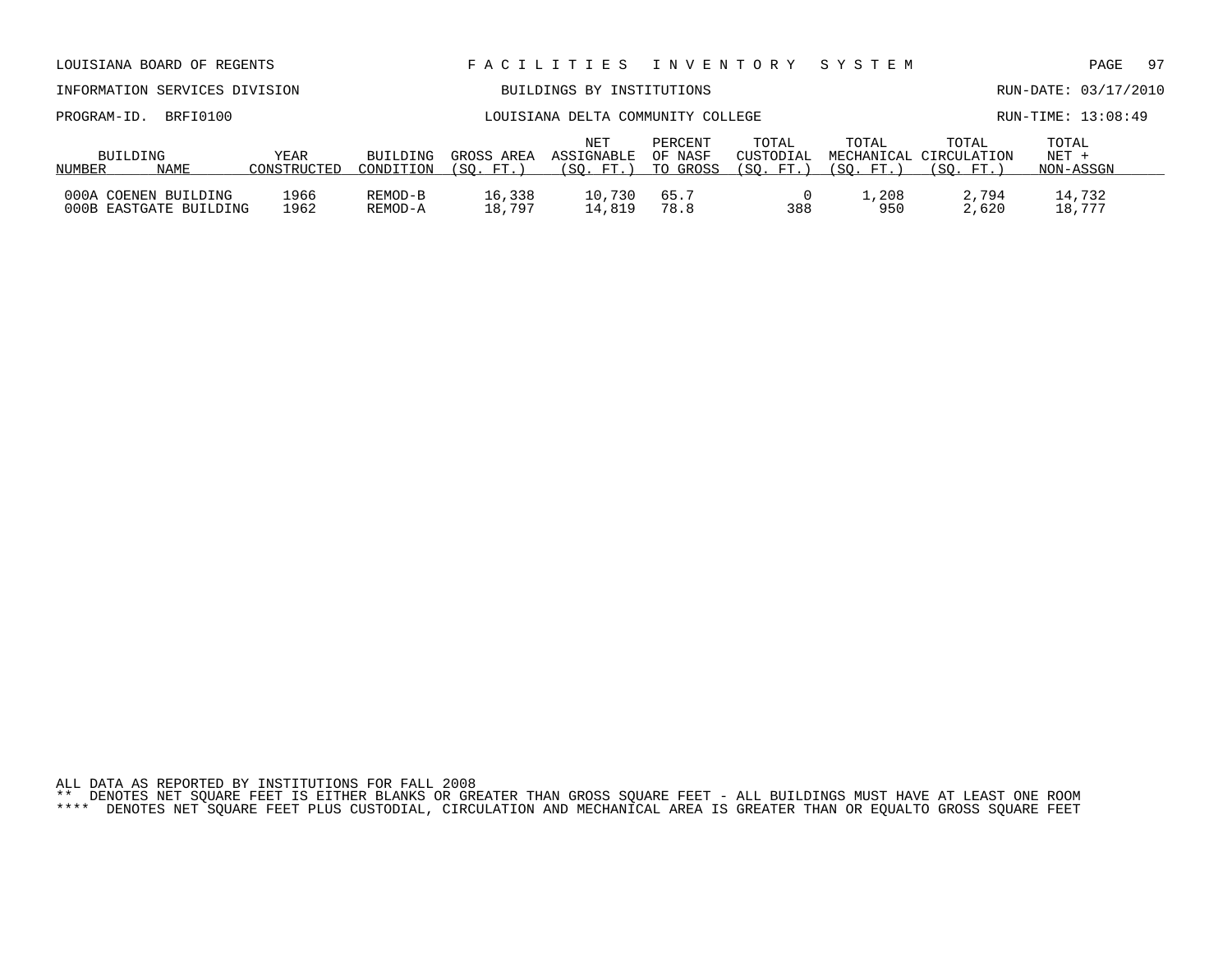| LOUISIANA BOARD OF REGENTS                                                                               |                              |                                              |                                    | FACILITIES                            | I N V E N T O R Y              |                                 | SYSTEM                           |                                   | PAGE                               | -98 |
|----------------------------------------------------------------------------------------------------------|------------------------------|----------------------------------------------|------------------------------------|---------------------------------------|--------------------------------|---------------------------------|----------------------------------|-----------------------------------|------------------------------------|-----|
| INFORMATION SERVICES DIVISION                                                                            |                              |                                              |                                    | BUILDINGS BY INSTITUTIONS             |                                |                                 |                                  |                                   | RUN-DATE: 03/17/2010               |     |
| BRFI0100<br>PROGRAM-ID.                                                                                  |                              |                                              |                                    | L.T.C. ACADIAN                        |                                |                                 |                                  |                                   | RUN-TIME: 13:08:49                 |     |
| BUILDING<br>NAME<br>NUMBER                                                                               | <b>YEAR</b><br>CONSTRUCTED   | <b>BUILDING</b><br>CONDITION                 | GROSS AREA<br>FT.<br>(SO.          | <b>NET</b><br>ASSIGNABLE<br>(SO. FT.) | PERCENT<br>OF NASF<br>TO GROSS | TOTAL<br>CUSTODIAL<br>(SO. FT.) | TOTAL<br>MECHANICAL<br>(SO. FT.) | TOTAL<br>CIRCULATION<br>(SO. FT.) | TOTAL<br>$NET +$<br>NON-ASSGN      |     |
| A000 Administrative & C<br>B000 Shop Courses Build<br>C000 Instructional Buil<br>D000 Maintenance Buildi | 1979<br>1979<br>1979<br>1979 | ADEOUATE<br>ADEOUATE<br>ADEOUATE<br>ADEOUATE | 30,976<br>33,835<br>1,080<br>3,024 | 22,164<br>29,305<br>1,080<br>3.024    | 71.6<br>86.6<br>100.0<br>100.0 |                                 | 527                              |                                   | 22,691<br>29,305<br>1,080<br>3,024 |     |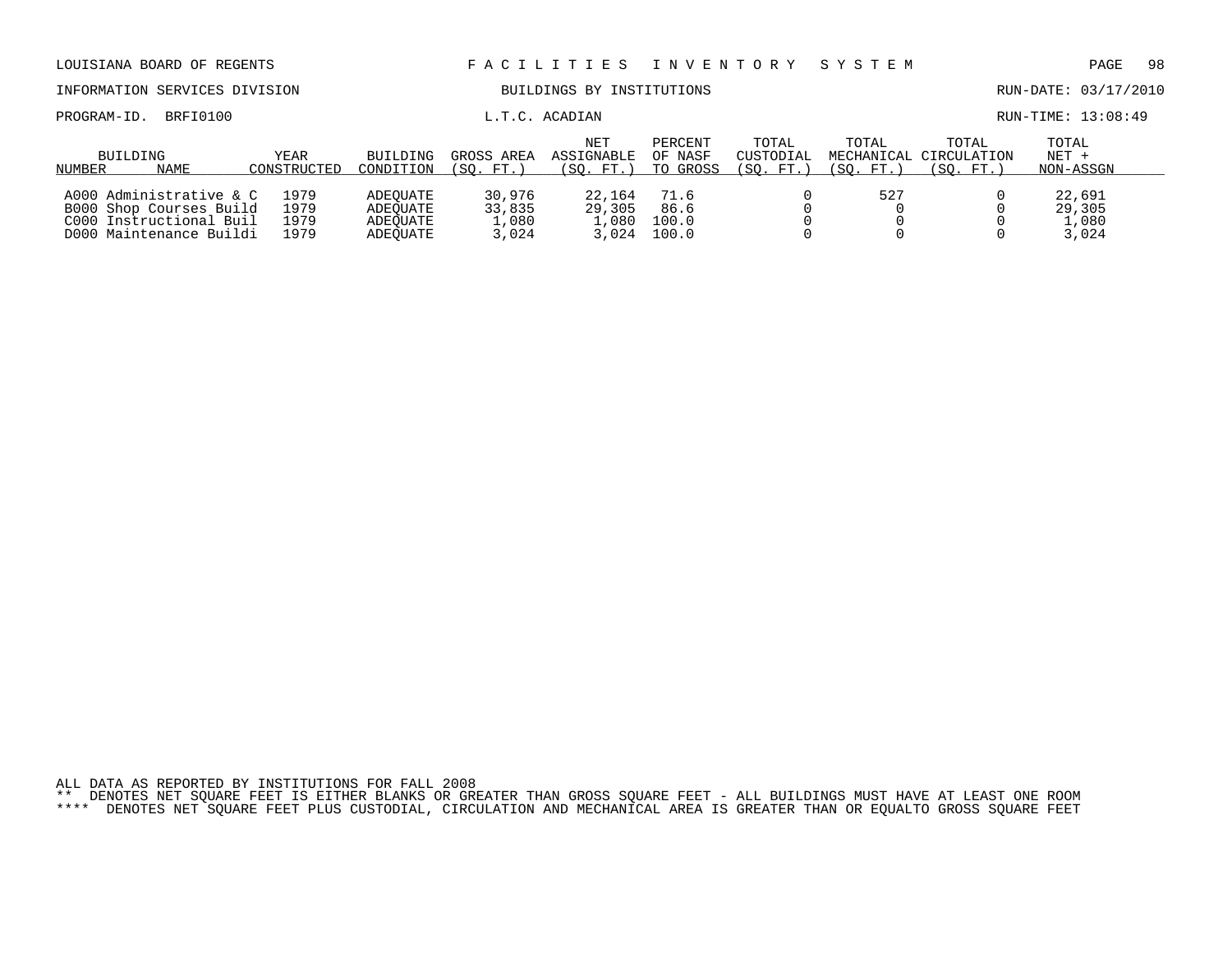# INFORMATION SERVICES DIVISION BUILDINGS BY INSTITUTIONS AND RUN-DATE: 03/17/2010

PROGRAM-ID. BRFI0100 **EXAMPLE EXAMPLE EXAMPLE EXAMPLE EXAMPLE EXAMPLE EXAMPLE EXAMPLE EXAMPLE EXAMPLE EXAMPLE E** 

| <b>BUILDING</b><br>NUMBER | NAME                   | <b>YEAR</b><br>CONSTRUCTED | <b>BUILDING</b><br>CONDITION | GROSS AREA<br>SO.<br>FT. | NET<br><b>ASSIGNABLE</b><br>(SO. FT.) | PERCENT<br>OF NASF<br>TO GROSS | TOTAL<br>CUSTODIAL<br>(SO. FT.) | TOTAL<br>MECHANICAL<br>SO. FT. | TOTAL<br>CIRCULATION<br>(SO. FT.) | TOTAL<br>$NET +$<br>NON-ASSGN |
|---------------------------|------------------------|----------------------------|------------------------------|--------------------------|---------------------------------------|--------------------------------|---------------------------------|--------------------------------|-----------------------------------|-------------------------------|
| A000 Building A           |                        | 1965                       | ADEOUATE                     | 20,400                   | 12,260                                | 60.1                           | 633                             |                                |                                   | 12,893                        |
| B000 Building B           |                        | 1965                       | ADEOUATE                     | 8,400                    | 5,164                                 | 61.5                           | 120                             | 340                            |                                   | 5,624                         |
| C000 Building C           |                        | 1965                       | ADEOUATE                     | 10,468                   | 10,399                                | 99.3                           | 60                              |                                |                                   | 10,459                        |
| D000 Building D           |                        | 1968                       | ADEOUATE                     | 6,720                    | 6,518                                 | 97.0                           | 162                             |                                |                                   | 6,680                         |
| E000 Building E           |                        | 1979                       | ADEOUATE                     | 14,490                   | 11,418                                | 78.8                           | 410                             | 352                            |                                   | 12,180                        |
| F000 Building F           |                        | 1979                       | ADEOUATE                     | 23,694                   | 18,274                                | 77.1                           | 606                             |                                |                                   | 18,880                        |
| G000 Maintenance          |                        | 1986                       | ADEOUATE                     | 2,400                    | 2,372                                 | 98.8                           |                                 |                                |                                   | 2,372                         |
| H000 Storage              |                        | 1996                       | ADEOUATE                     | 288                      | 288                                   | 100.0                          |                                 |                                |                                   | 288                           |
| I000 Ford                 |                        | 1996                       | ADEOUATE                     | 3,120                    | 2,184                                 | 70.0                           | 156                             |                                |                                   | 2,340                         |
| J000 Equipment Shed       |                        | 1996                       | ADEOUATE                     | 510                      | 510                                   | 100.0                          |                                 |                                |                                   | 510                           |
|                           | K000 Conference Center | 1995                       | ADEOUATE                     | 1,160                    | 1,050                                 | 90.5                           | 48                              |                                |                                   | 1,098                         |
| L000                      | Diesel Classroom       | 1995                       | ADEOUATE                     | 288                      | 288                                   | 100.0                          |                                 |                                |                                   | 288                           |
| MO O O                    | Mechanical Buildin     | 1979                       | ADEOUATE                     | 957                      | 957                                   | 100.0                          |                                 |                                |                                   | 957                           |

ALL DATA AS REPORTED BY INSTITUTIONS FOR FALL 2008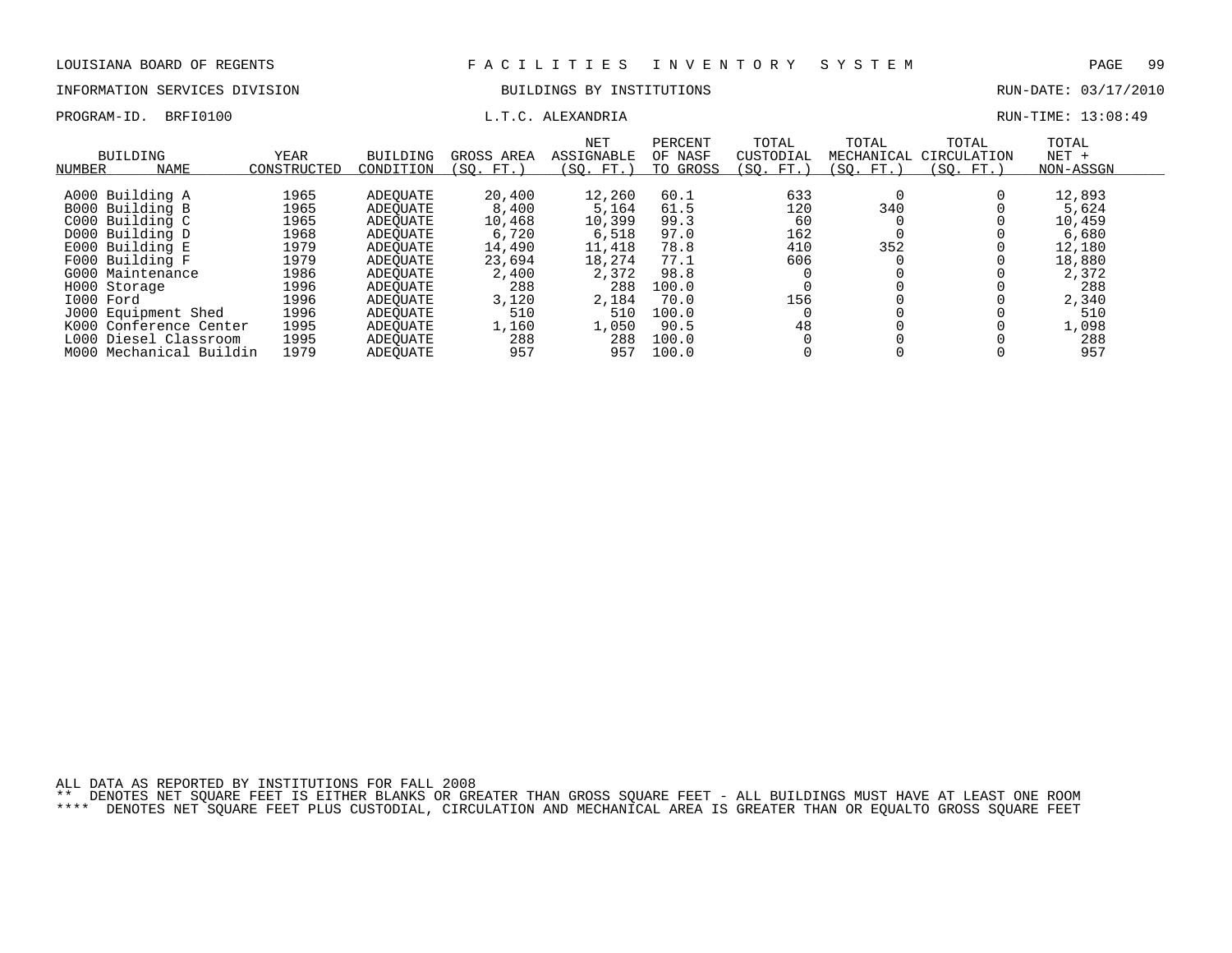# INFORMATION SERVICES DIVISION BUILDINGS BY INSTITUTIONS CONTROLLER BUN-DATE: 03/17/2010

PROGRAM-ID. BRFI0100 **EXAM-ID.** BRFI0100 **L.T.C. ASCENSION L.T.C. ASCENSION** 

| <b>BUILDING</b><br>NAME<br>NUMBER | YEAR<br>CONSTRUCTED | <b>BUILDING</b><br>CONDITION | GROSS AREA<br>FT.<br>SO. | <b>NET</b><br>ASSIGNABLE<br>'SO.<br>. FT.) | PERCENT<br>OF NASF<br>TO GROSS | TOTAL<br>CUSTODIAL<br>(SO.<br>FT. | TOTAL<br>MECHANICAL<br>SO.<br>FT. 1 | TOTAL<br>CIRCULATION<br>SO.<br>FT. | TOTAL<br>$NET +$<br>NON-ASSGN |  |
|-----------------------------------|---------------------|------------------------------|--------------------------|--------------------------------------------|--------------------------------|-----------------------------------|-------------------------------------|------------------------------------|-------------------------------|--|
| 000A VOCATIONAL TECHNIC           | 1978                | ADEOUATE                     | 30,200                   | 26,296                                     | 87.1                           |                                   | 1,305                               |                                    | 27,601                        |  |
| 000B AUTO STORAGE BUILD           | 1983                | ADEOUATE                     | 4,224                    | 4,224                                      | 100.0                          |                                   |                                     |                                    | 4,224                         |  |
| 000C STUDENT LOUNGE               | 1995                | ADEOUATE                     | 1,000                    | .,000                                      | 100.0                          |                                   |                                     |                                    | L,000                         |  |
| $000D$ BUILDING $D$ - ADULT       | 2004                | ADEOUATE                     | 768                      | 768                                        | 100.0                          |                                   |                                     |                                    | 768                           |  |
| 000E BUILDING E - ADULT           | 2004                | ADEOUATE                     | 768                      | 768                                        | 100.0                          |                                   |                                     |                                    | 768                           |  |
| $000F$ BUILDING $F$ - PTEC        | 2004                | ADEOUATE                     | 768                      | 178                                        | 23.2                           |                                   |                                     |                                    | 178                           |  |
| 000G BUILDING G - ELECT           | 2004                | ADEOUATE                     | 768                      | 260                                        | 33.9                           |                                   |                                     |                                    | 260                           |  |
| 000H BUILDING H - IWTP            | 2004                | ADEOUATE                     | 768                      | 768                                        | 100.0                          |                                   |                                     |                                    | 768                           |  |
| 000I BUILDING I - NDE C           | 2006                | ADEOUATE                     | 1,800                    | 1,536                                      | 85.3                           |                                   |                                     |                                    | 1,536                         |  |
| 000J<br>BUILDING J - PTEC         | 2004                | ADEOUATE                     | 768                      | 260                                        | 33.9                           |                                   |                                     |                                    | 260                           |  |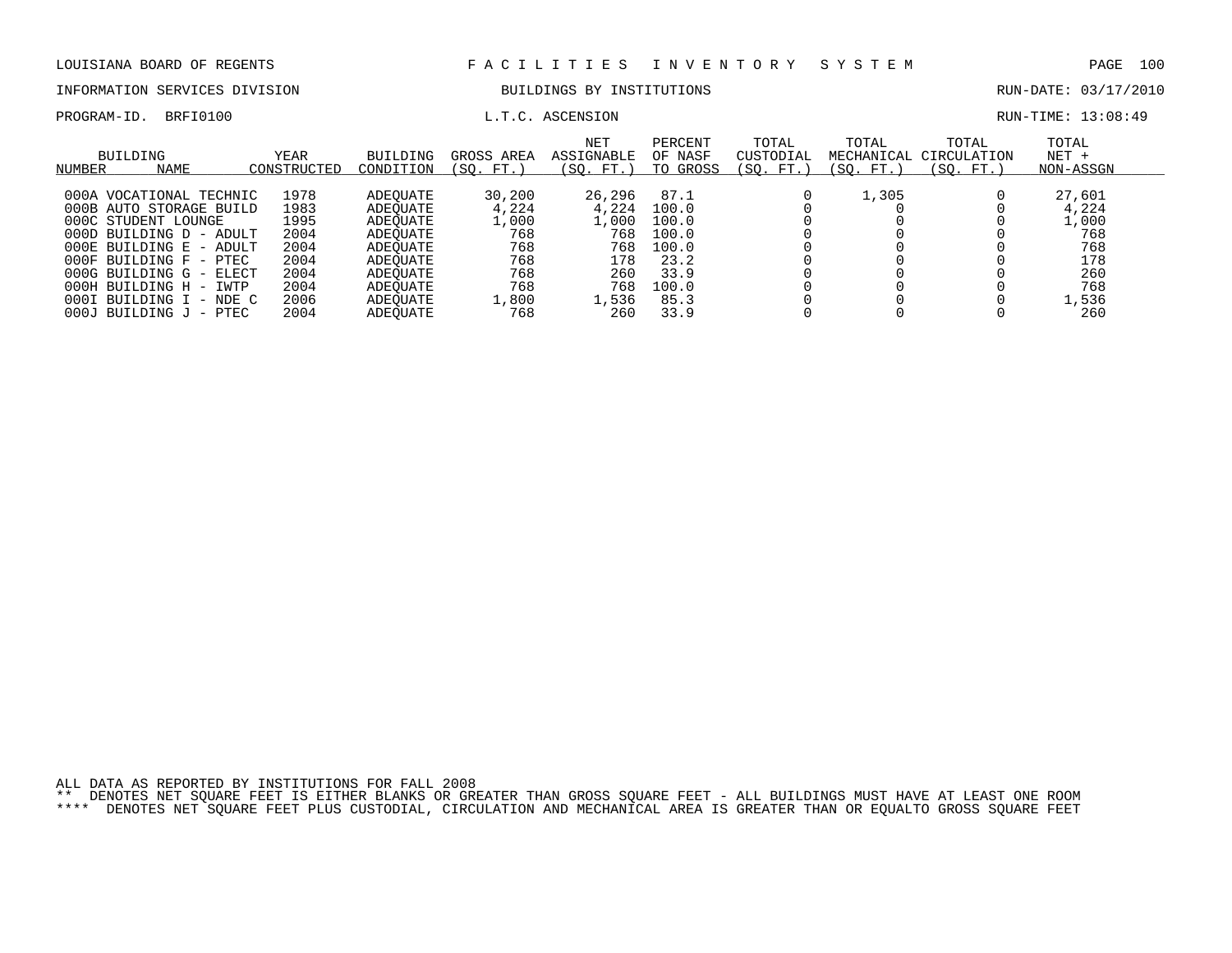INFORMATION SERVICES DIVISION BUILDINGS BY INSTITUTIONS RUN-DATE: 03/17/2010

PROGRAM-ID. BRFI0100 **EXAM-** L.T.C. AVOYELLES **EXAM-** TO RUN-TIME: 13:08:49

| NUMBER | BUILDING<br>NAME        | YEAR<br>CONSTRUCTED | BUILDING<br>CONDITION | GROSS AREA<br>(SO. FT. | <b>NET</b><br>ASSIGNABLE<br>SO.<br>FT.) | PERCENT<br>OF NASF<br>TO GROSS | TOTAL<br>CUSTODIAL<br>'SO.<br>$FT.$ . | TOTAL<br>(SO. FT.) | TOTAL<br>MECHANICAL CIRCULATION<br>'SO.<br>FT. | TOTAL<br>$NET +$<br>NON-ASSGN |  |
|--------|-------------------------|---------------------|-----------------------|------------------------|-----------------------------------------|--------------------------------|---------------------------------------|--------------------|------------------------------------------------|-------------------------------|--|
|        | A000 Building A         | 1976                | ADEOUATE              | 19,974                 | 13,487                                  | 67.5                           | 64                                    | 349                | 1,760                                          | 15,660                        |  |
|        | B000 Building B         | 1946                | ADEOUATE              | 13,500                 | 11,004                                  | 81.5                           | 127                                   | 298                | 905                                            | 12,334                        |  |
|        | C000 Bldg C/ OST/Stor/R | 1981                | ADEOUATE              | 4,048                  | 3,535                                   | 87.3                           |                                       | 104                | 61                                             | 3,700                         |  |
|        | D000 Maintenance Storag | 1985                | ADEOUATE              | 120                    | 120                                     | 100.0                          |                                       |                    |                                                | 120                           |  |
|        | E000 Classroom/Maintena | 1954                | ADEOUATE              | 1,400                  | ., 285                                  | 91.8                           |                                       |                    |                                                | 1,285                         |  |
|        | F000 Paint/Fuel Storage | 1984                | ADEOUATE              | 185                    | 185                                     | 100.0                          |                                       |                    |                                                | 185                           |  |
|        | H000 Workshop & Storage | 1978                | ADEOUATE              | 1,350                  | .350                                    | 100.0                          |                                       |                    |                                                | $\perp$ , 350                 |  |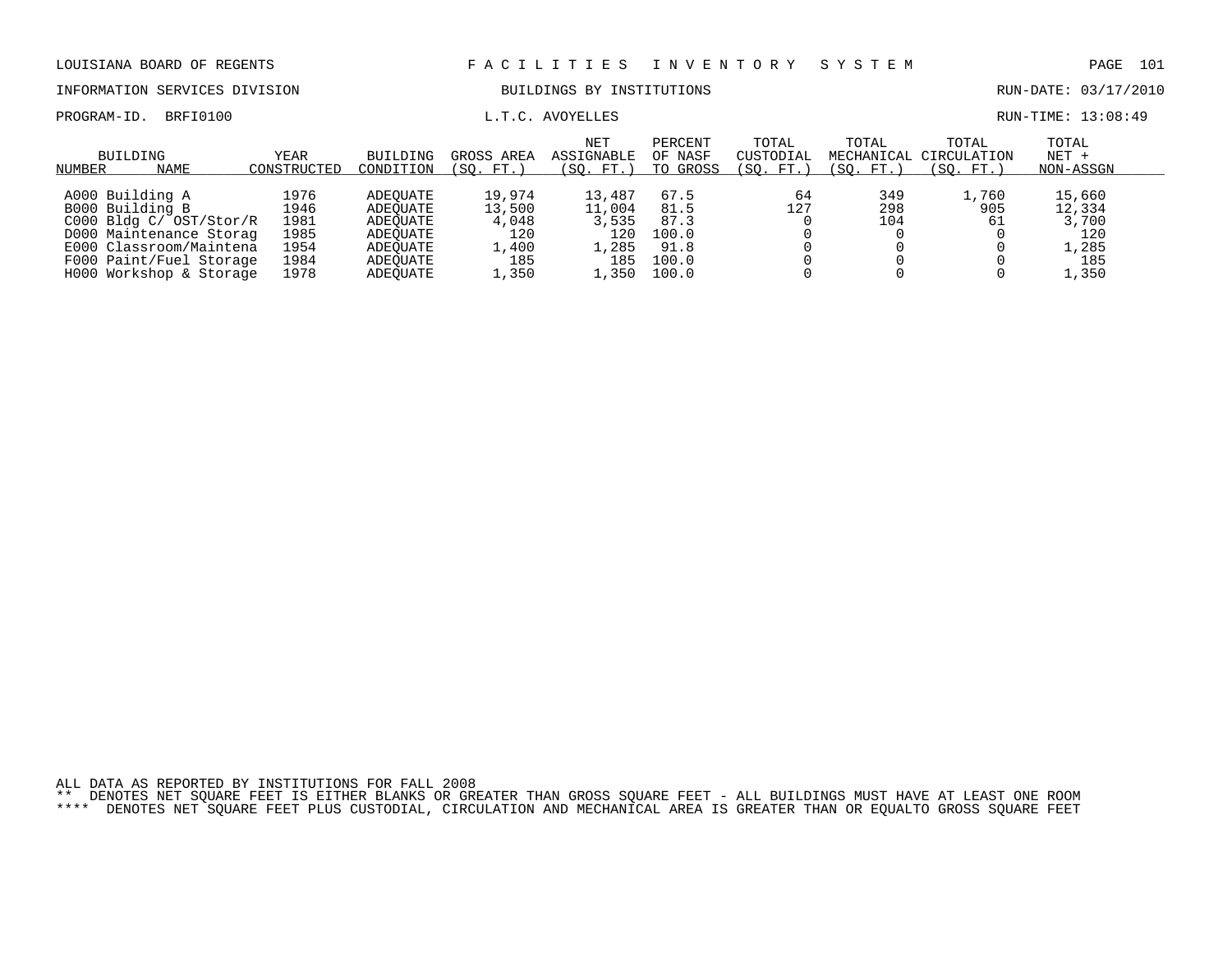INFORMATION SERVICES DIVISION BUILDINGS BY INSTITUTIONS RUN-DATE: 03/17/2010

PROGRAM-ID. BRFI0100 **EXAM-ID.** BRFI0100 **L.T.C. BASTROP EXAMINE: 13:08:49** 

| NUMBER | BUILDING<br>NAME                                                                                                              | YEAR<br>CONSTRUCTED                          | BUILDING<br>CONDITION                                                | GROSS AREA<br>(SO. FT.                             | <b>NET</b><br>ASSIGNABLE<br>(SO. FT.)              | PERCENT<br>OF NASF<br>TO GROSS                | TOTAL<br>CUSTODIAL<br>(SO. FT. | TOTAL<br>MECHANICAL<br>(SO. FT.) | TOTAL<br>CIRCULATION<br>(SO. FT. | TOTAL<br>$NET +$<br>NON-ASSGN                      |  |
|--------|-------------------------------------------------------------------------------------------------------------------------------|----------------------------------------------|----------------------------------------------------------------------|----------------------------------------------------|----------------------------------------------------|-----------------------------------------------|--------------------------------|----------------------------------|----------------------------------|----------------------------------------------------|--|
| 00D1   | STORAGE/MAINTENANC<br>000A MAIN BUILDING<br>000B STORAGE<br>000C STORAGE<br>000D STORAGE/MAINTENANC<br>000E AIRPORT EXTENSION | 1977<br>1977<br>1980<br>1984<br>1977<br>2004 | ADEOUATE<br>ADEOUATE<br>ADEOUATE<br>ADEOUATE<br>ADEOUATE<br>ADEOUATE | 800<br>16,311<br>4,000<br>4,512<br>2,800<br>15,862 | 800<br>12,009<br>3,700<br>3,219<br>2,583<br>12,729 | 100.0<br>73.6<br>92.5<br>71.3<br>92.3<br>80.2 | 200                            | 651<br>100<br>441<br>123<br>.048 |                                  | 800<br>12,660<br>4,000<br>3,669<br>2,706<br>13,783 |  |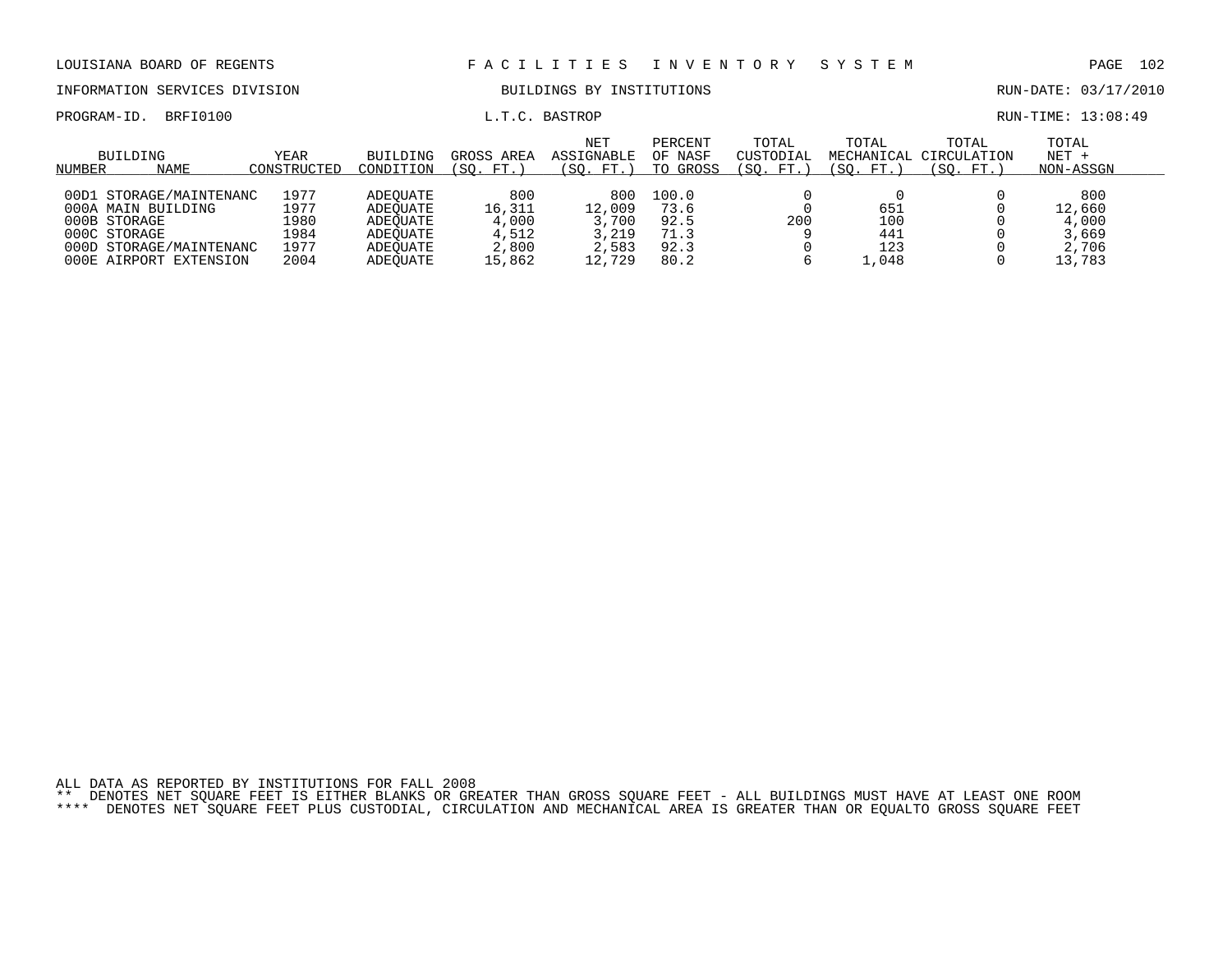# INFORMATION SERVICES DIVISION BUILDINGS BY INSTITUTIONS AND RUN-DATE: 03/17/2010

### PROGRAM-ID. BRFI0100 **EXAM-** L.T.C. BATON ROUGE **EXAM-TIME: 13:08:49**

| NUMBER | <b>BUILDING</b><br>NAME     | YEAR<br>CONSTRUCTED | BUILDING<br>CONDITION | GROSS AREA<br>FT.<br>(SO. | NET<br>ASSIGNABLE<br>(SO. FT. | PERCENT<br>OF NASF<br>TO GROSS | TOTAL<br>CUSTODIAL<br>(SO. FT.) | TOTAL<br>MECHANICAL<br>(SO. FT.) | TOTAL<br>CIRCULATION<br>SO.<br>FT.) | TOTAL<br>$NET +$<br>NON-ASSGN |
|--------|-----------------------------|---------------------|-----------------------|---------------------------|-------------------------------|--------------------------------|---------------------------------|----------------------------------|-------------------------------------|-------------------------------|
|        | A000 MAIN BUILDING          | 1978                | REMOD-A               | 109,931                   | 77,811                        | 70.8                           | 2,913                           | 4,486                            | 11,887                              | 97,097                        |
|        | A100 Main Building-Port     | 1982                | ADEOUATE              | 11,484                    | 9,704                         | 84.5                           |                                 |                                  | 470                                 | 10,174                        |
|        | <b>B000 BUILDING TRADES</b> | 1978                | ADEOUATE              | 9,620                     | 7,139                         | 74.2                           |                                 | 1,682                            |                                     | 8,821                         |
|        | B100 Welding Shop and C     | 1983                | ADEOUATE              | 4,032                     | 3,431                         | 85.1                           |                                 |                                  | 104                                 | 3,535                         |
|        | C000 WELDING SHOP           | 1946                | ADEOUATE              | 48,775                    | 36,534                        | 74.9                           |                                 | 1,480                            | 3,732                               | 41,746                        |
|        | C100 Hvy Equipment Truc     | 1983                | ADEOUATE              | 1,260                     | 1,122                         | 89.0                           |                                 |                                  |                                     | 1,122                         |
|        | D000 DIESEL MECH BLDG N     | 1978                | ADEOUATE              | 3,600                     | 3,165                         | 87.9                           |                                 | 28                               |                                     | 3,193                         |
|        | D100 Special Needs Cent     | 1983                | ADEOUATE              | 1,338                     | 1,148                         | 85.8                           |                                 |                                  | 66                                  | 1,214                         |
|        | E000 GUARD SHACK            | 1987                | ADEOUATE              | 100                       |                               | $.0**$                         | 100                             |                                  |                                     | 100                           |
|        | E100 Storage Building-P     | 1983                | ADEOUATE              | 441                       | 441                           | 100.0                          |                                 |                                  |                                     | 441                           |
|        | F000 LUMBER STORAGE         | 1978                | ADEOUATE              | 504                       | 504                           | 100.0                          |                                 |                                  |                                     | 504                           |
|        | F100 Storage Building-P     | 1983                | ADEOUATE              | 448                       | 448                           | 100.0                          |                                 |                                  |                                     | 448                           |
|        | G000 PAINT SPRAY BOOTH      | 1978                | ADEOUATE              | 364                       | 364                           | 100.0                          |                                 |                                  |                                     | 364                           |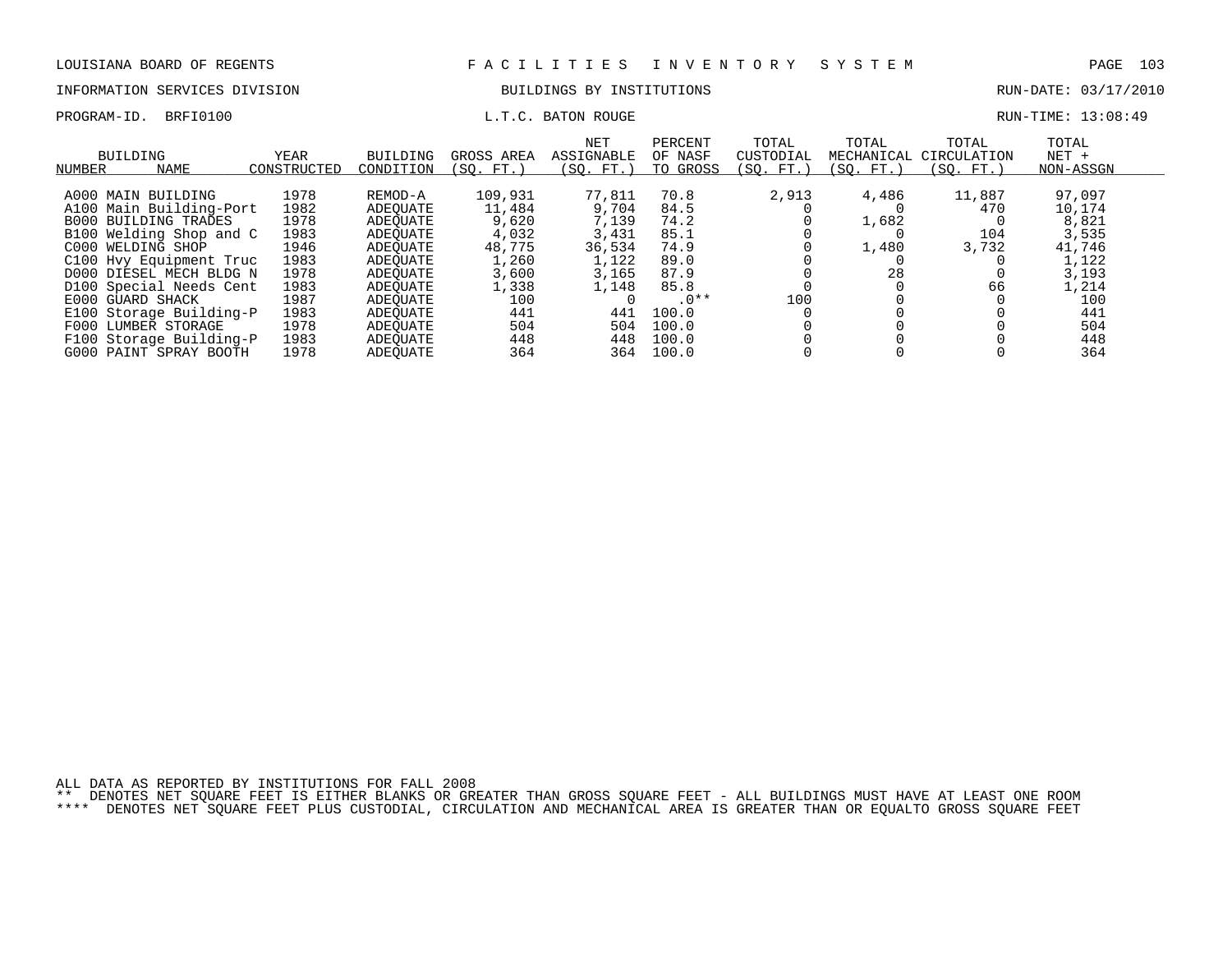| LOUISIANA BOARD OF REGENTS    |                     |                       | FACILITIES INVENTORY SYSTEM |                                           |                                |                                  |                    | PAGE 104                                     |                               |  |
|-------------------------------|---------------------|-----------------------|-----------------------------|-------------------------------------------|--------------------------------|----------------------------------|--------------------|----------------------------------------------|-------------------------------|--|
| INFORMATION SERVICES DIVISION |                     |                       | BUILDINGS BY INSTITUTIONS   |                                           |                                |                                  |                    | RUN-DATE: 03/17/2010                         |                               |  |
| PROGRAM-ID. BRFI0100          |                     |                       |                             | L.T.C. CHARLES B. COREIL                  |                                |                                  |                    |                                              | RUN-TIME: 13:08:49            |  |
| BUILDING<br>NAME<br>NUMBER    | YEAR<br>CONSTRUCTED | BUILDING<br>CONDITION | (SO. FT.)                   | NET<br>GROSS AREA ASSIGNABLE<br>(SO. FT.) | PERCENT<br>OF NASF<br>TO GROSS | TOTAL<br>CUSTODIAL<br>(SO. FT. ) | TOTAL<br>(SO. FT.) | TOTAL<br>MECHANICAL CIRCULATION<br>(SO. FT.) | TOTAL<br>$NET +$<br>NON-ASSGN |  |

| <b>NUMBER</b> | <b>INAILL</b>           | COMPIRACIED | COMPITION | 1. DU . P . P | 1.JV. FI. <i>I</i> | GGUAD UI | 1.JV. FI. <i>I</i> | (JV. FI. <i>)</i> | 1.JV. FI. <i>1</i> | INUINT AID DUIN |  |
|---------------|-------------------------|-------------|-----------|---------------|--------------------|----------|--------------------|-------------------|--------------------|-----------------|--|
|               |                         |             |           |               |                    |          |                    |                   |                    |                 |  |
|               | A000 ADMINISTRATIVE/MAI | 1976        | ADEOUATE  | 4,964         | 4,082              | 82.2     |                    | 175               | 707                | 4,964           |  |
|               | B000 WELDING SHOP       | L980        | REMOD-A   | 4,292         | 4,138              | 96.4     |                    | 154               |                    | 4,292           |  |
|               | C000 MECHANICS BUILDING | 1976        | REMOD-B   | 12,201        | 9,945              | 81.5     | 653                | 670               |                    | 11,268          |  |
|               | D000 INDUSTRIAL MACHINE | 1983        | ADEOUATE  | 10,625        | 10,625             | 100.0    |                    |                   |                    | 10,625          |  |
|               | E000 OFFICE OCCUPATIONS | 1983        | ADEOUATE  | 6,181         | 4,195              | 67.9     |                    | 640               | 708                | 5,543           |  |
|               | F000 GENERAL INSTRUCTIO | 1994        | ADEOUATE  | 396           | 396                | 100.0    |                    |                   |                    | 396             |  |
|               | G000 GENERAL INSTRUCTIO | 1994        | ADEOUATE  | 396           | 396                | 100.0    |                    |                   |                    | 396             |  |
|               |                         |             |           |               |                    |          |                    |                   |                    |                 |  |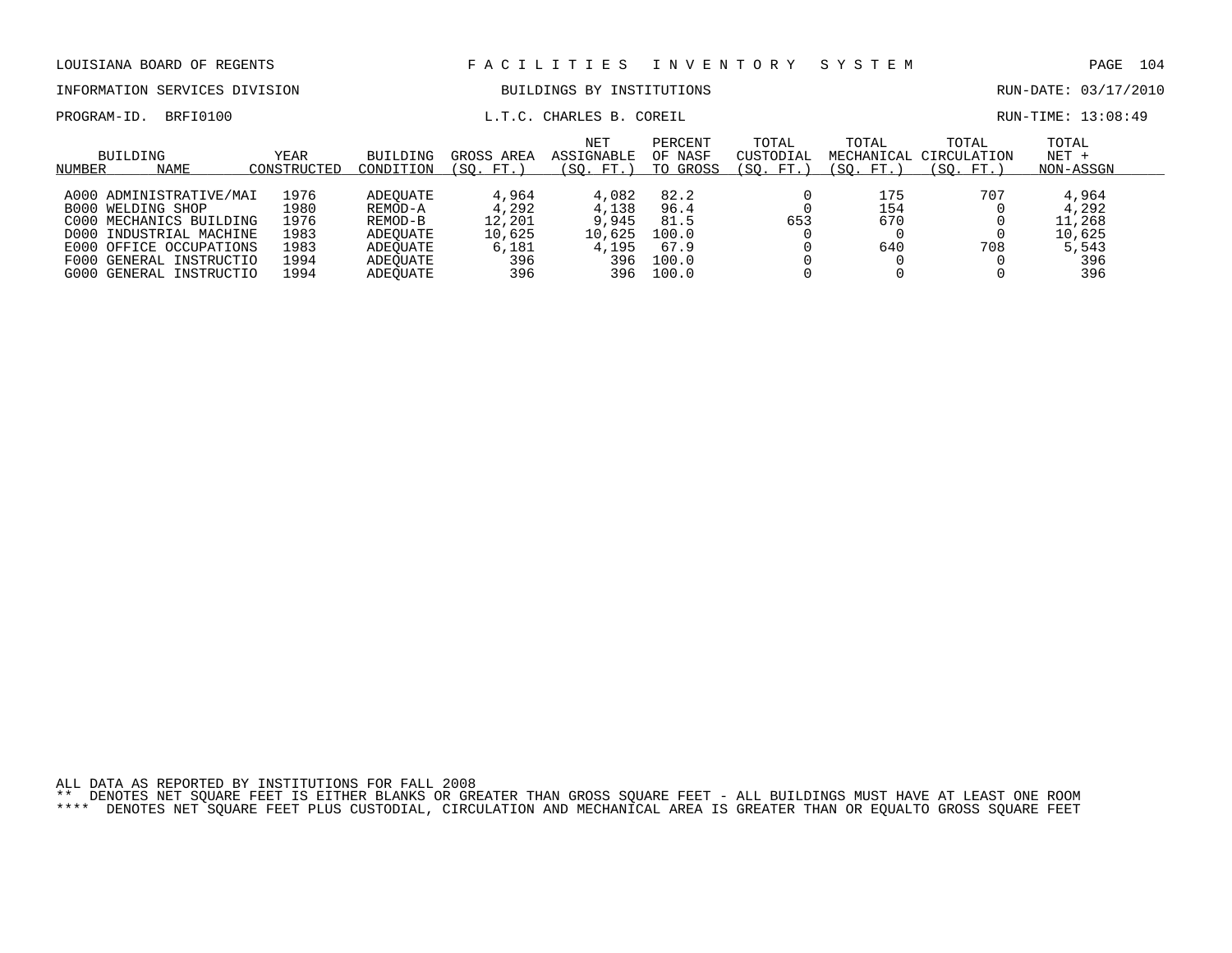| LOUISIANA BOARD OF REGENTS                                                                              |                              |                                          |                                      | FACILITIES                          | I N V E N T O R Y              | SYSTEM                          |                            | 105<br>PAGE                                  |                                      |  |
|---------------------------------------------------------------------------------------------------------|------------------------------|------------------------------------------|--------------------------------------|-------------------------------------|--------------------------------|---------------------------------|----------------------------|----------------------------------------------|--------------------------------------|--|
| INFORMATION SERVICES DIVISION                                                                           |                              | BUILDINGS BY INSTITUTIONS                |                                      |                                     |                                |                                 | RUN-DATE: 03/17/2010       |                                              |                                      |  |
| BRFI0100<br>PROGRAM-ID.                                                                                 |                              | L.T.C. DELTA OUACHITA                    |                                      |                                     |                                |                                 |                            | RUN-TIME: 13:08:49                           |                                      |  |
| BUILDING<br>NAME<br>NUMBER                                                                              | YEAR<br>CONSTRUCTED          | <b>BUILDING</b><br>CONDITION             | GROSS AREA<br>(SO. FT.)              | NET<br>ASSIGNABLE<br>(SO. FT.)      | PERCENT<br>OF NASF<br>TO GROSS | TOTAL<br>CUSTODIAL<br>(SO. FT.) | TOTAL<br>(SO. FT.)         | TOTAL<br>MECHANICAL CIRCULATION<br>(SO. FT.) | TOTAL<br>$NET +$<br>NON-ASSGN        |  |
| 000A Administrative Bui<br>000B Transportation Bui<br>000C Heavy Equipment Bu<br>000D Industrial Trades | 1981<br>1981<br>1981<br>1981 | REMOD-B<br>REMOD-A<br>REMOD-A<br>REMOD-B | 75,707<br>23,613<br>11,119<br>31,710 | 45,345<br>18,462<br>8,840<br>25,236 | 59.9<br>78.2<br>79.5<br>79.6   | 418<br>46<br>90                 | 2,015<br>900<br>818<br>677 | 7,989<br>2,222<br>608<br>4,463               | 55,767<br>21,630<br>10,266<br>30,466 |  |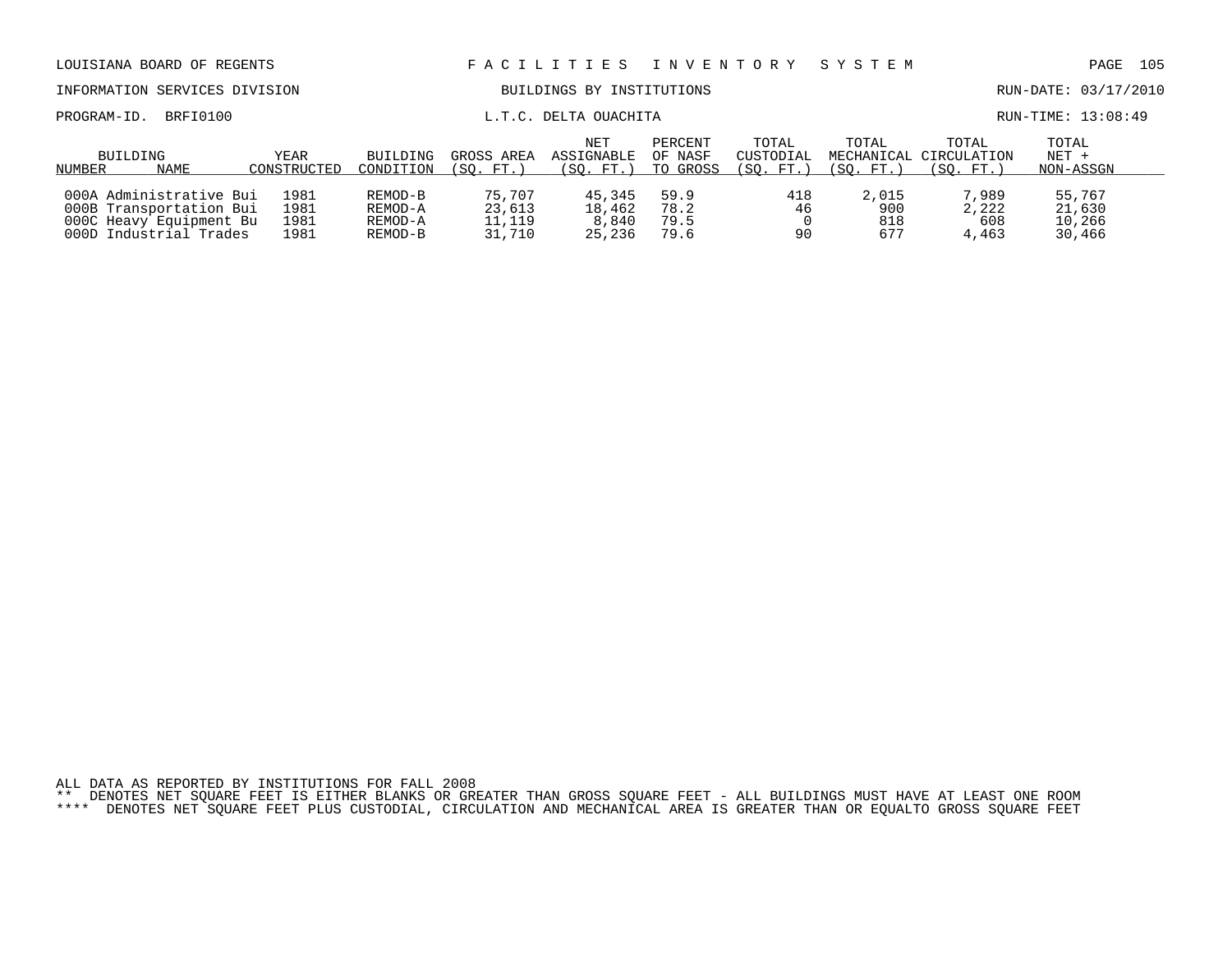| INFORMATION SERVICES DIVISION               |                     |                       | BUILDINGS BY INSTITUTIONS |                                 |                                |                                 |                                  |                                   | RUN-DATE: 03/17/2010        |  |  |
|---------------------------------------------|---------------------|-----------------------|---------------------------|---------------------------------|--------------------------------|---------------------------------|----------------------------------|-----------------------------------|-----------------------------|--|--|
| BRFI0100<br>PROGRAM-ID.                     |                     |                       |                           | L.T.C. EVANGELINE               |                                |                                 |                                  |                                   | RUN-TIME: 13:08:49          |  |  |
| BUILDING<br><b>NAME</b><br>NUMBER           | YEAR<br>CONSTRUCTED | BUILDING<br>CONDITION | GROSS AREA<br>SO. FT.)    | NET<br>ASSIGNABLE<br>(SO. FT. ) | PERCENT<br>OF NASF<br>TO GROSS | TOTAL<br>CUSTODIAL<br>(SO. FT.) | TOTAL<br>MECHANICAL<br>(SO. FT.) | TOTAL<br>CIRCULATION<br>(SO. FT.) | TOTAL<br>NET +<br>NON-ASSGN |  |  |
| A000 MAIN BUILDING<br>SHOP BUILDING<br>B000 | 1964<br>1964        | ADEOUATE<br>ADEOUATE  | 13,694<br>31,876          | 7.679<br>30,276                 | 56.1<br>95.0                   |                                 |                                  | 2,484<br>1,600                    | 10,163<br>31,876            |  |  |

LOUISIANA BOARD OF REGENTS F A C I L I T I E S I N V E N T O R Y S Y S T E M PAGE 106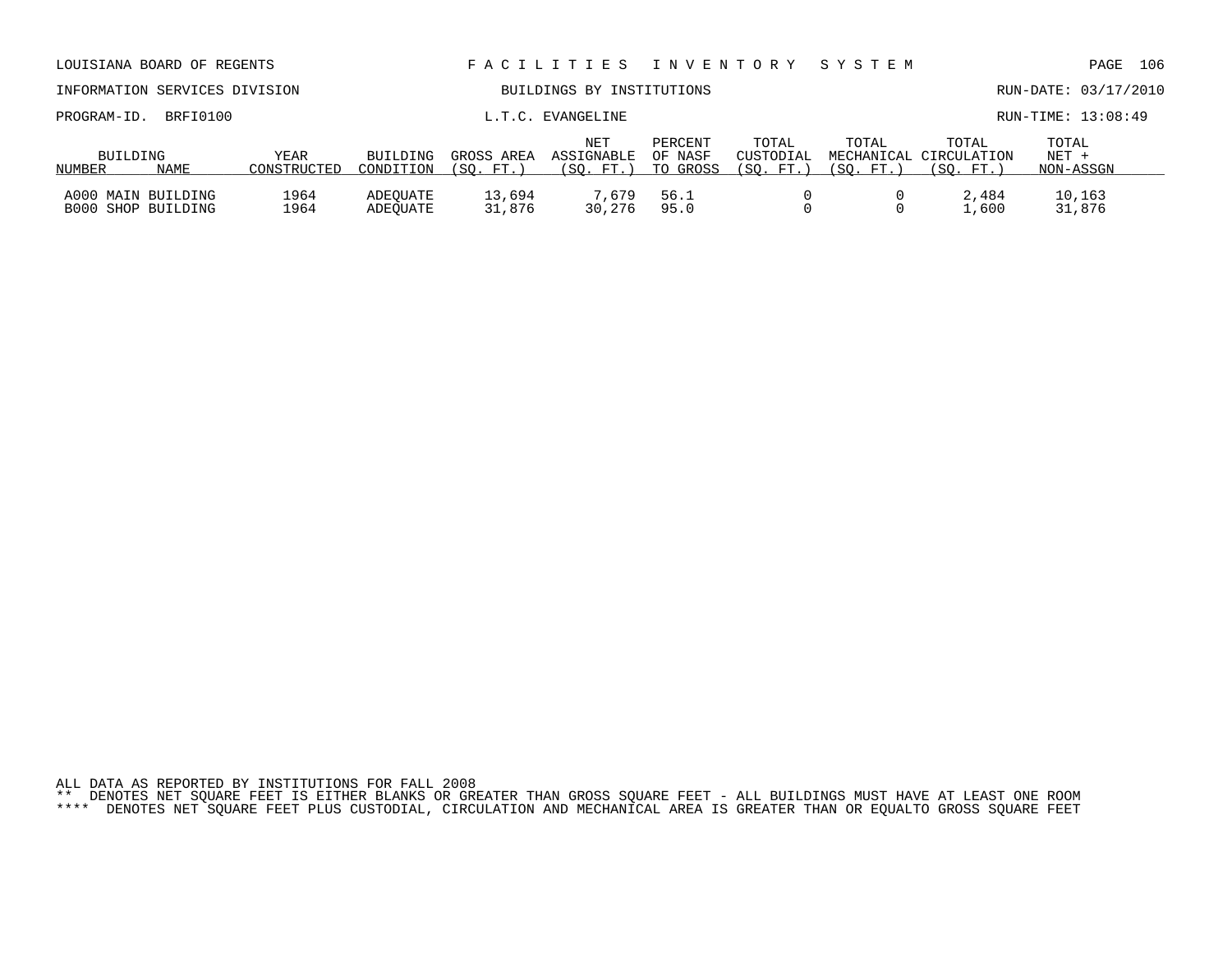## INFORMATION SERVICES DIVISION BUILDINGS BY INSTITUTIONS AND RUN-DATE: 03/17/2010

## PROGRAM-ID. BRFI0100 CONTENTION CONTROLLER IN THE LORIDA PARISHES CONTROLLER RUN-TIME: 13:08:49

| BUILDING<br><b>NAME</b> | YEAR        | <b>BUILDING</b> | GROSS AREA  | <b>NET</b><br><b>ASSIGNABLE</b><br>(SO. FT. | PERCENT<br>OF NASF<br>TO GROSS | TOTAL<br>CUSTODIAL | TOTAL<br>MECHANICAL | TOTAL<br>CIRCULATION | TOTAL<br>$NET +$ |  |
|-------------------------|-------------|-----------------|-------------|---------------------------------------------|--------------------------------|--------------------|---------------------|----------------------|------------------|--|
| NUMBER                  | CONSTRUCTED | CONDITION       | 'SO.<br>FT. |                                             |                                | 'SO.<br>FT.        | SO.<br>FT.          | (SO. FT.             | NON-ASSGN        |  |
| 000A Main Building      | 1950        | REMOD-B         | 15,562      | 11,708                                      | 75.2                           | 240                | 504                 | 2,283                | 14,735           |  |
| 000B Health Occupations | 1995        | ADEOUATE        | 2,880       | 2,880                                       | 100.0                          |                    |                     |                      | 2,880            |  |
| 000C Maintenence-Traile | 1979        | REMOD-C         | 990         |                                             | $.0**$                         | 968                |                     |                      | 968              |  |
| 000D Building Tech/Clas | 2003        | ADEOUATE        | 600         | 600                                         | 100.0                          |                    |                     |                      | 600              |  |
| 000E Welding Classroom  | 2002        | ADEOUATE        | 336         | 336                                         | 100.0                          |                    |                     |                      | 336              |  |
| 000F Building Tech Offi | 2005        | ADEOUATE        | 240         | 240                                         | 100.0                          |                    |                     |                      | 240              |  |
| 000G Building Tech Clas | 2005        | ADEOUATE        | 640         | 600                                         | 93.8                           |                    |                     |                      | 600              |  |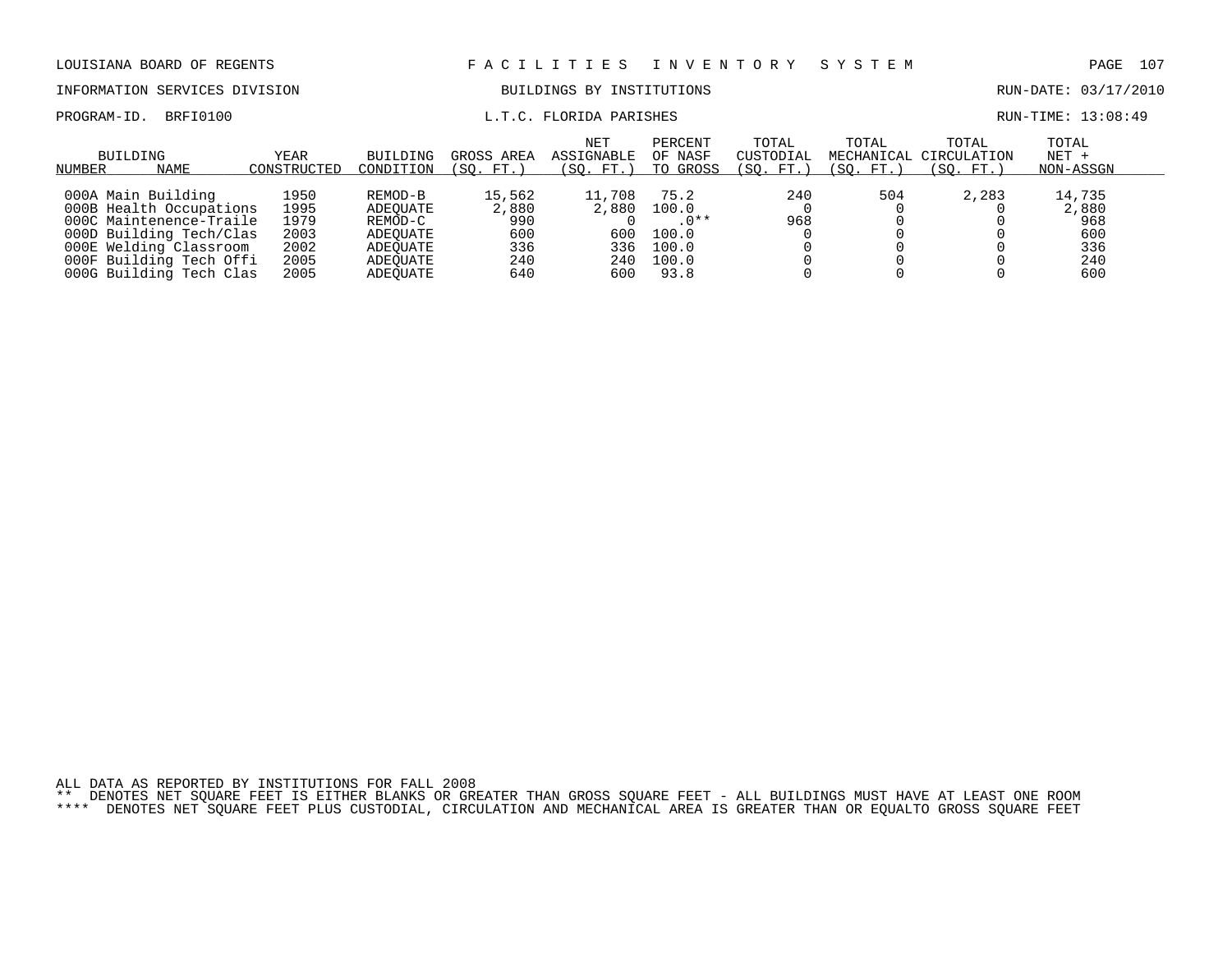| INFORMATION SERVICES DIVISION                         |                            | BUILDINGS BY INSTITUTIONS |                          |                                 |                                |                                 |                   | RUN-DATE: 03/17/2010                         |                             |  |
|-------------------------------------------------------|----------------------------|---------------------------|--------------------------|---------------------------------|--------------------------------|---------------------------------|-------------------|----------------------------------------------|-----------------------------|--|
| BRFI0100<br>PROGRAM-ID.                               |                            |                           | L.T.C. FOLKES            |                                 |                                |                                 |                   |                                              | RUN-TIME: 13:08:49          |  |
| BUILDING<br><b>NAME</b><br>NUMBER                     | <b>YEAR</b><br>CONSTRUCTED | BUILDING<br>CONDITION     | GROSS AREA<br>SO.<br>FT. | NET<br>ASSIGNABLE<br>(SO. FT. ) | PERCENT<br>OF NASF<br>TO GROSS | TOTAL<br>CUSTODIAL<br>(SO. FT.) | TOTAL<br>(SO. FT. | TOTAL<br>MECHANICAL CIRCULATION<br>(SO. FT.) | TOTAL<br>NET +<br>NON-ASSGN |  |
| A000 ADMINIST & TECH. B<br>B000<br>INDUSTRIAL SHOP BU | 1977<br>1977               | REMOD-A<br>REMOD-A        | 14,448<br>8,446          | 12,760<br>7,811                 | 88.3<br>92.5                   |                                 | 612               |                                              | 13,372<br>7,811             |  |

LOUISIANA BOARD OF REGENTS F A C I L I T I E S I N V E N T O R Y S Y S T E M PAGE 108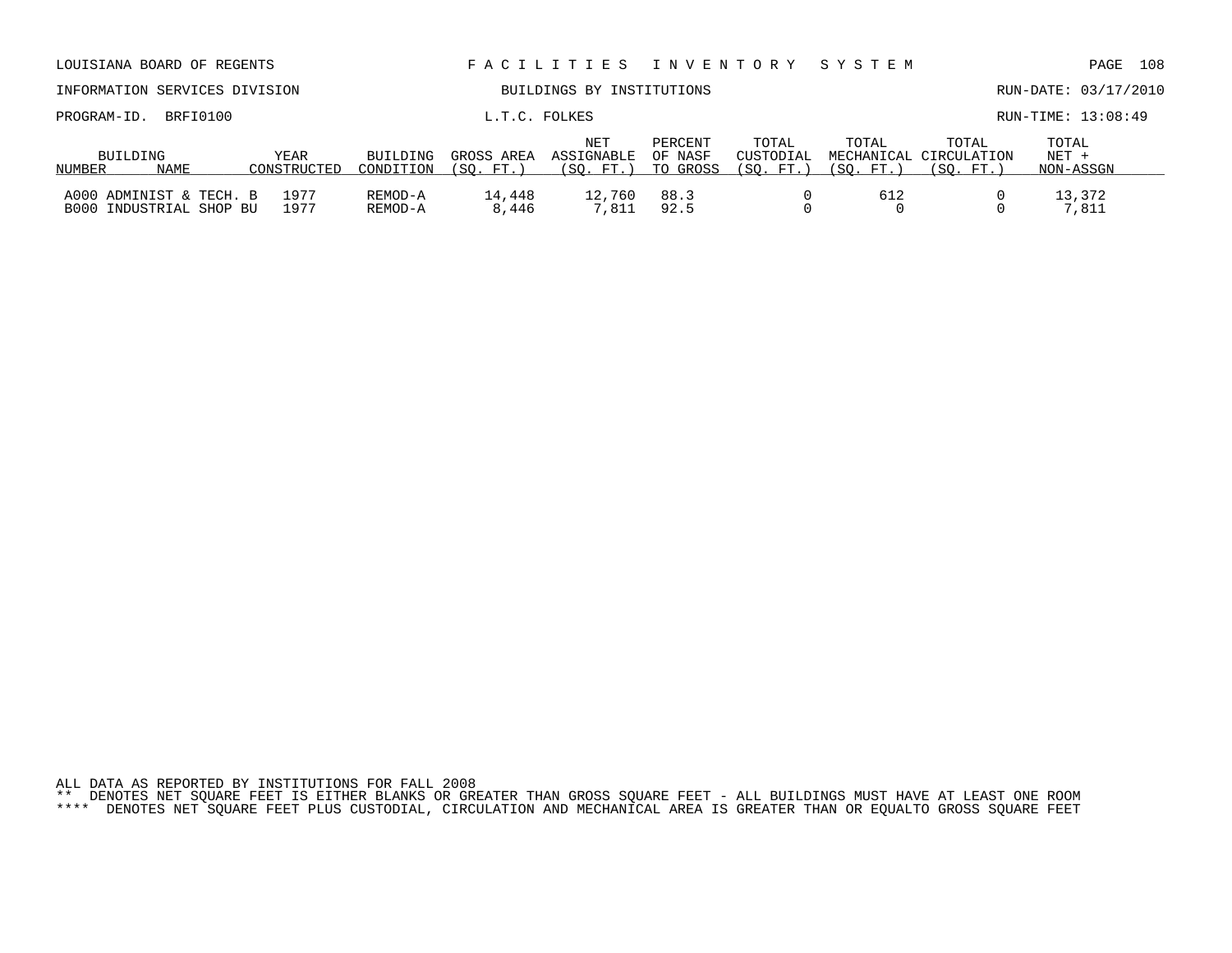### INFORMATION SERVICES DIVISION BUILDINGS BY INSTITUTIONS RUN-DATE: 03/17/2010

PROGRAM-ID. BRFI0100 **EXAM-ID.** BRFI0100 **L.T.C. GULF AREA** BOOK AND RUN-TIME: 13:08:49

| BUILDING<br>NAME<br>NUMBER                                                                                                                                     | YEAR<br>CONSTRUCTEL                                          | BUILDING<br>CONDITION                                                                      | GROSS AREA<br>FT.<br>(SO.                                            | NET<br>ASSIGNABLE<br>(SO. FT.                                        | PERCENT<br>OF NASF<br>TO GROSS                                 | TOTAL<br>CUSTODIAL<br>'SO.<br>FT. | TOTAL<br>MECHANICAL<br>FT. 1<br>(SO.    | TOTAL<br>CIRCULATION<br>SO.<br>FT. | TOTAL<br>$NET +$<br>NON-ASSGN                                        |  |
|----------------------------------------------------------------------------------------------------------------------------------------------------------------|--------------------------------------------------------------|--------------------------------------------------------------------------------------------|----------------------------------------------------------------------|----------------------------------------------------------------------|----------------------------------------------------------------|-----------------------------------|-----------------------------------------|------------------------------------|----------------------------------------------------------------------|--|
| A000 Building A<br>B000 Building B<br>C000 Building C<br>D000 Building D<br>F000 Building F<br>H000 Building H<br>1000 Building I - Media<br>J000 Steel Canopy | 1977<br>1952<br>1977<br>1978<br>1977<br>1978<br>2001<br>1975 | ADEOUATE<br>ADEOUATE<br>ADEOUATE<br>REMOD-C<br>ADEOUATE<br>ADEOUATE<br>ADEOUATE<br>REMOD-A | 28,090<br>22,005<br>8,774<br>3,840<br>1,922<br>832<br>5,550<br>3,680 | 17,225<br>20,327<br>8,453<br>3,671<br>1,501<br>832<br>3,865<br>3,680 | 61.3<br>92.4<br>96.3<br>95.6<br>78.1<br>100.0<br>69.6<br>100.0 | 536<br>20<br>132                  | 1,786<br>799<br>262<br>60<br>149<br>404 | 5,521<br>859<br>46<br>701          | 25,068<br>22,005<br>8,761<br>3,731<br>1,650<br>832<br>5,102<br>3,680 |  |
| L000 Vat Dip Building                                                                                                                                          | 1977                                                         | ADEOUATE                                                                                   | 478                                                                  | 324                                                                  | 67.8                                                           |                                   |                                         |                                    | 324                                                                  |  |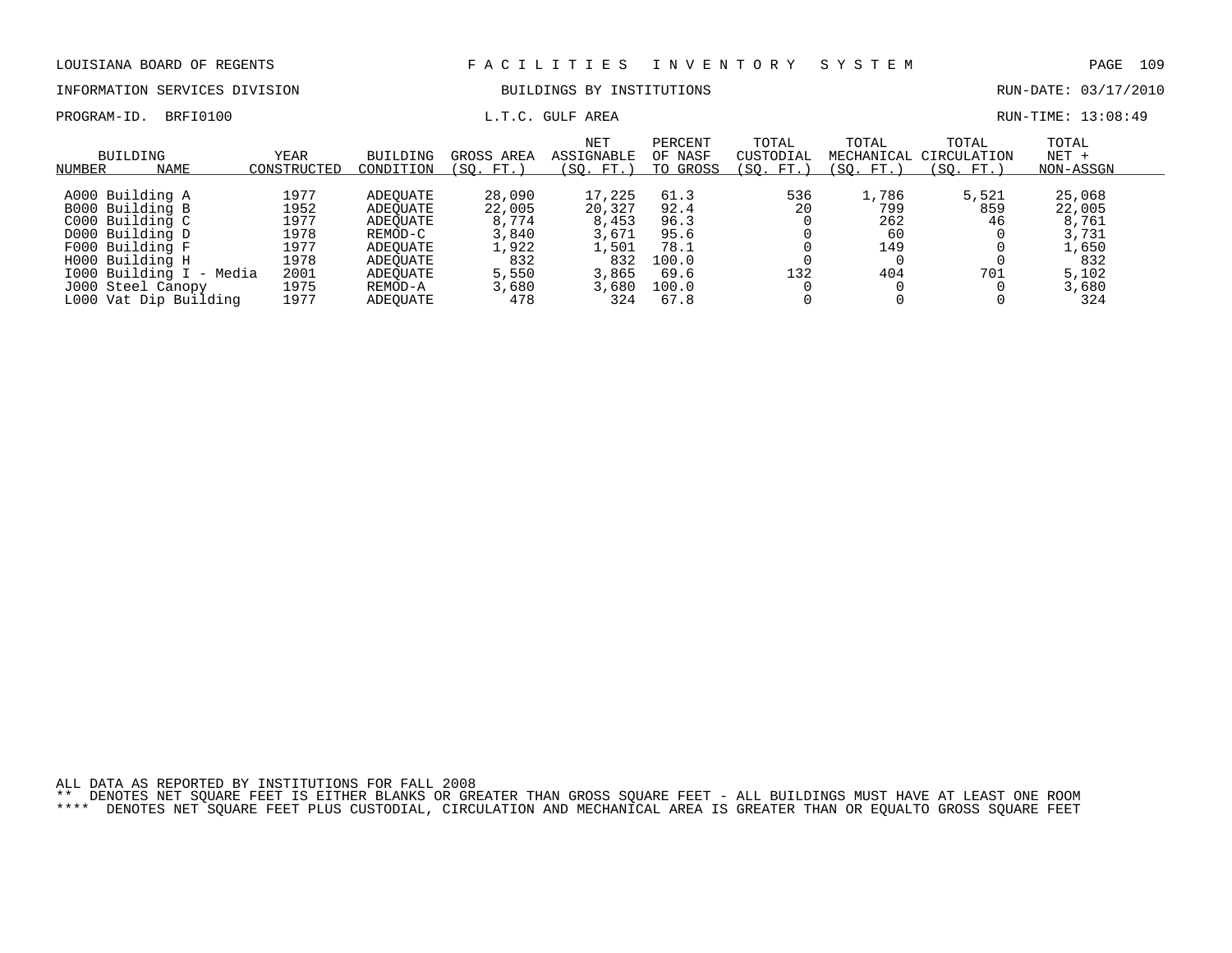| ALL DATA AS REPORTED BY INSTITUTIONS FOR FALL 2008 |  |  |  |  |  |  |                                                                                                                           |  |  |  |
|----------------------------------------------------|--|--|--|--|--|--|---------------------------------------------------------------------------------------------------------------------------|--|--|--|
|                                                    |  |  |  |  |  |  | ** DENOTES NET SOUARE FEET IS EITHER BLANKS OR GREATER THAN GROSS SOUARE FEET – ALL BUILDINGS MUST HAVE AT LEAST ONE ROOM |  |  |  |

|                                                                                                                                                                           | LOUISIANA BOARD OF REGENTS |      |          |                     | FACILITIES INVENTORY            |                   |                                              | S Y S T E M                   |                      | 110<br>PAGE        |  |  |
|---------------------------------------------------------------------------------------------------------------------------------------------------------------------------|----------------------------|------|----------|---------------------|---------------------------------|-------------------|----------------------------------------------|-------------------------------|----------------------|--------------------|--|--|
| INFORMATION SERVICES DIVISION<br>BUILDINGS BY INSTITUTIONS                                                                                                                |                            |      |          |                     |                                 |                   |                                              |                               | RUN-DATE: 03/17/2010 |                    |  |  |
| PROGRAM-ID.                                                                                                                                                               | BRFI0100                   |      |          | L.T.C. HAMMOND AREA |                                 |                   |                                              |                               |                      | RUN-TIME: 13:08:49 |  |  |
| NET<br>PERCENT<br>BUILDING<br>YEAR<br>ASSIGNABLE<br>OF NASF<br>BUILDING<br>GROSS AREA<br>NAME<br>CONSTRUCTED<br>TO GROSS<br>(SO. FT.)<br>(SO. FT.)<br>NUMBER<br>CONDITION |                            |      |          |                     | TOTAL<br>CUSTODIAL<br>(SO. FT.) | TOTAL<br>(SO. FT. | TOTAL<br>MECHANICAL CIRCULATION<br>(SO. FT.) | TOTAL<br>$NET +$<br>NON-ASSGN |                      |                    |  |  |
| 000A Main Building                                                                                                                                                        |                            | 1976 | ADEOUATE | 48,882              | 40,522                          | 82.9              | 216                                          | 3,183                         | 4,961                | 48,882             |  |  |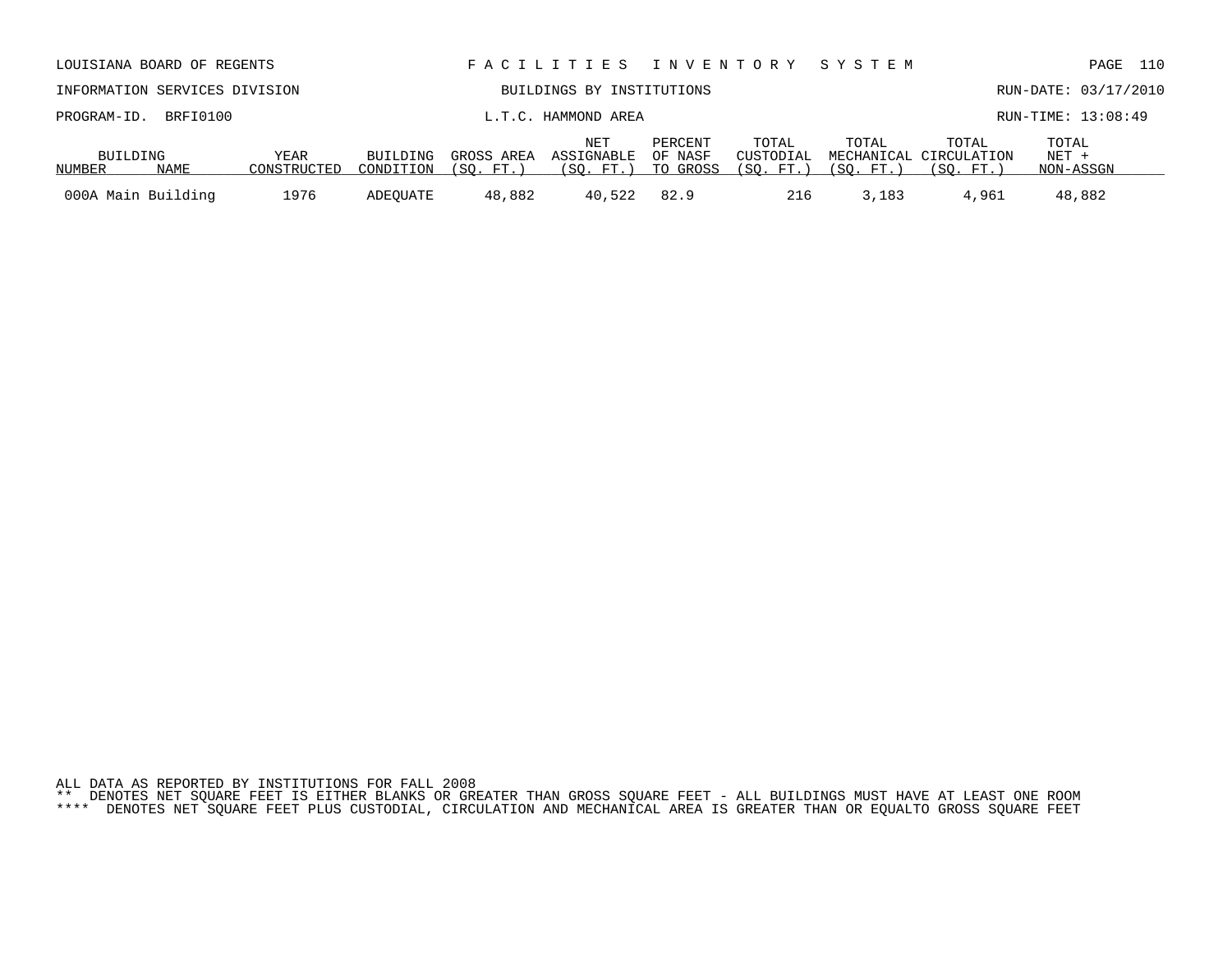| LOUISIANA BOARD OF REGENTS                                                                                          |                                      |                                                     |                                              | FACILITIES                                  | I N V E N T O R Y                     |                                 | SYSTEM                           |                                   | - 111<br>PAGE                               |
|---------------------------------------------------------------------------------------------------------------------|--------------------------------------|-----------------------------------------------------|----------------------------------------------|---------------------------------------------|---------------------------------------|---------------------------------|----------------------------------|-----------------------------------|---------------------------------------------|
| INFORMATION SERVICES DIVISION                                                                                       |                                      |                                                     |                                              | BUILDINGS BY INSTITUTIONS                   |                                       |                                 |                                  |                                   | RUN-DATE: 03/17/2010                        |
| BRFI0100<br>PROGRAM-ID.                                                                                             |                                      |                                                     |                                              | L.T.C. HUEY P. LONG                         |                                       |                                 |                                  |                                   | RUN-TIME: 13:08:49                          |
| BUILDING<br>NAME<br>NUMBER                                                                                          | YEAR<br>CONSTRUCTED                  | <b>BUILDING</b><br>CONDITION                        | GROSS AREA<br>(SO. FT.)                      | NET<br><b>ASSIGNABLE</b><br>(SO. FT.)       | PERCENT<br>OF NASF<br>TO GROSS        | TOTAL<br>CUSTODIAL<br>(SO. FT.) | TOTAL<br>MECHANICAL<br>(SO. FT.) | TOTAL<br>CIRCULATION<br>(SO. FT.) | TOTAL<br>$NET +$<br>NON-ASSGN               |
| OROD LTC-Rod Brady Exte<br>000A Main Building<br>000B Nursing Building<br>000C ICM Building<br>000D Trades Building | 1984<br>1938<br>1978<br>1978<br>1978 | REMOD-A<br>REMOD-C<br>REMOD-A<br>REMOD-A<br>REMOD-A | 16,638<br>17,858<br>3,672<br>3,672<br>10,788 | 13,238<br>17,672<br>3,672<br>1,692<br>9,344 | 79.6<br>99.0<br>100.0<br>46.1<br>86.6 |                                 |                                  |                                   | 13,238<br>17,672<br>3,672<br>1,692<br>9,344 |

000E Storage Building 1981 ADEQUATE 432 432 100.0 0 0 0 432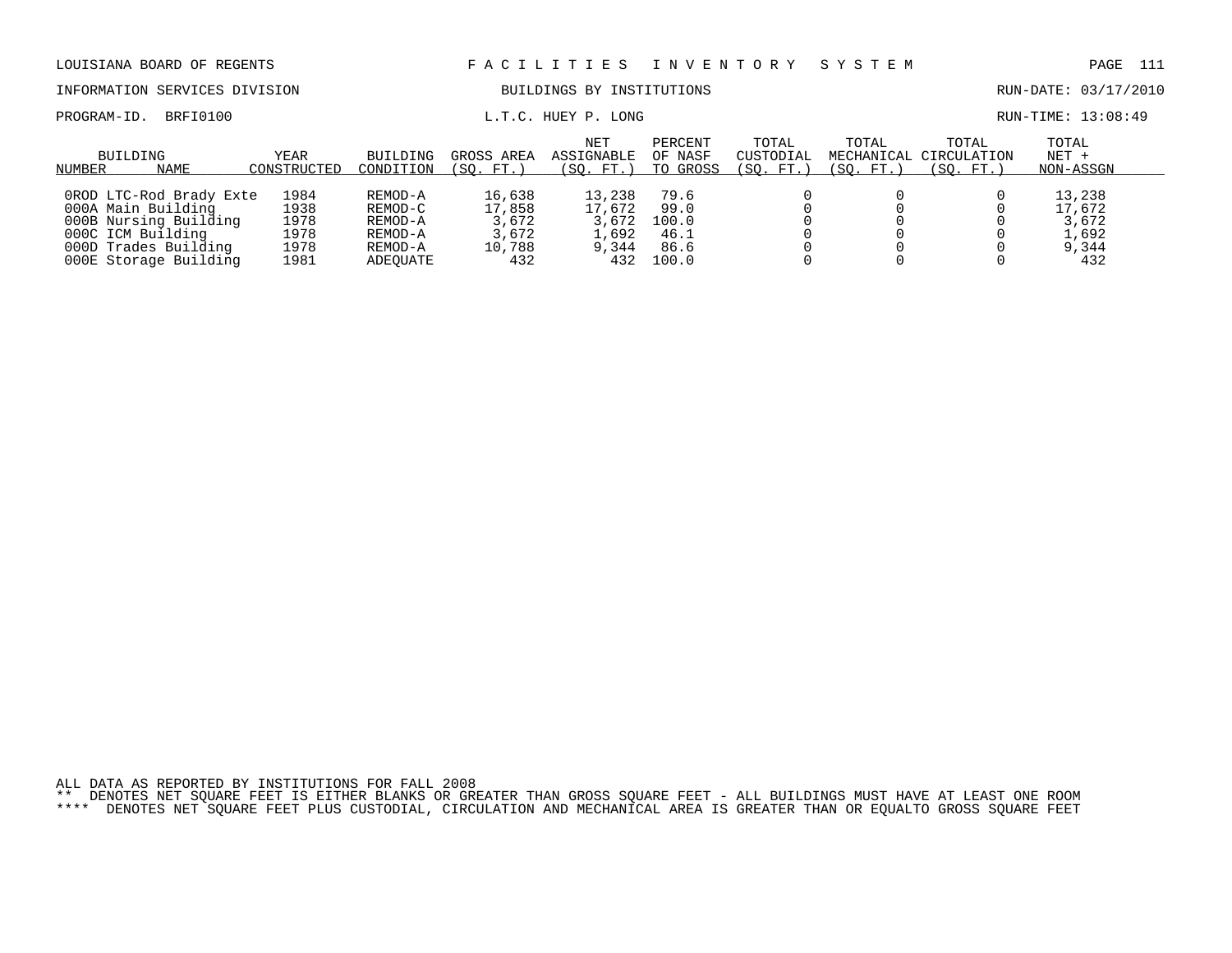| LOUISIANA BOARD OF REGENTS                                                    |                     |                                  |                           | F A C I L I T I E S             |                                |                                 | INVENTORY SYSTEM   |                                              | PAGE                          | 112 |
|-------------------------------------------------------------------------------|---------------------|----------------------------------|---------------------------|---------------------------------|--------------------------------|---------------------------------|--------------------|----------------------------------------------|-------------------------------|-----|
| INFORMATION SERVICES DIVISION                                                 |                     |                                  |                           | BUILDINGS BY INSTITUTIONS       |                                |                                 |                    |                                              | RUN-DATE: 03/17/2010          |     |
| BRFI0100<br>PROGRAM-ID.                                                       |                     |                                  |                           | L.T.C. JEFFERSON                |                                |                                 |                    |                                              | RUN-TIME: 13:08:49            |     |
| BUILDING<br>NAME<br>NUMBER                                                    | YEAR<br>CONSTRUCTED | BUILDING<br>CONDITION            | GROSS AREA<br>FT.<br>ISO. | NET<br>ASSIGNABLE<br>(SO. FT. ) | PERCENT<br>OF NASF<br>TO GROSS | TOTAL<br>CUSTODIAL<br>(SO. FT.) | TOTAL<br>(SO. FT.) | TOTAL<br>MECHANICAL CIRCULATION<br>(SO. FT.) | TOTAL<br>$NET +$<br>NON-ASSGN |     |
| 00SL SLIDELL INSTRUCTIO<br>000A FRONT SCHOOL BUILD<br>000B BACK SCHOOL BUILDI | 1978<br>1978        | ADEOUATE<br>ADEOUATE<br>ADEOUATE | 5,401<br>44,265<br>27.721 | 5,225<br>43,163<br>27,721       | 96.7<br>97.5<br>100.0          |                                 | 176<br>1,102       |                                              | 5,401<br>44,265<br>27,721     |     |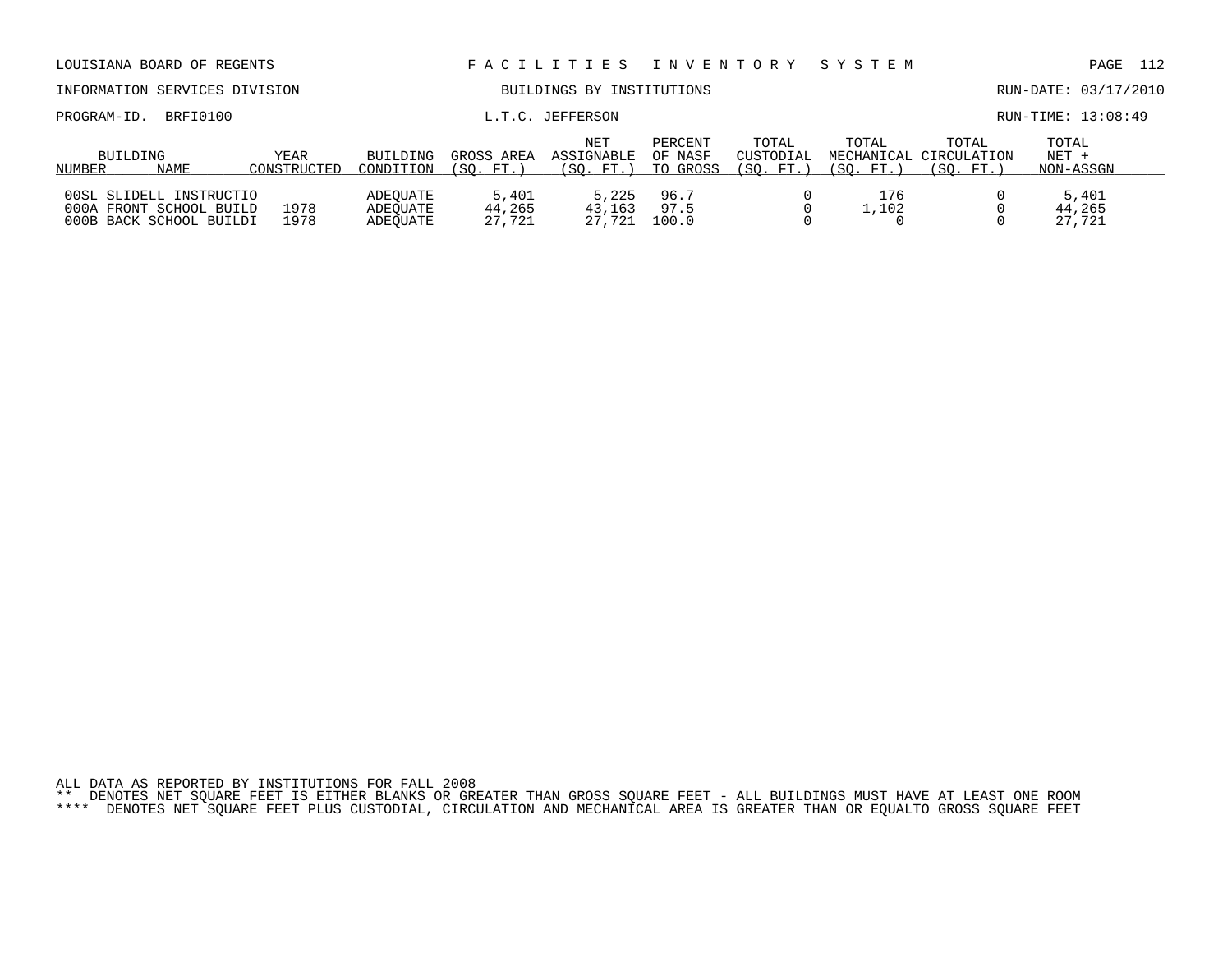INFORMATION SERVICES DIVISION BUILDINGS BY INSTITUTIONS AND RUN-DATE: 03/17/2010

PROGRAM-ID. BRFI0100  $L.T.C.$  JUMONVILLE RUN-TIME: 13:08:49

| BUILDING<br><b>NAME</b><br>NUMBER | YEAR<br>CONSTRUCTED | <b>BUILDING</b><br>CONDITION | GROSS<br>AREA<br>FT.<br>'SO. | <b>NET</b><br>ASSIGNABLE<br>SO.<br>FT. | PERCENT<br>OF NASF<br>GROSS<br>TO | TOTAL<br>CUSTODIAL<br>'SO.<br>FT. | TOTAL<br>MECHANICAL<br>SO.<br>FT. | TOTAL<br>CIRCULATION<br>(SO. FT.) | TOTAL<br>$NET +$<br>NON-ASSGN |
|-----------------------------------|---------------------|------------------------------|------------------------------|----------------------------------------|-----------------------------------|-----------------------------------|-----------------------------------|-----------------------------------|-------------------------------|
| A000 Admininistration             | 1976                | ADEOUATE                     | 15,313                       | 14,363                                 | 93.8                              |                                   | 150                               | 800                               | 15,313                        |
| B000 Classrooms                   | 1976                | ADEOUATE                     | 2,876                        | 2,786                                  | 96.9                              |                                   | 90                                |                                   | 2,876                         |
| C000 Cosmetology                  | 1976                | ADEOUATE                     | 3,818                        | 3,521                                  | 92.2                              |                                   | 297                               |                                   | 3,818                         |
| D000 Medical Annex                | 1976                | ADEOUATE                     | 4,272                        | 4,272                                  | 100.0                             |                                   |                                   |                                   | 4.272                         |
| E000 Welding                      | 1976                | ADEOUATE                     | 4,123                        | 3,303                                  | 80.1                              |                                   |                                   |                                   | 3,303                         |
| G000 Maintenance Storag           | 1976                | ADEOUATE                     | 2,623                        |                                        | $.0**$                            |                                   | 2,623                             |                                   | 2,623                         |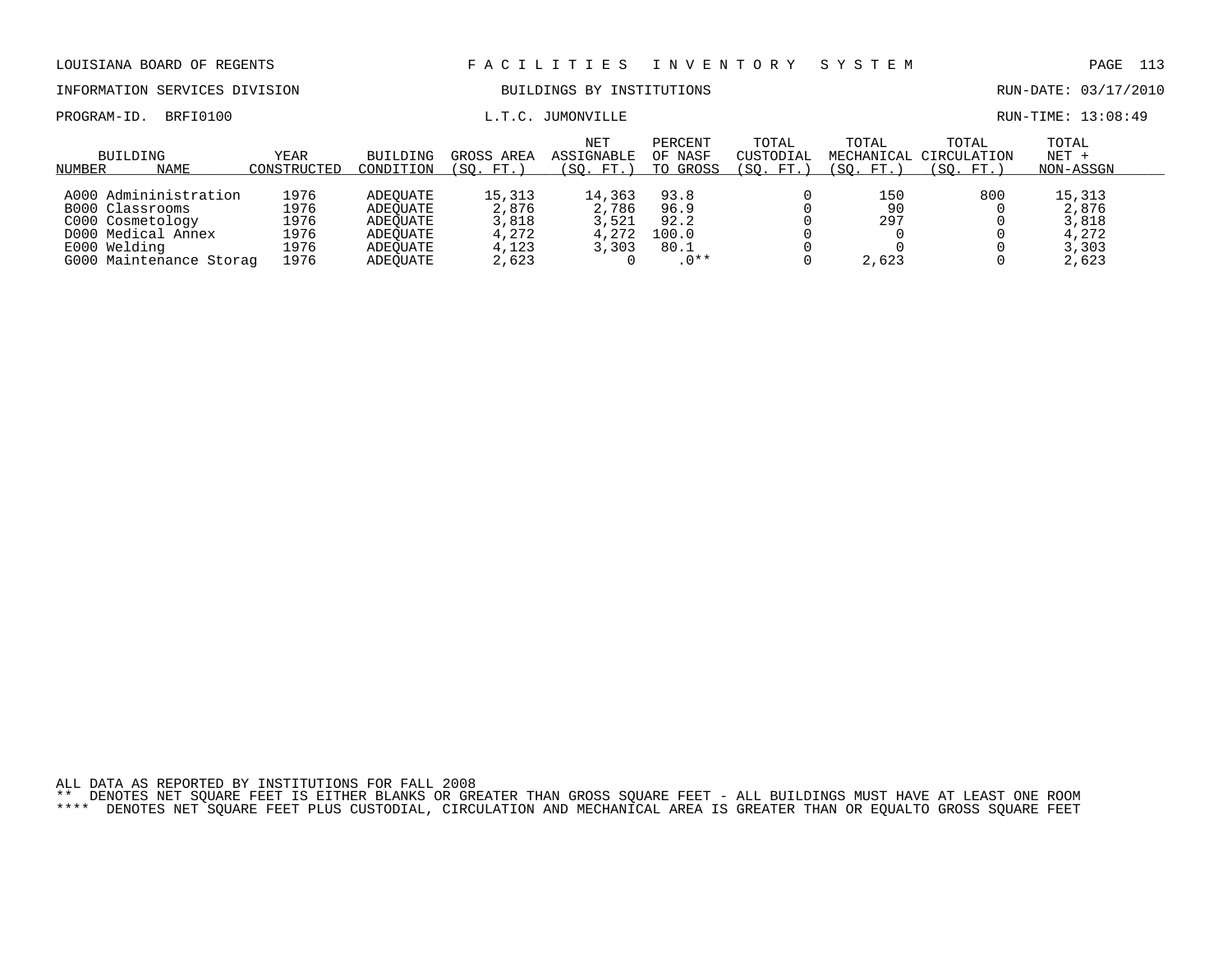INFORMATION SERVICES DIVISION BUILDINGS BY INSTITUTIONS AND RUN-DATE: 03/17/2010

### PROGRAM-ID. BRFI0100 **EXAM-ID.** BRFI0100 **L.T.C. L.E. FLETCHER EXAM-TIME: 13:08:49**

| BUILDING<br>NAME<br>NUMBER | <b>YEAR</b><br>CONSTRUCTED | BUILDING<br>CONDITION | GROSS AREA<br>FT.<br>'SO. | NET<br>ASSIGNABLE<br>(SO. FT.) | PERCENT<br>OF NASF<br>TO GROSS | TOTAL<br>CUSTODIAL<br>(SO.<br>FT.) | TOTAL<br>MECHANICAL<br>(SO. FT.) | TOTAL<br>CIRCULATION<br>SO.<br>. FT.) | TOTAL<br>$NET +$<br>NON-ASSGN |  |
|----------------------------|----------------------------|-----------------------|---------------------------|--------------------------------|--------------------------------|------------------------------------|----------------------------------|---------------------------------------|-------------------------------|--|
|                            |                            |                       |                           |                                |                                |                                    |                                  |                                       |                               |  |
| LAMA LAMPI EXT CAMPUS M    | 1980                       | ADEOUATE              | 21,034                    | 15,134                         | 72.0                           |                                    | 1,237                            | 1,914                                 | 18,285                        |  |
| LAMB LAMPI EXT CAMPUS R    | 1980                       | ADEOUATE              | 5,210                     | 2,448                          | 47.0                           |                                    | 2,210                            |                                       | 4,658                         |  |
| LEAH LEFletcher ALLD HL    | 1992                       | ADEOUATE              | 11,075                    | 6,864                          | 62.0                           | 43                                 | 991                              | 3,177                                 | 11,075                        |  |
| LEFA LEFletcher MAIN BU    | 1951                       | ADEOUATE              | 89,982                    | 46,119                         | 51.3                           |                                    | 1,315                            | 6,312                                 | 53,746                        |  |
| LEFB LEFletcher STORAGE    | 1975                       | ADEOUATE              | 2,762                     | 276                            | 10.0                           |                                    |                                  |                                       | 276                           |  |
| LEFC LEFletcher PORTABL    | 2003                       | ADEOUATE              | 736                       | 73                             | 9.9                            |                                    |                                  |                                       | 73                            |  |
| LEFD LEFletcher PORTABL    | 2006                       | ADEOUATE              | 1,472                     | 73                             | 5.0                            |                                    |                                  |                                       | 73                            |  |
| LEFE LEFletcher PORTABL    | 2006                       | <b>ADEOUATE</b>       | 1,472                     | 73                             | 5.0                            |                                    |                                  |                                       | 73                            |  |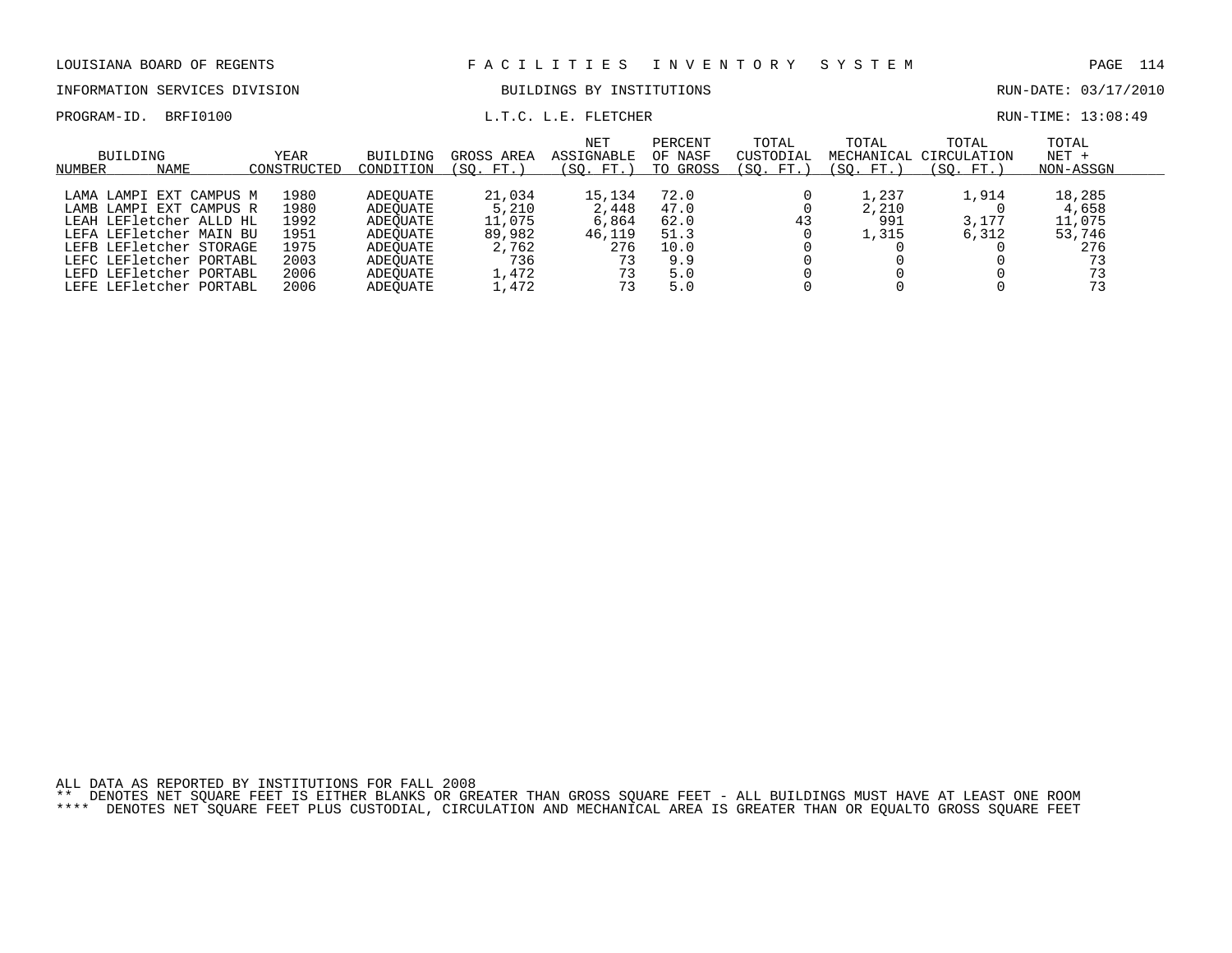INFORMATION SERVICES DIVISION BUILDINGS BY INSTITUTIONS RUN-DATE: 03/17/2010

### PROGRAM-ID. BRFI0100 **EXAM-** L.T.C. LAFAYETTE **RUN-TIME: 13:08:49**

| BUILDING<br><b>NAME</b><br>NUMBER                                                                                                                             | YEAR<br>CONSTRUCTED                                  | BUILDING<br>CONDITION                                                            | GROSS AREA<br>(SO. FT.                                   | <b>NET</b><br>ASSIGNABLE<br>(SO. FT.)          | PERCENT<br>OF NASF<br>TO GROSS                             | TOTAL<br>CUSTODIAL<br>(SO. FT. | TOTAL<br>MECHANICAL<br>(SO. FT.) | TOTAL<br>CIRCULATION<br>(SO. FT. | TOTAL<br>$NET +$<br>NON-ASSGN                            |  |
|---------------------------------------------------------------------------------------------------------------------------------------------------------------|------------------------------------------------------|----------------------------------------------------------------------------------|----------------------------------------------------------|------------------------------------------------|------------------------------------------------------------|--------------------------------|----------------------------------|----------------------------------|----------------------------------------------------------|--|
| A000 Main Building<br>B000 Storage Building<br>C000 Building C<br>D000 Power House<br>E000 Welding Storage<br>F000 Auto Restoration S<br>G000 Aircraft Hanger | 1978<br>1978<br>1978<br>1984<br>1984<br>1984<br>1980 | ADEOUATE<br>ADEOUATE<br>ADEOUATE<br>ADEOUATE<br>ADEOUATE<br>ADEOUATE<br>ADEOUATE | 127,531<br>264<br>1,148<br>1,334<br>250<br>150<br>19,449 | 99,757<br>264<br>1,148<br>250<br>150<br>19,036 | 78.2<br>100.0<br>100.0<br>$.0**$<br>100.0<br>100.0<br>97.9 | 1,710                          | 1,432<br>1,334<br>111            | 12,708                           | 115,607<br>264<br>1,148<br>1,334<br>250<br>150<br>19,147 |  |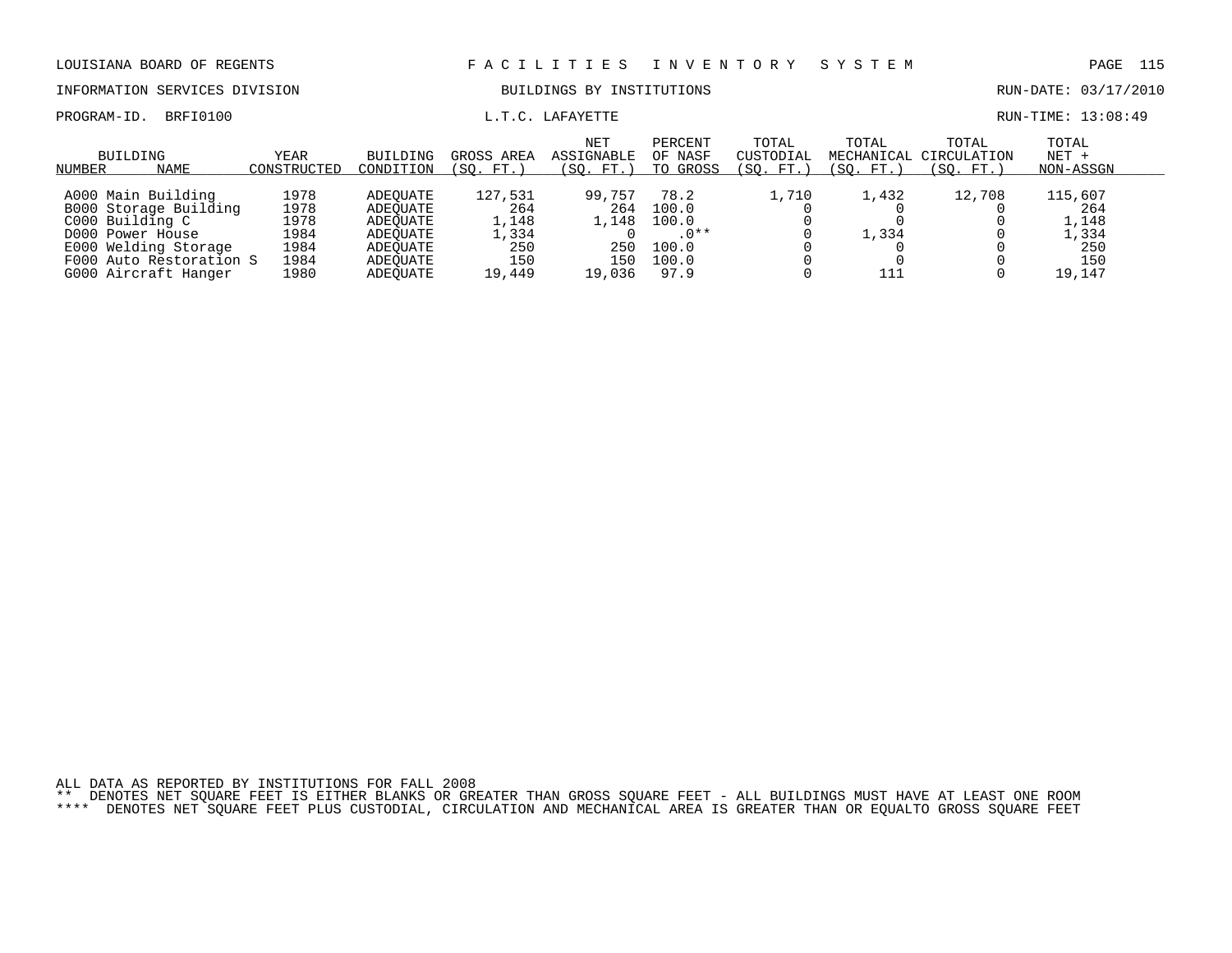INFORMATION SERVICES DIVISION BUILDINGS BY INSTITUTIONS RUN-DATE: 03/17/2010

PROGRAM-ID. BRFI0100 **EXAM-ID.** BRFI0100 **L.T.C. LAFOURCHE EXAMINEMENT RUN-TIME:** 13:08:49

| BUILDING<br>NUMBER | NAME                                                                                                                                                | YEAR<br>CONSTRUCTED                          | BUILDING<br>CONDITION                                                | GROSS AREA<br>(SO. FT.                           | <b>NET</b><br>ASSIGNABLE<br>(SO. FT.)    | PERCENT<br>OF NASF<br>TO GROSS                   | TOTAL<br>CUSTODIAL<br>(SO. FT.) | TOTAL<br>(SO. FT.) | TOTAL<br>MECHANICAL CIRCULATION<br>(SO. FT. | TOTAL<br>$NET +$<br>NON-ASSGN                    |
|--------------------|-----------------------------------------------------------------------------------------------------------------------------------------------------|----------------------------------------------|----------------------------------------------------------------------|--------------------------------------------------|------------------------------------------|--------------------------------------------------|---------------------------------|--------------------|---------------------------------------------|--------------------------------------------------|
| A000 Main          | Building----<br>A100 Main Bldg South Ca<br>B000 Storage Building--<br>C000 Paint Storage-----<br>D000 Storage Building--<br>N000 Pathways Building- | 1978<br>1978<br>1978<br>1978<br>1978<br>2009 | ADEOUATE<br>ADEOUATE<br>ADEOUATE<br>ADEOUATE<br>ADEOUATE<br>ADEOUATE | 29,500<br>23,206<br>2,160<br>200<br>200<br>3,992 | 24,257<br>19,697<br>2,160<br>200<br>,488 | 82.2<br>84.9<br>100.0<br>100.0<br>$.0**$<br>87.4 | 242<br>112<br>200<br>374        | 419<br>312<br>100  |                                             | 24,918<br>20,121<br>2,160<br>200<br>200<br>3,962 |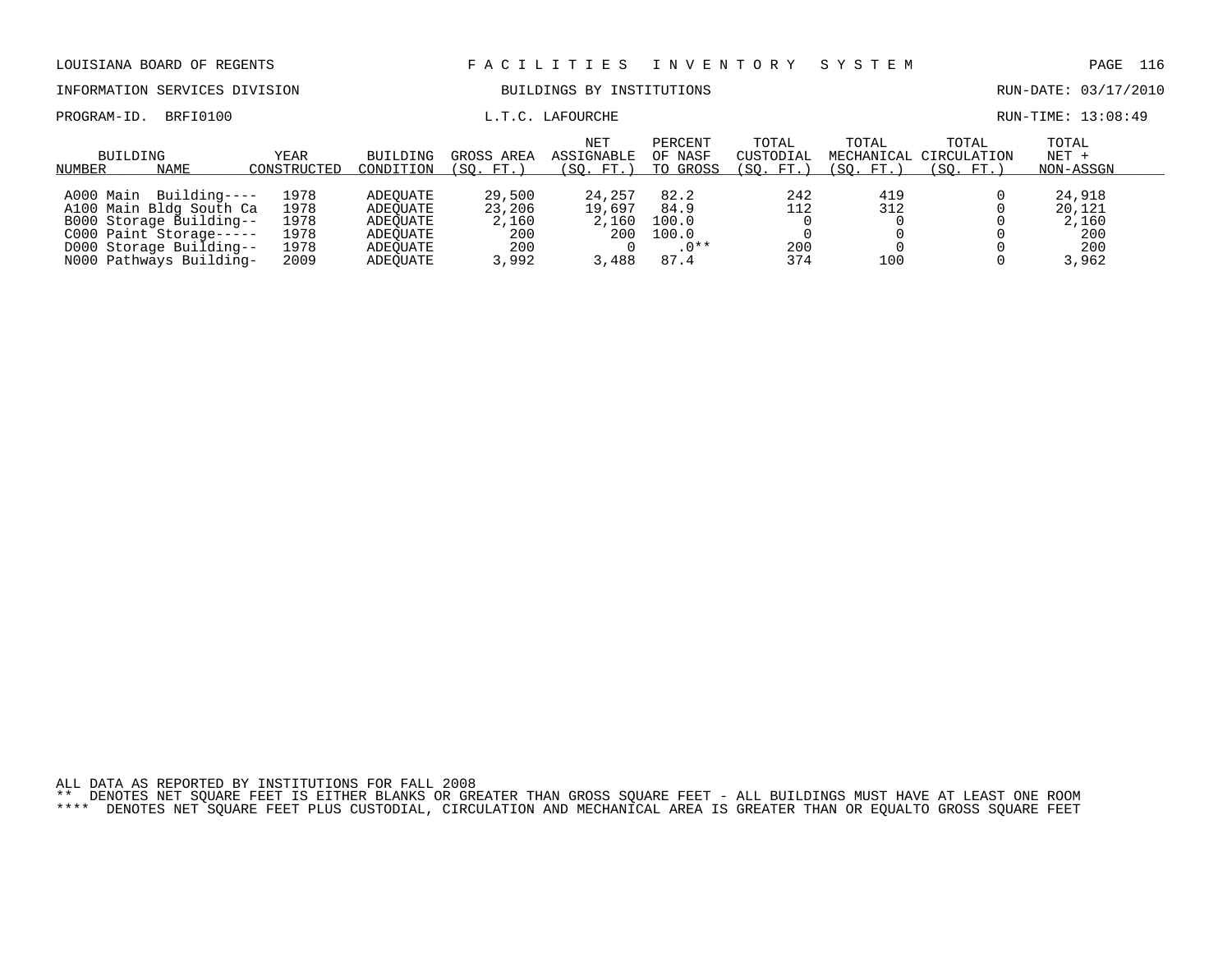| INFORMATION SERVICES DIVISION                                                 |                      |                               |                           | BUILDINGS BY INSTITUTIONS      |                                |                                 |                    |                                              | RUN-DATE: 03/17/2010          |  |
|-------------------------------------------------------------------------------|----------------------|-------------------------------|---------------------------|--------------------------------|--------------------------------|---------------------------------|--------------------|----------------------------------------------|-------------------------------|--|
| PROGRAM-ID.<br>BRFI0100                                                       |                      |                               |                           | L.T.C. LAMAR SALTER            |                                |                                 |                    |                                              | RUN-TIME: 13:08:49            |  |
| BUILDING<br>NUMBER<br>NAME                                                    | YEAR<br>CONSTRUCTED  | <b>BUILDING</b><br>CONDITION  | GROSS AREA<br>(SO. FT.)   | NET<br>ASSIGNABLE<br>(SO. FT.) | PERCENT<br>OF NASF<br>TO GROSS | TOTAL<br>CUSTODIAL<br>(SO. FT.) | TOTAL<br>(SO. FT.) | TOTAL<br>MECHANICAL CIRCULATION<br>(SO. FT.) | TOTAL<br>$NET +$<br>NON-ASSGN |  |
| A000 MANUAL ARTS/ADMINI<br>B000 OUTDOOR POWER EOUI<br>C000 EARLY CHILDHOOD ED | 1976<br>1981<br>1985 | REMOD-A<br>REMOD-B<br>REMOD-A | 40,436<br>5,920<br>12,385 | 37,379<br>5,920<br>11,925      | 92.4<br>100.0<br>96.3          | 165<br>20                       | 1,507<br>288       | 1,385<br>152                                 | 40,436<br>5,920<br>12,385     |  |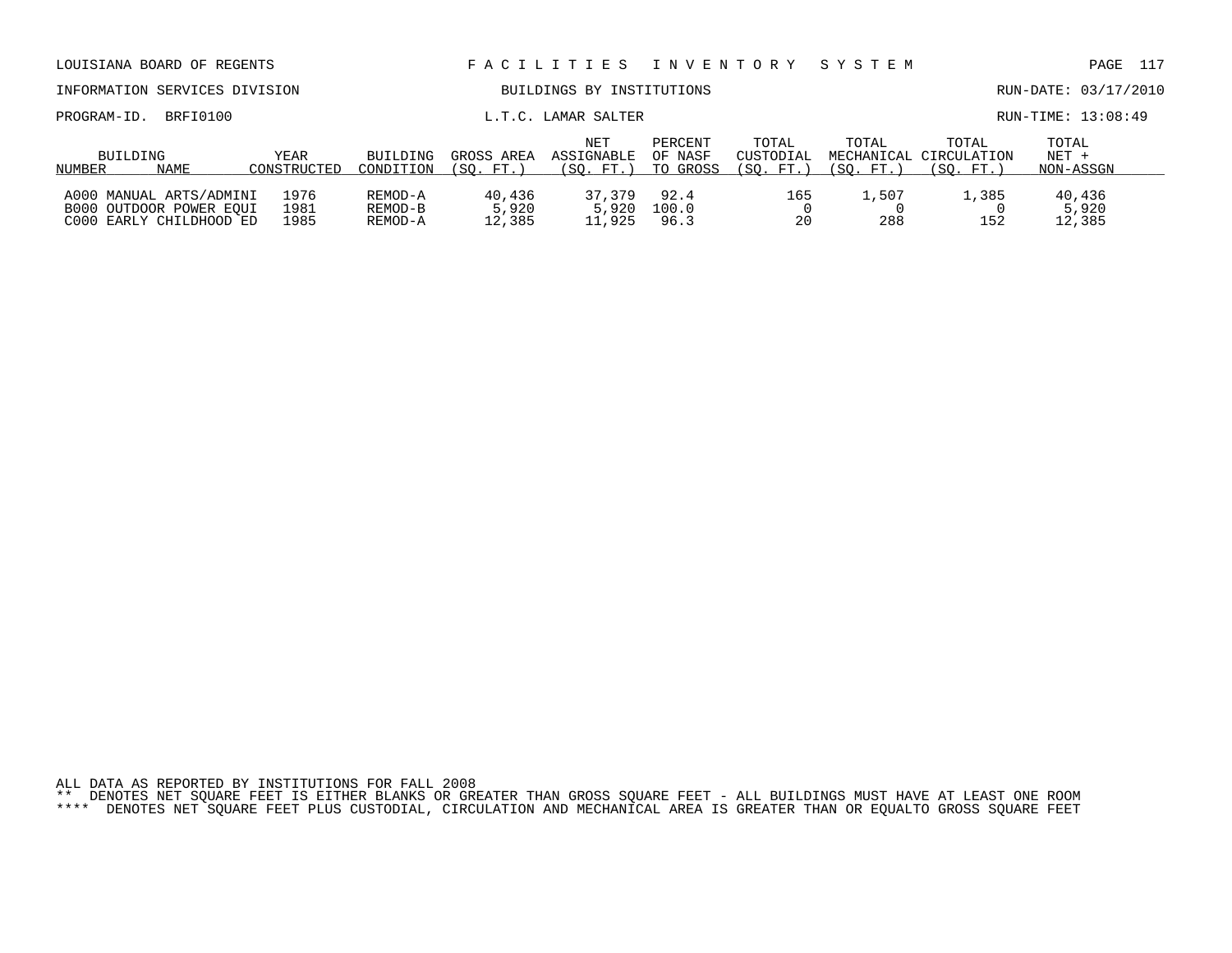|                    | INFORMATION SERVICES DIVISION |                     |                              |                           | BUILDINGS BY INSTITUTIONS             |                                |                                 |                  |                                              | RUN-DATE: 03/17/2010          |
|--------------------|-------------------------------|---------------------|------------------------------|---------------------------|---------------------------------------|--------------------------------|---------------------------------|------------------|----------------------------------------------|-------------------------------|
| PROGRAM-ID.        | BRFI0100                      |                     |                              |                           | L.T.C. MANSFIELD                      |                                |                                 |                  |                                              | RUN-TIME: 13:08:49            |
| BUILDING<br>NUMBER | <b>NAME</b>                   | YEAR<br>CONSTRUCTED | <b>BUILDING</b><br>CONDITION | GROSS AREA<br>FT.<br>(SO. | <b>NET</b><br>ASSIGNABLE<br>(SO. FT.) | PERCENT<br>OF NASF<br>TO GROSS | TOTAL<br>CUSTODIAL<br>(SO. FT.) | TOTAL<br>SO. FT. | TOTAL<br>MECHANICAL CIRCULATION<br>(SO. FT.) | TOTAL<br>$NET +$<br>NON-ASSGN |
| 000A MAIN BUILDING | 000B HEALTH OCCUPATIONS       | 1981<br>1996        | ADEOUATE<br>ADEOUATE         | 19,368<br>1,568           | 14,722<br>1,568                       | 76.0<br>100.0                  | 352                             | 928              | 1,600                                        | 17,602<br>1,568               |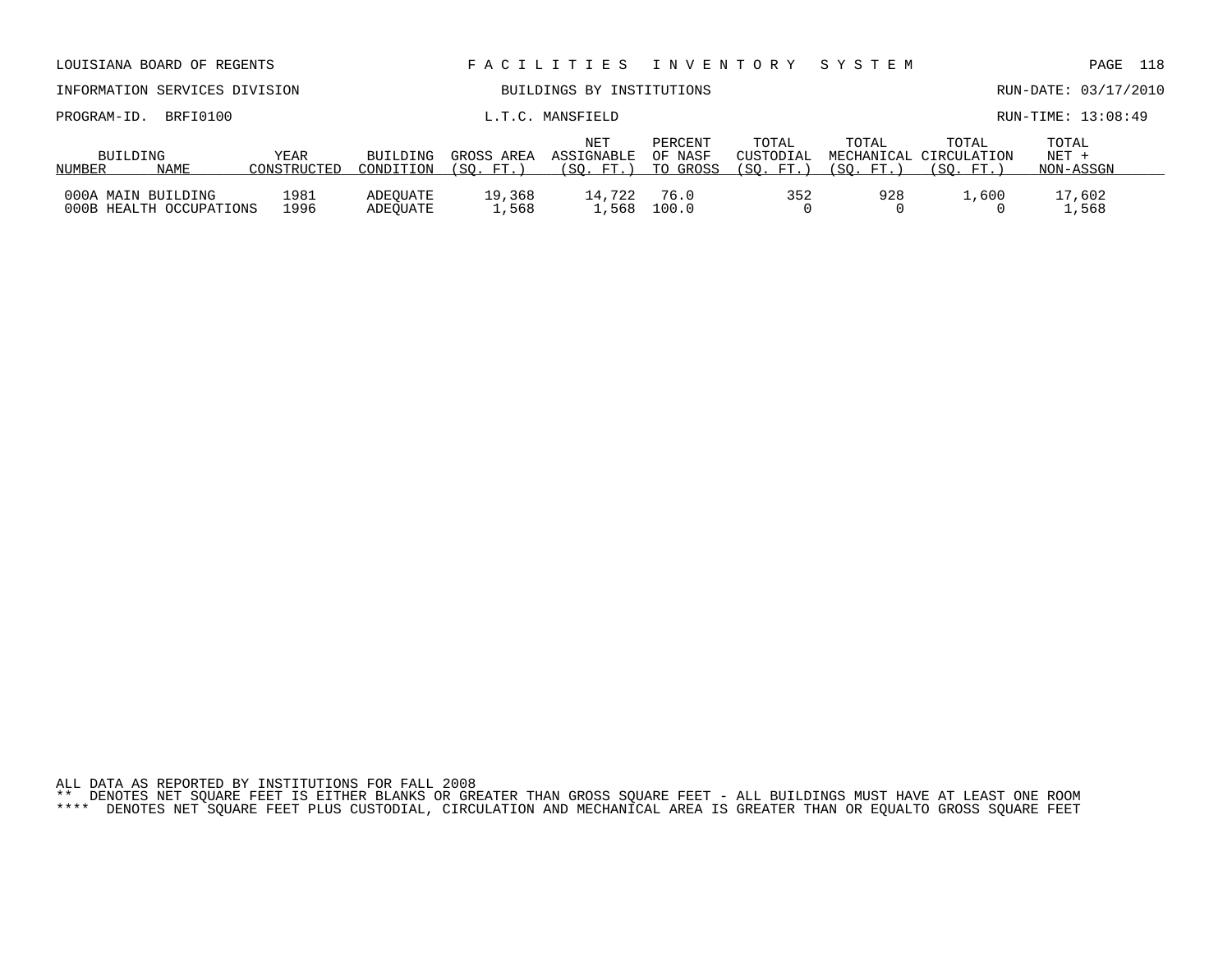| INFORMATION SERVICES DIVISION |                                             |             | BUILDINGS BY INSTITUTIONS |            |                           |          |                    |           |                                 | RUN-DATE: 03/17/2010 |  |
|-------------------------------|---------------------------------------------|-------------|---------------------------|------------|---------------------------|----------|--------------------|-----------|---------------------------------|----------------------|--|
|                               | PROGRAM-ID. BRFI0100<br>L.T.C. MORGAN SMITH |             |                           |            |                           |          |                    |           |                                 | RUN-TIME: 13:08:49   |  |
| BUILDING                      |                                             | YEAR        | BUILDING                  | GROSS AREA | NET<br>ASSIGNABLE OF NASF | PERCENT  | TOTAL<br>CUSTODIAL | TOTAL     | TOTAL<br>MECHANICAL CIRCULATION | TOTAL<br>NET +       |  |
| NUMBER                        | NAME                                        | CONSTRUCTED | CONDITION                 | (SO. FT.   | (SO. FT.)                 | TO GROSS | (SO. FT. )         | 'SO. FT.) | (SO. FT.)                       | NON-ASSGN            |  |

000A Main Campus 1951 REMOD-B 36,024 23,256 64.6 0 1,196 0 24,452

LOUISIANA BOARD OF REGENTS F A C I L I T I E S I N V E N T O R Y S Y S T E M PAGE 119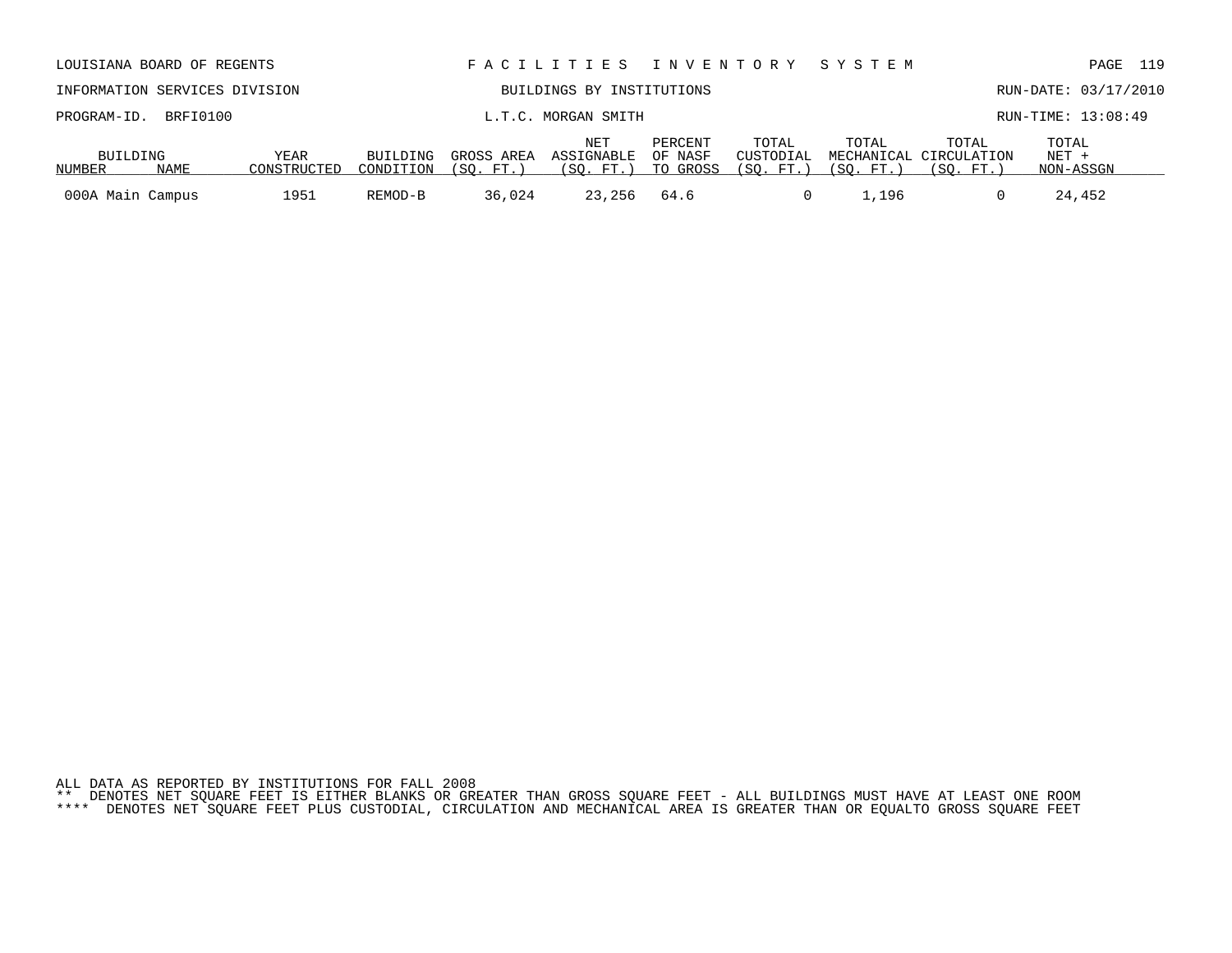| LOUISIANA BOARD OF REGENTS                                                                    |                              |                                              | FACILITIES                      | I N V E N T O R Y                            |                                | SYSTEM                          |                                  | 120<br>PAGE                       |                                 |  |  |
|-----------------------------------------------------------------------------------------------|------------------------------|----------------------------------------------|---------------------------------|----------------------------------------------|--------------------------------|---------------------------------|----------------------------------|-----------------------------------|---------------------------------|--|--|
| INFORMATION SERVICES DIVISION                                                                 |                              |                                              | BUILDINGS BY INSTITUTIONS       |                                              |                                |                                 |                                  |                                   | RUN-DATE: 03/17/2010            |  |  |
| BRFI0100<br>PROGRAM-ID.                                                                       |                              | L.T.C. NATCHITOCHES                          |                                 |                                              |                                |                                 |                                  |                                   | RUN-TIME: 13:08:49              |  |  |
| BUILDING<br><b>NAME</b><br>NUMBER                                                             | YEAR<br>CONSTRUCTED          | <b>BUILDING</b><br>CONDITION                 | GROSS AREA<br>(SO. FT.)         | <b>NET</b><br><b>ASSIGNABLE</b><br>(SO. FT.) | PERCENT<br>OF NASF<br>TO GROSS | TOTAL<br>CUSTODIAL<br>(SO. FT.) | TOTAL<br>MECHANICAL<br>(SO. FT.) | TOTAL<br>CIRCULATION<br>(SO. FT.) | TOTAL<br>$NET +$<br>NON-ASSGN   |  |  |
| 000A Main Building<br>000B Equipment Storage<br>000C Building Trades<br>000E Storage Building | 1978<br>1978<br>1978<br>2006 | ADEOUATE<br>ADEOUATE<br>ADEOUATE<br>ADEOUATE | 61,245<br>1,250<br>7,200<br>512 | 52,980<br>1,250<br>6,727<br>512              | 86.5<br>100.0<br>93.4<br>100.0 |                                 | 1,697<br>276                     |                                   | 54,677<br>1,250<br>7,003<br>512 |  |  |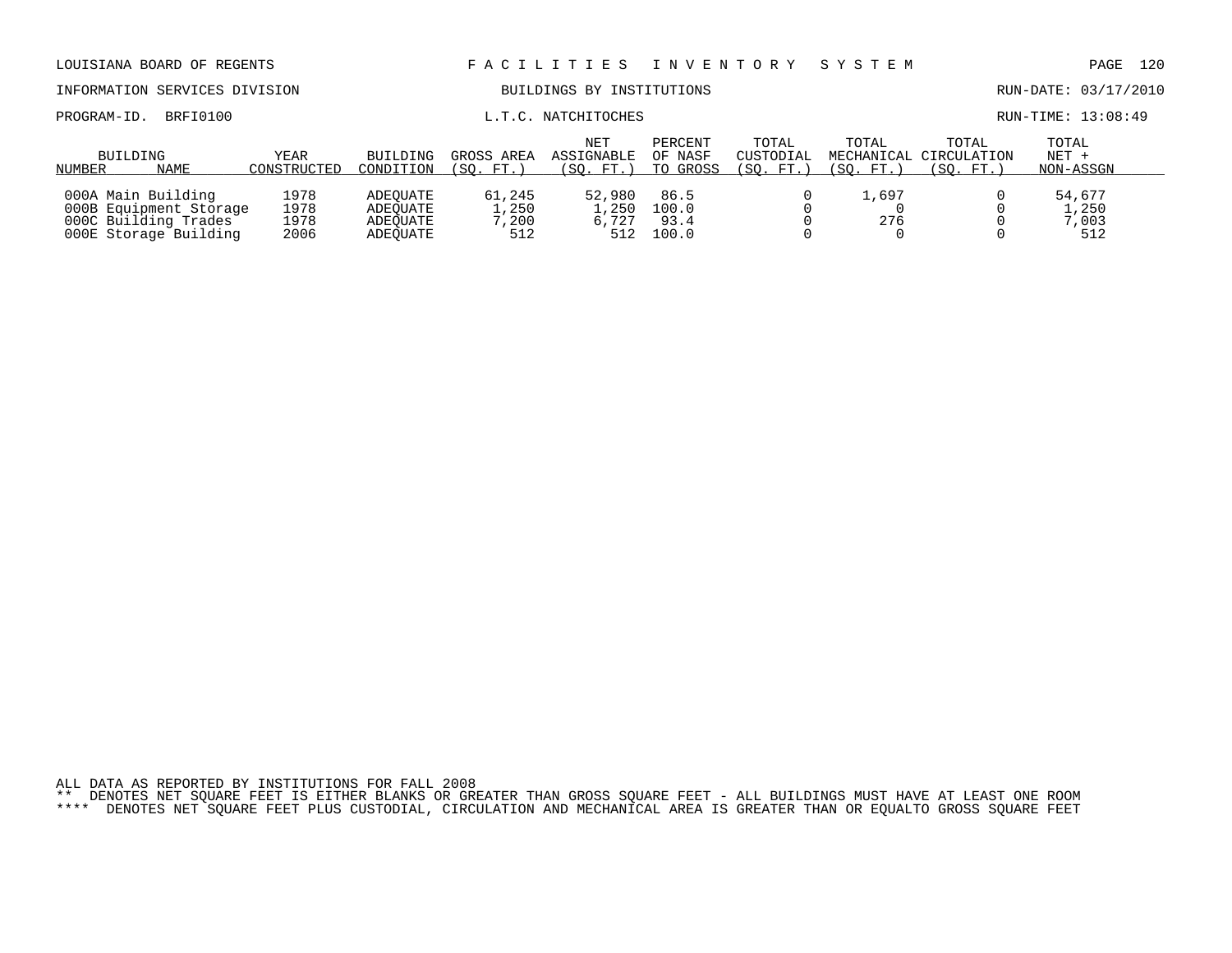| LOUISIANA BOARD OF REGENTS                                             |                       |                                  | FACILITIES INVENTORY           |                                |                                | SYSTEM             |                                                | 121<br>PAGE                   |                        |  |  |
|------------------------------------------------------------------------|-----------------------|----------------------------------|--------------------------------|--------------------------------|--------------------------------|--------------------|------------------------------------------------|-------------------------------|------------------------|--|--|
| INFORMATION SERVICES DIVISION                                          |                       |                                  |                                | BUILDINGS BY INSTITUTIONS      |                                |                    |                                                |                               | RUN-DATE: 03/17/2010   |  |  |
| BRFI0100<br>PROGRAM-ID.                                                |                       |                                  | L.T.C. NORTH CENTRAL           |                                |                                |                    |                                                |                               | RUN-TIME: 13:08:49     |  |  |
| BUILDING<br>NAME<br>NUMBER                                             | BUILDING<br>CONDITION | GROSS AREA<br>(SO. FT.)          | NET<br>ASSIGNABLE<br>(SO. FT.) | PERCENT<br>OF NASF<br>TO GROSS | TOTAL<br>CUSTODIAL<br>(SO. FT. | TOTAL<br>(SO. FT.) | TOTAL<br>MECHANICAL CIRCULATION<br>(SO.<br>FT. | TOTAL<br>$NET +$<br>NON-ASSGN |                        |  |  |
| 000A MAIN BUILDING<br>000B SHOP ANNEX BUILDIN<br>000C STORAGE BUILDING | 1979<br>1979<br>1980  | ADEOUATE<br>ADEOUATE<br>ADEOUATE | 10,459<br>14,162<br>480        | 7.121<br>11,833<br>480         | 68.1<br>83.6<br>100.0          | 54                 | 585<br>408                                     | 1,979<br>1,248                | 9,685<br>13,543<br>480 |  |  |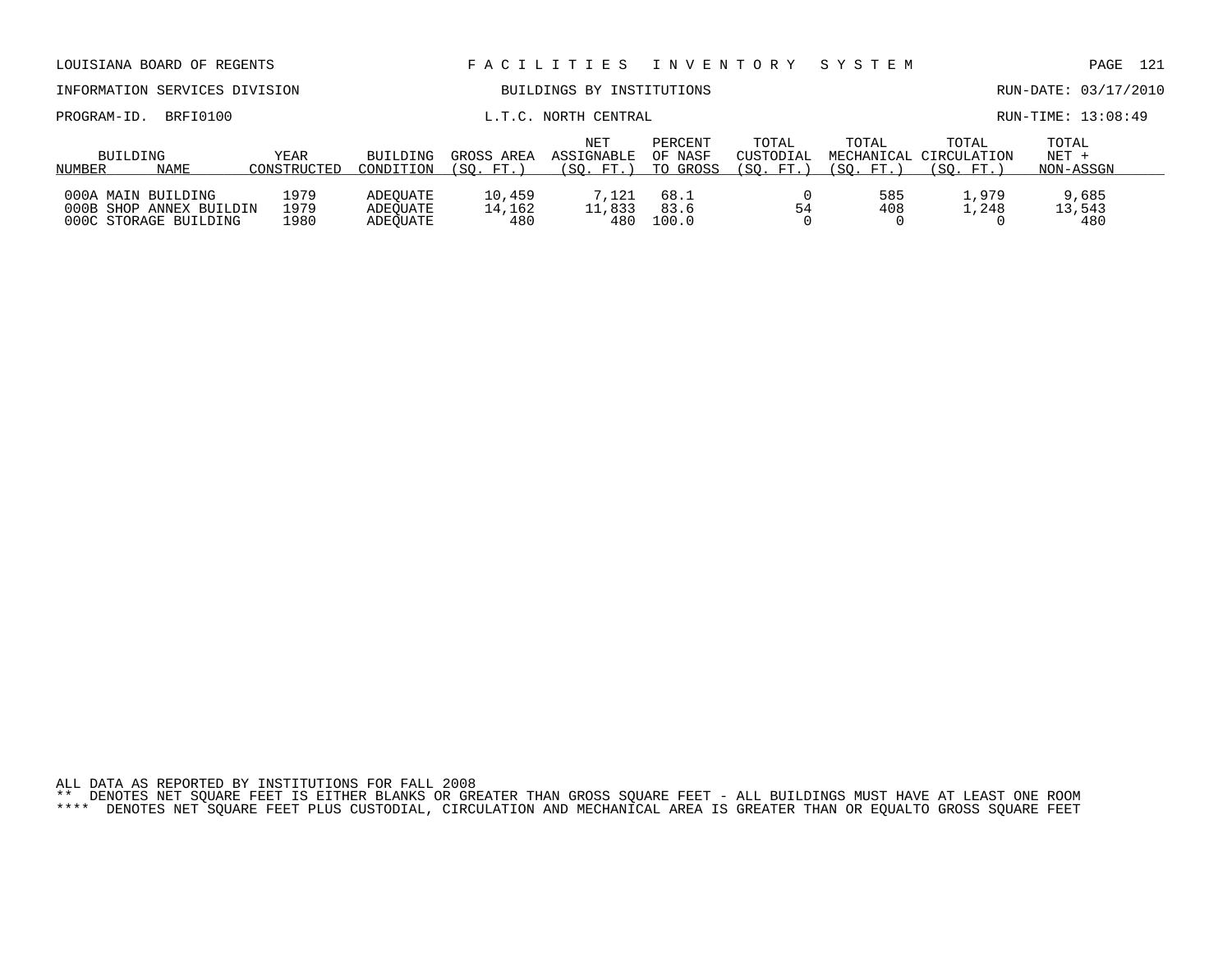| LOUISIANA BOARD OF REGENTS                                                                               |                              |                                              |                                    | FACILITIES                         |                                | I N V E N T O R Y               | SYSTEM               |                                              | PAGE                               | - 122 |
|----------------------------------------------------------------------------------------------------------|------------------------------|----------------------------------------------|------------------------------------|------------------------------------|--------------------------------|---------------------------------|----------------------|----------------------------------------------|------------------------------------|-------|
| INFORMATION SERVICES DIVISION                                                                            |                              |                                              |                                    | BUILDINGS BY INSTITUTIONS          |                                |                                 | RUN-DATE: 03/17/2010 |                                              |                                    |       |
| BRFI0100<br>PROGRAM-ID.                                                                                  |                              | L.T.C. NORTHEAST                             |                                    |                                    |                                |                                 |                      |                                              | RUN-TIME: 13:08:49                 |       |
| BUILDING<br>NAME<br>NUMBER                                                                               | YEAR<br>CONSTRUCTED          | BUILDING<br>CONDITION                        | GROSS AREA<br>(SO. FT. )           | NET<br>ASSIGNABLE<br>(SO. FT. )    | PERCENT<br>OF NASF<br>TO GROSS | TOTAL<br>CUSTODIAL<br>(SO. FT.) | TOTAL<br>(SO. FT.)   | TOTAL<br>MECHANICAL CIRCULATION<br>(SO. FT.) | TOTAL<br>$NET +$<br>NON-ASSGN      |       |
| 000A Business, Welding,<br>000B Admissions, Testin<br>000C Student Lounge, Ma<br>000D Administration, LP | 1952<br>1952<br>1975<br>1975 | ADEOUATE<br>ADEOUATE<br>ADEOUATE<br>ADEOUATE | 12,647<br>1,672<br>4,800<br>11,088 | 10,004<br>1,339<br>1,408<br>10,688 | 79.1<br>80.1<br>29.3<br>96.4   |                                 |                      |                                              | 10,004<br>1,339<br>1,408<br>10,688 |       |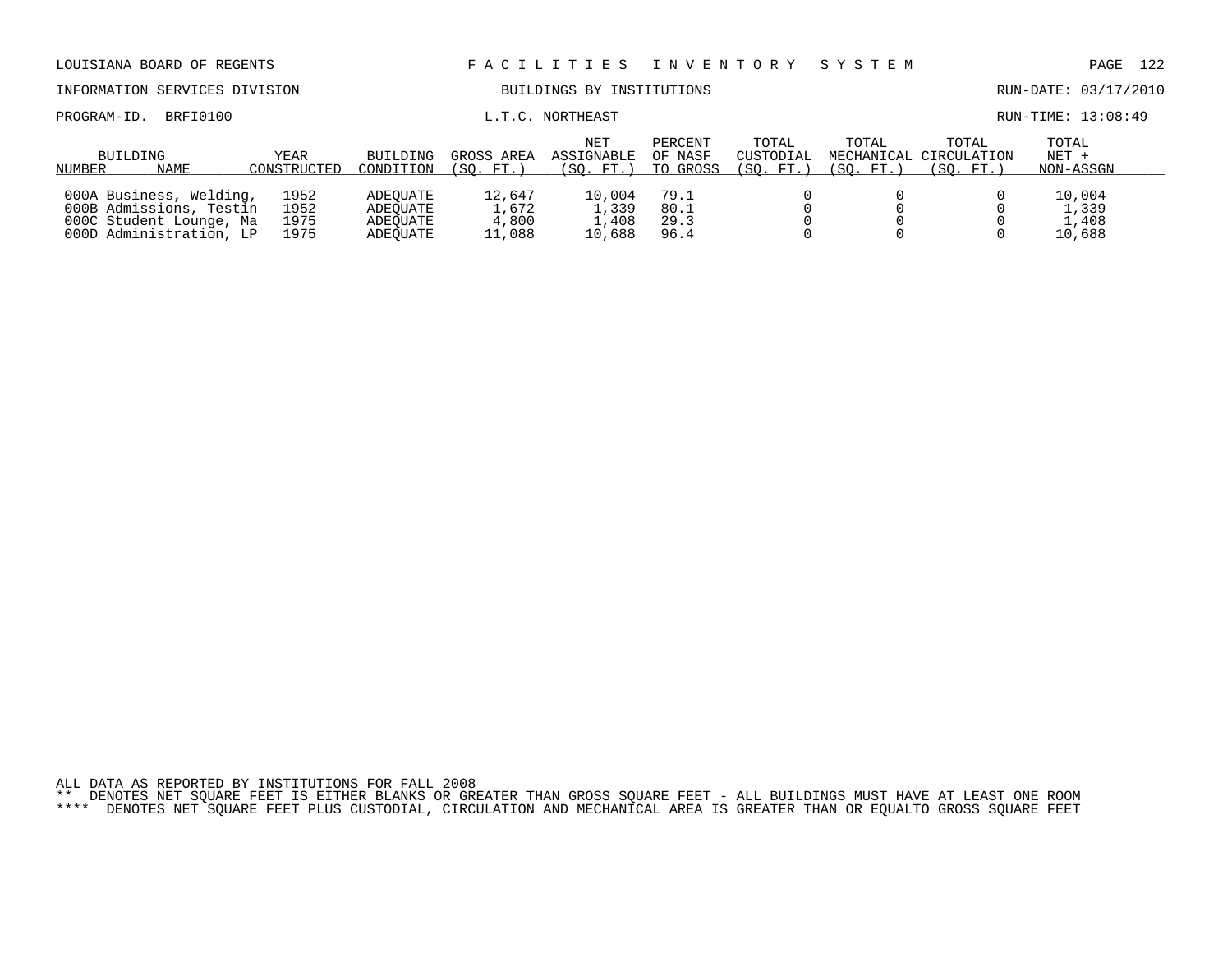INFORMATION SERVICES DIVISION BUILDINGS BY INSTITUTIONS AND RUN-DATE: 03/17/2010

PROGRAM-ID. BRFI0100 **EXAM-ID.** BRFI0100 **L.T.C. NORTHWEST** EXAMPLE EXAMPLE EXAMPLE EXAMPLE EXAMPLE EXAMPLE EXAMPLE EXAMPLE EXAMPLE EXAMPLE EXAMPLE EXAMPLE EXAMPLE EXAMPLE EXAMPLE EXAMPLE EXAMPLE EXAMPLE EXAMPLE EXAMPLE EX

| BUILDING<br><b>NAME</b><br>NUMBER | YEAR<br>CONSTRUCTED | <b>BUILDING</b><br>CONDITION | GROSS AREA<br>(SO. FT. ) | <b>NET</b><br>ASSIGNABLE<br>(SO. FT.) | PERCENT<br>OF NASF<br>TO GROSS | TOTAL<br>CUSTODIAL<br>(SO. FT. | TOTAL<br>(SO. FT.) | TOTAL<br>MECHANICAL CIRCULATION<br>(SO. FT. | TOTAL<br>$NET +$<br>NON-ASSGN |  |
|-----------------------------------|---------------------|------------------------------|--------------------------|---------------------------------------|--------------------------------|--------------------------------|--------------------|---------------------------------------------|-------------------------------|--|
|                                   |                     |                              |                          |                                       |                                |                                |                    |                                             |                               |  |
| 000A MAIN BUILDING-AUTO           | 1952                | ADEOUATE                     | 23,690                   | 20,847                                | 88.0                           | 53                             | 765                | 2,025                                       | 23,690                        |  |
| 000B JOE OSWALT BUILDIN           | 1971                | ADEOUATE                     | 25,595                   | 18,674                                | 73.0                           | 176                            | .321               | 2,370                                       | 22,541                        |  |
| 000C CLASSROOM BUILDING           | 1981                | ADEOUATE                     | 14,637                   | 12,931                                | 88.3                           | 212                            | 353                | 1,141                                       | 14,637                        |  |
| 000E SPRINGHILL EXT               | 1982                | ADEOUATE                     | 7,000                    | 7,000                                 | 100.0                          |                                |                    |                                             | 7,000                         |  |
| 000H STORAGE                      | 1969                | ADEOUATE                     | 1,250                    |                                       | $.0**$                         | ⊥,199                          |                    |                                             | 1,199                         |  |
| 000T CAMP MINDEN-VALENT           | 1981                | ADEOUATE                     | .,368                    | .368                                  | 100.0                          |                                |                    |                                             | L,368                         |  |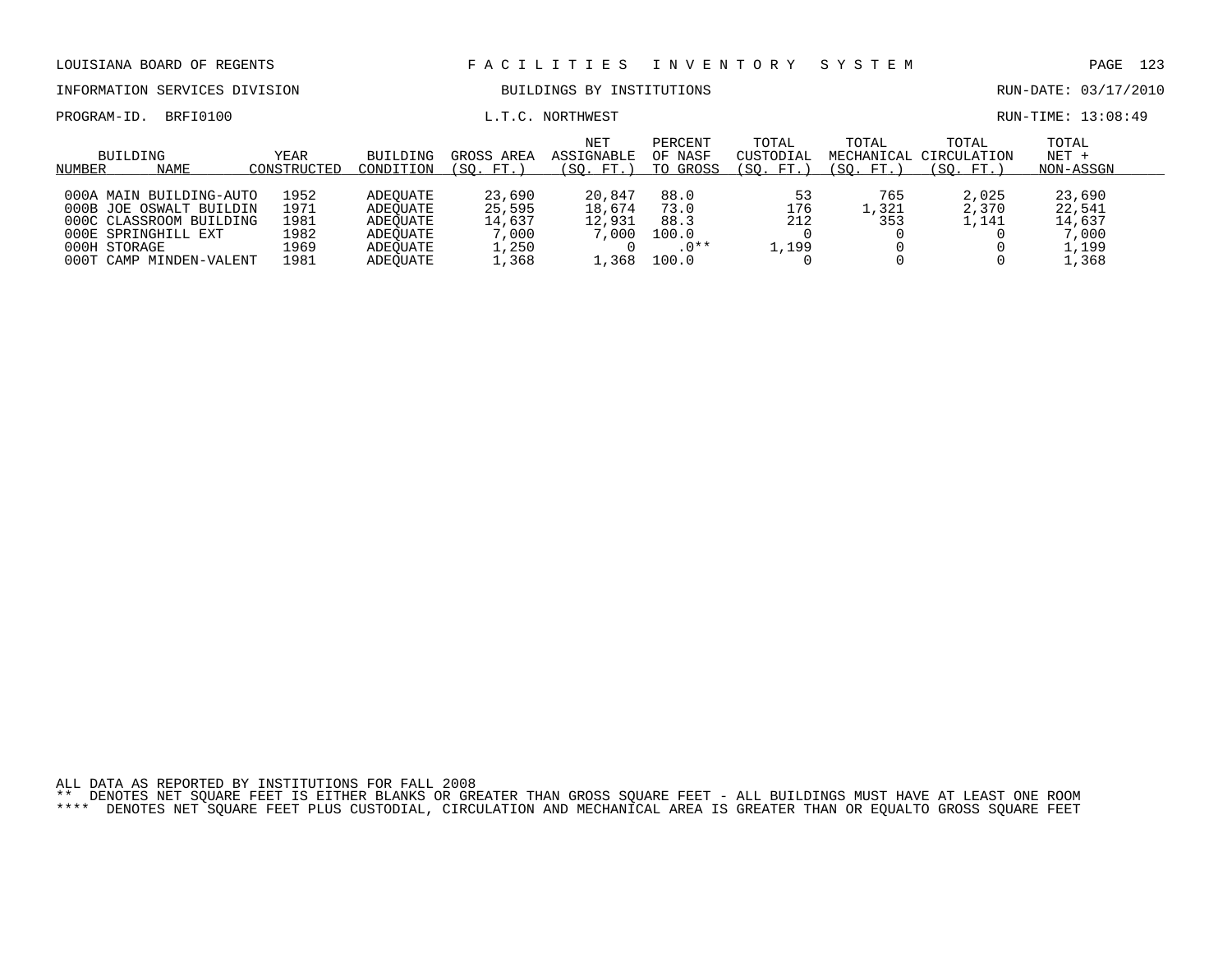# INFORMATION SERVICES DIVISION BUILDINGS BY INSTITUTIONS CONTROLLER BUN-DATE: 03/17/2010

PROGRAM-ID. BRFI0100 **EXAM-ID.** BRFI0100 **L.T.C. OAKDALE L.T.C. OAKDALE** 

| BUILDING<br>NAME<br>NUMBER | <b>YEAR</b><br>CONSTRUCTED | <b>BUILDING</b><br>CONDITION | GROSS AREA<br>FT.<br>SO. | <b>NET</b><br><b>ASSIGNABLE</b><br>'SO.<br>FT. | PERCENT<br>OF NASF<br>TO GROSS | TOTAL<br>CUSTODIAI<br>'SO.<br>FT. | TOTAL<br>MECHANICAL<br>SO.<br>FT. | TOTAL<br>CIRCULATION<br>SO.<br>FT. | TOTAL<br>$NET +$<br>NON-ASSGN |  |
|----------------------------|----------------------------|------------------------------|--------------------------|------------------------------------------------|--------------------------------|-----------------------------------|-----------------------------------|------------------------------------|-------------------------------|--|
|                            |                            |                              |                          |                                                |                                |                                   |                                   |                                    |                               |  |
| 000A MAIN BUILDING         | 1977                       | REMOD-A                      | 21,333                   | 16,703                                         | 78.3                           | 72                                | 515                               | 120                                | 17,410                        |  |
| 000B AUTOMOTIVE SHOP       | 1981                       | REMOD-C                      | 4,000                    | 3,988                                          | 99.7                           |                                   |                                   |                                    | 3,988                         |  |
| 000C WELDING/OUTSIDE MA    | 1977                       | REMOD-A                      | .,209                    | 600                                            | 49.6                           | 600                               |                                   |                                    | L,200                         |  |
| 000D CARPENTRY SHED        | 1978                       | ADEOUATE                     | 600                      | 600                                            | 100.0                          |                                   |                                   |                                    | 600                           |  |
| 000E FORESTRY SHED         | 1979                       | ADEOUATE                     | 1,120                    | 1,120                                          | 100.0                          |                                   |                                   |                                    | L,120                         |  |
| 000F MAINTENANCE STORAG    | 1980                       | ADEOUATE                     | 100                      | 100                                            | 100.0                          |                                   |                                   |                                    | 100                           |  |
| 000G FORESTRY TOOL SHED    | 1979                       | ADEOUATE                     | 117                      | 96                                             | 82.1                           |                                   |                                   |                                    | 96                            |  |
| 000H MECHANICS STORAGE     | 1990                       | ADEOUATE                     | 175                      | 175                                            | 100.0                          |                                   |                                   |                                    | 175                           |  |
| 000I WHITE STORAGE BUIL    | 1987                       | ADEOUATE                     | 512                      | 480                                            | 93.8                           |                                   |                                   |                                    | 480                           |  |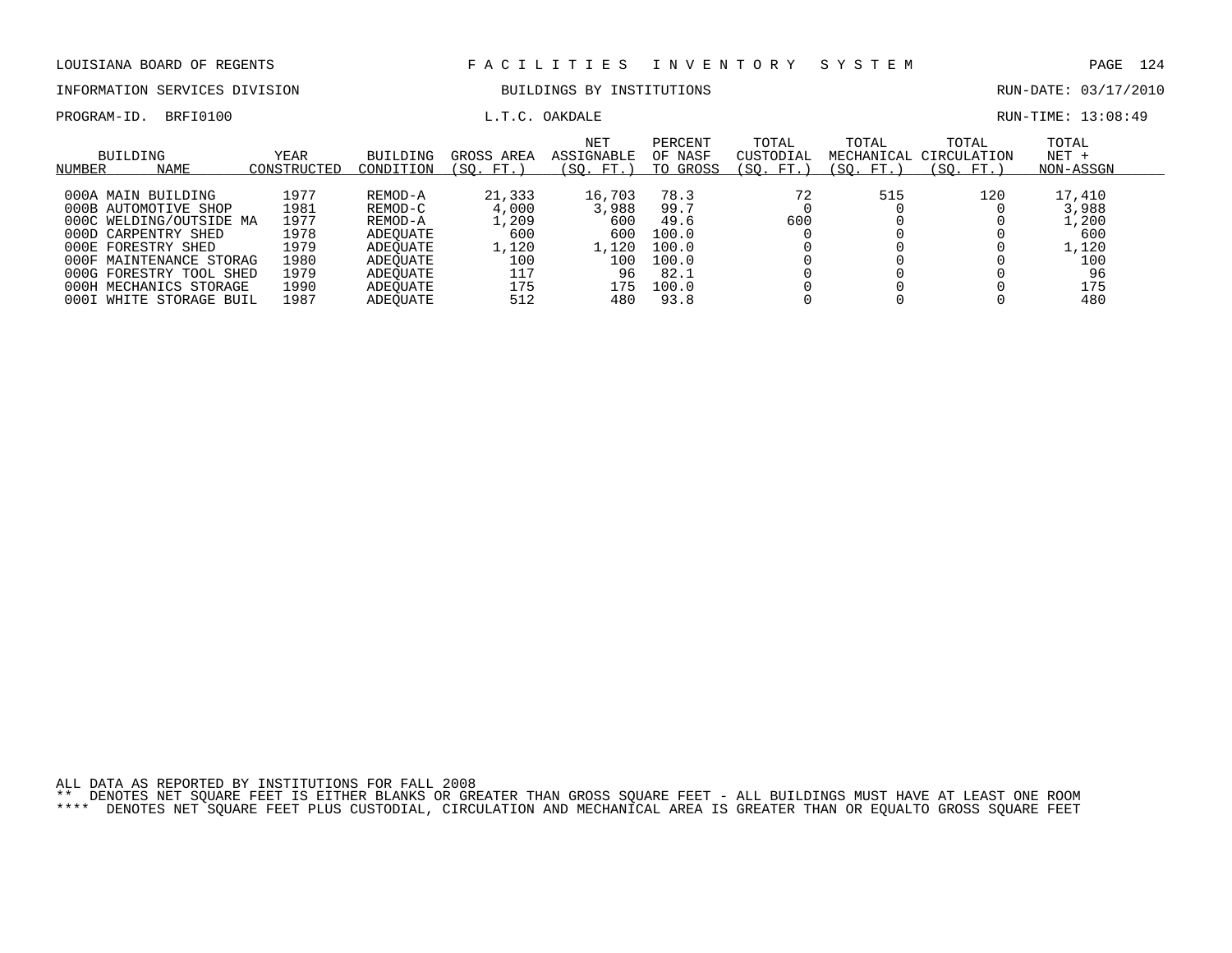## INFORMATION SERVICES DIVISION BUILDINGS BY INSTITUTIONS AND RUN-DATE: 03/17/2010

### PROGRAM-ID. BRFI0100 **EXAM-ID.** BRFI0100 **RUN-TIME:** 13:08:49

| BUILDING<br>NAME<br>NUMBER                                                                                                                                                                              | YEAR<br>CONSTRUCTED                                          | <b>BUILDING</b><br>CONDITION                                                                 | GROSS AREA<br>(SO.<br>FT.                                           | <b>NET</b><br>ASSIGNABLE<br>$^{\prime}$ SO.<br>FT.                 | PERCENT<br>OF NASF<br>TO GROSS                                | TOTAL<br>CUSTODIAL<br>'SO.<br>FT. | TOTAL<br>MECHANICAL<br>(SO.<br>FT. | TOTAL<br>CIRCULATION<br>SO.<br>FT. | TOTAL<br>$NET +$<br>NON-ASSGN                                       |  |
|---------------------------------------------------------------------------------------------------------------------------------------------------------------------------------------------------------|--------------------------------------------------------------|----------------------------------------------------------------------------------------------|---------------------------------------------------------------------|--------------------------------------------------------------------|---------------------------------------------------------------|-----------------------------------|------------------------------------|------------------------------------|---------------------------------------------------------------------|--|
| A000 CLASSROOM & OFFICE<br>B000 FACULY & STUDENT L<br>C000 CLASSROOM & SHOP A<br>D000 PETRO-CHEM FAC CL<br>D200 PETRO-CHEMICAL FAC<br>D300 PETRO-CHEMICAL FAC<br>E000 PATIENT CARE NURSI<br>F000 GAZEBO | 1978<br>1979<br>1978<br>1984<br>1984<br>2001<br>1993<br>1984 | ADEOUATE<br>ADEOUATE<br>ADEOUATE<br>ADEOUATE<br>ADEOUATE<br>ADEOUATE<br>ADEOUATE<br>ADEOUATE | 14,097<br>2,993<br>24,980<br>14,500<br>240<br>4,904<br>2,592<br>225 | 12,224<br>1,464<br>21,312<br>9,385<br>240<br>4,389<br>1,842<br>196 | 86.7<br>48.9<br>85.3<br>64.7<br>100.0<br>89.5<br>71.1<br>87.1 | 50<br>490<br>103                  | 629<br>64<br>251<br>228            | 931<br>1,714<br>418<br>200         | 12,903<br>2,459<br>23,767<br>10,134<br>240<br>4,589<br>1,842<br>196 |  |
| TG00 TEMPORARY CLASSROO                                                                                                                                                                                 | 2005                                                         | ADEOUATE                                                                                     | 2,852                                                               | 2,852                                                              | 100.0                                                         |                                   |                                    |                                    | 2,852                                                               |  |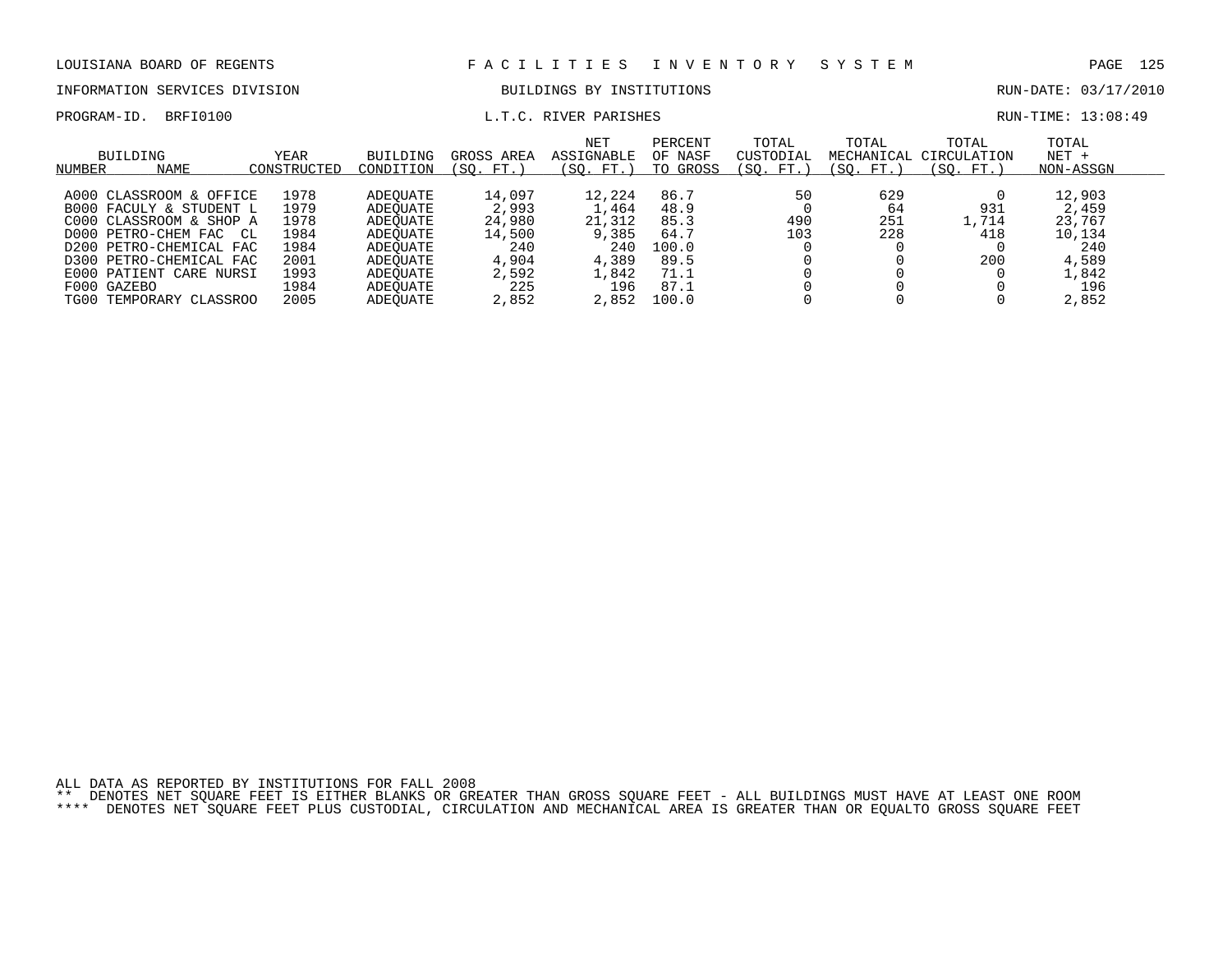INFORMATION SERVICES DIVISION BUILDINGS BY INSTITUTIONS AND RUN-DATE: 03/17/2010

PROGRAM-ID. BRFI0100 **EXAM-ID.** BRFI0100 **L.T.C. RUSTON L.T.C. RUSTON** 

| BUILDING<br>NAME<br>NUMBER | YEAR<br>CONSTRUCTED | <b>BUILDING</b><br>CONDITION | GROSS AREA<br>(SO. FT. | <b>NET</b><br>ASSIGNABLE<br>(SO. FT.) | PERCENT<br>OF NASF<br>TO GROSS | TOTAL<br>CUSTODIAL<br>(SO. FT.) | TOTAL<br>(SO. FT.) | TOTAL<br>MECHANICAL CIRCULATION<br>(SO. FT.) | TOTAL<br>$NET +$<br>NON-ASSGN |  |
|----------------------------|---------------------|------------------------------|------------------------|---------------------------------------|--------------------------------|---------------------------------|--------------------|----------------------------------------------|-------------------------------|--|
|                            |                     |                              |                        |                                       |                                |                                 |                    |                                              |                               |  |
| 000A Administration Bui    | 1977                | ADEOUATE                     | 9,800                  | 6,346                                 | 64.8                           | 162                             | 576                | 1,432                                        | 8,516                         |  |
| 000B Air Conditioning S    | 1950                | ADEOUATE                     | 4,240                  | 4,115                                 | 97.1                           |                                 |                    |                                              | 4,115                         |  |
| 000C Portable Bldg. (De    | 1995                | ADEOUATE                     | 1,344                  | 1,312                                 | 97.6                           |                                 |                    |                                              | 1,312                         |  |
| 000D Drafting School Bu    | 1950                | ADEOUATE                     | 3,200                  | 3.022                                 | 94.4                           |                                 | 42                 |                                              | 3,064                         |  |
| 000E Electronics Shop      | 1979                | ADEOUATE                     | 4,000                  | 3,845                                 | 96.1                           |                                 |                    | 108                                          | 3,953                         |  |
| 000F Welding Shop          | 1977                | ADEOUATE                     | 7,200                  | 4,742                                 | 65.9                           |                                 | 108                |                                              | 4,850                         |  |
| 000G Portable Bldg. (Nu    | 1993                | ADEOUATE                     | .,344                  | $\perp$ , 344                         | 100.0                          |                                 |                    |                                              | 1,344                         |  |
| 000H Storage Shed          | 1977                | OBSOLETE                     | 120                    | 120                                   | 100.0                          |                                 |                    |                                              | 120                           |  |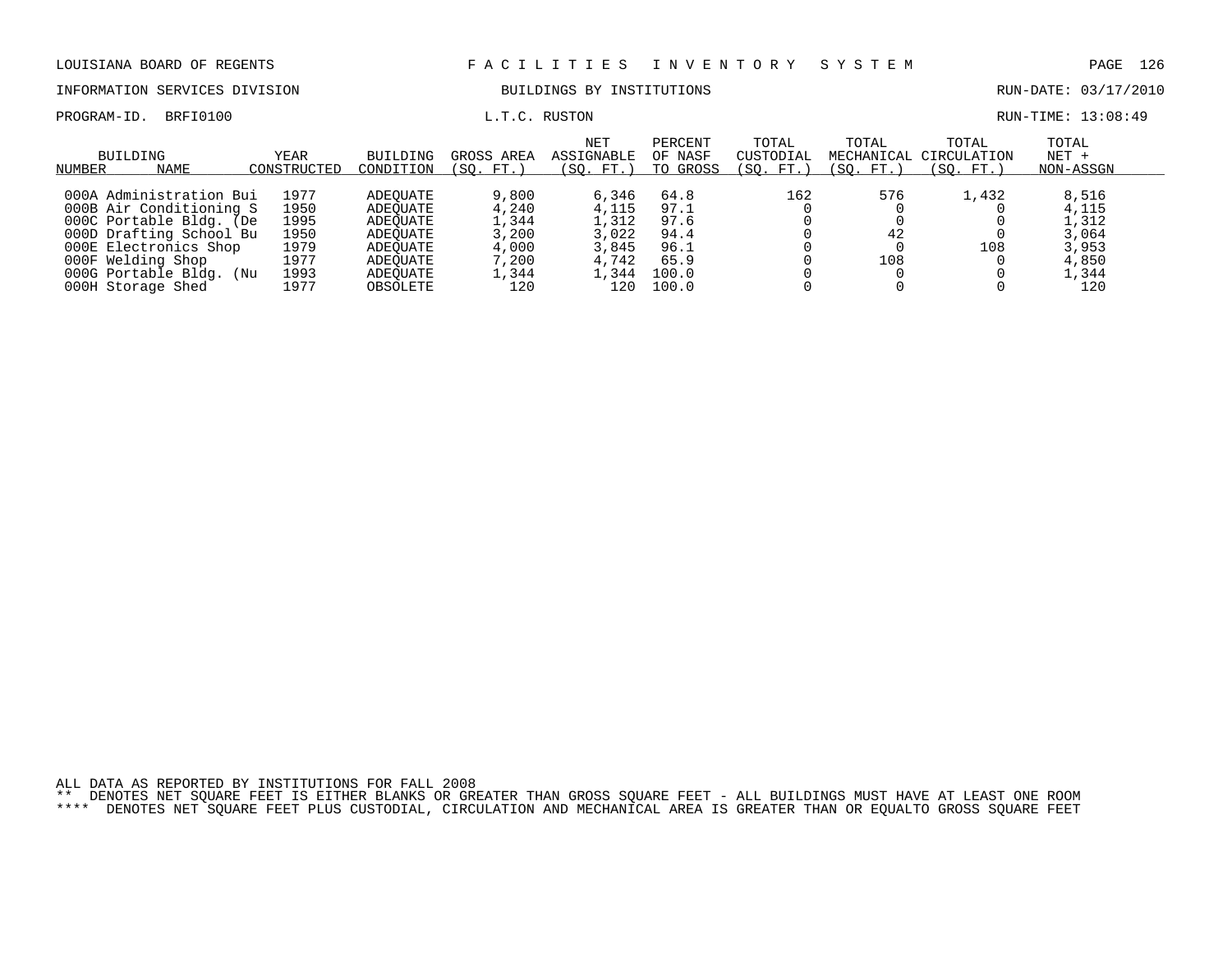| LOUISIANA BOARD OF REGENTS                                                                          |                              |                                              |                                | FACILITIES                     |                                 | I N V E N T O R Y  | SYSTEM                                      |                               | 127<br>PAGE                    |  |  |
|-----------------------------------------------------------------------------------------------------|------------------------------|----------------------------------------------|--------------------------------|--------------------------------|---------------------------------|--------------------|---------------------------------------------|-------------------------------|--------------------------------|--|--|
| INFORMATION SERVICES DIVISION                                                                       |                              |                                              |                                | BUILDINGS BY INSTITUTIONS      |                                 |                    |                                             |                               | RUN-DATE: 03/17/2010           |  |  |
| BRFI0100<br>PROGRAM-ID.                                                                             |                              | WEST JEFFERSON<br>L.T.C.                     |                                |                                |                                 |                    |                                             |                               | RUN-TIME: 13:08:49             |  |  |
| BUILDING<br>NAME<br>NUMBER                                                                          | <b>BUILDING</b><br>CONDITION | GROSS AREA<br>(SO. FT.)                      | NET<br>ASSIGNABLE<br>(SO. FT.) | PERCENT<br>OF NASF<br>TO GROSS | TOTAL<br>CUSTODIAL<br>(SO. FT.) | TOTAL<br>(SO. FT.) | TOTAL<br>MECHANICAL CIRCULATION<br>(SO. FT. | TOTAL<br>$NET +$<br>NON-ASSGN |                                |  |  |
| 000A ADMINISTRATION BUI<br>000B TRADE AND INDUSTRI<br>000D PHYSICAL PLANT<br>000E PAINTING BUILDING | 1979<br>1979<br>1993<br>1998 | ADEOUATE<br>ADEOUATE<br>ADEOUATE<br>ADEOUATE | 34,560<br>29,400<br>832<br>800 | 27,193<br>26,397<br>800        | 78.7<br>89.8<br>$.0**$<br>100.0 | 251<br>136<br>775  | 841<br>866                                  | 2,856<br>1,006                | 31,141<br>28,405<br>775<br>800 |  |  |

ALL DATA AS REPORTED BY INSTITUTIONS FOR FALL 2008 \*\* DENOTES NET SQUARE FEET IS EITHER BLANKS OR GREATER THAN GROSS SQUARE FEET - ALL BUILDINGS MUST HAVE AT LEAST ONE ROOM

\*\*\*\* DENOTES NET SQUARE FEET PLUS CUSTODIAL, CIRCULATION AND MECHANICAL AREA IS GREATER THAN OR EQUALTO GROSS SQUARE FEET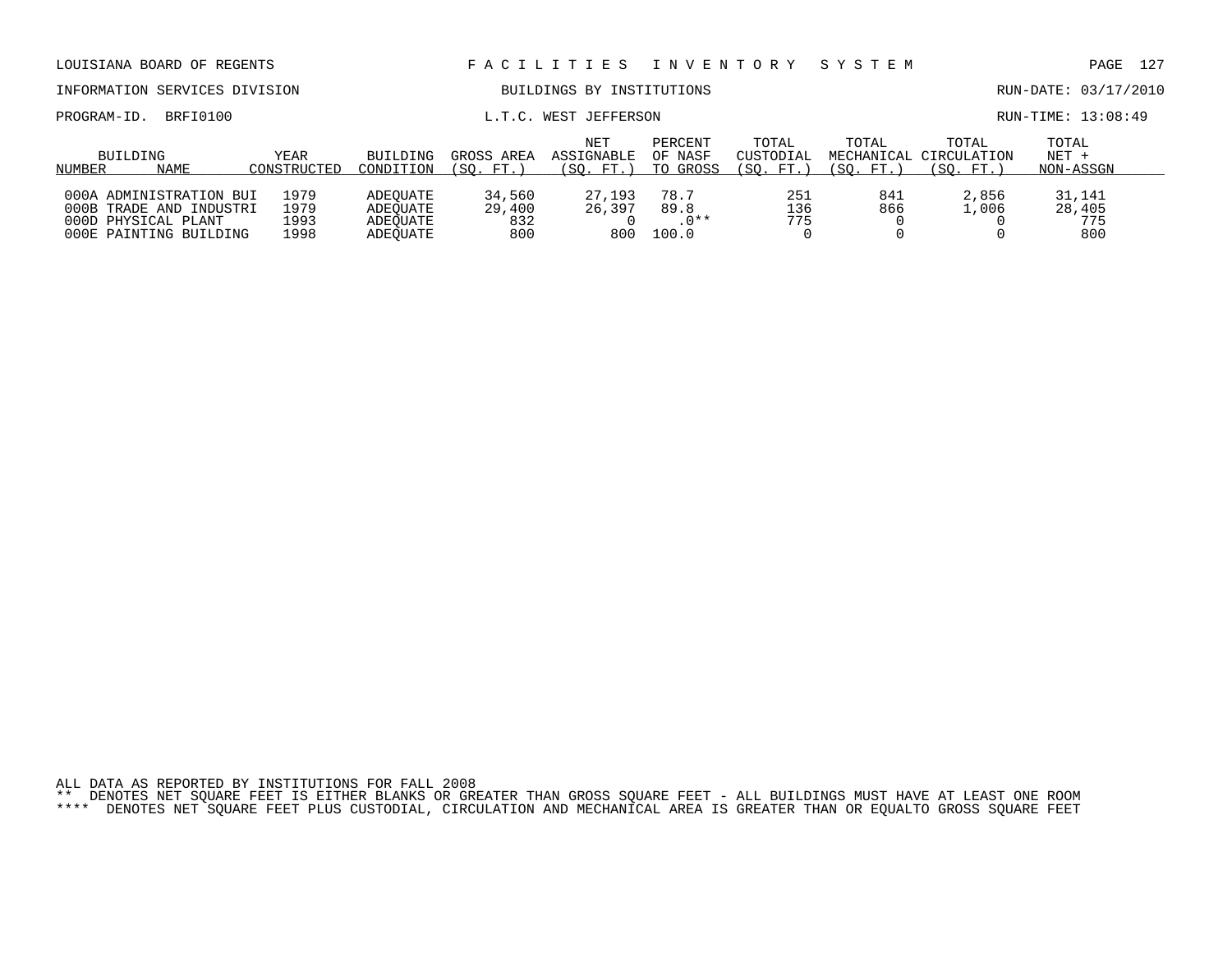| LOUISIANA BOARD OF REGENTS                                                                    |                              | FACILITIES<br>I N V E N T O R Y          |                                 |                                 |                                |                                 | SYSTEM                           |                                   | -128<br>PAGE                  |
|-----------------------------------------------------------------------------------------------|------------------------------|------------------------------------------|---------------------------------|---------------------------------|--------------------------------|---------------------------------|----------------------------------|-----------------------------------|-------------------------------|
| INFORMATION SERVICES DIVISION                                                                 |                              |                                          |                                 | BUILDINGS BY INSTITUTIONS       |                                |                                 |                                  |                                   | RUN-DATE: 03/17/2010          |
| BRFI0100<br>PROGRAM-ID.                                                                       |                              |                                          |                                 | L.T.C. WESTSIDE                 |                                |                                 |                                  |                                   | RUN-TIME: 13:08:49            |
| BUILDING<br>NAME<br>NUMBER                                                                    | YEAR<br>CONSTRUCTED          | <b>BUILDING</b><br>CONDITION             | GROSS AREA<br>(SO. FT.)         | NET<br>ASSIGNABLE<br>(SO. FT. ) | PERCENT<br>OF NASF<br>TO GROSS | TOTAL<br>CUSTODIAL<br>(SO. FT.) | TOTAL<br>MECHANICAL<br>(SO. FT.) | TOTAL<br>CIRCULATION<br>(SO. FT.) | TOTAL<br>$NET +$<br>NON-ASSGN |
| A000 MAIN BUILDING<br>B000 MANUAL ARTS BUILDI<br>C000 MULTI-PURPOSE CLAS<br>D000 NEW RESTROOM | 1965<br>1975<br>1975<br>L980 | REMOD-C<br>REMOD-C<br>REMOD-C<br>REMOD-C | 22,492<br>6,166<br>1,485<br>363 | 17,226<br>5,337<br>163<br>99    | 76.6<br>86.6<br>11.0<br>27.3   |                                 |                                  |                                   | 17,226<br>5,337<br>163<br>99  |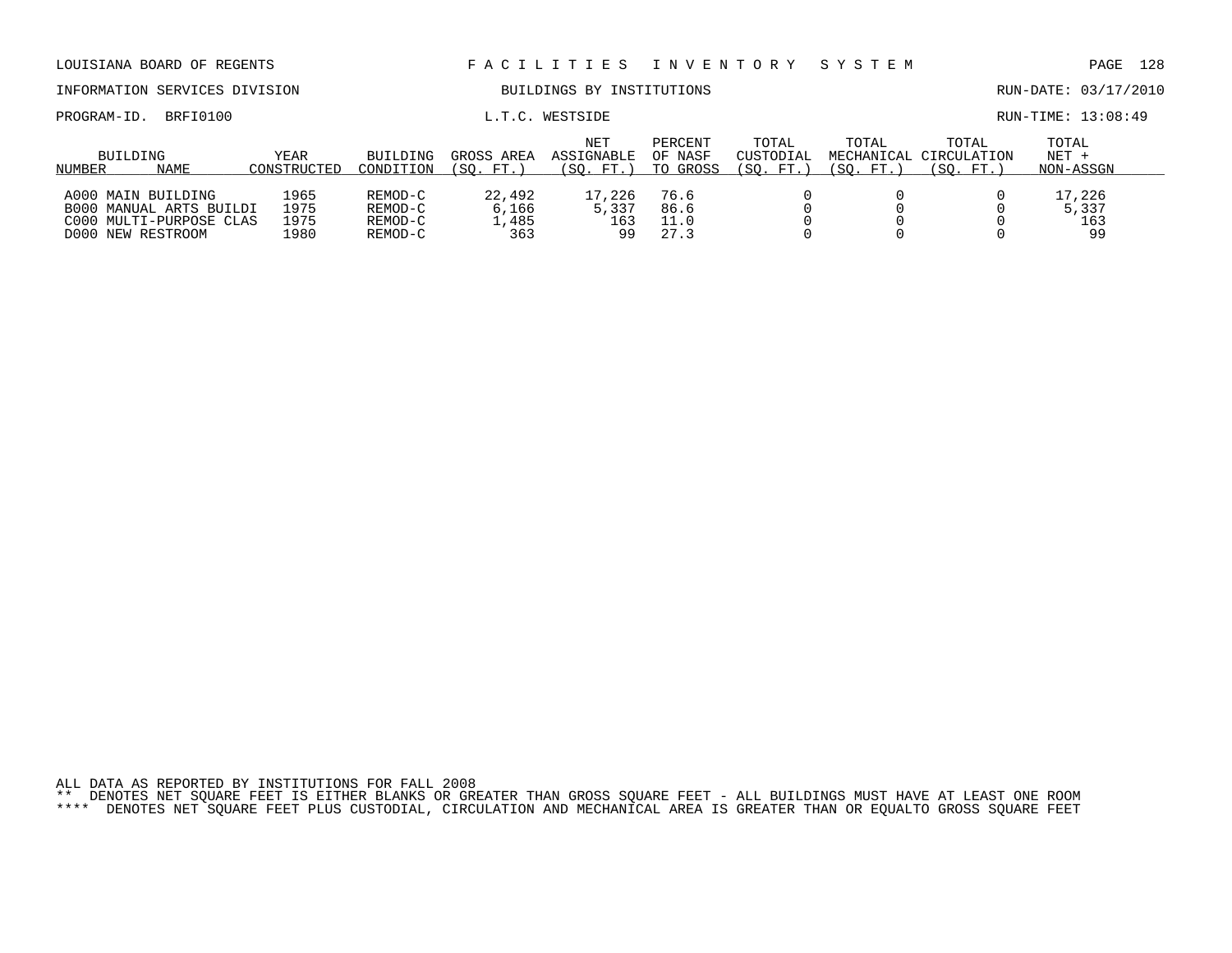## INFORMATION SERVICES DIVISION BUILDINGS BY INSTITUTIONS AND RUN-DATE: 03/17/2010

### PROGRAM-ID. BRFI0100 **EXAM-ID.** BRFI0100 **RUN-TIME:** 13:08:49

| NUMBER    | BUILDING<br><b>NAME</b>       | YEAR<br>CONSTRUCTED | BUILDING<br>CONDITION | GROSS AREA<br>(SO. FT.) | NET<br>ASSIGNABLE<br>(SO. FT.) | PERCENT<br>OF NASF<br>TO GROSS | TOTAL<br>CUSTODIAL<br>(SQ. FT. | TOTAL<br>MECHANICAL<br>(SO. FT.) | TOTAL<br>CIRCULATION<br>(SO. FT.) | TOTAL<br>$NET +$<br>NON-ASSGN |  |
|-----------|-------------------------------|---------------------|-----------------------|-------------------------|--------------------------------|--------------------------------|--------------------------------|----------------------------------|-----------------------------------|-------------------------------|--|
|           | A000 SCHOOL BUILDING          | 1965                | ADEOUATE              | 43,490                  | 34,839                         | 80.1                           | 649                            | 1,086                            |                                   | 36,574                        |  |
|           | <b>B000 NURSING ASSISTANT</b> | 1994                | ADEOUATE              | 640                     | 614                            | 95.9                           |                                |                                  |                                   | 614                           |  |
|           | C000 NURSING LAB              | 1995                | ADEOUATE              | 972                     | 614                            | 63.2                           |                                |                                  |                                   | 614                           |  |
|           | D000 CALDIVE CLASSROOM        | 2000                | ADEOUATE              | 896                     | 707                            | 78.9                           |                                |                                  |                                   | 707                           |  |
| E000      | CUMMINGS CLASSROOM            | 2000                | ADEOUATE              | 900                     | 822                            | 91.3                           |                                |                                  |                                   | 822                           |  |
|           | FKLA BLDG. N (ROUND BUI       | 1954                | ADEOUATE              | 31,566                  | 19,352                         | 61.3                           |                                |                                  |                                   | 19,352                        |  |
|           | F000 L & M BUILDING CLA       | 2001                | ADEOUATE              | 896                     | 707                            | 78.9                           |                                |                                  |                                   | 707                           |  |
|           | G000 MOBILE BUILDING          | 1979                | REMOD-B               | 960                     | 876                            | 91.3                           |                                |                                  |                                   | 876                           |  |
|           | H000 OFFICE OCCUPATIONS       | 1994                | ADEOUATE              | 640                     | 614                            | 95.9                           |                                |                                  |                                   | 614                           |  |
|           | 1000 SECOR/CANDY FLEET        | 1999                | ADEOUATE              | 2,800                   | 2,800                          | 100.0                          |                                |                                  |                                   | 2,800                         |  |
|           | J000 DIVING TANKS             | 1990                | ADEOUATE              | 365                     | 365                            | 100.0                          |                                |                                  |                                   | 365                           |  |
| K000      | MARINE DEPARTMENT             | 1979                | ADEOUATE              | 2,560                   | 2,003                          | 78.2                           |                                |                                  |                                   | 2,003                         |  |
|           | L000 WELDING ADDITION         | 1979                | ADEOUATE              | 5,850                   | 5,415                          | 92.6                           |                                |                                  |                                   | 5,415                         |  |
| M000 BARN |                               | 1964                | ADEOUATE              | 846                     | 846                            | 100.0                          |                                |                                  |                                   | 846                           |  |
| N000      | GMDSS CLASSROOM               | 2002                | REMOD-A               | 900                     | 822                            | 91.3                           |                                |                                  |                                   | 822                           |  |
|           | 0000 Building 2 Marine        | 2006                | ADEOUATE              | 720                     | 720                            | 100.0                          |                                |                                  |                                   | 720                           |  |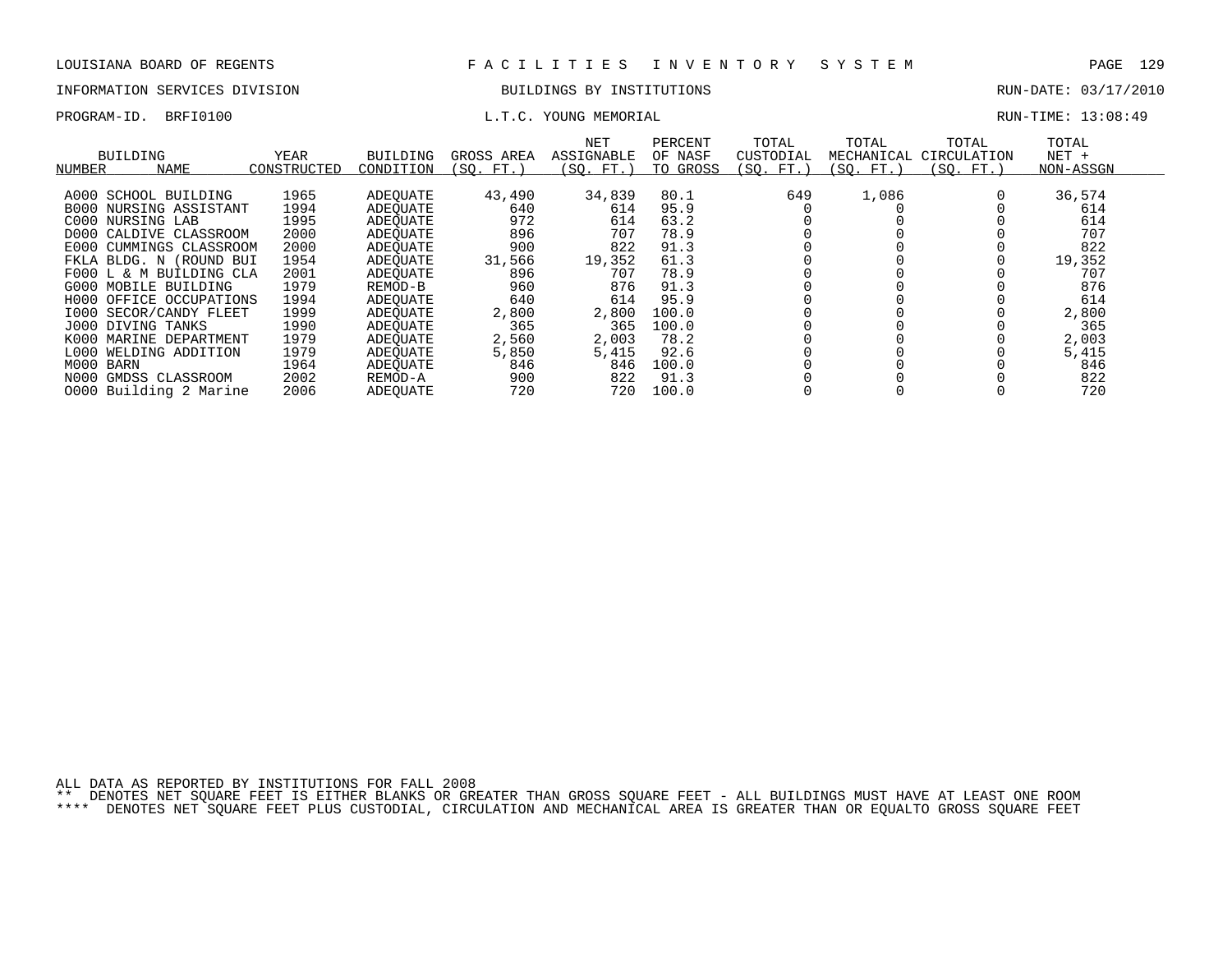| LOUISIANA BOARD OF REGENTS                                        |          |                           |                                  |                         | FACILITIES                     | I N V E N T O R Y              |                                 | SYSTEM             |                                               | 130<br>PAGE                   |
|-------------------------------------------------------------------|----------|---------------------------|----------------------------------|-------------------------|--------------------------------|--------------------------------|---------------------------------|--------------------|-----------------------------------------------|-------------------------------|
| INFORMATION SERVICES DIVISION                                     |          | BUILDINGS BY INSTITUTIONS |                                  |                         |                                |                                | RUN-DATE: 03/17/2010            |                    |                                               |                               |
| PROGRAM-ID.                                                       | BRFI0100 |                           | SABINE VALLEY<br>L.T.C.          |                         |                                |                                |                                 |                    |                                               | RUN-TIME: 13:08:49            |
| BUILDING<br>NAME<br>NUMBER                                        |          | YEAR<br>CONSTRUCTED       | BUILDING<br>CONDITION            | GROSS AREA<br>(SO. FT.) | NET<br>ASSIGNABLE<br>(SO. FT.) | PERCENT<br>OF NASF<br>TO GROSS | TOTAL<br>CUSTODIAL<br>(SO. FT.) | TOTAL<br>(SO. FT.) | TOTAL<br>MECHANICAL CIRCULATION<br>(SO. FT. ) | TOTAL<br>$NET +$<br>NON-ASSGN |
| A000 Main Building<br>B000 Welding Shop<br>C000 WELDING CLASSROOM |          | 1978<br>1997<br>1998      | ADEOUATE<br>ADEOUATE<br>ADEOUATE | 27,984<br>1,800<br>640  | 25,032<br>1,800<br>640         | 89.5<br>100.0<br>100.0         | 284                             | 1,148              |                                               | 26,464<br>1,800<br>640        |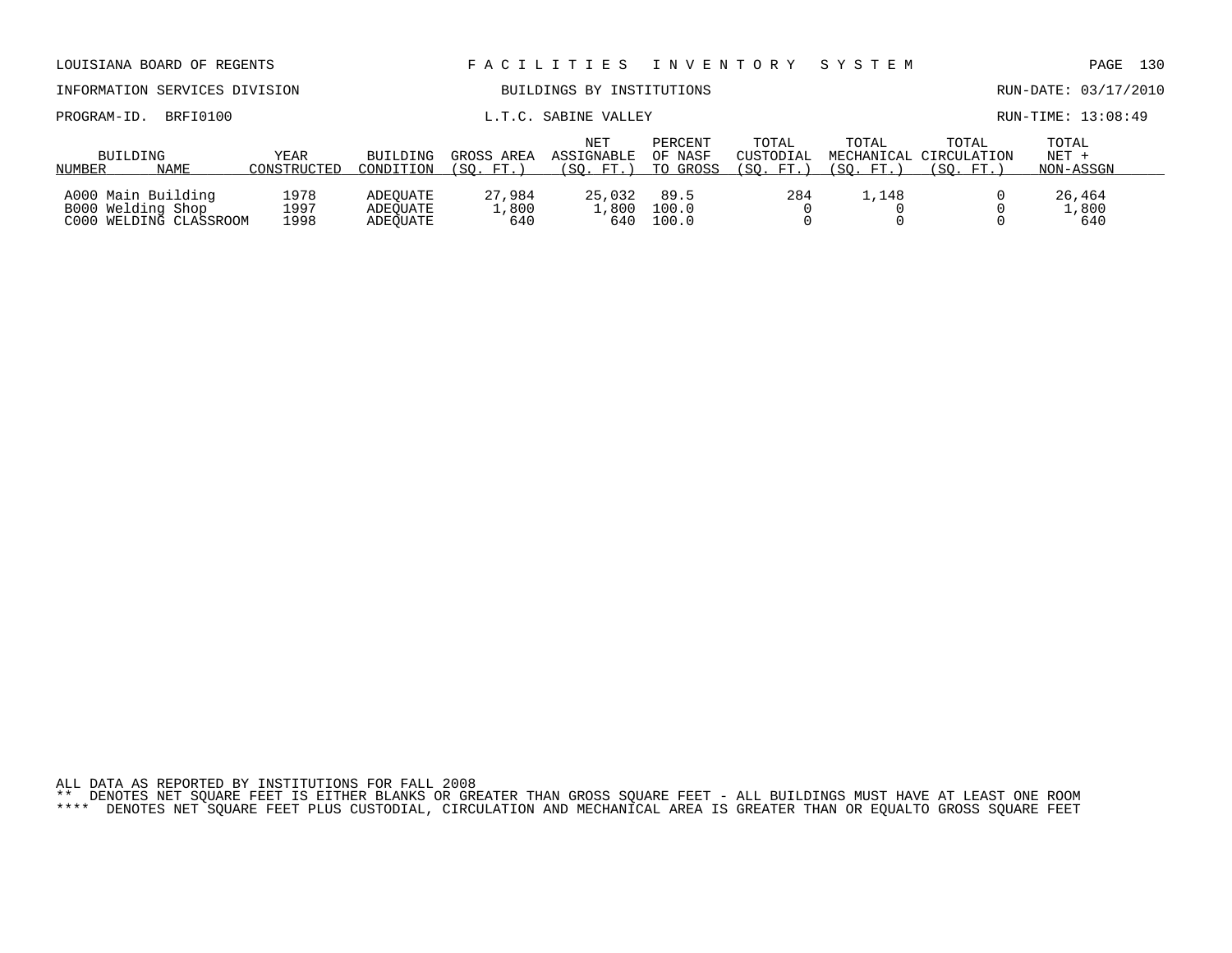| TMLOWERTTOM SERVICES DIVISION                         |      |                            |                                  |                           | PULLUUD DI INDIIIUILUND               |                                | 1011- <i>DA</i> 18. 03/1/2010    |                    |                                              |                               |  |
|-------------------------------------------------------|------|----------------------------|----------------------------------|---------------------------|---------------------------------------|--------------------------------|----------------------------------|--------------------|----------------------------------------------|-------------------------------|--|
| BRFI0100<br>PROGRAM-ID.                               |      |                            |                                  |                           | L.T.C. SHELBY JACKSON                 | RUN-TIME: 13:08:49             |                                  |                    |                                              |                               |  |
| BUILDING<br>NUMBER                                    | NAME | <b>YEAR</b><br>CONSTRUCTED | BUILDING<br>CONDITION            | GROSS AREA<br>(SO. FT.)   | <b>NET</b><br>ASSIGNABLE<br>(SO. FT.) | PERCENT<br>OF NASF<br>TO GROSS | TOTAL<br>CUSTODIAL<br>(SO. FT. ) | TOTAL<br>(SO. FT.) | TOTAL<br>MECHANICAL CIRCULATION<br>(SO. FT.) | TOTAL<br>$NET +$<br>NON-ASSGN |  |
| 000A BUILDING A<br>000B BUILDING B<br>000C BUILDING C |      | 1979<br>1979<br>1980       | ADEOUATE<br>ADEOUATE<br>ADEOUATE | 10,888<br>14,762<br>1,891 | 6,048<br>14,541<br>.,634              | 55.5<br>98.5<br>86.4           |                                  | 614                | 2,549<br>136                                 | 9,211<br>14,677<br>1,634      |  |

000D BUILDING D 1981 ADEQUATE 610 0 .0\*\* 610 0 0 610

ALL DATA AS REPORTED BY INSTITUTIONS FOR FALL 2008 \*\* DENOTES NET SQUARE FEET IS EITHER BLANKS OR GREATER THAN GROSS SQUARE FEET - ALL BUILDINGS MUST HAVE AT LEAST ONE ROOM \*\*\*\* DENOTES NET SQUARE FEET PLUS CUSTODIAL, CIRCULATION AND MECHANICAL AREA IS GREATER THAN OR EQUALTO GROSS SQUARE FEET

LOUISIANA BOARD OF REGENTS F A C I L I T I E S I N V E N T O R Y S Y S T E M PAGE 131

INFORMATION SERVICES DIVISION BUILDINGS BY INSTITUTIONS RUN-DATE: 03/17/2010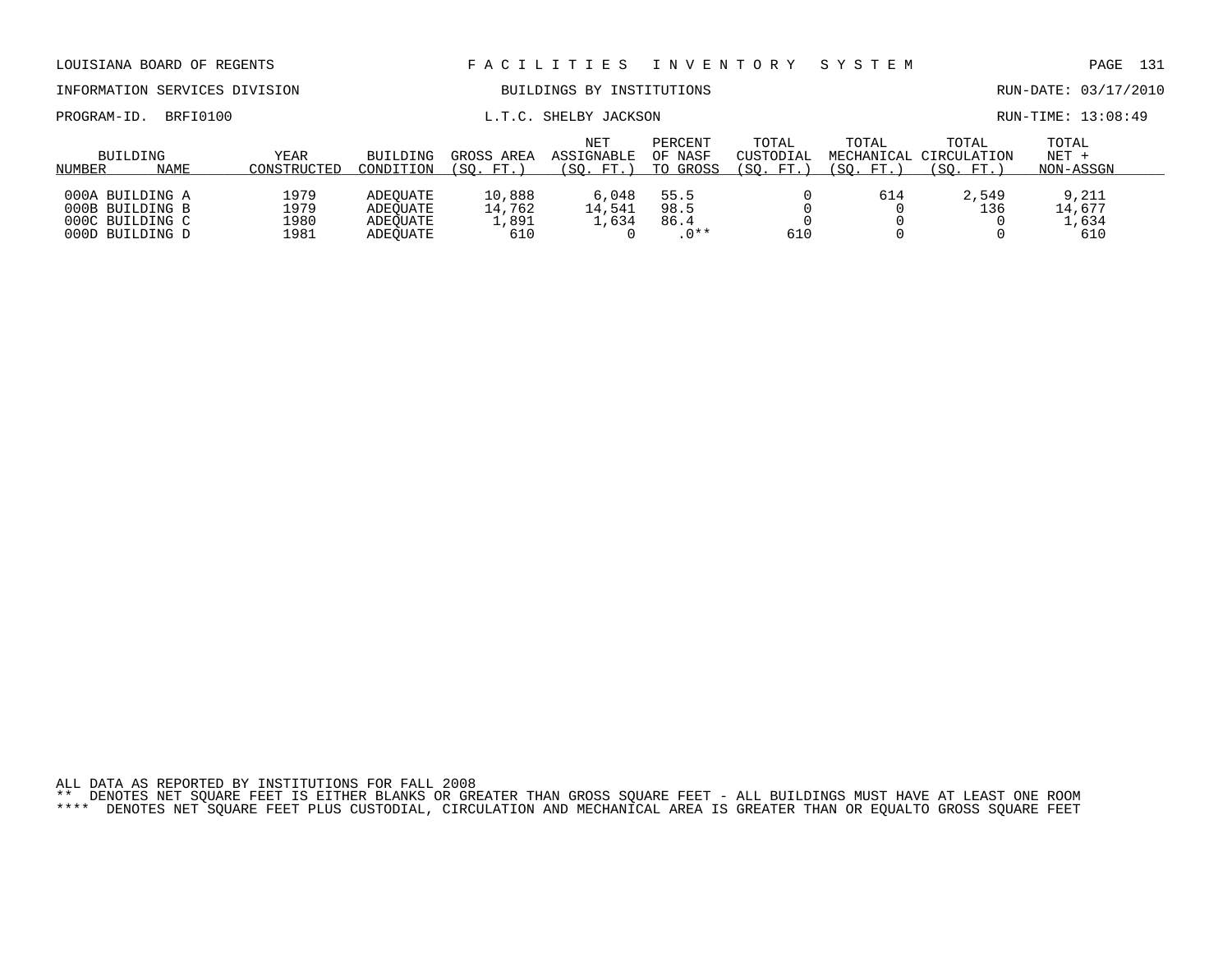# INFORMATION SERVICES DIVISION BUILDINGS BY INSTITUTIONS CONTROLLED BUILDINGS BY ENSEMBLE RUN-DATE: 03/17/2010

## PROGRAM-ID. BRFI0100 L.T.C. SHREVEPORT BOSSIER RUN-TIME: 13:08:49

| NUMBER | <b>BUILDING</b><br><b>NAME</b> | YEAR<br>CONSTRUCTED | BUILDING<br>CONDITION | GROSS AREA<br>FT.<br>(SO. | NET<br>ASSIGNABLE<br>(SO. FT.) | PERCENT<br>OF NASF<br>TO GROSS | TOTAL<br>CUSTODIAL<br>(SQ. FT.) | TOTAL<br>MECHANICAL<br>(SO. FT.) | TOTAL<br>CIRCULATION<br>(SQ. FT.) | TOTAL<br>$NET +$<br>NON-ASSGN |
|--------|--------------------------------|---------------------|-----------------------|---------------------------|--------------------------------|--------------------------------|---------------------------------|----------------------------------|-----------------------------------|-------------------------------|
|        | 00B1 Building B1               | 1968                | ADEOUATE              | 572                       |                                | $.0**$                         |                                 | 572                              | 0                                 | 572                           |
|        | 00C1 Building C1               | 1968                | ADEOUATE              | 1,279                     | 1,279                          | 100.0                          |                                 |                                  |                                   | 1,279                         |
|        | 00D1 Building D1               | 1979                | ADEOUATE              | 720                       | 720                            | 100.0                          |                                 |                                  |                                   | 720                           |
|        | 00D2 Building D2               | 1980                | ADEOUATE              | 720                       | 720                            | 100.0                          |                                 |                                  |                                   | 720                           |
| 00E1   | Building El                    | 1979                | ADEOUATE              | 1,080                     | 1,080                          | 100.0                          |                                 |                                  |                                   | 1,080                         |
|        | 00E2 Building E2               | 1983                | ADEOUATE              | 720                       | 720                            | 100.0                          |                                 |                                  |                                   | 720                           |
|        | 00E3 Building E3               | 1994                | ADEOUATE              | 657                       | 657                            | 100.0                          |                                 |                                  |                                   | 657                           |
|        | 00E4 Building E4               | 1980                | ADEQUATE              | 240                       | 240                            | 100.0                          |                                 |                                  |                                   | 240                           |
|        | 000A Building A                | 1965                | ADEOUATE              | 31,584                    | 18,734                         | 59.3                           | 188                             | 1,188                            | 8,699                             | 28,809                        |
|        | 000B Building B                | 1968                | ADEOUATE              | 14,365                    | 12,674                         | 88.2                           | 132                             | 327                              | 686                               | 13,819                        |
|        | 000C Building C                | 1968                | ADEOUATE              | 14,365                    | 12,815                         | 89.2                           | 99                              | 360                              | 686                               | 13,960                        |
|        | 000D Building D                | 1970                | ADEOUATE              | 33,543                    | 28,628                         | 85.3                           | 297                             | 624                              | 2,101                             | 31,650                        |
|        | 000E Building E                | 1963                | ADEOUATE              | 72,945                    | 52,897                         | 72.5                           | 157                             | 5,335                            | 10,616                            | 69,005                        |
|        | 000F Building F                | 1979                | REMOD-C               | 34,410                    | 30,314                         | 88.1                           | 270                             | 941                              | 2,754                             | 34,279                        |
|        | 000G Building G                | 1988                | REMOD-B               | 7,485                     | 6,662                          | 89.0                           |                                 | 264                              | 483                               | 7,409                         |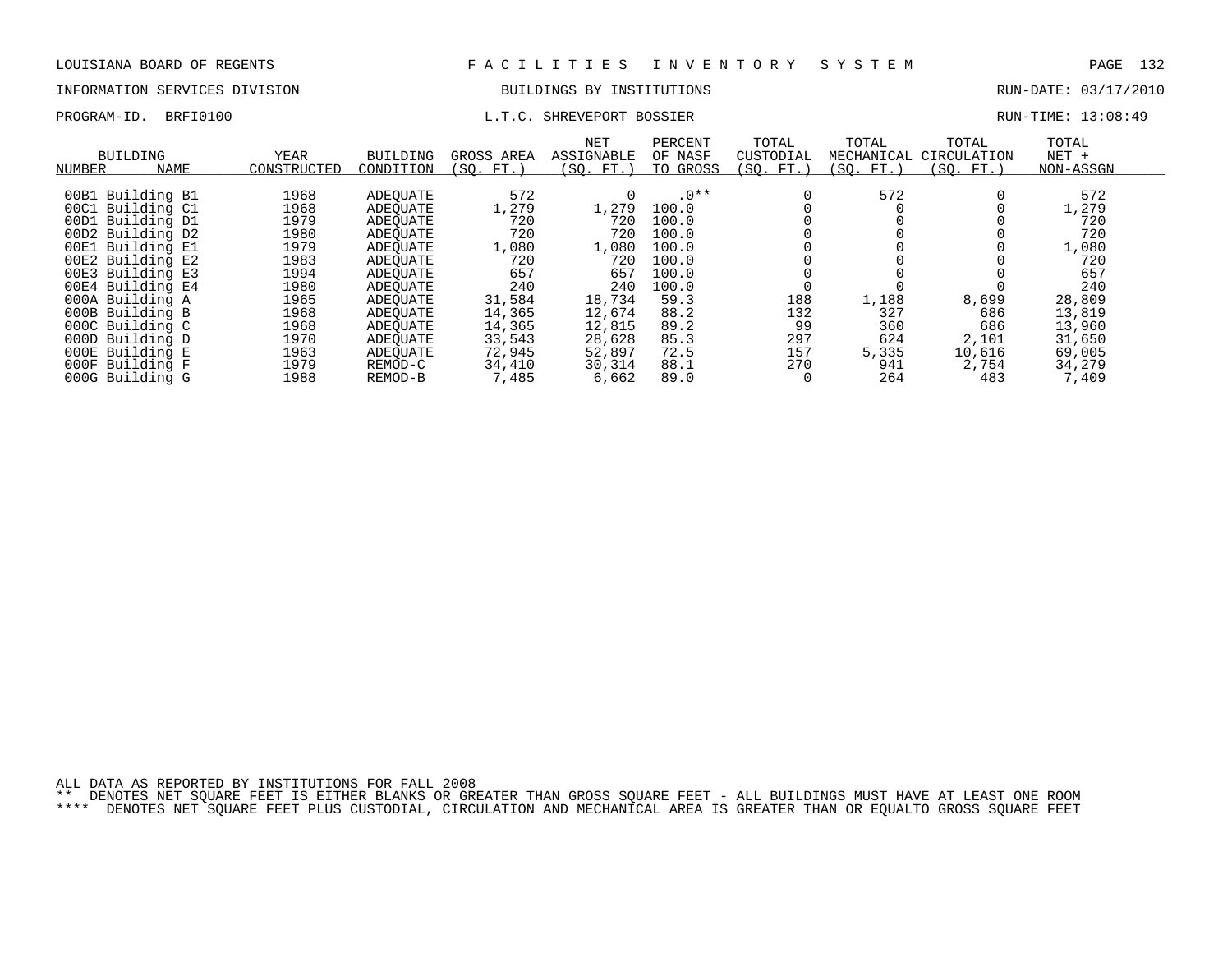INFORMATION SERVICES DIVISION BUILDINGS BY INSTITUTIONS RUN-DATE: 03/17/2010

PROGRAM-ID. BRFI0100 **EXAM-ID.** BRFI0100 **RUN-TIME:** 13:08:49

| <b>BUILDING</b>              | YEAR        | <b>BUILDING</b> | GROSS AREA | <b>NET</b><br>ASSIGNABLE | PERCENT<br>OF NASF | TOTAL<br>CUSTODIAL | TOTAL       | TOTAL<br>MECHANICAL CIRCULATION | TOTAL<br>NET + |
|------------------------------|-------------|-----------------|------------|--------------------------|--------------------|--------------------|-------------|---------------------------------|----------------|
| <b>NAME</b><br><b>NUMBER</b> | CONSTRUCTED | CONDITION       | (SO, FT.)  | (SO.<br>FT.              | TO GROSS           | (SO. FT. )         | (SO.<br>FT. | (SO. FT.)                       | NON-ASSGN      |
|                              |             |                 |            |                          |                    |                    |             |                                 |                |
| ADMN Administration          | 1979        | <b>ADEOUATE</b> | 54,578     | 36,330                   | 66.6               | 0                  | 2,015       | 9,582                           | 47,927         |
| AVCR Aviation Technolog      | 2000        | <b>ADEOUATE</b> | 6,095      | 3,508                    | 57.6               | 35                 | 606         | 1,008                           | 5,157          |
| AVIA Aviation Maintenan      | 1948        | <b>ADEQUATE</b> | 48,272     | 47,309                   | 98.0               | $\Omega$           | 331         | 135                             | 47,775         |
| BPVL Barbeque Pavilion       | 1985        | REMOD-A         | 441        | 400                      | 90.7               | $\Omega$           | 0           | $\Omega$                        | 400            |
| CCCB Calcasieu Correcti      | 1988        | <b>ADEOUATE</b> | 900        | 900                      | 100.0              | $\Omega$           | $\Omega$    | $\Omega$                        | 900            |
| CPTR Computer Center         | 1983        | ADEQUATE        | 28,346     | 23,909                   | 84.3               | 150                | 809         | 1,308                           | 26,176         |
| CSTE Chancellors Suite       | 1998        | <b>ADEQUATE</b> | 594        | 592                      | 99.7               | $\mathbf 0$        | 0           | $\Omega$                        | 592            |
| EMCH Electro-Mechanical      | 1948        | <b>ADEQUATE</b> | 38,416     | 30,961                   | 80.6               | 32                 | 629         | 2,887                           | 34,509         |
| GARB Garbage Enclosure       | 1985        | ADEQUATE        | 64         | $\Omega$                 | $.0**$             | 64                 | $\Omega$    | $\Omega$                        | 64             |
| HWST Hazardous Waste St      | 1975        | <b>ADEQUATE</b> | 165        | 165                      | 100.0              | $\Omega$           | $\mathbf 0$ | $\Omega$                        | 165            |
| LANB LanTec Baton Rouge      | 1958        | ADEQUATE        | 500        | 500                      | 100.0              | 0                  | $\mathbf 0$ | $\mathbf 0$                     | 500            |
| LANL LanTec Lafayette        | 1958        | <b>ADEOUATE</b> | 500        | 500                      | 100.0              | $\Omega$           | $\mathbf 0$ | $\Omega$                        | 500            |
| LCHB Lake Charles Bosto      | 1953        | <b>ADEQUATE</b> | 6,921      | 6,536                    | 94.4               | $\Omega$           | 28          | 127                             | 6,691          |
| MA01 Modular Building A      | 2005        | <b>ADEQUATE</b> | 1,350      | 1,250                    | 92.6               | $\Omega$           | 100         | $\Omega$                        | 1,350          |
| MA03 Modular Building A      | 2005        | <b>ADEQUATE</b> | 1,350      | 1,250                    | 92.6               | 0                  | 100         | $\mathbf 0$                     | 1,350          |
| MA05 Modular Building A      | 2005        | ADEQUATE        | 1,350      | 1,250                    | 92.6               | $\Omega$           | 100         | 0                               | 1,350          |
| MA07 Modular Building A      | 2005        | <b>ADEOUATE</b> | 1,350      | 1,250                    | 92.6               | $\Omega$           | 100         | 0                               | 1,350          |
| MA09 Modular Building A      | 2005        | <b>ADEQUATE</b> | 1,350      | 675                      | 50.0               | $\Omega$           | 50          | $\Omega$                        | 725            |
| MA11 Modular Building A      | 2005        | ADEQUATE        | 1,350      | 100                      | 7.4                | $\Omega$           | $\mathbf 0$ | 0                               | 100            |
| MB02 Modular Building B      | 2005        | <b>ADEOUATE</b> | 1,350      | 1,250                    | 92.6               | 0                  | 100         | 0                               | 1,350          |
| MB04 Modular Building B      | 2005        | ADEQUATE        | 1,350      | 1,250                    | 92.6               | $\Omega$           | 100         | $\Omega$                        | 1,350          |
| MB06 Modular Building B      | 2005        | ADEOUATE        | 1,350      | 1,250                    | 92.6               | $\Omega$           | 100         | $\Omega$                        | 1,350          |
| MB08 Modular Building B      | 2005        | <b>ADEQUATE</b> | 1,350      | 1,250                    | 92.6               | $\Omega$           | 100         | $\Omega$                        | 1,350          |
| MECH Mechanical Buildin      | 1948        | <b>ADEQUATE</b> | 35,386     | 30,697                   | 86.7               | $\Omega$           | 636         | 2,637                           | 33,970         |
| METL Metal Trades Build      | 1979        | <b>ADEQUATE</b> | 21,850     | 19,390                   | 88.7               | $\Omega$           | 512         | 1,008                           | 20,910         |
| MTLA Metal Trades Build      | 1976        | ADEOUATE        | 856        | 856                      | 100.0              | $\Omega$           | $\Omega$    | 0                               | 856            |
| MTLW Metal Trades Build      | 1977        | ADEQUATE        | 1,500      | 1,500                    | 100.0              | $\Omega$           | $\Omega$    | $\Omega$                        | 1,500          |
| PLPS Phelps Correctiona      | 1960        | ADEQUATE        | 19,054     | 18,657                   | 97.9               | $\Omega$           | 103         | 0                               | 18,760         |
| PVL1 Pavilion #1             | 1985        | <b>ADEQUATE</b> | 396        | 396                      | 100.0              | $\Omega$           | $\Omega$    | $\Omega$                        | 396            |
| PVL2 Pavilion #2             | 1985        | <b>ADEOUATE</b> | 396        | 396                      | 100.0              | $\Omega$           | $\Omega$    | $\Omega$                        | 396            |
| PVL3 Pavilion #3             | 1985        | ADEQUATE        | 396        | 396                      | 100.0              | $\Omega$           | $\Omega$    | $\Omega$                        | 396            |
| PVL4 Pavilion #4             | 1985        | ADEQUATE        | 396        | 396                      | 100.0              | 0                  | 0           | 0                               | 396            |
| PVL5 Pavilion #5             | 1994        | ADEQUATE        | 396        | 396                      | 100.0              | $\Omega$           | $\Omega$    | $\Omega$                        | 396            |
| STCR Student Center          | 1984        | <b>ADEQUATE</b> | 3,314      | 2,482                    | 74.9               | $\Omega$           | 382         | 276                             | 3,140          |
| TB62 Temporary Building      | 1990        | ADEQUATE        | 714        | 713                      | 99.9               | $\Omega$           | $\Omega$    | $\Omega$                        | 713            |
| TB64 Temporary Building      | 1990        | ADEQUATE        | 714        | 713                      | 99.9               | $\Omega$           | $\mathbf 0$ | $\Omega$                        | 713            |
| TRNS Transportation Tec      | 2008        | ADEOUATE        | 21,211     | 16,656                   | 78.5               | $\Omega$           | 610         | 2,380                           | 19,646         |
| TRSB Transportation Sto      | 1950        | <b>ADEQUATE</b> | 1,845      | 1,845                    | 100.0              | $\Omega$           | $\Omega$    | 0                               | 1,845          |

ALL DATA AS REPORTED BY INSTITUTIONS FOR FALL 2008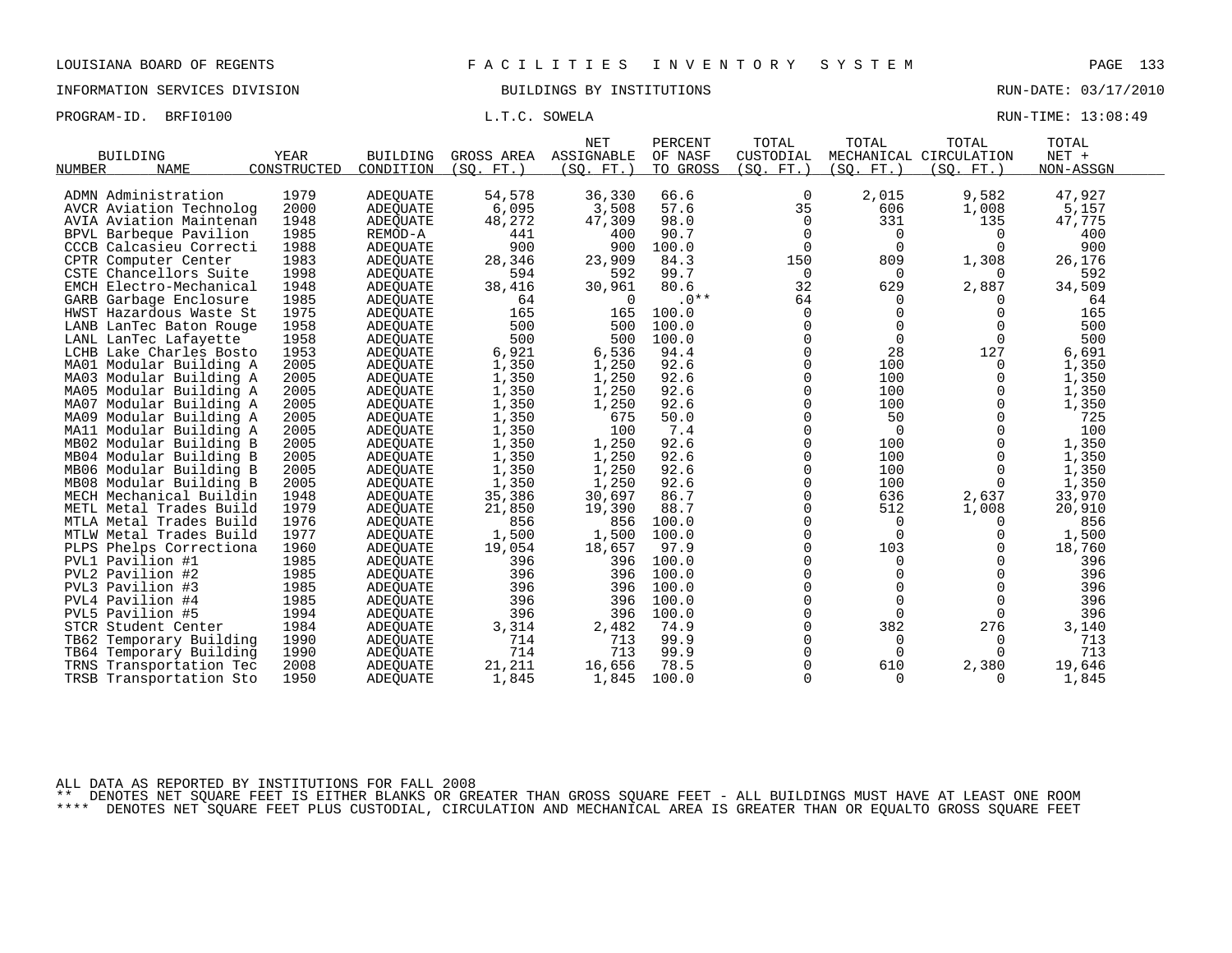PROGRAM-ID. BRFI0100 **EXAM-ID.** BRFI0100 **L.T.C. SULLIVAN L.T.C. SULLIVAN** 

## INFORMATION SERVICES DIVISION BUILDINGS BY INSTITUTIONS AND RUN-DATE: 03/17/2010

| NUMBER         | <b>BUILDING</b><br><b>NAME</b> | <b>YEAR</b><br>CONSTRUCTED | <b>BUILDING</b><br>CONDITION | GROSS AREA<br>(SO. FT.) | NET<br>ASSIGNABLE<br>SO.<br>FT. | PERCENT<br>OF NASF<br>TO<br>GROSS | TOTAL<br>CUSTODIAL<br>SO. FT. | TOTAL<br>MECHANICAL<br>SO.<br>FT. | TOTAL<br>CIRCULATION<br>(SO. FT.) | TOTAL<br>$NET +$<br>NON-ASSGN |  |
|----------------|--------------------------------|----------------------------|------------------------------|-------------------------|---------------------------------|-----------------------------------|-------------------------------|-----------------------------------|-----------------------------------|-------------------------------|--|
|                | 000A Administration Bui        | 1970                       | ADEOUATE                     | 54,234                  | 28,547                          | 52.6                              | 395                           | 1,451                             |                                   | 30,393                        |  |
|                | 000C Horticulture Build        | 1979                       | ADEOUATE                     | 2,520                   | 2,314                           | 91.8                              |                               | 128                               |                                   | 2,442                         |  |
|                | 000D Welding Building          | 1976                       | ADEOUATE                     | 3,040                   | 3,000                           | 98.7                              |                               |                                   |                                   | 3,000                         |  |
|                | 000E Fitting/Fabricatio        | 1976                       | ADEOUATE                     | 3,840                   | 2,706                           | 70.5                              |                               |                                   |                                   | 2,706                         |  |
|                | 000F Carpentry/Framing/        | 1981                       | ADEOUATE                     | 2,000                   | 1,400                           | 70.0                              |                               |                                   |                                   | 1,400                         |  |
|                | 000G Green House               | 1979                       | OBSOLETE                     | 3,800                   | 3,800                           | 100.0                             |                               |                                   |                                   | 3,800                         |  |
|                | 000H Janitorial Supply         | 1978                       | ADEOUATE                     | 840                     | 840                             | 100.0                             |                               |                                   |                                   | 840                           |  |
|                | 000I Auto Mechanics Cla        | 1974                       | ADEOUATE                     | 448                     | 320                             | 71.4                              |                               |                                   |                                   | 320                           |  |
|                | 000J Storage Building          | 1990                       | OBSOLETE                     | 1,440                   | 1,440                           | 100.0                             |                               |                                   |                                   | 1,440                         |  |
| 000K Bookstore |                                | 1982                       | ADEOUATE                     | 972                     | 442                             | 45.5                              |                               | 60                                |                                   | 502                           |  |
|                | 000M Shop Building             | 1970                       | ADEOUATE                     | 23,822                  | 18,816                          | 79.0                              | 50                            | 308                               |                                   | 19,174                        |  |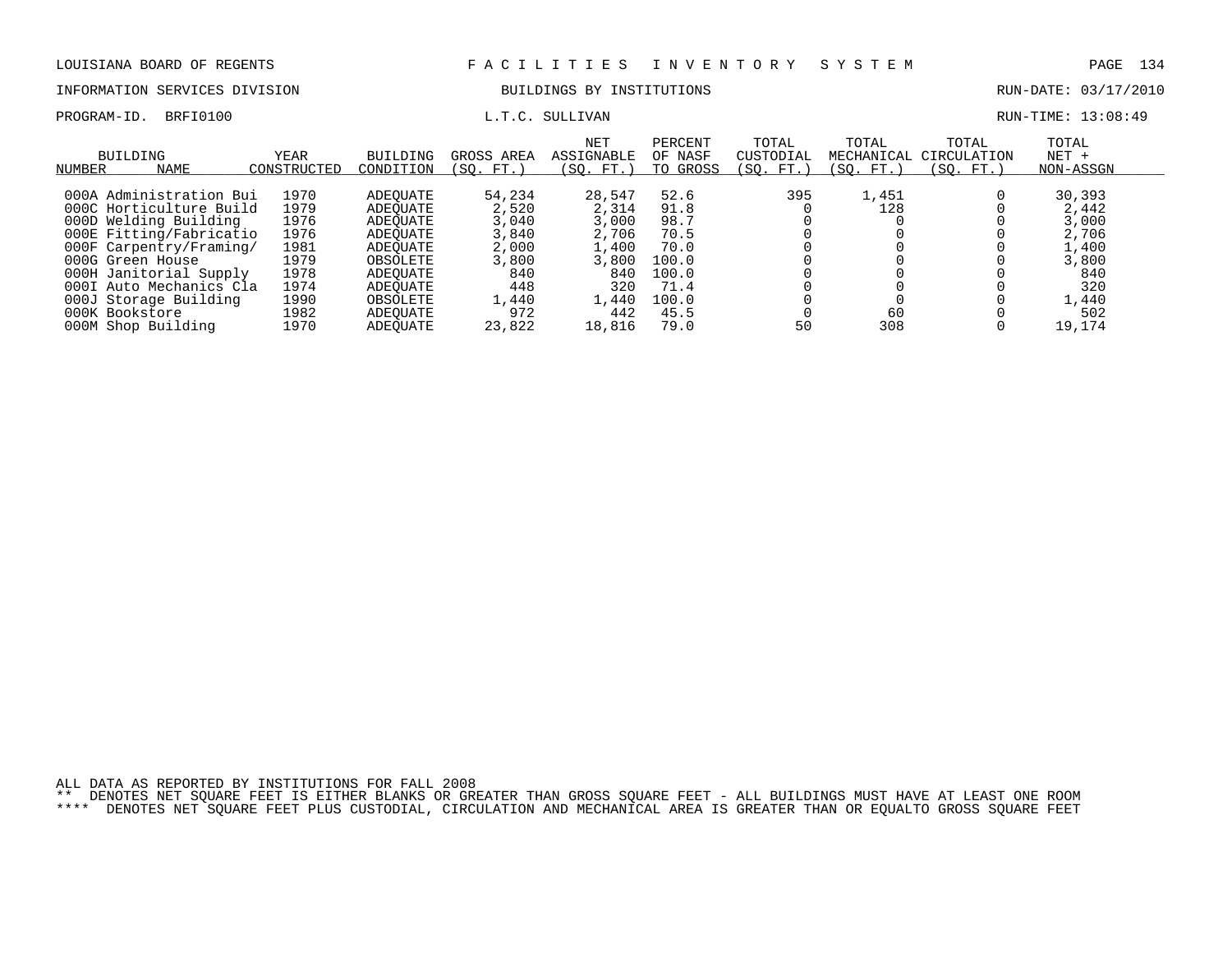### INFORMATION SERVICES DIVISION BUILDINGS BY INSTITUTIONS RUN-DATE: 03/17/2010

PROGRAM-ID. BRFI0100 **EXAM-ID.** BRFI0100 **L.T.C. T. H. HARRIS** BOOK CONSUMING THE RUN-TIME: 13:08:49

| NUMBER        | BUILDING<br><b>NAME</b> | YEAR<br>CONSTRUCTED | BUILDING<br>CONDITION | GROSS AREA<br>SO.<br>FT. | NET<br>ASSIGNABLE<br>(SO. FT. | PERCENT<br>OF NASF<br>TO GROSS | TOTAL<br>CUSTODIAL<br>(SO. FT.) | TOTAL<br>MECHANICAL<br>SO. FT. | TOTAL<br>CIRCULATION<br>(SO. FT. ) | TOTAL<br>$NET +$<br>NON-ASSGN |  |
|---------------|-------------------------|---------------------|-----------------------|--------------------------|-------------------------------|--------------------------------|---------------------------------|--------------------------------|------------------------------------|-------------------------------|--|
|               |                         |                     |                       |                          |                               |                                |                                 |                                |                                    |                               |  |
|               | A000 Technical Building | 1966                | ADEOUATE              | 32,790                   | 25,358                        | 77.3                           | 668                             | 5,703                          |                                    | 31,729                        |  |
|               | B000 Cafeteria and Clas | 1976                | ADEOUATE              | 14,070                   | 12,755                        | 90.7                           |                                 | 244                            | 1,029                              | 14,028                        |  |
|               | C000 Nursing/Office Occ | 1958                | ADEOUATE              | 27,564                   | 21,675                        | 78.6                           | 170                             | 687                            | 4,825                              | 27,357                        |  |
| D000 NDT Shop |                         | 1967                | ADEOUATE              | 3,200                    | 2,750                         | 85.9                           |                                 | 450                            |                                    | 3,200                         |  |
|               | E000 Welding Shop       | 1986                | ADEOUATE              | 5,460                    | 4,827                         | 88.4                           | 44                              | 488                            |                                    | 5,359                         |  |
|               | F000 Old Two Story Buil | 1957                | ADEOUATE              | 21,228                   | 18,988                        | 89.4                           |                                 | 707                            | 1,533                              | 21,228                        |  |
|               | G000 Classroom/Refriger | 1957                | ADEOUATE              | 8,160                    | 7,635                         | 93.6                           |                                 | 262                            | 219                                | 8,116                         |  |
|               | H000 Main Building Bran | 1977                | ADEOUATE              | 6,480                    | 4,751                         | 73.3                           | 110                             | 628                            | 977                                | 6,466                         |  |
|               | 1000 Auto Body Building | 1979                | ADEOUATE              | 6,190                    | 5,326                         | 86.0                           | 340                             | 127                            |                                    | 5,793                         |  |
|               | J000 New Diesel Shop    | 1986                | ADEOUATE              | 8,100                    | 7.684                         | 94.9                           |                                 | 42                             |                                    | 7,726                         |  |
|               | K000 Shop Building (Aut | 1977                | ADEOUATE              | 17,640                   | 10,651                        | 60.4                           |                                 | 506                            |                                    | 11,157                        |  |
|               | L000 Bfrick Masonry Bui | 1957                | ADEOUATE              | 1,449                    | 1,449                         | 100.0                          |                                 |                                |                                    | 1,449                         |  |
|               | M000 Maintenance Shop   | 1957                | ADEOUATE              | 777                      | 777                           | 100.0                          |                                 |                                |                                    | 777                           |  |
|               | N000 Storage/Garage Bra | 1995                | ADEOUATE              | 3.000                    | 3,000                         | 100.0                          |                                 |                                |                                    | 3,000                         |  |

ALL DATA AS REPORTED BY INSTITUTIONS FOR FALL 2008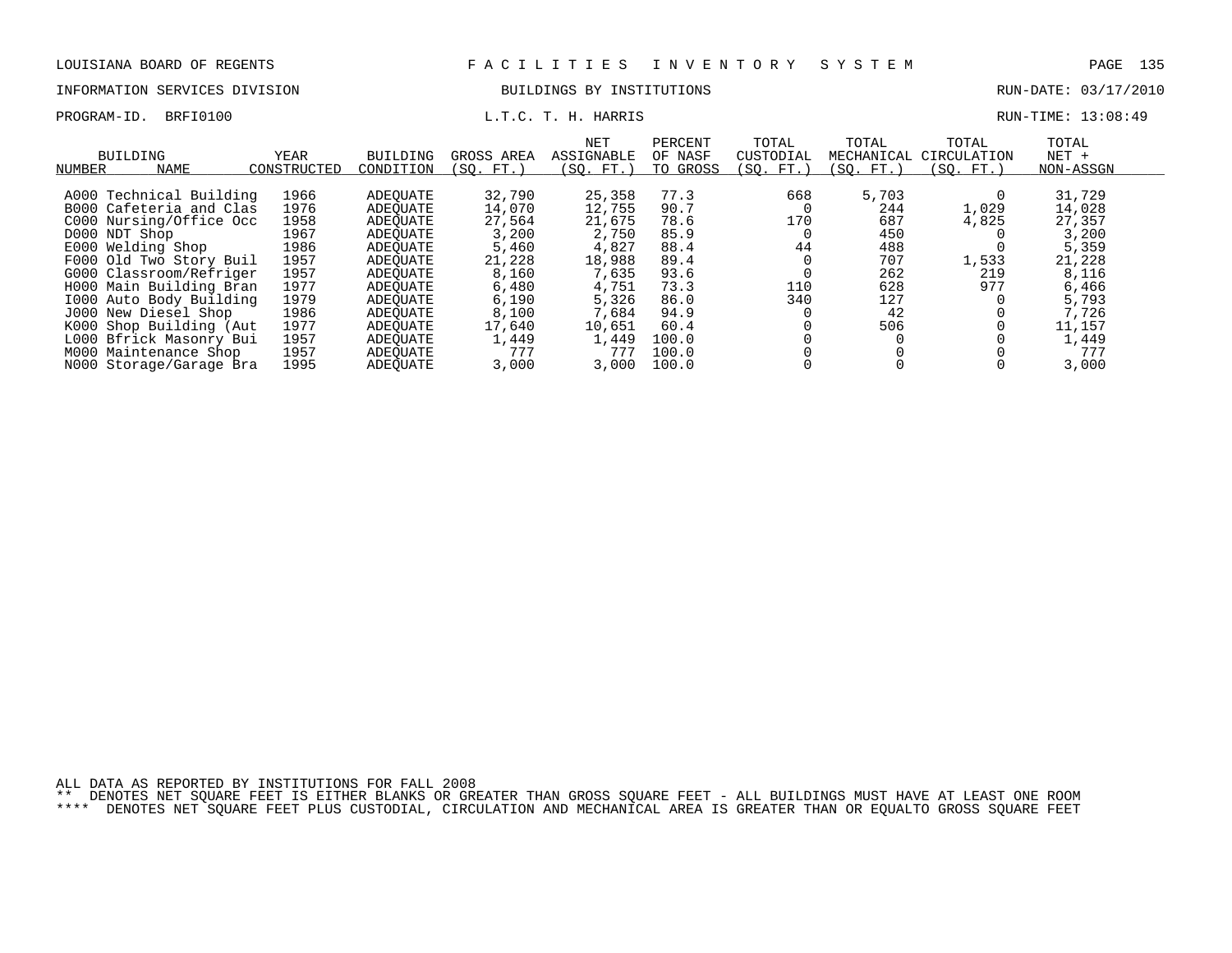# INFORMATION SERVICES DIVISION BUILDINGS BY INSTITUTIONS CONTROLLED BUILDINGS BY ENSEMBLE RUN-DATE: 03/17/2010

### PROGRAM-ID. BRFI0100  $L.T.C. TALLULAH/M. SURLES$  RUN-TIME: 13:08:49

| BUILDING<br>NUMBER | <b>NAME</b>             | YEAR<br>CONSTRUCTED | <b>BUILDING</b><br>CONDITION | GROSS AREA<br>FT.<br>SO. | <b>NET</b><br>ASSIGNABLE<br>SO.<br>FT. | PERCENT<br>OF NASF<br>GROSS<br>TO | TOTAL<br>CUSTODIAL<br>(SO.<br>FT. | TOTAL<br>MECHANICAL<br>FT.<br>SO. | TOTAL<br>CIRCULATION<br>$FT.$ $^{\circ}$<br>SO. | TOTAL<br>$NET +$<br>NON-ASSGN |  |
|--------------------|-------------------------|---------------------|------------------------------|--------------------------|----------------------------------------|-----------------------------------|-----------------------------------|-----------------------------------|-------------------------------------------------|-------------------------------|--|
|                    | 00A1 MAIN BUILDING - MS | 1977                | REMOD-A                      | 18,200                   | 15,376                                 | 84.5                              | 32                                | 444                               | 1,364                                           | 17,216                        |  |
| 00B1               | AUTOMOTIVE SHOP -       | 1976                | REMOD-A                      | 3,983                    | 3,886                                  | 97.6                              |                                   | 96                                |                                                 | 3,982                         |  |
| 00C1               | WELDING SHOP - MSU      | 1976                | REMOD-A                      | 3,303                    | 3.220                                  | 97.5                              |                                   |                                   |                                                 | 3,220                         |  |
| 1ת00               | MAINTENANCE BUILDI      | 1998                | ADEOUATE                     | 576                      | 576                                    | 100.0                             |                                   |                                   |                                                 | 576                           |  |
| 00E1               | . STORAGE SHED - MSU    | 1981                | REMOD-A                      | 828                      | 828                                    | 100.0                             |                                   |                                   |                                                 | 828                           |  |
|                    | 000A MAIN BUILDING      | 1977                | REMOD-A                      | 27,158                   | 13,237                                 | 48.7                              |                                   | 193                               |                                                 | 13,430                        |  |
|                    | 000B G.E.D. BUILDING    | 1993                | REMOD-A                      | 960                      | 799                                    | 83.2                              |                                   |                                   |                                                 | 799                           |  |
|                    | 000C TECH-PREP BUILDING | 1996                | REMOD-A                      | 2,072                    | 1,871                                  | 90.3                              |                                   |                                   |                                                 | 1,871                         |  |
|                    | 000D NURSING ANNEX      | 1998                | REMOD-A                      | 864                      | 864                                    | 100.0                             |                                   |                                   |                                                 | 864                           |  |
|                    | 000E STORAGE SHED       | 1983                | REMOD-A                      | 120                      | 120                                    | 100.0                             |                                   |                                   |                                                 | 120                           |  |